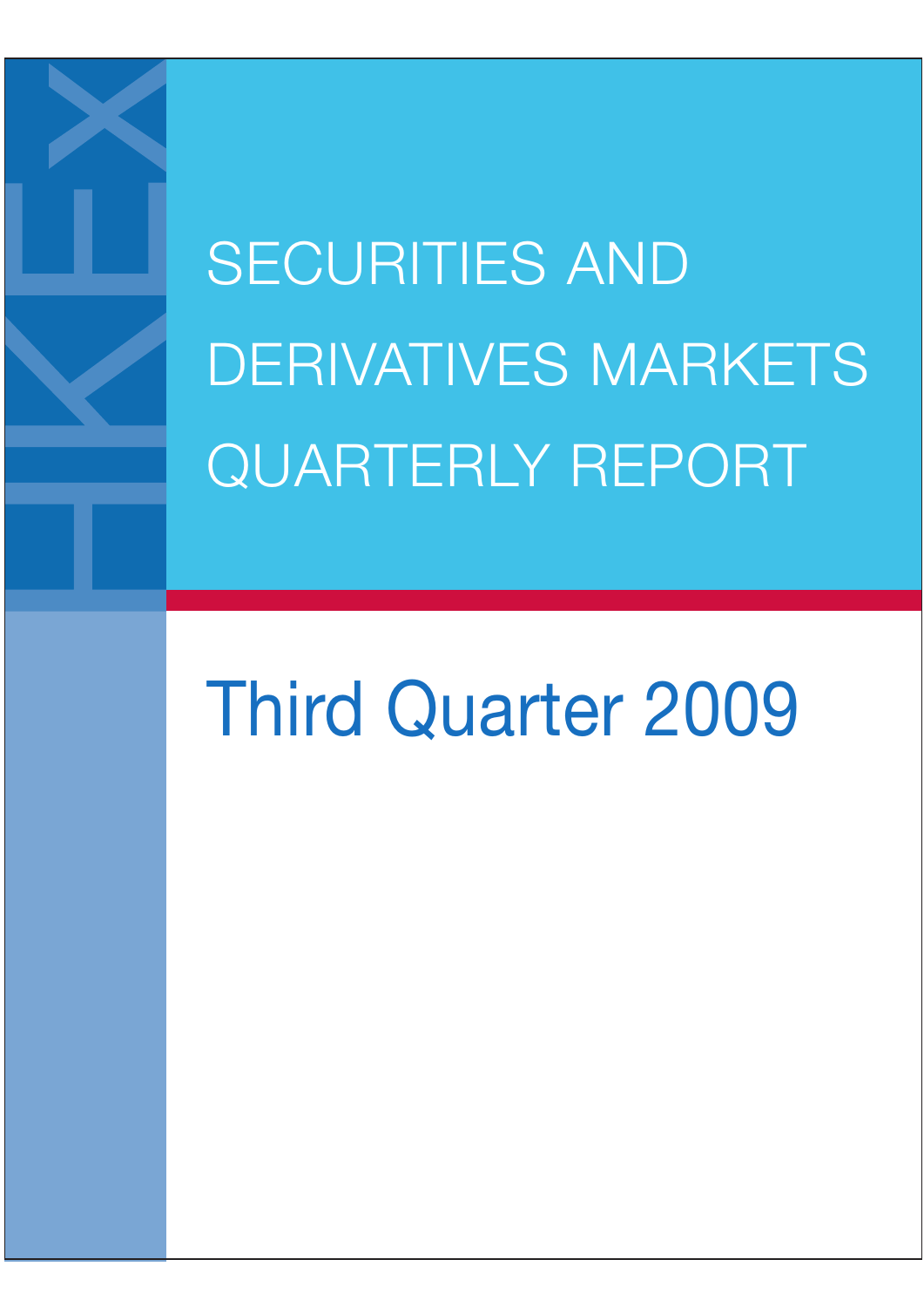#### **Main Board**

| <b>Highlights</b>                       |               | 3rd Quarter 2009   |              | 3rd Quarter 2008   |  |
|-----------------------------------------|---------------|--------------------|--------------|--------------------|--|
| No. of listed companies                 |               | 1,114              |              | 1,078              |  |
| No. of listed securities                |               | 6,341              |              | 6,025              |  |
| Equities                                |               |                    |              |                    |  |
| Ordinary shares                         |               | 1,115              |              | 1,079              |  |
| Preference shares                       |               | $\overline{2}$     |              | $\overline{2}$     |  |
| Warrants                                |               | 3,119              |              | 3,978              |  |
| <b>Equity</b>                           |               | 26                 |              | 37                 |  |
| Derivative                              |               | 3,093              |              | 3,941              |  |
| Equity linked instrument                |               | $\mathbf 0$        |              | $\theta$           |  |
| Callable bull/bear contracts            |               | 1,893              |              | 759                |  |
| Unit trusts/mutual funds                |               | 46                 |              | 33                 |  |
| Debt securities                         |               | 166                |              | 174                |  |
| No. of trading only stocks              |               |                    |              |                    |  |
| Nasdaq stocks                           |               | $\overline{7}$     |              | $\overline{7}$     |  |
| <b>iShares</b>                          |               | $\overline{2}$     |              | $\overline{2}$     |  |
|                                         |               |                    |              |                    |  |
| No. of trading days                     |               | 65                 |              | 62                 |  |
| Total turnover in value (HK\$ mil.)     |               | 4,312,121.38       |              | 3,931,271.40       |  |
| Total turnover in shares (Mil. shs)     |               | 6,726,021.06       | 6,243,454.04 |                    |  |
| Total number of trades (deals)          |               | 48,043,290         |              | 30,959,031         |  |
| Total market capitalisation (HK\$ mil.) |               | 15,872,855.00      |              | 12,481,118.88      |  |
| Average P/E ratio (times)               |               | 16.10              |              | 8.81               |  |
| Average dividend yield (%)              |               | 2.66               |              | 4.15               |  |
| Number of exchange participants         |               |                    |              |                    |  |
|                                         | $-$ Trading   | 463                |              | 447                |  |
|                                         | - Non-trading | 34                 |              | 36                 |  |
|                                         |               |                    |              |                    |  |
| Turnover in value (HK\$ mil.)           |               |                    |              |                    |  |
|                                         | Highest       | 101,781.69 (29/07) |              | 124,573.22 (19/09) |  |
|                                         | Lowest        | 49,017.83 (30/09)  |              | 41,104.56 (01/09)  |  |
| Turnover in shares (Mil. shs)           |               |                    |              |                    |  |
|                                         | Highest       | 139,492.76 (06/08) |              | 136,375.86 (07/08) |  |
|                                         | Lowest        | 83,866.02 (28/08)  |              | 66,997.47 (16/09)  |  |
| Total number of trades (deals)          |               |                    |              |                    |  |
|                                         | Highest       | 1,125,715 (29/07)  |              | 984,651 (19/09)    |  |
|                                         | Lowest        | 533,957 (22/09)    |              | 314,446 (28/07)    |  |
|                                         |               |                    |              |                    |  |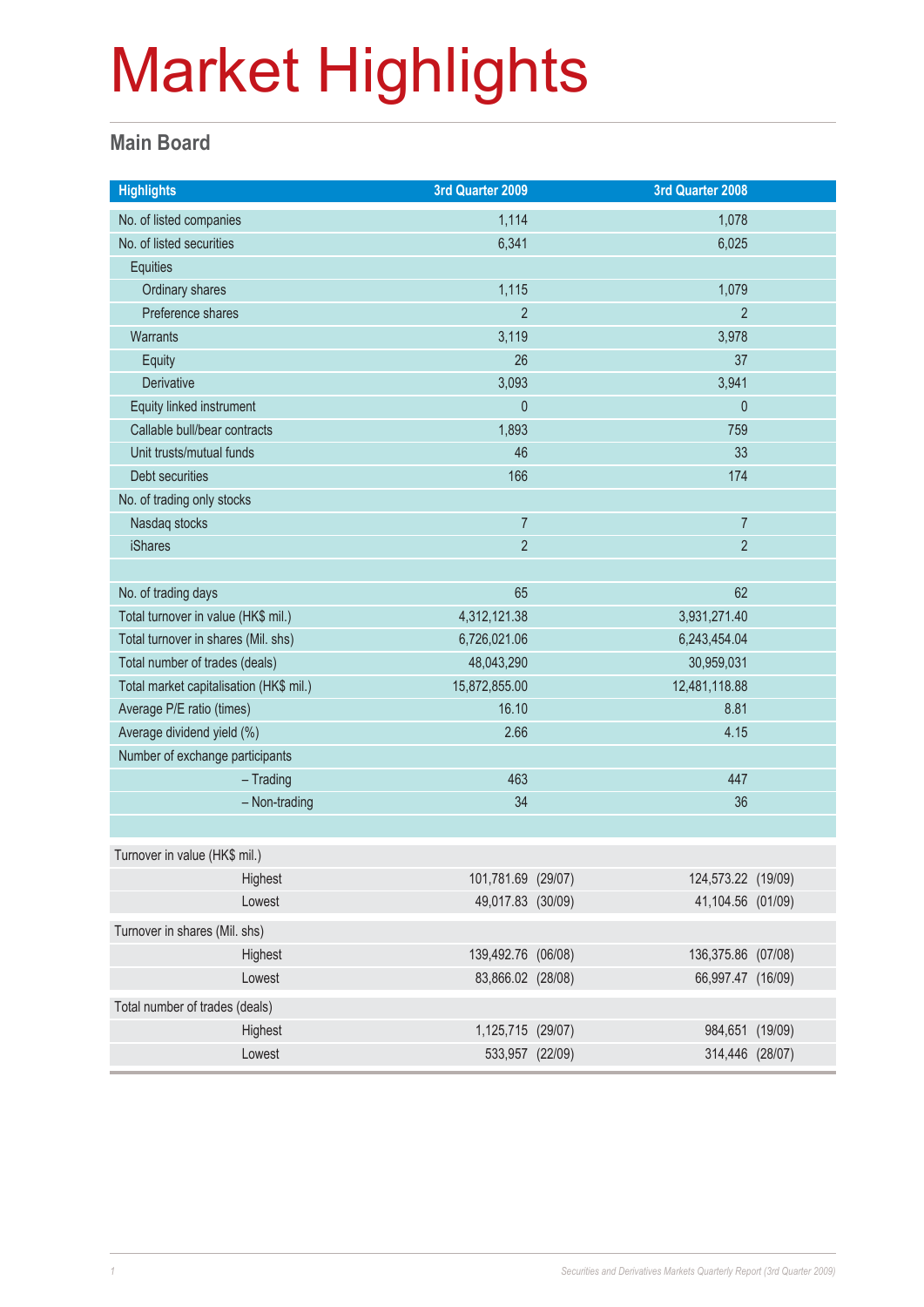### **Growth Enterprise Market (GEM)**

| <b>Highlights</b>                       |         | 3rd Quarter 2009 |                | 3rd Quarter 2008 |                |
|-----------------------------------------|---------|------------------|----------------|------------------|----------------|
| No. of listed companies                 |         | 172              |                | 181              |                |
| No. of listed securities                |         | 173              |                | 185              |                |
| Equities                                |         | 172              |                | 181              |                |
| Warrants                                |         | $\overline{1}$   |                | $\overline{4}$   |                |
|                                         |         |                  |                |                  |                |
| No. of trading days                     |         | 65               |                | 62               |                |
| Total turnover in value (HK\$ mil.)     |         | 26,394.64        |                | 9,188.79         |                |
| Total turnover in shares (Mil. shs)     |         | 84,236.31        |                | 27,670.69        |                |
| Total number of trades (deals)          |         | 677,648          |                | 240,823          |                |
| Total market capitalisation (HK\$ mil.) |         | 86,891.48        |                | 67,153.80        |                |
| Average P/E ratio (times)               |         | 33.32            |                | 10.43            |                |
| Average dividend yield (%)              |         | 1.15             |                | 2.05             |                |
| Turnover in value (HK\$ mil.)           |         |                  |                |                  |                |
|                                         | Highest | 1,156.65 (16/09) |                |                  | 533.49 (22/07) |
|                                         | Lowest  |                  | 163.74 (29/09) |                  | 45.03 (29/09)  |
| Turnover in shares (Mil. shs)           |         |                  |                |                  |                |
|                                         | Highest | 3,687.78 (02/07) |                | 1,787.76 (22/09) |                |
|                                         | Lowest  |                  | 406.74 (29/09) |                  | 128.04 (12/09) |
| Total number of trades (deals)          |         |                  |                |                  |                |
|                                         | Highest |                  | 28,569 (16/09) |                  | 8,087 (22/07)  |
|                                         | Lowest  |                  | 4,924 (02/09)  |                  | 1,999 (29/09)  |
|                                         |         |                  |                |                  |                |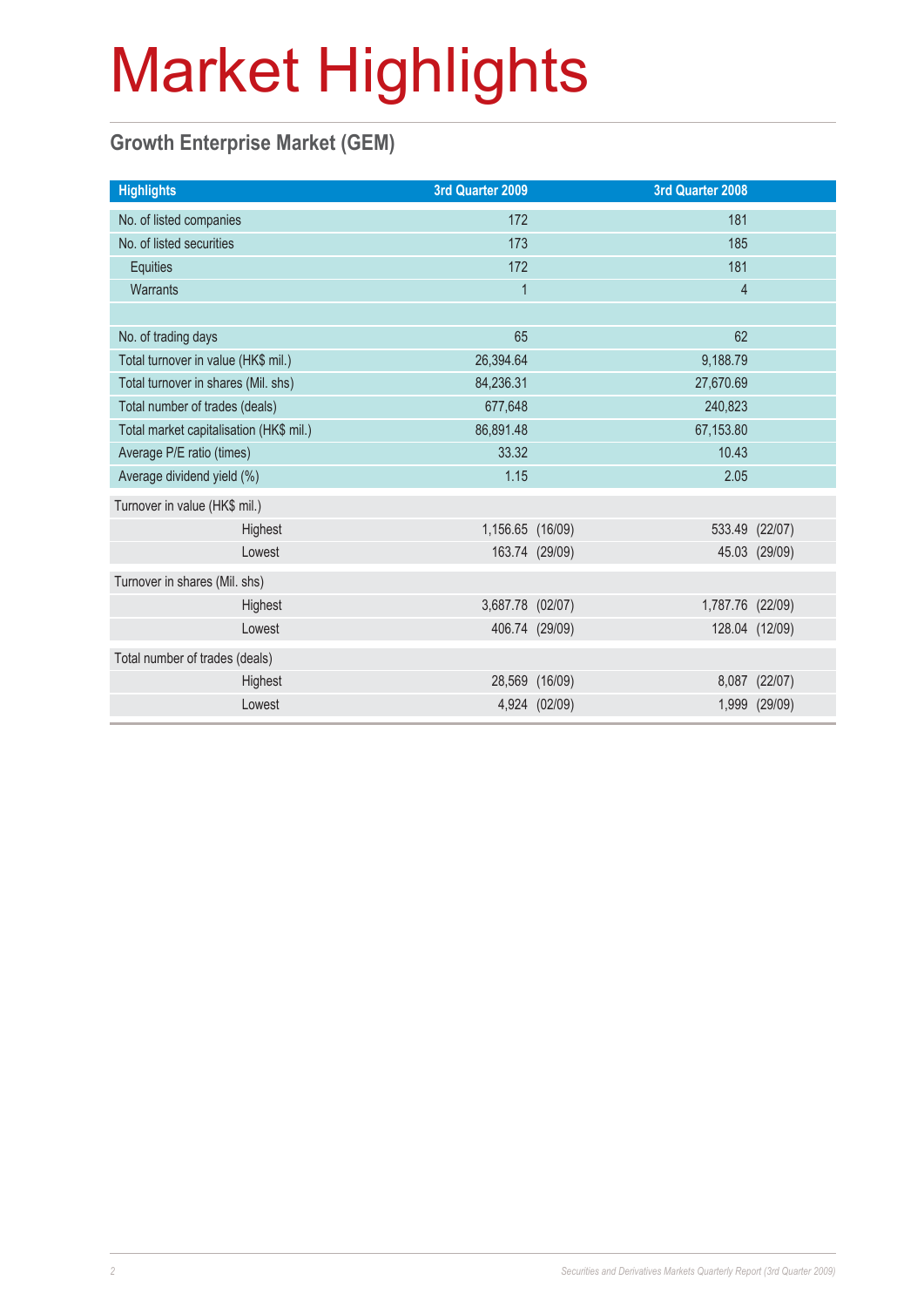### **Derivatives Market Highlights**

| <b>Highlights</b>                                          | 3rd Quarter 2009 | 3rd Quarter 2008 |
|------------------------------------------------------------|------------------|------------------|
| All futures and options products (excluding stock options) |                  |                  |
| No. of trading days                                        | 64.5             | 62.0             |
| Total contract volume                                      | 13,199,110       | 13,355,856       |
| Equity index products                                      | 13,120,049       | 13,271,240       |
| <b>Equity products</b>                                     | 77,610           | 79,655           |
| Interest rates products                                    | 327              | 4,961            |
| <b>Gold Futures</b>                                        | 1,124            |                  |
| Average daily contract volume                              | 204,637          | 215,417          |
|                                                            |                  |                  |
| Total open interest as at the quarter end (contracts)      | 588,500          | 374,133          |
| Equity index products                                      | 583.892          | 363,563          |
| <b>Equity products</b>                                     | 4,389            | 8,269            |
| Interest rates products                                    | 189              | 2,301            |
| <b>Gold Futures</b>                                        | 30               |                  |
|                                                            |                  |                  |
| <b>Stock options</b>                                       |                  |                  |
| No. of newly introduced stock options classes              | 3                |                  |
| No. of stock options as at the quarter end                 |                  |                  |
| <b>Class</b>                                               | 51               | 50               |
| <b>Series</b>                                              | 6,020            | 7,214            |
| Total premium (HK\$ mil.)                                  | 14,205.33        | 26,991.10        |
| Call                                                       | 7,976.55         | 7,357.02         |
| Put                                                        | 6,228.78         | 19,634.07        |
| Average daily premium (HK\$ mil.)                          | 220.24           | 435.34           |
| Total contract volume                                      | 10,892,511       | 13,646,790       |
| Call                                                       | 5,317,132        | 6,075,598        |
| Put                                                        | 5,575,379        | 7,571,192        |
| Average daily contract volume                              | 168,876          | 220,110          |
| Total open interest as at the quarter end (contracts)      | 3,663,846        | 4,675,934        |
| Call                                                       | 1,397,007        | 1,860,995        |
| Put                                                        | 2,266,839        | 2,814,939        |
| Total number of trades                                     | 374,728          | 440,564          |
| Average daily number of trades                             | 5,810            | 7,106            |
| Total contracts exercised                                  | 1,284,878        | 1,797,894        |
| Average premium per contract (HK\$)                        | 1,304            | 1,978            |
| Average contract per trade (contracts)                     | 29               | 31               |
| Put volume/call volume                                     | 1.05             | 1.25             |
| Average daily contract volume/open interest                | 4.6%             | 4.7%             |
|                                                            |                  |                  |

| All futures and options products                      |            |            |
|-------------------------------------------------------|------------|------------|
| Total contract volume                                 | 24.091.621 | 27,002,646 |
| Total open interest as at the quarter end (contracts) | 4.252.346  | 5.050.067  |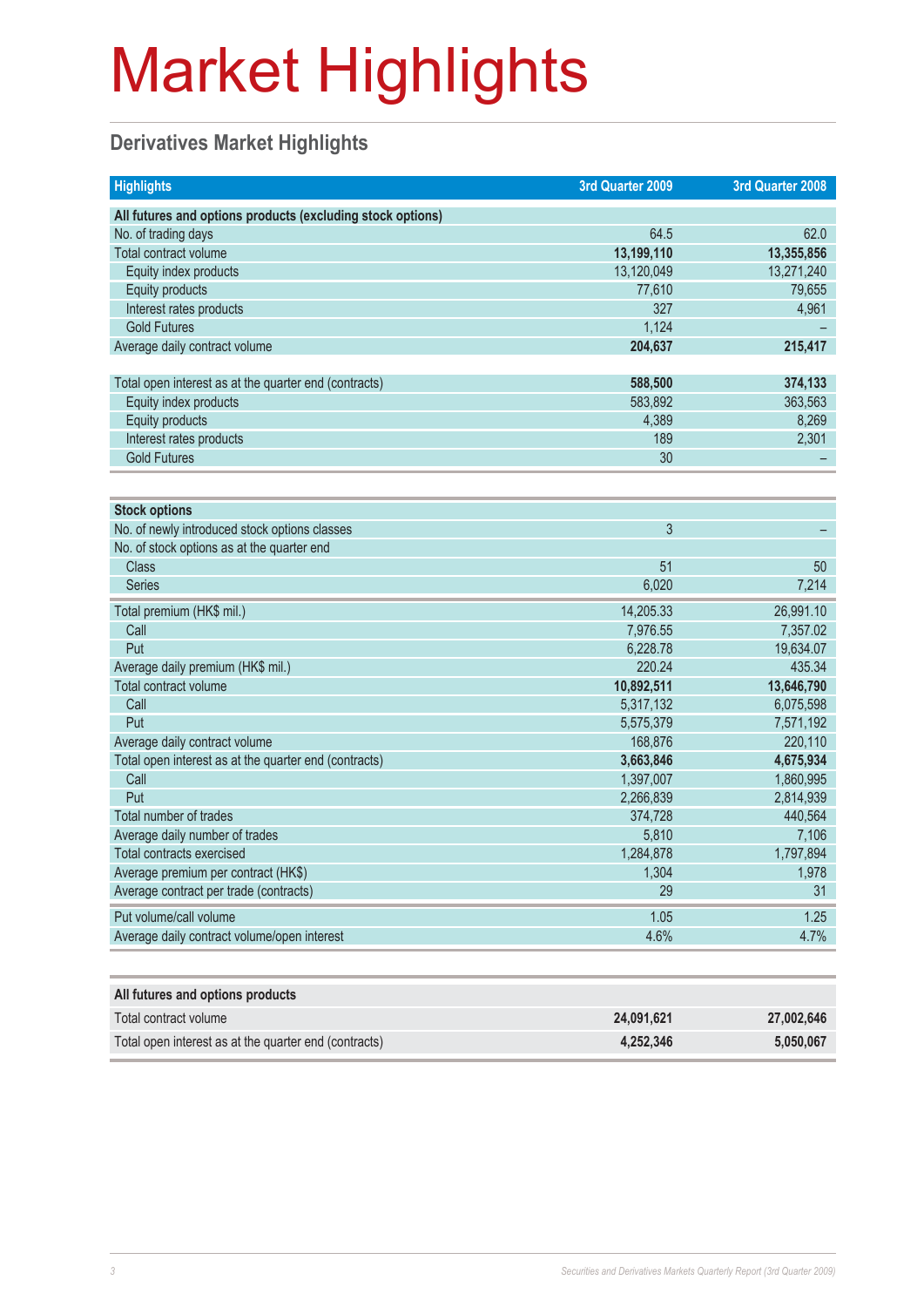### **Clearing & Settlement Statistics**

| <b>Securities Market</b>                                                        | 3rd Quarter 2009 | 3rd Quarter 2008 |
|---------------------------------------------------------------------------------|------------------|------------------|
| Average Daily Exchange Trades Handled by CCASS                                  |                  |                  |
| - Number of trades                                                              | 749,546          | 503,213          |
| - Value of trades (HK\$bil.)                                                    | 66.7             | 63.6             |
| - Share quantity Involved (bil shares)                                          | 104.8            | 101.1            |
| Average Daily Settlement Instructions ("SIs") Settled by CCASS                  |                  |                  |
| - Number of SIs                                                                 | 71,468           | 58,573           |
| - Value of SIs (HK\$bil.)                                                       | 167.9            | 179.6            |
| - Share quantity involved (bil. Shares)                                         | 40.4             | 46.4             |
| Average Daily Investor SIs ("ISIs") Settled by CCASS                            |                  |                  |
| - Number of ISIs                                                                | 568              | 477              |
| - Value of ISIs (HK\$mil.)                                                      | 318.2            | 231.8            |
| - Share quantity involved (mil. shares)                                         | 132.5            | 394.1            |
| Average Daily Settlement Efficiency of CNS Stock Positions on Due Day (T+2) (%) | 99.86            | 99.74            |
| Average Daily Settlement Efficiency of CNS Stock Positions on                   |                  |                  |
| the Day following the Due Day $(T+3)$ (%)                                       | 99.99            | 99.98            |
| Average Daily Buy-ins Executed on T+3                                           |                  |                  |
| - Number of brokers involved                                                    | 8                | $\overline{7}$   |
| - Number of buy-ins                                                             | 9                | 13               |
| - Value of buy-ins (HK\$mil)                                                    | 2.4              | 18.7             |
| Shares Deposited in the CCASS Depository                                        |                  |                  |
| - Number of shares (bil shares)                                                 | 3,282.1          | 3,722.7          |
| - Percentage of total issued shares of the admitted securities                  | 71.26            | 74.53            |
| - Value of shares (HK\$bil)                                                     | 8,194.1          | 5,905.6          |
| - Percentage of the total market capitalisation of the admitted securities      | 47.96            | 44.18            |
| <b>Derivatives Market</b>                                                       |                  |                  |
| Open Interest                                                                   |                  |                  |
| - Equity Index Futures                                                          | 168,674          | 189,365          |
| - Stock Futures                                                                 | 4,389            | 8,269            |
| - Interest Rates Futures                                                        | 189              | 2,301            |
| - Gold Futures                                                                  | 30               |                  |
| - Equity Index Options                                                          | 415,218          | 174,198          |
| - Stock Options                                                                 | 3,663,846        | 4,675,934        |
| <b>Cumulative Stock Options Exercised</b>                                       |                  |                  |
| - Share quantity involved (mil. shs)                                            | 1,061            | 1,568            |
| - Value of shares (HK\$bil.)                                                    | 24               | 48               |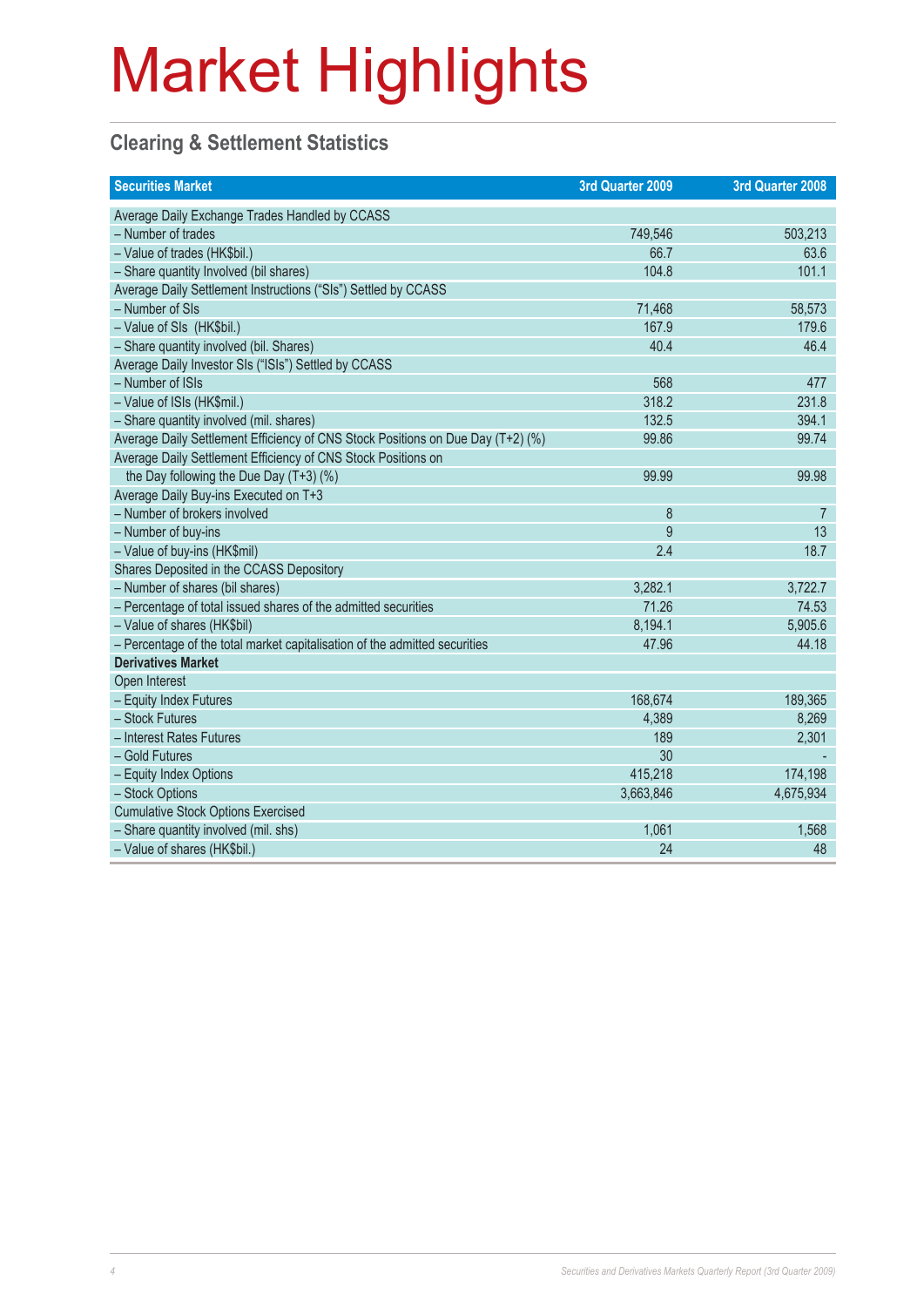### **Equity Turnover**

|      |                | <b>Share</b> | <b>Value</b> |              |
|------|----------------|--------------|--------------|--------------|
|      |                | (Mil. shs)   | (HK\$ mil.)  | No. of deals |
| 2008 | Q <sub>3</sub> | 413,439.81   | 2,838,074.56 | 24,351,804   |
|      | Q <sub>4</sub> | 608,044.76   | 2,322,640.74 | 32,068,396   |
| 2009 | Q <sub>1</sub> | 595,122.61   | 1,902,713.82 | 26,427,341   |
|      | Q <sub>2</sub> | 1,188,910.37 | 3,347,606.37 | 42,040,613   |
|      | Q3             | 927,952.04   | 3,213,533.31 | 40,896,652   |

### **Equity Trading Statistics**

|      |                | No. of<br>trading days | <b>Average daily</b><br>turnover (HK\$ mil.) | Average<br>value per deal |
|------|----------------|------------------------|----------------------------------------------|---------------------------|
| 2008 | Q3             | 62                     | 45,775.40                                    | 116,545                   |
|      | Q4             | 62                     | 37,461.95                                    | 72,428                    |
| 2009 | Q <sub>1</sub> | 60                     | 31,711.90                                    | 71,998                    |
|      | Q2             | 61                     | 54,878.79                                    | 79,628                    |
|      | Q3             | 65                     | 49,438.97                                    | 78,577                    |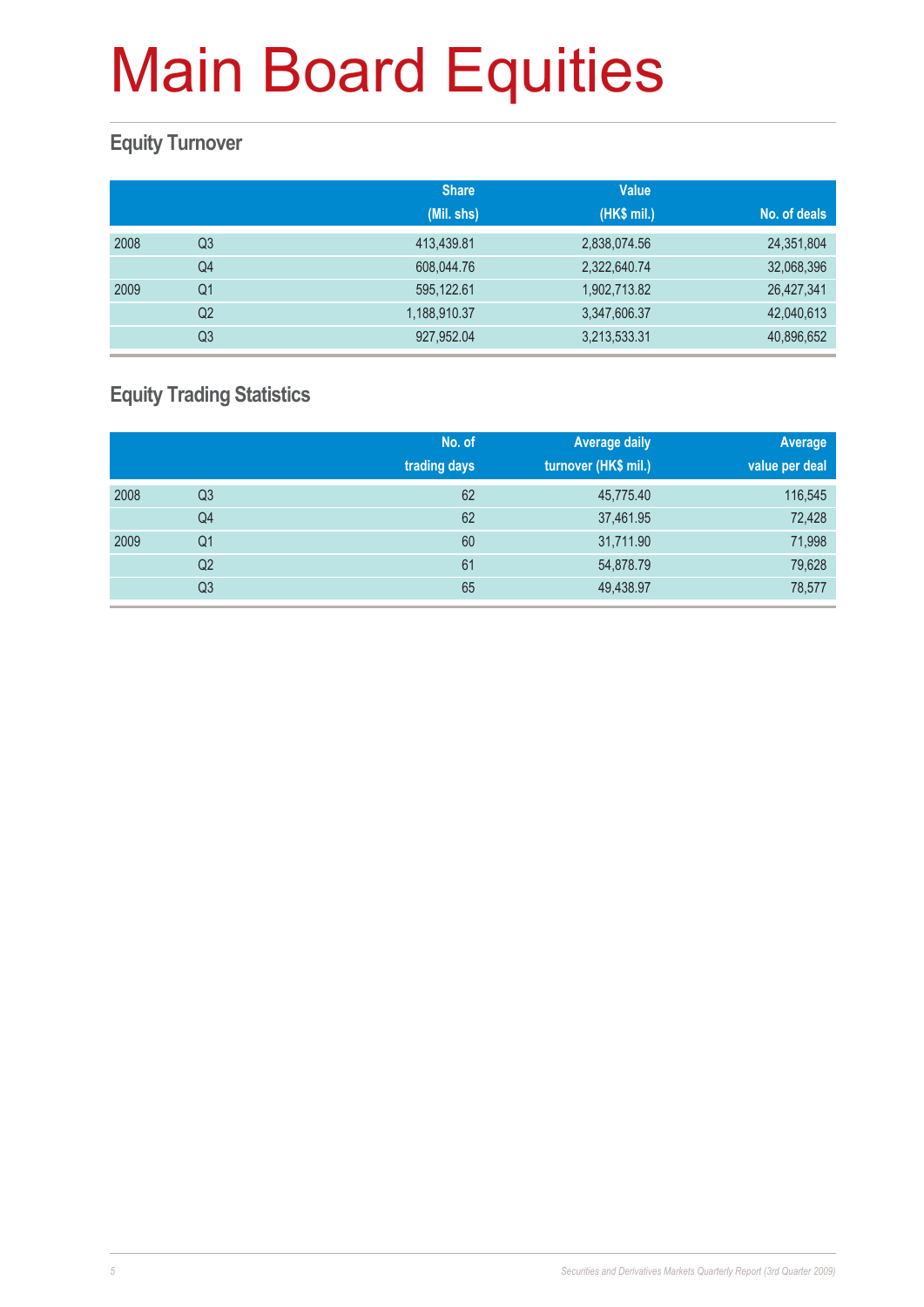#### **20 Most Advanced Stocks**

for 3rd quarter 2009

|                |       |                        | <b>Closing price</b> |                 |                          |
|----------------|-------|------------------------|----------------------|-----------------|--------------------------|
| Rank           | Code  | <b>Stock</b>           | End of Sep 2009      | End of Jun 2009 | % up                     |
| 1              | 00990 | <b>THEME INT'L</b>     | 0.910                | 0.158           | 475.95                   |
| $\overline{2}$ | 02307 | <b>KAM HING INT'L</b>  | 2.690                | 0.660           | 307.58                   |
| 3              | 00021 | <b>BEAUFORTE INV</b>   | 0.910                | 0.235           | 287.23                   |
| 4              | 00611 | <b>TACK HSIN HOLD</b>  | 1.170                | 0.350           | 234.29                   |
| $\overline{5}$ | 00288 | <b>BERJAYA HOLD</b>    | 0.720                | 0.218           | 230.28                   |
| $6\phantom{.}$ | 03989 | <b>HEMBLY INT'L</b>    | 1.860                | 0.580           | 220.69                   |
| $\overline{7}$ | 00630 | <b>JACKIN INT'L</b>    | 0.500                | 0.160           | 212.50                   |
| $\bf 8$        | 01008 | <b>CT HOLDINGS</b>     | 4.100                | 1.320           | 210.61                   |
| 9              | 00109 | <b>WONDERFUL WORLD</b> | 0.960                | 0.350           | 174.29<br>$\overline{A}$ |
| 10             | 01328 | <b>INT'L ELITE</b>     | 1.220                | 0.450           | 171.11                   |
| 11             | 01198 | <b>ROYALE FURN</b>     | 1.040                | 0.395           | 163.29                   |
| 12             | 01005 | <b>MATRIX HOLDINGS</b> | 1.140                | 0.440           | 159.09                   |
| 13             | 00377 | <b>NEW ISLAND</b>      | 0.990                | 0.395           | 150.63                   |
| 14             | 00395 | <b>CHINA ZIRCONIUM</b> | 10.180               | 4.130           | 146.49                   |
| 15             | 00147 | <b>CHAOYUE GROUP</b>   | 1.220                | 0.500           | $\overline{A}$<br>144.00 |
| 16             | 00082 | <b>VODONE</b>          | 1.630                | 0.680           | 139.71                   |
| 17             | 00821 | <b>VC HOLDINGS</b>     | 1.880                | 0.790           | 137.97                   |
| 18             | 02028 | <b>JOLIMARK</b>        | 0.850                | 0.380           | 123.68                   |
| 19             | 02313 | SHENZHOU INTL          | 7.780                | 3.490           | 122.92                   |
| 20             | 00566 | <b>RBI HOLDINGS</b>    | 1.300                | 0.590           | 120.34                   |

A Adjusted

#### **20 Most Declined Stocks**

for 3rd quarter 2009

| Code  | <b>Stock</b>           | End of Sep 2009 | End of Jun 2009         | $%$ down             |
|-------|------------------------|-----------------|-------------------------|----------------------|
| 01141 | POLY DEV HOLD          | 0.202           | 1.130                   | $-82.12$             |
| 01003 | 21 HOLDINGS            | 0.355           | 1.740                   | $-79.60$             |
| 00295 | KONG SUN HOLD          | 0.038           | 0.118                   | $-67.80$             |
| 00943 | <b>EFORCE HOLDINGS</b> | 0.102           | 0.305                   | $-66.56$             |
| 00329 | <b>RUYAN GROUP</b>     | 0.154           | 0.410                   | $-62.44$             |
| 01227 | <b>NATIONAL INV</b>    | 0.071           | 0.164                   | $-56.71$             |
| 00412 | <b>HERITAGE INT'L</b>  | 0.550           | 1.270                   | $-56.69$             |
| 00616 | <b>EASYKNIT ENT</b>    | 0.061           | 0.134                   | $-54.48$             |
| 01166 | SOLARTECH INT'L        | 0.139           | 0.305<br>$\overline{A}$ | $-54.43$             |
| 00885 | <b>FOREFRONT GROUP</b> | 0.110           | 0.241                   | $-54.36$             |
| 00310 | PROSP INV HOLD         | 0.850           | 1.830                   | $-53.55$             |
| 00913 | <b>UNITY INV HOLD</b>  | 0.380           | 0.790<br>$\overline{A}$ | $-51.90$             |
| 00413 | <b>SOUTH CHINA CHI</b> | 0.320           | 0.650                   | $-50.77$             |
| 00318 | <b>VONGROUP</b>        | 0.120           | 0.237                   | $-49.37$             |
| 01142 | <b>SIBERIAN MINING</b> | 0.044           | 0.084                   | $-47.62$             |
| 00578 | <b>DYNAMIC ENERGY</b>  | 0.570           | 1.070                   | $-46.73$             |
| 00901 | RADFORD CAPITAL        | 0.065           | 0.120                   | $-45.83$             |
| 00909 | ZHONGDA INT'L          | 0.610           | 1.120                   | $-45.54$             |
| 01228 | <b>SUPERB SUMMIT</b>   | 0.036           | 0.064                   | $-43.75$             |
| 00745 | <b>CH RAILSMEDIA</b>   | 0.166           | 0.290                   | $-42.76$             |
|       |                        |                 |                         | <b>Closing price</b> |

A Adjusted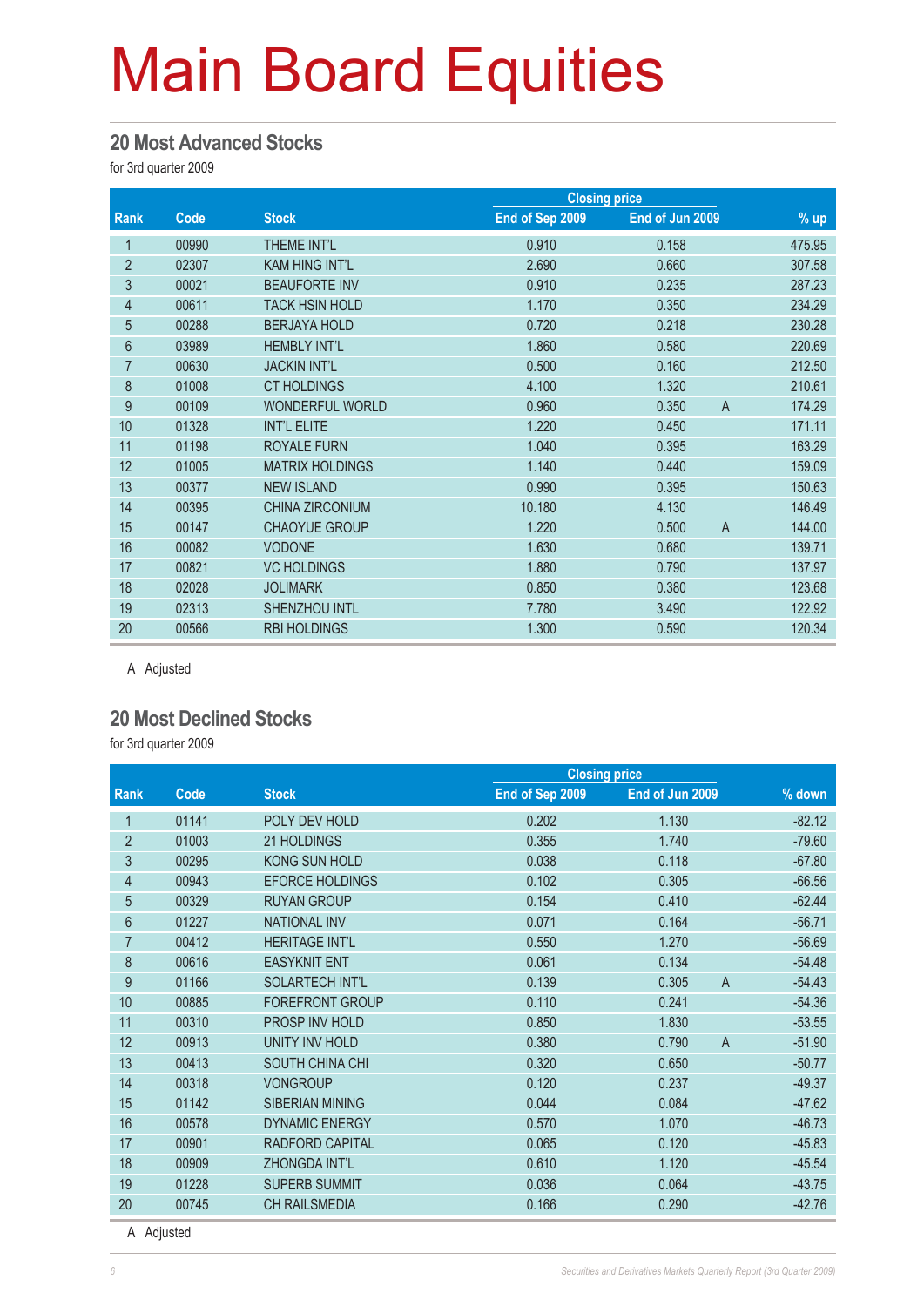#### **20 Most Active Stocks by Value**

for 3rd quarter 2009

| Rank           | Code  | <b>Stock</b>          | Turnover (HK\$ mil.) | % of total |
|----------------|-------|-----------------------|----------------------|------------|
| 1              | 00941 | <b>CHINA MOBILE</b>   | 169,257.90           | 5.27       |
| $\overline{2}$ | 00005 | <b>HSBC HOLDINGS</b>  | 144,604.07           | 4.50       |
| $\mathfrak{S}$ | 00939 | <b>CCB</b>            | 129,809.45           | 4.04       |
| 4              | 01398 | <b>ICBC</b>           | 129,023.88           | 4.02       |
| $\overline{5}$ | 02628 | <b>CHINA LIFE</b>     | 127,566.02           | 3.97       |
| $6\phantom{a}$ | 03988 | <b>BANK OF CHINA</b>  | 84,055.54            | 2.62       |
| $\overline{7}$ | 00386 | SINOPEC CORP          | 75,050.19            | 2.34       |
| 8              | 00883 | <b>CNOOC</b>          | 68,113.32            | 2.12       |
| 9              | 00857 | <b>PETROCHINA</b>     | 64,154.00            | 2.00       |
| 10             | 00388 | <b>HKEX</b>           | 62,813.21            | 1.95       |
| 11             | 02318 | <b>PING AN</b>        | 44,735.32            | 1.39       |
| 12             | 01088 | <b>CHINA SHENHUA</b>  | 42,585.72            | 1.33       |
| 13             | 01919 | CHINA COSCO           | 41,292.53            | 1.28       |
| 14             | 00016 | <b>SHK PPT</b>        | 40,197.40            | 1.25       |
| 15             | 00358 | <b>JIANGXI COPPER</b> | 38,524.44            | 1.20       |
| 16             | 03968 | <b>CM BANK</b>        | 33,377.99            | 1.04       |
| 17             | 00688 | CHINA OVERSEAS        | 32,442.36            | 1.01       |
| 18             | 03328 | <b>BANKCOMM</b>       | 30,514.26            | 0.95       |
| 19             | 00700 | <b>TENCENT</b>        | 28,714.42            | 0.89       |
| 20             | 00001 | <b>CHEUNG KONG</b>    | 28,642.17            | 0.89       |
| <b>Total</b>   |       |                       | 1,415,474.22         | 44.05      |

#### **20 Most Active Stock by Shares**

| Rank           | Code  | <b>Stock</b>           | <b>Turnover (Mil. shs)</b> | % of total |
|----------------|-------|------------------------|----------------------------|------------|
| 1              | 01051 | <b>G-RESOURCES</b>     | 38,163.00                  | 4.11       |
| $\overline{2}$ | 01398 | <b>ICBC</b>            | 23,563.65                  | 2.54       |
| 3              | 03988 | <b>BANK OF CHINA</b>   | 21,713.65                  | 2.34       |
| $\overline{4}$ | 00939 | <b>CCB</b>             | 21,530.81                  | 2.32       |
| 5              | 00690 | <b>UNI-BIO GP-NEW</b>  | 20,116.67                  | 2.17       |
| 6              | 00202 | <b>INTERCHINA HOLD</b> | 18,634.85                  | 2.01       |
| $\overline{7}$ | 01142 | SIBERIAN MINING        | 16,734.07                  | 1.80       |
| 8              | 00295 | KONG SUN HOLD          | 15,223.79                  | 1.64       |
| 9              | 00493 | <b>GOME</b>            | 12,132.23                  | 1.31       |
| 10             | 01041 | <b>FULBOND HOLDING</b> | 12,093.26                  | 1.30       |
| 11             | 00386 | SINOPEC CORP           | 11,283.72                  | 1.22       |
| 12             | 01215 | KAI YUAN HLDGS         | 11,036.93                  | 1.19       |
| 13             | 01387 | <b>RENHE COMM</b>      | 10,675.00                  | 1.15       |
| 14             | 01228 | <b>SUPERB SUMMIT</b>   | 8,517.47                   | 0.92       |
| 15             | 00674 | UNITED POWER           | 8,121.88                   | 0.88       |
| 16             | 00064 | <b>GET NICE</b>        | 7,504.29                   | 0.81       |
| 17             | 00353 | <b>XIAN YUEN TITAN</b> | 7,459.53                   | 0.80       |
| 18             | 00723 | <b>BRIGHT PROSPER</b>  | 7,377.49                   | 0.80       |
| 19             | 00857 | <b>PETROCHINA</b>      | 7,283.81                   | 0.78       |
| 20             | 00082 | <b>VODONE</b>          | 7,156.29                   | 0.77       |
| <b>Total</b>   |       |                        | 286,322.38                 | 30.86      |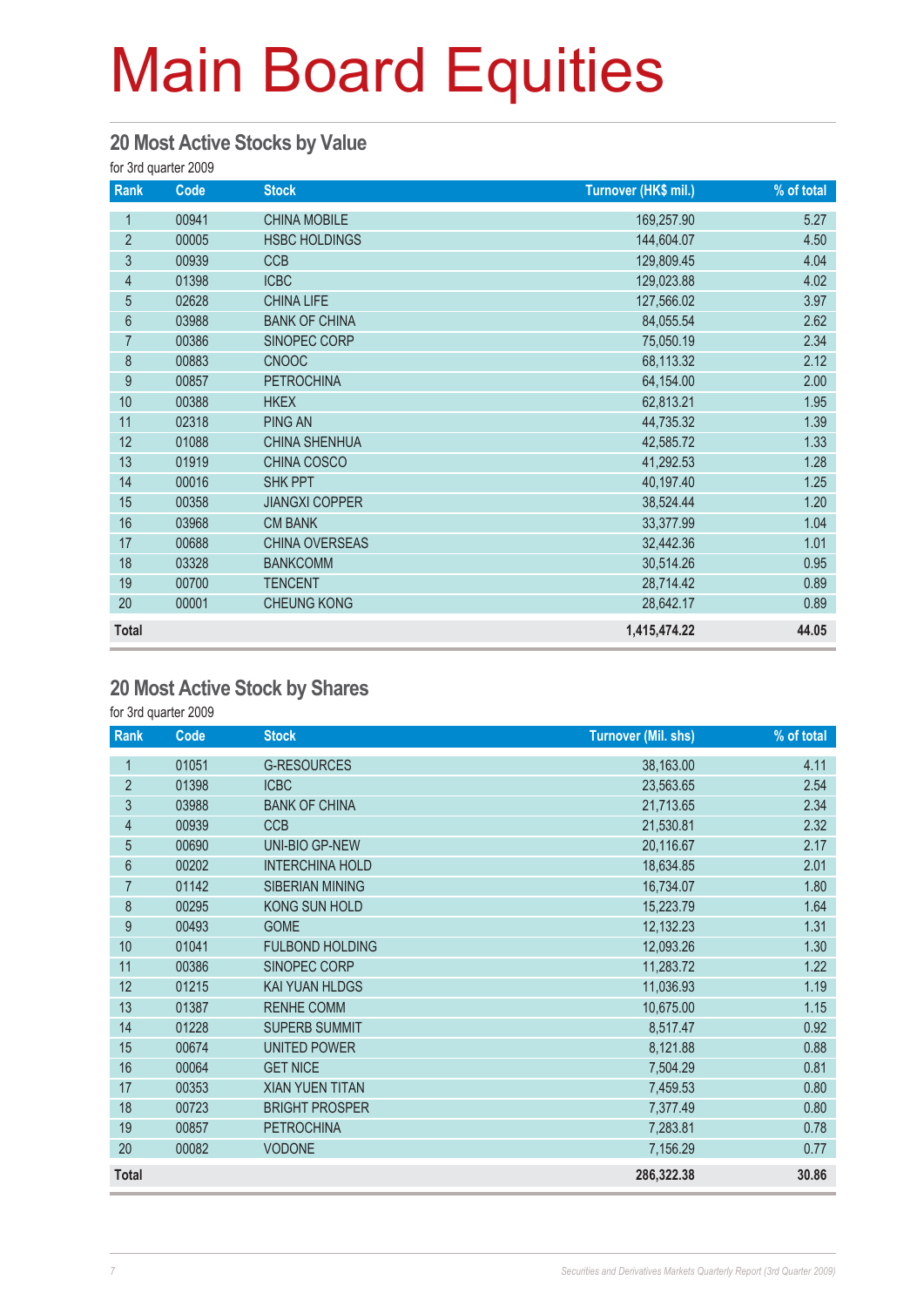**Market Capitalisation of listed companies for Main Board**

|      |    | HK\$ mil.     |
|------|----|---------------|
| 2008 | Q3 | 12,481,118.88 |
|      | Q4 | 10,253,588.75 |
| 2009 | Q1 | 10,080,762.91 |
|      | Q2 | 14,074,574.48 |
|      | Q3 | 15,872,855.00 |

#### **Market Capitalisation by Hang Seng Industry Classification System\* – Main Board** Quarter-end figures



Hang Seng Industry Classification System (HSICS) is provided by Hang Seng Indexes Company Limited.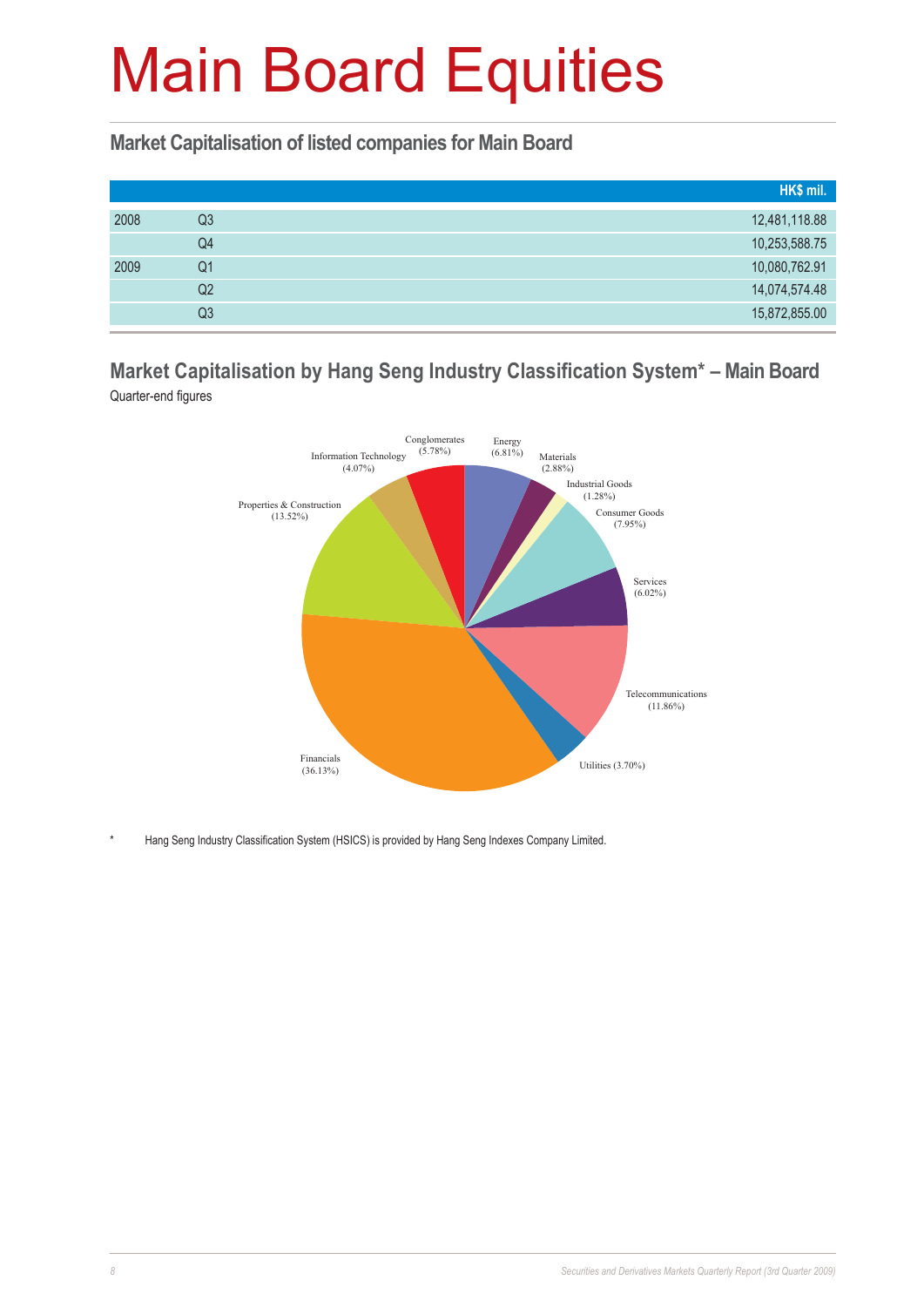#### **50 Leading Companies by Market Capitalisation**

as at the 3rd quarter end 2009

| Rank                | Code           | <b>Company</b>                                          | Market capitalisation (HK\$ mil.) | % of market total |
|---------------------|----------------|---------------------------------------------------------|-----------------------------------|-------------------|
| 1                   | 00005          | <b>HSBC Holdings plc</b>                                | 1,558,700.79                      | 9.82              |
| $\overline{2}$      | 00941          | China Mobile Ltd.                                       | 1,516,537.04                      | 9.55              |
| 3                   | 00939          | China Construction Bank Corporation - H Shares          | 1,390,825.43                      | 8.76              |
| 4                   | 01398          | Industrial and Commercial Bank of China Ltd. - H Shares | 485,049.97                        | 3.06              |
| 5                   | 00883          | CNOOC Ltd.                                              | 465,453.06                        | 2.93              |
| 6                   | 02888          | <b>Standard Chartered PLC</b>                           | 383,439.50                        | 2.42              |
| $\overline{7}$      | 03988          | Bank of China Ltd. - H Shares                           | 310,162.63                        | 1.95              |
| 8                   | 00016          | Sun Hung Kai Properties Ltd.                            | 292,846.87                        | 1.84              |
| 9                   | 00762          | China Unicom (Hong Kong) Ltd.                           | 260,971.82                        | 1.64              |
| 10                  | 02628          | China Life Insurance Co. Ltd. - H Shares                | 251,139.66                        | 1.58              |
| 11                  | 00013          | Hutchison Whampoa Ltd.                                  | 238,535.60                        | 1.50              |
| 12                  | 00700          | Tencent Holdings Ltd.                                   | 228,982.62                        | 1.44              |
| 13                  | 00001          | Cheung Kong (Holdings) Ltd.                             | 227,794.76                        | 1.44              |
| 14                  | 03328          | Bank of Communications Co., Ltd. - H Shares             | 217,728.58                        | 1.37              |
| 15                  | 00011          | Hang Seng Bank Ltd.                                     | 213,552.83                        | 1.35              |
| 16                  | 00857          | PetroChina Co. Ltd. - H Shares                          | 184,826.36                        | 1.16              |
| 17                  | 02388          | BOC Hong Kong (Holdings) Ltd.                           | 179,737.26                        | 1.13              |
| 18                  | 02318          | Ping An Insurance (Group) Co. of China Ltd. - H Shares  | 157,356.59                        | 0.99              |
| 19                  | 00066          | MTR Corporation Ltd.                                    | 153,668.14                        | 0.97              |
| 20                  | 00388          | Hong Kong Exchanges and Clearing Ltd.                   | 151,188.45                        | 0.95              |
| 21                  | 00688          | China Overseas Land & Investment Ltd.                   | 136,897.42                        | 0.86              |
| 22                  | 00019          | Swire Pacific Ltd.                                      | 133,117.42                        | 0.84              |
| 23                  | 00003          | Hong Kong and China Gas Co. Ltd., The                   | 127,998.05                        | 0.81              |
| 24                  | 00002          | CLP Holdings Ltd.                                       | 126,563.14                        | 0.80              |
| 25                  | 00101          | Hang Lung Properties Ltd.                               | 118,362.38                        | 0.75              |
| 26                  | 00494          | Li & Fung Ltd.                                          | 117,729.87                        | 0.74              |
| 27                  | 01088          | China Shenhua Energy Co. Ltd. - H Shares                | 115,042.02                        | 0.72              |
| 28                  | 00004          | Wharf (Holdings) Ltd., The                              | 113,321.39                        | 0.71              |
| 29                  | 00386          | China Petroleum & Chemical Corporation - H Shares       | 110,583.42                        | 0.70              |
| 30                  | 00012          | Henderson Land Development Co. Ltd.                     | 109,483.86                        | 0.69              |
| 31                  | 01688          | Alibaba.com Ltd.                                        | 90,707.80                         | 0.57              |
| 32                  | 00006          | Hongkong Electric Holdings Ltd.                         | 90,706.12                         | 0.57              |
| 33                  | 00322          | Tingyi (Cayman Islands) Holdings Corp.                  | 89,388.69                         | 0.56              |
| 34                  | 01109          | China Resources Land Ltd.                               | 85,391.17                         | 0.54              |
| 35                  | 00836          | China Resources Power Holdings Co. Ltd.                 | 84,198.17                         | 0.53              |
| 36                  | 00267          | CITIC Pacific Ltd.                                      | 74,212.20                         | 0.47              |
| 37                  | 01880          | Belle International Holdings Ltd.                       | 67,136.49                         | 0.42              |
| 38                  | 00083          | Sino Land Co. Ltd.                                      | 66,953.53                         | 0.42              |
| 39                  | 00330          | Esprit Holdings Ltd.                                    | 64,793.66                         | 0.41              |
| 40                  | 00017          | New World Development Co. Ltd.                          | 64,506.87                         | 0.41              |
| 41                  | 00998          | China CITIC Bank Corporation Ltd. - H Shares            | 63,373.21                         | 0.40              |
| 42                  | 01038          | Cheung Kong Infrastructure Holdings Ltd.                | 62,441.62                         | 0.39              |
| 43                  | 00144          | China Merchants Holdings (International) Co. Ltd.       | 62,419.97                         | 0.39              |
| 44                  | 00151          | Want Want China Holdings Ltd.                           | 60,230.99                         | 0.38              |
| 45                  | 03968          | China Merchants Bank Co., Ltd. - H Shares               | 59,799.17                         | 0.38              |
| 46                  | 00683          | Kerry Properties Ltd.                                   | 59,191.27                         | 0.37              |
| 47                  | 01044          | Hengan International Group Co. Ltd.                     | 57,124.85                         | 0.36              |
| 48<br>49            | 00291          | China Resources Enterprise, Ltd.                        | 53,893.96                         | 0.34              |
| 50                  | 00010<br>00020 | Hang Lung Group Ltd.<br>Wheelock and Co. Ltd.           | 51,771.28                         | 0.33              |
|                     |                |                                                         | 51,608.97                         | 0.33              |
| <b>Total</b>        |                |                                                         | 11,437,446.92                     | 72.06             |
| <b>Market Total</b> |                |                                                         | 15,872,855.00                     | 100.00            |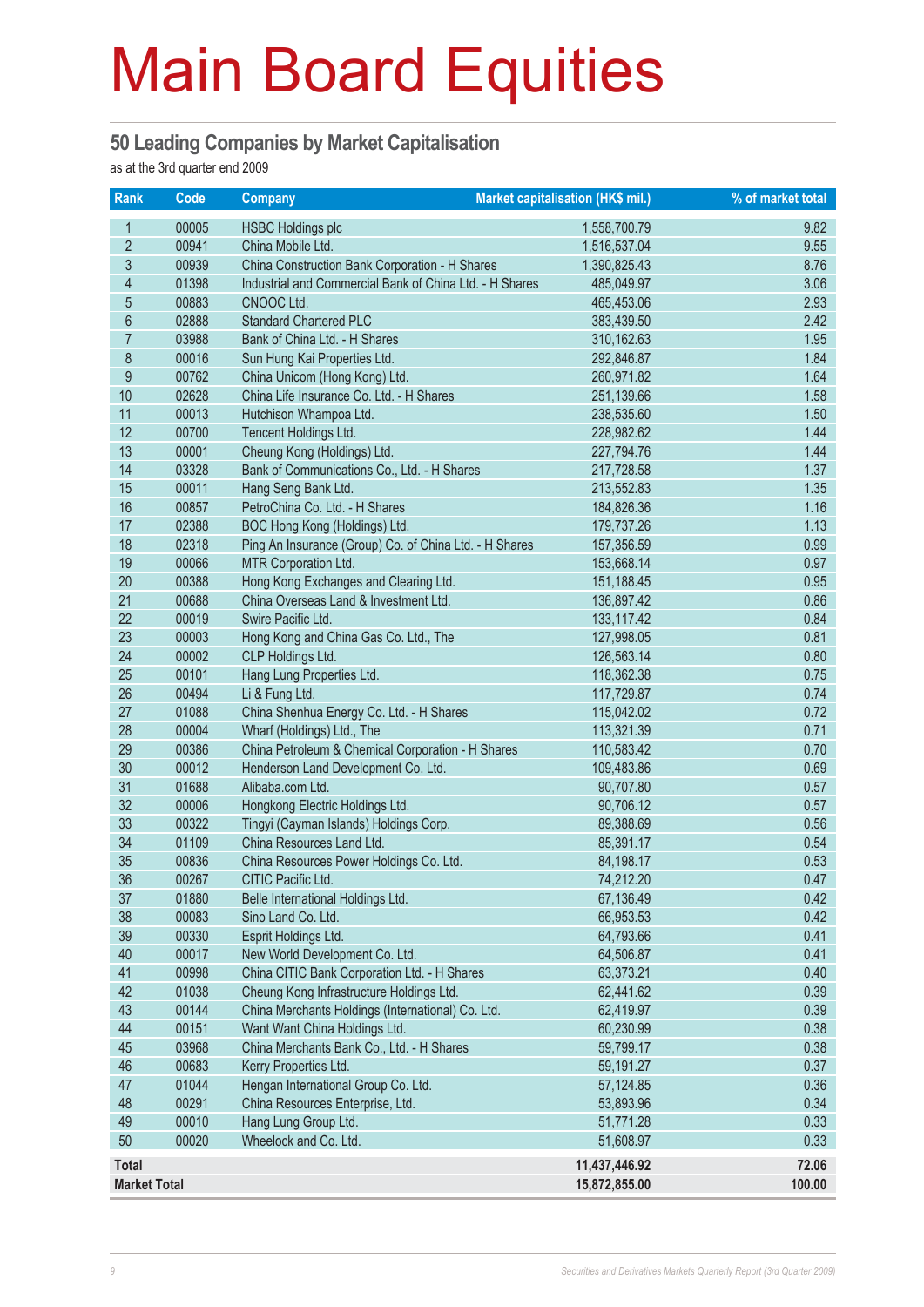### **Short Selling (value)**

|      |    | Short selling turnover (HK\$ mil.) | Equity turnover (HK\$ mil.) * | % of equity total |
|------|----|------------------------------------|-------------------------------|-------------------|
| 2008 | Q3 | 327,618.01                         | 2,847,263.13                  | 11.51             |
|      | Q4 | 207,081.01                         | 2,326,710.98                  | 8.90              |
| 2009 | Q1 | 193,237.79                         | 1,906,905.94                  | 10.13             |
|      | Q2 | 210,086.20                         | 3,367,168.10                  | 6.24              |
|      | Q3 | 234,578.14                         | 3,239,927.90                  | 7.24              |

include Main Board and GEM figures

### **Short Selling (share)**

|      |    | <b>Short selling turnover (Mil. shs)</b> | Equity turnover (Mil. shs) * | ∣% of equity total <sup>1</sup> |
|------|----|------------------------------------------|------------------------------|---------------------------------|
| 2008 | Q3 | 27,563.50                                | 441,101.48                   | 6.25                            |
|      | Q4 | 26,217.91                                | 628,043.79                   | 4.17                            |
| 2009 | Q1 | 23,846.47                                | 618,173.72                   | 3.86                            |
|      | Q2 | 22,870.86                                | 1,305,366.29                 | 1.75                            |
|      | Q3 | 20,969.48                                | 1,012,187.21                 | 2.07                            |

include Main Board and GEM figures

#### **New Listing Companies Statistics**

|      |                | No. of newly<br>listed companies | No. of companies<br>transferred from GEM* | <b>Funds raised</b><br>(HK\$ mil.) $#$ |
|------|----------------|----------------------------------|-------------------------------------------|----------------------------------------|
| 2008 | Q3             |                                  | 8                                         | 11,970.91                              |
|      | Q4             | 5                                | 6                                         | 3,645.19                               |
| 2009 | Q <sub>1</sub> |                                  | 0                                         | 1,561.65                               |
|      | Q <sub>2</sub> |                                  | 4                                         | 16,085.94                              |
|      | Q3             | 13                               |                                           | 45,370.96                              |

Included only the transfers of listing from GEM to Main Board pursuant to the revised Rule 9.24 of GEM Listing Rules and to the new Chapter 9A of the Main Board Listing Rules effective from 1 July 2008

# All funds raised are attributed to the initial public offers of newly listed companies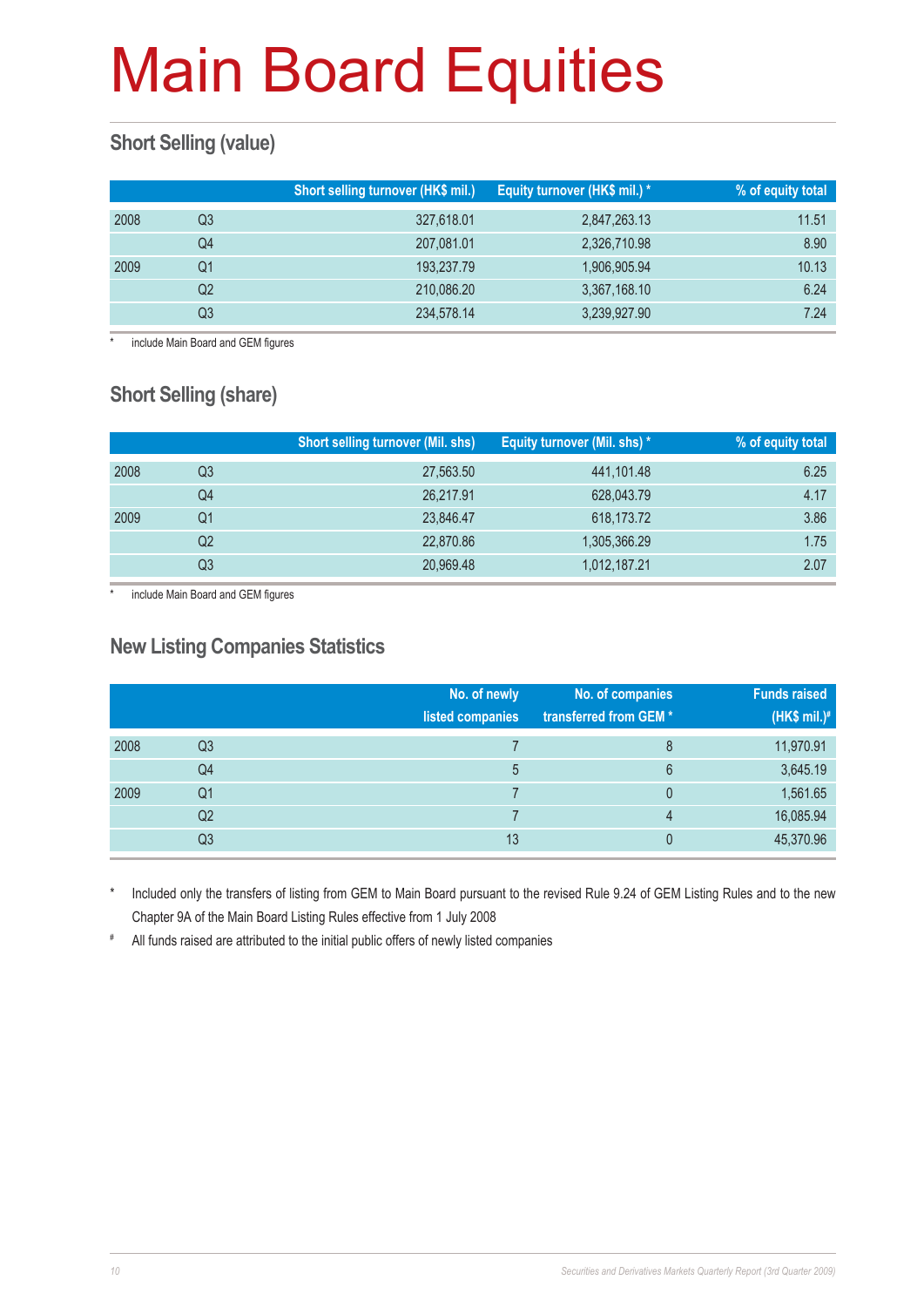#### **Newly Listed Companies**

for 3rd quarter 2009

| Code         | <b>Company name</b>                                |            |               | Listing date No. of issued shares Funds raised (HK\$ mil.) |
|--------------|----------------------------------------------------|------------|---------------|------------------------------------------------------------|
| 01338        | BaWang International (Group) Holding Ltd.          | 2009/07/03 | 2,905,000,000 | 1,915.90                                                   |
| 00866        | China Qinfa Group Ltd.                             | 2009/07/03 | 1,037,500,000 | 724.50                                                     |
| 00090        | Amber Energy Ltd.                                  | 2009/07/10 | 415,000,000   | 190.90                                                     |
| 00449        | Chigo Holding Ltd.                                 | 2009/07/13 | 510,874,000   | 189.26                                                     |
| 02009        | <b>BBMG Corporation - H Shares</b>                 | 2009/07/29 | 1,169,382,435 | 6,847.86                                                   |
| 02288        | Sundart International Holdings Ltd.                | 2009/08/21 | 480,000,000   | 601.92                                                     |
| 00072        | Modern Media Holdings Ltd.                         | 2009/09/09 | 400,000,000   | 129.00                                                     |
| 00633        | China All Access (Holdings) Ltd.                   | 2009/09/16 | 1,037,500,000 | 460.00                                                     |
| 01099        | Sinopharm Group Co. Ltd. - H Shares                | 2009/09/23 | 690,284,125   | 10,040.50                                                  |
| 01618        | Metallurgical Corporation of China Ltd. - H Shares | 2009/09/24 | 2,871,000,000 | 18,230.85                                                  |
| 01234        | China Lilang Ltd.                                  | 2009/09/25 | 1,200,000,000 | 1,170.00                                                   |
| 01968        | Peak Sport Products Co., Ltd.                      | 2009/09/29 | 2,097,903,394 | 1,720.28                                                   |
| 01668        | China South City Holdings Ltd.                     | 2009/09/30 | 6,000,000,000 | 3,150.00                                                   |
| <b>Total</b> |                                                    |            |               | 45,370.96                                                  |

#### **Withrawal of Listed Companies**

| <b>Code</b> | Company name               | Last trading date | Delisted date |
|-------------|----------------------------|-------------------|---------------|
| 00457       | O2Micro International Ltd. | 2009/09/02        | 2009/09/10    |
| 00722       | Delta Networks, Inc.       | 2009/09/18        | 2009/09/28    |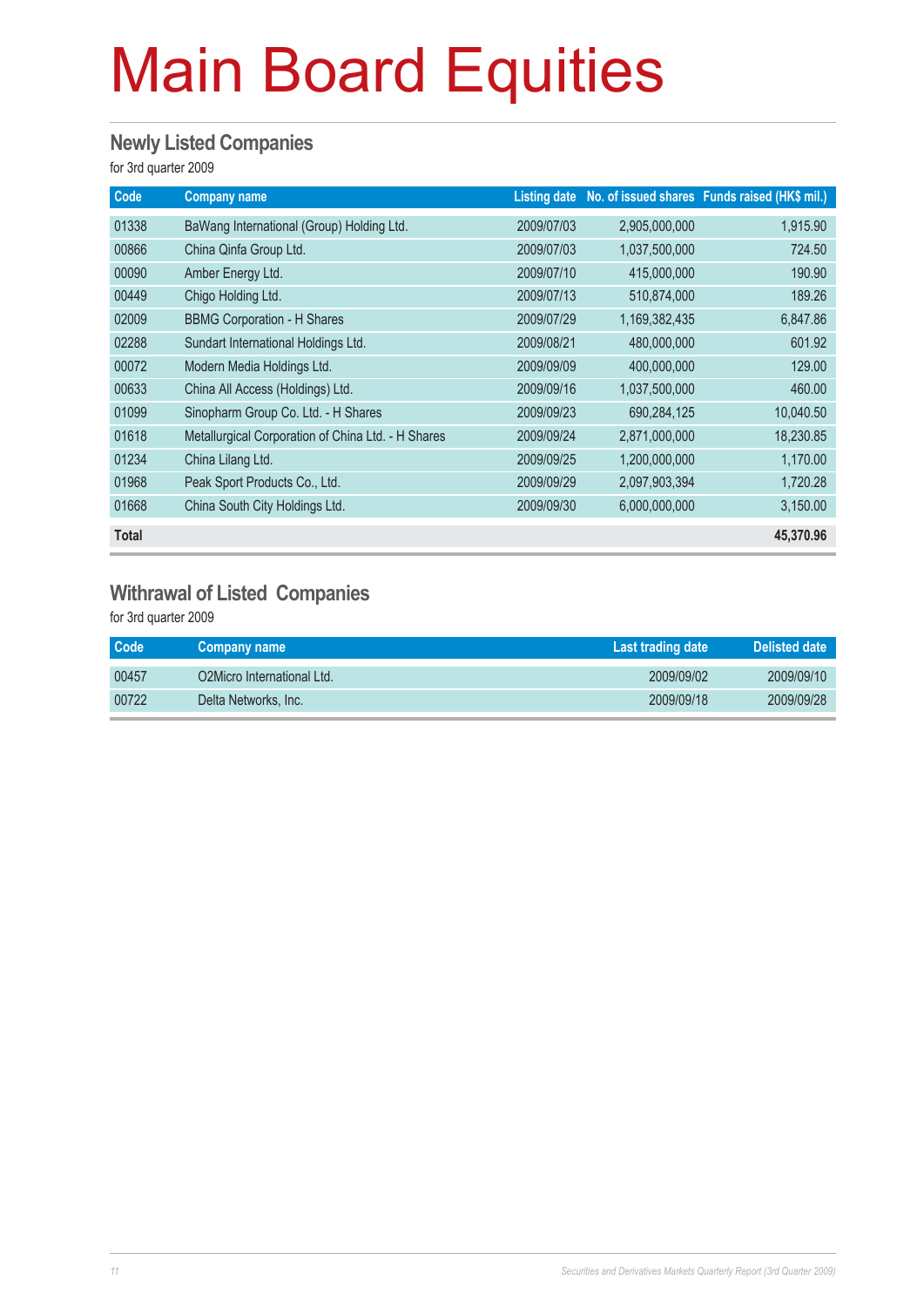#### **Company Name Changes**

| Code  | Old name                                           | New name                                                | <b>Effective date</b> | <b>Adoption date</b> |
|-------|----------------------------------------------------|---------------------------------------------------------|-----------------------|----------------------|
| 00166 | New Times Group Holdings Ltd.                      | New Times Energy Corporation Ltd.                       | 2009/06/02            | 2009/07/09           |
| 00666 | Yu Ming Investments Ltd.                           | SHK Hong Kong Industries Ltd.                           | 2009/07/02            | 2009/07/13           |
| 00232 | CATIC International Holdings Ltd.                  | AVIC International Holding (HK) Ltd.                    | 2009/06/05            | 2009/07/17           |
| 00445 | China Fire Safety Enterprise Group Holdings Ltd.   | China Fire Safety Enterprise Group Ltd.                 | 2009/06/05            | 2009/07/17           |
| 01142 | Rontex International Holdings Ltd.                 | Siberian Mining Group Co. Ltd.                          | 2009/05/26            | 2009/07/17           |
| 00851 | MAE Holdings Ltd.                                  | Sheng Yuan Holdings Ltd.                                | 2009/06/10            | 2009/08/13           |
| 00959 | Amax Entertainment Holdings Ltd.                   | Amax Holdings Ltd.                                      | 2009/07/13            | 2009/08/14           |
| 03899 | Enric Energy Equipment Holdings Ltd.               | CIMC Enric Holdings Ltd.                                | 2009/06/30            | 2009/08/14           |
| 00966 | China Insurance International Holdings Co. Ltd.    | China Taiping Insurance Holdings Co. Ltd.               | 2009/08/12            | 2009/08/20           |
| 00661 | China National Resources Development Holdings Ltd. | China Daye Non-Ferrous Metals Mining Ltd.               | 2009/08/10            | 2009/08/21           |
| 02898 | Long Far Pharmaceutical Holdings Ltd.              | Longrun Tea Group Co. Ltd.                              | 2009/07/22            | 2009/08/24           |
| 01229 | Artfield Group Ltd.                                | China Sonangol Resources Enterprise Ltd.                | 2009/07/21            | 2009/08/25           |
| 00835 | Nubrands Group Holdings Ltd.                       | Asia Coal Ltd.                                          | 2009/08/05            | 2009/08/26           |
| 00055 | Chung Tai Printing Holdings Ltd.                   | Neway Group Holdings Ltd.                               | 2009/07/20            | 2009/09/14           |
| 00570 | Wing Shan International Ltd.                       | Winteam Pharmaceutical Group Ltd.                       | 2009/09/04            | 2009/09/16           |
| 01132 | Golden Harvest Entertainment (Holdings) Ltd.       | Orange Sky Golden Harvest Entertainment (Holdings) Ltd. | 2009/08/24            | 2009/09/30           |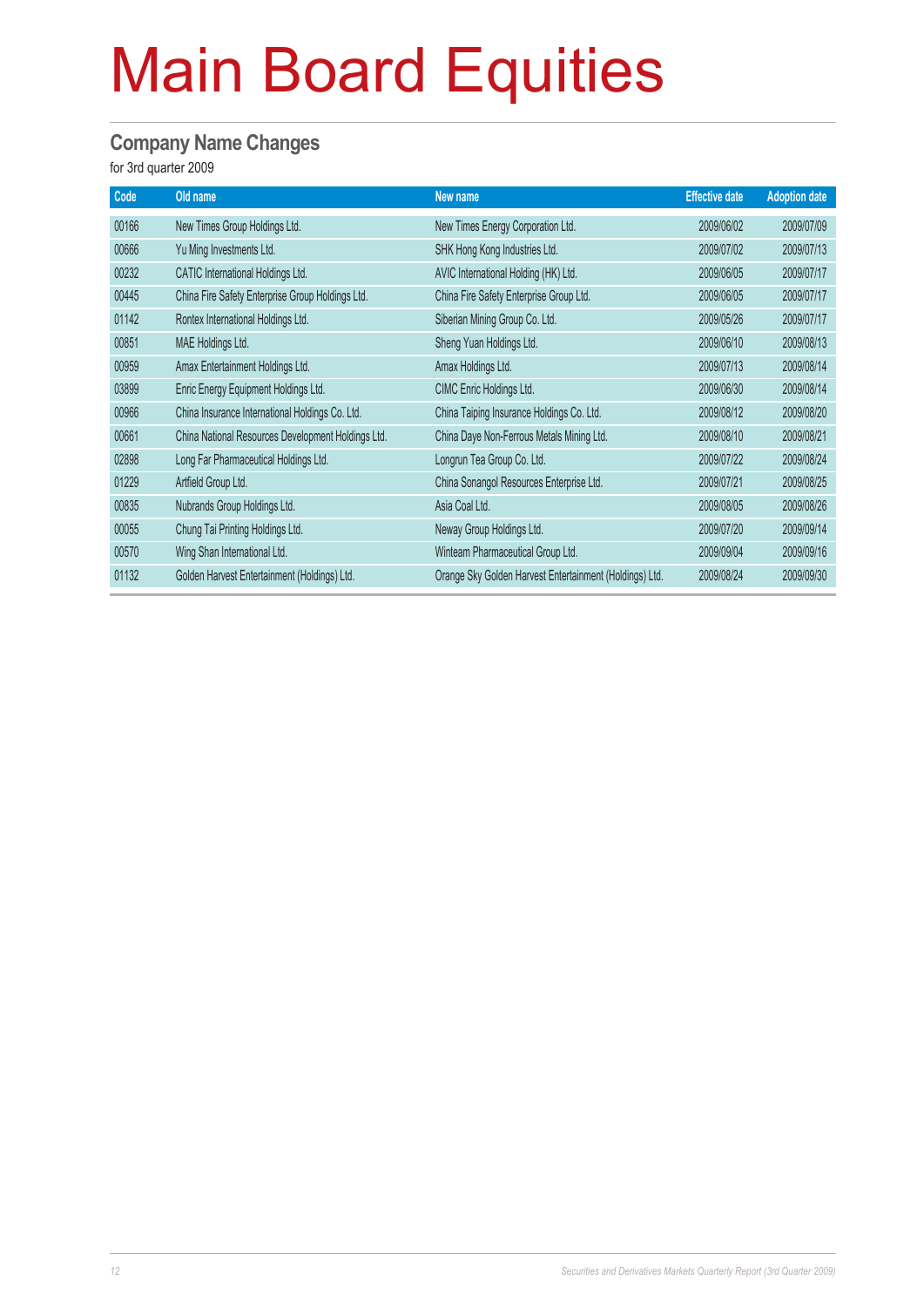#### **Bonus Issues / Bonus Warrants**

for 3rd quarter 2009

| <b>Code</b> | <b>Company</b>                           | <b>Particulars</b> | Ex-date    |
|-------------|------------------------------------------|--------------------|------------|
| 00271       | Dan Form Holdings Co. Ltd.               | 1 for $10$         | 2009/07/08 |
| 00398       | Oriental Watch Holdings Ltd.             | 1 for $10$         | 2009/08/19 |
| 00252       | Southeast Asia Properties & Finance Ltd. | 1 for $10$         | 2009/08/21 |
| 03389       | Xinyu Hengdeli Holdings Ltd.             | 5 for 10           | 2009/09/07 |

#### **Share Split / Consolidation**

| Code  | Company                                | <b>Particulars</b>      | <b>Effective date</b> |
|-------|----------------------------------------|-------------------------|-----------------------|
| 01166 | Solartech International Holdings Ltd.  | Consolidation 5 into 1  | 2009/07/10            |
| 02379 | Zhongtian International Ltd.           | Consolidation 4 into 1  | 2009/07/15            |
| 00109 | Wonderful World Holdings Ltd.          | Consolidation 10 into 1 | 2009/07/30            |
| 00147 | Chaoyue Group Ltd.                     | Split 1 into 10         | 2009/08/03            |
| 00279 | Freeman Corporation Ltd.               | Consolidation 10 into 1 | 2009/08/06            |
| 00913 | Unity Investments Holdings Ltd.        | Consolidation 10 into 1 | 2009/08/06            |
| 00852 | Strong Petrochemical Holdings Ltd.     | Split 1 into 4          | 2009/08/19            |
| 00690 | Uni-Bio Science Group Ltd.             | Consolidation 10 into 1 | 2009/08/31            |
| 00292 | Asia Standard Hotel Group Ltd.         | Consolidation 10 into 1 | 2009/09/09            |
| 00129 | Asia Standard International Group Ltd. | Consolidation 10 into 1 | 2009/09/09            |
| 01180 | Paradise Entertainment Ltd.            | Consolidation 10 into 1 | 2009/09/30            |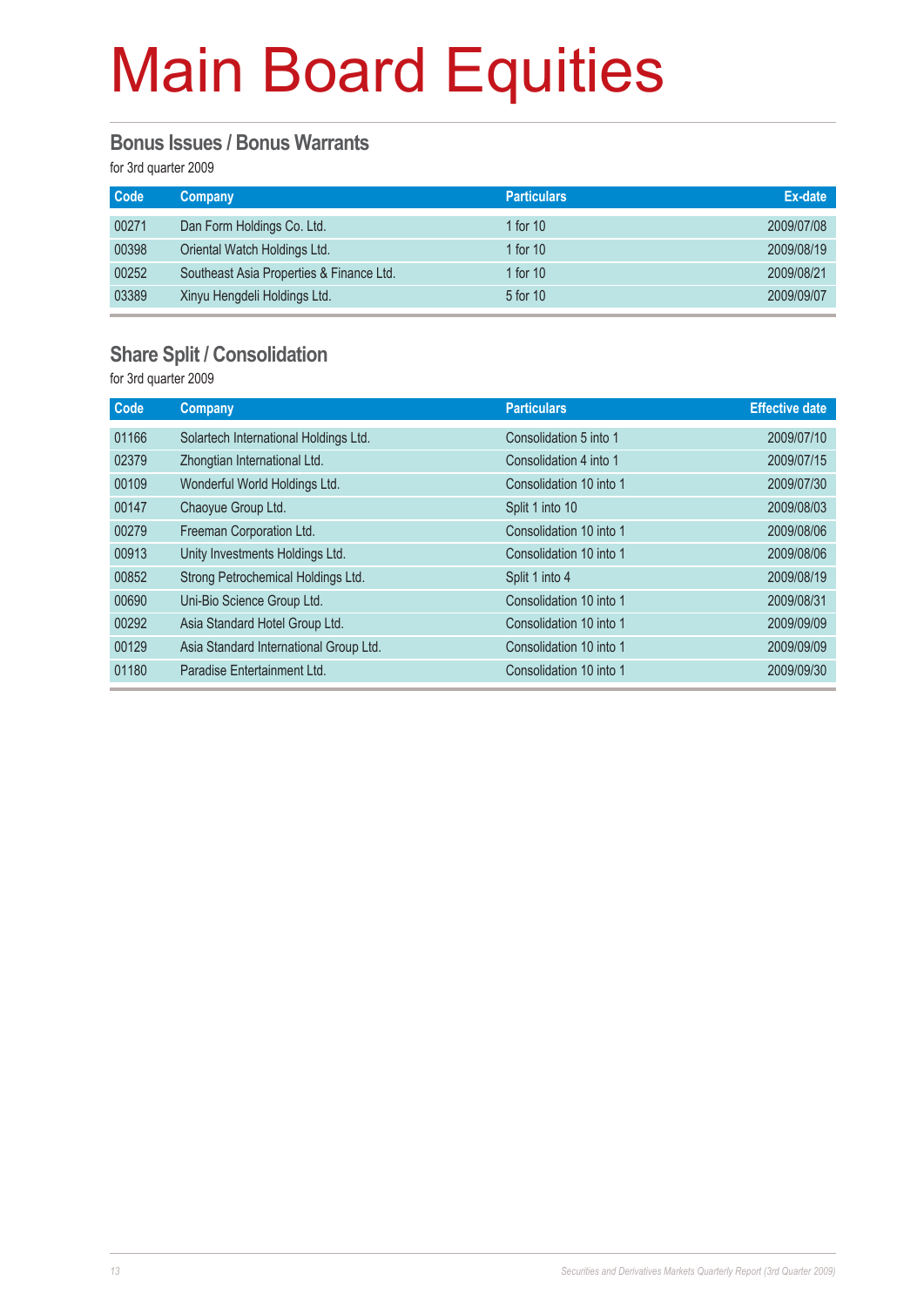#### **Rights Issues & Open Offers**

| <b>Month</b> | Code  | <b>Company</b>                                       | <b>Ratio</b>                   | Funds raised (HK\$ mil.) |
|--------------|-------|------------------------------------------------------|--------------------------------|--------------------------|
| Jul          | 00497 | Capital Strategic Investment Ltd.                    | Rts 9 for 20 @\$0.078          | 173.41                   |
|              | 00836 | China Resources Power Holdings Co. Ltd.              | Rts 1 for 10 @\$14.00          | 5,940.72                 |
|              | 00909 | Zhongda International Holdings Ltd.                  | Open offer 3 for 5 @\$0.28     | 89.57                    |
|              |       |                                                      | with bonus 2 for 10 offer shs  |                          |
|              | 00988 | Loudong General Nice Resources (China) Holdings Ltd. | Open offer 2 for 5 @\$0.66     | 140.74                   |
|              | 00155 | China Solar Energy Holdings Ltd.                     | Rts 1 for 2 @\$0.08            | 174.88                   |
|              | 00198 | SMI Corporation Ltd.                                 | Open offer 3 for 1 @\$0.10     | 94.22                    |
|              | 02389 | Wang Sing International Holdings Group Ltd.          | Open offer 2 for 1 @\$0.10     | 105.99                   |
|              | 00493 | GOME Electrical Appliances Holding Ltd.              | Open offer 18 for 100 @\$0.672 | 1,543.30                 |
| Aug          | 00597 | China Resources Microelectronics Ltd.                | Rts 1 for 2 @\$0.15            | 439.42                   |
|              | 00622 | Enerchina Holdings Ltd.                              | Open offer 1 for 2 @\$0.03     | 71.90                    |
|              | 00176 | United Pacific Industries Ltd.                       | Rts 1 for 5 @\$0.15            | 24.60                    |
|              | 00362 | China Zenith Chemical Group Ltd.                     | Open offer 1 for 2 @\$0.11     | 205.75                   |
|              | 00021 | Beauforte Investors Corporation Ltd.                 | Open offer 6 for 5 @\$0.40     | 168.66                   |
|              | 00585 | Imagi International Holdings Ltd.                    | Rts 1 for 4 @\$0.25            | 108.18                   |
|              | 03311 | China State Construction International Holdings Ltd. | Rts 1 for 5 @\$2.79            | 1,366.09                 |
| Sep          | 00353 | Xian Yuen Titanium Resources Holdings Ltd.           | Open offer 1 for 2 @\$0.08     | 196.20                   |
| <b>Total</b> |       |                                                      |                                | 10,843.63                |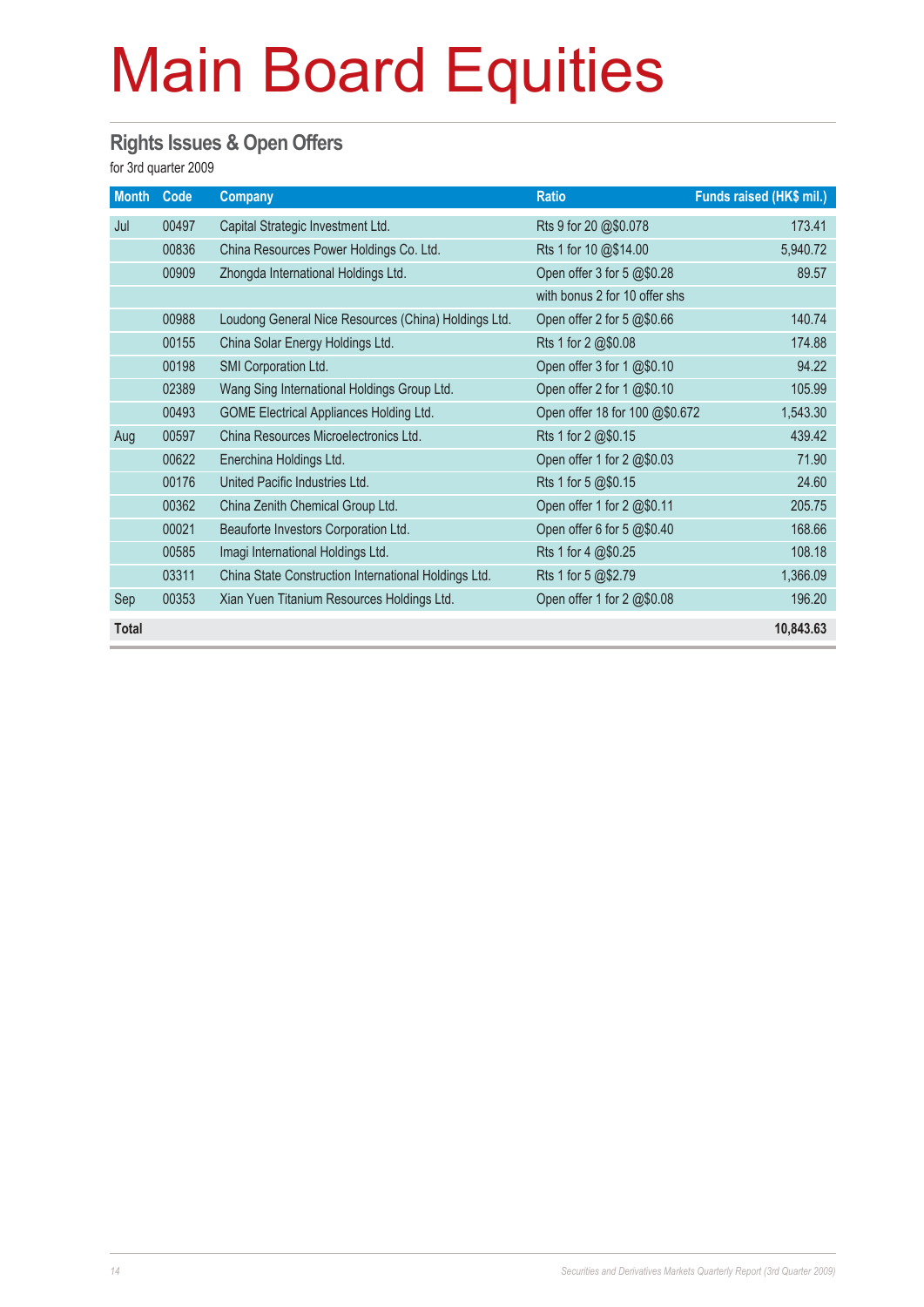#### **Placing\***

|              |                |                        | No. of new     | <b>Placing price</b> | <b>Funds raised</b> |
|--------------|----------------|------------------------|----------------|----------------------|---------------------|
| <b>Month</b> | Code           | <b>Company</b>         | shares placed  | (HK\$)               | (HK\$ mil.)         |
| 2009         |                |                        |                |                      |                     |
| Jun **       | 01104          | <b>APAC RESOURCES</b>  | 900,000,000    | 0.500                | 450.00              |
|              | 00899          | <b>ASIA RESOURCES</b>  | 8,500,000      | 0.397                | 3.37                |
|              | 00295          | KONG SUN HOLD          | 817,000,000    | 0.100                | 81.70               |
|              | 02324          | <b>SINO KATALYTICS</b> | 6,940,363      | 0.315                | 2.19                |
|              | 00922          | <b>VISION TECH</b>     | 258,000,000    | 0.420                | 108.36              |
| Jul          | 00959          | <b>AMAX HLDGS</b>      | 140,000,000    | 0.820                | 114.80              |
|              | 00899          | <b>ASIA RESOURCES</b>  | 111,660,000    | 0.300                | 33.50               |
|              | 00761          | <b>BEL GLOBAL RES</b>  | 177,000,000    | 0.205                | 36.29               |
|              | 00718          | <b>BESTWAY INT'L</b>   | 80,000,000     | 0.282                | 22.56               |
|              | 00723          | <b>BRIGHT PROSPER</b>  | 3,523,280,000  | 0.055                | 193.78              |
|              | 01211          | <b>BYD COMPANY</b>     | 225,000,000    | 8.000                | 1,800.00            |
|              | 00193          | <b>CAPITAL ESTATE</b>  | 8,000,000,000  | 0.025                | 200.00              |
|              | 03883          | <b>CHINA AOYUAN</b>    | 360,000,000    | 1.730                | 622.80              |
|              | 00736          | <b>CHINA PPT INV</b>   | 412,600,000    | 0.090                | 37.13               |
|              | 00326          | <b>CHINA STAR ENT</b>  | 207,900,000    | 0.220                | 45.74               |
|              | 00855          | <b>CHINA WATER</b>     | 120,000,000    | 1.900                | 228.00              |
|              | 00182          | <b>CHINA WINDPOWER</b> | 700,000,000    | 0.850                | 595.00              |
|              | 02302          | <b>CNNC INT'L</b>      | 50,000,000     | 8.780                | 439.00              |
|              | 00351          | <b>CS CONSERVAT P</b>  | 1,200,000,000  | 0.122                | 146.40              |
|              | 00628          | DORE HOLDINGS          | 300,000,000    | 0.300                | 90.00               |
|              | 00639          | <b>FUSHAN ENERGY</b>   | 400,000,000    | 4.380                | 1,752.00            |
|              | 01051          | <b>G-RESOURCES</b>     | 13,000,000,000 | 0.350                | 4,550.00            |
|              | 00275          | <b>HANNY HOLDINGS</b>  | 100,000,000    | 0.780                | 78.00               |
|              | 00559          | <b>HUA YI COPPER</b>   | 316,470,000    | 0.200                | 63.29               |
|              | 00585          | <b>IMAGI INT'L</b>     | 230,000,000    | 0.441                | 101.43              |
|              | 01813          | <b>KWG PROPERTY</b>    | 300,000,000    | 5.100                | 1,530.00            |
|              | 02898          | <b>LONGRUN TEA</b>     | 100,000,000    | 0.250                | 25.00               |
|              | 02319          | <b>MENGNIU DAIRY</b>   | 173,800,000    | 17.600               | 3,058.88            |
|              | 00860          | MING FUNG JEWEL        | 130,000,000    | 0.610                | 79.30               |
|              | 00925          | PEAKTOP INT'L          | 1,700,000,000  | 0.150                | 255.00              |
|              | 03813          | POU SHENG INT'L        | 421,621,622    | 0.925                | 390.00              |
|              | 01387          | <b>RENHE COMM</b>      | 2,000,000,000  | 1.860                | 3,720.00            |
|              | 01060          | <b>SAC CEMENT</b>      | 170,000,000    | 0.520                | 88.40               |
|              | 00750          | SINGYES SOLAR          | 63,000,000     | 3.400                | 214.20              |
|              | 01166          | SOLARTECH INT'L        | 126,730,000    | 0.220                | 27.88               |
|              | 01207          | <b>SRE GROUP</b>       | 520,000,000    | 0.960                | 499.20              |
|              | 00547          | <b>SUN INNOVATION</b>  | 294,000,000    | 0.144                | 42.37               |
|              | 00856          | <b>VST HOLDINGS</b>    | 111,766,666    | 1.000                | 111.77              |
|              | 03393          | <b>WASION GROUP</b>    | 62,000,000     | 7.000                | 434.00              |
|              | 00273          | <b>WILLIE INT'L</b>    | 77,990,000     | 1.000                | 77.99               |
|              | 03389          | XINYU HENGDELI         | 236,000,000    | 2.620                | 618.32              |
| Aug          | 01224          | C C LAND               | 428,000,000    | 5.920                | 2,533.76            |
|              | 01049          | <b>CELESTIAL ASIA</b>  | 25,000,000     | 2.000                | 50.00               |
|              | 00263          | CH YUNNAN TIN          | 260,000,000    | 0.238                | 61.88               |
|              | 00263<br>01073 | CH YUNNAN TIN          | 480,000,000    | 0.180                | 86.40<br>30.03      |
|              |                | <b>CHINA AGROTECH</b>  | 42,900,000     | 0.700                |                     |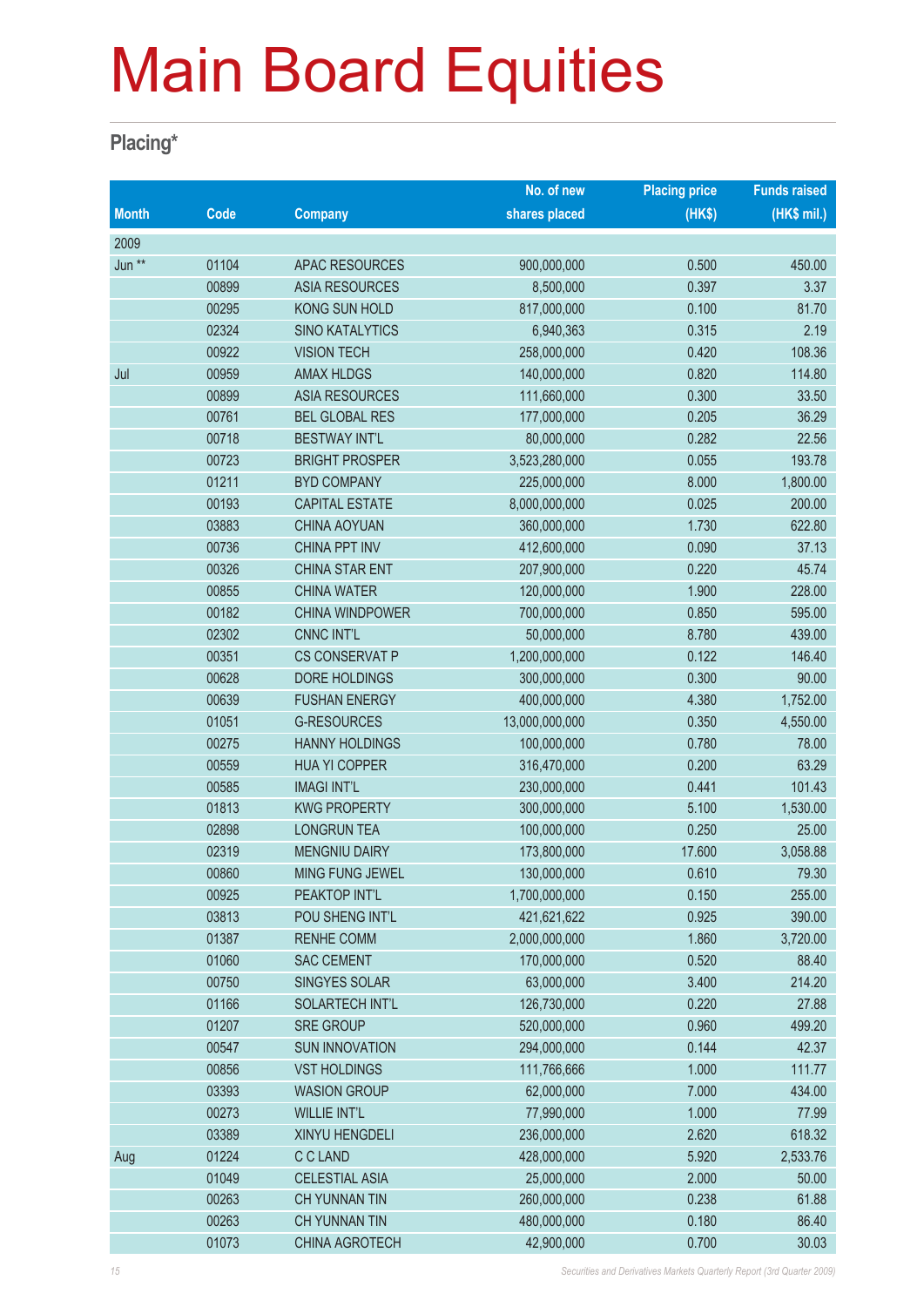|              |             |                        | No. of new    | <b>Placing price</b> | <b>Funds raised</b> |
|--------------|-------------|------------------------|---------------|----------------------|---------------------|
| <b>Month</b> | <b>Code</b> | <b>Company</b>         | shares placed | (HK\$)               | $(HK$$ mil.)        |
|              | 00769       | <b>CHINA RAREEARTH</b> | 130,000,000   | 1.500                | 195.00              |
|              | 01055       | CHINA SOUTH AIR        | 721,150,000   | 1.130                | 814.90              |
|              | 00111       | <b>CINDA INTL HLDG</b> | 84,460,000    | 2.000                | 168.92              |
|              | 00544       | <b>DAIDO GROUP</b>     | 830,000,000   | 0.068                | 56.44               |
|              | 00628       | DORE HOLDINGS          | 300,000,000   | 0.300                | 90.00               |
|              | 00817       | <b>FRANSHION PPT</b>   | 461,340,000   | 2.520                | 1,162.58            |
|              | 03800       | <b>GCL-POLY ENERGY</b> | 1,300,000,000 | 2.830                | 3,679.00            |
|              | 02307       | <b>KAM HING INT'L</b>  | 30,000,000    | 1.200                | 36.00               |
|              | 00230       | MINMETALS LAND         | 222,000,000   | 2.100                | 466.20              |
|              | 01868       | NEO-NEON               | 96,731,000    | 2.400                | 232.15              |
|              | 01141       | POLY DEV HOLD          | 313,640,000   | 0.275                | 86.25               |
|              | 00604       | SHENZHEN INVEST        | 300,000,000   | 3.720                | 1,116.00            |
|              | 02888       | <b>STANCHART</b>       | 75,000,000    | 178.800              | 13,410.00           |
|              | 00669       | <b>TECHTRONIC IND</b>  | 90,000,000    | 6.730                | 605.70              |
|              | 00674       | <b>UNITED POWER</b>    | 523,600,000   | 0.360                | 188.50              |
|              | 01001       | <b>VAN SHUNG CHONG</b> | 31,600,000    | 0.500                | 15.80               |
|              | 00856       | <b>VST HOLDINGS</b>    | 55,883,333    | 1.000                | 55.88               |
|              | 01129       | <b>WATER INDUSTRY</b>  | 450,479,000   | 0.295                | 132.89              |
|              | 01189       | <b>WING ON TRAVEL</b>  | 1,800,000,000 | 0.035                | 63.00               |
|              | 00109       | WONDERFUL WORLD        | 231,000,000   | 0.300                | 69.30               |
|              | 00651       | <b>WONSON INT'L</b>    | 150,000,000   | 0.430                | 64.50               |
|              | 00353       | <b>XIAN YUEN TITAN</b> | 809,280,000   | 0.137                | 110.87              |
|              | 01068       | YURUN FOOD             | 130,000,000   | 13.230               | 1,719.90            |
| Sep          | 00899       | <b>ASIA RESOURCES</b>  | 81,000,000    | 0.250                | 20.25               |
|              | 00497       | <b>CAPITAL STRAT</b>   | 1,000,000,000 | 0.245                | 245.00              |
|              | 00910       | CH GRAND FOREST        | 1,110,000,000 | 0.265                | 294.15              |
|              | 00764       | CHINA STAR INV         | 22,000,000    | 0.420                | 9.24                |
|              | 00395       | CHINA ZIRCONIUM        | 9,310,000     | 3.480                | 32.40               |
|              | 02356       | <b>DAHSING BANKING</b> | 125,000,000   | 8.000                | 1,000.00            |
|              | 00861       | <b>DIGITAL CHINA</b>   | 57,647,000    | 6.600                | 380.47              |
|              | 00717       | <b>EMPEROR CAPITAL</b> | 144,300,000   | 0.420                | 60.61               |
|              | 00885       | <b>FOREFRONT GROUP</b> | 337,988,721   | 0.110                | 37.18               |
|              | 03989       | <b>HEMBLY INT'L</b>    | 29,900,000    | 0.600                | 17.94               |
|              | 00397       | HK HEALTH CHECK        | 232,500,000   | 0.400                | 93.00               |
|              | 00397       | HK HEALTH CHECK        | 134,400,000   | 0.500                | 67.20               |
|              | 00776       | <b>JF FURNISHINGS</b>  | 34,809,000    | 0.880                | 30.63               |
|              | 00988       | LOUDONG GN RES         | 106,500,000   | 1.280                | 136.32              |
|              | 00348       | LUNG CHEONG            | 466,958,000   | 0.150                | 70.04               |
|              | 01176       | <b>NAM FONG INT'L</b>  | 636,820,000   | 0.100                | 63.68               |
|              | 00091       | NEWSMART ENERGY        | 670,000,000   | 0.103                | 69.01               |
|              | 00996       | <b>ORIENTAL GINZA</b>  | 130,000,000   | 3.800                | 494.00              |
|              | 00925       | PEAKTOP INT'L          | 540,000,000   | 0.500                | 270.00              |
|              | 00313       | <b>RICHLY FIELD</b>    | 800,000,000   | 0.400                | 320.00              |
|              | 00209       | SEWCO INT'L            | 89,084,000    | 0.490                | 43.65               |
|              | 01166       | SOLARTECH INT'L        | 152,000,000   | 0.140                | 21.28               |
|              | 00621       | WING HING INT'L        | 13,800,000    | 1.460                | 20.15               |
| <b>Total</b> |             |                        |               |                      | 54,065.70           |

Due to the reporting time-lag, placing figures for the quarter are provisional.

\*\* Supplementary information update for previous quarters.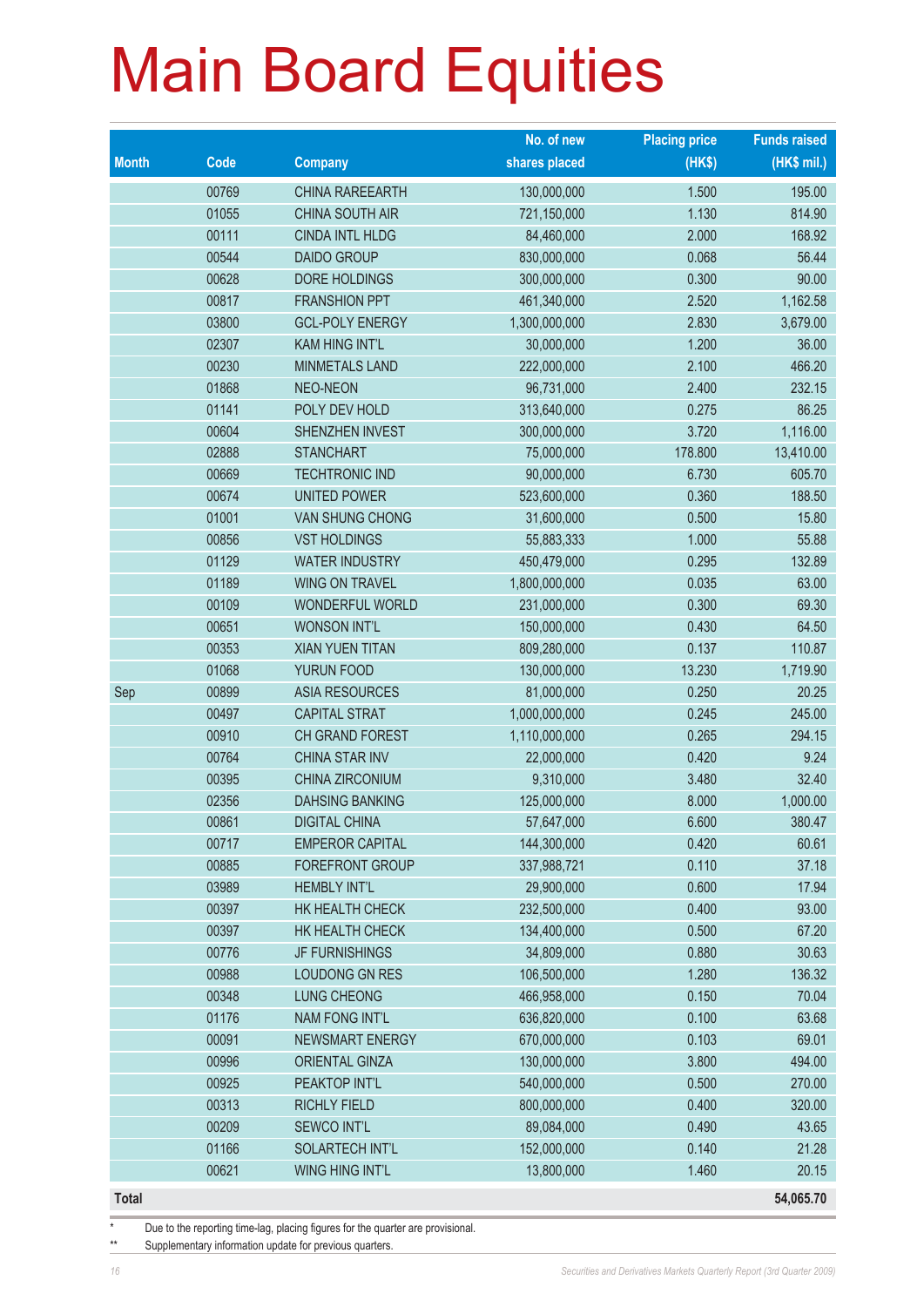### **Warrant Trading Statistics**

|      |                | <b>Equity wts</b><br>(HK\$ mil.) | <b>Derivative wts</b><br>(HK\$ mil.) | <b>Total</b><br>(HK\$ mil.) |
|------|----------------|----------------------------------|--------------------------------------|-----------------------------|
| 2008 | Q <sub>3</sub> | 166.30                           | 555,791.97                           | 555,958.28                  |
|      | Q4             | 5.74                             | 308,244.86                           | 308,250.59                  |
| 2009 | Q1             | 5.00                             | 314,404.68                           | 314,409.68                  |
|      | Q <sub>2</sub> | 172.23                           | 412,980.82                           | 413,153.05                  |
|      | Q <sub>3</sub> | 126.39                           | 484,790.00                           | 484,916.39                  |

### **Warrant Market Value**

|      |                |               | <b>Equity wts</b> |               | <b>Derivative wts</b> |           | <b>Total</b> |
|------|----------------|---------------|-------------------|---------------|-----------------------|-----------|--------------|
|      |                | <b>Number</b> | (HK\$ mil.)       | <b>Number</b> | (HK\$ mil.)           | Total no. | (HK\$ mil.)  |
| 2008 | Q <sub>3</sub> | 37            | 776.08            | 3.941         | 156,186,99            | 3.978     | 156,963.07   |
|      | Q <sub>4</sub> | 34            | 548.52            | 3.011         | 169,573.55            | 3,045     | 170,122.08   |
| 2009 | Q1             | 31            | 327.03            | 2,510         | 132,412.29            | 2.541     | 132,739.32   |
|      | Q <sub>2</sub> | 30            | 998.23            | 2,726         | 208,964.75            | 2,756     | 209,962.98   |
|      | Q3             | 26            | 835.09            | 3.093         | 190,077.28            | 3.119     | 190,912.38   |

### **New Listing Statistics – Warrants**

|      |                | No. of newly listed<br>equity wts | No. of newly listed<br>derivative wts | <b>Amount raised</b><br>(HK\$ mil.) |
|------|----------------|-----------------------------------|---------------------------------------|-------------------------------------|
| 2008 | Q <sub>3</sub> | 6                                 | 1,174                                 | 107,224.10                          |
|      | Q4             | 3                                 | 871                                   | 80,858.92                           |
| 2009 | Q1             |                                   | 569                                   | 47,600.67                           |
|      | Q <sub>2</sub> |                                   | 1,005                                 | 68,757.45                           |
|      | Q <sub>3</sub> | -                                 | 1,154                                 | 67,523.38                           |

### **Newly Listed Equity Warrants**

|       |                        | <b>Initial issued</b> |                                   | <b>Amount raised</b> |
|-------|------------------------|-----------------------|-----------------------------------|----------------------|
| Code  | <b>Equity warrants</b> |                       | amount (HK\$) Listing date Expiry | (HK\$ mil.)          |
| Nil   |                        |                       |                                   |                      |
| Total |                        |                       |                                   |                      |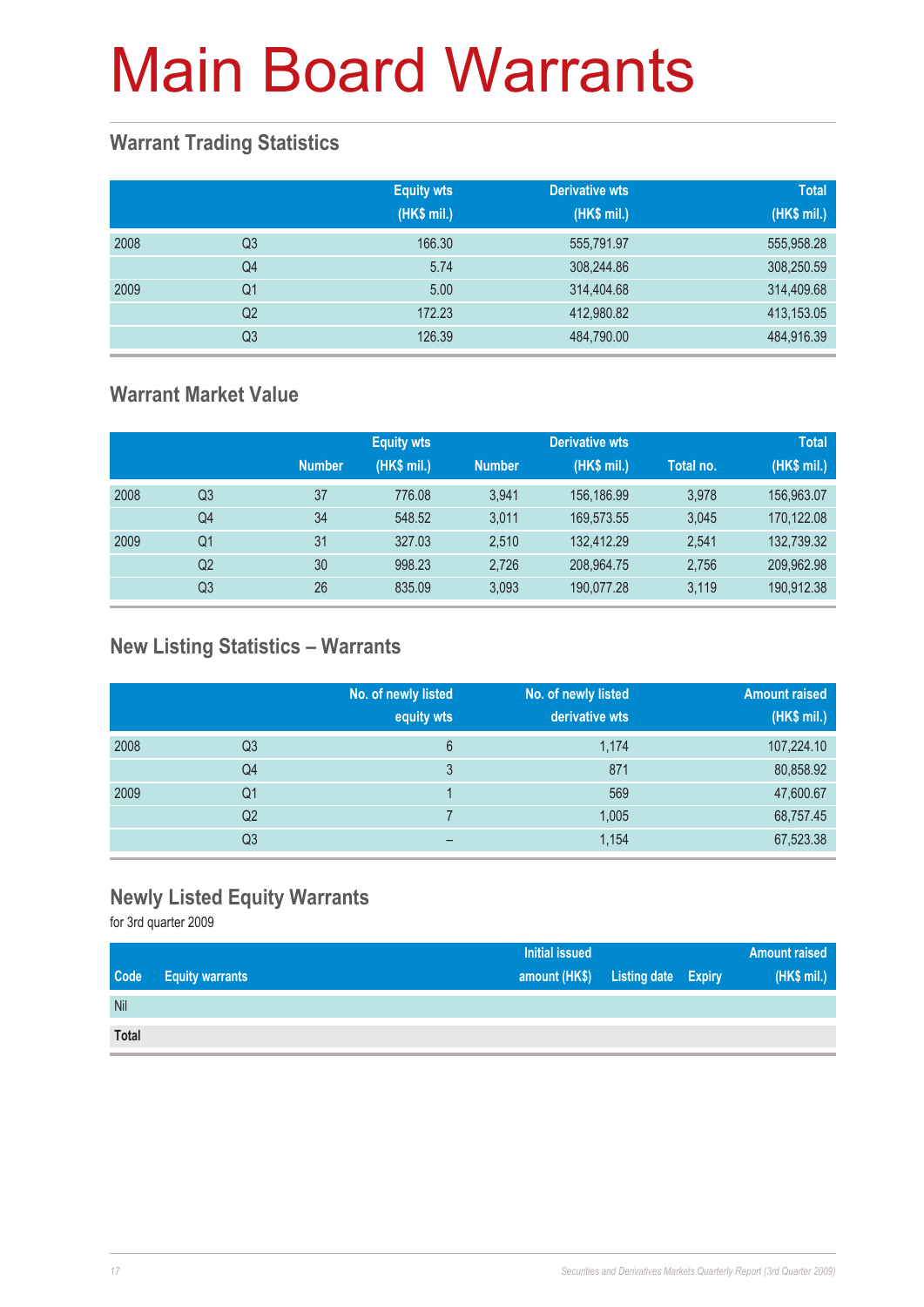#### **Newly Listed Derivative Warrants**

|        |                                                              |               |                            |                       | <b>Amount</b> |
|--------|--------------------------------------------------------------|---------------|----------------------------|-----------------------|---------------|
|        |                                                              | No. of        |                            |                       | raised        |
| Code   | <b>Derivative warrants</b>                                   | issue (units) | <b>Listing date Expiry</b> |                       | (HK\$ mil.)   |
| 17585  | SGA Societe Generale Acceptance N.V. - Ch Mob Eu Wt Dec 2010 | 800,000,000   | 2009/07/02 2010/12/01      |                       | 120.80        |
| 17586  | SGA Societe Generale Acceptance N.V. - CTel Eu Wt Feb 2010 A | 150,000,000   | 2009/07/02 2010/02/01      |                       | 78.00         |
| 17587  | SGA Societe Generale Acceptance N.V-Zijin Mining Eu Wt Jul10 | 200,000,000   |                            | 2009/07/02 2010/07/12 | 52.00         |
| 17590  | UBS AG - CHALCO European Warrants Jan 2010                   | 200,000,000   | 2009/07/02 2010/01/18      |                       | 30.00         |
| 17591  | UBS AG - China COSCO European Warrants Feb 2010 A            | 200,000,000   |                            | 2009/07/02 2010/02/22 | 50.00         |
| 17593  | UBS AG - China Tel European Warrants Dec 2009 G              | 200,000,000   |                            | 2009/07/02 2009/12/14 | 90.00         |
| 17594  | UBS AG - China Tel European Warrants Jan 2010 B              | 200,000,000   |                            | 2009/07/02 2010/01/04 | 56.00         |
| 17588  | UBS AG - PetroChina European Warrants Feb 2010               | 200,000,000   | 2009/07/02 2010/02/08      |                       | 30.00         |
| 17589  | UBS AG - PetroChina European Warrants Apr 2010 A             | 200,000,000   |                            | 2009/07/02 2010/04/26 | 30.00         |
| 17592  | UBS AG - PetroChina European Put Warrants Feb 2010           | 200,000,000   | 2009/07/02 2010/02/01      |                       | 30.00         |
| 17595  | UBS AG - Ping An European Warrants Jun 2010                  | 200,000,000   |                            | 2009/07/02 2010/06/28 | 30.00         |
| 16944# | Deutsche Bank AG - HKEx European Put Warrants Nov 2009 B     | 200,000,000   | 2009/07/02 2009/11/16      |                       | 21.00         |
| 17600  | Deutsche Bank AG - CC Bank European Warrants Feb 2010        | 200,000,000   |                            | 2009/07/03 2010/02/08 | 112.00        |
| 17604  | Deutsche Bank AG - CC Bank European Put Warrants Feb 2010    | 200,000,000   | 2009/07/03 2010/02/01      |                       | 140.00        |
| 17596  | Deutsche Bank AG - China Life European Warrants Dec 2009 F   | 200,000,000   | 2009/07/03 2009/12/21      |                       | 52.00         |
| 17597  | Deutsche Bank AG - A50 China European Warrants Mar 2010 C    | 200,000,000   | 2009/07/03 2010/03/29      |                       | 50.00         |
| 17598  | Deutsche Bank AG - A50 China European Put Wts Apr 2010 A     | 200,000,000   |                            | 2009/07/03 2010/04/19 | 60.00         |
| 17599  | Deutsche Bank AG - HSI European Warrants Dec 2009 H          | 300,000,000   |                            | 2009/07/03 2009/12/30 | 45.00         |
| 17601  | KBC Fin Products Int'l Ltd. - BOCL European Wts Jan 2010 D   | 400,000,000   |                            | 2009/07/03 2010/01/04 | 100.00        |
| 17602  | KBC Fin Products Int'l Ltd. - BOCL European Wts Jan 2010 E   | 400,000,000   | 2009/07/03                 | 2010/01/18            | 100.00        |
| 17610  | KBC Fin Products Int'l Ltd. - BOCL Euro Put Wts Jan 2010 F   | 328,000,000   |                            | 2009/07/03 2010/01/15 | 98.40         |
| 17603  | KBC Fin Products Int'l Ltd. - CC Bank Euro Wts Dec 2009 D    | 198,000,000   |                            | 2009/07/03 2009/12/16 | 98.41         |
| 17605  | KBC Fin Products Int'l Ltd. - CC Bank Euro Wts Jan 2010 C    | 258,000,000   |                            | 2009/07/03 2010/01/04 | 98.04         |
| 17611  | KBC Fin Products Int'l Ltd. - CC Bank Euro Put Wts Dec 2009F | 400,000,000   | 2009/07/03                 | 2009/12/18            | 75.20         |
| 17606  | KBC Fin Products Int'l Ltd. - China Tel Euro Wts Jan 2010 A  | 208,000,000   | 2009/07/03 2010/01/04      |                       | 95.68         |
| 17607  | KBC Fin Products Int'l Ltd. - China Tel Euro Wts Jan 2010 B  | 338,000,000   | 2009/07/03                 | 2010/01/04            | 98.02         |
| 17608  | KBC Fin Products Int'l Ltd. - ICBC European Wts Jan 2010     | 318,000,000   | 2009/07/03                 | 2010/01/08            | 98.58         |
| 17609  | KBC Fin Products Int'l Ltd. - PetroChina Euro Wts Mar 2010 B | 438,000,000   | 2009/07/03                 | 2010/03/23            | 65.70         |
| 17612  | KBC Fin Products Int'l Ltd. - PetroChina Eur Put Wt Feb 10 C | 400,000,000   |                            | 2009/07/03 2010/02/18 | 100.00        |
| 16772# | KBC Fin Products Int'l Ltd. - HSI Euro Put Wts Oct 2009 M    | 600,000,000   | 2009/07/03 2009/10/29      |                       | 42.00         |
| 17625  | ABN AMRO Bank N.V. - CC Bank European Warrants Dec 2009 B    | 200,000,000   | 2009/07/06 2009/12/21      |                       | 148.60        |
| 17626  | Deutsche Bank AG - HSI European Put Warrants Dec 2009 I      | 300,000,000   |                            | 2009/07/06 2009/12/30 | 51.00         |
| 17627  | KBC Fin Products Int'l Ltd. - CC Bank Euro Put Wts Nov 2010  | 338,000,000   | 2009/07/06                 | 2010/11/02            | 84.50         |
| 17624  | KBC Fin Products Int'l Ltd. - CC Bank Euro Wts Jan 2010 D    | 288,000,000   | 2009/07/06                 | 2010/01/08            | 97.92         |
| 17622  | KBC Fin Products Int'l Ltd. - HSI Euro Put Wts Jan 2010 C    | 400,000,000   | 2009/07/06                 | 2010/01/28            | 100.00        |
| 17623  | KBC Fin Products Int'l Ltd. - HSI Euro Put Wts Jan 2010 D    | 400,000,000   | 2009/07/06 2010/01/28      |                       | 100.00        |
| 17628  | KBC Fin Products Int'l Ltd. - ICBC Euro Put Wts Nov 2010 B   | 208,000,000   | 2009/07/06 2010/11/08      |                       | 52.00         |
| 17613  | Macquarie Bank Ltd. - CC Bank European Warrants Jan 2010     | 300,000,000   | 2009/07/06                 | 2010/01/28            | 194.40        |
| 17617  | Macquarie Bank Ltd. - CC Bank European Put Warrants Jan 2010 | 300,000,000   | 2009/07/06                 | 2010/01/28            | 155.40        |
| 17614  | Macquarie Bank Ltd. - CNOOC European Warrants Jan 2010       | 300,000,000   | 2009/07/06 2010/01/28      |                       | 75.60         |
| 17615  | SGA Societe Generale Acceptance N.V. - CHALCO Eu Wt Mar 2010 | 250,000,000   | 2009/07/06                 | 2010/03/24            | 40.00         |
| 17621  | SGA Societe Generale Acceptance N.V. - A50 Ch Eu Wt Mar 10 B | 300,000,000   | 2009/07/06 2010/03/22      |                       | 57.00         |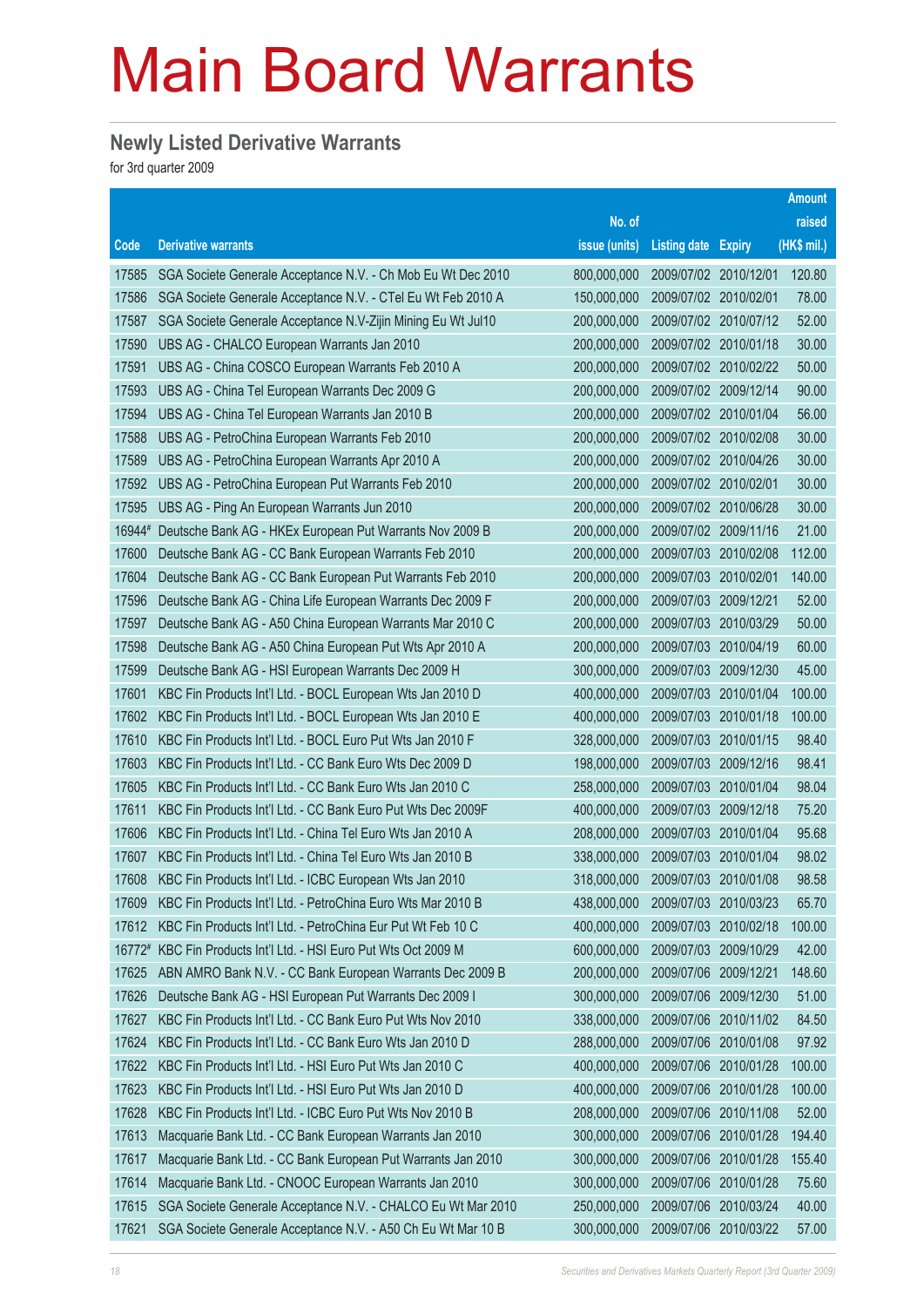|                 |                                                                                                                |                            |                                                |                       | <b>Amount</b>  |
|-----------------|----------------------------------------------------------------------------------------------------------------|----------------------------|------------------------------------------------|-----------------------|----------------|
|                 |                                                                                                                | No. of                     |                                                |                       | raised         |
| Code            | <b>Derivative warrants</b>                                                                                     | issue (units)              | <b>Listing date Expiry</b>                     |                       | (HK\$ mil.)    |
| 17616           | SGA Societe Generale Acceptance N.V. - HSI Eu Put Wt Jan 10A                                                   | 300,000,000                | 2009/07/06 2010/01/28                          |                       | 75.00          |
| 17618           | SGA Societe Generale Acceptance N.V. - HSI Eu Put Wt Jan 10B                                                   | 300,000,000                |                                                | 2009/07/06 2010/01/28 | 90.00          |
| 17619           | SGA Societe Generale Acceptance N.V. - JIANC Eu Wts Jan10                                                      | 250,000,000                | 2009/07/06                                     | 2010/01/11            | 70.00          |
| 17620           | SGA Societe Generale Acceptance N.V. - JIANC Eu Wts Feb 10 A                                                   | 250,000,000                | 2009/07/06                                     | 2010/02/03            | 95.00          |
| 17165#          | Merrill Lynch Int'l & Co. C.V. - HSI European Put Wts Dec09                                                    | 200,000,000                |                                                | 2009/07/06 2009/12/30 | 33.40          |
| 17646           | Barclays Bank plc - HKEx European Warrants Mar 2010 A                                                          | 500,000,000                |                                                | 2009/07/07 2010/03/30 | 126.00         |
| 17650           | Barclays Bank plc - HKEx European Put Warrants Mar 2010                                                        | 500,000,000                | 2009/07/07                                     | 2010/03/30            | 125.00         |
| 17635           | Barclays Bank plc - HSI European Put Warrants Jan 2010 C                                                       | 500,000,000                |                                                | 2009/07/07 2010/01/28 | 125.00         |
| 17631           | Barclays Bank plc - HSI European Warrants Jan 2010 A                                                           | 500,000,000                |                                                | 2009/07/07 2010/01/28 | 131.00         |
| 17632           | Barclays Bank plc - HSI European Warrants Jan 2010 B                                                           | 500,000,000                |                                                | 2009/07/07 2010/01/28 | 126.00         |
| 17641           | KBC Fin Products Int'l Ltd. - China Tel Euro Wts Feb 2010                                                      | 348,000,000                |                                                | 2009/07/07 2010/02/10 | 97.44          |
| 17642           | KBC Fin Products Int'l Ltd. - China Tel Euro Wts Mar 2010                                                      | 400,000,000                |                                                | 2009/07/07 2010/03/08 | 100.00         |
| 17639           | KBC Fin Products Int'l Ltd. - CC Bank Euro Wts Feb 2010 A                                                      | 338,000,000                | 2009/07/07 2010/02/01                          |                       | 94.64          |
| 17640           | KBC Fin Products Int'l Ltd. - CC Bank Euro Wts Feb 2010 B                                                      | 400,000,000                |                                                | 2009/07/07 2010/02/08 | 100.00         |
| 17644           | KBC Fin Products Int'l Ltd. - A50 Ch Euro Wts Jan 2010 B                                                       | 400,000,000                | 2009/07/07                                     | 2010/01/18            | 100.00         |
| 17645           | KBC Fin Products Int'l Ltd. - A50 Ch Euro Wts Mar 2010 B                                                       | 400,000,000                |                                                | 2009/07/07 2010/03/10 | 100.00         |
| 17643           | KBC Fin Products Int'l Ltd. - ICBC European Wts Feb 2010 C                                                     | 368,000,000                | 2009/07/07 2010/02/18                          |                       | 99.36          |
| 17629           | Macquarie Bank Ltd. - China Overseas European Wts Mar 2010                                                     | 200,000,000                |                                                | 2009/07/07 2010/03/30 | 50.00          |
| 17633           | Macquarie Bank Ltd. - China Overseas European Put Wts Mar10                                                    | 200,000,000                | 2009/07/07                                     | 2010/03/30            | 50.20          |
| 17630           | Macquarie Bank Ltd. - Tencent European Put Warrants Jun 10A                                                    | 200,000,000                |                                                | 2009/07/07 2010/06/29 | 50.00          |
| 17634           | UBS AG - China Shenhua European Warrants Jan 2010                                                              | 100,000,000                | 2009/07/07 2010/01/11                          |                       | 39.00          |
| 17636           | UBS AG - A50 China European Warrants Feb 2010 C                                                                | 200,000,000                |                                                | 2009/07/07 2010/02/22 | 34.00          |
| 17637           | UBS AG - A50 China European Warrants Apr 2010                                                                  | 200,000,000                | 2009/07/07                                     | 2010/04/26            | 50.00<br>50.00 |
| 17638<br>16355# | UBS AG - A50 China European Warrants May 2010 A<br>CC Rabobank B.A. - A50 China European Put Warrants Dec 2009 | 200,000,000<br>100,000,000 | 2009/07/07 2010/05/31<br>2009/07/07 2009/12/18 |                       | 12.70          |
|                 | 16752# CC Rabobank B.A. - HSBC European Put Warrants Nov 2009                                                  | 200,000,000                |                                                | 2009/07/07 2009/11/25 | 12.40          |
| 17668           | BNP Paribas Arbit Issu B.V. - BOCL European Wts Dec 2009 B                                                     | 150,000,000                | 2009/07/08                                     | 2009/12/14            | 39.00          |
| 17670           | BNP Paribas Arbit Issu B.V. - HKEx European Put Wts Feb 2010                                                   | 200,000,000                |                                                | 2009/07/08 2010/02/02 | 60.00          |
| 17669           | BNP Paribas Arbit Issu B.V. - HKEx European Wts Mar 2010 B                                                     | 200,000,000                | 2009/07/08                                     | 2010/03/02            | 50.00          |
| 17684           | BNP Paribas Arbit Issu B.V. - ICBC European Wts Sep 2010                                                       | 300,000,000                |                                                | 2009/07/08 2010/09/02 | 45.00          |
| 17661           | Merrill Lynch Int'l & Co. C.V. - CK(H) European Wts Oct 2010                                                   | 150,000,000                | 2009/07/08                                     | 2010/10/25            | 37.50          |
| 17662           | Merrill Lynch Int'l & Co. C.V. - Ch Shenhua Eur Wts Jan 2010                                                   | 150,000,000                | 2009/07/08                                     | 2010/01/25            | 48.00          |
| 17660           | Merrill Lynch Int'l & Co. C.V. - A50 China Eur Wt Feb 2010                                                     | 150,000,000                | 2009/07/08                                     | 2010/02/22            | 26.10          |
| 17663           | Merrill Lynch Int'l & Co. C.V. - JX Copper Euro Wts Mar10                                                      | 150,000,000                | 2009/07/08                                     | 2010/03/15            | 30.90          |
| 17664           | Merrill Lynch Int'l & Co. C.V. - SHK Ppt Euro Wts Oct 2010                                                     | 150,000,000                | 2009/07/08                                     | 2010/10/18            | 37.50          |
| 17675           | CC Rabobank B.A. - Ch Mobile European Warrants Aug 2010                                                        | 190,000,000                | 2009/07/08                                     | 2010/08/09            | 30.40          |
| 17680           | CC Rabobank B.A. - Sinopec Corp European Warrants Aug 2011                                                     | 180,000,000                | 2009/07/08                                     | 2011/08/01            | 32.40          |
| 17678           | CC Rabobank B.A. - HSBC European Warrants Jun 2010                                                             | 230,000,000                | 2009/07/08                                     | 2010/06/14            | 34.50          |
| 17677           | CC Rabobank B.A. - HSBC European Warrants Aug 2010                                                             | 230,000,000                | 2009/07/08                                     | 2010/08/02            | 39.10          |
| 17665           | CC Rabobank B.A. - HSI European Warrants Nov 2009 C                                                            | 200,000,000                | 2009/07/08 2009/11/27                          |                       | 46.00          |
| 17666           | CC Rabobank B.A. - HSI European Warrants Nov 2009 D                                                            | 200,000,000                | 2009/07/08                                     | 2009/11/27            | 35.00          |
| 17667           | CC Rabobank B.A. - HSI European Put Warrants Nov 2009 F                                                        | 200,000,000                | 2009/07/08                                     | 2009/11/27            | 33.00          |
| 17681           | CC Rabobank B.A. - ICBC European Warrants Dec 2010 A                                                           | 180,000,000                | 2009/07/08                                     | 2010/12/13            | 27.00          |
| 17682           | CC Rabobank B.A. - PetroChina European Warrants Mar 2010 B                                                     | 150,000,000                | 2009/07/08 2010/03/30                          |                       | 22.50          |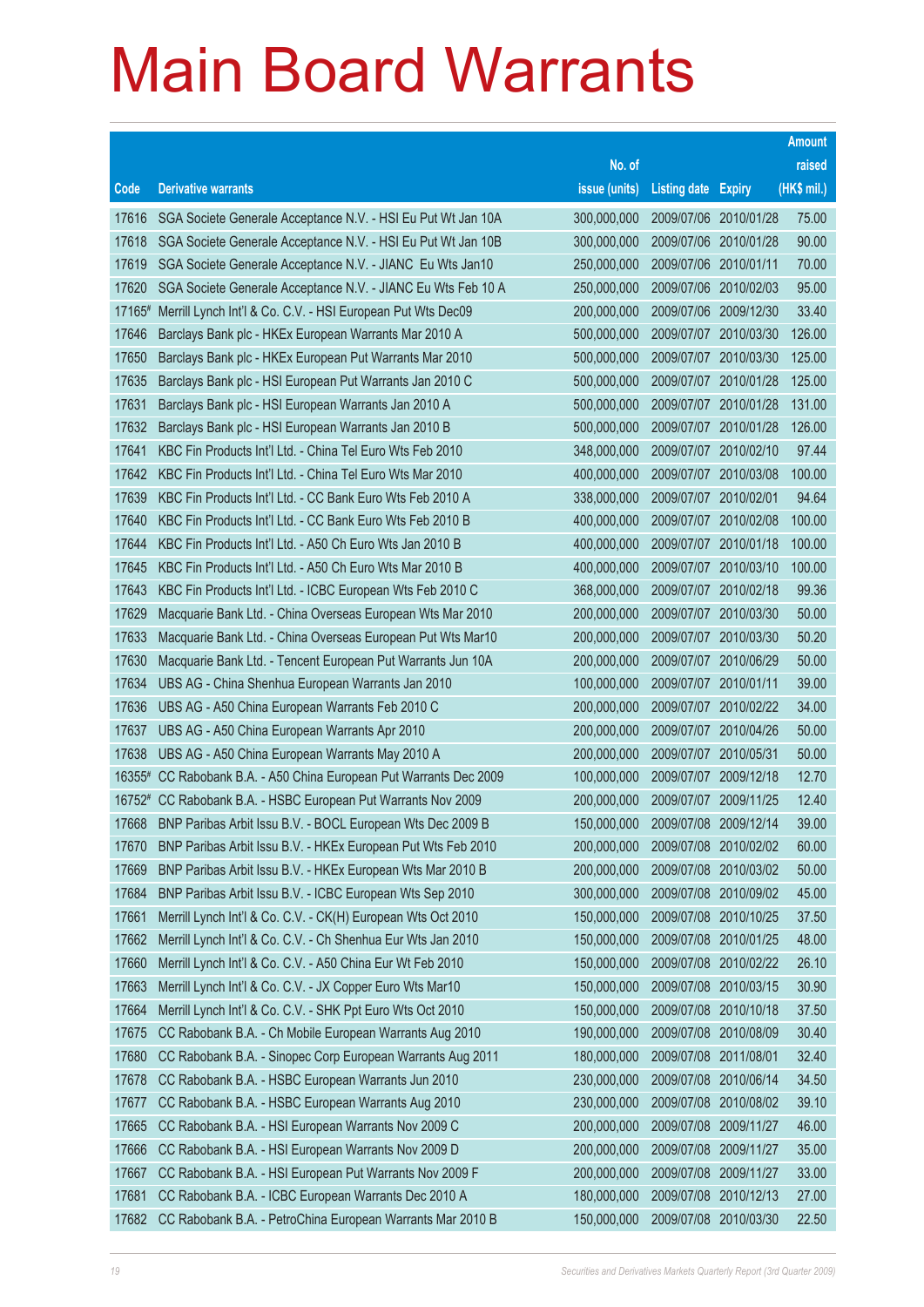|        |                                                               |               |                       |                       | <b>Amount</b> |
|--------|---------------------------------------------------------------|---------------|-----------------------|-----------------------|---------------|
|        |                                                               | No. of        |                       |                       | raised        |
| Code   | <b>Derivative warrants</b>                                    | issue (units) | <b>Listing date</b>   | <b>Expiry</b>         | (HK\$ mil.)   |
| 17647  | SGA Societe Generale Acceptance N.V.-Ch Overseas Eu Wt Dec09  | 200,000,000   | 2009/07/08 2009/12/14 |                       | 79.00         |
| 17648  | SGA Societe Generale Acceptance N.V.-Ch Overseas Eu Wt Feb10  | 200,000,000   |                       | 2009/07/08 2010/02/22 | 102.00        |
| 17674  | SGA Societe Generale Acceptance N.V. - A50 Ch Eu Wt Feb 2010  | 300,000,000   |                       | 2009/07/08 2010/02/22 | 52.20         |
| 17652  | SGA Societe Generale Acceptance N.V. - HSCEI Eu Wt Jan 2010A  | 300,000,000   | 2009/07/08 2010/01/28 |                       | 75.00         |
| 17653  | SGA Societe Generale Acceptance N.V. - HSCEI Eu Wt Jan 2010B  | 300,000,000   | 2009/07/08 2010/01/28 |                       | 75.00         |
| 17654  | SGA Societe Generale Acceptance N.V. - HSCEI Eu Wt Jan 2010C  | 300,000,000   |                       | 2009/07/08 2010/01/28 | 75.00         |
| 17655  | SGA Societe Generale Acceptance N.V. - HSCEI Eu Wt Jan 2010D  | 300,000,000   | 2009/07/08 2010/01/28 |                       | 76.50         |
| 17656  | SGA Societe Generale Acceptance N.V. - HSCEI Eu Put Wt Jan10E | 300,000,000   | 2009/07/08 2010/01/28 |                       | 75.00         |
| 17657  | SGA Societe Generale Acceptance N.V. - HSCEI Eu Put Wt Jan10F | 300,000,000   | 2009/07/08 2010/01/28 |                       | 75.00         |
| 17658  | SGA Societe Generale Acceptance N.V. - HSCEI Eu Put Wt Jan10G | 300,000,000   | 2009/07/08 2010/01/28 |                       | 75.00         |
| 17659  | SGA Societe Generale Acceptance N.V. - HSCEI Eu Put Wt Jan10H | 300,000,000   | 2009/07/08 2010/01/28 |                       | 76.50         |
| 17649  | SGA Societe Generale Acceptance N.V. - Tencent Eu Wt Feb10    | 250,000,000   | 2009/07/08 2010/02/22 |                       | 63.75         |
| 17651  | SGA Societe Generale Acceptance N.V. - Tencent Eu Wt Jun10    | 250,000,000   |                       | 2009/07/08 2010/06/02 | 68.75         |
| 17671  | UBS AG - CNOOC European Warrants Apr 2010 A                   | 200,000,000   | 2009/07/08 2010/04/07 |                       | 30.00         |
| 17672  | UBS AG - PetroChina European Warrants Apr 2010 B              | 200,000,000   | 2009/07/08            | 2010/04/07            | 30.00         |
| 17673  | UBS AG - PetroChina European Warrants Jun 2010                | 200,000,000   | 2009/07/08 2010/06/07 |                       | 30.00         |
| 16917# | Macquarie Bank Ltd. - CC Bank European Put Warrants Dec 2009  | 200,000,000   |                       | 2009/07/08 2009/12/30 | 28.00         |
| 17693  | BNP Paribas Arbit Issu B.V. - Ch Comm Cons Eur Wt Jun 2010    | 200,000,000   | 2009/07/09 2010/06/21 |                       | 40.00         |
| 17695  | BNP Paribas Arbit Issu B.V. - Ch Railway Euro Wts Nov 2010    | 200,000,000   | 2009/07/09            | 2010/11/15            | 40.00         |
| 17694  | BNP Paribas Arbit Issu B.V. - CRCC European Wts May 2010      | 200,000,000   | 2009/07/09            | 2010/05/31            | 50.00         |
| 17691  | BNP Paribas Arbit Issu B.V. - A50 China Euro Wts Apr 2010 B   | 200,000,000   | 2009/07/09            | 2010/04/26            | 50.00         |
| 17692  | BNP Paribas Arbit Issu B.V. - A50 China Euro Put Wts Jun10    | 200,000,000   | 2009/07/09            | 2010/06/28            | 50.00         |
| 17679  | Citigroup Global Mkt H Inc. - BankComm European Wts May 2010  | 100,000,000   | 2009/07/09            | 2010/05/03            | 25.00         |
| 17685  | Citigroup Global Mkt H Inc. - China Tel Euro Wts May 2010     | 100,000,000   | 2009/07/09            | 2010/05/10            | 42.00         |
| 17683  | Citigroup Global Mkt H Inc. - CC Bank European Wts Apr 2010   | 80,000,000    | 2009/07/09            | 2010/04/26            | 70.40         |
| 17686  | Citigroup Global Mkt H Inc. - CNOOC European Wts May 2010     | 180,000,000   | 2009/07/09            | 2010/05/03            | 45.00         |
| 17687  | Citigroup Global Mkt H Inc. - HKEx European Wts Jun 2010      | 175,000,000   | 2009/07/09            | 2010/06/14            | 47.25         |
| 17688  | J P Morgan SP BV - CM Bank European Warrants Feb 2010         | 100,000,000   | 2009/07/09 2010/02/22 |                       | 29.80         |
| 17689  | J P Morgan SP BV - China Shenhua European Warrants Jan 2010   | 180,000,000   | 2009/07/09            | 2010/01/15            | 54.00         |
| 17690  | J P Morgan SP BV - Tencent European Warrants Jan 2010         | 180,000,000   | 2009/07/09            | 2010/01/21            | 27.36         |
| 17676  | Macquarie Bank Ltd. - Sinopec Corp European Wts Oct 2010      | 200,000,000   | 2009/07/09            | 2010/10/04            | 31.00         |
| 15466# | KBC Fin Products Int'l Ltd. - Sinopec Euro Wts Nov 2009 A     | 688,000,000   | 2009/07/09            | 2009/11/23            | 59.17         |
| 17707  | BNP Paribas Arbit Issu B.V. - HSI Euro Put Wts Nov 2009 H     | 300,000,000   | 2009/07/10 2009/11/27 |                       | 45.00         |
| 17708  | Deutsche Bank AG - A50 China European Warrants Feb 2010       | 200,000,000   | 2009/07/10            | 2010/02/08            | 50.00         |
| 17705  | J P Morgan SP BV - China Tel European Warrants Mar 2010       | 150,000,000   |                       | 2009/07/10 2010/03/30 | 65.25         |
| 17706  | J P Morgan SP BV - PetroChina European Warrants Feb 2010      | 150,000,000   | 2009/07/10 2010/02/01 |                       | 22.50         |
| 17696  | Macquarie Bank Ltd. - CHALCO European Put Warrants Mar 2010   | 100,000,000   | 2009/07/10 2010/03/30 |                       | 87.50         |
| 17697  | Macquarie Bank Ltd. - Zijin Mining European Put Wts Mar10     | 100,000,000   | 2009/07/10 2010/03/30 |                       | 82.30         |
| 17700  | Merrill Lynch Int'l & Co. C.V. - BankComm Euro Wts Oct 2010   | 200,000,000   | 2009/07/10 2010/10/25 |                       | 50.00         |
| 17701  | Merrill Lynch Int'l & Co. C.V. - BankComm Euro Put Wts Aug10  | 200,000,000   |                       | 2009/07/10 2010/08/30 | 51.00         |
| 17702  | Merrill Lynch Int'l & Co. C.V. - CM Bank Euro Put Wts Mar 10  | 200,000,000   | 2009/07/10 2010/03/22 |                       | 55.00         |
| 17698  | Merrill Lynch Int'l & Co. C.V. - HSI European Warrants Feb10C | 300,000,000   | 2009/07/10 2010/02/25 |                       | 75.00         |
| 17699  | Merrill Lynch Int'l & Co. C.V. - HSI European Warrants Feb10D | 300,000,000   | 2009/07/10 2010/02/25 |                       | 75.00         |
| 17703  | Merrill Lynch Int'l & Co. C.V. - HSI European Put Wts Feb 10B | 300,000,000   | 2009/07/10 2010/02/25 |                       | 90.00         |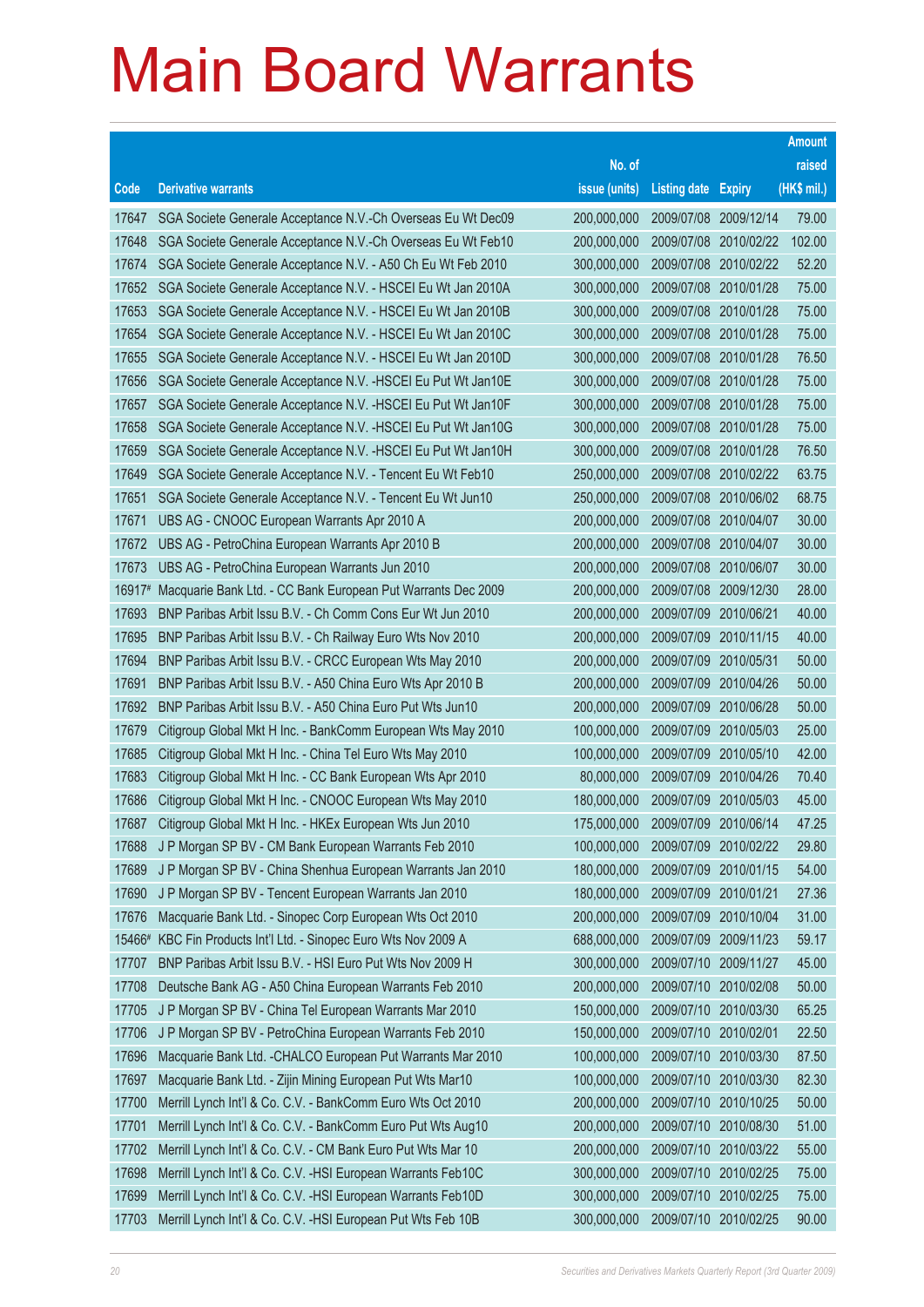|                 |                                                                                                                 |                            |                                     |                       | <b>Amount</b>  |
|-----------------|-----------------------------------------------------------------------------------------------------------------|----------------------------|-------------------------------------|-----------------------|----------------|
|                 |                                                                                                                 | No. of                     |                                     |                       | raised         |
| Code            | <b>Derivative warrants</b>                                                                                      | issue (units)              | <b>Listing date</b>                 | <b>Expiry</b>         | (HK\$ mil.)    |
| 17704           | SGA Societe Generale Acceptance N.V. - A50 Ch Eu Wt Apr 2010                                                    | 300,000,000                | 2009/07/10 2010/04/26               |                       | 75.00          |
| 17723           | ABN AMRO Bank N.V. - HSI European Put Warrants Dec 2009 A                                                       | 400,000,000                | 2009/07/13 2009/12/30               |                       | 86.00          |
| 17720           | BNP Paribas Arbit Issu B.V. - China Life Euro Wts Mar 2010 B                                                    | 200,000,000                | 2009/07/13 2010/03/03               |                       | 78.00          |
| 17719           | BNP Paribas Arbit Issu B.V. - CNOOC European Wts Mar 2010                                                       | 200,000,000                | 2009/07/13 2010/03/15               |                       | 30.00          |
| 17718           | BNP Paribas Arbit Issu B.V. - Ping An European Wts Jun10                                                        | 200,000,000                | 2009/07/13 2010/06/29               |                       | 32.00          |
| 17710           | HK Bank - China Overseas European Warrants Mar 2010                                                             | 180,000,000                | 2009/07/13 2010/03/26               |                       | 52.20          |
| 17709           | HK Bank - CITIC Bank European Warrants Mar 2010                                                                 | 100,000,000                | 2009/07/13                          | 2010/03/26            | 107.00         |
| 17711           | HK Bank - A50 China European Warrants Mar 2010                                                                  | 180,000,000                | 2009/07/13 2010/03/26               |                       | 45.00          |
| 17721           | KBC Fin Products Int'l Ltd. - A50 Ch Euro Wts Feb 2010                                                          | 400,000,000                | 2009/07/13 2010/02/08               |                       | 100.00         |
| 17722           | KBC Fin Products Int'l Ltd. - HSI Euro Put Wts Dec 2009 J                                                       | 600,000,000                | 2009/07/13 2009/12/30               |                       | 90.00          |
| 17712           | Macquarie Bank Ltd. - A50 China European Warrants Mar 2010 B                                                    | 250,000,000                | 2009/07/13 2010/03/09               |                       | 62.75          |
| 17713           | CC Rabobank B.A. - BOCL European Warrants Feb 2010                                                              | 60,000,000                 | 2009/07/13 2010/02/12               |                       | 21.60          |
| 17714           | CC Rabobank B.A. - CC Bank European Warrants Jan 2010 A                                                         | 60,000,000                 |                                     | 2009/07/13 2010/01/22 | 40.20          |
| 17715           | CC Rabobank B.A. - China Life European Warrants Feb 2010 B                                                      | 80,000,000                 | 2009/07/13 2010/02/25               |                       | 20.80          |
| 17716           | CC Rabobank B.A. - HKEx European Warrants Mar 2010 C                                                            | 120,000,000                | 2009/07/13 2010/03/12               |                       | 30.00          |
| 17717           | CC Rabobank B.A. - ICBC European Warrants Jan 2010                                                              | 60,000,000                 | 2009/07/13 2010/01/28               |                       | 31.80          |
| 17178#          | Macquarie Bank Ltd. - CNOOC European Warrants Sep 2009 B                                                        | 400,000,000                | 2009/07/13 2009/09/29               |                       | 16.80          |
| 17730           | Macquarie Bank Ltd. - HSI European Put Warrants Feb 2010 D                                                      | 400,000,000                | 2009/07/14 2010/02/25               |                       | 100.00         |
| 17728           | Macquarie Bank Ltd. - HSI European Warrants Feb 2010 B                                                          | 400,000,000                | 2009/07/14                          | 2010/02/25            | 100.00         |
| 17729           | Macquarie Bank Ltd. - HSI European Warrants Feb 2010 C                                                          | 400,000,000                | 2009/07/14 2010/02/25               |                       | 100.00         |
| 17724           | UBS AG - HSI European Warrants Dec 2009 K                                                                       | 200,000,000                | 2009/07/14                          | 2009/12/30            | 36.00          |
| 17725           | UBS AG - HSI European Warrants Dec 2009 L                                                                       | 200,000,000                |                                     | 2009/07/14 2009/12/30 | 30.00          |
| 17726           | UBS AG - HSI European Put Warrants Jan 2010 B<br>UBS AG - HSI European Put Warrants Jan 2010 C                  | 200,000,000                | 2009/07/14<br>2009/07/14 2010/01/28 | 2010/01/28            | 57.00          |
| 17727<br>16997# |                                                                                                                 | 200,000,000<br>100,000,000 | 2009/07/14 2009/11/23               |                       | 66.00<br>22.70 |
| 17732           | ABN AMRO Bank N.V. - China Life European Warrants Nov 2009 C<br>BOCI Asia Ltd. - HSI European Warrants Jan 2010 | 200,000,000                | 2009/07/15                          | 2010/01/28            | 50.00          |
| 17736           | BOCI Asia Ltd. - HSI European Put Warrants Jan 2010                                                             | 200,000,000                | 2009/07/15 2010/01/28               |                       | 50.00          |
| 17745           | BNP Paribas Arbit Issu B.V. - China Life Eu Put Wts Nov 09 D                                                    | 200,000,000                | 2009/07/15 2009/11/23               |                       | 32.00          |
| 17744           | Goldman Sachs SP (Asia) - A50 China European Wts Jan 2010                                                       | 200,000,000                | 2009/07/15 2010/01/28               |                       | 50.00          |
| 17734           | Macquarie Bank Ltd. - HSBC European Warrants Sep 2011                                                           | 200,000,000                | 2009/07/15 2011/09/15               |                       | 30.00          |
| 17735           | Macquarie Bank Ltd. - HSBC European Warrants Jan 2010 B                                                         | 200,000,000                | 2009/07/15 2010/01/28               |                       | 93.20          |
| 17737           | Macquarie Bank Ltd. - HSBC European Put Warrants Jan 2010 D                                                     | 200,000,000                | 2009/07/15 2010/01/28               |                       | 50.40          |
| 17733           | Macquarie Bank Ltd. - HSI European Warrants Dec 2009 H                                                          | 400,000,000                | 2009/07/15 2009/12/30               |                       | 75.60          |
| 17738           | Macquarie Bank Ltd. - HSI European Put Warrants Dec 2009 I                                                      | 400,000,000                | 2009/07/15 2009/12/30               |                       | 60.00          |
| 17739           | CC Rabobank B.A. - China Life European Warrants Feb 2010 C                                                      | 120,000,000                | 2009/07/15 2010/02/12               |                       | 49.20          |
| 17740           | CC Rabobank B.A. - China Life European Warrants Feb 2010 D                                                      | 120,000,000                | 2009/07/15 2010/02/25               |                       | 44.40          |
| 17741           | CC Rabobank B.A. - China Life European Warrants Mar 2010 A                                                      | 120,000,000                | 2009/07/15 2010/03/30               |                       | 42.00          |
| 17742           | CC Rabobank B.A. - HKEx European Put Warrants Dec 2010                                                          | 120,000,000                | 2009/07/15 2010/12/30               |                       | 30.00          |
| 17743           | CC Rabobank B.A. - HSBC European Put Warrants Dec 2010 C                                                        | 120,000,000                | 2009/07/15 2010/12/20               |                       | 20.76          |
| 17731           | SGA Societe Generale Acceptance N.V. - Ping An Eu Wt Dec 09                                                     | 500,000,000                | 2009/07/15 2009/12/14               |                       | 89.50          |
| 17750           | ABN AMRO Bank N.V. - China Life European Warrants Dec 2009 B                                                    | 250,000,000                | 2009/07/16 2009/12/21               |                       | 61.00          |
| 17751           | ABN AMRO Bank N.V. - China Life European Warrants Dec 2009 C                                                    | 250,000,000                | 2009/07/16 2009/12/28               |                       | 38.50          |
| 17755           | ABN AMRO Bank N.V. - China Life European Put Wts Dec 2009                                                       | 200,000,000                | 2009/07/16 2009/12/14               |                       | 61.40          |
| 17752           | BNP Paribas Arbit Issu B.V. - Sinopec Corp Euro Wts Aug 2011                                                    | 300,000,000                | 2009/07/16 2011/08/03               |                       | 75.00          |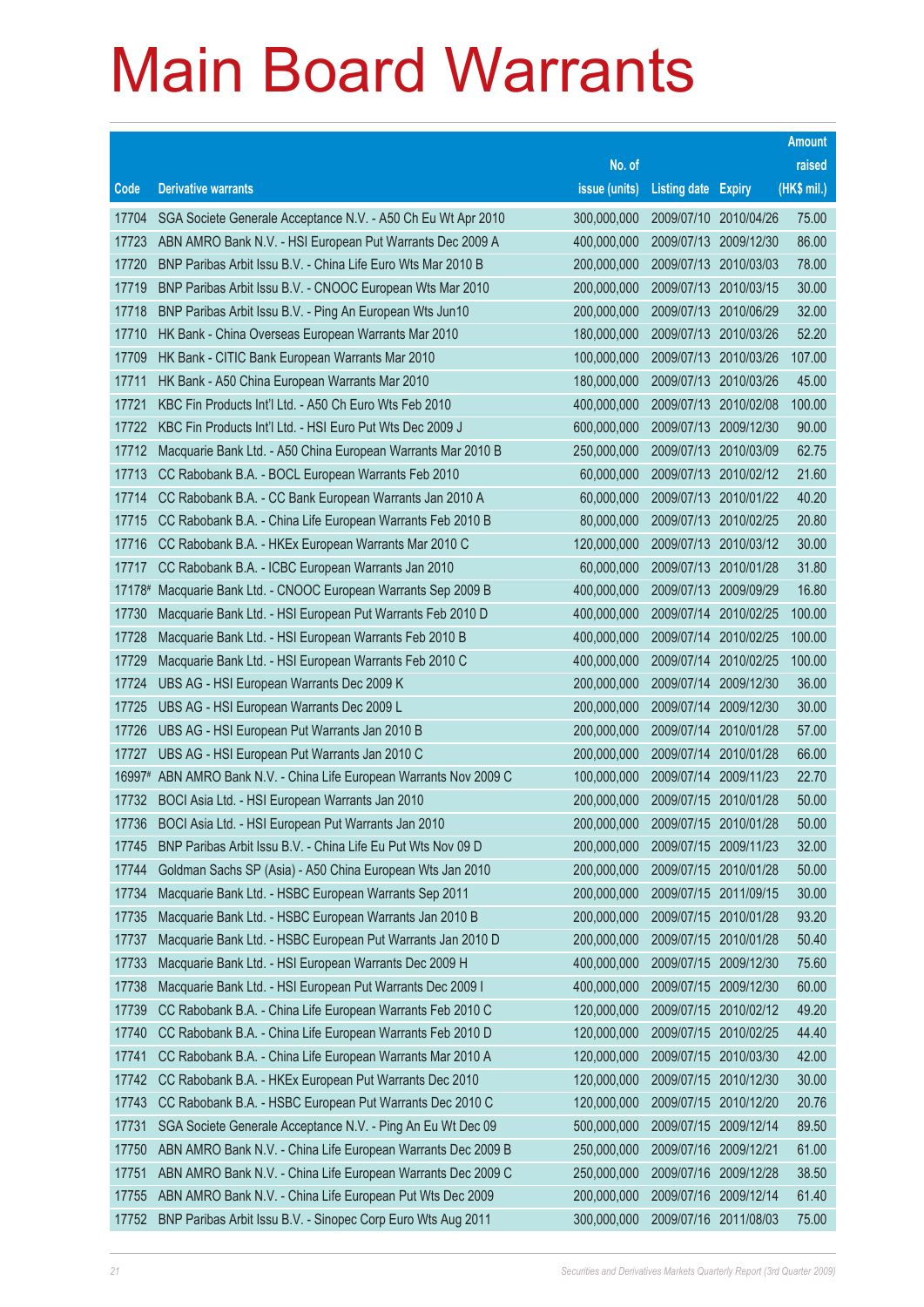|        |                                                              |               |                            |            | <b>Amount</b> |
|--------|--------------------------------------------------------------|---------------|----------------------------|------------|---------------|
|        |                                                              | No. of        |                            |            | raised        |
| Code   | <b>Derivative warrants</b>                                   | issue (units) | <b>Listing date Expiry</b> |            | (HK\$ mil.)   |
| 17749  | KBC Fin Products Int'l Ltd. - China Life Euro Wts Nov 2009 G | 428,000,000   | 2009/07/16 2009/11/11      |            | 75.33         |
| 17746  | CC Rabobank B.A. - A50 China European Warrants Feb 2010 A    | 200,000,000   | 2009/07/16                 | 2010/02/25 | 37.60         |
| 17747  | UBS AG - BankComm European Warrants Apr 2010 B               | 200,000,000   | 2009/07/16 2010/04/26      |            | 30.00         |
| 17748  | UBS AG - CM Bank European Put Warrants Jan 2010              | 200,000,000   | 2009/07/16 2010/01/11      |            | 30.00         |
| 17753  | HK Bank - China Unicom European Warrants Apr 2010            | 150,000,000   | 2009/07/17 2010/04/16      |            | 37.50         |
| 17754  | HK Bank - Datang Power European Warrants Apr 2010            | 120,000,000   | 2009/07/17 2010/04/16      |            | 105.60        |
| 17760  | KBC Fin Products Int'l Ltd. - China Life Euro Wts Jan 2010 D | 428,000,000   | 2009/07/17                 | 2010/01/04 | 64.20         |
| 17756  | SGA Societe Generale Acceptance N.V. - CP&CC Eur Wt Sep 10 A | 500,000,000   | 2009/07/17 2010/09/22      |            | 92.00         |
| 17757  | SGA Societe Generale Acceptance N.V. - CP&CC Eur Wt Dec 10 A | 500,000,000   | 2009/07/17 2010/12/22      |            | 78.00         |
| 17758  | SGA Societe Generale Acceptance N.V. - CP&CC Eur Wt Jul 2011 | 500,000,000   | 2009/07/17 2011/07/25      |            | 102.50        |
| 17759  | SGA Societe Generale Acceptance N.V.-A50 Ch Eu Put Wt Jan10A | 200,000,000   | 2009/07/17                 | 2010/01/06 | 30.00         |
| 15487# | Merrill Lynch Int'l & Co. C.V. - Sinopec Euro Wts Nov 2009   | 200,000,000   | 2009/07/17 2009/11/03      |            | 18.80         |
| 17761  | Macquarie Bank Ltd. - Renhe Comm European Warrants Jan 2010  | 150,000,000   | 2009/07/20 2010/01/28      |            | 45.90         |
| 17762  | Standard Bank PLC - China Life European Warrants Feb 2010    | 200,000,000   | 2009/07/20 2010/02/19      |            | 50.00         |
| 17763  | Standard Bank PLC - A50 China European Warrants Apr 2010     | 200,000,000   | 2009/07/20                 | 2010/04/23 | 50.00         |
| 17766  | Citigroup Global Mkt H Inc. - A50 China Euro Wts Jun 2010    | 175,000,000   | 2009/07/21                 | 2010/06/28 | 49.00         |
| 17770  | Citigroup Global Mkt H Inc. - A50 China Eur Put Wts Jun 2010 | 175,000,000   | 2009/07/21                 | 2010/06/28 | 45.50         |
| 17767  | Citigroup Global Mkt H Inc. - Hutchison Euro Wts Aug 2010    | 60,000,000    | 2009/07/21                 | 2010/08/30 | 47.40         |
| 17768  | Citigroup Global Mkt H Inc. - Ping An Euro Wts Dec 2010      | 175,000,000   | 2009/07/21                 | 2010/12/20 | 43.75         |
| 17769  | Citigroup Global Mkt H Inc. - SHK Ppt European Wts Oct 2010  | 175,000,000   | 2009/07/21                 | 2010/10/25 | 43.75         |
| 17764  | Macquarie Bank Ltd. - Anhui Conch European Warrants Jan 2010 | 100,000,000   | 2009/07/21                 | 2010/01/28 | 39.40         |
| 17765  | Macquarie Bank Ltd. - China Unicom European Put Wts Sep 2010 | 300,000,000   | 2009/07/21                 | 2010/09/29 | 75.00         |
| 17773  | CC Rabobank B.A. - Ch Mobile European Put Wts Jun 2011       | 200,000,000   | 2009/07/21                 | 2011/06/10 | 50.00         |
| 17771  | CC Rabobank B.A. - China Life European Put Warrants Jan 2010 | 100,000,000   | 2009/07/21                 | 2010/01/28 | 33.00         |
| 17772  | CC Rabobank B.A. - China Life European Put Warrants Feb 2010 | 100,000,000   | 2009/07/21                 | 2010/02/25 | 53.00         |
| 17774  | CC Rabobank B.A. - PetroChina European Put Warrants Dec 2010 | 150,000,000   | 2009/07/21                 | 2010/12/30 | 23.25         |
| 17775  | ABN AMRO Bank N.V. - A50 China European Put Wts Jan 2010     | 200,000,000   | 2009/07/22 2010/01/11      |            | 32.00         |
| 17776  | BOCI Asia Ltd. - China Life European Warrants Jan 2010       | 200,000,000   | 2009/07/23 2010/01/25      |            | 50.00         |
| 17777  | HK Bank - A50 China European Warrants Jun 2010               | 180,000,000   | 2009/07/23 2010/06/29      |            | 45.00         |
| 17781  | HK Bank - A50 China European Put Warrants Jun 2010           | 180,000,000   | 2009/07/23 2010/06/29      |            | 45.00         |
| 17778  | CC Rabobank B.A. - HSI European Warrants Jan 2010 D          | 100,000,000   | 2009/07/23 2010/01/28      |            | 25.00         |
| 17782  | CC Rabobank B.A. - HSI European Put Warrants Jan 2010 E      | 100,000,000   | 2009/07/23 2010/01/28      |            | 15.00         |
| 17779  | CC Rabobank B.A. - HSI European Put Warrants Feb 2010 B      | 100,000,000   | 2009/07/23 2010/02/25      |            | 25.00         |
| 17792  | BNP Paribas Arbit Issu B.V. - A50 China Euro Wts Mar 2010    | 200,000,000   | 2009/07/24 2010/03/30      |            | 50.00         |
| 17793  | BNP Paribas Arbit Issu B.V. - HSI European Wts Jan 2010 A    | 300,000,000   | 2009/07/24 2010/01/28      |            | 75.00         |
| 17794  | BNP Paribas Arbit Issu B.V. - HSI European Wts Jan 2010 B    | 300,000,000   | 2009/07/24 2010/01/28      |            | 75.00         |
| 17789  | Deutsche Bank AG - BOCL European Warrants Feb 2010           | 200,000,000   | 2009/07/24                 | 2010/02/08 | 78.00         |
| 17790  | Deutsche Bank AG - CC Bank European Warrants Mar 2010 B      | 200,000,000   | 2009/07/24 2010/03/15      |            | 154.00        |
| 17791  | Deutsche Bank AG - HKEx European Put Warrants Mar 2010       | 200,000,000   | 2009/07/24                 | 2010/03/29 | 50.00         |
| 17795  | Deutsche Bank AG - HSI European Put Warrants Jan 2010 A      | 300,000,000   | 2009/07/24 2010/01/28      |            | 75.00         |
| 17780  | HK Bank - CNOOC European Put Warrants Aug 2010               | 180,000,000   | 2009/07/24                 | 2010/08/25 | 45.00         |
| 17783  | HK Bank - PetroChina European Put Warrants Jun 2010          | 180,000,000   | 2009/07/24 2010/06/25      |            | 45.00         |
| 17785  | J P Morgan SP BV - Anhui Conch European Warrants Jan 2010    | 188,000,000   | 2009/07/24                 | 2010/01/26 | 103.96        |
| 17784  | J P Morgan SP BV - CHALCO European Warrants May 2010         | 200,000,000   | 2009/07/24 2010/05/26      |            | 38.20         |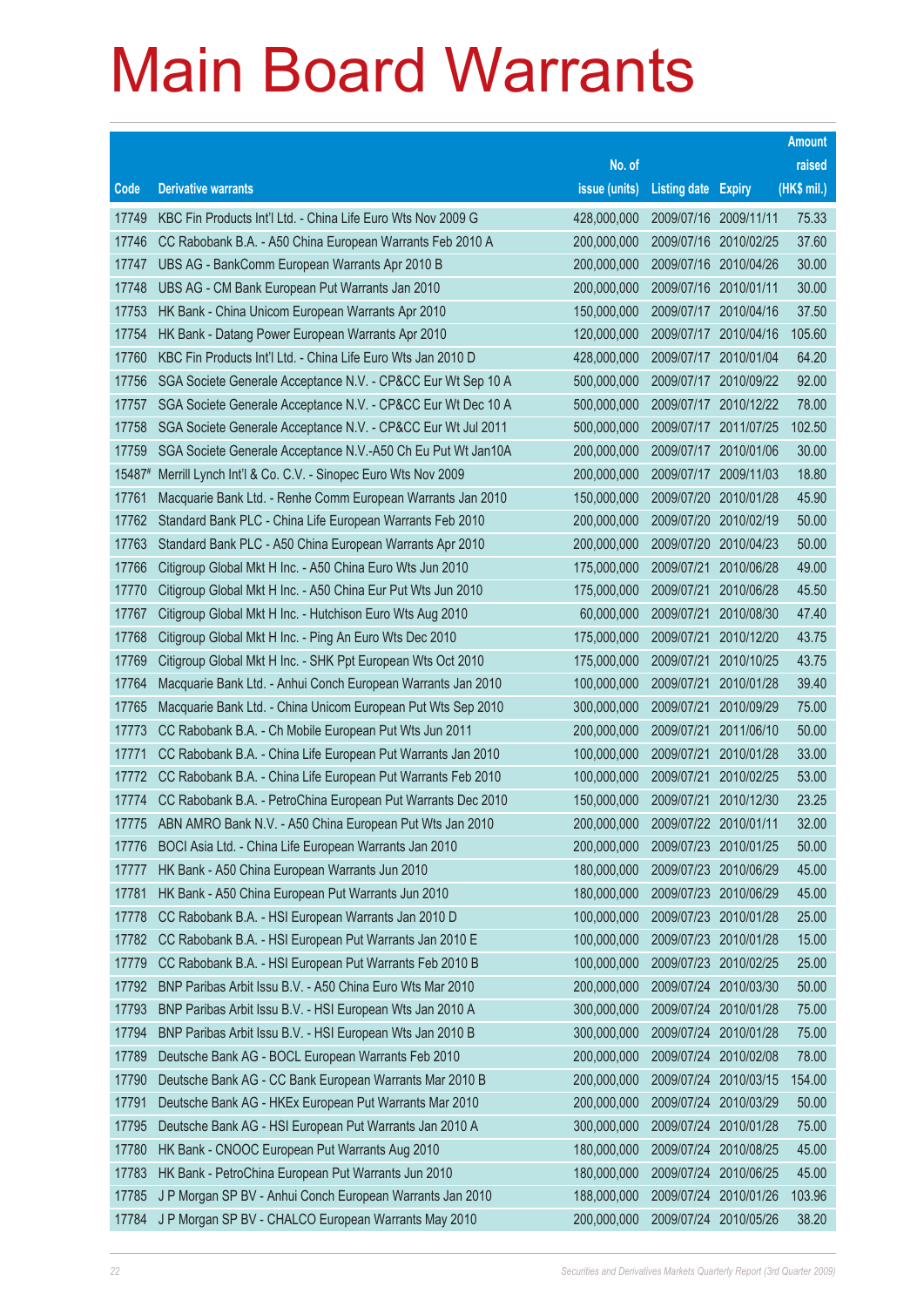|        |                                                               |               |                            |                       | <b>Amount</b> |
|--------|---------------------------------------------------------------|---------------|----------------------------|-----------------------|---------------|
|        |                                                               | No. of        |                            |                       | raised        |
| Code   | <b>Derivative warrants</b>                                    | issue (units) | <b>Listing date Expiry</b> |                       | (HK\$ mil.)   |
| 17786  | J P Morgan SP BV - China Coal European Warrants Mar 2010      | 180,000,000   |                            | 2009/07/24 2010/03/15 | 27.36         |
| 17787  | J P Morgan SP BV - CNBM European Warrants Jan 2010            | 100,000,000   |                            | 2009/07/24 2010/01/25 | 30.00         |
| 17788  | J P Morgan SP BV - JX Copper European Warrants Mar 2010       | 188,000,000   |                            | 2009/07/24 2010/03/10 | 35.16         |
| 17165# | Merrill Lynch Int'l & Co. C.V. - HSI European Put Wts Dec09   | 400,000,000   |                            | 2009/07/24 2009/12/30 | 44.40         |
| 17825  | ABN AMRO Bank N.V. - China Life European Warrants Dec 2009 D  | 250,000,000   | 2009/07/27 2009/12/21      |                       | 37.50         |
| 17803  | ABN AMRO Bank N.V. - HSI European Warrants Dec 2009 C         | 400,000,000   |                            | 2009/07/27 2009/12/30 | 61.60         |
| 17807  | ABN AMRO Bank N.V. - HSI European Put Warrants Jan 2010       | 400,000,000   |                            | 2009/07/27 2010/01/28 | 67.60         |
| 17808  | ABN AMRO Bank N.V. - HSI European Put Warrants Feb 2010       | 400,000,000   |                            | 2009/07/27 2010/02/25 | 84.40         |
| 17806  | ABN AMRO Bank N.V. - HSI European Put Warrants Dec 2009 B     | 400,000,000   |                            | 2009/07/27 2009/12/30 | 82.80         |
| 17826  | ABN AMRO Bank N.V. - ICBC European Warrants Dec 2009 C        | 150,000,000   |                            | 2009/07/27 2009/12/31 | 44.40         |
| 17822  | BNP Paribas Arbit Issu B.V. - HSBC European Wts Sep 2010      | 200,000,000   |                            | 2009/07/27 2010/09/20 | 30.00         |
| 17824  | BNP Paribas Arbit Issu B.V. - HSI European Wts Mar 2010 A     | 300,000,000   |                            | 2009/07/27 2010/03/30 | 75.00         |
| 17823  | BNP Paribas Arbit Issu B.V. - ICBC European Wts Feb 2010      | 200,000,000   |                            | 2009/07/27 2010/02/02 | 62.00         |
| 17812  | Credit Suisse - HSI European Warrants Feb 2010                | 200,000,000   |                            | 2009/07/27 2010/02/25 | 50.00         |
| 17813  | Credit Suisse - HSI European Warrants Mar 2010                | 200,000,000   |                            | 2009/07/27 2010/03/30 | 50.00         |
| 17816  | Credit Suisse - HSI European Put Warrants Feb 2010            | 200,000,000   |                            | 2009/07/27 2010/02/25 | 50.00         |
| 17817  | Credit Suisse - HSI European Put Warrants Mar 2010            | 200,000,000   |                            | 2009/07/27 2010/03/30 | 50.00         |
| 17814  | Deutsche Bank AG - CNOOC European Put Warrants Mar 2010       | 200,000,000   |                            | 2009/07/27 2010/03/22 | 50.00         |
| 17818  | Deutsche Bank AG - A50 China European Put Wts Apr 2010 B      | 200,000,000   |                            | 2009/07/27 2010/04/26 | 50.00         |
| 17815  | Deutsche Bank AG - HSI European Put Warrants Jan 2010 B       | 300,000,000   |                            | 2009/07/27 2010/01/28 | 75.00         |
| 17819  | Deutsche Bank AG - ICBC European Warrants Mar 2010            | 200,000,000   |                            | 2009/07/27 2010/03/15 | 120.00        |
| 17827  | Goldman Sachs SP (Asia) - HSI European Warrants Mar 2010 A    | 200,000,000   |                            | 2009/07/27 2010/03/30 | 50.00         |
| 17828  | Goldman Sachs SP (Asia) - HSI European Warrants Apr 2010      | 200,000,000   |                            | 2009/07/27 2010/04/29 | 50.00         |
| 17831  | Goldman Sachs SP (Asia) - HSI European Put Wts Mar 2010       | 200,000,000   |                            | 2009/07/27 2010/03/30 | 50.00         |
| 17829  | Goldman Sachs SP (Asia) - HSI European Put Wts Feb 2010 A     | 200,000,000   |                            | 2009/07/27 2010/02/25 | 50.00         |
| 17830  | Goldman Sachs SP (Asia) - HSI European Put Wts Feb 2010 B     | 200,000,000   |                            | 2009/07/27 2010/02/25 | 50.00         |
| 17802  | HK Bank - R&F Ppt European Warrants Mar 2010 A                | 180,000,000   |                            | 2009/07/27 2010/03/26 | 57.60         |
| 17810  | Macquarie Bank Ltd. - BYD European Warrants Jun 2011          | 100,000,000   |                            | 2009/07/27 2011/06/29 | 25.00         |
| 17804  | Macquarie Bank Ltd. - HSI European Warrants Dec 2009 J        | 300,000,000   | 2009/07/27                 | 2009/12/30            | 45.00         |
| 17805  | Macquarie Bank Ltd. - HSI European Warrants Dec 2009 K        | 300,000,000   | 2009/07/27                 | 2009/12/30            | 45.00         |
| 17809  | Macquarie Bank Ltd. - HSI European Put Warrants Dec 2009 L    | 300,000,000   |                            | 2009/07/27 2009/12/30 | 59.40         |
| 17811  | Macquarie Bank Ltd. - SHK Ppt European Warrants Sep 2010      | 200,000,000   |                            | 2009/07/27 2010/09/29 | 50.00         |
| 17820  | Standard Bank PLC - CNOOC European Warrants Jul 2010          | 200,000,000   | 2009/07/27                 | 2010/07/12            | 50.00         |
| 17821  | Standard Bank PLC - PetroChina European Warrants Aug 2010     | 200,000,000   |                            | 2009/07/27 2010/08/20 | 50.00         |
| 17796  | SGA Societe Generale Acceptance N.V. - CLife Eu Wt Feb 2010B  | 200,000,000   |                            | 2009/07/27 2010/02/03 | 76.00         |
| 17797  | SGA Societe Generale Acceptance N.V. - CMB Euro Wts Feb 2010  | 200,000,000   |                            | 2009/07/27 2010/02/17 | 42.00         |
| 17798  | SGA Societe Generale Acceptance N.V. - CNOOC Eu Wt Mar 2010B  | 400,000,000   | 2009/07/27                 | 2010/03/22            | 60.00         |
| 17800  | SGA Societe Generale Acceptance N.V. - HSBC Eu Wt Feb 2010    | 100,000,000   | 2009/07/27                 | 2010/02/03            | 47.00         |
| 17799  | SGA Societe Generale Acceptance N.V. - HSBC Eu Wt Dec 2009 C  | 100,000,000   |                            | 2009/07/27 2009/12/07 | 55.00         |
| 17801  | SGA Societe Generale Acceptance N.V. - Petch Eu Wt Aug 2010   | 400,000,000   | 2009/07/27                 | 2010/08/02            | 60.00         |
| 15418# | Macquarie Bank Ltd. - China Life European Put Wts Oct 2009    | 275,000,000   | 2009/07/27                 | 2009/10/29            | 10.45         |
| 17834  | BOCI Asia Ltd. - BYD European Warrants Jan 2010               | 200,000,000   |                            | 2009/07/28 2010/01/28 | 200.00        |
| 17832  | BNP Paribas Arbit Issu B.V. - MTRC European Warrants Jul 2010 | 90,000,000    |                            | 2009/07/28 2010/07/26 | 24.30         |
| 17833  | BNP Paribas Arbit Issu B.V. - SHK Ppt European Warrants Feb11 | 100,000,000   |                            | 2009/07/28 2011/02/28 | 25.00         |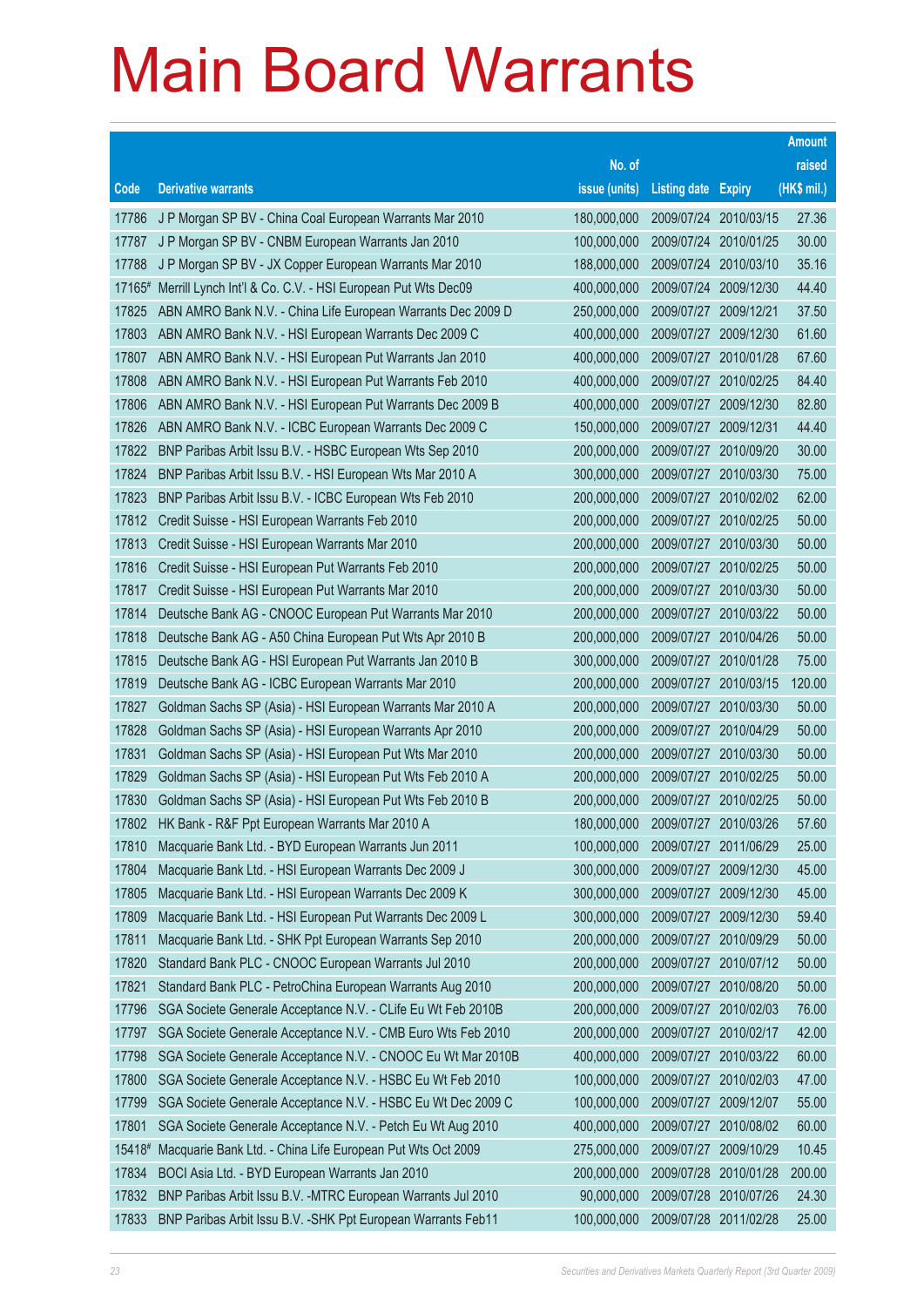|        |                                                              |               |                            |            | <b>Amount</b> |
|--------|--------------------------------------------------------------|---------------|----------------------------|------------|---------------|
|        |                                                              | No. of        |                            |            | raised        |
| Code   | <b>Derivative warrants</b>                                   | issue (units) | <b>Listing date Expiry</b> |            | (HK\$ mil.)   |
| 17865  | Credit Suisse - China Life European Warrants Jan 2010        | 200,000,000   | 2009/07/28 2010/01/04      |            | 37.80         |
| 17866  | Deutsche Bank AG - HSBC European Put Warrants Jun 2010 A     | 200,000,000   | 2009/07/28 2010/06/29      |            | 30.00         |
| 17867  | Deutsche Bank AG - ICBC European Put Warrants Mar 2010       | 200,000,000   | 2009/07/28 2010/03/15      |            | 144.00        |
| 17850  | J P Morgan SP BV - Air China European Warrants Dec 2011      | 100,000,000   | 2009/07/28 2011/12/30      |            | 25.30         |
| 17851  | J P Morgan SP BV - BYD European Warrants May 2011            | 100,000,000   | 2009/07/28 2011/05/30      |            | 25.10         |
| 17852  | J P Morgan SP BV - Dongfeng Motor European Warrants Mar 2010 | 188,000,000   | 2009/07/28 2010/03/30      |            | 47.94         |
| 17862  | J P Morgan SP BV - Tencent European Warrants Nov 2010        | 188,000,000   | 2009/07/28 2010/11/29      |            | 47.19         |
| 17860  | KBC Fin Products Int'l Ltd. - HSI European Wts Jan 2010 E    | 400,000,000   | 2009/07/28 2010/01/28      |            | 100.00        |
| 17861  | KBC Fin Products Int'l Ltd. - HSI European Wts Jan 2010 F    | 400,000,000   | 2009/07/28 2010/01/28      |            | 100.00        |
| 17863  | KBC Fin Products Int'l Ltd. - HSI Euro Put Wts Jan 2010 G    | 400,000,000   | 2009/07/28 2010/01/28      |            | 100.00        |
| 17864  | KBC Fin Products Int'l Ltd. - HSI Euro Put Wts Feb 2010 B    | 368,000,000   | 2009/07/28 2010/02/25      |            | 99.36         |
| 17856  | Macquarie Bank Ltd. - Agile Ppt European Warrants Jun 2010   | 150,000,000   | 2009/07/28 2010/06/29      |            | 37.80         |
| 17835  | Macquarie Bank Ltd. - China Tel European Warrants Jan 2010   | 100,000,000   | 2009/07/28 2010/01/28      |            | 25.00         |
| 17859  | Macquarie Bank Ltd. - R&F Ppt European Warrants Jan 2010     | 200,000,000   | 2009/07/28 2010/01/28      |            | 50.20         |
| 17837  | Macquarie Bank Ltd. - HKEx European Put Warrants Feb 2010    | 500,000,000   | 2009/07/28 2010/02/25      |            | 125.50        |
| 17858  | Macquarie Bank Ltd. - Sinoma European Warrants Dec 2010      | 150,000,000   | 2009/07/28 2010/12/30      |            | 37.65         |
| 17838  | Merrill Lynch Int'l & Co. C.V. - CK(H) European Wts Dec 2010 | 200,000,000   | 2009/07/28 2010/12/13      |            | 52.00         |
| 17842  | Merrill Lynch Int'l & Co. C.V.-CK(H) Euro Put Warrants Sep10 | 200,000,000   | 2009/07/28 2010/09/13      |            | 50.00         |
| 17839  | Merrill Lynch Int'l & Co. C.V. - CNOOC European Wts Nov 2010 | 200,000,000   | 2009/07/28 2010/11/15      |            | 31.00         |
| 17843  | Merrill Lynch Int'l & Co. C.V. - CNOOC Euro Put Wts Oct 2010 | 200,000,000   | 2009/07/28 2010/10/11      |            | 50.00         |
| 17840  | Merrill Lynch Int'l & Co. C.V. - HS Bank Euro Wts Jun 2011   | 200,000,000   | 2009/07/28 2011/06/08      |            | 50.00         |
| 17844  | Merrill Lynch Int'l & Co. C.V. - HS Bank Euro Put Wts Jul 10 | 200,000,000   | 2009/07/28 2010/07/05      |            | 52.00         |
| 17841  | Merrill Lynch Int'l & Co. C.V. - PetroChina Eu Wt Nov 2011   | 200,000,000   | 2009/07/28 2011/11/21      |            | 50.00         |
| 17853  | CC Rabobank B.A. - Ch Mobile European Warrants Feb 2010      | 200,000,000   | 2009/07/28 2010/02/08      |            | 136.00        |
| 17857  | CC Rabobank B.A. - Ch Mobile European Put Wts Dec 2009       | 200,000,000   | 2009/07/28 2009/12/02      |            | 30.00         |
| 17854  | CC Rabobank B.A. - China Life European Warrants Feb 2010 E   | 100,000,000   | 2009/07/28 2010/02/05      |            | 25.00         |
| 17855  | CC Rabobank B.A. - HSBC European Warrants Sep 2011 B         | 200,000,000   | 2009/07/28 2011/09/26      |            | 30.00         |
| 17845  | UBS AG - HKEx European Warrants May 2010                     | 200,000,000   | 2009/07/28 2010/05/10      |            | 50.00         |
| 17846  | UBS AG - Jiangxi Copper European Warrants Feb 2010 A         | 200,000,000   | 2009/07/28                 | 2010/02/08 | 50.00         |
| 17847  | UBS AG - Ping An European Warrants May 2010                  | 200,000,000   | 2009/07/28 2010/05/03      |            | 30.00         |
| 17848  | UBS AG - Zijin Mining European Warrants Feb 2010             | 200,000,000   | 2009/07/28 2010/02/22      |            | 30.00         |
| 17849  | UBS AG - Zijin Mining European Warrants May 2010             | 200,000,000   | 2009/07/28 2010/05/31      |            | 30.00         |
| 15655# | Merrill Lynch Int'l & Co. C.V. - HSBC Euro Wts Sep 2009      | 300,000,000   | 2009/07/28                 | 2009/09/28 | 10.20         |
| 17890  | Deutsche Bank AG - China Life European Warrants Mar 2010 A   | 200,000,000   | 2009/07/29                 | 2010/03/08 | 92.00         |
| 17891  | Deutsche Bank AG - China Life European Warrants Mar 2010 B   | 200,000,000   | 2009/07/29                 | 2010/03/15 | 50.00         |
| 17892  | Deutsche Bank AG - China Life European Put Wts Feb 2010      | 200,000,000   | 2009/07/29 2010/02/22      |            | 70.00         |
| 17869  | Macquarie Bank Ltd. - BOCL European Warrants Feb 2010        | 100,000,000   | 2009/07/29                 | 2010/02/25 | 36.90         |
| 17877  | Macquarie Bank Ltd. - BOCL European Put Warrants Feb 2010    | 100,000,000   | 2009/07/29                 | 2010/02/25 | 36.10         |
| 17868  | Macquarie Bank Ltd. - BankComm European Warrants Dec 2010 B  | 400,000,000   | 2009/07/29                 | 2010/12/30 | 101.60        |
| 17876  | Macquarie Bank Ltd. - BankComm European Put Wts Dec 2010     | 400,000,000   | 2009/07/29 2010/12/30      |            | 102.80        |
| 17870  | Macquarie Bank Ltd. - Ch Comm Cons European Wts Dec 2010     | 400,000,000   | 2009/07/29                 | 2010/12/30 | 101.20        |
| 17878  | Macquarie Bank Ltd. - China Life European Put Wts Feb 2010   | 400,000,000   | 2009/07/29                 | 2010/02/25 | 132.40        |
| 17871  | Macquarie Bank Ltd. - China Railway European Wts Mar 2010 A  | 400,000,000   | 2009/07/29                 | 2010/03/30 | 314.80        |
| 17872  | Macquarie Bank Ltd. - China Shenhua European Wts Feb 2010    | 400,000,000   | 2009/07/29 2010/02/25      |            | 118.40        |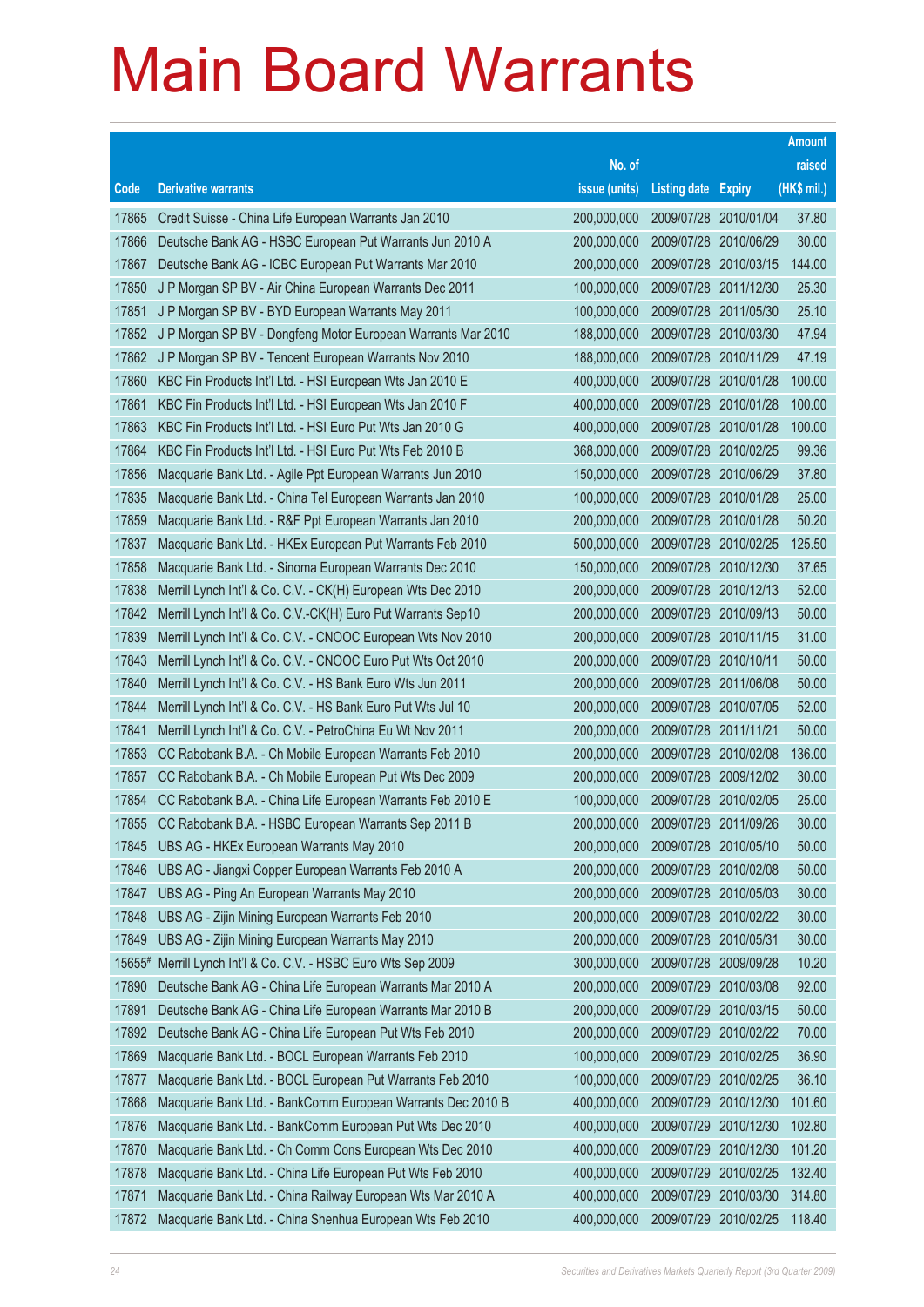|          |                                                                     |               |                            |                       | <b>Amount</b> |
|----------|---------------------------------------------------------------------|---------------|----------------------------|-----------------------|---------------|
|          |                                                                     | No. of        |                            |                       | raised        |
| Code     | <b>Derivative warrants</b>                                          | issue (units) | <b>Listing date Expiry</b> |                       | (HK\$ mil.)   |
| 17873    | Macquarie Bank Ltd. - Denway Motors European Wts Feb 2010           | 200,000,000   | 2009/07/29                 | 2010/02/25            | 126.60        |
| 17875    | Macquarie Bank Ltd. - HSCEI European Warrants Feb 2010              | 200,000,000   | 2009/07/29                 | 2010/02/25            | 50.00         |
| 17879    | Macquarie Bank Ltd. - HSCEI European Put Warrants Feb 2010          | 200,000,000   | 2009/07/29                 | 2010/02/25            | 50.00         |
| 17874    | Macquarie Bank Ltd. - Ping An European Warrants Mar 2011            | 400,000,000   |                            | 2009/07/29 2011/03/30 | 100.40        |
| 17881    | SGA Societe Generale Acceptance N.V. - CCB Eur Wt Dec 2009 F        | 100,000,000   | 2009/07/29                 | 2009/12/16            | 44.00         |
| 17882    | SGA Societe Generale Acceptance N.V-Chi COSCO Euro Wt Feb10B        | 150,000,000   | 2009/07/29 2010/02/17      |                       | 37.50         |
| 17880    | SGA Societe Generale Acceptance N.V. - CK(H) Eu Wt Jan 2010         | 400,000,000   | 2009/07/29                 | 2010/01/06            | 62.80         |
| 17884    | SGA Societe Generale Acceptance N.V. - A50 Ch Eu Wt May 2010        | 300,000,000   |                            | 2009/07/29 2010/05/05 | 75.00         |
| 17885    | SGA Societe Generale Acceptance N.V.-A50 Ch Eu Put Wt Jan10B        | 300,000,000   | 2009/07/29                 | 2010/01/06            | 45.00         |
| 17883    | SGA Societe Generale Acceptance N.V. - ICBC Eu Wt Dec 2010          | 500,000,000   |                            | 2009/07/29 2010/12/20 | 75.00         |
| 17886    | SGA Societe Generale Acceptance N.V. - JIANC Eu Wts Feb 10 B        | 250,000,000   | 2009/07/29                 | 2010/02/17            | 77.25         |
| 17887    | SGA Societe Generale Acceptance N.V. - Ping An Eu Wt Feb 10         | 100,000,000   | 2009/07/29 2010/02/01      |                       | 105.60        |
| 17888    | SGA Societe Generale Acceptance N.V. - SHK P Eu Wt May 2010         | 400,000,000   | 2009/07/29                 | 2010/05/31            | 100.00        |
| 17889    | SGA Societe Generale Acceptance N.V-Zijin Mining Eu Wt May10        | 200,000,000   |                            | 2009/07/29 2010/05/03 | 32.00         |
| 17893    | UBS AG - BankComm European Warrants Oct 2010 B                      | 100,000,000   | 2009/07/29                 | 2010/10/18            | 17.20         |
| 17894    | UBS AG - Cheung Kong European Warrants Oct 2010                     | 100,000,000   | 2009/07/29 2010/10/04      |                       | 15.00         |
| 17895    | UBS AG - China Life European Warrants Dec 2009 C                    | 100,000,000   | 2009/07/29                 | 2009/12/21            | 16.00         |
| 17898    | UBS AG - China Life European Put Warrants Feb 2010 D                | 100,000,000   | 2009/07/29 2010/02/01      |                       | 25.00         |
| 17900    | UBS AG - A50 China European Put Warrants Feb 2010 A                 | 100,000,000   | 2009/07/29                 | 2010/02/01            | 25.00         |
| 17899    | UBS AG - HKEx European Put Warrants Feb 2010 D                      | 100,000,000   | 2009/07/29 2010/02/01      |                       | 26.00         |
| 17896    | UBS AG - HS Bank European Warrants Sep 2010                         | 100,000,000   | 2009/07/29                 | 2010/09/27            | 15.00         |
| 17897    | UBS AG - Yanzhou Coal European Wts Feb 2010                         | 100,000,000   |                            | 2009/07/29 2010/02/22 | 25.00         |
| 16811#   | Deutsche Bank AG - BOCL European Warrants Nov 2009 B                | 150,000,000   | 2009/07/29                 | 2009/11/09            | 61.50         |
| 17917    | ABN AMRO Bank N.V. - HKEx European Warrants Dec 2009 D              | 200,000,000   | 2009/07/30 2009/12/28      |                       | 45.40         |
| 17921    | ABN AMRO Bank N.V. - HKEx European Put Warrants Dec 2009 E          | 200,000,000   | 2009/07/30 2009/12/07      |                       | 40.80         |
| 17915    | Deutsche Bank AG - HKEx European Warrants Mar 2010 C                | 200,000,000   | 2009/07/30 2010/03/29      |                       | 50.00         |
| 17916    | Deutsche Bank AG - HSBC European Warrants Sep 2010                  | 300,000,000   |                            | 2009/07/30 2010/09/20 | 45.00         |
| 17906    | Macquarie Bank Ltd. - Sinopec Corp European Wts Feb 2010 A          | 150,000,000   | 2009/07/30 2010/02/01      |                       | 123.00        |
| 17907    | Macquarie Bank Ltd. - Sinopec Corp European Wts Feb 2010 B          | 150,000,000   | 2009/07/30 2010/02/01      |                       | 81.00         |
| 17904    | Macquarie Bank Ltd. - Sh Petrochem European Wts Feb 2010            | 100,000,000   | 2009/07/30 2010/02/25      |                       | 54.30         |
| 17905    | Merrill Lynch Int'l & Co. C.V. - China Life Eu Wt Feb 2010          | 200,000,000   |                            | 2009/07/30 2010/02/02 | 53.00         |
| 17902    | Merrill Lynch Int'l & Co. C.V. - China Life Eu Wt Oct 2011          | 120,000,000   |                            | 2009/07/30 2011/10/17 | 128.40        |
| 17901    | Merrill Lynch Int'l & Co. C.V. - Ch Life Eur Put Wt Feb 10 B        | 200,000,000   | 2009/07/30 2010/02/01      |                       | 54.00         |
| 17903    | Merrill Lynch Int'l & Co. C.V. - HSBC Euro Put Wt Jun 2010          | 200,000,000   | 2009/07/30 2010/06/29      |                       | 31.20         |
| 17908    | CC Rabobank B.A. - HSI European Warrants Dec 2009 H                 | 100,000,000   | 2009/07/30 2009/12/30      |                       | 15.00         |
| 17909    | CC Rabobank B.A. - HSI European Put Warrants Feb 2010 C             | 100,000,000   | 2009/07/30 2010/02/25      |                       | 27.00         |
| 17910    | CC Rabobank B.A. - HSI European Put Warrants Feb 2010 D             | 100,000,000   | 2009/07/30 2010/02/25      |                       | 32.00         |
| 17911    | UBS AG - China COSCO European Warrants Feb 2010 B                   | 100,000,000   | 2009/07/30 2010/02/08      |                       | 25.00         |
| 17912    | UBS AG - China Life European Warrants Feb 2010 C                    | 100,000,000   | 2009/07/30 2010/02/08      |                       | 25.00         |
| 17913    | UBS AG - Sinopec Corp European Warrants Dec 2009 B                  | 100,000,000   | 2009/07/30 2009/12/14      |                       | 44.00         |
| 17914    | UBS AG - Sinopec Corp European Warrants Feb 2010                    | 100,000,000   | 2009/07/30 2010/02/01      |                       | 33.00         |
|          | 15872# Deutsche Bank AG - China Mobile European Warrants Oct 2009 B | 300,000,000   | 2009/07/30 2009/10/19      |                       | 22.80         |
|          | 17064# Deutsche Bank AG - China Mobile European Warrants Apr 2010 A | 300,000,000   |                            | 2009/07/30 2010/04/26 | 31.80         |
| $14617*$ | Merrill Lynch Int'l & Co. C.V. - Ch Mobile Eur Wt May 2010          | 200,000,000   | 2009/07/30 2010/05/03      |                       | 21.00         |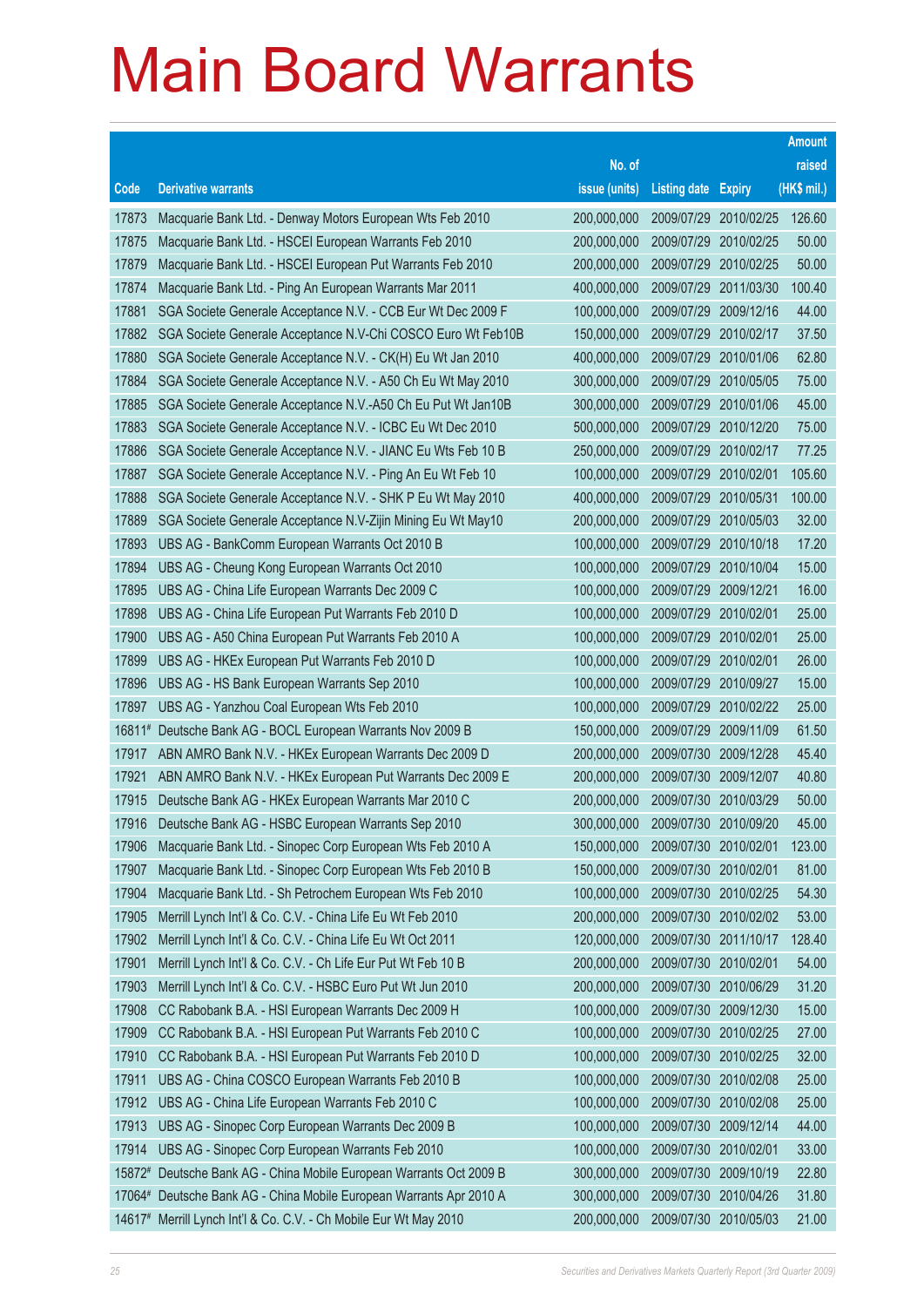|                |                                                                                                                              |                            |                            |                          | <b>Amount</b>  |
|----------------|------------------------------------------------------------------------------------------------------------------------------|----------------------------|----------------------------|--------------------------|----------------|
|                |                                                                                                                              | No. of                     |                            |                          | raised         |
| Code           | <b>Derivative warrants</b>                                                                                                   | issue (units)              | <b>Listing date Expiry</b> |                          | (HK\$ mil.)    |
|                | 17304# CC Rabobank B.A. - Ch Mobile European Warrants Dec 2009 B                                                             | 250,000,000                | 2009/07/30                 | 2009/12/29               | 12.50          |
| 17939          | ABN AMRO Bank N.V. - PetroChina European Warrants Jun 2010                                                                   | 200,000,000                | 2009/07/31                 | 2010/06/01               | 30.40          |
| 17942          | BNP Paribas Arbit Issu B.V. - HSI Euro Put Wts Feb 2010 A                                                                    | 300,000,000                | 2009/07/31                 | 2010/02/25               | 87.00          |
| 17941          | BNP Paribas Arbit Issu B.V. - HSI European Wts Mar 2010 B                                                                    | 300,000,000                | 2009/07/31                 | 2010/03/30               | 78.00          |
| 17943          | Deutsche Bank AG - China Life European Warrants Mar 2010 C                                                                   | 200,000,000                | 2009/07/31                 | 2010/03/29               | 50.00          |
| 17946          | Deutsche Bank AG - Sinopec Corp European Warrants Feb 2010                                                                   | 200,000,000                | 2009/07/31                 | 2010/02/08               | 118.00         |
| 17947          | Deutsche Bank AG - A50 China European Warrants Apr 2010 C                                                                    | 200,000,000                | 2009/07/31                 | 2010/04/19               | 50.00          |
| 17940          | Deutsche Bank AG - HSI European Warrants Feb 2010 C                                                                          | 300,000,000                | 2009/07/31                 | 2010/02/25               | 75.00          |
| 17944          | Deutsche Bank AG - HSI European Put Warrants Feb 2010 A                                                                      | 300,000,000                | 2009/07/31                 | 2010/02/25               | 99.00          |
| 17945          | Deutsche Bank AG - HSI European Put Warrants Feb 2010 B                                                                      | 300,000,000                | 2009/07/31                 | 2010/02/25               | 99.00          |
| 17951          | CC Rabobank B.A. - Ch Mobile European Warrants Dec 2010                                                                      | 200,000,000                | 2009/07/31                 | 2010/12/02               | 30.00          |
| 17948          | CC Rabobank B.A. - China Life European Warrants Jan 2010                                                                     | 100,000,000                | 2009/07/31                 | 2010/01/04               | 23.00          |
| 17949          | CC Rabobank B.A. - China Life European Warrants Feb 2010 F                                                                   | 100,000,000                | 2009/07/31                 | 2010/02/09               | 25.00          |
| 17950          | CC Rabobank B.A. - China Life European Warrants Mar 2010 B                                                                   | 100,000,000                | 2009/07/31                 | 2010/03/11               | 25.00          |
| 17955          | CC Rabobank B.A. - HKEx European Warrants Sep 2010                                                                           | 120,000,000                | 2009/07/31                 | 2010/09/17               | 30.00          |
| 17956          | CC Rabobank B.A. - HKEx European Warrants Nov 2010                                                                           | 120,000,000                | 2009/07/31                 | 2010/11/16               | 30.00          |
| 17954          | CC Rabobank B.A. - ICBC European Warrants Feb 2010                                                                           | 60,000,000                 | 2009/07/31                 | 2010/02/09               | 15.00          |
| 17952          | CC Rabobank B.A. - PetroChina European Warrants Jun 2010 B                                                                   | 150,000,000                | 2009/07/31                 | 2010/06/08               | 22.50          |
| 17953          | CC Rabobank B.A. - PetroChina European Warrants Feb 2011                                                                     | 150,000,000                | 2009/07/31                 | 2011/02/22               | 22.50          |
| 10877          | SGA Societe Generale Acceptance N.V. - AUD/USD Eur Wt Mar10A                                                                 | 100,000,000                | 2009/07/31                 | 2010/03/31               | 35.00          |
| 10878          | SGA Societe Generale Acceptance N.V. - AUD/USD Eur Wt Mar10B<br>SGA Societe Generale Acceptance N.V-AUD/USD Eu Put Wt Mar10C | 100,000,000                | 2009/07/31<br>2009/07/31   | 2010/03/31               | 25.00<br>35.00 |
| 10884<br>10885 | SGA Societe Generale Acceptance N.V-AUD/USD Eu Put Wt Mar10D                                                                 | 100,000,000<br>100,000,000 | 2009/07/31                 | 2010/03/31<br>2010/03/31 | 49.00          |
| 17923          | SGA Societe Generale Acceptance N.V. - Ch Mob Eu Wt Oct 2010                                                                 | 800,000,000                | 2009/07/31                 | 2010/10/20               | 120.80         |
| 17918          | SGA Societe Generale Acceptance N.V. - CCB Eur Wt Feb 2010                                                                   | 100,000,000                | 2009/07/31                 | 2010/02/08               | 53.00          |
| 17919          | SGA Societe Generale Acceptance N.V. - CCB Eur Wt Mar 2010                                                                   | 100,000,000                | 2009/07/31                 | 2010/03/01               | 46.00          |
| 17920          | SGA Societe Generale Acceptance N.V. - CLife Eu Wt Feb 2010C                                                                 | 250,000,000                | 2009/07/31                 | 2010/02/17               | 97.50          |
| 17922          | SGA Societe Generale Acceptance N.V. - CLife Eu Wt Mar 2010B                                                                 | 250,000,000                | 2009/07/31                 | 2010/03/08               | 75.00          |
| 17926          | SGA Societe Generale Acceptance N.V. - CNOOC Eu Wt Apr 2010                                                                  | 400,000,000                | 2009/07/31                 | 2010/04/19               | 60.00          |
| 17924          | SGA Societe Generale Acceptance N.V. - CP&CC Eur Wt Feb 10A                                                                  | 50,000,000                 | 2009/07/31                 | 2010/02/01               | 54.00          |
| 17925          | SGA Societe Generale Acceptance N.V. - CP&CC Eur Wt Feb 10B                                                                  | 50,000,000                 | 2009/07/31                 | 2010/02/08               | 21.50          |
| 10879          | SGA Societe Generale Acceptance N.V. - EUR/USD Eu Wt Mar10A                                                                  | 50,000,000                 | 2009/07/31                 | 2010/03/31               | 22.00          |
| 10881          | SGA Societe Generale Acceptance N.V. - EUR/USD Eu Wt Mar10B                                                                  | 50,000,000                 | 2009/07/31                 | 2010/03/31               | 14.00          |
| 10886          | SGA Societe Generale Acceptance N.V-EUR/USD Eu Put Wt Mar10C                                                                 | 50,000,000                 | 2009/07/31                 | 2010/03/31               | 15.00          |
| 10887          | SGA Societe Generale Acceptance N.V-EUR/USD Eu Put Wt Mar10D                                                                 | 50,000,000                 | 2009/07/31                 | 2010/03/31               | 25.00          |
| 17927          | SGA Societe Generale Acceptance N.V. - HKEx Eu Wt Mar 2010 C                                                                 | 400,000,000                | 2009/07/31                 | 2010/03/24               | 84.00          |
| 17928          | SGA Societe Generale Acceptance N.V. - HSBC Eu Wt Mar 2010 A                                                                 | 100,000,000                | 2009/07/31                 | 2010/03/01               | 53.00          |
| 17929          | SGA Societe Generale Acceptance N.V. - HSBC Eu Wt Mar 2010 B                                                                 | 100,000,000                | 2009/07/31                 | 2010/03/08               | 40.00          |
| 10882          | SGA Societe Generale Acceptance N.V. - USD/YEN Eu Wt Mar10A                                                                  | 100,000,000                | 2009/07/31                 | 2010/03/31               | 32.00          |
| 10883          | SGA Societe Generale Acceptance N.V. - USD/YEN Eu Wt Mar10B                                                                  | 100,000,000                | 2009/07/31                 | 2010/03/31               | 25.00          |
| 10888          | SGA Societe Generale Acceptance N.V-USD/YEN Eu Put Wt Mar10C                                                                 | 100,000,000                | 2009/07/31                 | 2010/03/31               | 27.00          |
| 10889          | SGA Societe Generale Acceptance N.V-USD/YEN Eu Put Wt Mar10D                                                                 | 100,000,000                | 2009/07/31                 | 2010/03/31               | 47.00          |
| 17930          | UBS AG - BOCL European Warrants Jan 2010 C                                                                                   | 100,000,000                | 2009/07/31                 | 2010/01/11               | 15.00          |
| 17931          | UBS AG - China Unicom European Warrants Dec 2009                                                                             | 100,000,000                | 2009/07/31                 | 2009/12/28               | 15.00          |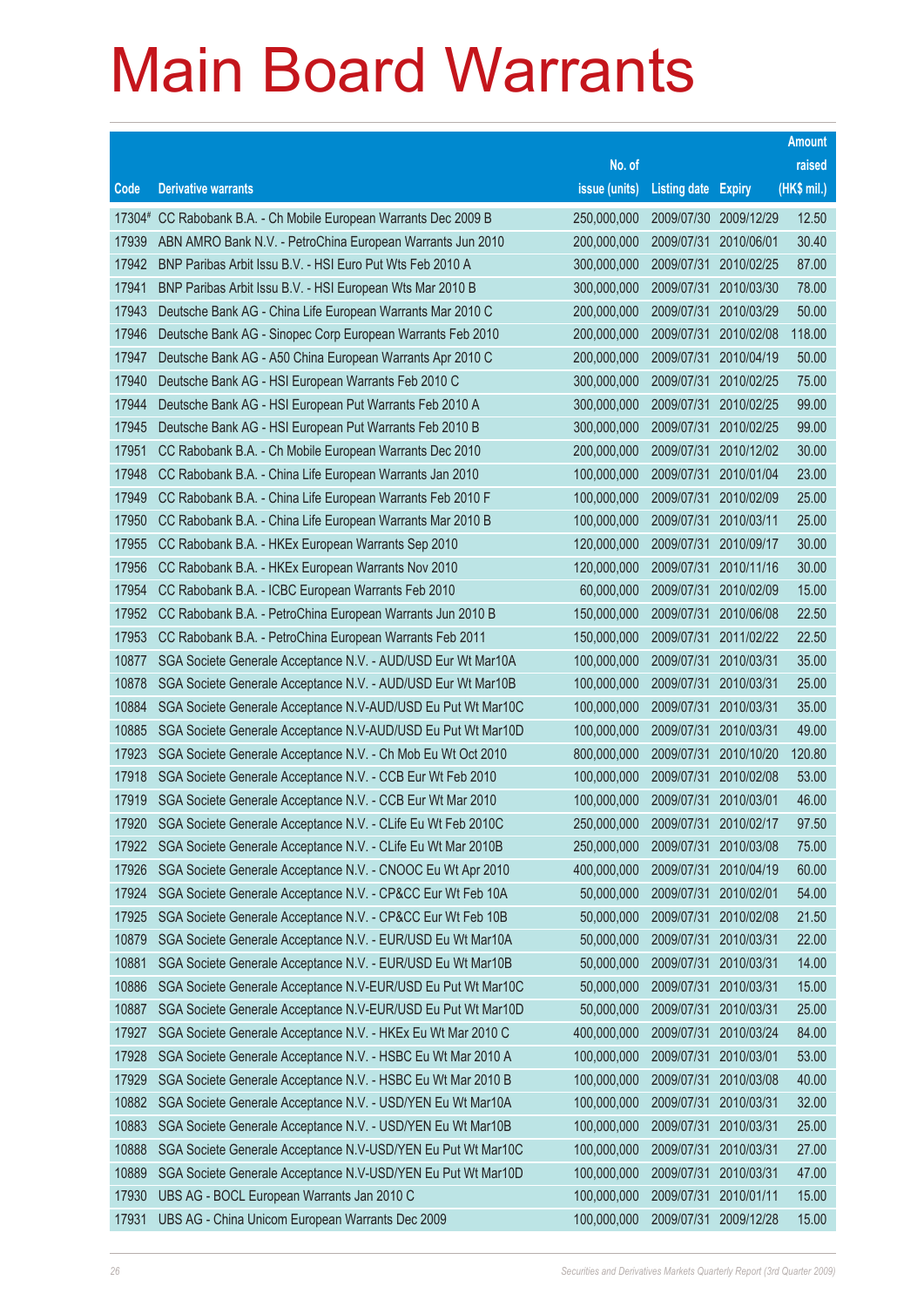|        |                                                               |               |                            |                       | <b>Amount</b> |
|--------|---------------------------------------------------------------|---------------|----------------------------|-----------------------|---------------|
|        |                                                               | No. of        |                            |                       | raised        |
| Code   | <b>Derivative warrants</b>                                    | issue (units) | <b>Listing date Expiry</b> |                       | (HK\$ mil.)   |
| 17936  | UBS AG - A50 China European Warrants Jun 2010                 | 200,000,000   | 2009/07/31                 | 2010/06/28            | 30.00         |
| 17937  | UBS AG - A50 China European Put Warrants Feb 2010 B           | 200,000,000   | 2009/07/31                 | 2010/02/01            | 53.00         |
| 17932  | UBS AG - HSBC European Warrants Sep 2010                      | 100,000,000   | 2009/07/31                 | 2010/09/20            | 15.00         |
| 17938  | UBS AG - HSI European Warrants Nov 2009                       | 100,000,000   | 2009/07/31 2009/11/27      |                       | 15.00         |
| 17934  | UBS AG - SHK Ppt European Warrants Apr 2010                   | 100,000,000   | 2009/07/31                 | 2010/04/12            | 25.00         |
| 17935  | UBS AG - SHK Ppt European Warrants Jun 2010 A                 | 100,000,000   | 2009/07/31 2010/06/21      |                       | 25.00         |
| 17933  | UBS AG - Shimao Ppt European Warrants Feb 2010                | 100,000,000   | 2009/07/31                 | 2010/02/01            | 25.00         |
| 17981  | Credit Suisse - HKEx European Warrants Feb 2010               | 300,000,000   | 2009/08/03 2010/02/26      |                       | 75.00         |
| 17985  | Credit Suisse - HKEx European Put Warrants Feb 2010 A         | 300,000,000   | 2009/08/03 2010/02/08      |                       | 75.00         |
| 17979  | Deutsche Bank AG - China Mobile European Warrants Oct 2010 A  | 200,000,000   | 2009/08/03 2010/10/18      |                       | 30.00         |
| 17980  | Deutsche Bank AG - HKEx European Warrants Apr 2010            | 200,000,000   | 2009/08/03 2010/04/12      |                       | 50.00         |
| 17982  | Deutsche Bank AG - HSI European Warrants Feb 2010 D           | 300,000,000   | 2009/08/03 2010/02/25      |                       | 75.00         |
| 17976  | CC Rabobank B.A. - A50 China European Warrants Feb 2010 B     | 100,000,000   | 2009/08/03 2010/02/08      |                       | 18.00         |
| 17977  | CC Rabobank B.A. - A50 China European Warrants Mar 2010 B     | 100,000,000   | 2009/08/03 2010/03/30      |                       | 19.00         |
| 17978  | CC Rabobank B.A. - A50 China European Warrants Jun 2010 C     | 100,000,000   | 2009/08/03 2010/06/29      |                       | 18.00         |
| 17957  | SGA Societe Generale Acceptance N.V. - Alibaba Eu Wts May10   | 100,000,000   | 2009/08/03 2010/05/03      |                       | 45.00         |
| 17960  | SGA Societe Generale Acceptance N.V.-ChiUnicom Eu Wts Jun10   | 150,000,000   | 2009/08/03 2010/06/21      |                       | 43.50         |
| 17961  | SGA Societe Generale Acceptance N.V. - CITIC Pac Eu Wts Apr10 | 100,000,000   | 2009/08/03 2010/04/19      |                       | 41.00         |
| 17958  | SGA Societe Generale Acceptance N.V. - CNBM Euro Wts Apr10    | 100,000,000   | 2009/08/03 2010/04/12      |                       | 34.00         |
| 17962  | SGA Societe Generale Acceptance N.V. - CNPC Euro Wts Jul10    | 250,000,000   | 2009/08/03 2010/07/12      |                       | 65.00         |
| 17959  | SGA Societe Generale Acceptance N.V-Chi Res Land Eu Wt Jul10  | 100,000,000   | 2009/08/03 2010/07/19      |                       | 53.40         |
| 17963  | SGA Societe Generale Acceptance N.V. - Datang Eu Wt Mar 2010  | 50,000,000    | 2009/08/03 2010/03/15      |                       | 38.50         |
| 17964  | SGA Societe Generale Acceptance N.V. - Foxconn Eu Wts Oct10   | 200,000,000   | 2009/08/03 2010/10/27      |                       | 50.00         |
| 17965  | SGA Societe Generale Acceptance N.V. - R&F Ppt Eu Wts May10   | 100,000,000   | 2009/08/03 2010/05/17      |                       | 45.40         |
| 17966  | SGA Societe Generale Acceptance N.V-HuanengPower Eu Wt Jan10  | 250,000,000   | 2009/08/03 2010/01/20      |                       | 37.50         |
| 17967  | SGA Societe Generale Acceptance N.V. - MTRC Eur Wts Mar 2010  | 80,000,000    | 2009/08/03 2010/03/15      |                       | 29.60         |
| 17968  | SGA Societe Generale Acceptance NV-New World Dev Eu Wt May10  | 100,000,000   | 2009/08/03 2010/05/19      |                       | 36.00         |
| 17969  | SGA Societe Generale Acceptance N.V.-Renhe Comm Eu Wts Mar10  | 100,000,000   | 2009/08/03 2010/03/17      |                       | 38.00         |
| 17970  | SGA Societe Generale Acceptance N.V.-Sh Electric Eu Wt Apr10  | 50,000,000    |                            | 2009/08/03 2010/04/12 | 37.50         |
| 17971  | SGA Societe Generale Acceptance N.V.-Shimao Ppt Eu WtJul10    | 100,000,000   | 2009/08/03 2010/07/05      |                       | 45.00         |
| 17972  | SGA Societe Generale Acceptance N.V.-Sino Land Eu Wt May10    | 100,000,000   |                            | 2009/08/03 2010/05/26 | 30.60         |
| 17973  | SGA Societe Generale Acceptance N.V. - Tencent Eu Wt Apr10    | 250,000,000   | 2009/08/03 2010/04/19      |                       | 62.50         |
| 17974  | SGA Societe Generale Acceptance N.V-Yanzhou Coal Eu Wt May10  | 250,000,000   | 2009/08/03                 | 2010/05/12            | 72.50         |
| 17975  | SGA Societe Generale Acceptance N.V.-ZTE Eu Wt Jun10          | 100,000,000   | 2009/08/03 2010/06/02      |                       | 73.00         |
| 15641# | Macquarie Bank Ltd. - HSBC European Warrants Jan 2010 A       | 200,000,000   |                            | 2009/08/03 2010/01/28 | 12.60         |
| 15873# | Deutsche Bank AG - China Mobile European Warrants Nov 2009 A  | 300,000,000   | 2009/08/03 2009/11/02      |                       | 18.30         |
| 16746# | Deutsche Bank AG - HSBC European Put Warrants Oct 2009 E      | 350,000,000   | 2009/08/03                 | 2009/10/27            | 10.50         |
| 18034  | BNP Paribas Arbit Issu B.V. - HSI Euro Put Wts Mar 2010 E     | 300,000,000   | 2009/08/04 2010/03/30      |                       | 78.00         |
| 18030  | BNP Paribas Arbit Issu B.V. - HSI European Wts Mar 2010 C     | 300,000,000   | 2009/08/04                 | 2010/03/30            | 78.00         |
| 18029  | Deutsche Bank AG - China Telecom European Wts Mar 2010 A      | 100,000,000   | 2009/08/04                 | 2010/03/29            | 40.00         |
| 18028  | Deutsche Bank AG - China Life European Put Wts Mar 2010       | 200,000,000   | 2009/08/04                 | 2010/03/01            | 98.00         |
| 18027  | Deutsche Bank AG - HSI European Warrants Feb 2010 E           | 300,000,000   | 2009/08/04 2010/02/25      |                       | 75.00         |
| 18031  | Deutsche Bank AG - HSI European Put Warrants Feb 2010 F       | 300,000,000   | 2009/08/04                 | 2010/02/25            | 96.00         |
| 18002  | HK Bank - CHALCO European Warrants Mar 2010                   | 180,000,000   | 2009/08/04 2010/03/25      |                       | 45.00         |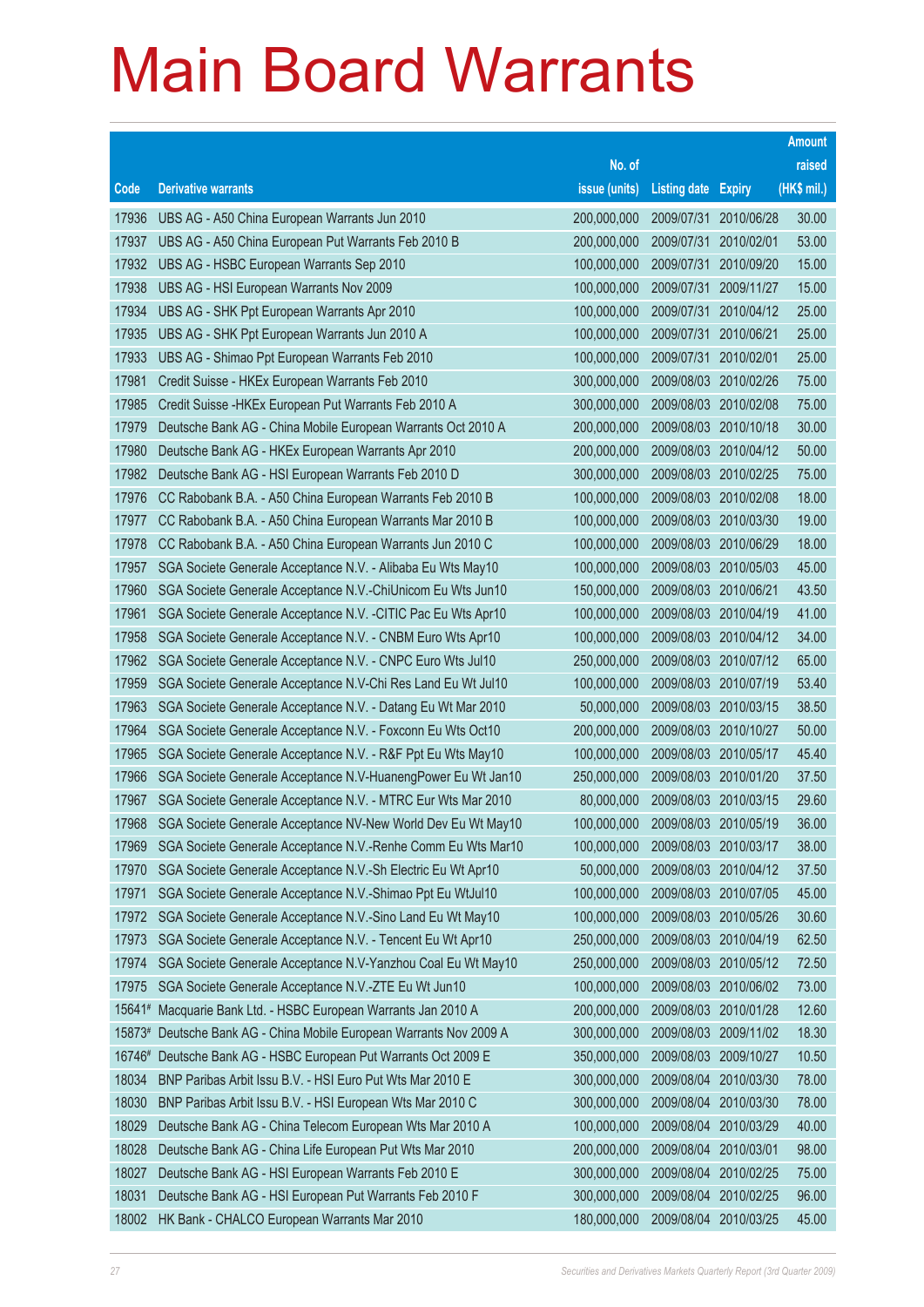|          |                                                               |               |                            |                       | <b>Amount</b> |
|----------|---------------------------------------------------------------|---------------|----------------------------|-----------------------|---------------|
|          |                                                               | No. of        |                            |                       | raised        |
| Code     | <b>Derivative warrants</b>                                    | issue (units) | <b>Listing date Expiry</b> |                       | (HK\$ mil.)   |
| 18003    | HK Bank - China Coal European Warrants Mar 2010 B             | 180,000,000   | 2009/08/04                 | 2010/03/25            | 45.00         |
| 18004    | HK Bank - Sinopec Corp European Warrants Mar 2010             | 120,000,000   | 2009/08/04                 | 2010/03/25            | 94.80         |
| 18005    | HK Bank - China Shenhua European Warrants Mar 2010            | 180,000,000   | 2009/08/04                 | 2010/03/25            | 61.20         |
| 18006    | HK Bank - Datang Power European Warrants Mar 2010             | 80,000,000    |                            | 2009/08/04 2010/03/25 | 62.40         |
| 18009    | HK Bank - A50 China European Warrants Jul 2010                | 180,000,000   | 2009/08/04                 | 2010/07/16            | 45.00         |
| 18007    | HK Bank - Huaneng Power European Warrants Mar 2010            | 80,000,000    |                            | 2009/08/04 2010/03/25 | 80.80         |
| 18008    | HK Bank - Yanzhou Coal European Warrants Mar 2010             | 180,000,000   | 2009/08/04                 | 2010/03/25            | 45.00         |
| 18011    | J P Morgan SP BV - Anhui Conch European Warrants Dec 2010     | 288,000,000   |                            | 2009/08/04 2010/12/30 | 72.00         |
| 18010    | J P Morgan SP BV - CHALCO European Warrants Jun 2010          | 188,000,000   | 2009/08/04                 | 2010/06/22            | 47.00         |
| 18012    | J P Morgan SP BV - China Unicom European Warrants Apr 2010    | 108,000,000   |                            | 2009/08/04 2010/04/09 | 20.95         |
| 18013    | J P Morgan SP BV - HK Gas European Warrants Mar 2010          | 100,000,000   | 2009/08/04                 | 2010/03/30            | 25.20         |
| 18014    | J P Morgan SP BV - SHK Ppt European Warrants Sep 2010         | 188,000,000   |                            | 2009/08/04 2010/09/27 | 38.54         |
| 18026    | KBC Fin Products Int'l Ltd. - HSI European Wts Mar 2010 A     | 400,000,000   | 2009/08/04                 | 2010/03/30            | 100.00        |
| 18024    | KBC Fin Products Int'l Ltd. - HSI European Wts Feb 2010 C     | 400,000,000   |                            | 2009/08/04 2010/02/25 | 100.00        |
| 18025    | KBC Fin Products Int'l Ltd. - HSI European Wts Feb 2010 D     | 400,000,000   | 2009/08/04                 | 2010/02/25            | 100.00        |
| 17994    | Macquarie Bank Ltd. - Air China European Warrants May 2011    | 100,000,000   |                            | 2009/08/04 2011/05/30 | 25.00         |
| 17995    | Macquarie Bank Ltd. - Beijing Air European Warrants Mar 2011  | 100,000,000   | 2009/08/04                 | 2011/03/29            | 25.10         |
| 17996    | Macquarie Bank Ltd. - China Life European Wts Feb 2010        | 250,000,000   |                            | 2009/08/04 2010/02/25 | 74.25         |
| 17997    | Macquarie Bank Ltd. - Shanshui Cement European Wts Jul11      | 188,000,000   | 2009/08/04                 | 2011/07/06            | 47.00         |
| 17998    | Macquarie Bank Ltd. - Ch Ship Cont European Warrants Jul10    | 200,000,000   |                            | 2009/08/04 2010/07/28 | 191.20        |
| 17999    | Macquarie Bank Ltd. - Maanshan Iron European Wts Feb 2010     | 100,000,000   | 2009/08/04                 | 2010/02/04            | 72.40         |
| 18000    | Macquarie Bank Ltd. - PICC P&C European Warrants Dec 2010     | 288,000,000   |                            | 2009/08/04 2010/12/30 | 43.20         |
| 18001    | Macquarie Bank Ltd. - ZTE European Warrants Feb 2010          | 300,000,000   | 2009/08/04                 | 2010/02/25            | 109.80        |
| 17983    | Merrill Lynch Int'l & Co. C.V. - HKEx Euro Wts Sep 2010       | 200,000,000   |                            | 2009/08/04 2010/09/13 | 53.00         |
| 17984    | Merrill Lynch Int'l & Co. C.V. - HKEx Euro Wts Aug 2011       | 200,000,000   | 2009/08/04                 | 2011/08/15            | 91.00         |
| 17986    | Merrill Lynch Int'l & Co. C.V. - HKEx Eur Put Wts Apr 2010 B  | 200,000,000   |                            | 2009/08/04 2010/04/12 | 54.00         |
| 17990    | Merrill Lynch Int'l & Co. C.V. - HSI European Warrants Jun10A | 300,000,000   |                            | 2009/08/04 2010/06/29 | 79.50         |
| 17988    | Merrill Lynch Int'l & Co. C.V. - HSI European Warrants Feb10E | 300,000,000   |                            | 2009/08/04 2010/02/25 | 75.00         |
| 17989    | Merrill Lynch Int'l & Co. C.V. - HSI European Warrants Feb10F | 300,000,000   | 2009/08/04                 | 2010/02/25            | 75.00         |
| 17993    | Merrill Lynch Int'l & Co. C.V. - HSI European Put Wts Feb10G  | 300,000,000   |                            | 2009/08/04 2010/02/25 | 78.00         |
| 17991    | Merrill Lynch Int'l & Co. C.V. - Ping An Euro Wts Mar 2012    | 200,000,000   |                            | 2009/08/04 2012/03/12 | 50.00         |
| 17992    | Merrill Lynch Int'l & Co. C.V. - Ping An Euro Put Wts Nov11   | 200,000,000   |                            | 2009/08/04 2011/11/14 | 51.00         |
| 17987    | Merrill Lynch Int'l & Co. C.V. - SHK Ppt Euro Wts Sep 2010    | 200,000,000   | 2009/08/04                 | 2010/09/06            | 52.00         |
| 18021    | UBS AG - Ch Comm Cons European Warrants Jan 2010              | 100,000,000   |                            | 2009/08/04 2010/01/25 | 15.00         |
| 18017    | UBS AG - China COSCO European Warrants Dec 2009               | 100,000,000   | 2009/08/04                 | 2009/12/28            | 15.00         |
| 18023    | UBS AG - China Railway European Warrants Aug 2010             | 100,000,000   |                            | 2009/08/04 2010/08/30 | 25.00         |
| 18022    | UBS AG - Ch Railway Cons European Warrants Mar 2010           | 100,000,000   | 2009/08/04                 | 2010/03/29            | 25.00         |
| 18018    | UBS AG - HKEx European Warrants Apr 2010                      | 100,000,000   |                            | 2009/08/04 2010/04/26 | 25.00         |
| 18020    | UBS AG - HSI European Put Warrants Feb 2010 G                 | 100,000,000   | 2009/08/04                 | 2010/02/25            | 25.00         |
| 18015    | UBS AG - HSI European Warrants Feb 2010 A                     | 100,000,000   |                            | 2009/08/04 2010/02/25 | 25.00         |
| 18016    | UBS AG - HSI European Warrants Feb 2010 B                     | 100,000,000   | 2009/08/04                 | 2010/02/25            | 25.00         |
| 18019    | UBS AG - MTRC European Warrants Feb 2010                      | 100,000,000   |                            | 2009/08/04 2010/02/22 | 25.00         |
| $16135*$ | Macquarie Bank Ltd. - China Mobile European Wts Sep 2009      | 300,000,000   | 2009/08/04                 | 2009/09/29            | 10.20         |
| 14687#   | CC Rabobank B.A. - Ch Mobile European Warrants Sep 2009       | 400,000,000   | 2009/08/04 2009/09/29      |                       | 10.80         |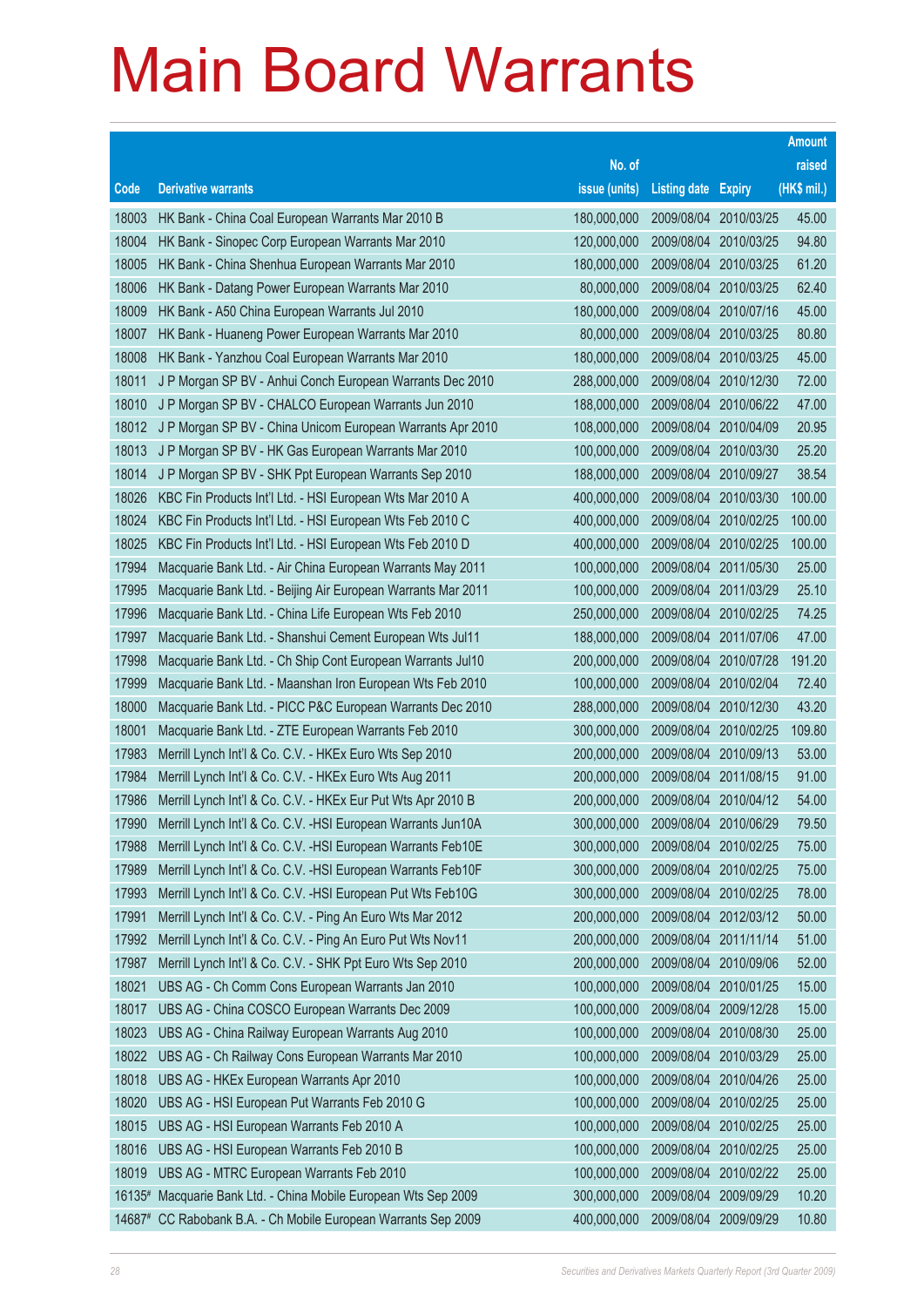|       |                                                              |               |                            |                       | <b>Amount</b> |
|-------|--------------------------------------------------------------|---------------|----------------------------|-----------------------|---------------|
|       |                                                              | No. of        |                            |                       | raised        |
| Code  | <b>Derivative warrants</b>                                   | issue (units) | <b>Listing date Expiry</b> |                       | (HK\$ mil.)   |
| 18046 | BNP Paribas Arbit Issu B.V. - CC Bank Euro Wts Jan 2010      | 200,000,000   | 2009/08/05 2010/01/06      |                       | 100.00        |
| 18048 | BNP Paribas Arbit Issu B.V. - HKEx European Wts Aug 2010     | 200,000,000   | 2009/08/05 2010/08/03      |                       | 58.00         |
| 18047 | BNP Paribas Arbit Issu B.V. - PetroCh Euro Wts Jan 2011      | 200,000,000   | 2009/08/05                 | 2011/01/05            | 50.00         |
| 18036 | Citigroup Global Mkt H Inc. - Agile Ppt European Wts Jun10   | 180,000,000   | 2009/08/05 2010/06/22      |                       | 45.00         |
| 18037 | Citigroup Global Mkt H Inc. - Bank of EA European Wts Sep 10 | 180,000,000   | 2009/08/05 2010/09/20      |                       | 45.00         |
| 18038 | Citigroup Global Mkt H Inc. - BOC HK European Wts Jul 2010   | 175,000,000   | 2009/08/05 2010/07/19      |                       | 45.50         |
| 18040 | Citigroup Global Mkt H Inc. - A50 China Euro Wts Jul 2010    | 175,000,000   | 2009/08/05 2010/07/12      |                       | 45.50         |
| 18039 | Citigroup Global Mkt H Inc. - Shimao Ppt Euro Wts Mar 2010   | 180,000,000   | 2009/08/05 2010/03/22      |                       | 45.00         |
| 18042 | Macquarie Bank Ltd. - China Mobile European Wts Mar 2010     | 300,000,000   | 2009/08/05 2010/03/30      |                       | 45.00         |
| 18041 | Macquarie Bank Ltd. - China Mobile European Wts Apr 2010 C   | 300,000,000   | 2009/08/05 2010/04/23      |                       | 46.80         |
| 18043 | Macquarie Bank Ltd. - CNPC European Warrants Dec 2010        | 288,000,000   | 2009/08/05 2010/12/30      |                       | 72.00         |
| 18064 | Macquarie Bank Ltd. - A50 China European Warrants May 2010   | 250,000,000   | 2009/08/05 2010/05/28      |                       | 62.50         |
| 18044 | Macquarie Bank Ltd. - HSBC European Warrants Dec 2010 B      | 300,000,000   | 2009/08/05 2010/12/30      |                       | 75.00         |
| 18032 | Merrill Lynch Int'l & Co. C.V. - HS Bank Euro Wts Nov 2010   | 200,000,000   | 2009/08/05 2010/11/22      |                       | 50.00         |
| 18033 | Merrill Lynch Int'l & Co. C.V. - HSBC Euro Wts Sep 2010      | 200,000,000   | 2009/08/05 2010/09/17      |                       | 30.20         |
| 18035 | Merrill Lynch Int'l & Co. C.V. - PetroChina Eu Wt Mar 2010 B | 200,000,000   | 2009/08/05 2010/03/23      |                       | 32.60         |
| 18049 | SGA Societe Generale Acceptance N.V. - CHALCO Eu Wt Sep 2010 | 150,000,000   | 2009/08/05 2010/09/08      |                       | 39.00         |
| 18050 | SGA Societe Generale Acceptance N.V. - CHALCO Eu Wt Dec 2010 | 150,000,000   | 2009/08/05 2010/12/08      |                       | 37.50         |
| 18051 | SGA Societe Generale Acceptance N.V. - CLife Eu Wt Dec 2009E | 250,000,000   | 2009/08/05                 | 2009/12/28            | 64.50         |
| 18055 | SGA Societe Generale Acceptance N.V. - CNOOC Eu Wt Jan 2010  | 300,000,000   | 2009/08/05 2010/01/25      |                       | 45.00         |
| 18052 | SGA Societe Generale Acceptance N.V. - CP&CC Eur Wt Aug 2011 | 300,000,000   | 2009/08/05 2011/08/01      |                       | 61.80         |
| 18053 | SGA Societe Generale Acceptance N.V. - Shenhua Eu Wt May 10  | 100,000,000   | 2009/08/05 2010/05/03      |                       | 49.50         |
| 18054 | SGA Societe Generale Acceptance N.V. - Shenhua Eu Wt Sep 10  | 100,000,000   | 2009/08/05                 | 2010/09/22            | 81.00         |
| 18056 | SGA Societe Generale Acceptance N.V. - HKEx Eu Wt Apr 2010   | 200,000,000   | 2009/08/05 2010/04/07      |                       | 50.00         |
| 18057 | SGA Societe Generale Acceptance N.V. - HKEx Eu Put Wt Dec09C | 200,000,000   | 2009/08/05 2009/12/21      |                       | 30.00         |
| 18058 | SGA Societe Generale Acceptance N.V. - JIANC Eu Wts May 10A  | 150,000,000   | 2009/08/05 2010/05/05      |                       | 49.50         |
| 18059 | SGA Societe Generale Acceptance N.V. - JIANC Eu Wts May 10B  | 150,000,000   |                            | 2009/08/05 2010/05/19 | 69.00         |
| 18060 | UBS AG - China Unicom European Warrants Sep 2010             | 100,000,000   | 2009/08/05 2010/09/27      |                       | 15.00         |
| 18061 | UBS AG - CNOOC European Warrants Apr 2010 B                  | 100,000,000   | 2009/08/05 2010/04/19      |                       | 15.00         |
| 18063 | UBS AG - HSI European Warrants Mar 2010 C                    | 100,000,000   | 2009/08/05 2010/03/30      |                       | 25.00         |
| 18062 | UBS AG - HSI European Warrants Feb 2010 C                    | 100,000,000   | 2009/08/05 2010/02/25      |                       | 25.00         |
| 18045 | BNP Paribas Arbit Issu B.V. - China Tel Euro Wts Dec 2011    | 200,000,000   | 2009/08/06 2011/12/23      |                       | 30.00         |
| 18067 | Goldman Sachs SP (Asia) - BOCL European Warrants Feb 2010    | 200,000,000   | 2009/08/06 2010/02/25      |                       | 84.00         |
| 18070 | Goldman Sachs SP (Asia) - China Mobile Euro Wts Mar 2010 A   | 200,000,000   | 2009/08/06 2010/03/30      |                       | 30.00         |
| 18068 | Goldman Sachs SP (Asia) - China Life Euro Wts Feb 2010       | 200,000,000   | 2009/08/06 2010/02/25      |                       | 60.00         |
| 18069 | Goldman Sachs SP (Asia) - CM Bank European Wts Feb 2010      | 200,000,000   | 2009/08/06 2010/02/25      |                       | 50.00         |
| 18066 | KBC Fin Products Int'l Ltd. - HSBC European Wts Feb 2010 B   | 148,000,000   | 2009/08/06 2010/02/08      |                       | 96.20         |
| 18083 | ABN AMRO Bank N.V. - HSI European Warrants Dec 2009 D        | 400,000,000   | 2009/08/07 2009/12/30      |                       | 78.00         |
| 18087 | ABN AMRO Bank N.V. - HSI European Put Warrants Dec 2009 E    | 400,000,000   | 2009/08/07                 | 2009/12/30            | 79.60         |
| 18081 | Deutsche Bank AG - CC Bank European Warrants Dec 2009 C      | 200,000,000   | 2009/08/07                 | 2009/12/28            | 104.00        |
| 18082 | Deutsche Bank AG - HKEx European Put Warrants Feb 2010       | 300,000,000   | 2009/08/07                 | 2010/02/08            | 78.00         |
| 18071 | HK Bank - Agile Ppt European Warrants Apr 2010               | 120,000,000   | 2009/08/07 2010/04/28      |                       | 30.00         |
| 18072 | HK Bank - CNBM European Warrants Feb 2010                    | 120,000,000   | 2009/08/07                 | 2010/02/25            | 31.20         |
| 18073 | HK Bank - Tencent European Warrants Sep 2010                 | 180,000,000   | 2009/08/07 2010/09/17      |                       | 45.00         |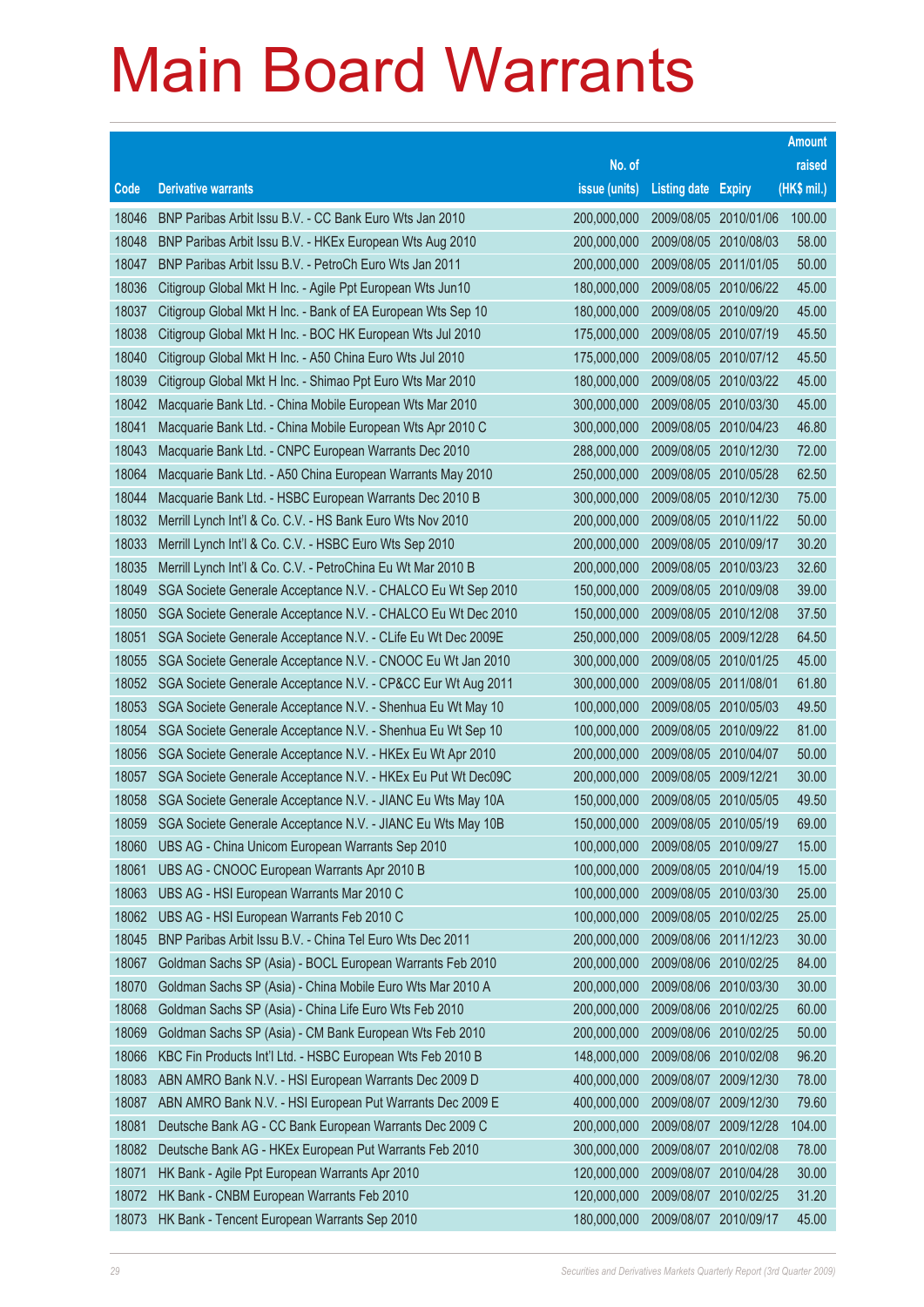|        |                                                              |               |                            |            | <b>Amount</b> |
|--------|--------------------------------------------------------------|---------------|----------------------------|------------|---------------|
|        |                                                              | No. of        |                            |            | raised        |
| Code   | <b>Derivative warrants</b>                                   | issue (units) | <b>Listing date Expiry</b> |            | (HK\$ mil.)   |
| 18074  | UBS AG - Angang Steel European Warrants Feb 2010             | 100,000,000   | 2009/08/07                 | 2010/02/08 | 25.00         |
| 18075  | UBS AG - Bank of EA European Warrants Apr 2010 A             | 100,000,000   | 2009/08/07 2010/04/26      |            | 25.00         |
| 18078  | UBS AG - China Overseas European Warrants Feb 2010           | 100,000,000   | 2009/08/07                 | 2010/02/22 | 25.00         |
| 18076  | UBS AG - China Coal European Warrants Feb 2010               | 100,000,000   | 2009/08/07 2010/02/22      |            | 25.00         |
| 18077  | UBS AG - CM Bank European Warrants Feb 2010                  | 100,000,000   | 2009/08/07 2010/02/08      |            | 25.00         |
| 18080  | UBS AG - HSCEI European Warrants Feb 2010                    | 100,000,000   | 2009/08/07 2010/02/25      |            | 25.00         |
| 18084  | UBS AG - HSCEI European Put Warrants Feb 2010                | 100,000,000   | 2009/08/07                 | 2010/02/25 | 25.00         |
| 18079  | UBS AG - Maanshan Iron European Warrants Jun 2011            | 100,000,000   | 2009/08/07 2011/06/27      |            | 25.00         |
| 17178# | Macquarie Bank Ltd. - CNOOC European Warrants Sep 2009 B     | 200,000,000   | 2009/08/07                 | 2009/09/29 | 15.20         |
| 18090  | Deutsche Bank AG - Ch Comm Cons European Warrants Jan 2010   | 200,000,000   | 2009/08/10 2010/01/11      |            | 30.00         |
| 18085  | Macquarie Bank Ltd. - HKEx European Warrants Mar 2010 B      | 388,000,000   | 2009/08/10                 | 2010/03/30 | 97.39         |
| 18086  | Macquarie Bank Ltd. - HSBC European Warrants Sep 2010 B      | 200,000,000   | 2009/08/10 2010/09/29      |            | 203.80        |
| 18088  | Macquarie Bank Ltd. - Jiangxi Copper European Wts Feb 2010 B | 288,000,000   | 2009/08/10 2010/02/25      |            | 72.00         |
| 18089  | Macquarie Bank Ltd. - Ping An European Put Warrants Sep 2010 | 200,000,000   | 2009/08/10 2010/09/29      |            | 218.00        |
| 18091  | UBS AG - CHALCO European Warrants Feb 2010                   | 100,000,000   | 2009/08/10 2010/02/22      |            | 25.00         |
| 18092  | UBS AG - Jiangxi Copper European Warrants Feb 2010 B         | 200,000,000   | 2009/08/10 2010/02/22      |            | 50.00         |
| 18120  | BNP Paribas Arbit Issu B.V. - HSBC European Wts Dec 2010 B   | 300,000,000   | 2009/08/11                 | 2010/12/06 | 45.00         |
| 18109  | Deutsche Bank AG - BankComm European Warrants Oct 2010       | 200,000,000   | 2009/08/11                 | 2010/10/25 | 42.00         |
| 18110  | Deutsche Bank AG - Cheung Kong European Warrants Sep 2010    | 200,000,000   | 2009/08/11                 | 2010/09/24 | 30.00         |
| 18108  | Deutsche Bank AG - WISE CSI European Warrants Mar 2010 A     | 200,000,000   | 2009/08/11                 | 2010/03/22 | 98.00         |
| 18112  | Deutsche Bank AG - WISE CSI European Put Warrants Mar 2010   | 200,000,000   | 2009/08/11                 | 2010/03/15 | 102.00        |
| 18111  | Deutsche Bank AG - Ping An European Warrants Apr 2010        | 200,000,000   | 2009/08/11                 | 2010/04/19 | 30.00         |
| 18095  | HK Bank - Angang Steel European Warrants Apr 2010            | 180,000,000   | 2009/08/11                 | 2010/04/16 | 64.80         |
| 18096  | HK Bank - China Life European Warrants Mar 2010              | 180,000,000   | 2009/08/11                 | 2010/03/25 | 52.20         |
| 18097  | HK Bank - CM Bank European Warrants Mar 2010                 | 180,000,000   | 2009/08/11                 | 2010/03/23 | 45.00         |
| 18099  | HK Bank - COSCO Pacific European Warrants Mar 2010           | 80,000,000    | 2009/08/11                 | 2010/03/23 | 21.60         |
| 18098  | HK Bank - Ch Ship Cont European Warrants Mar 2010            | 80,000,000    | 2009/08/11                 | 2010/03/23 | 49.60         |
| 18100  | HK Bank - HKEx European Warrants Apr 2010                    | 280,000,000   | 2009/08/11 2010/04/16      |            | 70.00         |
| 18101  | HK Bank - Jiangxi Copper European Warrants Apr 2010          | 180,000,000   | 2009/08/11                 | 2010/04/16 | 54.00         |
| 18102  | HK Bank - Shanghai Electric European Warrants Mar 2010       | 80,000,000    | 2009/08/11                 | 2010/03/25 | 68.80         |
| 18103  | HK Bank - Shimao Ppt European Warrants Mar 2010              | 180,000,000   | 2009/08/11                 | 2010/03/23 | 55.80         |
| 18104  | J P Morgan SP BV - China Railway European Warrants Oct 2010  | 188,000,000   | 2009/08/11                 | 2010/10/29 | 47.00         |
| 18105  | J P Morgan SP BV - HKEx European Warrants Feb 2010           | 200,000,000   | 2009/08/11                 | 2010/02/12 | 50.80         |
| 18106  | J P Morgan SP BV - Ping An European Warrants Dec 2010        | 200,000,000   | 2009/08/11                 | 2010/12/30 | 50.00         |
| 18107  | J P Morgan SP BV - Yanzhou Coal European Warrants Feb 2010   | 188,000,000   | 2009/08/11                 | 2010/02/25 | 47.38         |
| 18114  | KBC Fin Products Int'l Ltd. - Sinopec Euro Wts Mar 2010      | 100,000,000   | 2009/08/11                 | 2010/03/15 | 96.00         |
| 18116  | KBC Fin Products Int'l Ltd. - HSBC European Wts Mar 2010     | 178,000,000   | 2009/08/11                 | 2010/03/11 | 96.12         |
| 18118  | KBC Fin Products Int'l Ltd. - HSBC Euro Put Wts Jun 2010     | 400,000,000   | 2009/08/11                 | 2010/06/01 | 100.00        |
| 18119  | KBC Fin Products Int'l Ltd. - HSBC Euro Put Wts Dec 2010     | 400,000,000   | 2009/08/11                 | 2010/12/01 | 100.00        |
| 18115  | KBC Fin Products Int'l Ltd. - HSBC European Wts Jan 2010 C   | 400,000,000   | 2009/08/11                 | 2010/01/18 | 64.00         |
| 18117  | KBC Fin Products Int'l Ltd. - HSBC European Wts Sep 2010 D   | 400,000,000   | 2009/08/11                 | 2010/09/22 | 64.00         |
| 18093  | Macquarie Bank Ltd. - HSBC European Warrants Sep 2010 C      | 400,000,000   | 2009/08/11                 | 2010/09/29 | 292.00        |
| 18094  | UBS AG - Ping An European Warrants May 2011                  | 200,000,000   | 2009/08/11                 | 2011/05/16 | 50.00         |
| 18113  | UBS AG - SHK Ppt European Warrants Jun 2010 B                | 100,000,000   | 2009/08/11                 | 2010/06/28 | 25.00         |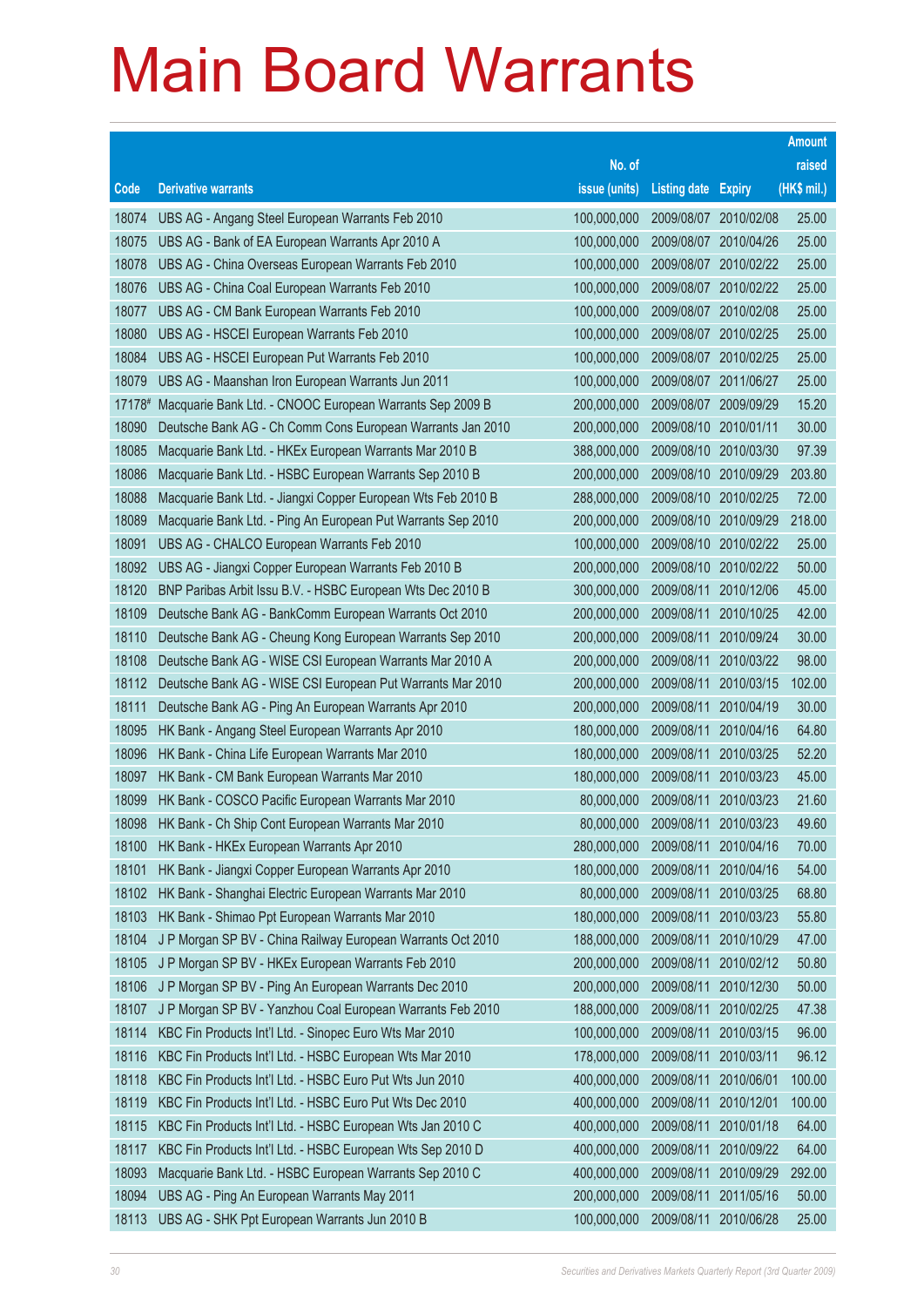|        |                                                                |               |                            |                       | <b>Amount</b> |
|--------|----------------------------------------------------------------|---------------|----------------------------|-----------------------|---------------|
|        |                                                                | No. of        |                            |                       | raised        |
| Code   | <b>Derivative warrants</b>                                     | issue (units) | <b>Listing date Expiry</b> |                       | (HK\$ mil.)   |
|        | 17503# ABN AMRO Bank N.V. - China Mobile European Wts Dec 2009 | 400,000,000   | 2009/08/11                 | 2009/12/29            | 40.00         |
| 15873# | Deutsche Bank AG - China Mobile European Warrants Nov 2009 A   | 400,000,000   | 2009/08/11                 | 2009/11/02            | 20.40         |
| 17304# | CC Rabobank B.A. - Ch Mobile European Warrants Dec 2009 B      | 200,000,000   | 2009/08/11                 | 2009/12/29            | 19.60         |
| 18159  | Credit Suisse - Cheung Kong European Warrants Jan 2010         | 200,000,000   |                            | 2009/08/12 2010/01/06 | 30.00         |
| 18161  | Credit Suisse - A50 China European Warrants May 2010           | 200,000,000   | 2009/08/12 2010/05/05      |                       | 39.40         |
| 18160  | Credit Suisse - Hutchison European Warrants Jul 2011           | 200,000,000   |                            | 2009/08/12 2011/07/25 | 30.00         |
| 18157  | Credit Suisse - Jiangxi Copper European Wts Feb 2010           | 200,000,000   |                            | 2009/08/12 2010/02/22 | 50.00         |
| 18162  | Credit Suisse - Ping An European Warrants Apr 2010             | 200,000,000   |                            | 2009/08/12 2010/04/26 | 30.00         |
| 18158  | Credit Suisse - SHK Ppt European Warrants Aug 2010             | 200,000,000   |                            | 2009/08/12 2010/08/23 | 50.00         |
| 18163  | Credit Suisse - SHK Ppt European Put Warrants Aug 2010         | 200,000,000   |                            | 2009/08/12 2010/08/23 | 50.00         |
| 18165  | Deutsche Bank AG - Sinopec Corp European Warrants Mar 2010     | 200,000,000   | 2009/08/12 2010/03/01      |                       | 174.00        |
| 18166  | Deutsche Bank AG - China Telecom European Wts Mar 2010 B       | 200,000,000   | 2009/08/12 2010/03/01      |                       | 100.00        |
| 18136  | KBC Fin Products Int'l Ltd. - BOCL Euro Put Wts Mar 2010       | 348,000,000   |                            | 2009/08/12 2010/03/10 | 97.44         |
| 18127  | KBC Fin Products Int'l Ltd. - BOCL European Wts Mar 2010 B     | 158,000,000   |                            | 2009/08/12 2010/03/08 | 97.96         |
| 18128  | KBC Fin Products Int'l Ltd. - BOCL European Wts Mar 2010 C     | 208,000,000   | 2009/08/12 2010/03/01      |                       | 99.84         |
| 18134  | KBC Fin Products Int'l Ltd. - Ch Mobile Euro Wt Jun 2010       | 400,000,000   |                            | 2009/08/12 2010/06/08 | 100.00        |
| 18135  | KBC Fin Products Int'l Ltd. - Ch Mobile Euro Wt Aug 2010       | 600,000,000   |                            | 2009/08/12 2010/08/03 | 90.00         |
| 18140  | KBC Fin Products Int'l Ltd. - Ch Mobile Eu Put Wt Jul 2010     | 518,000,000   |                            | 2009/08/12 2010/07/12 | 98.42         |
| 18169  | KBC Fin Products Int'l Ltd. - CC Bank Euro Put Wts Apr 2010    | 348,000,000   | 2009/08/12 2010/04/01      |                       | 97.44         |
| 18129  | KBC Fin Products Int'l Ltd. - China Life Euro Wts Mar 2010 B   | 200,000,000   |                            | 2009/08/12 2010/03/08 | 100.00        |
| 18130  | KBC Fin Products Int'l Ltd. - China Life Euro Wts Mar 2010 C   | 248,000,000   | 2009/08/12 2010/03/01      |                       | 99.20         |
| 18131  | KBC Fin Products Int'l Ltd. - China Life Euro Wts Mar 2010 D   | 400,000,000   |                            | 2009/08/12 2010/03/15 | 100.00        |
| 18132  | KBC Fin Products Int'l Ltd. - China Life Euro Wts Apr 2010 A   | 128,000,000   |                            | 2009/08/12 2010/04/12 | 99.84         |
| 18133  | KBC Fin Products Int'l Ltd. - China Life Euro Wts Apr 2010 B   | 138,000,000   | 2009/08/12 2010/04/01      |                       | 95.22         |
| 18137  | KBC Fin Products Int'l Ltd. - China Life Eur Put Wt Feb 2010   | 400,000,000   | 2009/08/12 2010/02/01      |                       | 92.00         |
| 18138  | KBC Fin Products Int'l Ltd. - China Life Eur Put Wt Mar 2010   | 228,000,000   |                            | 2009/08/12 2010/03/08 | 98.04         |
| 18139  | KBC Fin Products Int'l Ltd. - China Life Eur Put Wt May 2010   | 400,000,000   |                            | 2009/08/12 2010/05/10 | 100.00        |
| 18141  | KBC Fin Products Int'l Ltd. - A50 Ch Euro Wts Mar 2010 C       | 400,000,000   |                            | 2009/08/12 2010/03/15 | 100.00        |
| 18168  | KBC Fin Products Int'l Ltd. - ICBC European Wts Mar 2010       | 218,000,000   | 2009/08/12 2010/03/03      |                       | 98.10         |
| 18172  | KBC Fin Products Int'l Ltd. - ICBC Euro Put Wts Feb 2010       | 400,000,000   |                            | 2009/08/12 2010/02/12 | 100.00        |
| 18173  | KBC Fin Products Int'l Ltd. - ICBC Euro Put Wts Mar 2010       | 178,000,000   | 2009/08/12 2010/03/15      |                       | 97.90         |
| 18167  | KBC Fin Products Int'l Ltd. - ICBC European Wts Feb 2010 D     | 148,000,000   | 2009/08/12 2010/02/01      |                       | 96.20         |
| 18147  | Macquarie Bank Ltd. - Alibaba European Warrants Feb 2010       | 200,000,000   |                            | 2009/08/12 2010/02/12 | 50.60         |
| 18148  | Macquarie Bank Ltd. - CHALCO European Warrants Mar 2010 B      | 200,000,000   |                            | 2009/08/12 2010/03/30 | 50.40         |
| 18149  | Macquarie Bank Ltd. - Angang Steel European Wts Feb 2010       | 200,000,000   | 2009/08/12 2010/02/17      |                       | 50.20         |
| 18150  | Macquarie Bank Ltd. - China EB Ltd European Warrants Feb 10    | 200,000,000   |                            | 2009/08/12 2010/02/12 | 50.80         |
| 18151  | Macquarie Bank Ltd. - CITIC Pacific European Warrants Feb 10   | 100,000,000   | 2009/08/12 2010/02/25      |                       | 25.00         |
| 18152  | Macquarie Bank Ltd. - COSCO Pacific European Warrants Feb10    | 100,000,000   | 2009/08/12 2010/02/17      |                       | 25.30         |
| 18153  | Macquarie Bank Ltd. - Foxconn European Warrants Sep 2010       | 200,000,000   | 2009/08/12 2010/09/29      |                       | 50.20         |
| 18154  | Macquarie Bank Ltd. - Nine Dragons European Wts May 2010       | 100,000,000   |                            | 2009/08/12 2010/05/06 | 25.00         |
| 18155  | Macquarie Bank Ltd. - Sino Land European Warrants May 2010     | 100,000,000   |                            | 2009/08/12 2010/05/24 | 25.90         |
| 18156  | Macquarie Bank Ltd. - Yurun Food European Warrants Mar 2010    | 100,000,000   |                            | 2009/08/12 2010/03/12 | 25.00         |
| 18142  | CC Rabobank B.A. - BOCL European Warrants Dec 2009             | 60,000,000    |                            | 2009/08/12 2009/12/28 | 12.60         |
| 18146  | CC Rabobank B.A. - HKEx European Warrants Oct 2010             | 120,000,000   |                            | 2009/08/12 2010/10/06 | 30.00         |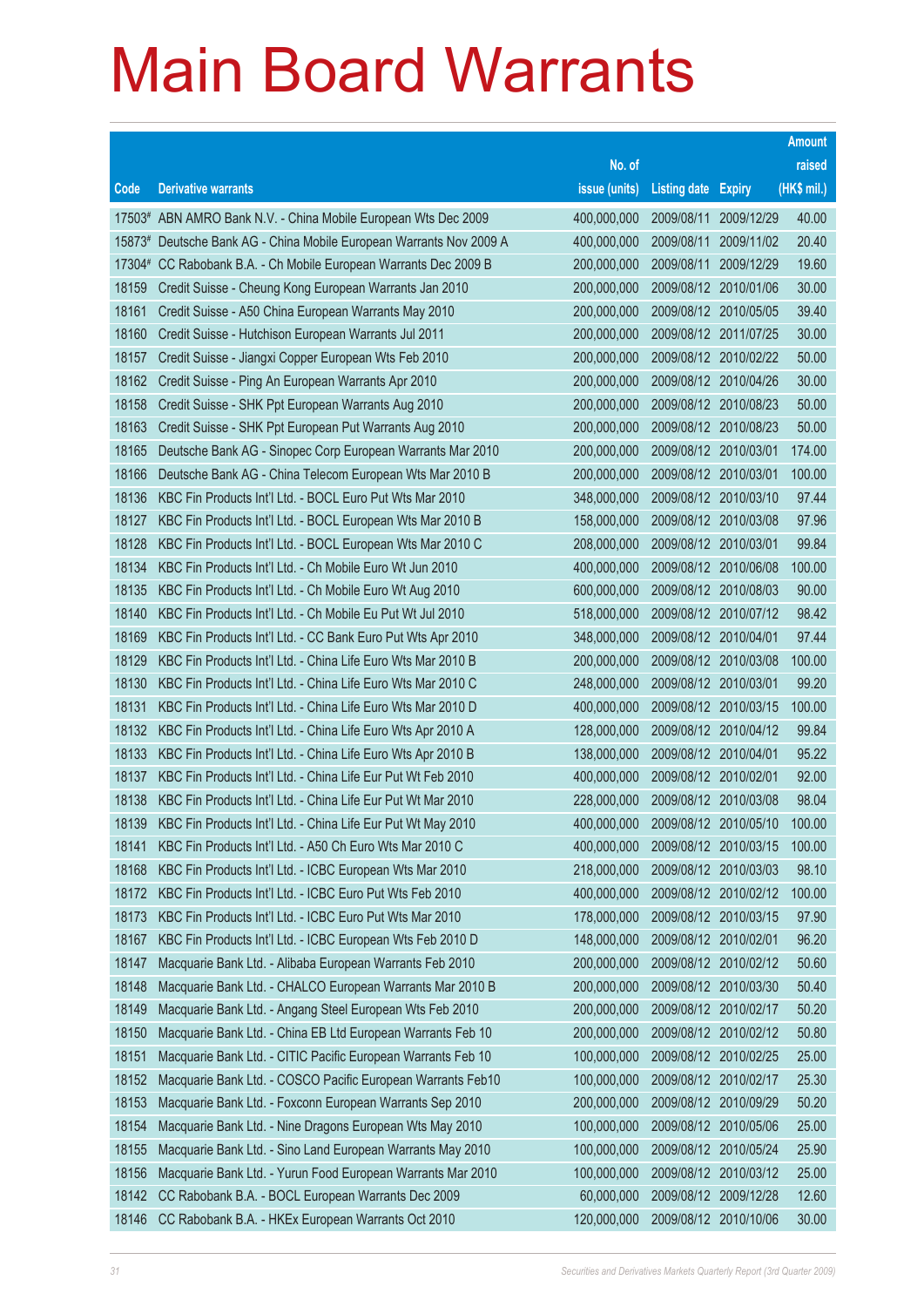|       |                                                              |               |                            |                       | <b>Amount</b> |
|-------|--------------------------------------------------------------|---------------|----------------------------|-----------------------|---------------|
|       |                                                              | No. of        |                            |                       | raised        |
| Code  | <b>Derivative warrants</b>                                   | issue (units) | <b>Listing date Expiry</b> |                       | (HK\$ mil.)   |
| 18145 | CC Rabobank B.A. - HSBC European Put Warrants Oct 2011       | 200,000,000   | 2009/08/12 2011/10/24      |                       | 50.00         |
| 18144 | CC Rabobank B.A. - HSBC European Put Warrants Dec 2010 D     | 200,000,000   |                            | 2009/08/12 2010/12/15 | 50.00         |
| 18143 | CC Rabobank B.A. - Hutchison European Warrants Feb 2010      | 60,000,000    | 2009/08/12 2010/02/23      |                       | 15.00         |
| 18121 | SGA Societe Generale Acceptance N.V. - BOCom Eur Wt May 2010 | 200,000,000   | 2009/08/12 2010/05/03      |                       | 40.00         |
| 18124 | SGA Societe Generale Acceptance N.V. - CTel Eu Wt Mar 2010   | 150,000,000   |                            | 2009/08/12 2010/03/24 | 87.90         |
| 18164 | SGA Societe Generale Acceptance N.V. - CRail Eu Wt Oct 2010  | 200,000,000   | 2009/08/12 2010/10/18      |                       | 50.00         |
| 18123 | SGA Societe Generale Acceptance N.V. - CRail Eu Wt Dec 2010  | 200,000,000   | 2009/08/12 2010/12/22      |                       | 42.00         |
| 18122 | SGA Societe Generale Acceptance N.V. - CRCC Eu Wt May 2010   | 100,000,000   |                            | 2009/08/12 2010/05/03 | 25.00         |
| 18125 | SGA Societe Generale Acceptance N.V. - HSCEI Eu Wt Feb 2010A | 300,000,000   |                            | 2009/08/12 2010/02/25 | 75.00         |
| 18126 | SGA Societe Generale Acceptance N.V. - HSCEI Eu Wt Feb 2010B | 300,000,000   |                            | 2009/08/12 2010/02/25 | 75.00         |
| 18170 | ABN AMRO Bank N.V. - China Mobile European Wts Mar 2010      | 100,000,000   | 2009/08/13 2010/03/01      |                       | 70.80         |
| 18171 | ABN AMRO Bank N.V. - HSBC European Warrants Mar 2010         | 100,000,000   | 2009/08/13 2010/03/01      |                       | 71.70         |
| 18212 | BNP Paribas Arbit Issu B.V. - CHALCO European Wts May 2010   | 200,000,000   | 2009/08/13 2010/05/31      |                       | 50.00         |
| 18181 | BNP Paribas Arbit Issu B.V. - Ch Comm Cons Eur Wt Jan 2010   | 200,000,000   |                            | 2009/08/13 2010/01/25 | 30.00         |
| 18180 | BNP Paribas Arbit Issu B.V. - China Life Euro Wts Mar 2010 C | 200,000,000   | 2009/08/13 2010/03/01      |                       | 60.00         |
| 18184 | BNP Paribas Arbit Issu B.V. - China Life Eu Put Wts Mar 2010 | 200,000,000   |                            | 2009/08/13 2010/03/02 | 108.00        |
| 18218 | BNP Paribas Arbit Issu B.V. - CNOOC European Wts Aug 2010    | 300,000,000   |                            | 2009/08/13 2010/08/24 | 75.00         |
| 18219 | BNP Paribas Arbit Issu B.V. - HSBC European Wts Feb 2010     | 200,000,000   | 2009/08/13 2010/02/01      |                       | 30.00         |
| 18203 | Credit Suisse - BOCL European Warrants Jan 2010 A            | 300,000,000   | 2009/08/13 2010/01/11      |                       | 114.30        |
| 18214 | Credit Suisse - CC Bank European Warrants Jan 2010           | 300,000,000   | 2009/08/13 2010/01/18      |                       | 149.40        |
| 18215 | Credit Suisse - CNOOC European Warrants Aug 2010             | 300,000,000   | 2009/08/13 2010/08/04      |                       | 57.60         |
| 10890 | Deutsche Bank AG - DJIA European Warrants Mar 2010           | 150,000,000   |                            | 2009/08/13 2010/03/22 | 37.50         |
| 10894 | Deutsche Bank AG - DJIA European Put Warrants Mar 2010       | 150,000,000   |                            | 2009/08/13 2010/03/22 | 37.50         |
| 10891 | Deutsche Bank AG - Nikkei 225 Index European Wts Mar 2010    | 150,000,000   |                            | 2009/08/13 2010/03/12 | 40.50         |
| 10895 | Deutsche Bank AG - Nikkei 225 Index Euro Put Wts Mar 2010    | 150,000,000   |                            | 2009/08/13 2010/03/12 | 37.50         |
| 18201 | J P Morgan SP BV - BOCL European Warrants Feb 2010           | 138,000,000   | 2009/08/13 2010/02/17      |                       | 34.91         |
| 18202 | J P Morgan SP BV - BankComm European Warrants Oct 2010       | 200,000,000   | 2009/08/13 2010/10/18      |                       | 33.40         |
| 18205 | J P Morgan SP BV - A50 China European Warrants Mar 2010 B    | 200,000,000   | 2009/08/13 2010/03/23      |                       | 34.20         |
| 18204 | J P Morgan SP BV - HS Bank European Warrants Sep 2010        | 168,000,000   | 2009/08/13 2010/09/22      |                       | 25.87         |
| 18206 | J P Morgan SP BV - JX Copper European Warrants Feb 2010      | 200,000,000   | 2009/08/13 2010/02/25      |                       | 57.40         |
| 18207 | J P Morgan SP BV - Maanshan Iron European Warrants Dec 2010  | 100,000,000   | 2009/08/13 2010/12/30      |                       | 25.00         |
| 18208 | J P Morgan SP BV - Pacific Basin European Warrants Sep 2010  | 100,000,000   | 2009/08/13 2010/09/08      |                       | 25.00         |
| 18209 | J P Morgan SP BV - PetroChina European Warrants Dec 2010 A   | 300,000,000   | 2009/08/13 2010/12/29      |                       | 45.00         |
| 18210 | J P Morgan SP BV - PetroChina European Warrants Dec 2010 B   | 300,000,000   |                            | 2009/08/13 2010/12/30 | 75.00         |
| 18211 | J P Morgan SP BV - PICC European Warrants Dec 2010 B         | 288,000,000   | 2009/08/13 2010/12/22      |                       | 43.49         |
| 18216 | KBC Fin Products Int'l Ltd. - Ch Mobile Eu Put Wt May 2010   | 400,000,000   |                            | 2009/08/13 2010/05/18 | 100.00        |
| 18217 | KBC Fin Products Int'l Ltd. - Ch Mobile Eu Put Wt Jun 2010 B | 328,000,000   | 2009/08/13 2010/06/08      |                       | 98.40         |
| 18185 | KBC Fin Products Int'l Ltd. - CNOOC European Wts Apr 2010    | 400,000,000   | 2009/08/13 2010/04/01      |                       | 100.00        |
| 18186 | KBC Fin Products Int'l Ltd. - CNOOC Euro Put Wts Aug 2010    | 400,000,000   | 2009/08/13 2010/08/18      |                       | 64.00         |
| 18182 | KBC Fin Products Int'l Ltd. - Sinopec Euro Wts Feb 2010 A    | 208,000,000   | 2009/08/13 2010/02/17      |                       | 99.84         |
| 18183 | KBC Fin Products Int'l Ltd. - Sinopec Corp Eu Put Wt Mar 10  | 258,000,000   | 2009/08/13 2010/03/08      |                       | 95.46         |
| 18187 | KBC Fin Products Int'l Ltd. - HSBC European Wts Jun 2010 C   | 400,000,000   |                            | 2009/08/13 2010/06/10 | 100.00        |
| 18188 | KBC Fin Products Int'l Ltd. - HSBC European Wts Aug 2010 B   | 178,000,000   | 2009/08/13 2010/08/02      |                       | 97.90         |
| 18189 | KBC Fin Products Int'l Ltd. - HSBC Euro Put Wts Sep 2010 E   | 318,000,000   | 2009/08/13 2010/09/09      |                       | 98.58         |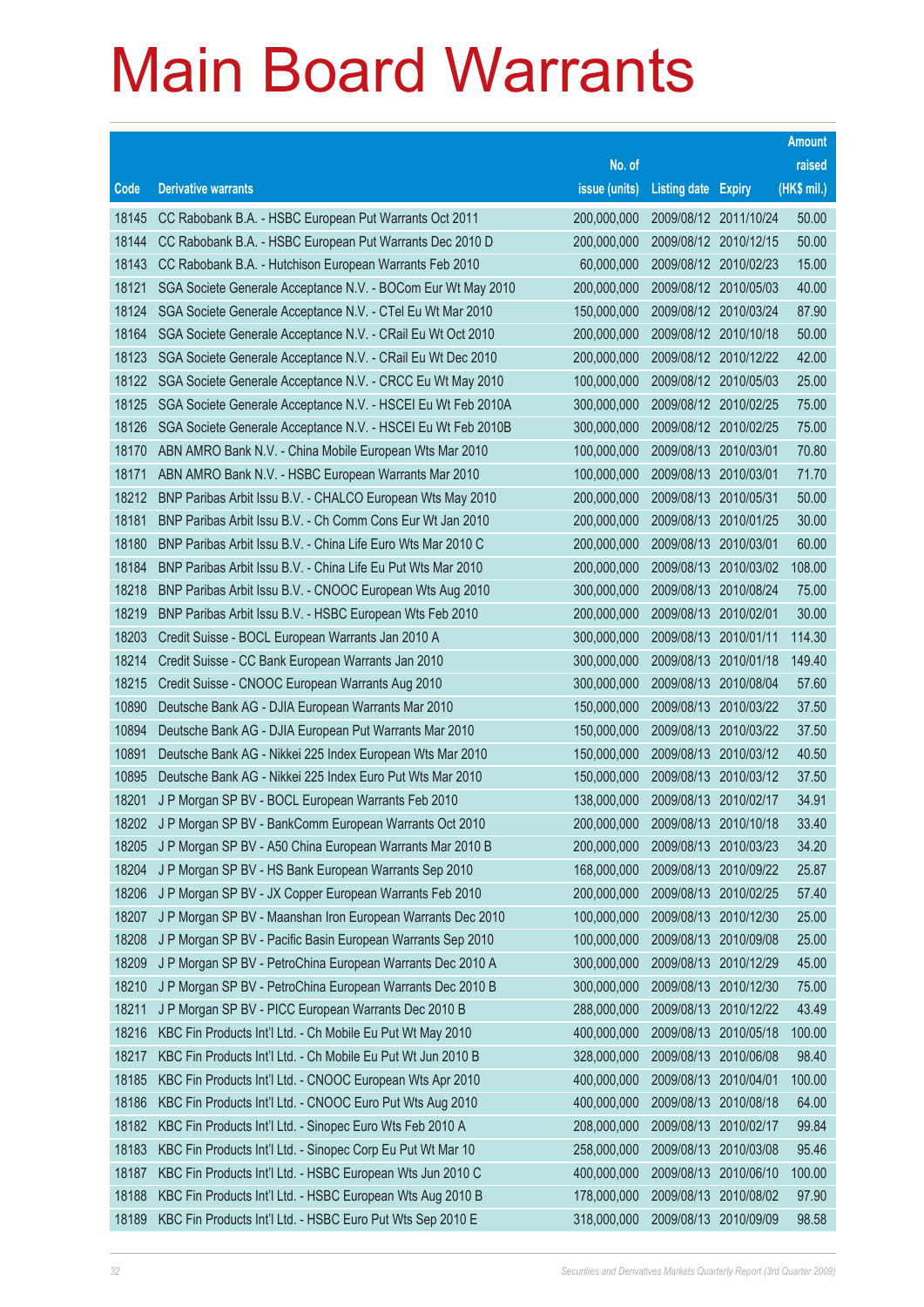|       |                                                              |               |                            |                       | <b>Amount</b> |
|-------|--------------------------------------------------------------|---------------|----------------------------|-----------------------|---------------|
|       |                                                              | No. of        |                            |                       | raised        |
| Code  | <b>Derivative warrants</b>                                   | issue (units) | <b>Listing date Expiry</b> |                       | (HK\$ mil.)   |
| 18191 | KBC Fin Products Int'l Ltd. - Hutchison Euro Wts Mar 2010    | 98,000,000    |                            | 2009/08/13 2010/03/05 | 98.98         |
| 18190 | KBC Fin Products Int'l Ltd. - Hutchison Euro Wts Apr 2010    | 158,000,000   |                            | 2009/08/13 2010/04/08 | 94.80         |
| 18194 | KBC Fin Products Int'l Ltd. - Hutchison Eur Put Wts Apr 2010 | 268,000,000   | 2009/08/13                 | 2010/04/15            | 96.48         |
| 18192 | KBC Fin Products Int'l Ltd. - PetroChina Euro Wts Mar 2010 C | 400,000,000   | 2009/08/13 2010/03/01      |                       | 100.00        |
| 18193 | KBC Fin Products Int'l Ltd. - PetroChina Euro Wts Feb 2011   | 438,000,000   |                            | 2009/08/13 2011/02/15 | 70.08         |
| 18174 | Macquarie Bank Ltd. - Bank of EA European Warrants Jun 2010  | 150,000,000   |                            | 2009/08/13 2010/06/29 | 45.15         |
| 18176 | Macquarie Bank Ltd. - Country Garden European Warrants Feb10 | 100,000,000   |                            | 2009/08/13 2010/02/18 | 28.80         |
| 18175 | Macquarie Bank Ltd. - China Railway European Wts Mar 2010 B  | 100,000,000   |                            | 2009/08/13 2010/03/30 | 40.80         |
| 18177 | Macquarie Bank Ltd. - Hysan Dev European Warrants May 2010   | 250,000,000   |                            | 2009/08/13 2010/05/28 | 64.00         |
| 18178 | Macquarie Bank Ltd. - Shui On Land European Warrants Dec 10  | 250,000,000   |                            | 2009/08/13 2010/12/28 | 63.00         |
| 18179 | Macquarie Bank Ltd. - Stanchart European Warrants Jun 2010   | 288,000,000   |                            | 2009/08/13 2010/06/29 | 72.86         |
| 18213 | UBS AG - China Tel European Warrants Feb 2010                | 100,000,000   |                            | 2009/08/13 2010/02/22 | 25.00         |
| 18200 | UBS AG - Cheung Kong European Warrants Jan 2010              | 100,000,000   |                            | 2009/08/13 2010/01/04 | 15.00         |
| 18195 | UBS AG - China Life European Put Warrants Feb 2010 E         | 100,000,000   |                            | 2009/08/13 2010/02/22 | 45.00         |
| 18199 | UBS AG - A50 China European Warrants May 2010 B              | 100,000,000   |                            | 2009/08/13 2010/05/03 | 15.00         |
| 18196 | UBS AG - ICBC European Put Warrants Feb 2010 A               | 100,000,000   |                            | 2009/08/13 2010/02/22 | 43.50         |
| 18197 | UBS AG - ICBC European Put Warrants Feb 2010 B               | 100,000,000   |                            | 2009/08/13 2010/02/17 | 61.00         |
| 18198 | UBS AG - SHK Ppt European Put Warrants Jun 2010 D            | 100,000,000   |                            | 2009/08/13 2010/06/07 | 25.00         |
| 18229 | BNP Paribas Arbit Issu B.V. - Ch Mobile Euro Wts Mar 2010 A  | 200,000,000   | 2009/08/14                 | 2010/03/30            | 30.00         |
| 18222 | Citigroup Global Mkt H Inc. - BOCL European Wts Jul 2010     | 170,000,000   |                            | 2009/08/14 2010/07/26 | 44.20         |
| 18224 | Citigroup Global Mkt H Inc. - CITIC Pacific Eu Wt Jun 2010   | 150,000,000   | 2009/08/14                 | 2010/06/21            | 43.50         |
| 18223 | Citigroup Global Mkt H Inc. - Sinopec Corp Euro Wts Dec10    | 150,000,000   |                            | 2009/08/14 2010/12/22 | 22.50         |
| 18225 | Citigroup Global Mkt H Inc. - MTRC European Wts Jun 2010     | 170,000,000   | 2009/08/14                 | 2010/06/29            | 42.50         |
| 18246 | Citigroup Global Mkt H Inc. - PetroChina Euro Wts Nov 2010   | 175,000,000   | 2009/08/14 2010/11/01      |                       | 43.75         |
| 18230 | J P Morgan Int'l Der. Ltd. - CC Bank European Wts Dec 2011   | 388,000,000   | 2009/08/14                 | 2011/12/05            | 58.20         |
| 18245 | J P Morgan SP BV - Sinopec Corp European Warrants Mar 2011   | 300,000,000   |                            | 2009/08/14 2011/03/30 | 75.00         |
| 18243 | KBC Fin Products Int'l Ltd. - Ch Mobile Euro Wt Mar 2010     | 458,000,000   |                            | 2009/08/14 2010/03/23 | 68.70         |
| 18244 | KBC Fin Products Int'l Ltd. - Hutchison Euro Wts May 2010    | 208,000,000   |                            | 2009/08/14 2010/05/03 | 95.68         |
| 18228 | Macquarie Bank Ltd. - HSI European Warrants Feb 2010 E       | 300,000,000   | 2009/08/14                 | 2010/02/25            | 75.30         |
| 18232 | Macquarie Bank Ltd. - HSI European Put Warrants Feb 2010 F   | 300,000,000   | 2009/08/14                 | 2010/02/25            | 64.20         |
| 18234 | CC Rabobank B.A. - Ch Mobile European Warrants Mar 2010      | 200,000,000   | 2009/08/14                 | 2010/03/30            | 30.00         |
| 18235 | CC Rabobank B.A. - Ch Mobile European Warrants Nov 2011      | 200,000,000   | 2009/08/14                 | 2011/11/04            | 50.00         |
| 18237 | CC Rabobank B.A. - China Life European Warrants Mar 2010 C   | 100,000,000   | 2009/08/14                 | 2010/03/03            | 28.00         |
| 18242 | CC Rabobank B.A. - China Life European Put Warrants Mar 10E  | 100,000,000   | 2009/08/14                 | 2010/03/03            | 46.00         |
| 18236 | CC Rabobank B.A. - Ch Mobile European Put Wts Jun 2010 B     | 200,000,000   | 2009/08/14                 | 2010/06/04            | 50.00         |
| 18241 | CC Rabobank B.A. - HKEx European Warrants Jul 2010           | 120,000,000   | 2009/08/14                 | 2010/07/28            | 30.00         |
| 18238 | CC Rabobank B.A. - HSBC European Warrants Nov 2010           | 200,000,000   | 2009/08/14                 | 2010/11/30            | 30.00         |
| 18239 | CC Rabobank B.A. - HSBC European Warrants May 2011           | 200,000,000   | 2009/08/14                 | 2011/05/31            | 30.00         |
| 18240 | CC Rabobank B.A. - HSBC European Warrants Sep 2011 C         | 200,000,000   | 2009/08/14                 | 2011/09/01            | 50.00         |
| 18220 | SGA Societe Generale Acceptance N.V. - CLife Eu Wt Feb 2010D | 200,000,000   | 2009/08/14                 | 2010/02/01            | 38.20         |
| 18221 | SGA Societe Generale Acceptance N.V. - A50 Ch Eu Wt Jul 2010 | 200,000,000   | 2009/08/14                 | 2010/07/12            | 34.80         |
| 18226 | UBS AG - China Mobile European Put Warrants Apr 2010 E       | 200,000,000   | 2009/08/14                 | 2010/04/26            | 50.00         |
| 18227 | UBS AG - CNOOC European Put Warrants Mar 2010                | 100,000,000   | 2009/08/14                 | 2010/03/15            | 15.00         |
| 18231 | UBS AG - HSBC European Warrants Feb 2010                     | 100,000,000   | 2009/08/14                 | 2010/02/01            | 15.00         |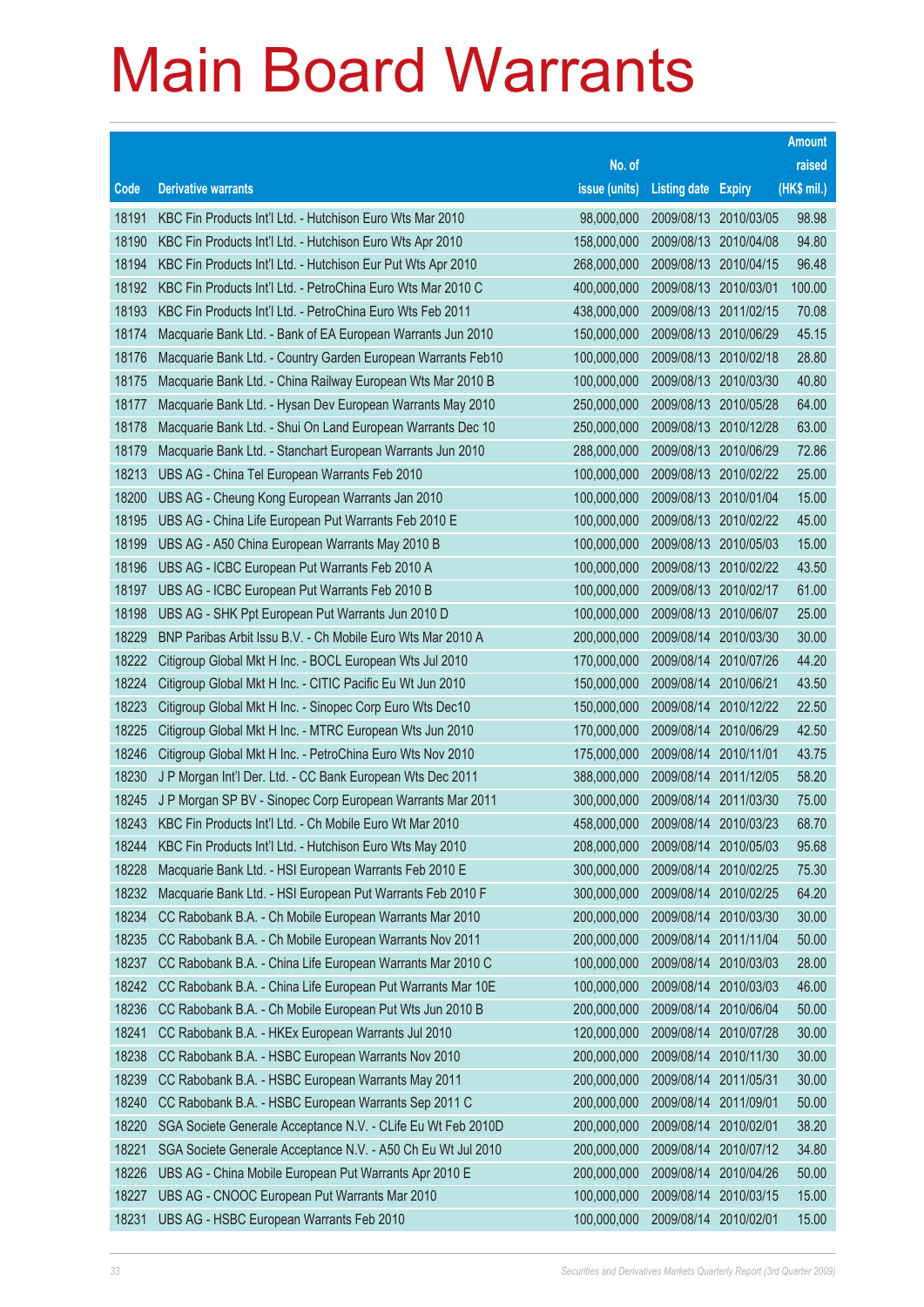|          |                                                              |               |                            |                       | <b>Amount</b> |
|----------|--------------------------------------------------------------|---------------|----------------------------|-----------------------|---------------|
|          |                                                              | No. of        |                            |                       | raised        |
| Code     | <b>Derivative warrants</b>                                   | issue (units) | <b>Listing date Expiry</b> |                       | (HK\$ mil.)   |
| 18233    | UBS AG - PetroChina European Warrants Feb 2011               | 100,000,000   | 2009/08/14                 | 2011/02/21            | 15.00         |
| 15644#   | Macquarie Bank Ltd. - HSBC European Put Warrants Jan 2010 C  | 300,000,000   |                            | 2009/08/14 2010/01/28 | 13.20         |
| 17360#   | Merrill Lynch Int'l & Co. C.V. - Hutchison Euro Wts Jul 2011 | 180,000,000   | 2009/08/14                 | 2011/07/18            | 19.80         |
| 18255    | ABN AMRO Bank N.V. - China Life European Warrants Feb 2010 A | 300,000,000   | 2009/08/17                 | 2010/02/25            | 98.40         |
| 18256    | ABN AMRO Bank N.V. - ICBC European Warrants Feb 2010         | 200,000,000   |                            | 2009/08/17 2010/02/25 | 104.60        |
| 18253    | BNP Paribas Arbit Issu B.V. - BOCL European Wts Mar 2010 B   | 200,000,000   |                            | 2009/08/17 2010/03/02 | 60.00         |
| 18254    | BNP Paribas Arbit Issu B.V. - HKEx European Put Wts Mar 2010 | 200,000,000   | 2009/08/17                 | 2010/03/02            | 56.00         |
| 18257    | Deutsche Bank AG - China Mobile European Warrants Mar 2010 B | 200,000,000   | 2009/08/17                 | 2010/03/01            | 88.00         |
| 18250    | J P Morgan SP BV - Sinoma European Warrants Sep 2010         | 188,000,000   |                            | 2009/08/17 2010/09/29 | 47.38         |
| 18249    | Macquarie Bank Ltd. - Dongfeng Motor European Wts Jun 2010   | 100,000,000   |                            | 2009/08/17 2010/06/29 | 25.00         |
| 18248    | Macquarie Bank Ltd. - A50 China European Put Warrants Feb 10 | 250,000,000   | 2009/08/17                 | 2010/02/25            | 62.50         |
| 18247    | Macquarie Bank Ltd. - New World Dev European Wts Feb 2010    | 200,000,000   | 2009/08/17                 | 2010/02/25            | 50.00         |
| 18251    | CC Rabobank B.A. - HSI European Warrants Feb 2010 F          | 100,000,000   |                            | 2009/08/17 2010/02/25 | 15.00         |
| 18252    | CC Rabobank B.A. - HSI European Warrants Feb 2010 G          | 100,000,000   |                            | 2009/08/17 2010/02/25 | 15.00         |
| 15398#   | Deutsche Bank AG - Sinopec Corp European Warrants Nov 2009 A | 300,000,000   | 2009/08/17                 | 2009/11/09            | 40.80         |
| 18274    | ABN AMRO Bank N.V. - CC Bank European Warrants Jan 2010      | 200,000,000   | 2009/08/18 2010/01/21      |                       | 73.60         |
| 18258    | ABN AMRO Bank N.V. - CNOOC European Warrants Feb 2010        | 400,000,000   |                            | 2009/08/18 2010/02/08 | 60.00         |
| 18269    | Citigroup Global Mkt H Inc. - HSBC European Wts Jan 2011     | 170,000,000   |                            | 2009/08/18 2011/01/14 | 42.50         |
| 18270    | Citigroup Global Mkt H Inc. - Jiangxi Copper Euro Wts Jun10  | 170,000,000   | 2009/08/18                 | 2010/06/28            | 44.20         |
| 18271    | Deutsche Bank AG - CC Bank European Warrants Mar 2010 C      | 200,000,000   |                            | 2009/08/18 2010/03/29 | 74.00         |
| 18272    | Deutsche Bank AG - CNOOC European Warrants Apr 2010 B        | 200,000,000   |                            | 2009/08/18 2010/04/19 | 50.00         |
| 18268    | Deutsche Bank AG - HKEx European Warrants May 2010 B         | 200,000,000   | 2009/08/18                 | 2010/05/03            | 50.00         |
| 18273    | Deutsche Bank AG - ICBC European Warrants Apr 2010 A         | 200,000,000   | 2009/08/18                 | 2010/04/19            | 76.00         |
| 18259    | Macquarie Bank Ltd. - China Mobile Euro Put Wts Jul 2010     | 300,000,000   |                            | 2009/08/18 2010/07/16 | 45.30         |
| 18260    | Merrill Lynch Int'l & Co. C.V. - Ch Mobile Eur Wt Mar 2010   | 200,000,000   |                            | 2009/08/18 2010/03/23 | 30.00         |
| 18261    | Merrill Lynch Int'l & Co. C.V. - Ch Mobile Eu Put Wt Nov 10  | 200,000,000   |                            | 2009/08/18 2010/11/15 | 50.00         |
| 18263    | Merrill Lynch Int'l & Co. C.V. - Sinopec Euro Wts Mar 2010   | 200,000,000   | 2009/08/18                 | 2010/03/01            | 186.00        |
| 18264    | Merrill Lynch Int'l & Co. C.V.-Sinopec Eu Put Warrants Nov10 | 200,000,000   |                            | 2009/08/18 2010/11/29 | 50.00         |
| 18262    | Merrill Lynch Int'l & Co. C.V. - HSBC Euro Put Wt Oct 2010   | 200,000,000   | 2009/08/18                 | 2010/10/25            | 50.00         |
| 18265    | UBS AG - China Mobile European Warrants Apr 2011             | 200,000,000   |                            | 2009/08/18 2011/04/25 | 50.00         |
| 18266    | UBS AG - HSBC European Warrants Nov 2010                     | 100,000,000   |                            | 2009/08/18 2010/11/29 | 15.00         |
| 18267    | UBS AG - HSBC European Warrants Jun 2011                     | 100,000,000   | 2009/08/18                 | 2011/06/07            | 15.00         |
| 17134#   | Credit Suisse - Sinopec Corp European Warrants Nov 2009      | 300,000,000   | 2009/08/18                 | 2009/11/23            | 29.70         |
| 18281    | BNP Paribas Arbit Issu B.V. - CC Bank Euro Wts Mar 2010      | 200,000,000   | 2009/08/19                 | 2010/03/02            | 50.00         |
| 18282    | BNP Paribas Arbit Issu B.V. - ICBC European Wts Mar 2010     | 200,000,000   | 2009/08/19                 | 2010/03/02            | 50.00         |
| 18275    | SGA Societe Generale Acceptance N.V. - CK(H) Eu Wt Sep 2010  | 400,000,000   | 2009/08/19                 | 2010/09/20            | 69.60         |
| 18276    | SGA Societe Generale Acceptance N.V. - Ch Mob Eu Wt Apr 10 B | 800,000,000   | 2009/08/19                 | 2010/04/19            | 120.80        |
| 18277    | SGA Societe Generale Acceptance N.V. - CTel Eu Wt Feb 2010 B | 150,000,000   | 2009/08/19                 | 2010/02/24            | 94.65         |
| 18278    | SGA Societe Generale Acceptance N.V. - HKEx Eu Wt Jun 2010 B | 200,000,000   | 2009/08/19                 | 2010/06/02            | 50.00         |
| 18279    | SGA Societe Generale Acceptance N.V. - HWL Eur Wt Feb 2010   | 150,000,000   | 2009/08/19                 | 2010/02/24            | 94.05         |
| 18280    | SGA Societe Generale Acceptance N.V. - SHK P Eu Wt Sep 2010  | 400,000,000   | 2009/08/19                 | 2010/09/20            | 100.40        |
| $17712*$ | Macquarie Bank Ltd. - A50 China European Warrants Mar 2010 B | 250,000,000   | 2009/08/19                 | 2010/03/09            | 36.00         |
| 18283    | KBC Fin Products Int'l Ltd. - CC Bank Euro Put Wts Feb 2010  | 200,000,000   | 2009/08/20                 | 2010/02/01            | 100.00        |
| 18284    | KBC Fin Products Int'l Ltd. - Ch Mobile Euro Wt Apr 2010 C   | 168,000,000   | 2009/08/20 2010/04/01      |                       | 97.44         |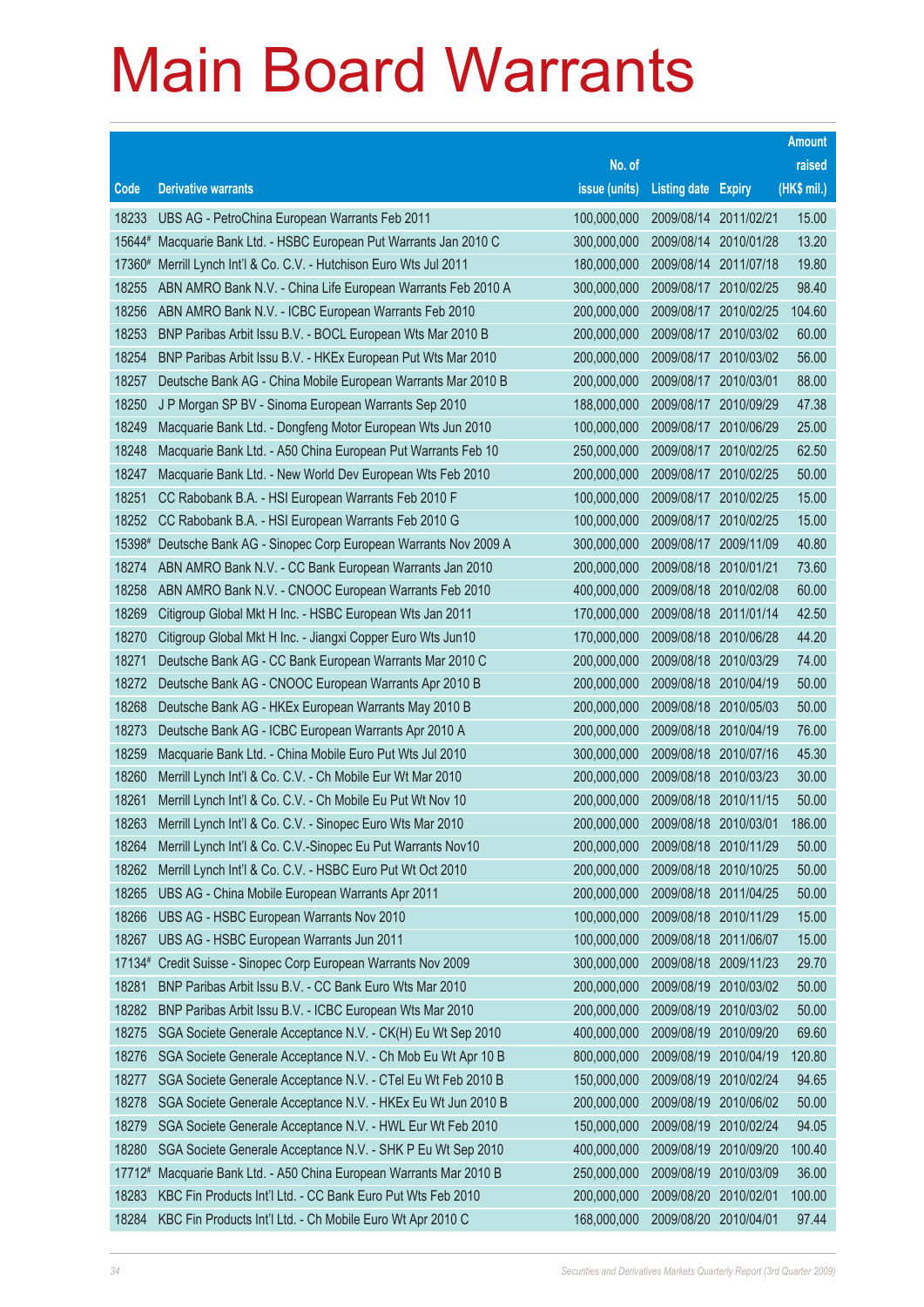|        |                                                               |               |                       |                       | <b>Amount</b> |
|--------|---------------------------------------------------------------|---------------|-----------------------|-----------------------|---------------|
|        |                                                               | No. of        |                       |                       | raised        |
| Code   | <b>Derivative warrants</b>                                    | issue (units) | <b>Listing date</b>   | <b>Expiry</b>         | (HK\$ mil.)   |
| 18285  | KBC Fin Products Int'l Ltd. - Sinopec Euro Wts Feb 2010 B     | 400,000,000   | 2009/08/20            | 2010/02/22            | 100.00        |
| 18286  | KBC Fin Products Int'l Ltd. - Sinopec Corp Eu Put Wt Apr 10   | 318,000,000   | 2009/08/20            | 2010/04/01            | 98.58         |
| 18294  | Citigroup Global Mkt H Inc. - Cathay Pacific Eur Wt Jul 2010  | 175,000,000   | 2009/08/21            | 2010/07/28            | 43.75         |
| 18295  | Citigroup Global Mkt H Inc. - China Shenhua Eur Wts Mar10     | 130,000,000   | 2009/08/21            | 2010/03/15            | 40.30         |
| 18296  | Citigroup Global Mkt H Inc. - HKEx European Wts Apr 2010      | 250,000,000   | 2009/08/21            | 2010/04/01            | 42.50         |
| 18297  | Citigroup Global Mkt H Inc. - HKEx European Put Wts Jul 2010  | 180,000,000   | 2009/08/21            | 2010/07/20            | 45.00         |
| 18298  | Citigroup Global Mkt H Inc. - Swire Pacific A Eur Wt Oct 10   | 175,000,000   | 2009/08/21            | 2010/10/25            | 43.75         |
| 18288  | KBC Fin Products Int'l Ltd. - HKEx European Warrants Feb 10   | 400,000,000   | 2009/08/21            | 2010/02/08            | 79.60         |
| 18289  | KBC Fin Products Int'l Ltd. - HKEx European Warrants Apr 10   | 400,000,000   | 2009/08/21            | 2010/04/08            | 100.00        |
| 18290  | KBC Fin Products Int'l Ltd. - HKEx European Warrants May 10A  | 368,000,000   | 2009/08/21            | 2010/05/03            | 99.36         |
| 18293  | KBC Fin Products Int'l Ltd. - HKEx European Put Wts Feb10     | 400,000,000   | 2009/08/21            | 2010/02/01            | 60.00         |
| 18291  | KBC Fin Products Int'l Ltd. - HKEx European Put Wts Mar10A    | 400,000,000   | 2009/08/21            | 2010/03/22            | 60.00         |
| 18292  | KBC Fin Products Int'l Ltd. - HKEx European Put Wts Mar10B    | 400,000,000   | 2009/08/21            | 2010/03/01            | 100.00        |
| 18287  | SGA Societe Generale Acceptance N.V. - Alibaba Eu Wts Apr10A  | 100,000,000   | 2009/08/21            | 2010/04/07            | 55.00         |
| 17976# | CC Rabobank B.A. - A50 China European Warrants Feb 2010 B     | 150,000,000   | 2009/08/21            | 2010/02/08            | 13.35         |
| 17394# | CC Rabobank B.A. - Hutchison European Warrants Jul 2011       | 140,000,000   | 2009/08/21            | 2011/07/25            | 13.44         |
| 18312  | Deutsche Bank AG - BOCL European Put Warrants Mar 2010        | 200,000,000   | 2009/08/24            | 2010/03/01            | 58.00         |
| 18300  | Macquarie Bank Ltd. - ICBC European Put Warrants Feb 2010     | 128,000,000   | 2009/08/24            | 2010/02/25            | 36.22         |
| 18299  | Macquarie Bank Ltd. - Tencent European Warrants Jun 2010 C    | 300,000,000   | 2009/08/24            | 2010/06/29            | 75.00         |
| 18303  | Macquarie Bank Ltd. - Tencent European Put Warrants Jun 10B   | 300,000,000   | 2009/08/24            | 2010/06/29            | 75.00         |
| 18301  | Merrill Lynch Int'l & Co. C.V. - HSI European Warrants Jun10B | 300,000,000   | 2009/08/24            | 2010/06/29            | 99.00         |
| 18302  | Merrill Lynch Int'l & Co. C.V. - HSI European Warrants Jun10C | 300,000,000   | 2009/08/24            | 2010/06/29            | 75.00         |
| 18304  | Merrill Lynch Int'l & Co. C.V. - HSI European Warrants Jun10D | 300,000,000   | 2009/08/24            | 2010/06/29            | 76.50         |
| 18308  | Merrill Lynch Int'l & Co. C.V. - HSI European Put Wts Jun 10E | 300,000,000   | 2009/08/24 2010/06/29 |                       | 88.50         |
| 18309  | Merrill Lynch Int'l & Co. C.V. - HSI European Put Wts Jun 10F | 300,000,000   | 2009/08/24            | 2010/06/29            | 118.50        |
| 18310  | CC Rabobank B.A. - Ch Mobile European Warrants Oct 2010       | 200,000,000   | 2009/08/24 2010/10/08 |                       | 35.20         |
| 18307  | CC Rabobank B.A. - Ch Mobile European Warrants Apr 2011       | 200,000,000   |                       | 2009/08/24 2011/04/06 | 50.00         |
| 18305  | CC Rabobank B.A. - CC Bank European Warrants Dec 2009         | 60,000,000    |                       | 2009/08/24 2009/12/02 | 30.60         |
| 18306  | CC Rabobank B.A. - China Life European Warrants Mar 2010 D    | 100,000,000   | 2009/08/24            | 2010/03/05            | 48.00         |
| 18311  | CC Rabobank B.A. - HKEx European Put Warrants Mar 2010        | 120,000,000   |                       | 2009/08/24 2010/03/05 | 30.00         |
| 18313  | UBS AG - Agile Ppt European Warrants May 2010                 | 100,000,000   | 2009/08/24            | 2010/05/10            | 25.00         |
| 18314  | UBS AG - Bank of EA European Warrants Apr 2010 B              | 100,000,000   | 2009/08/24            | 2010/04/26            | 15.00         |
| 18320  | UBS AG - WISE CSI European Put Warrants Mar 2010 A            | 100,000,000   | 2009/08/24            | 2010/03/29            | 25.00         |
| 18321  | UBS AG - WISE CSI European Put Warrants Mar 2010 B            | 100,000,000   | 2009/08/24            | 2010/03/01            | 50.00         |
| 18315  | UBS AG - R&F Ppt European Warrants Jan 2010                   | 100,000,000   | 2009/08/24            | 2010/01/25            | 15.00         |
| 18319  | UBS AG - HSI European Put Warrants Mar 2010 A                 | 100,000,000   | 2009/08/24 2010/03/30 |                       | 15.00         |
| 18316  | UBS AG - HSI European Warrants Feb 2010 D                     | 100,000,000   | 2009/08/24            | 2010/02/25            | 28.50         |
| 18317  | UBS AG - HSI European Warrants Feb 2010 E                     | 100,000,000   | 2009/08/24 2010/02/25 |                       | 25.50         |
| 18318  | UBS AG - HSI European Warrants Feb 2010 F                     | 100,000,000   | 2009/08/24            | 2010/02/25            | 25.00         |
| 18322  | UBS AG - HSI European Put Warrants Feb 2010 H                 | 100,000,000   | 2009/08/24 2010/02/25 |                       | 15.00         |
| 18336  | BNP Paribas Arbit Issu B.V. - HSI European Wts Dec 2009 I     | 300,000,000   | 2009/08/25            | 2009/12/30            | 45.00         |
| 18337  | BNP Paribas Arbit Issu B.V. - HSI Euro Put Wts Feb 2010 B     | 300,000,000   | 2009/08/25 2010/02/25 |                       | 75.00         |
| 18323  | Credit Suisse - Tencent Holdings European Warrants Mar 2010   | 200,000,000   | 2009/08/25            | 2010/03/12            | 50.00         |
| 18326  | Deutsche Bank AG - Tencent Holdings European Warrants Mar 10  | 200,000,000   | 2009/08/25 2010/03/15 |                       | 50.00         |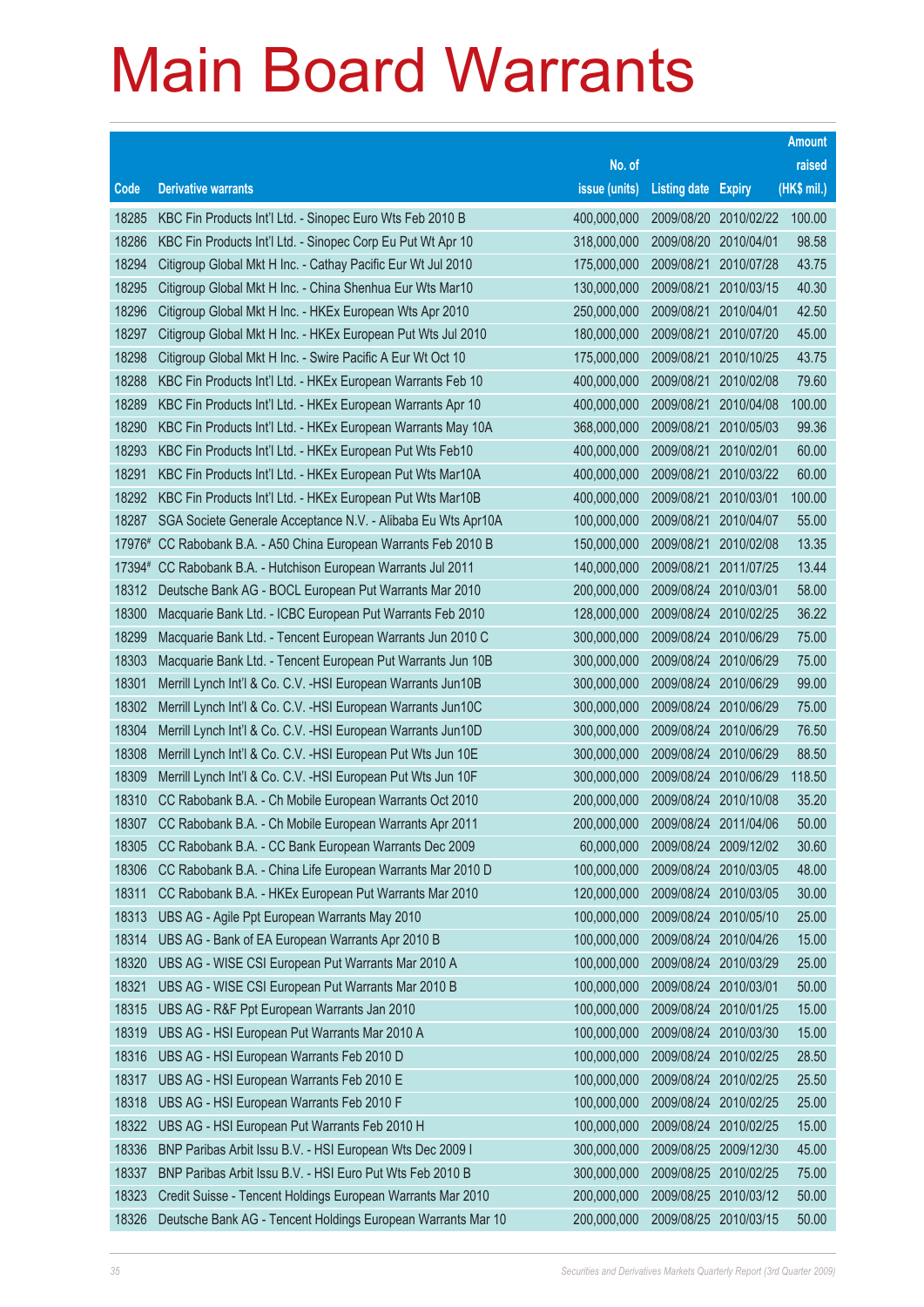|        |                                                                    |               |                            |                       | <b>Amount</b> |
|--------|--------------------------------------------------------------------|---------------|----------------------------|-----------------------|---------------|
|        |                                                                    | No. of        |                            |                       | raised        |
| Code   | <b>Derivative warrants</b>                                         | issue (units) | <b>Listing date Expiry</b> |                       | (HK\$ mil.)   |
| 18329  | HK Bank - CRCC European Warrants Sep 2010                          | 120,000,000   |                            | 2009/08/25 2010/09/22 | 30.00         |
| 18328  | HK Bank - Esprit European Warrants Apr 2010                        | 180,000,000   | 2009/08/25 2010/04/21      |                       | 109.80        |
| 18327  | J P Morgan SP BV - A50 China European Warrants Feb 2010 B          | 200,000,000   |                            | 2009/08/25 2010/02/22 | 30.20         |
| 18338  | KBC Fin Products Int'l Ltd. - A50 Ch European Put Wts Mar 10       | 400,000,000   | 2009/08/25 2010/03/01      |                       | 64.00         |
| 18339  | KBC Fin Products Int'l Ltd. - A50 Ch European Put Wts May10A       | 400,000,000   |                            | 2009/08/25 2010/05/24 | 72.00         |
| 18332  | Macquarie Bank Ltd. - CC Bank European Warrants Feb 2010           | 200,000,000   |                            | 2009/08/25 2010/02/25 | 171.00        |
| 18330  | Macquarie Bank Ltd. - CNOOC European Warrants Feb 2010             | 500,000,000   | 2009/08/25 2010/02/04      |                       | 75.00         |
| 18331  | Macquarie Bank Ltd. - CNOOC European Warrants Mar 2010             | 300,000,000   |                            | 2009/08/25 2010/03/25 | 45.00         |
| 18324  | Merrill Lynch Int'l & Co. C.V. - CM Bank Euro Wts Feb 2010         | 200,000,000   |                            | 2009/08/25 2010/02/22 | 39.60         |
| 18325  | Merrill Lynch Int'l & Co. C.V. - HSBC Euro Wts Oct 2010            | 200,000,000   |                            | 2009/08/25 2010/10/25 | 30.00         |
| 18335  | CC Rabobank B.A. - ICBC European Warrants Dec 2010 B               | 250,000,000   | 2009/08/25 2010/12/10      |                       | 43.50         |
| 18333  | CC Rabobank B.A. - China Mengniu European Warrants Mar 2010        | 50,000,000    |                            | 2009/08/25 2010/03/05 | 20.00         |
| 18334  | CC Rabobank B.A. - China Mengniu European Warrants May 2010        | 50,000,000    |                            | 2009/08/25 2010/05/14 | 17.50         |
| 18353  | Barclays Bank plc - BOCL European Warrants Jan 2010 A              | 100,000,000   |                            | 2009/08/26 2010/01/04 | 15.00         |
| 18354  | Barclays Bank plc - BOCL European Warrants Jan 2010 B              | 100,000,000   | 2009/08/26 2010/01/18      |                       | 15.00         |
| 18355  | Barclays Bank plc - CM Bank European Warrants Dec 2009             | 100,000,000   |                            | 2009/08/26 2009/12/30 | 15.00         |
| 18357  | Barclays Bank plc - HSBC European Warrants Nov 2010                | 100,000,000   | 2009/08/26 2010/11/01      |                       | 15.30         |
| 18356  | Barclays Bank plc - HSBC European Put Warrants Jun 2010            | 100,000,000   | 2009/08/26 2010/06/01      |                       | 18.60         |
| 18348  | Barclays Bank plc - HSI European Warrants Feb 2010                 | 200,000,000   | 2009/08/26 2010/02/25      |                       | 30.00         |
| 18352  | Barclays Bank plc - HSI European Put Warrants Feb 2010             | 200,000,000   |                            | 2009/08/26 2010/02/25 | 30.00         |
| 18350  | Barclays Bank plc - HSI European Warrants Mar 2010 A               | 200,000,000   |                            | 2009/08/26 2010/03/30 | 30.00         |
| 18351  | Barclays Bank plc - HSI European Warrants Mar 2010 B               | 200,000,000   |                            | 2009/08/26 2010/03/30 | 30.00         |
| 18349  | Barclays Bank plc - HSI European Put Warrants Jan 2010 D           | 200,000,000   | 2009/08/26 2010/01/28      |                       | 34.00         |
| 18344  | HK Bank - Maanshan Iron European Warrants Jun 2011                 | 120,000,000   |                            | 2009/08/26 2011/06/30 | 30.00         |
| 18341  | Macquarie Bank Ltd. - WISE CSI European Warrants Mar 2010          | 200,000,000   | 2009/08/26 2010/03/01      |                       | 83.20         |
| 18340  | Macquarie Bank Ltd. - China Mengniu European Wts Jul 2010          | 188,000,000   | 2009/08/26 2010/07/19      |                       | 64.67         |
| 18345  | Merrill Lynch Int'l & Co. C.V. - HSI European Warrants Dec09B      | 300,000,000   |                            | 2009/08/26 2009/12/30 | 45.60         |
|        | 18342 SGA Societe Generale Acceptance N.V. - HSI Eur Wt Feb 2010 A | 300,000,000   | 2009/08/26 2010/02/25      |                       | 75.00         |
| 18343  | SGA Societe Generale Acceptance N.V. - HSI Eur Wt Feb 2010 B       | 300,000,000   | 2009/08/26 2010/02/25      |                       | 75.00         |
| 18346  | SGA Societe Generale Acceptance N.V. - HSI Eu Put Wt Feb 10C       | 300,000,000   |                            | 2009/08/26 2010/02/25 | 75.00         |
| 18347  | SGA Societe Generale Acceptance N.V. - HSI Eu Put Wt Feb 10D       | 300,000,000   | 2009/08/26 2010/02/25      |                       | 75.00         |
| 18358  | UBS AG - R&F Ppt European Warrants Mar 2010 A                      | 100,000,000   | 2009/08/26                 | 2010/03/22            | 25.00         |
| 18359  | UBS AG - Shimao Ppt European Warrants Mar 2010                     | 100,000,000   | 2009/08/26                 | 2010/03/22            | 25.00         |
| 16684# | Macquarie Bank Ltd. - Sinopec Corp European Wts Oct 2009 C         | 200,000,000   | 2009/08/26                 | 2009/10/29            | 104.00        |
| 18360  | Citigroup Global Mkt H Inc. - CC Bank European Wts Dec 2009        | 75,000,000    | 2009/08/27                 | 2009/12/16            | 18.75         |
| 17364# | CC Rabobank B.A. - CNOOC European Warrants Mar 2010 A              | 150,000,000   | 2009/08/27                 | 2010/03/29            | 19.50         |
| 18371  | Credit Suisse - China Life European Put Warrants Dec 2009          | 200,000,000   | 2009/08/28                 | 2009/12/21            | 36.00         |
| 18372  | Credit Suisse - Sinopec Corp European Warrants Dec 2009            | 200,000,000   | 2009/08/28                 | 2009/12/28            | 66.00         |
| 18373  | Credit Suisse - HKEx European Put Warrants Feb 2010 B              | 200,000,000   | 2009/08/28 2010/02/01      |                       | 30.00         |
| 18370  | SGA Societe Generale Acceptance N.V. - CMob Eu Put Wt Apr 10       | 500,000,000   | 2009/08/28                 | 2010/04/26            | 130.00        |
| 18367  | SGA Societe Generale Acceptance N.V. - CMob Eu Put Wt Jun 10       | 500,000,000   | 2009/08/28                 | 2010/06/21            | 78.50         |
| 18368  | SGA Societe Generale Acceptance N.V. - CMob Eu Put Wt Jul 10       | 500,000,000   |                            | 2009/08/28 2010/07/12 | 100.00        |
| 18369  | SGA Societe Generale Acceptance N.V. - CMob Eu Put Wt Nov 10       | 500,000,000   | 2009/08/28                 | 2010/11/15            | 130.00        |
| 18361  | SGA Societe Generale Acceptance N.V-Chi COSCO Euro Wt Apr 10       | 200,000,000   | 2009/08/28 2010/04/19      |                       | 30.20         |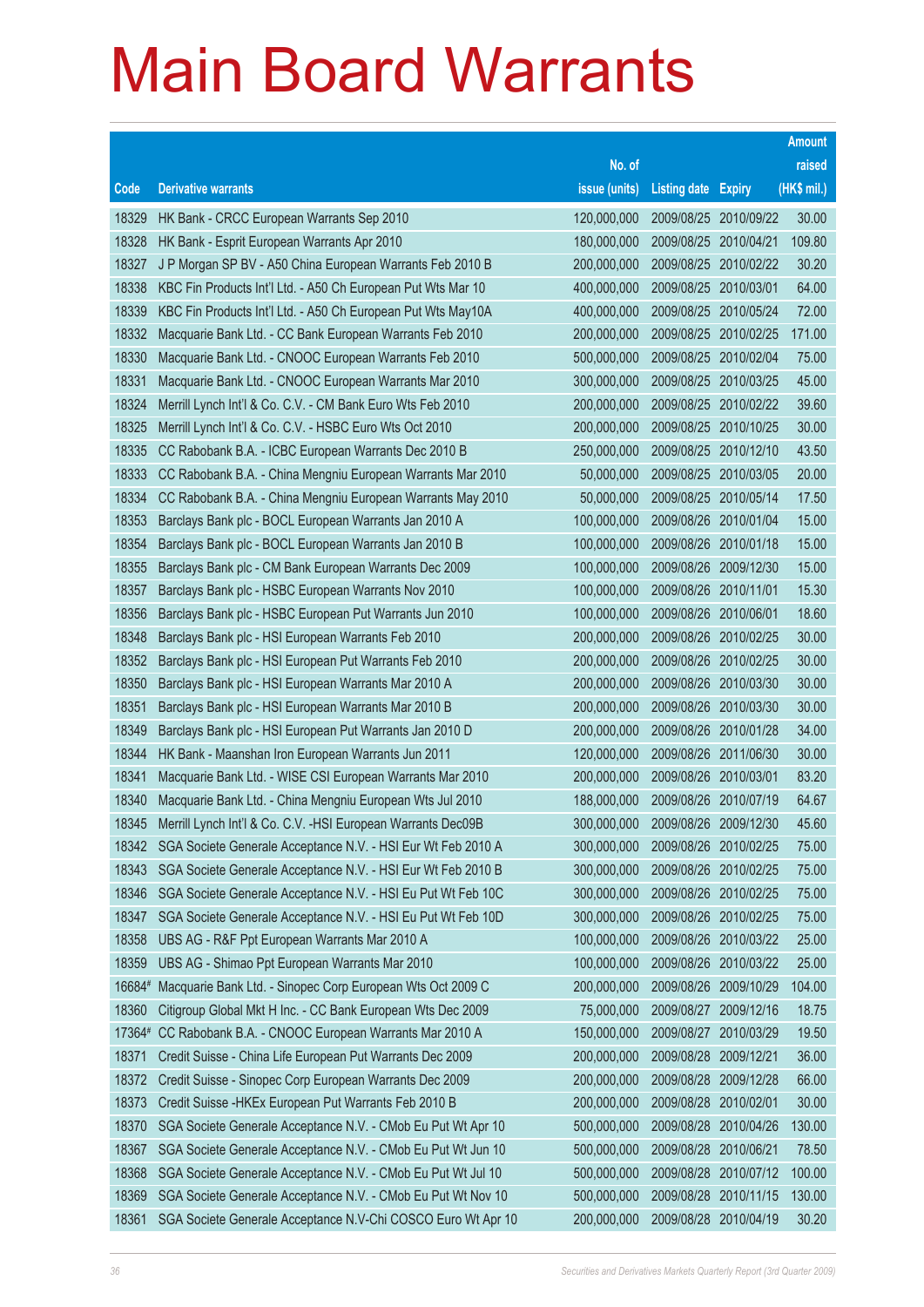|          |                                                              |               |                            |                       | <b>Amount</b> |
|----------|--------------------------------------------------------------|---------------|----------------------------|-----------------------|---------------|
|          |                                                              | No. of        |                            |                       | raised        |
| Code     | <b>Derivative warrants</b>                                   | issue (units) | <b>Listing date Expiry</b> |                       | (HK\$ mil.)   |
| 18366    | SGA Societe Generale Acceptance N.V. - Ch Mob Eu Wt Apr 10C  | 500,000,000   |                            | 2009/08/28 2010/04/12 | 77.50         |
| 18362    | SGA Societe Generale Acceptance N.V. - CP&CC Eur Wt Sep 10B  | 100,000,000   | 2009/08/28 2010/09/08      |                       | 95.00         |
| 18363    | SGA Societe Generale Acceptance N.V. - CP&CC Eur Wt Dec 10B  | 100,000,000   | 2009/08/28                 | 2010/12/01            | 101.00        |
| 18364    | SGA Societe Generale Acceptance N.V. - HSBC Eu Wt Sep 2010   | 200,000,000   |                            | 2009/08/28 2010/09/22 | 35.00         |
| 18365    | SGA Societe Generale Acceptance N.V. - HSBC Eu Wt Nov 2010   | 200,000,000   | 2009/08/28 2010/11/01      |                       | 30.80         |
| $17431*$ | Deutsche Bank AG - China Mobile European Warrants Mar 2010 A | 400,000,000   |                            | 2009/08/28 2010/03/30 | 23.20         |
| 18375    | BOCI Asia Ltd. - China Mobile European Put Warrants Jun 2010 | 200,000,000   | 2009/08/31                 | 2010/06/22            | 30.00         |
| 18374    | BOCI Asia Ltd. - China Mobile European Warrants Apr 2010 B   | 200,000,000   | 2009/08/31 2010/04/21      |                       | 30.00         |
| 18377    | Deutsche Bank AG - China Mobile European Put Wts Jun 2010    | 200,000,000   | 2009/08/31                 | 2010/06/29            | 30.00         |
| 10892    | Deutsche Bank AG - USD/YEN European Warrants Mar 2010        | 50,000,000    |                            | 2009/08/31 2010/03/29 | 18.50         |
| 18376    | KBC Fin Products Int'l Ltd. - Sinopec Euro Wts Jan 2010      | 200,000,000   | 2009/08/31                 | 2010/01/04            | 100.00        |
| 18383    | ABN AMRO Bank N.V. - Sinopec Corp European Warrants Jan 2010 | 150,000,000   |                            | 2009/09/01 2010/01/25 | 79.65         |
| 18379    | BNP Paribas Arbit Issu B.V. - China Tel Euro Wts Mar 2010    | 100,000,000   | 2009/09/01                 | 2010/03/23            | 56.00         |
| 18378    | BNP Paribas Arbit Issu B.V. - China Life Euro Wts Apr 2010   | 200,000,000   | 2009/09/01 2010/04/01      |                       | 94.00         |
| 18380    | BNP Paribas Arbit Issu B.V. - Ch Shenhua Euro Wts Jul 2010   | 100,000,000   | 2009/09/01                 | 2010/07/06            | 47.00         |
| 18381    | BNP Paribas Arbit Issu B.V. - Jiangxi Copper Eu Wts Jul 2010 | 100,000,000   |                            | 2009/09/01 2010/07/06 | 27.00         |
| 18382    | BNP Paribas Arbit Issu B.V. - Zijin Mining Euro Wts Oct 2010 | 100,000,000   | 2009/09/01                 | 2010/10/05            | 25.00         |
| 16519#   | Deutsche Bank AG - China Life European Warrants Nov 2009 A   | 300,000,000   | 2009/09/01                 | 2009/11/23            | 79.50         |
| 17708#   | Deutsche Bank AG - A50 China European Warrants Feb 2010      | 200,000,000   | 2009/09/01                 | 2010/02/08            | 15.80         |
| 18385    | BNP Paribas Arbit Issu B.V. - China Life Euro Wts Feb 2010   | 200,000,000   | 2009/09/02 2010/02/01      |                       | 98.00         |
| 18387    | Deutsche Bank AG - China Life European Warrants May 2010 A   | 200,000,000   | 2009/09/02 2010/05/10      |                       | 72.00         |
| 18388    | Deutsche Bank AG - HSBC European Warrants Apr 2010 C         | 200,000,000   |                            | 2009/09/02 2010/04/19 | 120.00        |
| 18384    | J P Morgan SP BV - MTRC European Warrants Mar 2010           | 100,000,000   | 2009/09/02 2010/03/04      |                       | 25.40         |
| 18386    | KBC Fin Products Int'l Ltd. - HSCEI Euro Wts Mar 2010 A      | 400,000,000   |                            | 2009/09/02 2010/03/30 | 100.00        |
| 18389    | UBS AG - WISE CSI European Warrants Mar 2010                 | 100,000,000   | 2009/09/02 2010/03/08      |                       | 25.00         |
| 18390    | UBS AG - WISE CSI European Warrants Apr 2010 B               | 100,000,000   | 2009/09/02 2010/04/26      |                       | 25.00         |
| 15838#   | Macquarie Bank Ltd. - China Unicom European Wts Dec 2009 A   | 250,000,000   |                            | 2009/09/02 2009/12/30 | 19.25         |
| 18397    | Credit Suisse - HSBC European Wts Feb 2010 B                 | 200,000,000   | 2009/09/03 2010/02/17      |                       | 30.00         |
| 18391    | J P Morgan SP BV - Alibaba European Warrants Mar 2010        | 128,000,000   | 2009/09/03 2010/03/05      |                       | 46.46         |
| 18392    | J P Morgan SP BV - China Life European Warrants Dec 2009 B   | 188,000,000   | 2009/09/03 2009/12/09      |                       | 42.68         |
| 18393    | J P Morgan SP BV - Esprit European Wts Sep 2011              | 288,000,000   | 2009/09/03 2011/09/29      |                       | 72.00         |
| 18394    | Macquarie Bank Ltd. - Esprit European Warrants Sep 2010      | 300,000,000   | 2009/09/03 2010/09/29      |                       | 45.00         |
| 18398    | CC Rabobank B.A. - Anhui Conch European Warrants Aug 2010    | 220,000,000   | 2009/09/03 2010/08/27      |                       | 55.00         |
| 18396    | CC Rabobank B.A. - Sinopec Corp European Warrants Dec 2009 B | 80,000,000    | 2009/09/03 2009/12/04      |                       | 28.00         |
| 18395    | CC Rabobank B.A. - Sinopec Corp European Warrants Oct 2011   | 250,000,000   | 2009/09/03 2011/10/07      |                       | 62.50         |
| 18399    | CC Rabobank B.A. - Nine Dragons European Warrants Mar 2010 A | 120,000,000   | 2009/09/03 2010/03/19      |                       | 30.00         |
| 17674#   | SGA Societe Generale Acceptance N.V. - A50 Ch Eu Wt Feb 2010 | 300,000,000   | 2009/09/03 2010/02/22      |                       | 22.80         |
| 18415    | ABN AMRO Bank N.V. - China Mobile European Wts Aug 2010      | 400,000,000   | 2009/09/04                 | 2010/08/03            | 60.00         |
| 18411    | BNP Paribas Arbit Issu B.V. - China Tel Euro Wts Feb 2010    | 100,000,000   | 2009/09/04                 | 2010/02/02            | 27.00         |
| 18403    | Citigroup Global Mkt H Inc. - Country Garden Euro Wts Oct10  | 120,000,000   | 2009/09/04                 | 2010/10/19            | 46.80         |
| 18402    | Citigroup Global Mkt H Inc. - China Tel Euro Wts Jul 2010    | 175,000,000   | 2009/09/04                 | 2010/07/26            | 43.75         |
| 18400    | Citigroup Global Mkt H Inc. - China Life Euro Wts Dec 2009   | 250,000,000   | 2009/09/04                 | 2009/12/24            | 37.50         |
| 18401    | Citigroup Global Mkt H Inc. - China Life Euro Wts Sep 2010   | 125,000,000   | 2009/09/04                 | 2010/09/20            | 41.25         |
| 18404    | Citigroup Global Mkt H Inc. - R&F Ppt European Wts Aug10     | 175,000,000   | 2009/09/04 2010/08/20      |                       | 43.75         |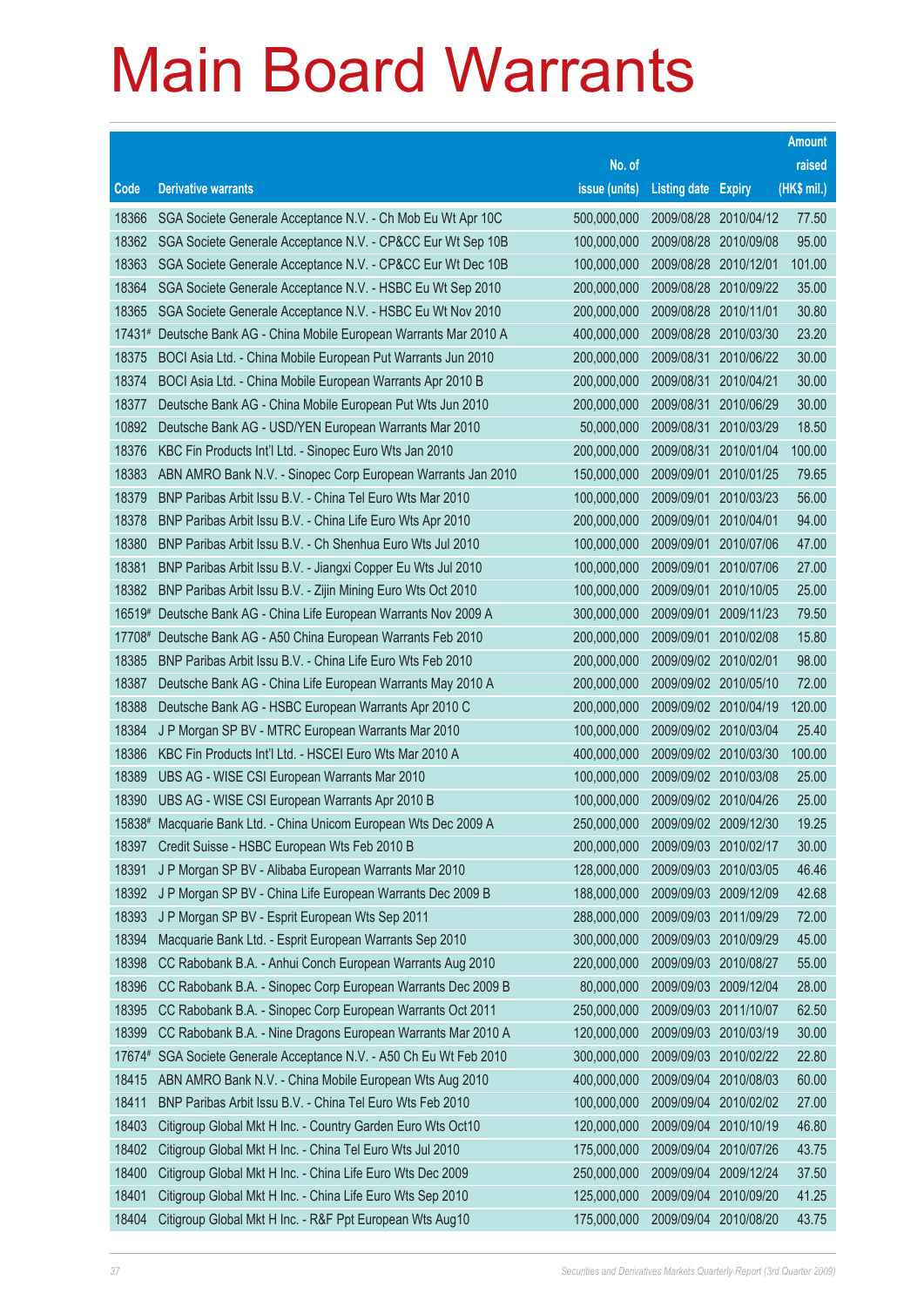|                |                                                                                                                     |                            |                                     |               | <b>Amount</b>    |
|----------------|---------------------------------------------------------------------------------------------------------------------|----------------------------|-------------------------------------|---------------|------------------|
|                |                                                                                                                     | No. of                     |                                     |               | raised           |
| Code           | <b>Derivative warrants</b>                                                                                          | issue (units)              | <b>Listing date</b>                 | <b>Expiry</b> | (HK\$ mil.)      |
| 18405          | Citigroup Global Mkt H Inc. - Hang Lung Ppt Euro Wts Aug10                                                          | 175,000,000                | 2009/09/04                          | 2010/08/30    | 43.75            |
| 18406          | Citigroup Global Mkt H Inc. - HS Bank European Wts Dec 2010                                                         | 175,000,000                | 2009/09/04                          | 2010/12/28    | 43.75            |
| 18407          | Citigroup Global Mkt H Inc. - ICBC European Wts Feb 2010                                                            | 120,000,000                | 2009/09/04                          | 2010/02/25    | 43.20            |
| 18408          | Citigroup Global Mkt H Inc. - Link Reit European Wts Sep10                                                          | 175,000,000                | 2009/09/04                          | 2010/09/20    | 45.50            |
| 18409          | Citigroup Global Mkt H Inc. - Wharf European Warrants Sep10                                                         | 100,000,000                | 2009/09/04                          | 2010/09/20    | 40.00            |
| 18413          | CC Rabobank B.A. - CNOOC European Put Warrants Mar 2010                                                             | 160,000,000                | 2009/09/04                          | 2010/03/22    | 25.60            |
| 18412          | CC Rabobank B.A. - Sinopec Corp European Put Warrants Sep10                                                         | 250,000,000                | 2009/09/04                          | 2010/09/28    | 37.50            |
| 18414          | CC Rabobank B.A. - ICBC European Put Warrants Dec 2009                                                              | 60,000,000                 | 2009/09/04                          | 2009/12/21    | 20.40            |
| 18410          | SGA Societe Generale Acceptance N.V. - ICBC Eu Wt Apr 2010                                                          | 100,000,000                | 2009/09/04                          | 2010/04/07    | 51.00            |
| 14617#         | Merrill Lynch Int'l & Co. C.V. - Ch Mobile Eur Wt May 2010                                                          | 300,000,000                | 2009/09/04 2010/05/03               |               | 22.50            |
| 18419          | Deutsche Bank AG - China Mobile European Warrants Oct 2010 B                                                        | 200,000,000                | 2009/09/07                          | 2010/10/05    | 36.00            |
| 18420          | Deutsche Bank AG - Sinopec Corp European Warrants Jan 2010                                                          | 100,000,000                | 2009/09/07                          | 2010/01/04    | 61.00            |
| 18421          | Deutsche Bank AG - Sinopec Corp European Warrants Jul 2010                                                          | 200,000,000                | 2009/09/07                          | 2010/07/29    | 38.00            |
| 18422          | Deutsche Bank AG - A50 China European Warrants Apr 2010 D                                                           | 200,000,000                | 2009/09/07 2010/04/19               |               | 50.00            |
| 18416          | Macquarie Bank Ltd. - Chi Res Land European Warrants Jun10                                                          | 188,000,000                | 2009/09/07                          | 2010/06/21    | 52.45            |
| 18417          | Macquarie Bank Ltd. - Chi Res Power European Warrants Jun10                                                         | 188,000,000                | 2009/09/07 2010/06/21               |               | 55.46            |
| 18418          | Macquarie Bank Ltd. - Li Ning European Warrants Jun 2010                                                            | 188,000,000                | 2009/09/07                          | 2010/06/21    | 59.22            |
| 17644#         | KBC Fin Products Int'l Ltd. - A50 Ch Euro Wts Jan 2010 B                                                            | 600,000,000                | 2009/09/07                          | 2010/01/18    | 45.00            |
| 18428          | Deutsche Bank AG - CC Bank European Warrants Apr 2010 A                                                             | 150,000,000                | 2009/09/08                          | 2010/04/19    | 132.00           |
| 18429          | Deutsche Bank AG - China Life European Warrants May 2010 B                                                          | 200,000,000                | 2009/09/08 2010/05/10               |               | 104.00           |
| 18431          | Deutsche Bank AG - WISE CSI European Warrants Mar 2010 B                                                            | 50,000,000                 | 2009/09/08                          | 2010/03/08    | 15.00            |
| 18430          | Deutsche Bank AG - ICBC European Warrants Apr 2010 B                                                                | 150,000,000                | 2009/09/08 2010/04/26               |               | 100.50<br>100.00 |
| 18434<br>18433 | KBC Fin Products Int'l Ltd. - A50 Ch Euro Wts Apr 2010<br>KBC Fin Products Int'l Ltd. - HSI Euro Put Wts Mar 2010 E | 400,000,000<br>400,000,000 | 2009/09/08<br>2009/09/08 2010/03/30 | 2010/04/19    | 100.00           |
| 18432          | KBC Fin Products Int'l Ltd. - HSI Euro Put Wts Feb 2010 E                                                           | 400,000,000                | 2009/09/08 2010/02/25               |               | 62.40            |
| 18423          | CC Rabobank B.A. - Angang Steel European Warrants Mar 2010                                                          | 100,000,000                | 2009/09/08 2010/03/10               |               | 43.00            |
| 18424          | CC Rabobank B.A. - CC Bank European Warrants Mar 2010 A                                                             | 60,000,000                 | 2009/09/08 2010/03/30               |               | 38.40            |
| 18425          | CC Rabobank B.A. - C Transmission European Warrants Mar 2010                                                        | 100,000,000                | 2009/09/08 2010/03/10               |               | 48.00            |
| 18427          | CC Rabobank B.A. - ICBC European Warrants Mar 2010                                                                  | 60,000,000                 | 2009/09/08                          | 2010/03/30    | 35.40            |
| 18426          | CC Rabobank B.A. - Yurun Food European Warrants Mar 2010                                                            | 100,000,000                | 2009/09/08 2010/03/10               |               | 36.00            |
| 18435          | UBS AG - Angang Steel European Warrants Mar 2010                                                                    | 100,000,000                | 2009/09/08 2010/03/29               |               | 28.50            |
| 18436          | UBS AG - China Overseas European Warrants Mar 2010                                                                  | 100,000,000                | 2009/09/08 2010/03/29               |               | 25.00            |
| 18438          | UBS AG - A50 China European Warrants Feb 2010 D                                                                     | 100,000,000                | 2009/09/08                          | 2010/02/22    | 15.00            |
| 18437          | UBS AG - HKEx European Put Warrants Mar 2010                                                                        | 100,000,000                | 2009/09/08 2010/03/29               |               | 25.00            |
| 18439          | UBS AG - Tencent Holdings European Warrants Mar 2010 A                                                              | 100,000,000                | 2009/09/08 2010/03/29               |               | 25.00            |
| 17575#         | Macquarie Bank Ltd. - A50 China European Warrants Feb 2010                                                          | 300,000,000                | 2009/09/08 2010/02/25               |               | 22.80            |
| 17054#         | HK Bank - Zijin Mining European Warrants Feb 2010                                                                   | 160,000,000                | 2009/09/08                          | 2010/02/22    | 10.24            |
| 18444          | BOCI Asia Ltd. - HSBC European Warrants Oct 2010                                                                    | 200,000,000                | 2009/09/09 2010/10/25               |               | 30.00            |
| 18445          | BOCI Asia Ltd. - PetroChina European Warrants Jun 2010                                                              | 200,000,000                | 2009/09/09                          | 2010/06/22    | 30.00            |
| 10893          | Deutsche Bank AG - EUR/USD European Warrants Mar 2010                                                               | 50,000,000                 | 2009/09/09 2010/03/29               |               | 21.50            |
| 10897          | Deutsche Bank AG - EUR/USD European Put Warrants Mar 2010                                                           | 50,000,000                 | 2009/09/09                          | 2010/03/29    | 21.50            |
| 10896          | Deutsche Bank AG - USD/YEN European Put Warrants Mar 2010                                                           | 50,000,000                 | 2009/09/09                          | 2010/03/29    | 17.50            |
| 18443          | Macquarie Bank Ltd. - R&F Ppt European Warrants May 2010                                                            | 200,000,000                | 2009/09/09                          | 2010/05/28    | 50.20            |
| 18451          | CC Rabobank B.A. - HKEx European Warrants Jan 2010 C                                                                | 150,000,000                | 2009/09/09 2010/01/20               |               | 26.10            |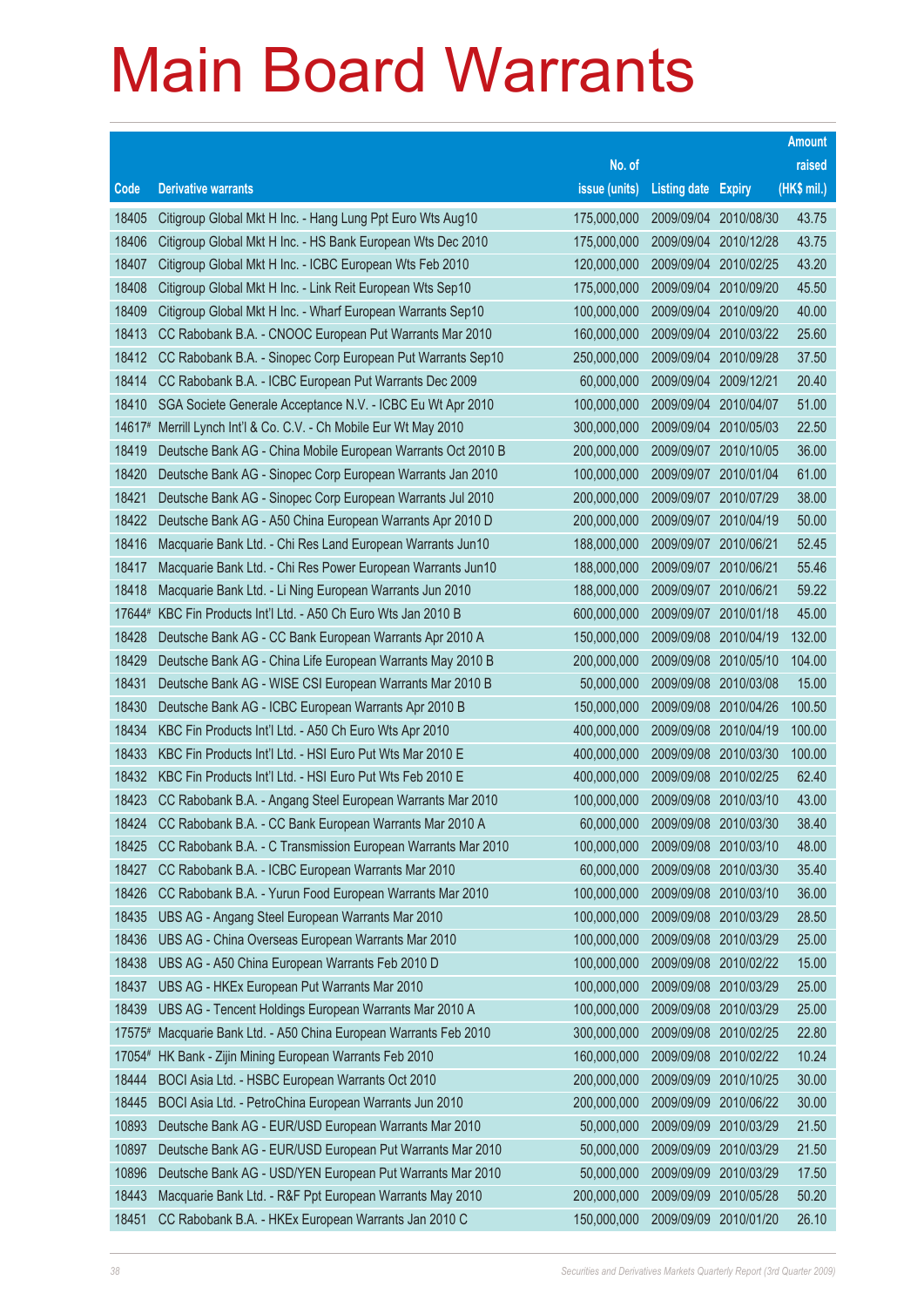|                |                                                                                                                      |                            |                          |                          | <b>Amount</b>  |
|----------------|----------------------------------------------------------------------------------------------------------------------|----------------------------|--------------------------|--------------------------|----------------|
|                |                                                                                                                      | No. of                     |                          |                          | raised         |
| Code           | <b>Derivative warrants</b>                                                                                           | issue (units)              | <b>Listing date</b>      | <b>Expiry</b>            | (HK\$ mil.)    |
| 18452          | CC Rabobank B.A. - HSBC European Warrants Mar 2010 A                                                                 | 60,000,000                 | 2009/09/09               | 2010/03/08               | 30.60          |
| 18455          | CC Rabobank B.A. - Hutchison European Warrants Jan 2010                                                              | 60,000,000                 | 2009/09/09               | 2010/01/20               | 25.50          |
| 18446          | SGA Societe Generale Acceptance N.V. - BOCL Eu Wt Dec 2009 B                                                         | 200,000,000                | 2009/09/09               | 2009/12/21               | 53.00          |
| 18447          | SGA Societe Generale Acceptance N.V. - BOCL Eu Wt Mar 2010 B                                                         | 200,000,000                | 2009/09/09               | 2010/03/10               | 82.00          |
| 18448          | SGA Societe Generale Acceptance N.V. - BOCL Eu Wt Mar 2010 C                                                         | 200,000,000                | 2009/09/09               | 2010/03/22               | 53.00          |
| 18449          | SGA Societe Generale Acceptance N.V. - HSI Eur Wt Mar 2010 A                                                         | 300,000,000                | 2009/09/09               | 2010/03/30               | 75.00          |
| 18450          | SGA Societe Generale Acceptance N.V. - HSI Eur Wt Mar 2010 B                                                         | 300,000,000                | 2009/09/09               | 2010/03/30               | 75.00          |
| 18453          | SGA Societe Generale Acceptance N.V. - HSI Eu Put Wt Mar 10C                                                         | 300,000,000                | 2009/09/09               | 2010/03/30               | 93.00          |
| 18454          | SGA Societe Generale Acceptance N.V. - HSI Eu Put Wt Mar 10D                                                         | 300,000,000                | 2009/09/09               | 2010/03/30               | 108.00         |
| 18461          | Credit Suisse - China Tel European Warrants Feb 2010                                                                 | 200,000,000                | 2009/09/10 2010/02/01    |                          | 30.00          |
| 18462          | Credit Suisse - Esprit European Warrants Mar 2010                                                                    | 200,000,000                | 2009/09/10               | 2010/03/22               | 50.00          |
| 18459          | Credit Suisse - HSI European Warrants Jan 2010                                                                       | 200,000,000                | 2009/09/10 2010/01/28    |                          | 30.00          |
| 18458          | Credit Suisse - HSI European Put Warrants Dec 2009                                                                   | 200,000,000                | 2009/09/10 2009/12/30    |                          | 30.00          |
| 18441          | Merrill Lynch Int'l & Co. C.V. - Ch Shenhua Eur Wts Jun 2010                                                         | 200,000,000                | 2009/09/10 2010/06/21    |                          | 77.00          |
| 18440          | Merrill Lynch Int'l & Co. C.V. - A50 China Eur Wt Mar 2010                                                           | 200,000,000                | 2009/09/10               | 2010/03/29               | 31.80          |
| 18442          | Merrill Lynch Int'l & Co. C.V. - A50 China Eu Put Wt Apr 10                                                          | 200,000,000                | 2009/09/10 2010/04/08    |                          | 30.00          |
| 18457          | Merrill Lynch Int'l & Co. C.V. - HSI European Warrants Mar10                                                         | 300,000,000                | 2009/09/10 2010/03/30    |                          | 81.00          |
| 18456          | Merrill Lynch Int'l & Co. C.V. - HSI European Warrants Jul10                                                         | 300,000,000                | 2009/09/10 2010/07/29    |                          | 75.00          |
| 18460          | Merrill Lynch Int'l & Co. C.V. - HSI European Put Wts Jul10                                                          | 300,000,000                | 2009/09/10               | 2010/07/29               | 75.00          |
| 17148#         | Deutsche Bank AG - China Mobile European Warrants Apr 2010 B                                                         | 400,000,000                | 2009/09/10 2010/04/28    |                          | 38.00          |
| 17080#         | KBC Fin Products Int'l Ltd. - HSI Euro Put Wts Nov 2009 F                                                            | 600,000,000                | 2009/09/10 2009/11/27    |                          | 33.00          |
| 18464          | ABN AMRO Bank N.V. - A50 China European Warrants Mar 2010 B                                                          | 400,000,000                | 2009/09/11               | 2010/03/29               | 64.40          |
| 18465          | ABN AMRO Bank N.V. - A50 China European Warrants Jun 2010                                                            | 400,000,000                | 2009/09/11               | 2010/06/28               | 64.80          |
| 10898          | ABN AMRO Bank N.V. - Gold European Warrants Mar 2010                                                                 | 150,000,000                | 2009/09/11               | 2010/03/23               | 37.50          |
| 10902          | ABN AMRO Bank N.V. - Gold European Put Warrants Mar 2010                                                             | 150,000,000                | 2009/09/11               | 2010/03/30               | 37.50          |
| 18463          | Credit Suisse - PetroChina European Warrants Jun 2010                                                                | 200,000,000<br>200,000,000 | 2009/09/11<br>2009/09/14 | 2010/06/14<br>2010/06/28 | 30.00          |
| 18470<br>10899 | Credit Suisse - Tencent Holdings European Warrants Jun 2010<br>Deutsche Bank AG - AUD/USD European Warrants Mar 2010 | 50,000,000                 | 2009/09/14 2010/03/29    |                          | 50.00<br>18.00 |
| 10903          | Deutsche Bank AG - AUD/USD European Put Warrants Mar 2010                                                            | 50,000,000                 | 2009/09/14               | 2010/03/29               | 19.00          |
| 10900          | Deutsche Bank AG - Gold European Warrants Mar 2010                                                                   | 50,000,000                 | 2009/09/14               | 2010/03/30               | 18.00          |
| 10904          | Deutsche Bank AG - Gold European Put Warrants Mar 2010                                                               | 50,000,000                 | 2009/09/14               | 2010/03/30               | 18.00          |
| 18475          | Deutsche Bank AG - PetroChina European Warrants Aug 2010                                                             | 200,000,000                | 2009/09/14               | 2010/08/16               | 32.00          |
| 18476          | Deutsche Bank AG - PetroChina European Put Wts Jun 2010                                                              | 200,000,000                | 2009/09/14               | 2010/06/21               | 32.00          |
| 18472          | KBC Fin Products Int'l Ltd. - HSI European Wts Mar 2010 B                                                            | 400,000,000                | 2009/09/14               | 2010/03/30               | 100.00         |
| 18473          | KBC Fin Products Int'l Ltd. - HSI European Wts Mar 2010 C                                                            | 400,000,000                | 2009/09/14               | 2010/03/30               | 100.00         |
| 18474          | KBC Fin Products Int'l Ltd. - HSI European Wts Mar 2010 D                                                            | 400,000,000                | 2009/09/14               | 2010/03/30               | 100.00         |
| 18466          | Macquarie Bank Ltd. - Sino Ocean Land European Warrants Jul10                                                        | 200,000,000                | 2009/09/14               | 2010/07/29               | 50.40          |
| 18467          | UBS AG - China Life European Warrants Dec 2009 D                                                                     | 100,000,000                | 2009/09/14               | 2009/12/28               | 15.00          |
| 18471          | UBS AG - R&F Ppt European Warrants Mar 2010 B                                                                        | 100,000,000                | 2009/09/14               | 2010/03/15               | 25.00          |
| 18469          | UBS AG - HKEx European Warrants Feb 2010 E                                                                           | 100,000,000                | 2009/09/14               | 2010/02/08               | 15.00          |
| 18468          | UBS AG - ICBC European Warrants Dec 2009 B                                                                           | 100,000,000                | 2009/09/14               | 2009/12/14               | 26.50          |
| 17976#         | CC Rabobank B.A. - A50 China European Warrants Feb 2010 B                                                            | 150,000,000                | 2009/09/14               | 2010/02/08               | 10.20          |
| 18494          | ABN AMRO Bank N.V. - HSI European Warrants Feb 2010                                                                  | 400,000,000                | 2009/09/15               | 2010/02/25               | 62.80          |
| 18496          | ABN AMRO Bank N.V. - HSI European Put Warrants Mar 2010                                                              | 400,000,000                | 2009/09/15 2010/03/30    |                          | 112.40         |
|                |                                                                                                                      |                            |                          |                          |                |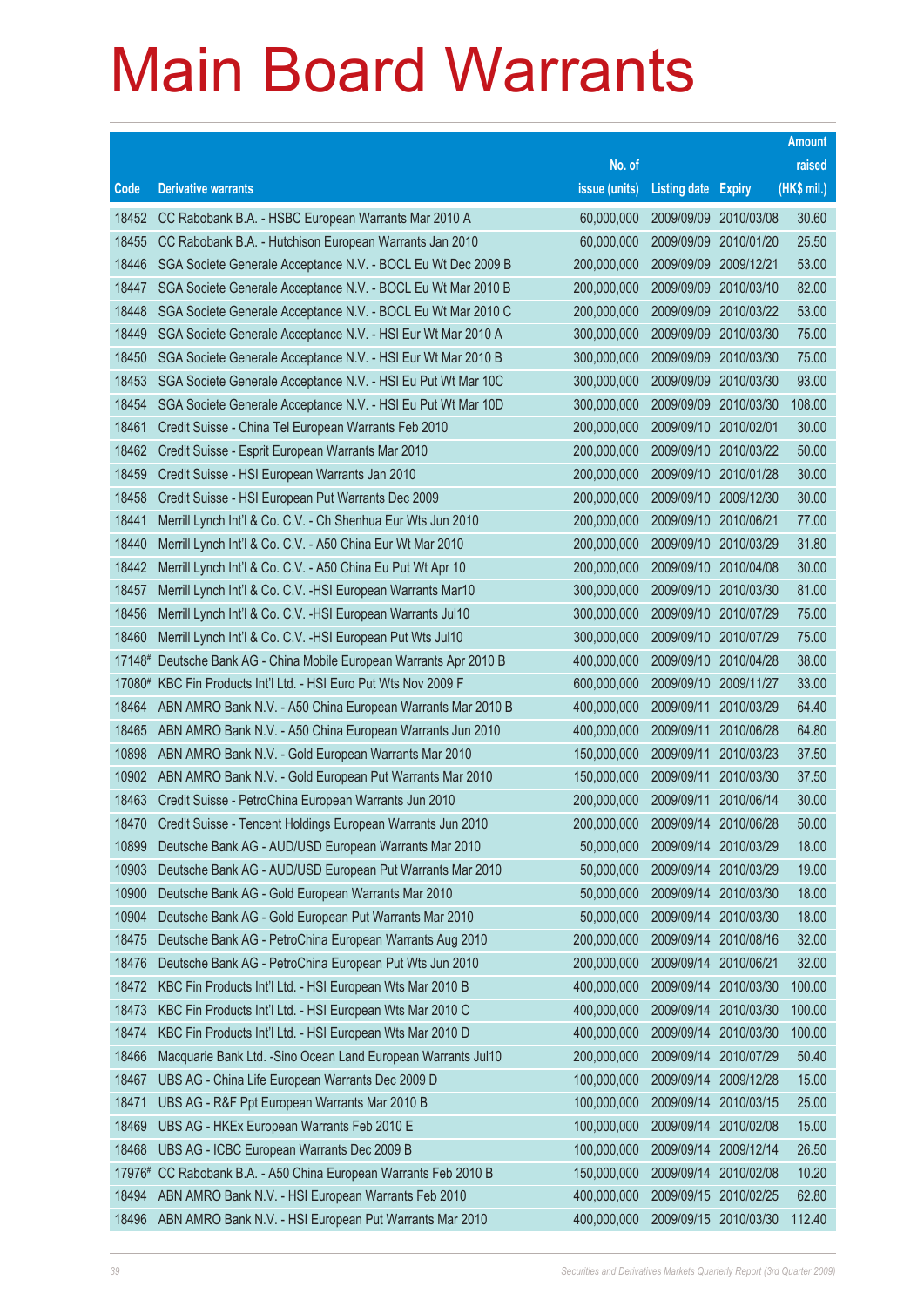|                |                                                                                                                        |                            |                            |                          | <b>Amount</b>  |
|----------------|------------------------------------------------------------------------------------------------------------------------|----------------------------|----------------------------|--------------------------|----------------|
|                |                                                                                                                        | No. of                     |                            |                          | raised         |
| Code           | <b>Derivative warrants</b>                                                                                             | issue (units)              | <b>Listing date Expiry</b> |                          | (HK\$ mil.)    |
| 18495          | ABN AMRO Bank N.V. - HSI European Put Warrants Dec 2009 F                                                              | 400,000,000                | 2009/09/15                 | 2009/12/30               | 68.00          |
| 18485          | Credit Suisse - BOCL European Warrants Jan 2010 B                                                                      | 200,000,000                | 2009/09/15                 | 2010/01/25               | 30.00          |
| 18478          | Citigroup Global Mkt H Inc. - Bank of EA European Wts Apr 10                                                           | 150,000,000                | 2009/09/15                 | 2010/04/19               | 45.00          |
| 18479          | Citigroup Global Mkt H Inc. - CM Bank European Wts Jul 2010                                                            | 160,000,000                | 2009/09/15                 | 2010/07/19               | 41.60          |
| 18480          | Citigroup Global Mkt H Inc.-Henderson Land Dev Eur Wts Mar10                                                           | 90,000,000                 | 2009/09/15                 | 2010/03/29               | 43.20          |
| 18481          | Citigroup Global Mkt H Inc. - Huaneng Power Euro Wts Jun10                                                             | 125,000,000                | 2009/09/15                 | 2010/06/28               | 42.50          |
| 18482          | Citigroup Global Mkt H Inc. - Li & Fung European Wts Jul10                                                             | 120,000,000                | 2009/09/15                 | 2010/07/26               | 45.60          |
| 18497          | Deutsche Bank AG - BOCL European Warrants Mar 2010 A                                                                   | 150,000,000                | 2009/09/15                 | 2010/03/15               | 48.00          |
| 18498          | Deutsche Bank AG - HSBC European Warrants Mar 2010                                                                     | 150,000,000                | 2009/09/15                 | 2010/03/15               | 105.00         |
| 18493          | Deutsche Bank AG - PetroChina European Warrants Jun 2010                                                               | 200,000,000                | 2009/09/15                 | 2010/06/07               | 30.00          |
| 18499          | Goldman Sachs SP (Asia) - BOCL European Warrants Mar 2010 A                                                            | 200,000,000                | 2009/09/15                 | 2010/03/30               | 152.00         |
| 18500          | Goldman Sachs SP (Asia) - BOCL European Warrants Mar 2010 B                                                            | 200,000,000                | 2009/09/15                 | 2010/03/30               | 68.00          |
| 18501          | Goldman Sachs SP (Asia) - BOCL European Warrants Mar 2010 C                                                            | 200,000,000                | 2009/09/15                 | 2010/03/30               | 50.00          |
| 18510          | Goldman Sachs SP (Asia) - CC Bank European Wts Mar 2010 A                                                              | 200,000,000                | 2009/09/15                 | 2010/03/30               | 236.00         |
| 18511          | Goldman Sachs SP (Asia) - CC Bank European Wts Mar 2010 B                                                              | 200,000,000                | 2009/09/15                 | 2010/03/30               | 160.00         |
| 18512          | Goldman Sachs SP (Asia) - CC Bank European Wts Mar 2010 C                                                              | 200,000,000                | 2009/09/15                 | 2010/03/30               | 114.00         |
| 18513          | Goldman Sachs SP (Asia) - CC Bank European Wts Mar 2010 D                                                              | 200,000,000                | 2009/09/15                 | 2010/03/30               | 80.00          |
| 18502          | Goldman Sachs SP (Asia) - China Life Euro Wts Mar 2010 A                                                               | 200,000,000                | 2009/09/15                 | 2010/03/30               | 130.00         |
| 18503<br>18504 | Goldman Sachs SP (Asia) - China Life Euro Wts Mar 2010 B                                                               | 200,000,000                | 2009/09/15<br>2009/09/15   | 2010/03/30               | 92.00<br>64.00 |
| 18505          | Goldman Sachs SP (Asia) - China Life Euro Wts Mar 2010 C<br>Goldman Sachs SP (Asia) - China Mobile Euro Wts Mar 2010 B | 200,000,000<br>200,000,000 | 2009/09/15                 | 2010/03/30<br>2010/03/30 | 124.00         |
| 18506          | Goldman Sachs SP (Asia) - China Mobile Euro Wts Apr 2010 B                                                             | 200,000,000                | 2009/09/15                 | 2010/04/26               | 30.00          |
| 18507          | Goldman Sachs SP (Asia) - HSBC European Warrants Jan 2010                                                              | 200,000,000                | 2009/09/15                 | 2010/01/21               | 32.00          |
| 18508          | Goldman Sachs SP (Asia) - HSBC European Warrants Mar 2010 A                                                            | 200,000,000                | 2009/09/15                 | 2010/03/30               | 116.00         |
| 18509          | Goldman Sachs SP (Asia) - HSBC European Warrants Mar 2010 B                                                            | 200,000,000                | 2009/09/15                 | 2010/03/30               | 80.00          |
| 18477          | HK Bank - Foxconn European Warrants Dec 2010                                                                           | 160,000,000                | 2009/09/15                 | 2010/12/30               | 40.00          |
| 18484          | Macquarie Bank Ltd. - ICBC European Warrants Apr 2010                                                                  | 128,000,000                | 2009/09/15                 | 2010/04/19               | 52.86          |
| 18486          | CC Rabobank B.A. - CC Bank European Put Warrants Feb 2010                                                              | 50,000,000                 | 2009/09/15 2010/02/01      |                          | 19.25          |
| 18487          | CC Rabobank B.A. - China Life European Put Warrants Mar 10F                                                            | 50,000,000                 | 2009/09/15                 | 2010/03/01               | 20.00          |
| 18490          | CC Rabobank B.A. - A50 China European Warrants Mar 2010 C                                                              | 120,000,000                | 2009/09/15                 | 2010/03/29               | 20.40          |
| 18491          | CC Rabobank B.A. - A50 China European Put Warrants Jan 2010B                                                           | 120,000,000                | 2009/09/15                 | 2010/01/11               | 18.00          |
| 18492          | CC Rabobank B.A. - A50 China European Put Warrants Feb 2010                                                            | 120,000,000                | 2009/09/15                 | 2010/02/22               | 18.00          |
| 18488          | CC Rabobank B.A. - HSBC European Warrants Mar 2010 B                                                                   | 50,000,000                 | 2009/09/15                 | 2010/03/16               | 37.50          |
| 18489          | CC Rabobank B.A. - ICBC European Put Warrants Feb 2010                                                                 | 60,000,000                 | 2009/09/15                 | 2010/02/17               | 29.40          |
| 18483          | UBS AG - Tencent Holdings European Warrants Mar 2010 B                                                                 | 100,000,000                | 2009/09/15                 | 2010/03/08               | 15.00          |
| 17433#         | Deutsche Bank AG - HKEx European Warrants Dec 2009 H                                                                   | 200,000,000                | 2009/09/15                 | 2009/12/28               | 32.60          |
| 14617#         | Merrill Lynch Int'l & Co. C.V. - Ch Mobile Eur Wt May 2010                                                             | 320,000,000                | 2009/09/15                 | 2010/05/03               | 26.56          |
| 18519          | Credit Suisse - China COSCO European Warrants Mar 2010                                                                 | 200,000,000                | 2009/09/16                 | 2010/03/29               | 50.00          |
| 18521          | KBC Fin Products Int'l Ltd. - HKEx European Warrants Jan 10                                                            | 400,000,000                | 2009/09/16                 | 2010/01/04               | 62.00          |
| 18520          | KBC Fin Products Int'l Ltd. - HKEx European Warrants Mar 10                                                            | 308,000,000                | 2009/09/16                 | 2010/03/16               | 98.56          |
| 18522          | KBC Fin Products Int'l Ltd. - HKEx European Warrants May10B                                                            | 348,000,000                | 2009/09/16                 | 2010/05/10               | 97.44          |
| 18524          | KBC Fin Products Int'l Ltd. - HKEx European Put Wts Mar 10C                                                            | 348,000,000                | 2009/09/16                 | 2010/03/16               | 97.44          |
| 18517          | Macquarie Bank Ltd. - SHK Ppt European Warrants Jun 2010                                                               | 200,000,000                | 2009/09/16                 | 2010/06/28               | 30.00          |
| 18518          | Macquarie Bank Ltd. - Tencent European Warrants Jun 2010 D                                                             | 300,000,000                | 2009/09/16 2010/06/29      |                          | 75.30          |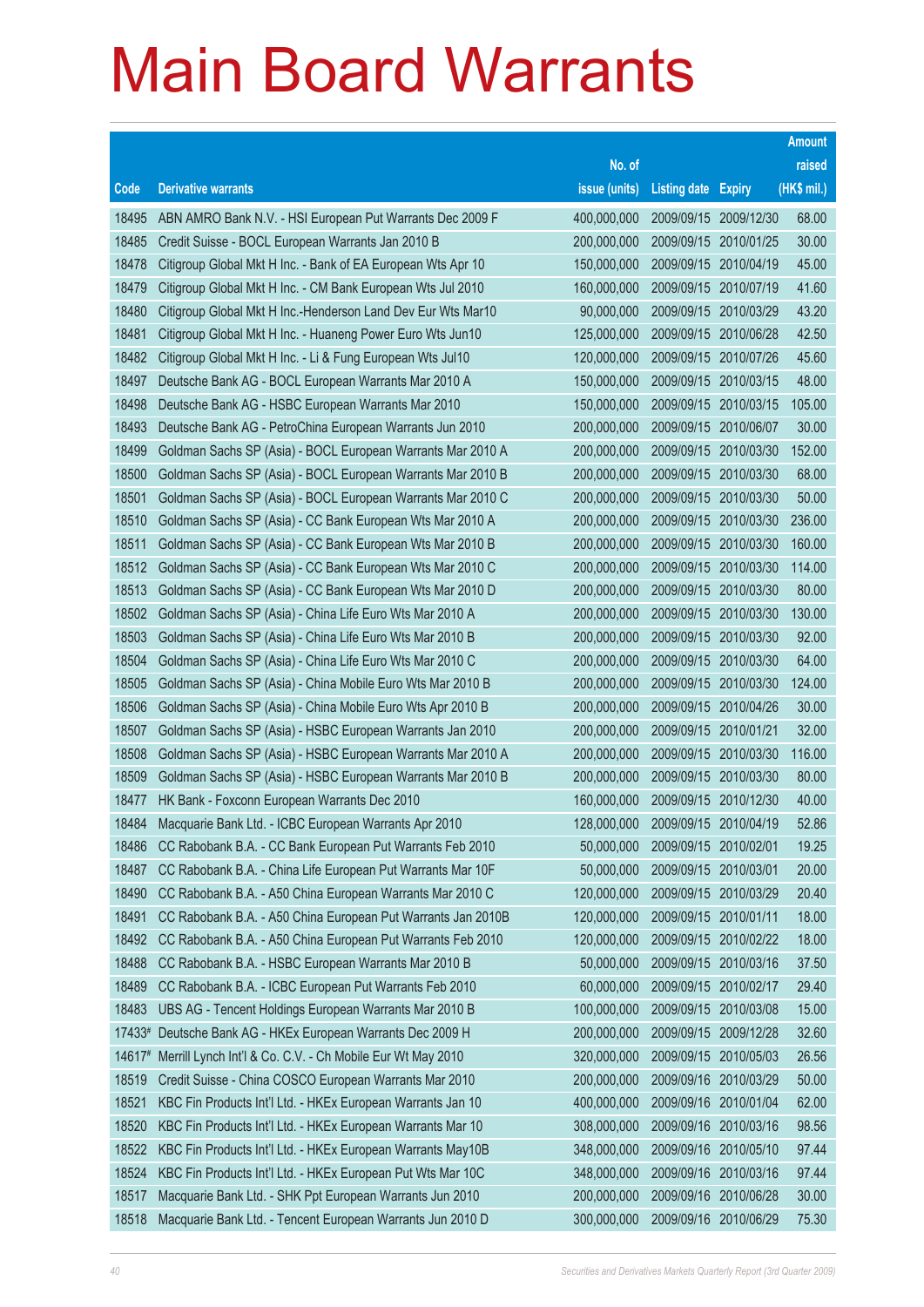|       |                                                              |               |                            |                       | <b>Amount</b> |
|-------|--------------------------------------------------------------|---------------|----------------------------|-----------------------|---------------|
|       |                                                              | No. of        |                            |                       | raised        |
| Code  | <b>Derivative warrants</b>                                   | issue (units) | <b>Listing date Expiry</b> |                       | (HK\$ mil.)   |
| 18514 | SGA Societe Generale Acceptance N.V. - CITBK Euro Wts May10  | 120,000,000   | 2009/09/16 2010/05/24      |                       | 88.80         |
| 18515 | SGA Societe Generale Acceptance N.V. - Tencent Eu Wt May10   | 300,000,000   | 2009/09/16 2010/05/03      |                       | 85.50         |
| 18516 | SGA Societe Generale Acceptance N.V. - Tencent Eu Wt Sep10   | 200,000,000   | 2009/09/16 2010/09/06      |                       | 63.00         |
| 18532 | BNP Paribas Arbit Issu B.V. - Ch Mobile Euro Wts Mar 2010 B  | 200,000,000   |                            | 2009/09/17 2010/03/22 | 90.00         |
| 18533 | BNP Paribas Arbit Issu B.V. - Ch Mobile Eu Put Wt Apr 2010 D | 200,000,000   | 2009/09/17 2010/04/07      |                       | 50.00         |
| 18534 | BNP Paribas Arbit Issu B.V. - HSBC European Put Wts Jul 2010 | 200,000,000   |                            | 2009/09/17 2010/07/06 | 52.00         |
| 18535 | BNP Paribas Arbit Issu B.V. - HSI Euro Put Wts Feb 2010 C    | 300,000,000   | 2009/09/17 2010/02/25      |                       | 63.00         |
| 18537 | HK Bank - Ch Comm Cons European Warrants Jan 2011            | 180,000,000   |                            | 2009/09/17 2011/01/06 | 27.00         |
| 18538 | HK Bank - China COSCO European Warrants Jun 2010             | 120,000,000   |                            | 2009/09/17 2010/06/24 | 30.00         |
| 18536 | HK Bank - China Coal European Warrants Jun 2010              | 120,000,000   |                            | 2009/09/17 2010/06/24 | 30.00         |
| 18539 | HK Bank - R&F Ppt European Warrants Mar 2010 B               | 120,000,000   | 2009/09/17 2010/03/25      |                       | 30.00         |
| 18540 | HK Bank - ICBC European Warrants Mar 2010                    | 120,000,000   |                            | 2009/09/17 2010/03/25 | 45.60         |
| 18527 | Merrill Lynch Int'l & Co. C.V. - BOCL European Wts Jul 2010  | 200,000,000   |                            | 2009/09/17 2010/07/12 | 69.00         |
| 18528 | Merrill Lynch Int'l & Co. C.V. - BOCL European Put Wts Mar10 | 200,000,000   |                            | 2009/09/17 2010/03/22 | 79.00         |
| 18526 | Merrill Lynch Int'l & Co. C.V. - BOCL European Wts Jan 2010C | 200,000,000   | 2009/09/17 2010/01/11      |                       | 48.20         |
| 18531 | Merrill Lynch Int'l & Co. C.V. - Ch Comm Cons Eu Wt Jun 11   | 200,000,000   | 2009/09/17 2011/06/13      |                       | 50.00         |
| 18530 | Merrill Lynch Int'l & Co. C.V. - China Railway Eu Wt Dec 10  | 200,000,000   |                            | 2009/09/17 2010/12/06 | 50.00         |
| 18523 | Merrill Lynch Int'l & Co. C.V. - HSI European Put Wts May 10 | 300,000,000   |                            | 2009/09/17 2010/05/28 | 78.00         |
| 18525 | Merrill Lynch Int'l & Co. C.V. - ICBC European Wts Mar 2010  | 200,000,000   | 2009/09/17                 | 2010/03/29            | 94.00         |
| 18529 | Merrill Lynch Int'l & Co. C.V. - ICBC European Put Wts Mar10 | 200,000,000   |                            | 2009/09/17 2010/03/22 | 94.00         |
| 18541 | UBS AG - Sinopec Corp European Warrants Mar 2010 A           | 100,000,000   |                            | 2009/09/17 2010/03/22 | 25.00         |
| 18542 | BNP Paribas Arbit Issu B.V. - HSI European Wts Mar 2010 D    | 300,000,000   | 2009/09/18                 | 2010/03/30            | 75.00         |
| 18546 | BNP Paribas Arbit Issu B.V. - HSI Euro Put Wts Mar 2010 F    | 300,000,000   | 2009/09/18                 | 2010/03/30            | 93.00         |
| 18552 | Deutsche Bank AG - Alibaba European Warrants Mar 2010        | 50,000,000    |                            | 2009/09/18 2010/03/22 | 12.50         |
| 18543 | HK Bank - Angang Steel European Warrants Mar 2010            | 120,000,000   |                            | 2009/09/18 2010/03/22 | 30.00         |
| 18545 | HK Bank - BOCL European Warrants Jun 2010                    | 160,000,000   | 2009/09/18 2010/06/28      |                       | 51.20         |
| 18544 | HK Bank - BOCL European Warrants Mar 2010 B                  | 160,000,000   | 2009/09/18 2010/03/22      |                       | 54.40         |
| 18547 | HK Bank - CC Bank European Warrants Mar 2010                 | 160,000,000   |                            | 2009/09/18 2010/03/22 | 60.80         |
| 18548 | HK Bank - Sinopec Corp European Warrants Jun 2010            | 160,000,000   | 2009/09/18                 | 2010/06/28            | 142.40        |
| 18549 | HK Bank - Ch Ship Cont European Warrants Jun 2010            | 80,000,000    | 2009/09/18 2010/06/28      |                       | 36.00         |
| 18550 | HK Bank - Esprit European Warrants Mar 2010                  | 180,000,000   |                            | 2009/09/18 2010/03/22 | 84.60         |
| 18551 | HK Bank - Jiangxi Copper European Warrants Jun 2010          | 180,000,000   | 2009/09/18                 | 2010/06/28            | 54.00         |
| 18553 | BNP Paribas Arbit Issu B.V. - PetroCh Euro Wts Mar 2010      | 200,000,000   | 2009/09/21                 | 2010/03/25            | 30.00         |
| 18556 | Credit Suisse - Zijin Mining European Warrants May 2010      | 200,000,000   | 2009/09/21                 | 2010/05/03            | 30.00         |
| 18554 | Deutsche Bank AG - China Cosco European Warrants May 2010    | 50,000,000    | 2009/09/21                 | 2010/05/17            | 12.50         |
| 18555 | Deutsche Bank AG - Jiangxi Copper European Warrants Mar 2010 | 50,000,000    | 2009/09/21                 | 2010/03/22            | 12.50         |
| 18557 | Credit Suisse - Alibaba European Warrants Mar 2010           | 200,000,000   | 2009/09/22 2010/03/29      |                       | 50.00         |
| 18558 | Deutsche Bank AG - BYD European Warrants May 2010 A          | 50,000,000    | 2009/09/22 2010/05/11      |                       | 12.50         |
| 18568 | Credit Suisse - BYD European Warrants Apr 2010               | 200,000,000   | 2009/09/23                 | 2010/04/26            | 50.00         |
| 18573 | Citigroup Global Mkt H Inc. - Chi Resources Euro Wts Jul10   | 150,000,000   | 2009/09/23 2010/07/20      |                       | 40.50         |
| 18569 | Citigroup Global Mkt H Inc. - CC Bank European Wts Jan 2010  | 80,000,000    | 2009/09/23                 | 2010/01/18            | 40.00         |
| 18570 | Citigroup Global Mkt H Inc. - China COSCO European Wts Jul10 | 160,000,000   | 2009/09/23 2010/07/26      |                       | 40.00         |
| 18571 | Citigroup Global Mkt H Inc. - CMOC European Warrants Aug 10  | 160,000,000   | 2009/09/23                 | 2010/08/16            | 40.00         |
| 18572 | Citigroup Global Mkt H Inc. - CNBM European Warrants Jun 10  | 160,000,000   | 2009/09/23 2010/06/28      |                       | 41.60         |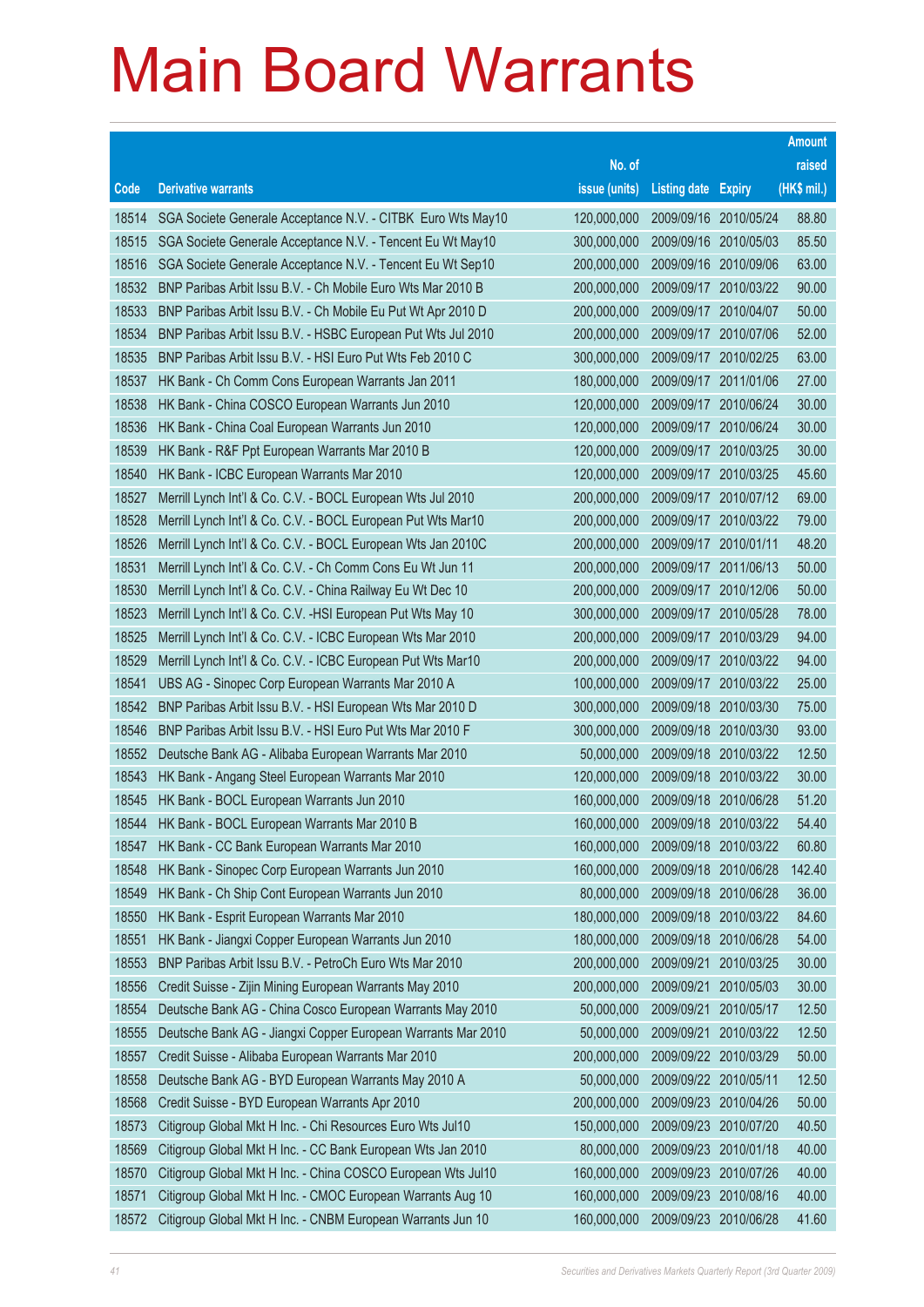|                |                                                                                                                         |                            |                            |                                     | <b>Amount</b>  |
|----------------|-------------------------------------------------------------------------------------------------------------------------|----------------------------|----------------------------|-------------------------------------|----------------|
|                |                                                                                                                         | No. of                     |                            |                                     | raised         |
| Code           | <b>Derivative warrants</b>                                                                                              | issue (units)              | <b>Listing date Expiry</b> |                                     | (HK\$ mil.)    |
| 18574          | Citigroup Global Mkt H Inc. - COSCO Pacific Euro Wts Aug10                                                              | 160,000,000                |                            | 2009/09/23 2010/08/30               | 41.60          |
| 18575          | Citigroup Global Mkt H Inc. - Datang European Warrants Jun10                                                            | 100,000,000                |                            | 2009/09/23 2010/06/25               | 43.00          |
| 18576          | Citigroup Global Mkt H Inc. - Li Ning European Wts Jul10                                                                | 150,000,000                | 2009/09/23 2010/07/26      |                                     | 40.50          |
| 18577          | Citigroup Global Mkt H Inc. - Nine Dragons Euro Wts Jul10                                                               | 150,000,000                |                            | 2009/09/23 2010/07/12               | 42.00          |
| 18578          | Citigroup Global Mkt H Inc. - Sh Ind H European Wts Jun10                                                               | 110,000,000                |                            | 2009/09/23 2010/06/30               | 42.90          |
| 18559          | SGA Societe Generale Acceptance N.V. - Alibaba Eu Wts Apr10B                                                            | 150,000,000                |                            | 2009/09/23 2010/04/19               | 43.50          |
| 18560          | SGA Societe Generale Acceptance N.V. - CHALCO Eu Wt May 2010                                                            | 200,000,000                | 2009/09/23 2010/05/26      |                                     | 30.00          |
| 18561          | SGA Societe Generale Acceptance N.V. - BYD Euro Wts May10                                                               | 200,000,000                | 2009/09/23 2010/05/19      |                                     | 50.00          |
| 18563          | SGA Societe Generale Acceptance N.V.-ChiUnicom Eu Wts Apr10                                                             | 200,000,000                |                            | 2009/09/23 2010/04/12               | 34.00          |
| 18562          | SGA Societe Generale Acceptance N.V-Ch Ship Cont Eu Wt Apr10                                                            | 100,000,000                |                            | 2009/09/23 2010/04/12               | 51.00          |
| 18564          | SGA Societe Generale Acceptance N.V. - Esprit Euro Wts Mar10                                                            | 80,000,000                 | 2009/09/23 2010/03/24      |                                     | 40.00          |
| 18565          | SGA Societe Generale Acceptance N.V. - Lenovo Eur Wts Apr10                                                             | 100,000,000                | 2009/09/23 2010/04/07      |                                     | 56.00          |
| 18566          | SGA Societe Generale Acceptance N.V-Nine Dragons Eu Wt Apr10                                                            | 150,000,000                | 2009/09/23 2010/04/07      |                                     | 42.00          |
| 18567          | SGA Societe Generale Acceptance N.V. - PICC P&C Eu Wts Dec10                                                            | 200,000,000                |                            | 2009/09/23 2010/12/06               | 34.00          |
|                | 16989# UBS AG - China Mobile European Warrants Apr 2010 B                                                               | 200,000,000                | 2009/09/23 2010/04/26      |                                     | 20.80          |
| 18231#         | UBS AG - HSBC European Warrants Feb 2010                                                                                | 200,000,000                | 2009/09/23 2010/02/01      |                                     | 29.00          |
| 18616          | BNP Paribas Arbit Issu B.V. - Sinopec Corp Euro Wts Mar 2010                                                            | 200,000,000                |                            | 2009/09/24 2010/03/29               | 106.00         |
| 18617          | BNP Paribas Arbit Issu B.V. - HSBC European Wts Jun 2011 B                                                              | 200,000,000                |                            | 2009/09/24 2011/06/03               | 32.00          |
| 18610          | Deutsche Bank AG - BOCL European Warrants Mar 2010 B                                                                    | 150,000,000                | 2009/09/24                 | 2010/03/29                          | 51.00          |
| 18611          | Deutsche Bank AG - ICBC European Warrants Apr 2010 C                                                                    | 150,000,000                |                            | 2009/09/24 2010/04/26               | 64.50          |
| 18612          | Deutsche Bank AG - PetroChina European Warrants Dec 2010                                                                | 200,000,000                |                            | 2009/09/24 2010/12/29               | 30.00          |
| 18614          | Goldman Sachs SP (Asia) - HSI European Warrants Feb 2010                                                                | 200,000,000                |                            | 2009/09/24 2010/02/25               | 30.00<br>34.00 |
| 18615<br>18618 | Goldman Sachs SP (Asia) - HSI European Warrants Mar 2010 B<br>Goldman Sachs SP (Asia) - HSI European Put Wts Feb 2010 C | 200,000,000<br>200,000,000 | 2009/09/24                 | 2010/03/30<br>2009/09/24 2010/02/25 | 30.00          |
| 18582          | HK Bank - Zijin Mining European Warrants Sep 2010                                                                       | 180,000,000                |                            | 2009/09/24 2010/09/29               | 45.00          |
| 18613          | KBC Fin Products Int'l Ltd. - BOCL European Wts Jan 2011                                                                | 438,000,000                | 2009/09/24 2011/01/04      |                                     | 70.08          |
| 18593          | KBC Fin Products Int'l Ltd. - China Life Euro Wts Feb 2010 B                                                            | 468,000,000                | 2009/09/24 2010/02/22      |                                     | 98.28          |
| 18594          | KBC Fin Products Int'l Ltd. - China Life Euro Wts Mar 2010 E                                                            | 488,000,000                |                            | 2009/09/24 2010/03/22               | 92.72          |
| 18606          | KBC Fin Products Int'l Ltd. - China Life Euro Wts Apr 2010 C                                                            | 208,000,000                | 2009/09/24                 | 2010/04/01                          | 95.68          |
| 18607          | KBC Fin Products Int'l Ltd. - China Life Euro Wts Apr 2010 D                                                            | 248,000,000                | 2009/09/24                 | 2010/04/12                          | 99.20          |
| 18608          | KBC Fin Products Int'l Ltd. - China Life Euro Wts Apr 2010 E                                                            | 400,000,000                | 2009/09/24                 | 2010/04/15                          | 100.00         |
| 18609          | KBC Fin Products Int'l Ltd. - China Life Euro Wts May 2010                                                              | 400,000,000                | 2009/09/24                 | 2010/05/14                          | 100.00         |
| 18595          | KBC Fin Products Int'l Ltd. - China Life Eur Put Wt Apr 2010                                                            | 158,000,000                | 2009/09/24                 | 2010/04/01                          | 94.80          |
| 18583          | KBC Fin Products Int'l Ltd. - A50 Ch European Put Wts Apr10A                                                            | 400,000,000                | 2009/09/24                 | 2010/04/01                          | 100.00         |
| 18584          | KBC Fin Products Int'l Ltd. - A50 Ch European Put Wts Apr10B                                                            | 268,000,000                | 2009/09/24                 | 2010/04/08                          | 96.48          |
| 18585          | KBC Fin Products Int'l Ltd. - A50 Ch European Put Wts May10B                                                            | 328,000,000                | 2009/09/24                 | 2010/05/03                          | 98.40          |
| 18581          | Merrill Lynch Int'l & Co. C.V. - HSBC Euro Wts Nov 2010                                                                 | 200,000,000                | 2009/09/24                 | 2010/11/29                          | 30.20          |
| 18579          | Merrill Lynch Int'l & Co. C.V. - HSI European Warrants Jun10G                                                           | 300,000,000                | 2009/09/24                 | 2010/06/29                          | 79.50          |
| 18580          | Merrill Lynch Int'l & Co. C.V. - HSI European Warrants Jun10H                                                           | 300,000,000                | 2009/09/24                 | 2010/06/29                          | 76.50          |
| 18596          | CC Rabobank B.A. - Alibaba European Warrants Mar 2010                                                                   | 80,000,000                 | 2009/09/24                 | 2010/03/26                          | 32.00          |
| 18597          | CC Rabobank B.A. - BYD European Warrants Jun 2010                                                                       | 250,000,000                | 2009/09/24                 | 2010/06/24                          | 62.50          |
| 18601          | CC Rabobank B.A. - ChiUnicom European Warrants Apr 2010                                                                 | 140,000,000                | 2009/09/24                 | 2010/04/16                          | 26.74          |
| 18599          | CC Rabobank B.A. - CC Bank European Warrants Jan 2010 B                                                                 | 50,000,000                 | 2009/09/24                 | 2010/01/04                          | 16.75          |
| 18600          | CC Rabobank B.A. - CC Bank European Warrants Mar 2010 B                                                                 | 50,000,000                 | 2009/09/24                 | 2010/03/30                          | 19.00          |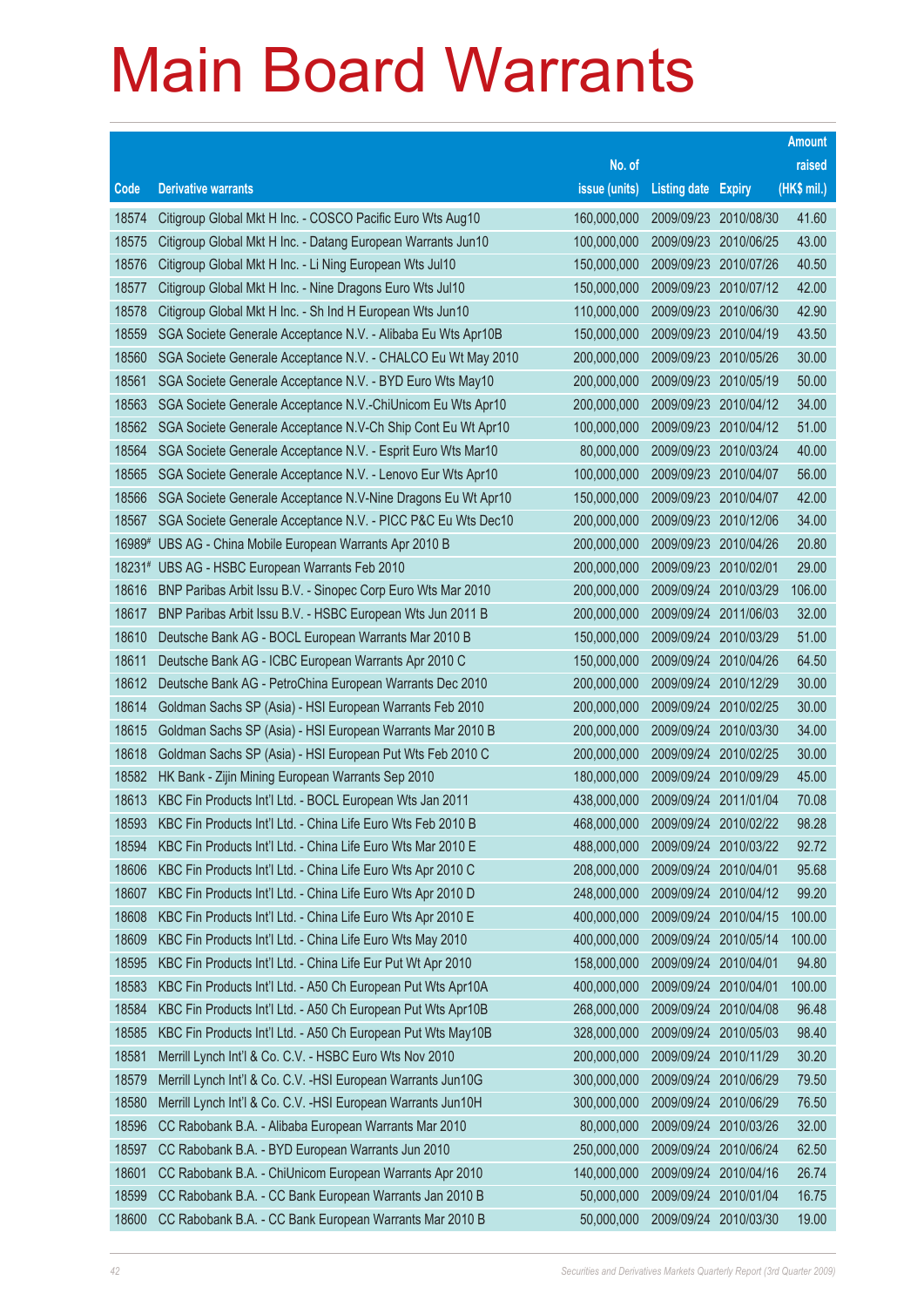|                |                                                                                                                              |                            |                       |                       | <b>Amount</b>  |
|----------------|------------------------------------------------------------------------------------------------------------------------------|----------------------------|-----------------------|-----------------------|----------------|
|                |                                                                                                                              | No. of                     |                       |                       | raised         |
| Code           | <b>Derivative warrants</b>                                                                                                   | issue (units)              | <b>Listing date</b>   | <b>Expiry</b>         | (HK\$ mil.)    |
| 18598          | CC Rabobank B.A. - China Coal European Warrants Mar 2010                                                                     | 140,000,000                | 2009/09/24            | 2010/03/26            | 35.00          |
| 18602          | CC Rabobank B.A. - HSBC European Warrants Dec 2010 E                                                                         | 200,000,000                |                       | 2009/09/24 2010/12/06 | 36.20          |
| 18603          | CC Rabobank B.A. - Nine Dragons European Warrants Mar 2010 B                                                                 | 150,000,000                | 2009/09/24            | 2010/03/26            | 37.50          |
| 18604          | CC Rabobank B.A. - Yanzhou Coal European Warrants Mar 2010                                                                   | 130,000,000                | 2009/09/24            | 2010/03/26            | 39.00          |
| 18605          | CC Rabobank B.A. - Zijin Mining European Warrants May 2010                                                                   | 200,000,000                | 2009/09/24            | 2010/05/24            | 50.00          |
| 18586          | UBS AG - BOCL European Warrants Dec 2009                                                                                     | 100,000,000                |                       | 2009/09/24 2009/12/28 | 34.00          |
| 18587          | UBS AG - BOCL European Warrants Mar 2010                                                                                     | 100,000,000                | 2009/09/24            | 2010/03/29            | 25.00          |
| 18588          | UBS AG - CC Bank European Warrants Mar 2010 B                                                                                | 100,000,000                |                       | 2009/09/24 2010/03/29 | 25.00          |
| 18589          | UBS AG - Sinopec Corp European Warrants Mar 2010 B                                                                           | 100,000,000                | 2009/09/24            | 2010/03/29            | 40.00          |
| 18591          | UBS AG - HSI European Put Warrants Feb 2010 I                                                                                | 200,000,000                |                       | 2009/09/24 2010/02/25 | 30.00          |
| 18592          | UBS AG - HSI European Put Warrants Mar 2010 B                                                                                | 200,000,000                | 2009/09/24            | 2010/03/30            | 34.00          |
| 18590          | UBS AG - ICBC European Warrants Apr 2010                                                                                     | 100,000,000                |                       | 2009/09/24 2010/04/19 | 38.00          |
| 18467#         | UBS AG - China Life European Warrants Dec 2009 D                                                                             | 100,000,000                | 2009/09/24            | 2009/12/28            | 23.30          |
| 18469#         | UBS AG - HKEx European Warrants Feb 2010 E                                                                                   | 200,000,000                |                       | 2009/09/24 2010/02/08 | 28.20          |
| 18636          | ABN AMRO Bank N.V. - China Life European Warrants Feb 2010 B                                                                 | 250,000,000                | 2009/09/25            | 2010/02/02            | 50.75          |
| 18637          | ABN AMRO Bank N.V. - China Life European Warrants Feb 2010 C                                                                 | 250,000,000                |                       | 2009/09/25 2010/02/25 | 39.00          |
| 18641          | ABN AMRO Bank N.V. - China Life European Put Wts Feb 2010                                                                    | 200,000,000                |                       | 2009/09/25 2010/02/25 | 47.20          |
| 18638          | ABN AMRO Bank N.V. - HKEx European Warrants Mar 2010                                                                         | 200,000,000                |                       | 2009/09/25 2010/03/22 | 32.60          |
| 18639          | ABN AMRO Bank N.V. - HKEx European Put Warrants Feb 2010                                                                     | 200,000,000                | 2009/09/25            | 2010/02/26            | 30.00          |
| 18634          | Credit Suisse - CC Bank European Warrants Dec 2010                                                                           | 200,000,000                | 2009/09/25 2010/12/20 |                       | 30.00          |
| 18635          | Credit Suisse - ICBC European Warrants Dec 2010 B                                                                            | 200,000,000                |                       | 2009/09/25 2010/12/06 | 30.00          |
| 18626          | Citigroup Global Mkt H Inc. - Alibaba European Warrants Feb10                                                                | 140,000,000                |                       | 2009/09/25 2010/02/12 | 40.60          |
| 18625          | Citigroup Global Mkt H Inc. - Alibaba European Warrants Jul10                                                                | 130,000,000                | 2009/09/25            | 2010/07/26            | 41.60          |
| 18627<br>18628 | Citigroup Global Mkt H Inc. - BankComm European Wts Oct 2010                                                                 | 160,000,000<br>160,000,000 | 2009/09/25 2010/07/19 | 2009/09/25 2010/10/25 | 40.00<br>41.60 |
| 18629          | Citigroup Global Mkt H Inc. - China Coal European Wts Jul10<br>Citigroup Global Mkt H Inc. - Tencent European Warrants Jun10 | 160,000,000                | 2009/09/25 2010/06/17 |                       | 40.00          |
| 18640          | Deutsche Bank AG - HSBC European Warrants Nov 2010 B                                                                         | 200,000,000                | 2009/09/25 2010/11/29 |                       | 32.00          |
| 18621          | Macquarie Bank Ltd. - BankComm European Warrants Mar 2011                                                                    | 200,000,000                |                       | 2009/09/25 2011/03/30 | 53.00          |
| 18622          | Macquarie Bank Ltd. - HSBC European Warrants Mar 2010 B                                                                      | 200,000,000                | 2009/09/25            | 2010/03/30            | 71.20          |
| 18620          | Macquarie Bank Ltd. - HSCEI European Warrants Mar 2010                                                                       | 200,000,000                |                       | 2009/09/25 2010/03/30 | 50.00          |
| 18624          | Macquarie Bank Ltd. - HSCEI European Put Warrants Mar 2010                                                                   | 200,000,000                |                       | 2009/09/25 2010/03/30 | 50.00          |
| 18623          | Macquarie Bank Ltd. - HSI European Put Warrants Mar 2010                                                                     | 300,000,000                | 2009/09/25            | 2010/03/30            | 69.90          |
| 18619          | Macquarie Bank Ltd. - HSI European Warrants Feb 2010 G                                                                       | 300,000,000                | 2009/09/25            | 2010/02/25            | 45.00          |
| 18630          | SGA Societe Generale Acceptance N.V. - BOCom Eur Wt Aug 10B                                                                  | 200,000,000                | 2009/09/25            | 2010/08/23            | 50.00          |
| 18631          | SGA Societe Generale Acceptance N.V. - R&F Ppt Eu Wts Mar 10                                                                 | 100,000,000                |                       | 2009/09/25 2010/03/22 | 22.00          |
| 18632          | SGA Societe Generale Acceptance N.V. - ICBC Eu Wt Feb 2010                                                                   | 100,000,000                | 2009/09/25 2010/02/17 |                       | 44.00          |
| 18633          | SGA Societe Generale Acceptance N.V. - Tencent Eu Wt Jul 10                                                                  | 200,000,000                | 2009/09/25            | 2010/07/21            | 50.00          |
| 17746#         | CC Rabobank B.A. - A50 China European Warrants Feb 2010 A                                                                    | 150,000,000                | 2009/09/25            | 2010/02/25            | 14.25          |
| 18653          | Deutsche Bank AG - HSBC European Put Warrants Jun 2010 B                                                                     | 150,000,000                | 2009/09/28 2010/06/01 |                       | 22.50          |
| 18655          | Deutsche Bank AG - HSI European Put Warrants Mar 2010                                                                        | 300,000,000                | 2009/09/28            | 2010/03/30            | 81.00          |
| 18651          | Deutsche Bank AG - HSI European Warrants Mar 2010 A                                                                          | 300,000,000                | 2009/09/28            | 2010/03/30            | 78.00          |
| 18652          | Deutsche Bank AG - HSI European Warrants Mar 2010 B                                                                          | 300,000,000                | 2009/09/28            | 2010/03/30            | 75.00          |
| 18647          | Standard Bank PLC - Belle Int'l European Warrants Dec 2010                                                                   | 100,000,000                | 2009/09/28            | 2010/12/17            | 25.00          |
| 18648          | Standard Bank PLC - Shimao Ppt European Warrants Jun 2010                                                                    | 100,000,000                | 2009/09/28 2010/06/18 |                       | 25.00          |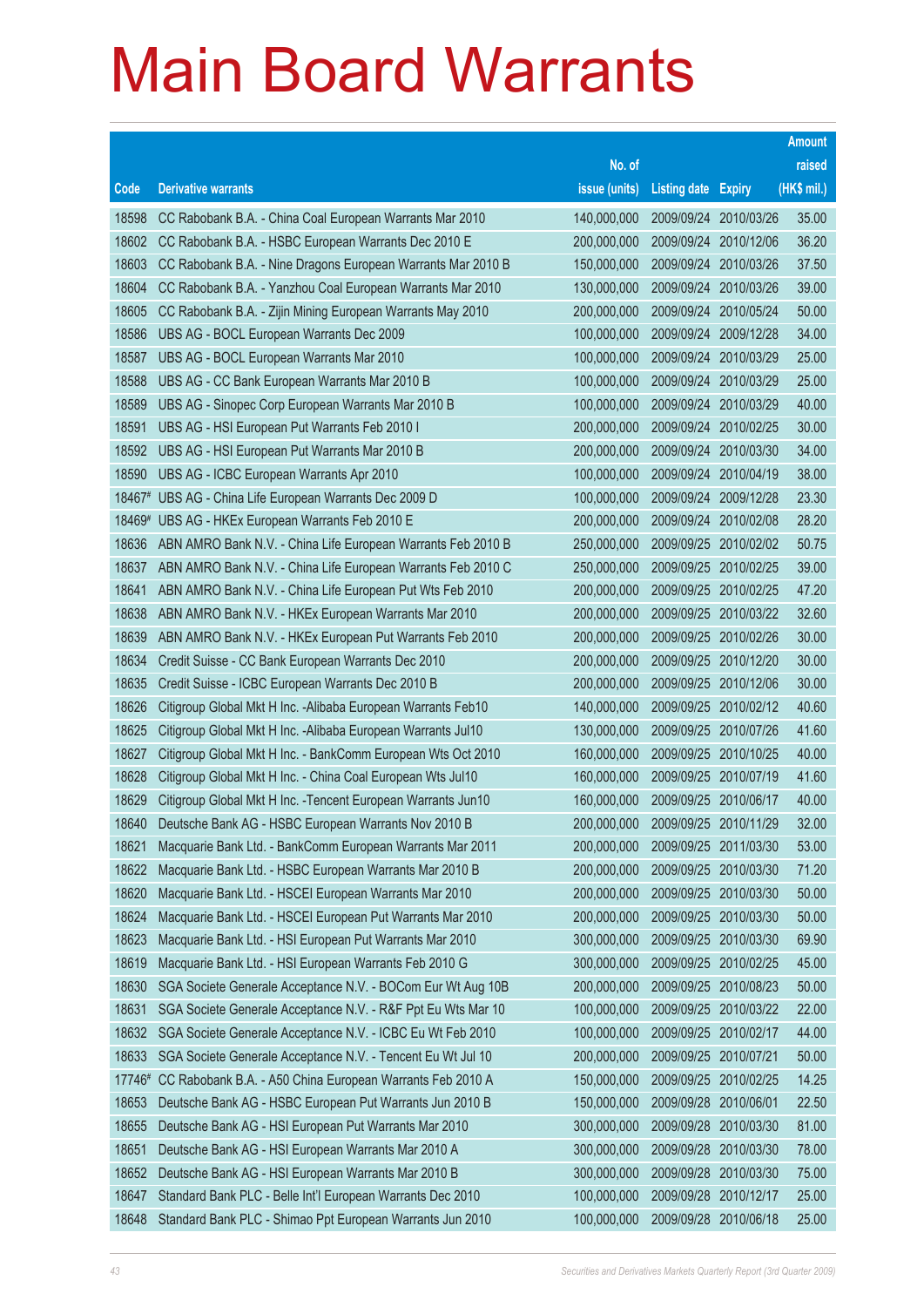|        |                                                                     |               |                            |                       | <b>Amount</b> |
|--------|---------------------------------------------------------------------|---------------|----------------------------|-----------------------|---------------|
|        |                                                                     | No. of        |                            |                       | raised        |
| Code   | <b>Derivative warrants</b>                                          | issue (units) | <b>Listing date Expiry</b> |                       | (HK\$ mil.)   |
| 18642  | SGA Societe Generale Acceptance N.V. - HSI Eur Wt Mar 2010 E        | 300,000,000   |                            | 2009/09/28 2010/03/30 | 75.00         |
| 18643  | SGA Societe Generale Acceptance N.V. - HSI Eur Wt Mar 2010 F        | 300,000,000   |                            | 2009/09/28 2010/03/30 | 75.00         |
| 18644  | SGA Societe Generale Acceptance N.V. - HSI Eur Wt Mar 2010 G        | 300,000,000   | 2009/09/28                 | 2010/03/30            | 75.00         |
| 18645  | SGA Societe Generale Acceptance N.V-SPDR Gold T Eu Wt Mar10A        | 50,000,000    | 2009/09/28 2010/03/29      |                       | 40.00         |
| 18646  | SGA Societe Generale Acceptance N.V-SPDR Gold T Eu Wt Mar10B        | 50,000,000    | 2009/09/28                 | 2010/03/29            | 29.00         |
| 18649  | SGA Societe Generale Acceptance N.V. - SPDR Eu Put Wt Mar10C        | 50,000,000    |                            | 2009/09/28 2010/03/29 | 26.50         |
| 18650  | SGA Societe Generale Acceptance N.V. - SPDR Eu Put Wt Mar10D        | 50,000,000    | 2009/09/28                 | 2010/03/29            | 43.50         |
|        | 18558# Deutsche Bank AG - BYD European Warrants May 2010 A          | 150,000,000   | 2009/09/28 2010/05/11      |                       | 31.35         |
|        | 17064# Deutsche Bank AG - China Mobile European Warrants Apr 2010 A | 300,000,000   | 2009/09/28                 | 2010/04/26            | 27.60         |
| 14617# | Merrill Lynch Int'l & Co. C.V. - Ch Mobile Eur Wt May 2010          | 400,000,000   |                            | 2009/09/28 2010/05/03 | 38.40         |
| 18679  | ABN AMRO Bank N.V. - Jiangxi Copper European Warrants Mar10         | 200,000,000   | 2009/09/29                 | 2010/03/30            | 50.00         |
| 18677  | ABN AMRO Bank N.V. - Tencent Holdings European Wts Mar10            | 200,000,000   | 2009/09/29                 | 2010/03/10            | 38.60         |
| 18678  | ABN AMRO Bank N.V. - Tencent Holdings European Wts Jun10            | 200,000,000   | 2009/09/29                 | 2010/06/22            | 39.60         |
| 18668  | HK Bank - HSCEI European Warrants Mar 2010 F                        | 200,000,000   | 2009/09/29                 | 2010/03/30            | 50.00         |
| 18675  | HK Bank - HSCEI European Put Warrants Mar 2010 G                    | 200,000,000   | 2009/09/29                 | 2010/03/30            | 50.00         |
| 18676  | HK Bank - HSCEI European Put Warrants Mar 2010 H                    | 200,000,000   | 2009/09/29                 | 2010/03/30            | 50.00         |
| 18665  | HK Bank - HSI European Warrants Mar 2010 F                          | 200,000,000   | 2009/09/29                 | 2010/03/30            | 54.00         |
| 18666  | HK Bank - HSI European Warrants Mar 2010 G                          | 200,000,000   | 2009/09/29                 | 2010/03/30            | 50.00         |
| 18667  | HK Bank - HSI European Warrants Mar 2010 H                          | 200,000,000   | 2009/09/29                 | 2010/03/30            | 50.00         |
| 18671  | HK Bank - HSI European Put Warrants Mar 2010 I                      | 200,000,000   | 2009/09/29                 | 2010/03/30            | 50.00         |
| 18672  | HK Bank - HSI European Put Warrants Mar 2010 J                      | 200,000,000   | 2009/09/29                 | 2010/03/30            | 50.00         |
| 18673  | HK Bank - HSI European Put Warrants Mar 2010 K                      | 200,000,000   | 2009/09/29                 | 2010/03/30            | 54.00         |
| 18674  | HK Bank - HSI European Put Warrants Mar 2010 L                      | 200,000,000   | 2009/09/29                 | 2010/03/30            | 68.00         |
| 18664  | J P Morgan SP BV - BEA European Warrants Apr 2010                   | 100,000,000   | 2009/09/29                 | 2010/04/29            | 28.60         |
| 18660  | J P Morgan SP BV - BOC HK European Warrants Apr 2010                | 188,000,000   | 2009/09/29                 | 2010/04/29            | 47.38         |
| 18661  | J P Morgan SP BV - BYD European Warrants Apr 2010                   | 200,000,000   | 2009/09/29                 | 2010/04/29            | 50.00         |
| 18662  | J P Morgan SP BV - China Life European Warrants Apr 2010            | 300,000,000   | 2009/09/29                 | 2010/04/23            | 94.50         |
| 18663  | J P Morgan SP BV - New World Dev European Warrants May 2010         | 188,000,000   | 2009/09/29 2010/05/28      |                       | 48.69         |
| 18669  | KBC Fin Products Int'l Ltd. - Ch Mobile Euro Wt Apr 2010 D          | 608,000,000   | 2009/09/29                 | 2010/04/26            | 91.20         |
| 18681  | KBC Fin Products Int'l Ltd. - HSCEI Euro Wts Mar 2010 B             | 400,000,000   | 2009/09/29                 | 2010/03/30            | 100.00        |
| 18685  | KBC Fin Products Int'l Ltd. - HSCEI Euro Put Wts Mar 2010 C         | 400,000,000   | 2009/09/29                 | 2010/03/30            | 100.00        |
| 18686  | KBC Fin Products Int'l Ltd. - HSCEI Euro Put Wts Mar 2010 D         | 400,000,000   | 2009/09/29                 | 2010/03/30            | 100.00        |
| 18682  | KBC Fin Products Int'l Ltd. - HSI Euro Put Wts Mar 2010 F           | 400,000,000   | 2009/09/29                 | 2010/03/30            | 100.00        |
| 18654  | Macquarie Bank Ltd. - Alibaba European Warrants Mar 2010            | 300,000,000   | 2009/09/29                 | 2010/03/30            | 78.30         |
| 18656  | Macquarie Bank Ltd. - BYD European Warrants Jul 2010                | 188,000,000   | 2009/09/29                 | 2010/07/28            | 47.38         |
| 18657  | Macquarie Bank Ltd. - Cheung Kong European Warrants Jun 2010        | 300,000,000   | 2009/09/29 2010/06/29      |                       | 75.30         |
| 18658  | Macquarie Bank Ltd. - Cheung Kong European Warrants Nov 2010        | 300,000,000   | 2009/09/29                 | 2010/11/29            | 76.20         |
| 18659  | Macquarie Bank Ltd. - Swire Pacific A European Wts Dec 2010         | 300,000,000   | 2009/09/29                 | 2010/12/29            | 78.60         |
| 18680  | Standard Bank PLC - Zijin Mining European Warrants Dec 2010         | 100,000,000   | 2009/09/29                 | 2010/12/17            | 25.00         |
| 18670  | UBS AG - HSI European Warrants Mar 2010 D                           | 300,000,000   | 2009/09/29                 | 2010/03/30            | 75.00         |
| 17976# | CC Rabobank B.A. - A50 China European Warrants Feb 2010 B           | 300,000,000   | 2009/09/29                 | 2010/02/08            | 12.00         |
| 18707  | ABN AMRO Bank N.V. - BYD European Warrants Apr 2010                 | 200,000,000   | 2009/09/30                 | 2010/04/30            | 50.00         |
| 18708  | ABN AMRO Bank N.V. - A50 China European Warrants Mar 2010 C         | 200,000,000   | 2009/09/30                 | 2010/03/08            | 37.20         |
| 18697  | Barclays Bank plc - China Mobile European Warrants May 2010         | 150,000,000   | 2009/09/30 2010/05/03      |                       | 93.00         |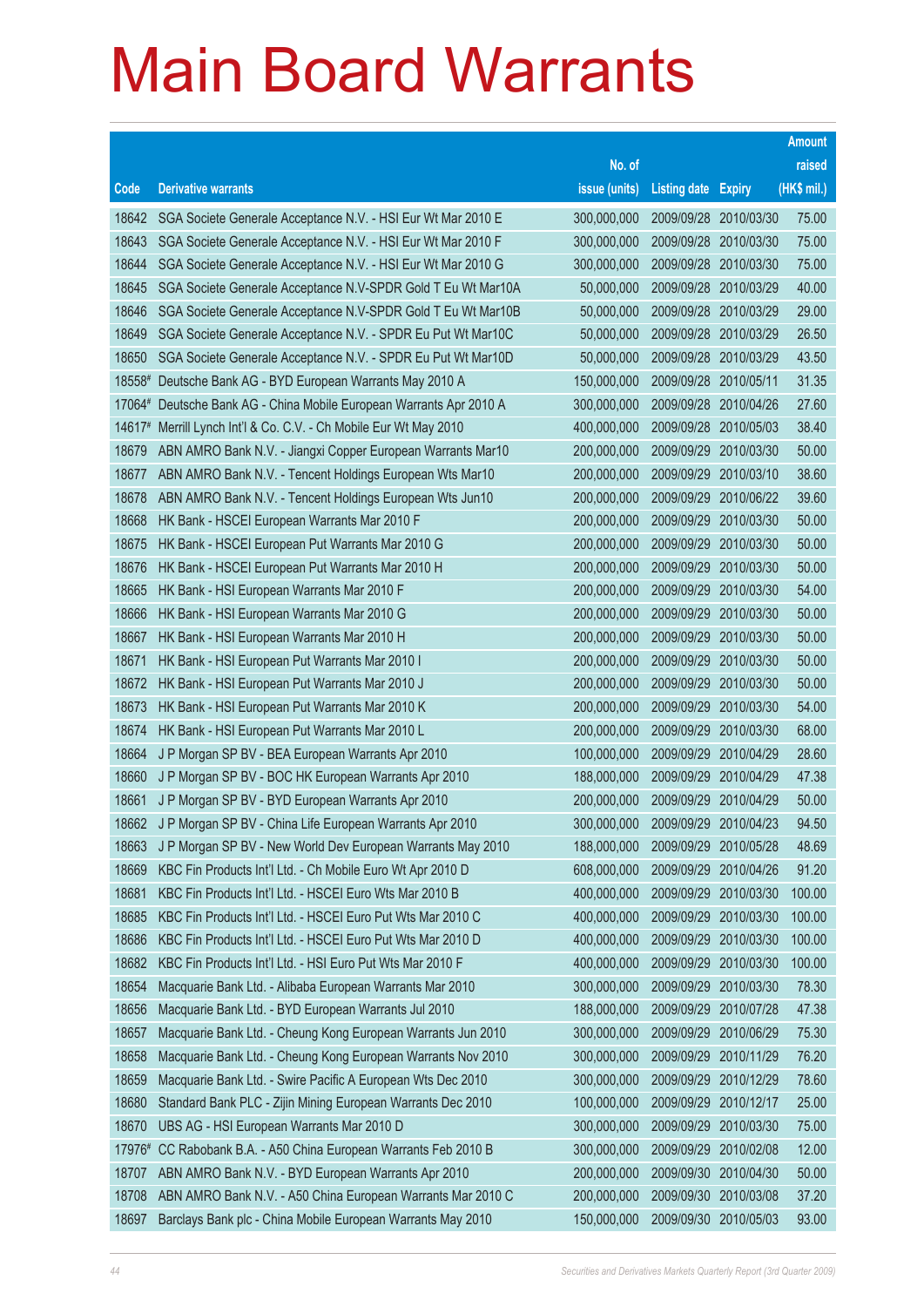|              |                                                               |               |                            |                       | <b>Amount</b> |
|--------------|---------------------------------------------------------------|---------------|----------------------------|-----------------------|---------------|
|              |                                                               | No. of        |                            |                       | raised        |
| Code         | <b>Derivative warrants</b>                                    | issue (units) | <b>Listing date Expiry</b> |                       | (HK\$ mil.)   |
| 18698        | Barclays Bank plc - China Mobile European Warrants Jul 2010   | 150,000,000   | 2009/09/30                 | 2010/07/05            | 75.00         |
| 18699        | Barclays Bank plc - China Life European Warrants May 2010     | 200,000,000   | 2009/09/30                 | 2010/05/03            | 54.00         |
| 18700        | Barclays Bank plc - China Life European Warrants Jul 2010     | 200,000,000   | 2009/09/30                 | 2010/07/05            | 50.00         |
| 18701        | Barclays Bank plc - Sinopec Corp European Warrants May 2010   | 150,000,000   | 2009/09/30                 | 2010/05/03            | 52.50         |
| 18702        | Barclays Bank plc - Sinopec Corp European Warrants Jul 2010   | 150,000,000   |                            | 2009/09/30 2010/07/05 | 45.00         |
| 18703        | Barclays Bank plc - Sinopec Corp European Warrants Oct 2010   | 150,000,000   | 2009/09/30                 | 2010/10/04            | 46.50         |
| 18705        | Barclays Bank plc - HKEx European Warrants Jul 2010           | 200,000,000   | 2009/09/30                 | 2010/07/05            | 52.00         |
| 18704        | Barclays Bank plc - HKEx European Warrants Mar 2010 B         | 200,000,000   | 2009/09/30                 | 2010/03/29            | 50.00         |
| 18683        | BOCI Asia Ltd. - BOCL European Warrants Jan 2010              | 200,000,000   |                            | 2009/09/30 2010/01/18 | 48.00         |
| 18684        | BOCI Asia Ltd. - BYD European Warrants Apr 2010               | 200,000,000   | 2009/09/30                 | 2010/04/30            | 50.00         |
| 18687        | BOCI Asia Ltd. - Kingboard Chem European Warrants May 2010    | 100,000,000   | 2009/09/30                 | 2010/05/31            | 100.00        |
| 18706        | Deutsche Bank AG - BYD European Warrants May 2010 B           | 150,000,000   |                            | 2009/09/30 2010/05/25 | 37.50         |
| 18688        | HK Bank - Alibaba European Warrants Apr 2010                  | 120,000,000   | 2009/09/30                 | 2010/04/15            | 30.00         |
| 18689        | HK Bank - BOCL European Put Warrants Apr 2010                 | 180,000,000   | 2009/09/30                 | 2010/04/15            | 61.20         |
| 18690        | HK Bank - BYD European Warrants Sep 2010                      | 120,000,000   | 2009/09/30                 | 2010/09/30            | 30.00         |
| 18691        | HK Bank - CC Bank European Put Warrants Apr 2010              | 180,000,000   | 2009/09/30                 | 2010/04/15            | 100.80        |
| 18692        | HK Bank - China Life European Put Warrants Apr 2010           | 180,000,000   | 2009/09/30                 | 2010/04/15            | 45.00         |
| 18693        | HK Bank - HKEx European Put Warrants Apr 2010                 | 180,000,000   | 2009/09/30                 | 2010/04/15            | 45.00         |
| 18694        | HK Bank - ICBC European Put Warrants Apr 2010                 | 180,000,000   |                            | 2009/09/30 2010/04/15 | 48.60         |
| 18695        | HK Bank - Nine Dragons European Warrants Jun 2010             | 120,000,000   | 2009/09/30                 | 2010/06/25            | 30.00         |
| 18696        | HK Bank - Tencent European Warrants Jun 2010                  | 180,000,000   | 2009/09/30                 | 2010/06/25            | 45.00         |
| 10901        | SGA Societe Generale Acceptance N.V. - AUD/USD Eur Wt Mar10E  | 100,000,000   | 2009/09/30 2010/03/31      |                       | 25.00         |
| 10905        | SGA Societe Generale Acceptance N.V-AUD/USD Eu Put Wt Mar10F  | 100,000,000   | 2009/09/30                 | 2010/03/31            | 41.00         |
| 10906        | SGA Societe Generale Acceptance N.V. - Gold Euro Wts Apr 10A  | 500,000,000   | 2009/09/30                 | 2010/04/19            | 125.00        |
| 10907        | SGA Societe Generale Acceptance N.V. - Gold Euro Wts Apr 10B  | 500,000,000   | 2009/09/30                 | 2010/04/19            | 125.00        |
| 10910        | SGA Societe Generale Acceptance N.V. - Gold Eu Put Wts Apr10C | 500,000,000   | 2009/09/30                 | 2010/04/19            | 125.00        |
| 10911        | SGA Societe Generale Acceptance N.V. - Gold Eu Put Wts Apr10D | 500,000,000   | 2009/09/30                 | 2010/04/19            | 125.00        |
| 17353#       | KBC Fin Products Int'l Ltd. - Ch Mobile Euro Wt Dec 2009 B    | 600,000,000   | 2009/09/30                 | 2009/12/22            | 21.00         |
| <b>Total</b> |                                                               |               |                            |                       | 67,523.38     |

# Further issue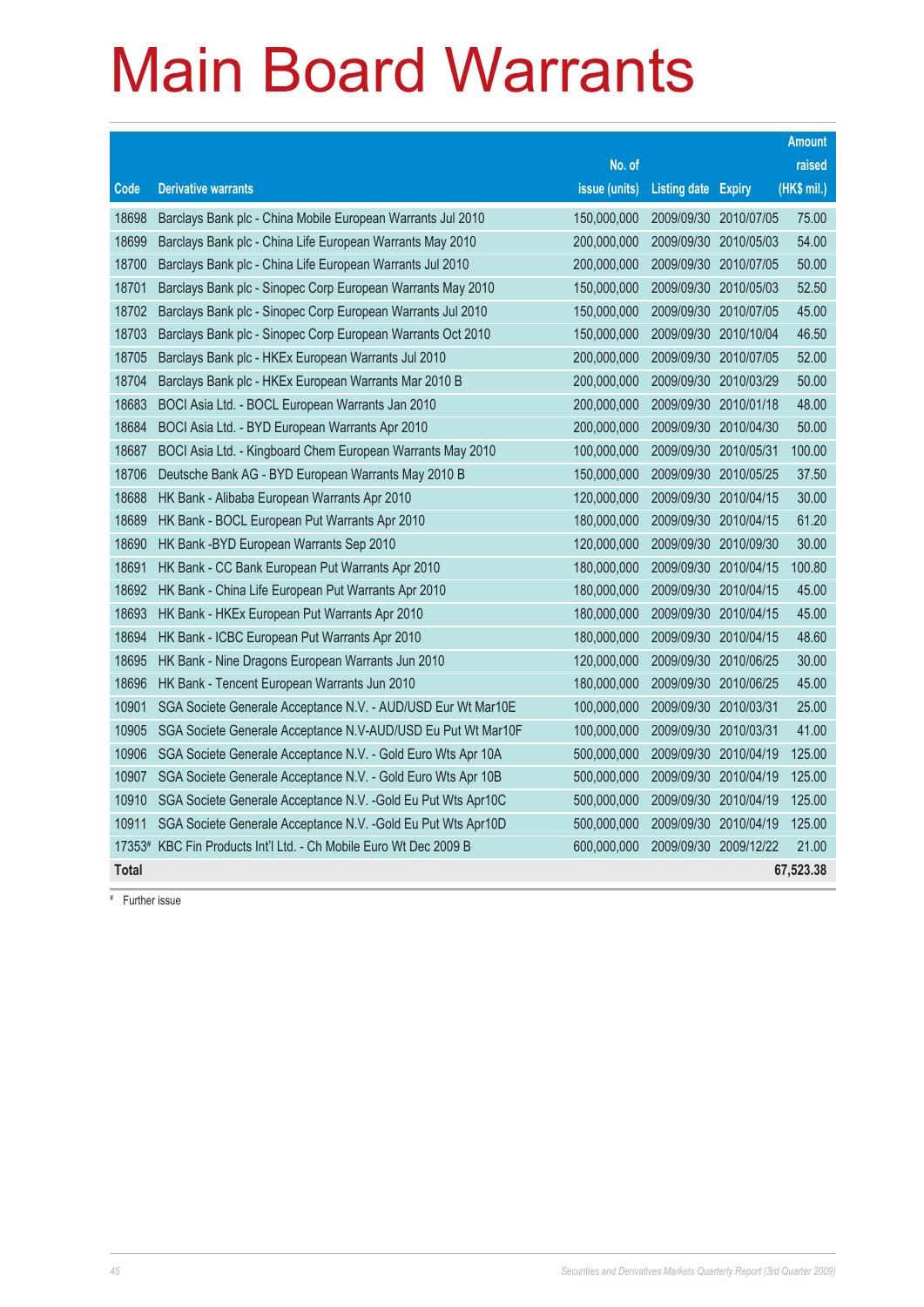# Main Board Debt Securities

#### **Debt Securities Trading Statistics**

|      |    |                                | <b>Turnover value</b>   |  |  |
|------|----|--------------------------------|-------------------------|--|--|
|      |    | Exchange fund notes (HK\$ mil) | Market total (HK\$ mil) |  |  |
| 2008 | Q3 | 0.26                           | 1.51                    |  |  |
|      | Q4 | $\overline{\phantom{0}}$       | 1.71                    |  |  |
| 2009 | Q1 | $\overline{\phantom{0}}$       | 2.93                    |  |  |
|      | Q2 | -                              | 0.51                    |  |  |
|      | Q3 | -                              | 0.36                    |  |  |

#### **Debt Securities Nominal Value**

|      |    | No. of issues | Nominal value (HK\$ mil.) |
|------|----|---------------|---------------------------|
| 2008 | Q3 | 174           | 440,409.79                |
|      | Q4 | 172           | 414,001.69                |
| 2009 | Q1 | 171           | 406,932.13                |
|      | Q2 | 167           | 395,723.72                |
|      | Q3 | 166           | 398,047.03                |

#### **New Listing Statistics - Debt Securities**

|      |    | No. of newly listed debt securities | Amount raised (HK\$ mil.) |
|------|----|-------------------------------------|---------------------------|
| 2008 | Q3 | ხ                                   | 11,822.87                 |
|      | Q4 | 4                                   | 4,791.32                  |
| 2009 | Q1 | 4                                   | 5,309.25                  |
|      | Q2 | 5                                   | 12,295.05                 |
|      | Q3 | 8                                   | 19,782.43                 |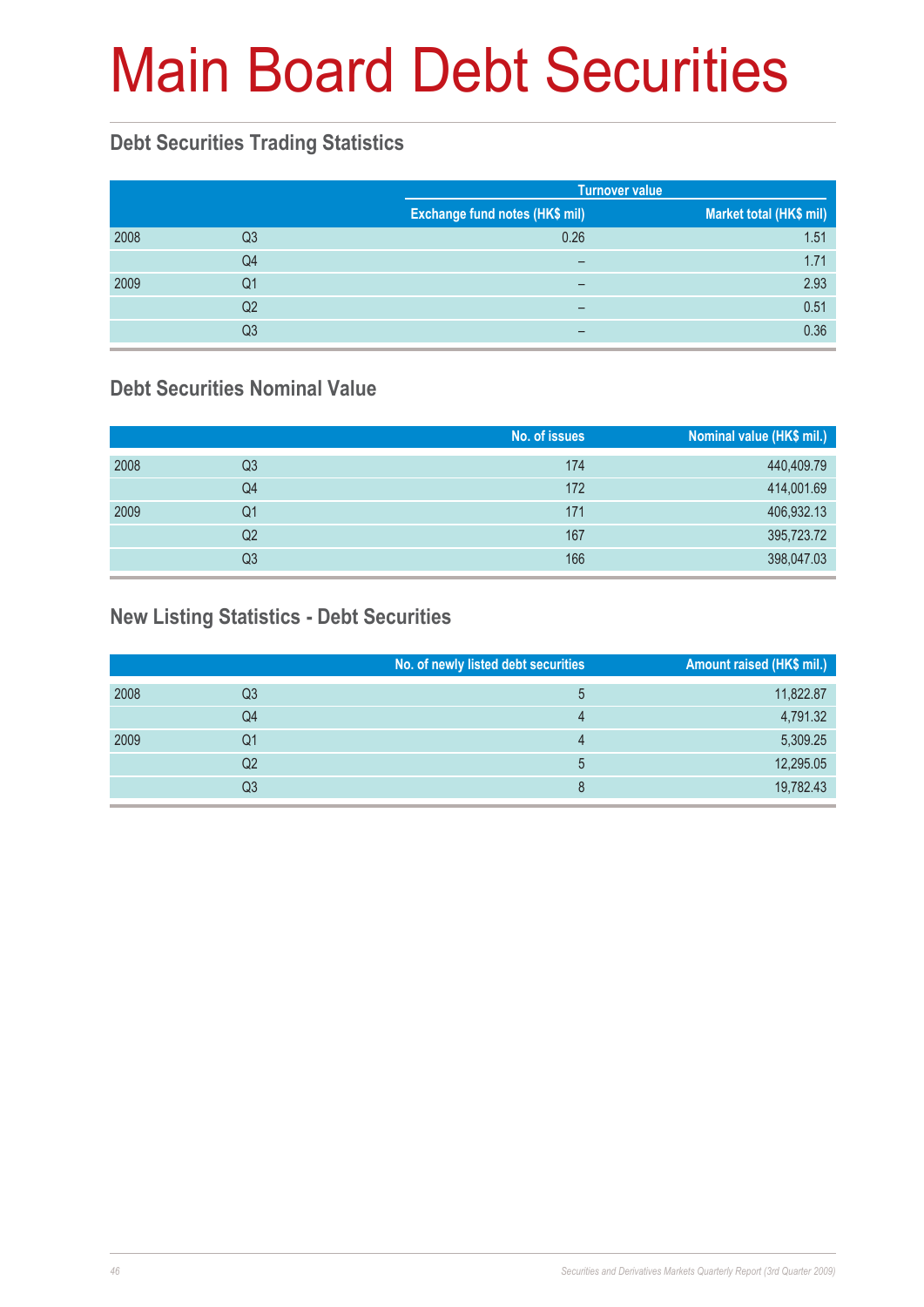# Main Board Debt Securities

#### **Newly Listed Debt Securities**

for 3rd quarter 2009

|              |                                                                 |                  |               |                     |                 | <b>Amount raised</b> |
|--------------|-----------------------------------------------------------------|------------------|---------------|---------------------|-----------------|----------------------|
| Code         | <b>Debt securities</b>                                          | <b>Principal</b> |               | <b>Listing date</b> | <b>Maturity</b> | (HK\$ mil.)          |
| 04309        | SRE Group Ltd. RMB Denominated USD<br>Settled 6% Conv Bonds2014 | <b>RMB</b>       | 446.900.000   | 2009/07/24          | 2014/07/23      | 506.80               |
| 04310        | Hong Kong Mortgage Corporation Ltd. 3.50%<br>Notes 2014, The    | <b>USD</b>       | 500,000,000   | 2009/08/04          | 2014/08/04      | 3,871.03             |
| 04192        | Hong Kong Monetary Authority 0.43%<br>Exchange Fund Notes 2011  | <b>HKD</b>       | 1,200,000,000 | 2009/08/18          | 2011/08/17      | 1,195.80             |
| 04311        | Swire Pacific MTN Financing Ltd. 3.50%<br>Guaranteed Notes 2019 | <b>USD</b>       | 500,000,000   | 2009/08/20          | 2019/08/20      | 3,871.03             |
| 04193        | Hong Kong Monetary Authority 2.60%<br>Exchange Fund Notes 2024  | <b>HKD</b>       | 600,000,000   | 2009/08/21          | 2024/08/20      | 612.36               |
| 04201        | The Govt of the HKSAR of the<br>PRC 0.92% Bonds 2011            | <b>HKD</b>       | 3,500,000,000 | 2009/09/04          | 2011/09/05      | 3,522.75             |
| 04312        | Henson Finance Ltd. 5.50%<br>Guaranteed Notes 2019              | <b>USD</b>       | 500.000.000   | 2009/09/18          | 2019/09/17      | 3,892.01             |
| $04170*$     | Hong Kong Monetary Authority 4.20%<br>Exchange Fund Notes 2012  | <b>HKD</b>       | 1.200.000.000 | 2009/09/28          | 2012/09/17      | 1.313.16             |
| 04194        | Hong Kong Monetary Authority 1.69%<br>Exchange Fund Notes 2014  | <b>HKD</b>       | 1,000,000,000 | 2009/09/29          | 2014/09/29      | 997.50               |
| <b>Total</b> |                                                                 |                  |               |                     |                 | 19,782.43            |

# Further issue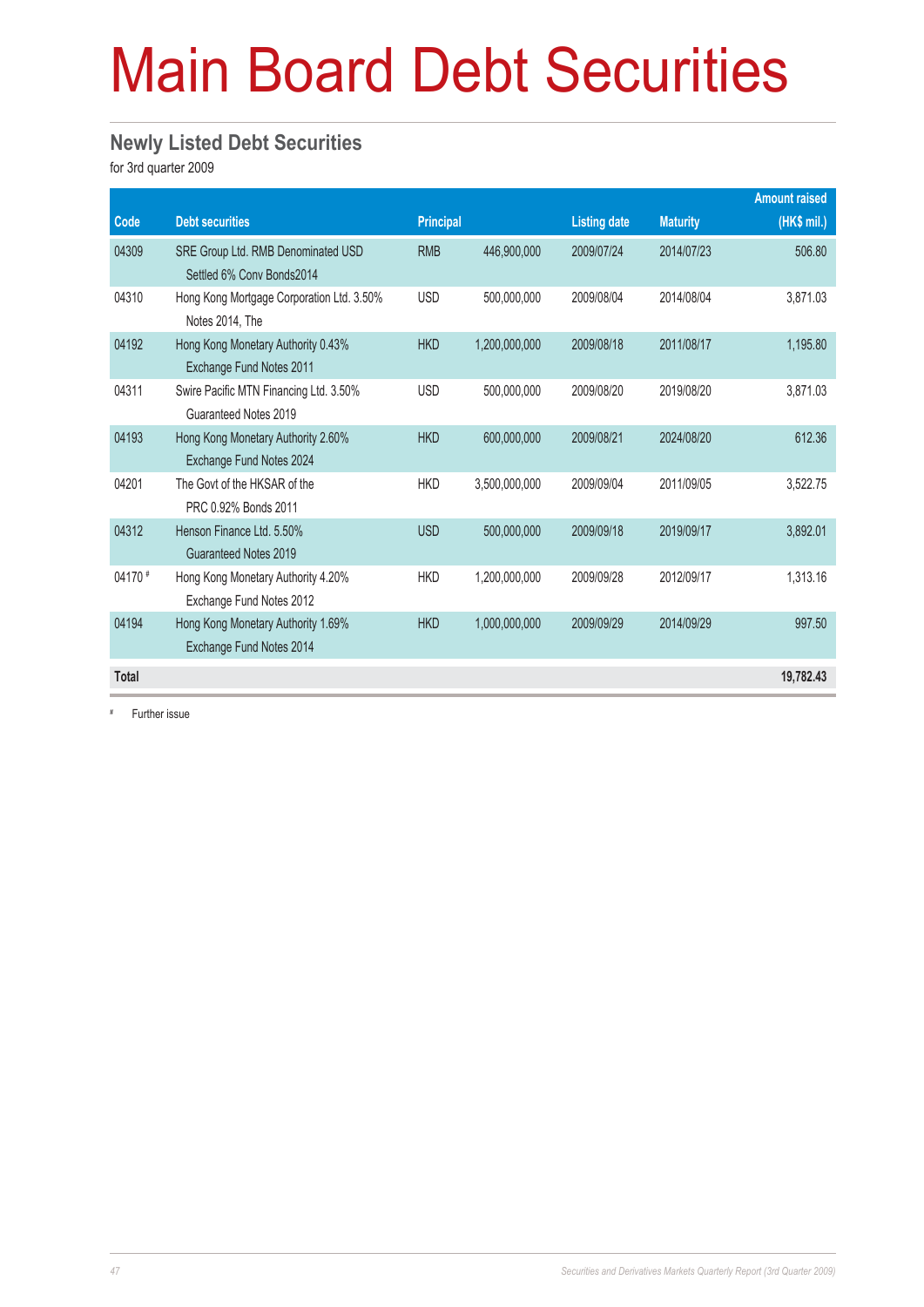# Main Board Unit Trusts and Mutual Funds

#### **Unit Trusts and Mutual Funds Trading Statistics**

|      |                | <b>Exchange Traded</b><br>Fund (ETF)<br>(HK\$ mil.) | <b>Real Estate</b><br><b>Investment</b><br><b>Trusts (REITs)</b><br>(HK\$ mil.) | <b>Others</b><br>(HK\$ mil.) | <b>Total</b><br>(HK\$ mil.) | % of market total<br>(HK\$ mil.) |
|------|----------------|-----------------------------------------------------|---------------------------------------------------------------------------------|------------------------------|-----------------------------|----------------------------------|
| 2008 | Q <sub>3</sub> | 128,330.01                                          | 12,253.56                                                                       | 214.24                       | 140,797.82                  | 3.58                             |
|      | Q4             | 120,092.63                                          | 10,422.81                                                                       | 225.71                       | 130,741.15                  | 4.16                             |
| 2009 | Q <sub>1</sub> | 102,668.21                                          | 7,728.10                                                                        | 177.20                       | 110,573.51                  | 4.13                             |
|      | Q <sub>2</sub> | 107,216.84                                          | 14,023.80                                                                       | 297.04                       | 121,537.68                  | 2.79                             |
|      | Q <sub>3</sub> | 167,985.99                                          | 11,199.87                                                                       | 233.84                       | 179,419.70                  | 4.16                             |

Note: 1. Include turnover values in HKD only.

#### **Unit Trusts and Mutual Funds Market Value**

|      |                | No. of<br><b>issues</b> | <b>Exchange</b><br><b>Traded Funds</b><br>(ETF)<br>(HK\$ mil.) | No. of<br>issues | <b>Real Estate</b><br><b>Investment</b><br><b>Trusts</b><br>(REITs)<br>(HK\$ mil.) | No. of<br><b>issues</b> | <b>Others</b><br>(HK\$ mil.) | No. of<br><b>issues</b> | <b>Total</b><br>(HK\$ mil.) |
|------|----------------|-------------------------|----------------------------------------------------------------|------------------|------------------------------------------------------------------------------------|-------------------------|------------------------------|-------------------------|-----------------------------|
| 2008 | Q <sub>3</sub> | 24                      | 250.445.02                                                     | 7                | 60,646.67                                                                          | $\overline{2}$          | 1.803.76                     | 33                      | 312,895.46                  |
|      | Q4             | 24                      | 266,475.46                                                     | 7                | 46,405.95                                                                          | $\overline{2}$          | 1.439.29                     | 33                      | 314,320.70                  |
| 2009 | Q <sub>1</sub> | 24                      | 343,441.56                                                     | 7                | 50,891.61                                                                          | $\overline{2}$          | 1,636.40                     | 33                      | 395,969.58                  |
|      | Q <sub>2</sub> | 30                      | 403,231.67                                                     | 7                | 58,858.17                                                                          | $\overline{2}$          | 2.436.01                     | 39                      | 464.525.86                  |
|      | Q <sub>3</sub> | 37                      | 435,197.50                                                     | 7                | 65,764.70                                                                          | $\overline{2}$          | 2,603.37                     | 46                      | 503,565.57                  |

#### **New Listing Unit Trust and Mutual Funds Statistics**

|      |                | No. of newly listed<br>unit trust and mutual funds | <b>Funds raised</b><br>(HK\$ mil.) |
|------|----------------|----------------------------------------------------|------------------------------------|
| 2008 | Q3             |                                                    |                                    |
|      | Q4             | -                                                  | -                                  |
| 2009 | Q1             | -                                                  |                                    |
|      | Q <sub>2</sub> | 6                                                  | -                                  |
|      | Q3             |                                                    | -                                  |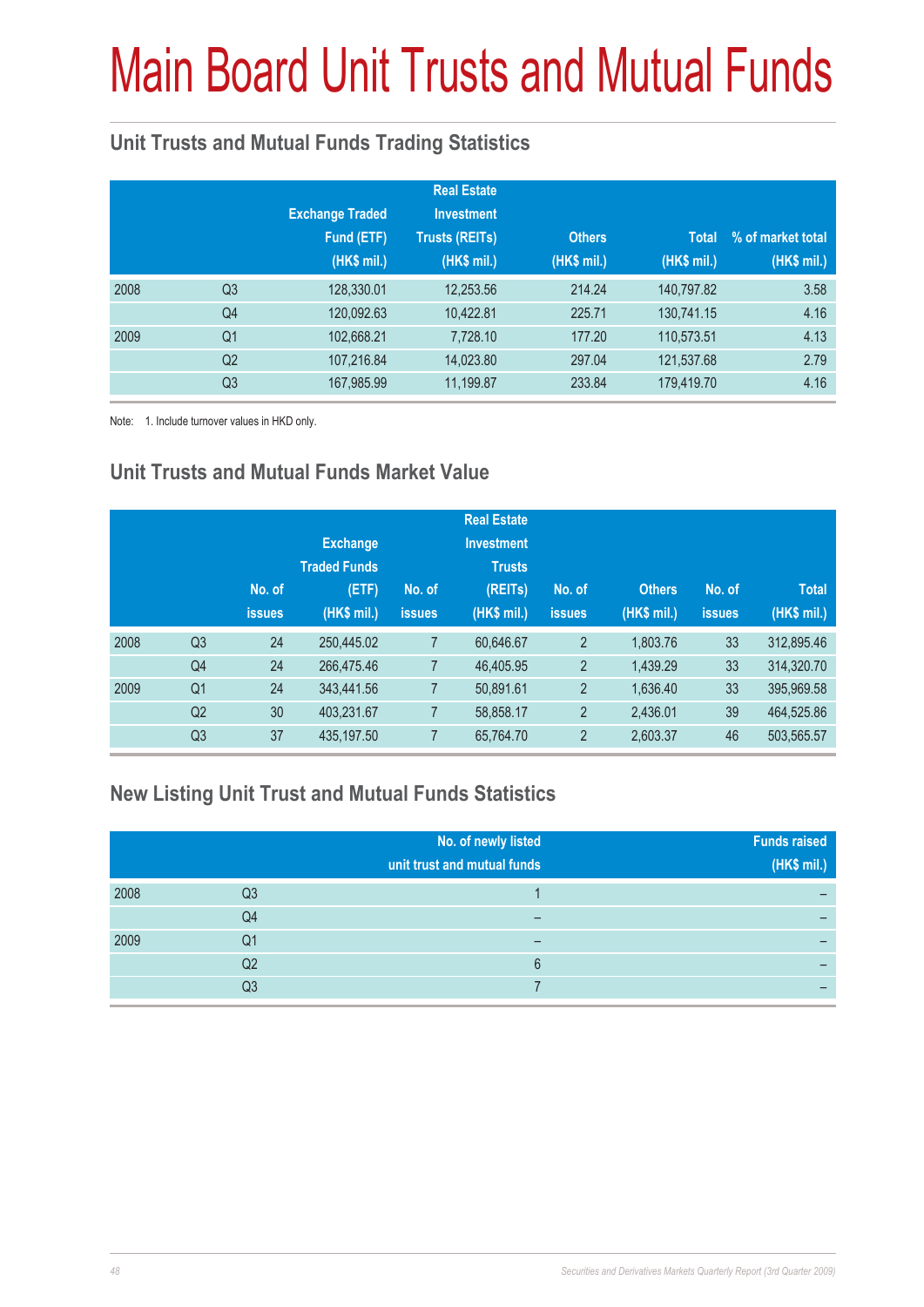# Main Board Unit Trusts and Mutual Funds

#### **Newly Listed Unit Trust and Mutual Funds**

for 3rd quarter 2009

|       |                                           |                                     | <b>Issue price</b> | <b>Amount raised</b> |                     |
|-------|-------------------------------------------|-------------------------------------|--------------------|----------------------|---------------------|
| Code  | Unit trust and Mutual funds               | <b>Fund manager</b>                 | (HK\$)             | (HK\$ mil)           | <b>Listing date</b> |
| 03087 | db x-trackers FTSE Vietnam ETF            | State Street Global Advisors Ltd.   | n.a.               | n.a.                 | 2009/07/08          |
| 03007 | db x-trackers FTSE/Xinhua China 25 ETF    | State Street Global Advisors Ltd.   | n.a.               | n.a.                 | 2009/07/08          |
| 02848 | db x-trackers MSCI Korea TRN Index ETF    | State Street Global Advisors Ltd.   | n.a.               | n.a.                 | 2009/07/08          |
| 03020 | db x-trackers MSCI USA TRN Index ETF      | State Street Global Advisors Ltd.   | n.a.               | n.a.                 | 2009/07/08          |
| 03015 | db x-trackers S&P CNX NIFTY ETF           | State Street Global Advisors Ltd.   | n.a.               | n.a.                 | 2009/07/08          |
| 03002 | Polaris Taiwan Top 50 Tracker Fund (H.K.) | Polaris Securities (Hong Kong) Ltd. | n.a.               | n.a.                 | 2009/08/19          |
| 03011 | db x-trackers US Dollar Money Market ETF  | State Street Global Advisors Ltd.   | n.a.               | n.a.                 | 2009/08/27          |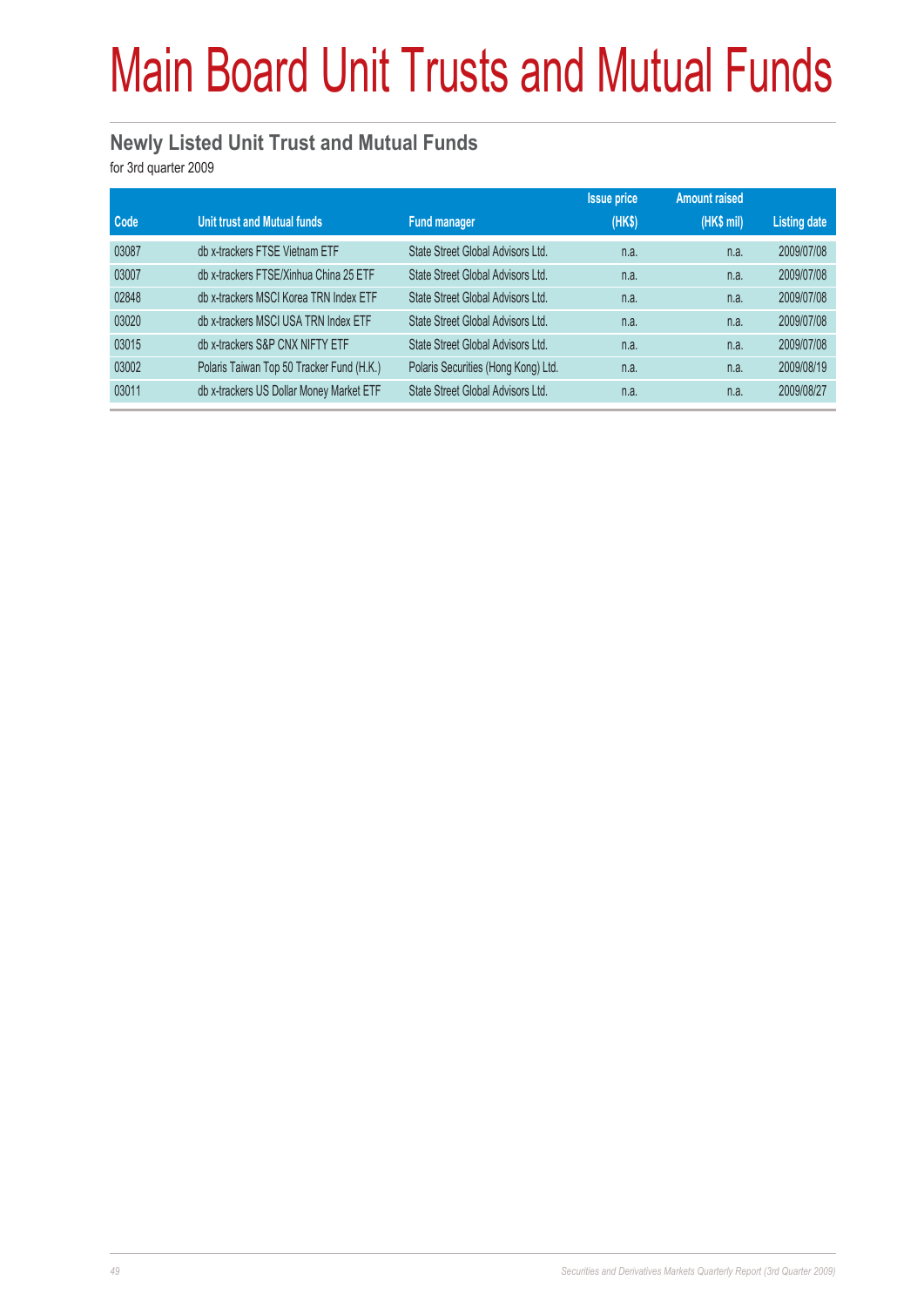#### **Callable Bull / Bear Contracts Trading Statistics**

|    | <b>Number</b> | Market value (HK\$ mil.) | Turnover value (HK\$ mil.) |
|----|---------------|--------------------------|----------------------------|
| Q3 | 759           | 130,618.61               | 396,439.23                 |
| Q4 | 1.314         | 195,229.08               | 383,369.78                 |
| Q1 | 1,513         | 152,386.79               | 351,364.58                 |
| Q2 | 1,620         | 153,963.94               | 470,890.15                 |
| Q3 | 1,893         | 145,788.56               | 434,251.62                 |
|    |               |                          |                            |

#### **New Listings Callable Bull / Bear Contracts Statistics**

|      |    | No. of newly listed CBBC | Amount raised (HK\$ mil.) |
|------|----|--------------------------|---------------------------|
| 2008 | Q3 | 1,343                    | 135,720.58                |
|      | Q4 | 1,935                    | 185,485.67                |
| 2009 | Q1 | 1,628                    | 129,192.54                |
|      | Q2 | 2,057                    | 140,519.83                |
|      | Q3 | 2,333                    | 133,733.23                |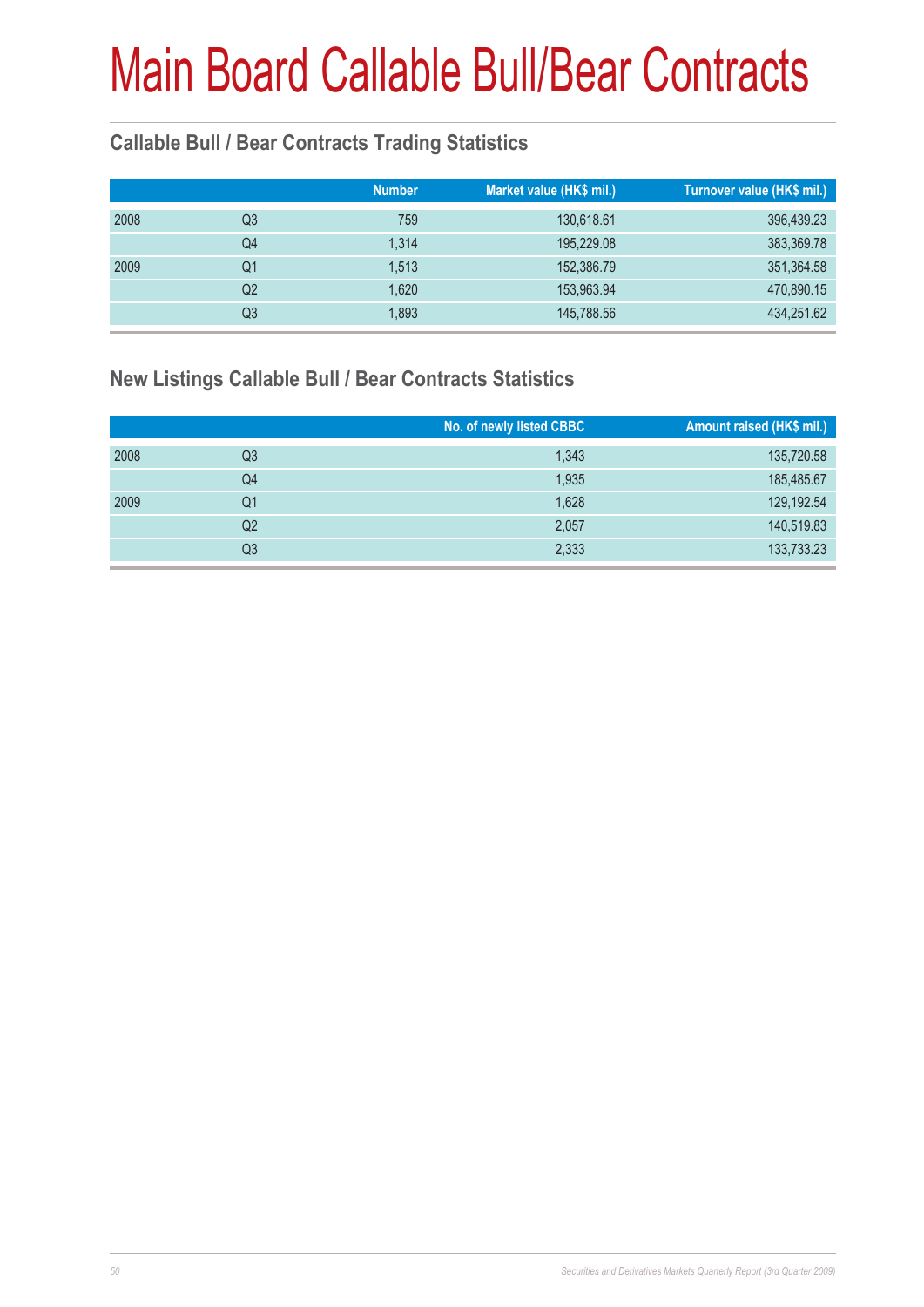#### **Newly Listed Callable Bull / Bear Contracts**

for 3rd quarter 2009

|       |                                                                | No. of        |                     |               | <b>Amount raised</b> |
|-------|----------------------------------------------------------------|---------------|---------------------|---------------|----------------------|
| Code  | <b>Callable Bull/Bear Contracts</b>                            | issue (units) | <b>Listing date</b> | <b>Expiry</b> | (HK\$ mil.)          |
| 64996 | Deutsche Bank AG - HSI R Bull CBBC Feb 2010 R                  | 300,000,000   | 2009/07/02          | 2010/02/25    | 81.00                |
| 64997 | Deutsche Bank AG - HSI R Bull CBBC Feb 2010 S                  | 300,000,000   | 2009/07/02          | 2010/02/25    | 78.00                |
| 65000 | Deutsche Bank AG - HSI R Bear CBBC Feb 2010 U                  | 300,000,000   | 2009/07/02          | 2010/02/25    | 78.00                |
| 65001 | Deutsche Bank AG - HSI R Bear CBBC Feb 2010 X                  | 300,000,000   | 2009/07/02          | 2010/02/25    | 87.00                |
| 64999 | Goldman Sachs SP (Asia) - HSI R Bull CBBC Feb 2010 C           | 200,000,000   | 2009/07/02          | 2010/02/25    | 50.00                |
| 64998 | Goldman Sachs SP (Asia) - HSI R Bull CBBC Feb 2010 H           | 200,000,000   | 2009/07/02          | 2010/02/25    | 50.00                |
| 64988 | HK Bank - HSI R Bear CBBC Nov 2009 K                           | 280,000,000   | 2009/07/02          | 2009/11/27    | 70.00                |
| 64989 | HK Bank - HSI R Bear CBBC Dec 2009 Q                           | 280,000,000   | 2009/07/02          | 2009/12/30    | 70.00                |
| 64991 | SGA Societe Generale Acceptance N.V - CLife R Bear CBBC Jan10E | 100,000,000   | 2009/07/02          | 2010/01/20    | 45.00                |
| 64992 | SGA Societe Generale Acceptance N.V. - HKEx R Bear CBBC Jan101 | 150,000,000   | 2009/07/02          | 2010/01/13    | 37.50                |
| 64994 | UBS AG - A50 China R Bull CBBC Dec 2009 O                      | 200,000,000   | 2009/07/02          | 2009/12/28    | 50.00                |
| 64995 | UBS AG - HKEx R Bull CBBC Dec 2009 T                           | 200,000,000   | 2009/07/02          | 2009/12/28    | 50.00                |
| 64993 | UBS AG - HSI R Bull CBBC Nov 2009 K                            | 300,000,000   | 2009/07/02          | 2009/11/27    | 75.00                |
| 64990 | UBS AG - HSI R Bear CBBC Oct 2009 P                            | 300,000,000   | 2009/07/02          | 2009/10/29    | 75.00                |
| 65015 | Goldman Sachs SP (Asia) - HSI R Bull CBBC Mar 2010 A           | 200,000,000   | 2009/07/03          | 2010/03/30    | 50.00                |
| 65009 | KBC Fin Products Int'l Ltd. - China Life R Bull CBBC Nov 09C   | 118,000,000   | 2009/07/03          | 2009/11/02    | 37.76                |
| 65010 | KBC Fin Products Int'l Ltd. - Ch Life R Bear CBBC Oct 2009 D   | 118,000,000   | 2009/07/03          | 2009/10/15    | 48.38                |
| 65011 | KBC Fin Products Int'l Ltd. - Ch Life R Bear CBBC Oct 2009 E   | 118,000,000   | 2009/07/03          | 2009/10/05    | 74.34                |
| 65012 | KBC Fin Products Int'l Ltd. - CP&CC R Bear CBBC Oct 2009 D     | 188,000,000   | 2009/07/03          | 2009/10/15    | 47.00                |
| 65013 | KBC Fin Products Int'l Ltd. - CP&CC R Bear CBBC Dec 2009 A     | 188,000,000   | 2009/07/03          | 2009/12/15    | 47.00                |
| 65014 | KBC Fin Products Int'l Ltd. - HKEx R Bull CBBC Nov 2009 K      | 188,000,000   | 2009/07/03          | 2009/11/18    | 47.00                |
| 65007 | KBC Fin Products Int'l Ltd. - HSI R Bear CBBC Oct 2009 M       | 208,000,000   | 2009/07/03          | 2009/10/29    | 52.00                |
| 65008 | KBC Fin Products Int'l Ltd. - HSI R Bear CBBC Nov 2009 N       | 248,000,000   | 2009/07/03          | 2009/11/27    | 62.00                |
| 65002 | CC Rabobank B.A. - HSI R Bear CBBC Jan 2010 R                  | 100,000,000   | 2009/07/03          | 2010/01/28    | 25.00                |
| 65003 | CC Rabobank B.A. - HSI R Bear CBBC Jan 2010 S                  | 100,000,000   | 2009/07/03          | 2010/01/28    | 25.00                |
| 65004 | CC Rabobank B.A. - HSI R Bear CBBC Jan 2010 T                  | 100,000,000   | 2009/07/03          | 2010/01/28    | 25.00                |
| 65005 | CC Rabobank B.A. - HSI R Bear CBBC Jan 2010 U                  | 100,000,000   | 2009/07/03          | 2010/01/28    | 25.00                |
| 65006 | CC Rabobank B.A. - HSI R Bear CBBC Jan 2010 V                  | 100,000,000   | 2009/07/03          | 2010/01/28    | 25.00                |
| 65020 | BNP Paribas Arbit Issu B.V. - HSI R Bull CBBC Jan 2010 X       | 300,000,000   | 2009/07/06          | 2010/01/28    | 75.00                |
| 65024 | BNP Paribas Arbit Issu B.V. - HSI R Bull CBBC Jan 2010 Y       | 300,000,000   | 2009/07/06          | 2010/01/28    | 75.00                |
| 65025 | BNP Paribas Arbit Issu B.V. - HSI R Bull CBBC Jan 2010 Z       | 300,000,000   | 2009/07/06          | 2010/01/28    | 75.00                |
| 65051 | Deutsche Bank AG - China Life R Bull CBBC Dec 2009 F           | 150,000,000   | 2009/07/06          | 2009/12/21    | 60.00                |
| 65052 | Deutsche Bank AG - China Life R Bull CBBC Dec 2009 G           | 150,000,000   | 2009/07/06          | 2009/12/21    | 45.00                |
| 65053 | Deutsche Bank AG - HKEx R Bull CBBC Dec 2009 C                 | 150,000,000   | 2009/07/06          | 2009/12/21    | 37.50                |
| 65027 | Deutsche Bank AG - HSI R Bull CBBC Jan 2010 Q                  | 300,000,000   | 2009/07/06          | 2010/01/28    | 75.00                |
| 65049 | Goldman Sachs SP (Asia) - HSI R Bull CBBC Mar 2010 B           | 200,000,000   | 2009/07/06          | 2010/03/30    | 50.00                |
| 65050 | Goldman Sachs SP (Asia) - HSI R Bull CBBC Mar 2010 C           | 200,000,000   | 2009/07/06          | 2010/03/30    | 50.00                |
| 65034 | KBC Fin Products Int'l Ltd. - A50 China R Bull CBBC Oct 09 D   | 188,000,000   | 2009/07/06          | 2009/10/20    | 56.40                |
| 65035 | KBC Fin Products Int'l Ltd. - A50 China R Bull CBBC Nov 09 C   | 188,000,000   | 2009/07/06          | 2009/11/05    | 47.00                |
| 65036 | KBC Fin Products Int'l Ltd. - A50 China R Bull CBBC Nov 09 D   | 188,000,000   | 2009/07/06          | 2009/11/18    | 47.00                |
| 65037 | KBC Fin Products Int'l Ltd. - A50 China R Bull CBBC Dec 09 A   | 188,000,000   | 2009/07/06          | 2009/12/01    | 50.76                |
| 65038 | KBC Fin Products Int'l Ltd. - HKEx R Bull CBBC Dec 2009 D      | 188,000,000   | 2009/07/06          | 2009/12/10    | 47.00                |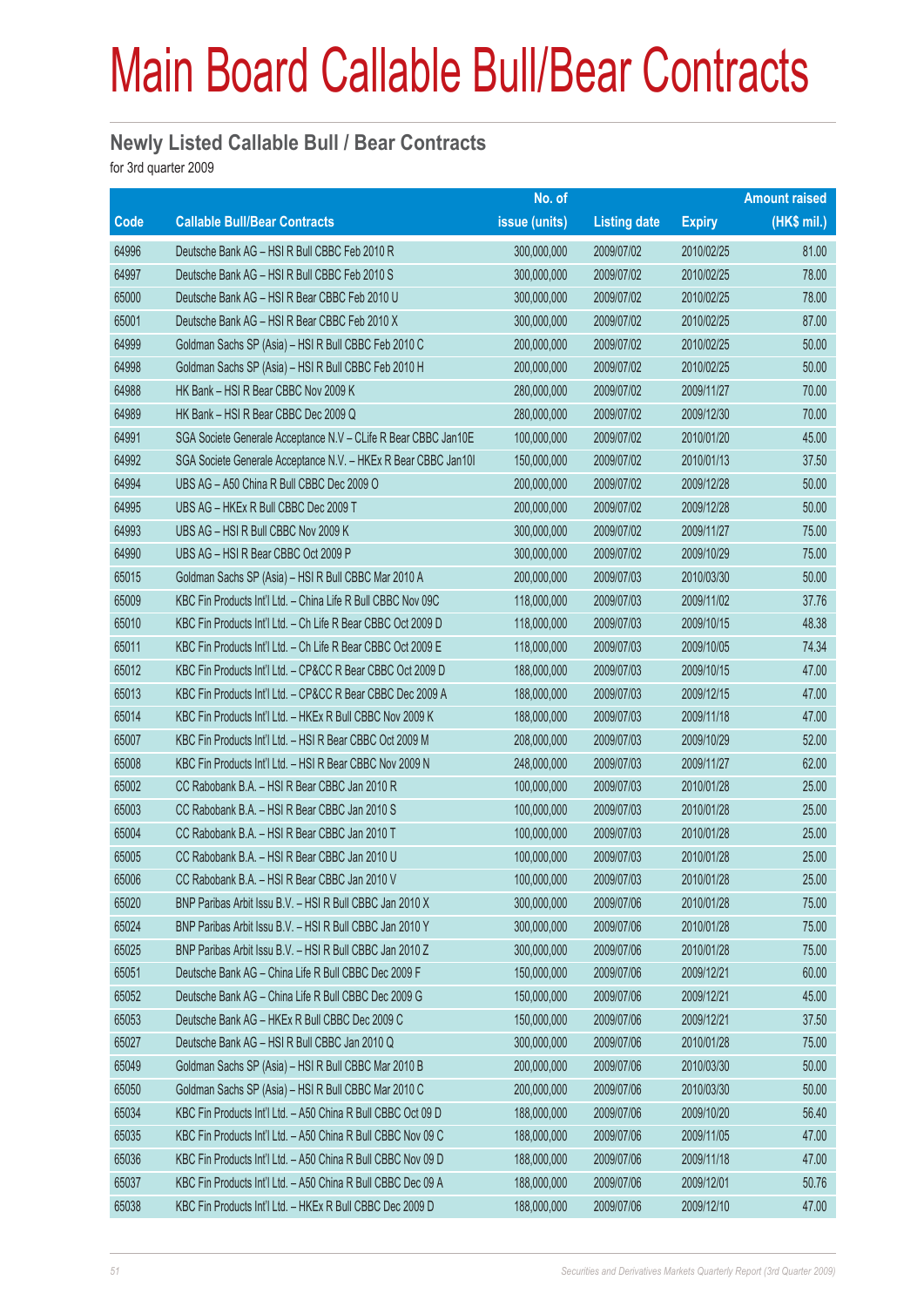|       |                                                                | No. of        |                     |               | <b>Amount raised</b> |
|-------|----------------------------------------------------------------|---------------|---------------------|---------------|----------------------|
| Code  | <b>Callable Bull/Bear Contracts</b>                            | issue (units) | <b>Listing date</b> | <b>Expiry</b> | $(HK$$ mil.)         |
| 65041 | KBC Fin Products Int'l Ltd. - HSI R Bull CBBC Nov 2009 P       | 208,000,000   | 2009/07/06          | 2009/11/27    | 52.00                |
| 65042 | KBC Fin Products Int'l Ltd. - HSI R Bull CBBC Dec 2009 X       | 248,000,000   | 2009/07/06          | 2009/12/30    | 62.00                |
| 65026 | KBC Fin Products Int'l Ltd. - HSI R Bear CBBC Oct 2009 G       | 208,000,000   | 2009/07/06          | 2009/10/29    | 52.00                |
| 65039 | KBC Fin Products Int'l Ltd. - SHK Ppt R Bull CBBC Dec 2009 B   | 188,000,000   | 2009/07/06          | 2009/12/15    | 47.00                |
| 65040 | KBC Fin Products Int'l Ltd. - SHK Ppt R Bear CBBC Feb 2010 A   | 188,000,000   | 2009/07/06          | 2010/02/18    | 80.84                |
| 65016 | Macquarie Bank Ltd. - HSI R Bull CBBC Nov 2009 L               | 400,000,000   | 2009/07/06          | 2009/11/27    | 100.00               |
| 65029 | SGA Societe Generale Acceptance N.V. - HSI R Bull CBBC Dec09P  | 300,000,000   | 2009/07/06          | 2009/12/30    | 75.00                |
| 65030 | SGA Societe Generale Acceptance N.V. - HSI R Bull CBBC Dec09Q  | 300,000,000   | 2009/07/06          | 2009/12/30    | 75.00                |
| 65028 | SGA Societe Generale Acceptance N.V. - HSI R Bull CBBC Dec09S  | 300,000,000   | 2009/07/06          | 2009/12/30    | 75.00                |
| 65031 | SGA Societe Generale Acceptance N.V. - HSI R Bull CBBC Jan10B  | 300,000,000   | 2009/07/06          | 2010/01/28    | 75.00                |
| 65032 | SGA Societe Generale Acceptance N.V. - HSI R Bull CBBC Jan10N  | 300,000,000   | 2009/07/06          | 2010/01/28    | 75.00                |
| 65033 | SGA Societe Generale Acceptance N.V. - HSI R Bull CBBC Jan100  | 300,000,000   | 2009/07/06          | 2010/01/28    | 75.00                |
| 65018 | UBS AG - Cheung Kong R Bull CBBC Jan 2010 F                    | 100,000,000   | 2009/07/06          | 2010/01/18    | 25.00                |
| 65023 | UBS AG - Cheung Kong R Bear CBBC Jan 2010 G                    | 100,000,000   | 2009/07/06          | 2010/01/18    | 25.00                |
| 65046 | UBS AG - China Life R Bull CBBC Dec 2009 L                     | 200,000,000   | 2009/07/06          | 2009/12/28    | 50.00                |
| 65047 | UBS AG - CNOOC R Bull CBBC Dec 2009 O                          | 200,000,000   | 2009/07/06          | 2009/12/28    | 50.00                |
| 65044 | UBS AG - HSI R Bull CBBC Oct 2009 W                            | 300,000,000   | 2009/07/06          | 2009/10/29    | 75.00                |
| 65045 | UBS AG - HSI R Bull CBBC Oct 2009 X                            | 300,000,000   | 2009/07/06          | 2009/10/29    | 75.00                |
| 65043 | UBS AG - HSI R Bull CBBC Feb 2010 A                            | 300,000,000   | 2009/07/06          | 2010/02/25    | 75.00                |
| 65017 | UBS AG - HSI R Bull CBBC Feb 2010 Z                            | 300,000,000   | 2009/07/06          | 2010/02/25    | 75.00                |
| 65021 | UBS AG - HSI R Bear CBBC Feb 2010 L                            | 300,000,000   | 2009/07/06          | 2010/02/25    | 75.00                |
| 65022 | UBS AG - HSI R Bear CBBC Feb 2010 M                            | 300,000,000   | 2009/07/06          | 2010/02/25    | 75.00                |
| 65048 | UBS AG - HSI R Bear CBBC Feb 2010 N                            | 300,000,000   | 2009/07/06          | 2010/02/25    | 75.00                |
| 65019 | UBS AG - SHK Ppt R Bull CBBC Dec 2009 A                        | 100,000,000   | 2009/07/06          | 2009/12/21    | 25.00                |
| 65077 | ABN AMRO Bank N.V. - CC Bank R Bull CBBC Dec 2009 A            | 80,000,000    | 2009/07/07          | 2009/12/21    | 20.00                |
| 65083 | ABN AMRO Bank N.V. - CC Bank R Bear CBBC Dec 2009 B            | 80,000,000    | 2009/07/07          | 2009/12/21    | 20.08                |
| 65084 | ABN AMRO Bank N.V. - CC Bank R Bear CBBC Dec 2009 C            | 80,000,000    | 2009/07/07          | 2009/12/21    | 20.48                |
| 65075 | ABN AMRO Bank N.V. - A50 China R Bull CBBC Dec 2009 F          | 80,000,000    | 2009/07/07          | 2009/12/21    | 20.00                |
| 65076 | ABN AMRO Bank N.V. - A50 China R Bull CBBC Dec 2009 G          | 80,000,000    | 2009/07/07          | 2009/12/21    | 20.00                |
| 65081 | ABN AMRO Bank N.V. - A50 China R Bear CBBC Dec 2009 H          | 80,000,000    | 2009/07/07          | 2009/12/21    | 20.00                |
| 65082 | ABN AMRO Bank N.V. - A50 China R Bear CBBC Dec 2009 I          | 80,000,000    | 2009/07/07          | 2009/12/21    | 24.88                |
| 65080 | ABN AMRO Bank N.V. - HSI R Bull CBBC Dec 2009 O                | 250,000,000   | 2009/07/07          | 2009/12/30    | 62.50                |
| 65078 | ABN AMRO Bank N.V. - HSI R Bull CBBC Dec 2009 P                | 250,000,000   | 2009/07/07          | 2009/12/30    | 62.50                |
| 65079 | ABN AMRO Bank N.V. - HSI R Bull CBBC Dec 2009 R                | 250,000,000   | 2009/07/07          | 2009/12/30    | 62.50                |
| 65086 | ABN AMRO Bank N.V. - HSI R Bear CBBC Nov 2009 K                | 250,000,000   | 2009/07/07          | 2009/11/27    | 62.50                |
| 65087 | ABN AMRO Bank N.V. - HSI R Bear CBBC Nov 2009 L                | 250,000,000   | 2009/07/07          | 2009/11/27    | 62.50                |
| 65085 | ABN AMRO Bank N.V. - HSI R Bear CBBC Nov 2009 P                | 250,000,000   | 2009/07/07          | 2009/11/27    | 62.50                |
| 65070 | CC Rabobank B.A. - HSI R Bull CBBC Jan 2010 W                  | 100,000,000   | 2009/07/07          | 2010/01/28    | 25.00                |
| 65071 | CC Rabobank B.A. - HSI R Bull CBBC Jan 2010 X                  | 100,000,000   | 2009/07/07          | 2010/01/28    | 25.00                |
| 65072 | CC Rabobank B.A. - HSI R Bull CBBC Jan 2010 Y                  | 100,000,000   | 2009/07/07          | 2010/01/28    | 25.00                |
| 65057 | SGA Societe Generale Acceptance N.V. - BOCL R Bull CBBC Jan10C | 200,000,000   | 2009/07/07          | 2010/01/20    | 50.00                |
| 65061 | SGA Societe Generale Acceptance N.V. - BOCL R Bear CBBC Jan10D | 200,000,000   | 2009/07/07          | 2010/01/20    | 50.00                |
| 65058 | SGA Societe Generale Acceptance N.V - BOCom R Bull CBBC Jan10C | 100,000,000   | 2009/07/07          | 2010/01/20    | 27.00                |
| 65062 | SGA Societe Generale Acceptance N.V - BOCom R Bear CBBC Jan10D | 100,000,000   | 2009/07/07          | 2010/01/20    | 25.00                |
| 65065 | SGA Societe Generale Acceptance N.V. - CUni R Bear CBBC Jan10D | 50,000,000    | 2009/07/07          | 2010/01/20    | 13.00                |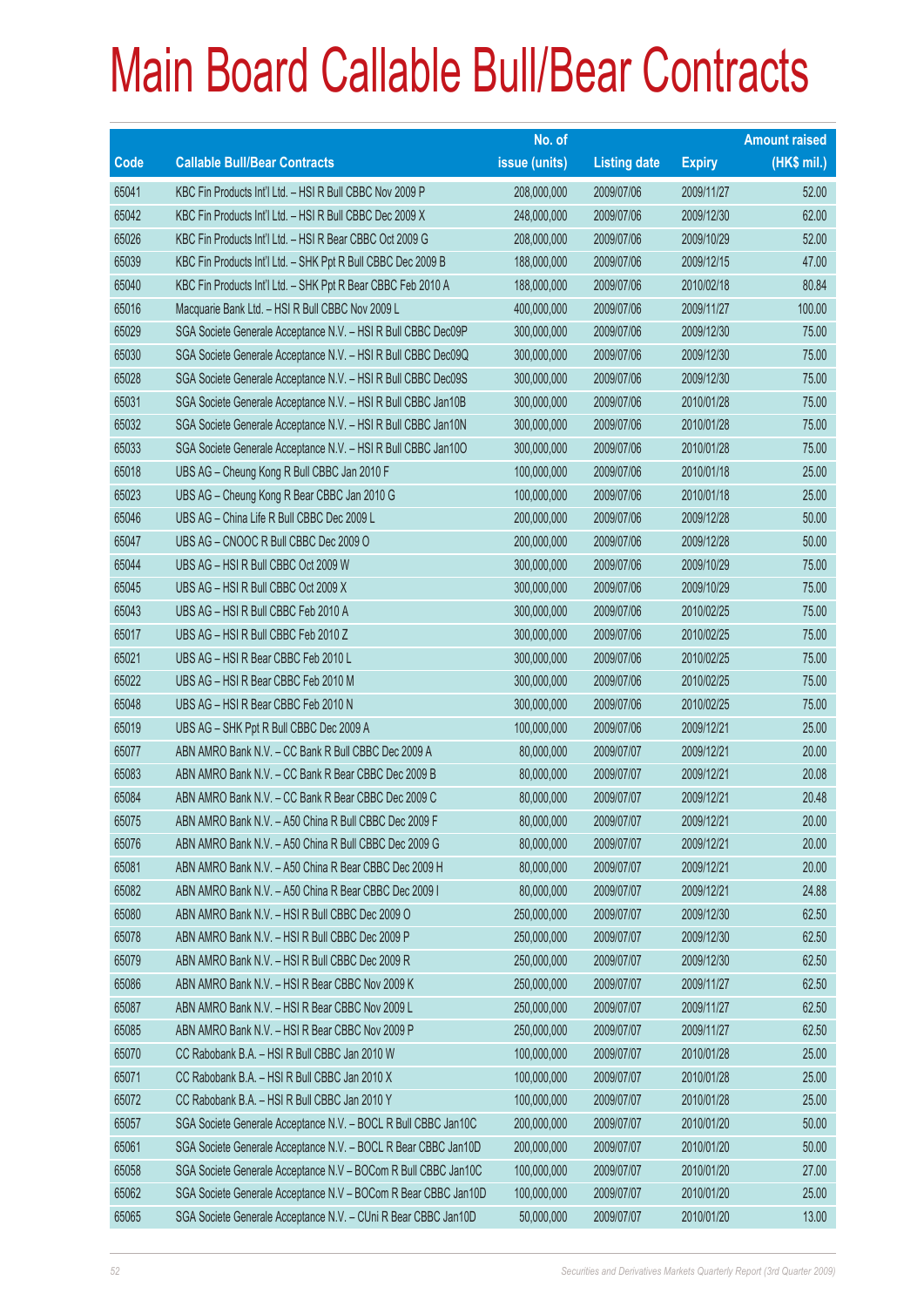|       |                                                                | No. of        |                     |               | <b>Amount raised</b> |
|-------|----------------------------------------------------------------|---------------|---------------------|---------------|----------------------|
| Code  | <b>Callable Bull/Bear Contracts</b>                            | issue (units) | <b>Listing date</b> | <b>Expiry</b> | (HK\$ mil.)          |
| 65059 | SGA Societe Generale Acceptance N.V. - CCB R Bull CBBC Jan10D  | 200,000,000   | 2009/07/07          | 2010/01/20    | 50.00                |
| 65063 | SGA Societe Generale Acceptance N.V. - CCB R Bear CBBC Jan10E  | 200,000,000   | 2009/07/07          | 2010/01/20    | 50.00                |
| 65066 | SGA Societe Generale Acceptance N.V - CNOOC R Bear CBBC Jan10A | 200,000,000   | 2009/07/07          | 2010/01/13    | 50.00                |
| 65060 | SGA Societe Generale Acceptance N.V - CP&CC R Bear CBBC Jan10A | 200,000,000   | 2009/07/07          | 2010/01/20    | 50.00                |
| 65054 | SGA Societe Generale Acceptance N.V. - HSI R Bull CBBC Dec09R  | 300,000,000   | 2009/07/07          | 2009/12/30    | 75.00                |
| 65056 | SGA Societe Generale Acceptance N.V. - HSI R Bull CBBC Jan10G  | 300,000,000   | 2009/07/07          | 2010/01/28    | 75.00                |
| 65055 | SGA Societe Generale Acceptance N.V. - HSI R Bull CBBC Jan10M  | 300,000,000   | 2009/07/07          | 2010/01/28    | 75.00                |
| 65064 | SGA Societe Generale Acceptance N.V. - ICBC R Bull CBBC Jan10C | 300,000,000   | 2009/07/07          | 2010/01/13    | 75.00                |
| 65068 | SGA Societe Generale Acceptance N.V. - ICBC R Bear CBBC Jan10D | 300,000,000   | 2009/07/07          | 2010/01/13    | 75.00                |
| 65067 | SGA Societe Generale Acceptance N.V. - TCH R Bull CBBC Feb10B  | 100,000,000   | 2009/07/07          | 2010/02/10    | 28.00                |
| 65074 | UBS AG - A50 China R Bull CBBC Dec 2009 P                      | 200,000,000   | 2009/07/07          | 2009/12/28    | 50.00                |
| 65069 | UBS AG - HSI R Bull CBBC Oct 2009 H                            | 300,000,000   | 2009/07/07          | 2009/10/29    | 75.00                |
| 65073 | UBS AG - HSI R Bear CBBC Oct 2009 M                            | 300,000,000   | 2009/07/07          | 2009/10/29    | 75.00                |
| 65105 | ABN AMRO Bank N.V. - A50 China R Bull CBBC Dec 2009 J          | 80,000,000    | 2009/07/08          | 2009/12/21    | 20.00                |
| 65094 | BNP Paribas Arbit Issu B.V. - HSI R Bull CBBC Feb 2010 L       | 300,000,000   | 2009/07/08          | 2010/02/25    | 75.00                |
| 65095 | BNP Paribas Arbit Issu B.V. - HSI R Bull CBBC Feb 2010 M       | 300,000,000   | 2009/07/08          | 2010/02/25    | 75.00                |
| 65107 | Deutsche Bank AG - CC Bank R Bear CBBC Dec 2009 E              | 150,000,000   | 2009/07/08          | 2009/12/21    | 63.00                |
| 65108 | Deutsche Bank AG - China Life R Bear CBBC Dec 2009 H           | 150,000,000   | 2009/07/08          | 2009/12/21    | 64.50                |
| 65100 | Deutsche Bank AG - HSI R Bull CBBC Jan 2010 F                  | 300,000,000   | 2009/07/08          | 2010/01/28    | 75.00                |
| 65110 | Deutsche Bank AG - HSI R Bear CBBC Jan 2010 J                  | 300,000,000   | 2009/07/08          | 2010/01/28    | 75.00                |
| 65109 | Deutsche Bank AG - HSI R Bear CBBC Jan 2010 L                  | 300,000,000   | 2009/07/08          | 2010/01/28    | 75.00                |
| 65111 | Goldman Sachs SP (Asia) - HSI R Bear CBBC Mar 2010 D           | 200,000,000   | 2009/07/08          | 2010/03/30    | 50.00                |
| 65112 | Goldman Sachs SP (Asia) - HSI R Bear CBBC Mar 2010 E           | 200,000,000   | 2009/07/08          | 2010/03/30    | 50.00                |
| 65092 | HK Bank - A50 R Bull CBBC Dec 2009 C                           | 120,000,000   | 2009/07/08          | 2009/12/18    | 30.00                |
| 65093 | HK Bank - A50 R Bear CBBC Jan 2010 A                           | 120,000,000   | 2009/07/08          | 2010/01/18    | 30.00                |
| 65090 | HK Bank - HSCEI R Bull CBBC Dec 2009 A                         | 120,000,000   | 2009/07/08          | 2009/12/30    | 30.00                |
| 65091 | HK Bank - HSCEI R Bear CBBC Jan 2010 A                         | 120,000,000   | 2009/07/08          | 2010/01/28    | 30.00                |
| 65088 | HK Bank - HSI R Bull CBBC Dec 2009 R                           | 280,000,000   | 2009/07/08          | 2009/12/30    | 70.00                |
| 65089 | HK Bank - HSI R Bull CBBC Jan 2010 F                           | 280,000,000   | 2009/07/08          | 2010/01/28    | 70.00                |
| 65103 | KBC Fin Products Int'l Ltd. - A50 China R Bull CBBC Dec 09 B   | 188,000,000   | 2009/07/08          | 2009/12/08    | 47.00                |
| 65099 | KBC Fin Products Int'l Ltd. - HSI R Bear CBBC Nov 2009 M       | 208,000,000   | 2009/07/08          | 2009/11/27    | 52.00                |
| 65106 | KBC Fin Products Int'l Ltd. - HSI R Bear CBBC Dec 2009 Y       | 248,000,000   | 2009/07/08          | 2009/12/30    | 62.00                |
| 65097 | UBS AG - HSCEI R Bull CBBC Dec 2009 F                          | 200,000,000   | 2009/07/08          | 2009/12/30    | 50.00                |
| 65098 | UBS AG - HSCEI R Bull CBBC Dec 2009 G                          | 200,000,000   | 2009/07/08          | 2009/12/30    | 50.00                |
| 65101 | UBS AG - HSI R Bull CBBC Nov 2009 J                            | 300,000,000   | 2009/07/08          | 2009/11/27    | 75.00                |
| 65102 | UBS AG - HSI R Bull CBBC Mar 2010 J                            | 400,000,000   | 2009/07/08          | 2010/03/30    | 100.00               |
| 65096 | UBS AG - HSI R Bear CBBC Oct 2009 F                            | 300,000,000   | 2009/07/08          | 2009/10/29    | 75.00                |
| 65104 | UBS AG - HSI R Bear CBBC Oct 2009 T                            | 300,000,000   | 2009/07/08          | 2009/10/29    | 75.00                |
| 65127 | ABN AMRO Bank N.V. - A50 China R Bull CBBC Dec 2009 K          | 80,000,000    | 2009/07/09          | 2009/12/21    | 20.00                |
| 65124 | Deutsche Bank AG - HSI R Bear CBBC Feb 2010 Y                  | 300,000,000   | 2009/07/09          | 2010/02/25    | 75.00                |
| 65125 | Deutsche Bank AG - HSI R Bear CBBC Feb 2010 Z                  | 300,000,000   | 2009/07/09          | 2010/02/25    | 75.00                |
| 65128 | Goldman Sachs SP (Asia) - HSI R Bear CBBC Mar 2010 F           | 200,000,000   | 2009/07/09          | 2010/03/30    | 50.00                |
| 65126 | KBC Fin Products Int'l Ltd. - A50 China R Bull CBBC Jan 10 A   | 188,000,000   | 2009/07/09          | 2010/01/08    | 47.00                |
| 65114 | KBC Fin Products Int'l Ltd. - HSI R Bull CBBC Oct 2009 K       | 208,000,000   | 2009/07/09          | 2009/10/29    | 52.00                |
| 65116 | UBS AG - CC Bank R Bear CBBC Jan 2010 F                        | 200,000,000   | 2009/07/09          | 2010/01/25    | 50.00                |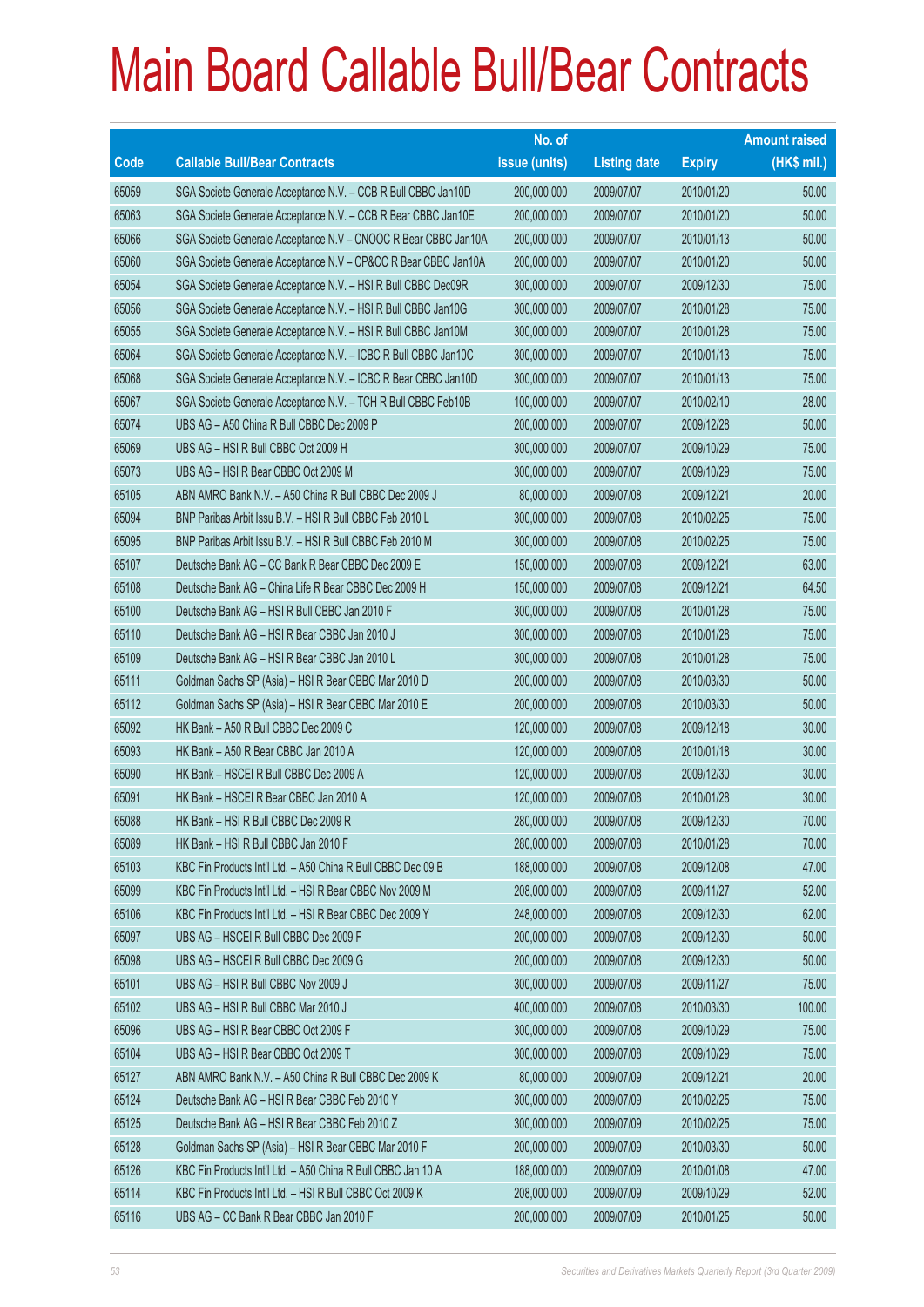|       |                                                                | No. of        |                     |               | <b>Amount raised</b> |
|-------|----------------------------------------------------------------|---------------|---------------------|---------------|----------------------|
| Code  | <b>Callable Bull/Bear Contracts</b>                            | issue (units) | <b>Listing date</b> | <b>Expiry</b> | $(HK$$ mil.)         |
| 65117 | UBS AG - China Life R Bear CBBC Jan 2010 E                     | 300,000,000   | 2009/07/09          | 2010/01/25    | 237.00               |
| 65118 | UBS AG - CM Bank R Bear CBBC Jan 2010 N                        | 200,000,000   | 2009/07/09          | 2010/01/25    | 138.00               |
| 65115 | UBS AG - A50 China R Bull CBBC Jan 2010 F                      | 300,000,000   | 2009/07/09          | 2010/01/25    | 75.00                |
| 65119 | UBS AG - A50 China R Bear CBBC Jan 2010 G                      | 300,000,000   | 2009/07/09          | 2010/01/25    | 103.50               |
| 65120 | UBS AG - A50 China R Bear CBBC Jan 2010 H                      | 300,000,000   | 2009/07/09          | 2010/01/25    | 133.50               |
| 65122 | UBS AG - HSI R Bull CBBC Jan 2010 W                            | 300,000,000   | 2009/07/09          | 2010/01/28    | 75.00                |
| 65121 | UBS AG - HSI R Bull CBBC Feb 2010 E                            | 400,000,000   | 2009/07/09          | 2010/02/25    | 100.00               |
| 65113 | UBS AG - HSI R Bear CBBC Oct 2009 P                            | 300,000,000   | 2009/07/09          | 2009/10/29    | 75.00                |
| 65123 | UBS AG - HSI R Bear CBBC Oct 2009 Y                            | 300,000,000   | 2009/07/09          | 2009/10/29    | 75.00                |
| 65150 | ABN AMRO Bank N.V. - A50 China R Bull CBBC Dec 2009 L          | 80,000,000    | 2009/07/10          | 2009/12/21    | 20.00                |
| 65152 | Deutsche Bank AG - HSI R Bear CBBC Feb 2010 C                  | 300,000,000   | 2009/07/10          | 2010/02/25    | 81.00                |
| 65153 | Deutsche Bank AG - HSI R Bear CBBC Feb 2010 T                  | 300,000,000   | 2009/07/10          | 2010/02/25    | 81.00                |
| 65151 | Goldman Sachs SP (Asia) - HSI R Bull CBBC Mar 2010 G           | 200,000,000   | 2009/07/10          | 2010/03/30    | 50.00                |
| 65140 | KBC Fin Products Int'l Ltd. - HSI R Bull CBBC Dec 2009 Z       | 208,000,000   | 2009/07/10          | 2009/12/30    | 52.00                |
| 65148 | KBC Fin Products Int'l Ltd. - HSI R Bear CBBC Nov 2009 Y       | 248,000,000   | 2009/07/10          | 2009/11/27    | 62.00                |
| 65137 | Merrill Lynch Int'l & Co. C.V. - HSI R Bear CBBC Jan 2010 E    | 300,000,000   | 2009/07/10          | 2010/01/28    | 75.00                |
| 65138 | Merrill Lynch Int'l & Co. C.V. - HSI R Bear CBBC Jan 2010 F    | 300,000,000   | 2009/07/10          | 2010/01/28    | 75.00                |
| 65139 | Merrill Lynch Int'l & Co. C.V. - HSI R Bear CBBC Jan 2010 G    | 300,000,000   | 2009/07/10          | 2010/01/28    | 87.00                |
| 65130 | SGA Societe Generale Acceptance N.V - CShen R Bear CBBC Jan10C | 50,000,000    | 2009/07/10          | 2010/01/20    | 42.50                |
| 65135 | SGA Societe Generale Acceptance N.V. - A50 R Bear CBBC Jan10J  | 150,000,000   | 2009/07/10          | 2010/01/20    | 39.00                |
| 65136 | SGA Societe Generale Acceptance N.V. - A50 R Bear CBBC Jan10K  | 150,000,000   | 2009/07/10          | 2010/01/20    | 46.50                |
| 65129 | SGA Societe Generale Acceptance NV - HSCEI R Bull CBBC Dec09C  | 200,000,000   | 2009/07/10          | 2009/12/30    | 50.00                |
| 65133 | SGA Societe Generale Acceptance NV - HSCEI R Bear CBBC Dec09D  | 200,000,000   | 2009/07/10          | 2009/12/30    | 50.00                |
| 65134 | SGA Societe Generale Acceptance NV - HSCEI R Bear CBBC Dec09E  | 200,000,000   | 2009/07/10          | 2009/12/30    | 54.00                |
| 65131 | SGA Societe Generale Acceptance N.V. - HSI R Bear CBBC Jan10H  | 300,000,000   | 2009/07/10          | 2010/01/28    | 75.00                |
| 65132 | SGA Societe Generale Acceptance N.V. - HSI R Bear CBBC Jan10W  | 300,000,000   | 2009/07/10          | 2010/01/28    | 75.00                |
| 65141 | UBS AG - CM Bank R Bull CBBC Jan 2010 O                        | 200,000,000   | 2009/07/10          | 2010/01/18    | 75.00                |
| 65145 | UBS AG – CM Bank R Bear CBBC Jan 2010 P                        | 200,000,000   | 2009/07/10          | 2010/01/18    | 126.00               |
| 65142 | UBS AG - A50 China R Bear CBBC Jan 2010 I                      | 300,000,000   | 2009/07/10          | 2010/01/18    | 120.00               |
| 65143 | UBS AG - A50 China R Bear CBBC Jan 2010 J                      | 300,000,000   | 2009/07/10          | 2010/01/18    | 148.50               |
| 65144 | UBS AG - HSBC R Bear CBBC Jan 2010 D                           | 300,000,000   | 2009/07/10          | 2010/01/18    | 75.00                |
| 65147 | UBS AG - HSCEI R Bear CBBC Feb 2010 B                          | 200,000,000   | 2009/07/10          | 2010/02/25    | 50.00                |
| 65146 | UBS AG - HSI R Bull CBBC Jan 2010 G                            | 300,000,000   | 2009/07/10          | 2010/01/28    | 75.00                |
| 65149 | UBS AG - HSI R Bear CBBC Feb 2010 O                            | 300,000,000   | 2009/07/10          | 2010/02/25    | 75.00                |
| 65174 | ABN AMRO Bank N.V. - HSI R Bear CBBC Nov 2009 O                | 250,000,000   | 2009/07/13          | 2009/11/27    | 62.50                |
| 65177 | ABN AMRO Bank N.V. - HSI R Bear CBBC Dec 2009 A                | 250,000,000   | 2009/07/13          | 2009/12/30    | 62.50                |
| 65175 | ABN AMRO Bank N.V. - HSI R Bear CBBC Dec 2009 Q                | 250,000,000   | 2009/07/13          | 2009/12/30    | 62.50                |
| 65176 | ABN AMRO Bank N.V. - HSI R Bear CBBC Dec 2009 S                | 250,000,000   | 2009/07/13          | 2009/12/30    | 62.50                |
| 65167 | BNP Paribas Arbit Issu B.V. - Ch Mob R Bull CBBC Jan 2010 A    | 100,000,000   | 2009/07/13          | 2010/01/28    | 25.00                |
| 65170 | Deutsche Bank AG - HSI R Bear CBBC Jan 2010 O                  | 300,000,000   | 2009/07/13          | 2010/01/28    | 75.00                |
| 65171 | Deutsche Bank AG - HSI R Bear CBBC Mar 2010 K                  | 300,000,000   | 2009/07/13          | 2010/03/30    | 75.00                |
| 65169 | Goldman Sachs SP (Asia) - HSI R Bear CBBC Mar 2010 H           | 200,000,000   | 2009/07/13          | 2010/03/30    | 50.00                |
| 65172 | KBC Fin Products Int'l Ltd. - A50 China R Bull CBBC Jan 10 B   | 188,000,000   | 2009/07/13          | 2010/01/04    | 47.00                |
| 65173 | KBC Fin Products Int'l Ltd. - HSI R Bear CBBC Dec 2009 F       | 208,000,000   | 2009/07/13          | 2009/12/30    | 52.00                |
| 65154 | CC Rabobank B.A. - A50 China R Bull CBBC Feb 2010 E            | 100,000,000   | 2009/07/13          | 2010/02/25    | 30.00                |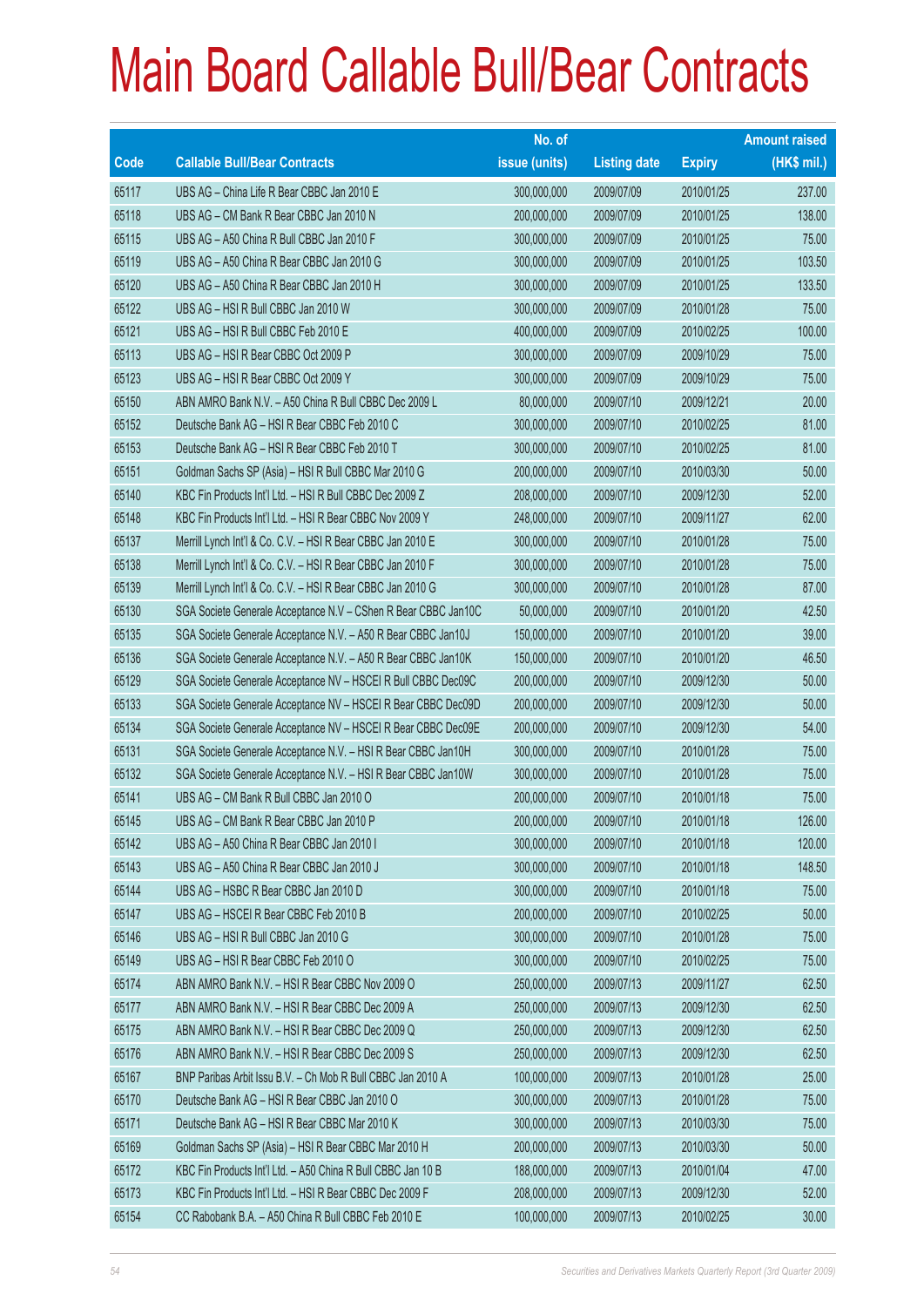|        |                                                                | No. of        |                     |               | <b>Amount raised</b> |
|--------|----------------------------------------------------------------|---------------|---------------------|---------------|----------------------|
| Code   | <b>Callable Bull/Bear Contracts</b>                            | issue (units) | <b>Listing date</b> | <b>Expiry</b> | $(HK$$ mil.)         |
| 65155  | CC Rabobank B.A. - A50 China R Bull CBBC Feb 2010 F            | 100,000,000   | 2009/07/13          | 2010/02/25    | 25.00                |
| 65159  | CC Rabobank B.A. - A50 China R Bear CBBC Feb 2010 G            | 100,000,000   | 2009/07/13          | 2010/02/25    | 25.00                |
| 65160  | CC Rabobank B.A. - A50 China R Bear CBBC Feb 2010 H            | 100,000,000   | 2009/07/13          | 2010/02/25    | 30.00                |
| 65161  | CC Rabobank B.A. - A50 China R Bear CBBC Feb 2010 I            | 100,000,000   | 2009/07/13          | 2010/02/25    | 35.00                |
| 65156  | SGA Societe Generale Acceptance N.V. - HSI R Bear CBBC Jan10C  | 300,000,000   | 2009/07/13          | 2010/01/28    | 75.00                |
| 65157  | SGA Societe Generale Acceptance N.V. - HSI R Bear CBBC Jan10X  | 300,000,000   | 2009/07/13          | 2010/01/28    | 75.00                |
| 65162  | UBS AG - China Mobile R Bear CBBC Jan 2010 D                   | 300,000,000   | 2009/07/13          | 2010/01/18    | 75.00                |
| 65163  | UBS AG - CNOOC R Bear CBBC Jan 2010 D                          | 200,000,000   | 2009/07/13          | 2010/01/18    | 50.00                |
| 65158  | UBS AG - HSI R Bull CBBC Oct 2009 W                            | 300,000,000   | 2009/07/13          | 2009/10/29    | 75.00                |
| 65165  | UBS AG - HSI R Bear CBBC Oct 2009 X                            | 300,000,000   | 2009/07/13          | 2009/10/29    | 75.00                |
| 65168  | UBS AG - HSI R Bear CBBC Jan 2010 R                            | 300,000,000   | 2009/07/13          | 2010/01/28    | 75.00                |
| 65166  | UBS AG - HSI R Bear CBBC Mar 2010 K                            | 400,000,000   | 2009/07/13          | 2010/03/30    | 100.00               |
| 65164  | UBS AG - Petrochina R Bear CBBC Jan 2010 E                     | 200,000,000   | 2009/07/13          | 2010/01/18    | 50.00                |
| 64619# | CC Rabobank B.A. - HSI R Bull CBBC Dec 2009 L                  | 200,000,000   | 2009/07/13          | 2009/12/30    | 19.40                |
| 65002# | CC Rabobank B.A. - HSI R Bear CBBC Jan 2010 R                  | 200,000,000   | 2009/07/13          | 2010/01/28    | 22.20                |
| 63194# | SGA Societe Generale Acceptance N.V - CP&CC R Bull CBBC Dec09B | 100,000,000   | 2009/07/13          | 2009/12/23    | 13.80                |
| 65186  | Deutsche Bank AG - HSI R Bear CBBC Jan 2010 E                  | 300,000,000   | 2009/07/14          | 2010/01/28    | 78.00                |
| 65185  | Deutsche Bank AG - HSI R Bear CBBC Jan 2010 M                  | 300,000,000   | 2009/07/14          | 2010/01/28    | 75.00                |
| 65182  | KBC Fin Products Int'l Ltd. - HSI R Bear CBBC Dec 2009 I       | 248,000,000   | 2009/07/14          | 2009/12/30    | 62.00                |
| 65179  | UBS AG - China Tel R Bull CBBC Feb 2010 A                      | 100,000,000   | 2009/07/14          | 2010/02/22    | 25.00                |
| 65184  | UBS AG - China Tel R Bear CBBC Feb 2010 B                      | 100,000,000   | 2009/07/14          | 2010/02/22    | 25.00                |
| 65178  | UBS AG - CCHC R Bull CBBC Feb 2010 A                           | 100,000,000   | 2009/07/14          | 2010/02/22    | 25.00                |
| 65183  | UBS AG - CCHC R Bear CBBC Feb 2010 B                           | 100,000,000   | 2009/07/14          | 2010/02/22    | 28.50                |
| 65180  | UBS AG - HSI R Bull CBBC Oct 2009 H                            | 300,000,000   | 2009/07/14          | 2009/10/29    | 75.00                |
| 65181  | UBS AG - HSI R Bear CBBC Feb 2010 P                            | 300,000,000   | 2009/07/14          | 2010/02/25    | 75.00                |
| 65192  | BOCI Asia Ltd. - HSI R Bull CBBC Jan 2010 A                    | 200,000,000   | 2009/07/15          | 2010/01/28    | 50.00                |
| 65196  | BOCI Asia Ltd. - HSI R Bear CBBC Jan 2010 B                    | 200,000,000   | 2009/07/15          | 2010/01/28    | 50.00                |
| 65218  | Deutsche Bank AG - HSI R Bear CBBC Jan 2010 F                  | 300,000,000   | 2009/07/15          | 2010/01/28    | 75.00                |
| 65217  | Deutsche Bank AG - HSI R Bear CBBC Jan 2010 Q                  | 300,000,000   | 2009/07/15          | 2010/01/28    | 75.00                |
| 65219  | Deutsche Bank AG - HSI R Bear CBBC Mar 2010 L                  | 300,000,000   | 2009/07/15          | 2010/03/30    | 75.00                |
| 65224  | Goldman Sachs SP (Asia) - HSI R Bear CBBC Mar 2010 I           | 200,000,000   | 2009/07/15          | 2010/03/30    | 50.00                |
| 65187  | HK Bank - HSI R Bear CBBC Jan 2010 G                           | 250,000,000   | 2009/07/15          | 2010/01/28    | 62.50                |
| 65188  | HK Bank - HSI R Bear CBBC Mar 2010 C                           | 250,000,000   | 2009/07/15          | 2010/03/30    | 62.50                |
| 65193  | KBC Fin Products Int'l Ltd. - HSI R Bull CBBC Nov 2009 O       | 248,000,000   | 2009/07/15          | 2009/11/27    | 62.00                |
| 65194  | KBC Fin Products Int'l Ltd. - HSI R Bull CBBC Dec 2009 J       | 248,000,000   | 2009/07/15          | 2009/12/30    | 62.00                |
| 65222  | KBC Fin Products Int'l Ltd. - HSI R Bear CBBC Nov 2009 Z       | 208,000,000   | 2009/07/15          | 2009/11/27    | 52.00                |
| 65223  | KBC Fin Products Int'l Ltd. - HSI R Bear CBBC Dec 2009 K       | 248,000,000   | 2009/07/15          | 2009/12/30    | 62.00                |
| 65216  | Macquarie Bank Ltd. - HSI R Bear CBBC Oct 2009 N               | 400,000,000   | 2009/07/15          | 2009/10/29    | 100.00               |
| 65189  | SGA Societe Generale Acceptance N.V. - A50 R Bull CBBC Jan10L  | 150,000,000   | 2009/07/15          | 2010/01/20    | 42.00                |
| 65190  | SGA Societe Generale Acceptance N.V. - A50 R Bull CBBC Jan10M  | 150,000,000   | 2009/07/15          | 2010/01/20    | 37.50                |
| 65191  | SGA Societe Generale Acceptance N.V. - A50 R Bull CBBC Jan10N  | 150,000,000   | 2009/07/15          | 2010/01/20    | 37.50                |
| 65205  | SGA Societe Generale Acceptance N.V. - HSI R Bull CBBC Feb10A  | 300,000,000   | 2009/07/15          | 2010/02/25    | 115.50               |
| 65206  | SGA Societe Generale Acceptance N.V. - HSI R Bull CBBC Feb10B  | 300,000,000   | 2009/07/15          | 2010/02/25    | 79.50                |
| 65207  | SGA Societe Generale Acceptance N.V. - HSI R Bull CBBC Feb10C  | 300,000,000   | 2009/07/15          | 2010/02/25    | 91.50                |
| 65208  | SGA Societe Generale Acceptance N.V. - HSI R Bear CBBC Feb10D  | 300,000,000   | 2009/07/15          | 2010/02/25    | 75.00                |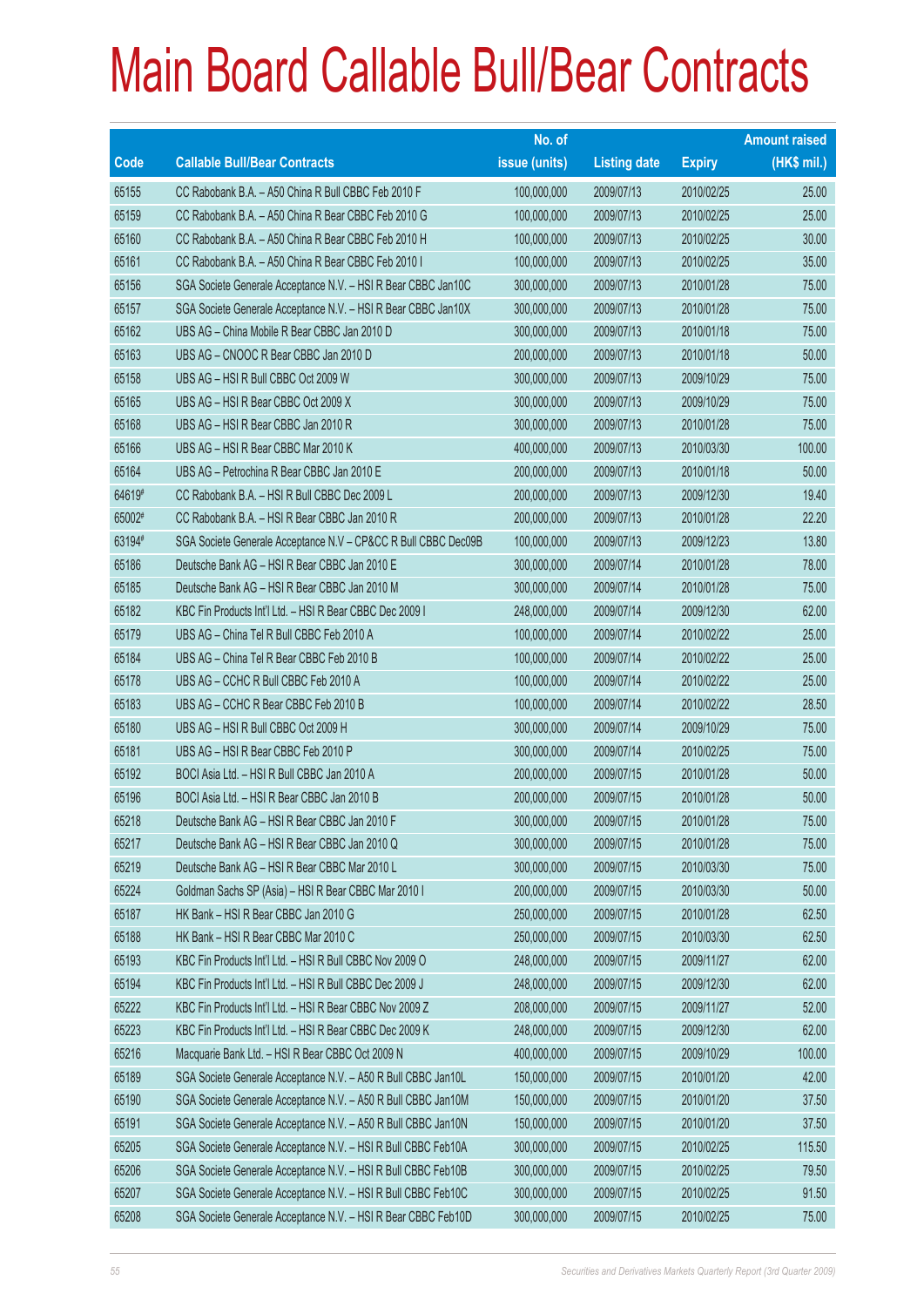|       |                                                                | No. of        |                     |               | <b>Amount raised</b> |
|-------|----------------------------------------------------------------|---------------|---------------------|---------------|----------------------|
| Code  | <b>Callable Bull/Bear Contracts</b>                            | issue (units) | <b>Listing date</b> | <b>Expiry</b> | (HK\$ mil.)          |
| 65209 | SGA Societe Generale Acceptance N.V. - HSI R Bear CBBC Feb10E  | 300,000,000   | 2009/07/15          | 2010/02/25    | 75.00                |
| 65210 | SGA Societe Generale Acceptance N.V. - HSI R Bear CBBC Feb10F  | 300,000,000   | 2009/07/15          | 2010/02/25    | 75.00                |
| 65211 | SGA Societe Generale Acceptance N.V. - HSI R Bear CBBC Feb10G  | 300,000,000   | 2009/07/15          | 2010/02/25    | 75.00                |
| 65212 | SGA Societe Generale Acceptance N.V. - HSI R Bear CBBC Feb10H  | 300,000,000   | 2009/07/15          | 2010/02/25    | 75.00                |
| 65213 | SGA Societe Generale Acceptance N.V. - HSI R Bear CBBC Feb10I  | 300,000,000   | 2009/07/15          | 2010/02/25    | 75.00                |
| 65214 | SGA Societe Generale Acceptance N.V. - HSI R Bear CBBC Feb10J  | 300,000,000   | 2009/07/15          | 2010/02/25    | 75.00                |
| 65215 | SGA Societe Generale Acceptance N.V. - HSI R Bear CBBC Feb10K  | 300,000,000   | 2009/07/15          | 2010/02/25    | 75.00                |
| 65199 | UBS AG - China Life R Bear CBBC Dec 2009 M                     | 300,000,000   | 2009/07/15          | 2009/12/28    | 75.00                |
| 65201 | UBS AG - CNOOC R Bear CBBC Dec 2009 P                          | 200,000,000   | 2009/07/15          | 2009/12/28    | 64.00                |
| 65200 | UBS AG - CNOOC R Bear CBBC Dec 2009 Q                          | 200,000,000   | 2009/07/15          | 2009/12/28    | 50.00                |
| 65204 | UBS AG - HKEx R Bear CBBC Dec 2009 U                           | 300,000,000   | 2009/07/15          | 2009/12/28    | 75.00                |
| 65202 | UBS AG - HSBC R Bear CBBC Dec 2009 M                           | 300,000,000   | 2009/07/15          | 2009/12/28    | 75.00                |
| 65203 | UBS AG - HSBC R Bear CBBC Dec 2009 N                           | 300,000,000   | 2009/07/15          | 2009/12/28    | 75.00                |
| 65197 | UBS AG - HSCEI R Bear CBBC Nov 2009 R                          | 200,000,000   | 2009/07/15          | 2009/11/27    | 50.00                |
| 65198 | UBS AG - HSCEI R Bear CBBC Nov 2009 S                          | 200,000,000   | 2009/07/15          | 2009/11/27    | 50.00                |
| 65195 | UBS AG - HSI R Bull CBBC Oct 2009 S                            | 300,000,000   | 2009/07/15          | 2009/10/29    | 75.00                |
| 65220 | UBS AG - HSI R Bear CBBC Oct 2009 V                            | 300,000,000   | 2009/07/15          | 2009/10/29    | 75.00                |
| 65221 | UBS AG - HSI R Bear CBBC Mar 2010 L                            | 400,000,000   | 2009/07/15          | 2010/03/30    | 100.00               |
| 65238 | ABN AMRO Bank N.V. - HSI R Bull CBBC Dec 2009 G                | 250,000,000   | 2009/07/16          | 2009/12/30    | 62.50                |
| 65239 | ABN AMRO Bank N.V. - HSI R Bull CBBC Dec 2009 X                | 250,000,000   | 2009/07/16          | 2009/12/30    | 62.50                |
| 65244 | ABN AMRO Bank N.V. - HSI R Bear CBBC Dec 2009 K                | 250,000,000   | 2009/07/16          | 2009/12/30    | 62.50                |
| 65243 | ABN AMRO Bank N.V. - HSI R Bear CBBC Dec 2009 Y                | 250,000,000   | 2009/07/16          | 2009/12/30    | 62.50                |
| 65225 | BNP Paribas Arbit Issu B.V. - HSI R Bear CBBC Feb 2010 N       | 300,000,000   | 2009/07/16          | 2010/02/25    | 75.00                |
| 65226 | BNP Paribas Arbit Issu B.V. - HSI R Bear CBBC Feb 2010 O       | 300,000,000   | 2009/07/16          | 2010/02/25    | 75.00                |
| 65227 | BNP Paribas Arbit Issu B.V. - HSI R Bear CBBC Feb 2010 P       | 300,000,000   | 2009/07/16          | 2010/02/25    | 75.00                |
| 65235 | Deutsche Bank AG - HSI R Bull CBBC Feb 2010 E                  | 300,000,000   | 2009/07/16          | 2010/02/25    | 81.00                |
| 65236 | Deutsche Bank AG - HSI R Bull CBBC Feb 2010 F                  | 300,000,000   | 2009/07/16          | 2010/02/25    | 75.00                |
| 65237 | Goldman Sachs SP (Asia) - HSI R Bear CBBC Mar 2010 J           | 200,000,000   | 2009/07/16          | 2010/03/30    | 50.00                |
| 65232 | UBS AG - China Life R Bull CBBC Jan 2010 F                     | 300,000,000   | 2009/07/16          | 2010/01/25    | 75.00                |
| 65231 | UBS AG - CM Bank R Bear CBBC Jan 2010 Q                        | 200,000,000   | 2009/07/16          | 2010/01/25    | 80.00                |
| 65233 | UBS AG - Sinopec Corp R Bull CBBC Jan 2010 D                   | 200,000,000   | 2009/07/16          | 2010/01/25    | 50.00                |
| 65228 | UBS AG - HSCEI R Bear CBBC Nov 2009 T                          | 200,000,000   | 2009/07/16          | 2009/11/27    | 50.00                |
| 65229 | UBS AG - HSI R Bull CBBC Jan 2010 J                            | 300,000,000   | 2009/07/16          | 2010/01/28    | 75.00                |
| 65234 | UBS AG - HSI R Bear CBBC Jan 2010 W                            | 300,000,000   | 2009/07/16          | 2010/01/28    | 75.00                |
| 65230 | UBS AG - Petrochina R Bear CBBC Jan 2010 F                     | 200,000,000   | 2009/07/16          | 2010/01/25    | 50.00                |
| 65254 | Deutsche Bank AG - China Life R Bull CBBC Jan 2010 A           | 150,000,000   | 2009/07/17          | 2010/01/12    | 67.50                |
| 65253 | Deutsche Bank AG - A50 China R Bull CBBC Jan 2010 A            | 150,000,000   | 2009/07/17          | 2010/01/12    | 37.50                |
| 65257 | Deutsche Bank AG - A50 China R Bear CBBC Jan 2010 B            | 150,000,000   | 2009/07/17          | 2010/01/12    | 67.50                |
| 65255 | Deutsche Bank AG - HSBC R Bear CBBC Jan 2010 A                 | 150,000,000   | 2009/07/17          | 2010/01/12    | 37.50                |
| 65256 | Deutsche Bank AG - HSBC R Bear CBBC Jan 2010 B                 | 150,000,000   | 2009/07/17          | 2010/01/12    | 52.50                |
| 65241 | SGA Societe Generale Acceptance N.V. - CMob R Bear CBBC Jan10E | 300,000,000   | 2009/07/17          | 2010/01/13    | 75.00                |
| 65245 | SGA Societe Generale Acceptance N.V. - CTel R Bull CBBC Jan10B | 150,000,000   | 2009/07/17          | 2010/01/20    | 37.50                |
| 65240 | SGA Societe Generale Acceptance N.V - CCCCL R Bear CBBC Jan10A | 50,000,000    | 2009/07/17          | 2010/01/20    | 14.50                |
| 65252 | SGA Societe Generale Acceptance N.V - CLife R Bull CBBC Jan10F | 100,000,000   | 2009/07/17          | 2010/01/20    | 45.00                |
| 65246 | SGA Societe Generale Acceptance N.V - CNOOC R Bear CBBC Jan10B | 200,000,000   | 2009/07/17          | 2010/01/13    | 50.00                |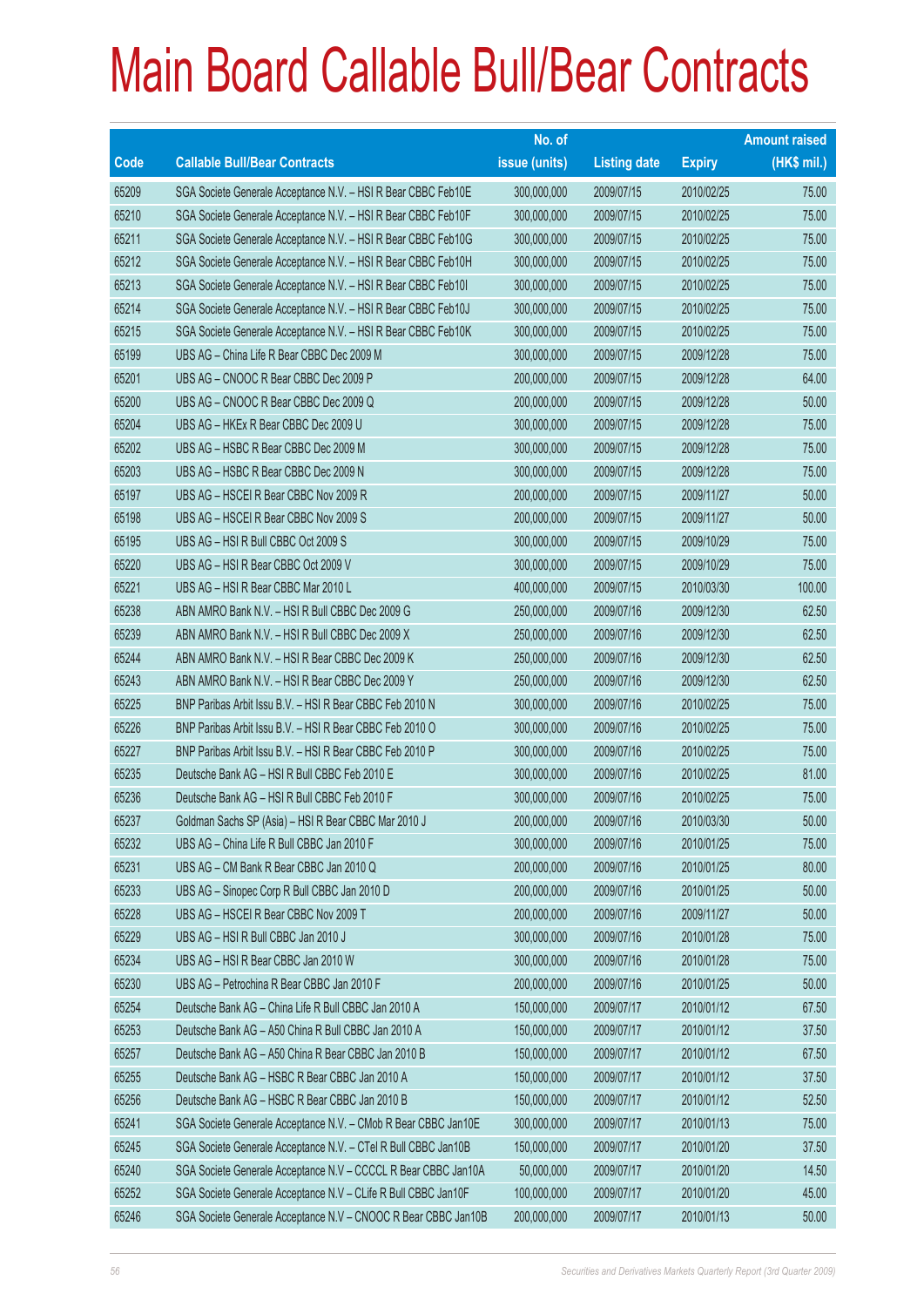|             |                                                                | No. of        |                     |               | <b>Amount raised</b> |
|-------------|----------------------------------------------------------------|---------------|---------------------|---------------|----------------------|
| <b>Code</b> | <b>Callable Bull/Bear Contracts</b>                            | issue (units) | <b>Listing date</b> | <b>Expiry</b> | (HK\$ mil.)          |
| 65242       | SGA Societe Generale Acceptance N.V - CP&CC R Bull CBBC Jan10B | 200,000,000   | 2009/07/17          | 2010/01/20    | 50.00                |
| 65247       | SGA Societe Generale Acceptance N.V. - HKEx R Bear CBBC Jan10J | 150,000,000   | 2009/07/17          | 2010/01/13    | 37.50                |
| 65248       | SGA Societe Generale Acceptance N.V. - HSBC R Bear CBBC Jan10F | 300,000,000   | 2009/07/17          | 2010/01/20    | 75.00                |
| 65249       | SGA Societe Generale Acceptance N.V - PetCh R Bear CBBC Jan10F | 150,000,000   | 2009/07/17          | 2010/01/13    | 37.50                |
| 65250       | SGA Societe Generale Acceptance N.V - PetCh R Bear CBBC Jan10G | 150,000,000   | 2009/07/17          | 2010/01/13    | 37.50                |
| 65251       | UBS AG - HSI R Bull CBBC Jan 2010 G                            | 300,000,000   | 2009/07/17          | 2010/01/28    | 75.00                |
| 65258       | UBS AG - HSI R Bear CBBC Feb 2010 Q                            | 300,000,000   | 2009/07/17          | 2010/02/25    | 75.00                |
| 65284       | ABN AMRO Bank N.V. - HSI R Bull CBBC Dec 2009 W                | 250,000,000   | 2009/07/20          | 2009/12/30    | 62.50                |
| 65291       | ABN AMRO Bank N.V. - HSI R Bear CBBC Dec 2009 H                | 250,000,000   | 2009/07/20          | 2009/12/30    | 62.50                |
| 65289       | ABN AMRO Bank N.V. - HSI R Bear CBBC Dec 2009 O                | 250,000,000   | 2009/07/20          | 2009/12/30    | 62.50                |
| 65290       | ABN AMRO Bank N.V. - HSI R Bear CBBC Dec 2009 R                | 250,000,000   | 2009/07/20          | 2009/12/30    | 62.50                |
| 65262       | BNP Paribas Arbit Issu B.V. - HSI R Bear CBBC Feb 2010 Q       | 300,000,000   | 2009/07/20          | 2010/02/25    | 75.00                |
| 65268       | Deutsche Bank AG - HSI R Bear CBBC Feb 2010 Q                  | 300,000,000   | 2009/07/20          | 2010/02/25    | 75.00                |
| 65267       | Deutsche Bank AG - HSI R Bear CBBC Feb 2010 W                  | 300,000,000   | 2009/07/20          | 2010/02/25    | 78.00                |
| 65281       | Deutsche Bank AG - HSI R Bear CBBC Mar 2010 M                  | 300,000,000   | 2009/07/20          | 2010/03/30    | 75.00                |
| 65282       | Goldman Sachs SP (Asia) - HSI R Bear CBBC Mar 2010 K           | 200,000,000   | 2009/07/20          | 2010/03/30    | 50.00                |
| 65283       | Goldman Sachs SP (Asia) - HSI R Bear CBBC Mar 2010 L           | 200,000,000   | 2009/07/20          | 2010/03/30    | 50.00                |
| 65280       | KBC Fin Products Int'l Ltd. - HKEx R Bear CBBC Jan 2010 B      | 188,000,000   | 2009/07/20          | 2010/01/15    | 47.00                |
| 65279       | KBC Fin Products Int'l Ltd. - HSI R Bear CBBC Jan 2010 J       | 308,000,000   | 2009/07/20          | 2010/01/28    | 77.00                |
| 65269       | Macquarie Bank Ltd. - HSI R Bear CBBC Nov 2009 M               | 300,000,000   | 2009/07/20          | 2009/11/27    | 75.00                |
| 65270       | CC Rabobank B.A. - HSI R Bull CBBC Feb 2010 V                  | 180,000,000   | 2009/07/20          | 2010/02/25    | 50.40                |
| 65263       | CC Rabobank B.A. - HSI R Bear CBBC Feb 2010 R                  | 180,000,000   | 2009/07/20          | 2010/02/25    | 45.00                |
| 65264       | CC Rabobank B.A. - HSI R Bear CBBC Feb 2010 S                  | 180,000,000   | 2009/07/20          | 2010/02/25    | 45.00                |
| 65265       | CC Rabobank B.A. - HSI R Bear CBBC Feb 2010 T                  | 180,000,000   | 2009/07/20          | 2010/02/25    | 45.00                |
| 65266       | CC Rabobank B.A. - HSI R Bear CBBC Feb 2010 U                  | 180,000,000   | 2009/07/20          | 2010/02/25    | 45.00                |
| 65259       | SGA Societe Generale Acceptance N.V - BOCom R Bull CBBC Jan10E | 100,000,000   | 2009/07/20          | 2010/01/20    | 25.00                |
| 65260       | SGA Societe Generale Acceptance N.V - CK(H) R Bear CBBC Jan10C | 100,000,000   | 2009/07/20          | 2010/01/13    | 25.00                |
| 65272       | UBS AG – CC Bank R Bear CBBC Feb 2010 A                        | 200,000,000   | 2009/07/20          | 2010/02/22    | 50.00                |
| 65271       | UBS AG - Cheung Kong R Bear CBBC Feb 2010 D                    | 200,000,000   | 2009/07/20          | 2010/02/22    | 50.00                |
| 65273       | UBS AG - CM Bank R Bear CBBC Feb 2010 A                        | 200,000,000   | 2009/07/20          | 2010/02/22    | 61.00                |
| 65274       | UBS AG - CNOOC R Bear CBBC Feb 2010 A                          | 200,000,000   | 2009/07/20          | 2010/02/22    | 50.00                |
| 65275       | UBS AG - HSBC R Bear CBBC Feb 2010 A                           | 300,000,000   | 2009/07/20          | 2010/02/22    | 75.00                |
| 65261       | UBS AG - HSI R Bull CBBC Oct 2009 N                            | 300,000,000   | 2009/07/20          | 2009/10/29    | 75.00                |
| 65278       | UBS AG - HSI R Bear CBBC Oct 2009 W                            | 300,000,000   | 2009/07/20          | 2009/10/29    | 75.00                |
| 65277       | UBS AG - HSI R Bear CBBC Feb 2010 S                            | 400,000,000   | 2009/07/20          | 2010/02/25    | 100.00               |
| 65276       | UBS AG - ICBC R Bear CBBC Feb 2010 A                           | 200,000,000   | 2009/07/20          | 2010/02/22    | 50.00                |
| 65286       | ABN AMRO Bank N.V. - A50 China R Bear CBBC Dec 2009 M          | 80,000,000    | 2009/07/21          | 2009/12/21    | 20.00                |
| 65287       | ABN AMRO Bank N.V. - A50 China R Bear CBBC Dec 2009 N          | 80,000,000    | 2009/07/21          | 2009/12/21    | 25.28                |
| 65285       | ABN AMRO Bank N.V. - HSI R Bear CBBC Dec 2009 J                | 250,000,000   | 2009/07/21          | 2009/12/30    | 62.50                |
| 65295       | Deutsche Bank AG - HSI R Bull CBBC Feb 2010 U                  | 300,000,000   | 2009/07/21          | 2010/02/25    | 75.00                |
| 65296       | Goldman Sachs SP (Asia) - HSI R Bull CBBC Feb 2010 E           | 200,000,000   | 2009/07/21          | 2010/02/25    | 50.00                |
| 65297       | Goldman Sachs SP (Asia) - HSI R Bull CBBC Feb 2010 F           | 200,000,000   | 2009/07/21          | 2010/02/25    | 50.00                |
| 65298       | Goldman Sachs SP (Asia) - HSI R Bull CBBC Mar 2010 M           | 200,000,000   | 2009/07/21          | 2010/03/30    | 50.00                |
| 65293       | KBC Fin Products Int'l Ltd. - HSI R Bull CBBC Nov 2009 N       | 208,000,000   | 2009/07/21          | 2009/11/27    | 52.00                |
| 65294       | KBC Fin Products Int'l Ltd. - HSI R Bull CBBC Jan 2010 K       | 308,000,000   | 2009/07/21          | 2010/01/28    | 77.00                |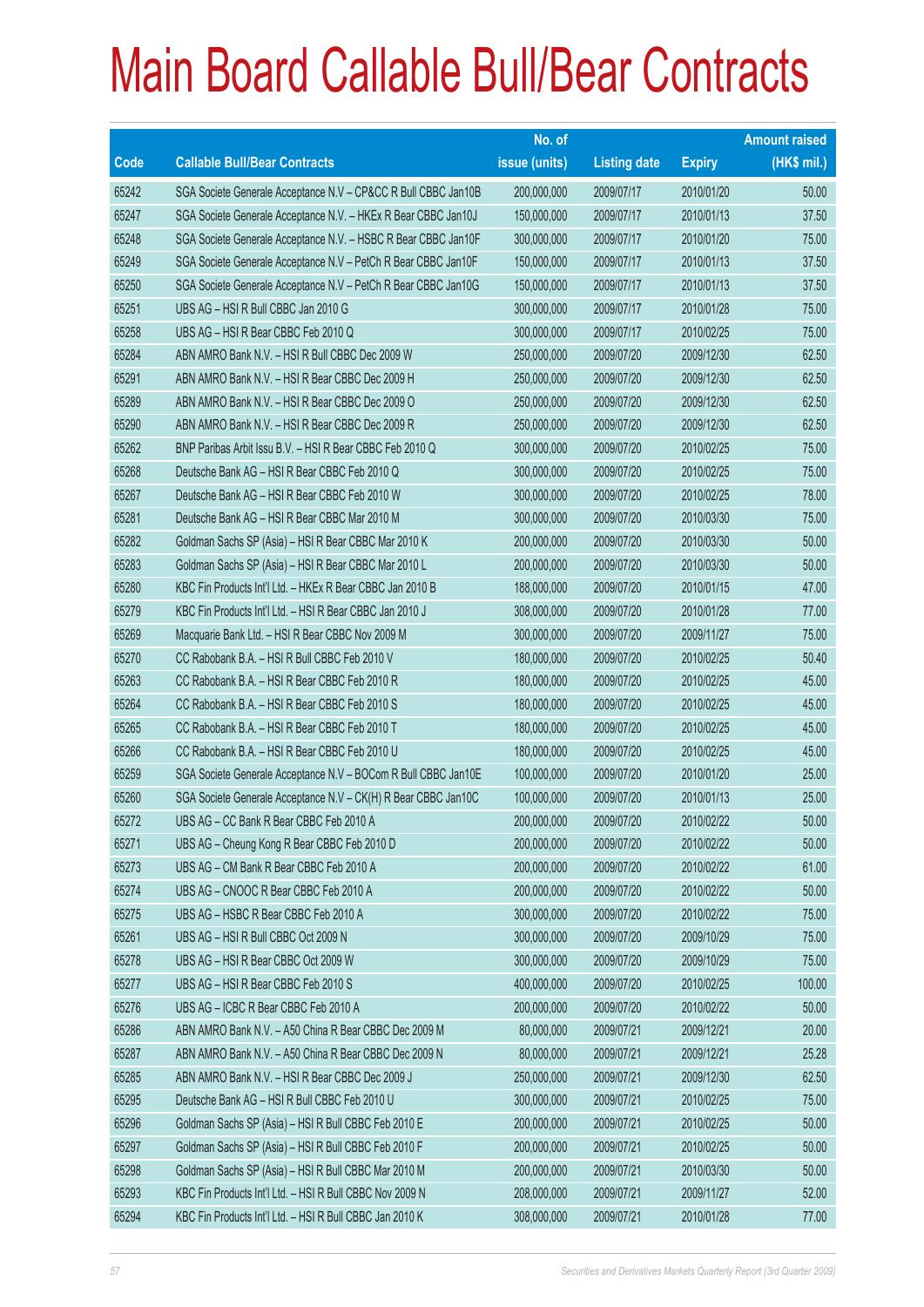|       |                                                                | No. of        |                     |               | <b>Amount raised</b> |
|-------|----------------------------------------------------------------|---------------|---------------------|---------------|----------------------|
| Code  | <b>Callable Bull/Bear Contracts</b>                            | issue (units) | <b>Listing date</b> | <b>Expiry</b> | (HK\$ mil.)          |
| 65299 | KBC Fin Products Int'l Ltd. - HSI R Bear CBBC Dec 2009 L       | 308,000,000   | 2009/07/21          | 2009/12/30    | 77.00                |
| 65292 | UBS AG - HSI R Bull CBBC Nov 2009 J                            | 300,000,000   | 2009/07/21          | 2009/11/27    | 75.00                |
| 65288 | UBS AG - HSI R Bear CBBC Oct 2009 H                            | 300,000,000   | 2009/07/21          | 2009/10/29    | 75.00                |
| 65335 | ABN AMRO Bank N.V. - HSI R Bull CBBC Jan 2010 A                | 250,000,000   | 2009/07/22          | 2010/01/28    | 62.50                |
| 65336 | ABN AMRO Bank N.V. - HSI R Bull CBBC Jan 2010 B                | 250,000,000   | 2009/07/22          | 2010/01/28    | 62.50                |
| 65340 | ABN AMRO Bank N.V. - HSI R Bear CBBC Nov 2009 N                | 250,000,000   | 2009/07/22          | 2009/11/27    | 62.50                |
| 65341 | ABN AMRO Bank N.V. - HSI R Bear CBBC Dec 2009 P                | 250,000,000   | 2009/07/22          | 2009/12/30    | 62.50                |
| 65310 | BNP Paribas Arbit Issu B.V. - HSI R Bull CBBC Mar 2010 C       | 300,000,000   | 2009/07/22          | 2010/03/30    | 75.00                |
| 65311 | BNP Paribas Arbit Issu B.V. - HSI R Bull CBBC Mar 2010 D       | 300,000,000   | 2009/07/22          | 2010/03/30    | 75.00                |
| 65325 | Deutsche Bank AG - HSI R Bull CBBC Jan 2010 F                  | 300,000,000   | 2009/07/22          | 2010/01/28    | 75.00                |
| 65326 | Deutsche Bank AG - HSI R Bull CBBC Jan 2010 M                  | 300,000,000   | 2009/07/22          | 2010/01/28    | 75.00                |
| 65314 | Deutsche Bank AG - HSI R Bear CBBC Jan 2010 E                  | 300,000,000   | 2009/07/22          | 2010/01/28    | 81.00                |
| 65313 | Deutsche Bank AG - HSI R Bear CBBC Jan 2010 I                  | 300,000,000   | 2009/07/22          | 2010/01/28    | 78.00                |
| 65337 | Goldman Sachs SP (Asia) - HSI R Bull CBBC Feb 2010 M           | 200,000,000   | 2009/07/22          | 2010/02/25    | 50.00                |
| 65338 | Goldman Sachs SP (Asia) - HSI R Bull CBBC Feb 2010 N           | 200,000,000   | 2009/07/22          | 2010/02/25    | 50.00                |
| 65339 | Goldman Sachs SP (Asia) - HSI R Bull CBBC Feb 2010 Q           | 200,000,000   | 2009/07/22          | 2010/02/25    | 50.00                |
| 65333 | KBC Fin Products Int'l Ltd. - HSI R Bull CBBC Dec 2009 M       | 248,000,000   | 2009/07/22          | 2009/12/30    | 62.00                |
| 65334 | KBC Fin Products Int'l Ltd. - HSI R Bull CBBC Dec 2009 O       | 248,000,000   | 2009/07/22          | 2009/12/30    | 62.00                |
| 65324 | KBC Fin Products Int'l Ltd. - HSI R Bear CBBC Nov 2009 P       | 248,000,000   | 2009/07/22          | 2009/11/27    | 62.00                |
| 65308 | SGA Societe Generale Acceptance N.V. - A50 R Bull CBBC Jan10O  | 150,000,000   | 2009/07/22          | 2010/01/20    | 37.50                |
| 65312 | SGA Societe Generale Acceptance N.V. - A50 R Bear CBBC Jan10P  | 150,000,000   | 2009/07/22          | 2010/01/20    | 48.00                |
| 65300 | SGA Societe Generale Acceptance N.V. - R&F R Bull CBBC Jan10A  | 50,000,000    | 2009/07/22          | 2010/01/20    | 23.00                |
| 65301 | SGA Societe Generale Acceptance N.V. - R&F R Bull CBBC Jan10B  | 50,000,000    | 2009/07/22          | 2010/01/20    | 18.50                |
| 65304 | SGA Societe Generale Acceptance N.V. - R&F R Bear CBBC Jan10C  | 50,000,000    | 2009/07/22          | 2010/01/20    | 20.50                |
| 65305 | SGA Societe Generale Acceptance N.V. - R&F R Bear CBBC Jan10D  | 50,000,000    | 2009/07/22          | 2010/01/20    | 26.00                |
| 65315 | SGA Societe Generale Acceptance N.V. - HSI R Bull CBBC Feb10L  | 300,000,000   | 2009/07/22          | 2010/02/25    | 75.00                |
| 65316 | SGA Societe Generale Acceptance N.V. - HSI R Bull CBBC Feb10M  | 300,000,000   | 2009/07/22          | 2010/02/25    | 75.00                |
| 65317 | SGA Societe Generale Acceptance N.V. - HSI R Bull CBBC Feb10N  | 300,000,000   | 2009/07/22          | 2010/02/25    | 75.00                |
| 65318 | SGA Societe Generale Acceptance N.V. - HSI R Bull CBBC Feb100  | 300,000,000   | 2009/07/22          | 2010/02/25    | 75.00                |
| 65319 | SGA Societe Generale Acceptance N.V. - HSI R Bull CBBC Feb10P  | 300,000,000   | 2009/07/22          | 2010/02/25    | 75.00                |
| 65320 | SGA Societe Generale Acceptance N.V. - HSI R Bull CBBC Feb10Q  | 300,000,000   | 2009/07/22          | 2010/02/25    | 75.00                |
| 65321 | SGA Societe Generale Acceptance N.V. - HSI R Bull CBBC Feb10R  | 300,000,000   | 2009/07/22          | 2010/02/25    | 75.00                |
| 65322 | SGA Societe Generale Acceptance N.V. - HSI R Bull CBBC Feb10S  | 300,000,000   | 2009/07/22          | 2010/02/25    | 75.00                |
| 65302 | SGA Societe Generale Acceptance NV - Shimao R Bull CBBC Jan10A | 50,000,000    | 2009/07/22          | 2010/01/20    | 21.00                |
| 65303 | SGA Societe Generale Acceptance NV - Shimao R Bull CBBC Jan10B | 50,000,000    | 2009/07/22          | 2010/01/20    | 16.50                |
| 65306 | SGA Societe Generale Acceptance NV - Shimao R Bear CBBC Jan10C | 50,000,000    | 2009/07/22          | 2010/01/20    | 18.00                |
| 65307 | SGA Societe Generale Acceptance NV - Shimao R Bear CBBC Jan10D | 50,000,000    | 2009/07/22          | 2010/01/20    | 23.50                |
| 65327 | UBS AG - China Life R Bull CBBC Jan 2010 G                     | 200,000,000   | 2009/07/22          | 2010/01/25    | 50.00                |
| 65328 | UBS AG - CNOOC R Bull CBBC Feb 2010 B                          | 200,000,000   | 2009/07/22          | 2010/02/22    | 50.00                |
| 65330 | UBS AG - A50 China R Bull CBBC Jan 2010 K                      | 200,000,000   | 2009/07/22          | 2010/01/25    | 50.00                |
| 65331 | UBS AG - HSCEI R Bull CBBC Feb 2010 C                          | 200,000,000   | 2009/07/22          | 2010/02/25    | 50.00                |
| 65332 | UBS AG - HSI R Bull CBBC Nov 2009 K                            | 300,000,000   | 2009/07/22          | 2009/11/27    | 75.00                |
| 65309 | UBS AG - HSI R Bear CBBC Oct 2009 V                            | 300,000,000   | 2009/07/22          | 2009/10/29    | 75.00                |
| 65323 | UBS AG - HSI R Bear CBBC Oct 2009 Y                            | 300,000,000   | 2009/07/22          | 2009/10/29    | 75.00                |
| 65329 | UBS AG - Ping An R Bull CBBC Jan 2010 D                        | 200,000,000   | 2009/07/22          | 2010/01/18    | 50.00                |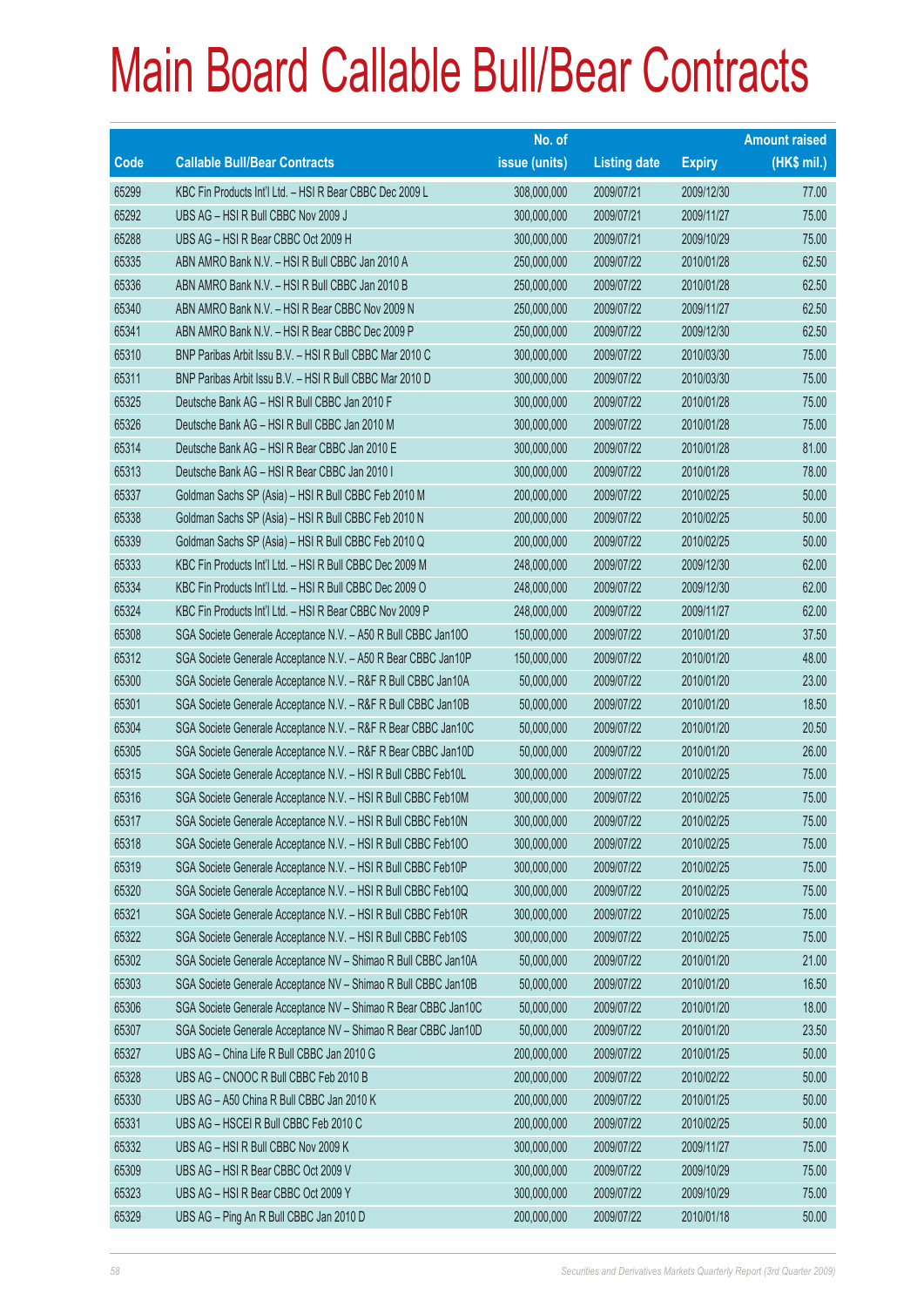|             |                                                               | No. of        |                     |               | <b>Amount raised</b> |
|-------------|---------------------------------------------------------------|---------------|---------------------|---------------|----------------------|
| <b>Code</b> | <b>Callable Bull/Bear Contracts</b>                           | issue (units) | <b>Listing date</b> | <b>Expiry</b> | $(HK$$ mil.)         |
| 65342       | ABN AMRO Bank N.V. - HSI R Bull CBBC Jan 2010 C               | 250,000,000   | 2009/07/23          | 2010/01/28    | 62.50                |
| 65369       | ABN AMRO Bank N.V. - HSI R Bull CBBC Jan 2010 D               | 250,000,000   | 2009/07/23          | 2010/01/28    | 62.50                |
| 65370       | ABN AMRO Bank N.V. - HSI R Bull CBBC Jan 2010 E               | 250,000,000   | 2009/07/23          | 2010/01/28    | 62.50                |
| 65371       | BNP Paribas Arbit Issu B.V. - A50 R Bear CBBC Feb 2010 A      | 200,000,000   | 2009/07/23          | 2010/02/25    | 50.00                |
| 65355       | BNP Paribas Arbit Issu B.V. - HSI R Bull CBBC Feb 2010 R      | 300,000,000   | 2009/07/23          | 2010/02/25    | 75.00                |
| 65362       | Deutsche Bank AG - A50 China R Bear CBBC Jan 2010 C           | 150,000,000   | 2009/07/23          | 2010/01/19    | 66.00                |
| 65363       | Deutsche Bank AG - A50 China R Bear CBBC Jan 2010 D           | 150,000,000   | 2009/07/23          | 2010/01/19    | 81.00                |
| 65356       | Deutsche Bank AG - HSI R Bull CBBC Feb 2010 A                 | 300,000,000   | 2009/07/23          | 2010/02/25    | 81.00                |
| 65357       | Deutsche Bank AG - HSI R Bull CBBC Feb 2010 D                 | 300,000,000   | 2009/07/23          | 2010/02/25    | 75.00                |
| 65358       | Deutsche Bank AG - HSI R Bear CBBC Jan 2010 O                 | 300,000,000   | 2009/07/23          | 2010/01/28    | 75.00                |
| 65359       | Deutsche Bank AG - HSI R Bear CBBC Jan 2010 Q                 | 300,000,000   | 2009/07/23          | 2010/01/28    | 75.00                |
| 65368       | Deutsche Bank AG - HSI R Bear CBBC Feb 2010 R                 | 300,000,000   | 2009/07/23          | 2010/02/25    | 75.00                |
| 65360       | Deutsche Bank AG - HSI R Bear CBBC Mar 2010 N                 | 300,000,000   | 2009/07/23          | 2010/03/30    | 78.00                |
| 65361       | Deutsche Bank AG - HSI R Bear CBBC Mar 2010 O                 | 300,000,000   | 2009/07/23          | 2010/03/30    | 87.00                |
| 65343       | HK Bank - A50 R Bear CBBC Jan 2010 B                          | 80,000,000    | 2009/07/23          | 2010/01/22    | 25.60                |
| 65364       | KBC Fin Products Int'l Ltd. - HSI R Bull CBBC Jan 2010 M      | 208,000,000   | 2009/07/23          | 2010/01/28    | 52.00                |
| 65344       | KBC Fin Products Int'l Ltd. - HSI R Bear CBBC Dec 2009 N      | 208,000,000   | 2009/07/23          | 2009/12/30    | 52.00                |
| 65345       | KBC Fin Products Int'l Ltd. - HSI R Bear CBBC Dec 2009 P      | 208,000,000   | 2009/07/23          | 2009/12/30    | 52.00                |
| 65346       | KBC Fin Products Int'l Ltd. - HSI R Bear CBBC Jan 2010 L      | 248,000,000   | 2009/07/23          | 2010/01/28    | 62.00                |
| 65354       | Macquarie Bank Ltd. - HSI R Bull CBBC Nov 2009 N              | 300,000,000   | 2009/07/23          | 2009/11/27    | 75.00                |
| 65347       | UBS AG - CCHC R Bull CBBC Feb 2010 C                          | 200,000,000   | 2009/07/23          | 2010/02/22    | 50.00                |
| 65351       | UBS AG - CCHC R Bear CBBC Feb 2010 D                          | 200,000,000   | 2009/07/23          | 2010/02/22    | 65.00                |
| 65348       | UBS AG - HKEx R Bull CBBC Feb 2010 A                          | 300,000,000   | 2009/07/23          | 2010/02/22    | 75.00                |
| 65349       | UBS AG - HSBC R Bull CBBC Feb 2010 B                          | 300,000,000   | 2009/07/23          | 2010/02/22    | 75.00                |
| 65350       | UBS AG - HSCEI R Bull CBBC Feb 2010 D                         | 200,000,000   | 2009/07/23          | 2010/02/25    | 50.00                |
| 65365       | UBS AG - HSI R Bull CBBC Oct 2009 T                           | 300,000,000   | 2009/07/23          | 2009/10/29    | 75.00                |
| 65366       | UBS AG - HSI R Bull CBBC Jan 2010 V                           | 300,000,000   | 2009/07/23          | 2010/01/28    | 75.00                |
| 65367       | UBS AG - HSI R Bull CBBC Feb 2010 B                           | 400,000,000   | 2009/07/23          | 2010/02/25    | 100.00               |
| 65352       | UBS AG - HSI R Bear CBBC Oct 2009 F                           | 300,000,000   | 2009/07/23          | 2009/10/29    | 75.00                |
| 65353       | UBS AG - HSI R Bear CBBC Oct 2009 M                           | 300,000,000   | 2009/07/23          | 2009/10/29    | 75.00                |
| 65404       | BNP Paribas Arbit Issu B.V. - HSI R Bull CBBC Feb 2010 S      | 300,000,000   | 2009/07/24          | 2010/02/25    | 75.00                |
| 65405       | BNP Paribas Arbit Issu B.V. - HSI R Bull CBBC Feb 2010 T      | 300,000,000   | 2009/07/24          | 2010/02/25    | 75.00                |
| 65409       | Deutsche Bank AG - HSI R Bull CBBC Feb 2010 S                 | 300,000,000   | 2009/07/24          | 2010/02/25    | 75.00                |
| 65410       | Goldman Sachs SP (Asia) - HSI R Bull CBBC Mar 2010 N          | 200,000,000   | 2009/07/24          | 2010/03/30    | 50.00                |
| 65411       | Goldman Sachs SP (Asia) - HSI R Bull CBBC Mar 2010 O          | 200,000,000   | 2009/07/24          | 2010/03/30    | 50.00                |
| 65412       | Goldman Sachs SP (Asia) - HSI R Bull CBBC Mar 2010 P          | 200,000,000   | 2009/07/24          | 2010/03/30    | 50.00                |
| 65416       | Goldman Sachs SP (Asia) - HSI R Bear CBBC Mar 2010 Q          | 200,000,000   | 2009/07/24          | 2010/03/30    | 50.00                |
| 65406       | KBC Fin Products Int'l Ltd. - HSI R Bull CBBC Dec 2009 R      | 248,000,000   | 2009/07/24          | 2009/12/30    | 62.00                |
| 65381       | KBC Fin Products Int'l Ltd. - HSI R Bull CBBC Jan 2010 N      | 248,000,000   | 2009/07/24          | 2010/01/28    | 62.00                |
| 65407       | KBC Fin Products Int'l Ltd. - HSI R Bear CBBC Jan 2010 O      | 248,000,000   | 2009/07/24          | 2010/01/28    | 62.00                |
| 65372       | SGA Societe Generale Acceptance N.V. - A50 R Bear CBBC Jan10Q | 150,000,000   | 2009/07/24          | 2010/01/20    | 52.50                |
| 65375       | SGA Societe Generale Acceptance N.V. - HSI R Bull CBBC Feb10T | 300,000,000   | 2009/07/24          | 2010/02/25    | 75.00                |
| 65376       | SGA Societe Generale Acceptance N.V. - HSI R Bull CBBC Feb10U | 300,000,000   | 2009/07/24          | 2010/02/25    | 75.00                |
| 65378       | SGA Societe Generale Acceptance N.V. - HSI R Bull CBBC Feb10V | 300,000,000   | 2009/07/24          | 2010/02/25    | 75.00                |
| 65379       | SGA Societe Generale Acceptance N.V. - HSI R Bull CBBC Feb10W | 300,000,000   | 2009/07/24          | 2010/02/25    | 75.00                |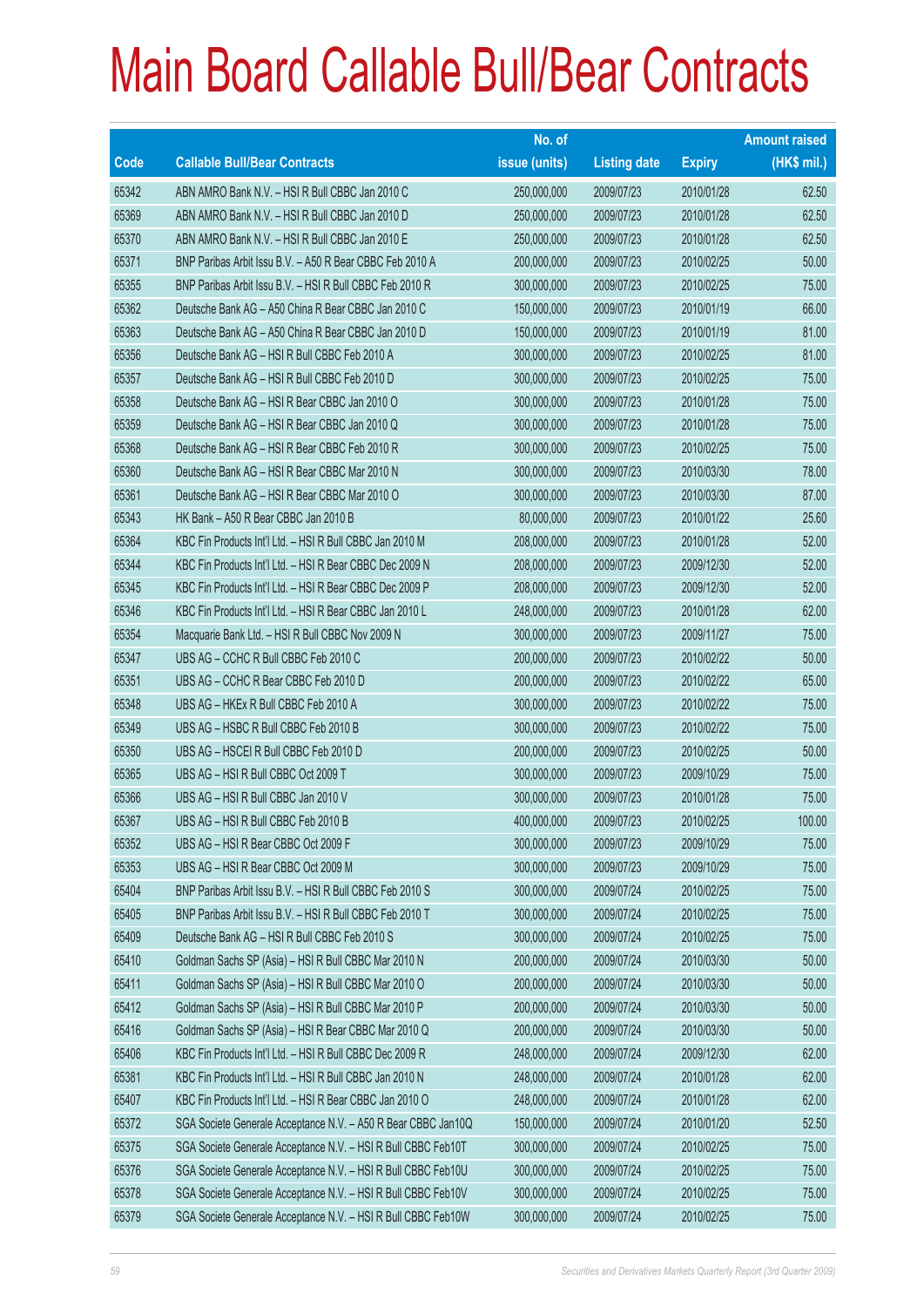|             |                                                                | No. of        |                     |               | <b>Amount raised</b> |
|-------------|----------------------------------------------------------------|---------------|---------------------|---------------|----------------------|
| <b>Code</b> | <b>Callable Bull/Bear Contracts</b>                            | issue (units) | <b>Listing date</b> | <b>Expiry</b> | $(HK$$ mil.)         |
| 65380       | SGA Societe Generale Acceptance N.V. - HSI R Bull CBBC Feb10X  | 300,000,000   | 2009/07/24          | 2010/02/25    | 75.00                |
| 65373       | SGA Societe Generale Acceptance NV - PingAn R Bull CBBC Jan10A | 200,000,000   | 2009/07/24          | 2010/01/20    | 50.00                |
| 65377       | SGA Societe Generale Acceptance NV - PingAn R Bear CBBC Jan10B | 200,000,000   | 2009/07/24          | 2010/01/20    | 50.00                |
| 65382       | UBS AG - CHALCO R Bull CBBC Feb 2010 A                         | 100,000,000   | 2009/07/24          | 2010/02/22    | 25.00                |
| 65395       | UBS AG - CHALCO R Bear CBBC Feb 2010 B                         | 100,000,000   | 2009/07/24          | 2010/02/08    | 29.00                |
| 65408       | UBS AG - China Mobile R Bull CBBC Jan 2010 E                   | 300,000,000   | 2009/07/24          | 2010/01/18    | 75.00                |
| 65385       | UBS AG - COVS R Bull CBBC Feb 2010 A                           | 100,000,000   | 2009/07/24          | 2010/02/22    | 32.50                |
| 65398       | UBS AG - COVS R Bear CBBC Feb 2010 B                           | 100,000,000   | 2009/07/24          | 2010/02/08    | 48.00                |
| 65391       | UBS AG - CUni R Bull CBBC Feb 2010 A                           | 100,000,000   | 2009/07/24          | 2010/02/22    | 25.00                |
| 65399       | UBS AG - CUni R Bear CBBC Feb 2010 B                           | 100,000,000   | 2009/07/24          | 2010/02/08    | 25.50                |
| 65384       | UBS AG - China Coal R Bull CBBC Feb 2010 A                     | 100,000,000   | 2009/07/24          | 2010/02/22    | 25.00                |
| 65397       | UBS AG - China Coal R Bear CBBC Feb 2010 B                     | 100,000,000   | 2009/07/24          | 2010/02/08    | 27.50                |
| 65383       | UBS AG - Cheung Kong R Bull CBBC Feb 2010 E                    | 100,000,000   | 2009/07/24          | 2010/02/22    | 25.50                |
| 65396       | UBS AG - Cheung Kong R Bear CBBC Feb 2010 F                    | 100,000,000   | 2009/07/24          | 2010/02/08    | 31.00                |
| 65386       | UBS AG - China Shenhua R Bull CBBC Feb 2010 A                  | 100,000,000   | 2009/07/24          | 2010/02/08    | 51.00                |
| 65390       | UBS AG - China Shenhua R Bear CBBC Feb 2010 B                  | 100,000,000   | 2009/07/24          | 2010/02/08    | 70.00                |
| 65392       | UBS AG - HS Bank R Bull CBBC Feb 2010 A                        | 100,000,000   | 2009/07/24          | 2010/02/22    | 25.00                |
| 65387       | UBS AG - HSI R Bull CBBC Jan 2010 R                            | 300,000,000   | 2009/07/24          | 2010/01/28    | 75.00                |
| 65389       | UBS AG - HSI R Bull CBBC Feb 2010 C                            | 300,000,000   | 2009/07/24          | 2010/02/25    | 75.00                |
| 65388       | UBS AG - HSI R Bull CBBC Feb 2010 W                            | 300,000,000   | 2009/07/24          | 2010/02/25    | 75.00                |
| 65374       | UBS AG - HSI R Bear CBBC Oct 2009 X                            | 300,000,000   | 2009/07/24          | 2009/10/29    | 75.00                |
| 65400       | UBS AG - Hutchison R Bear CBBC Feb 2010 A                      | 100,000,000   | 2009/07/24          | 2010/02/22    | 25.00                |
| 65393       | UBS AG - Jiangxi Copper R Bull CBBC Feb 2010 A                 | 100,000,000   | 2009/07/24          | 2010/02/22    | 37.50                |
| 65401       | UBS AG - Jiangxi Copper R Bear CBBC Feb 2010 B                 | 100,000,000   | 2009/07/24          | 2010/02/22    | 33.00                |
| 65394       | UBS AG - SHK Ppt R Bull CBBC Feb 2010 D                        | 100,000,000   | 2009/07/24          | 2010/02/22    | 25.00                |
| 65402       | UBS AG - SHK Ppt R Bear CBBC Feb 2010 E                        | 100,000,000   | 2009/07/24          | 2010/02/22    | 25.00                |
| 65403       | UBS AG - SHK Ppt R Bear CBBC Feb 2010 F                        | 100,000,000   | 2009/07/24          | 2010/02/08    | 32.00                |
| 63944#      | HK Bank - HSI R Bear CBBC Mar 2010 A                           | 280,000,000   | 2009/07/24          | 2010/03/30    | 10.08                |
| 65506       | ABN AMRO Bank N.V. - HSI R Bull CBBC Jan 2010 F                | 250,000,000   | 2009/07/27          | 2010/01/28    | 62.50                |
| 65507       | ABN AMRO Bank N.V. - HSI R Bull CBBC Jan 2010 G                | 250,000,000   | 2009/07/27          | 2010/01/28    | 62.50                |
| 65419       | BNP Paribas Arbit Issu B.V. - HSI R Bull CBBC Feb 2010 U       | 300,000,000   | 2009/07/27          | 2010/02/25    | 75.00                |
| 65420       | BNP Paribas Arbit Issu B.V. - HSI R Bull CBBC Feb 2010 V       | 300,000,000   | 2009/07/27          | 2010/02/25    | 75.00                |
| 65477       | BNP Paribas Arbit Issu B.V. - HSI R Bull CBBC Feb 2010 W       | 300,000,000   | 2009/07/27          | 2010/02/25    | 75.00                |
| 65478       | BNP Paribas Arbit Issu B.V. - HSI R Bear CBBC Mar 2010 E       | 300,000,000   | 2009/07/27          | 2010/03/30    | 75.00                |
| 65448       | Deutsche Bank AG - HSI R Bull CBBC Jan 2010 J                  | 300,000,000   | 2009/07/27          | 2010/01/28    | 81.00                |
| 65449       | Deutsche Bank AG - HSI R Bull CBBC Jan 2010 L                  | 300,000,000   | 2009/07/27          | 2010/01/28    | 75.00                |
| 65479       | Deutsche Bank AG - HSI R Bull CBBC Feb 2010 V                  | 300,000,000   | 2009/07/27          | 2010/02/25    | 78.00                |
| 65450       | Deutsche Bank AG - HSI R Bear CBBC Apr 2010 D                  | 300,000,000   | 2009/07/27          | 2010/04/29    | 87.00                |
| 65451       | Deutsche Bank AG - HSI R Bear CBBC Apr 2010 E                  | 300,000,000   | 2009/07/27          | 2010/04/29    | 87.00                |
| 65452       | Deutsche Bank AG - HSI R Bear CBBC Apr 2010 F                  | 300,000,000   | 2009/07/27          | 2010/04/29    | 75.00                |
| 65480       | Deutsche Bank AG - HSI R Bear CBBC Apr 2010 G                  | 300,000,000   | 2009/07/27          | 2010/04/29    | 87.00                |
| 65481       | Deutsche Bank AG - HSI R Bear CBBC Apr 2010 H                  | 300,000,000   | 2009/07/27          | 2010/04/29    | 81.00                |
| 65482       | Deutsche Bank AG - HSI R Bear CBBC Apr 2010 I                  | 300,000,000   | 2009/07/27          | 2010/04/29    | 96.00                |
| 65483       | Deutsche Bank AG - HSI R Bear CBBC Apr 2010 J                  | 300,000,000   | 2009/07/27          | 2010/04/29    | 90.00                |
| 65484       | Deutsche Bank AG - HSI R Bear CBBC Apr 2010 K                  | 300,000,000   | 2009/07/27          | 2010/04/29    | 108.00               |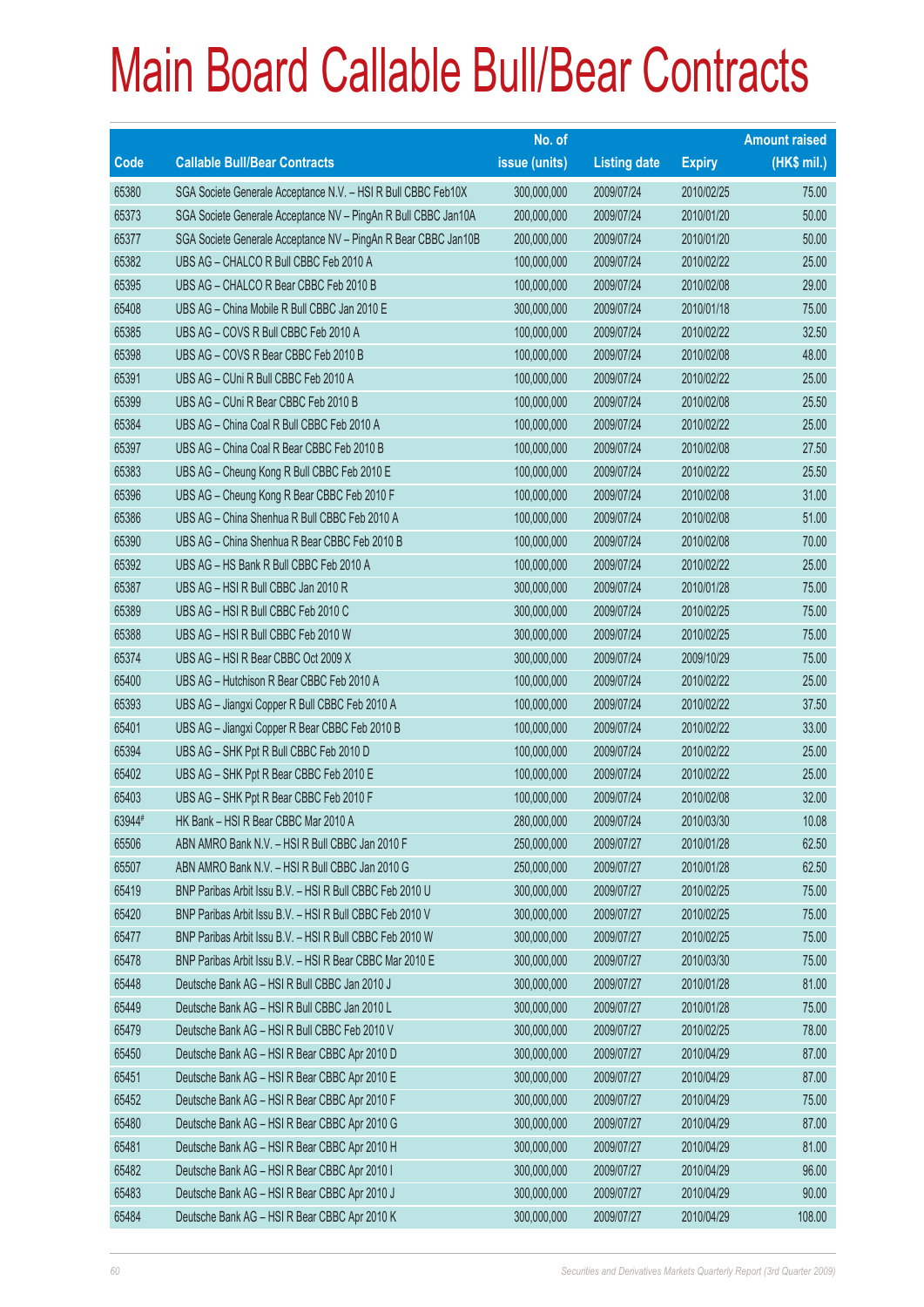|       |                                                               | No. of        |                     |               | <b>Amount raised</b> |
|-------|---------------------------------------------------------------|---------------|---------------------|---------------|----------------------|
| Code  | <b>Callable Bull/Bear Contracts</b>                           | issue (units) | <b>Listing date</b> | <b>Expiry</b> | $(HK$$ mil.)         |
| 65485 | Deutsche Bank AG - HSI R Bear CBBC Apr 2010 L                 | 300,000,000   | 2009/07/27          | 2010/04/29    | 75.00                |
| 65504 | Goldman Sachs SP (Asia) - HSI R Bull CBBC Feb 2010 R          | 200,000,000   | 2009/07/27          | 2010/02/25    | 50.00                |
| 65505 | Goldman Sachs SP (Asia) - HSI R Bull CBBC Feb 2010 S          | 200,000,000   | 2009/07/27          | 2010/02/25    | 50.00                |
| 65503 | Goldman Sachs SP (Asia) - HSI R Bull CBBC Mar 2010 R          | 200,000,000   | 2009/07/27          | 2010/03/30    | 50.00                |
| 65509 | Goldman Sachs SP (Asia) - HSI R Bear CBBC Feb 2010 O          | 200,000,000   | 2009/07/27          | 2010/02/25    | 50.00                |
| 65510 | Goldman Sachs SP (Asia) - HSI R Bear CBBC Feb 2010 T          | 200,000,000   | 2009/07/27          | 2010/02/25    | 50.00                |
| 65511 | Goldman Sachs SP (Asia) - HSI R Bear CBBC Mar 2010 S          | 200,000,000   | 2009/07/27          | 2010/03/30    | 50.00                |
| 65486 | KBC Fin Products Int'l Ltd. - HSI R Bull CBBC Dec 2009 T      | 248,000,000   | 2009/07/27          | 2009/12/30    | 62.00                |
| 65487 | KBC Fin Products Int'l Ltd. - HSI R Bull CBBC Jan 2010 S      | 308,000,000   | 2009/07/27          | 2010/01/28    | 77.00                |
| 65488 | KBC Fin Products Int'l Ltd. - HSI R Bull CBBC Jan 2010 T      | 208,000,000   | 2009/07/27          | 2010/01/28    | 52.00                |
| 65489 | KBC Fin Products Int'l Ltd. - HSI R Bull CBBC Feb 2010 F      | 248,000,000   | 2009/07/27          | 2010/02/25    | 62.00                |
| 65421 | KBC Fin Products Int'l Ltd. - HSI R Bear CBBC Nov 2009 V      | 208,000,000   | 2009/07/27          | 2009/11/27    | 52.00                |
| 65490 | KBC Fin Products Int'l Ltd. - HSI R Bear CBBC Dec 2009 Q      | 308,000,000   | 2009/07/27          | 2009/12/30    | 77.00                |
| 65468 | KBC Fin Products Int'l Ltd. - HSI R Bear CBBC Dec 2009 S      | 208,000,000   | 2009/07/27          | 2009/12/30    | 52.00                |
| 65422 | KBC Fin Products Int'l Ltd. - HSI R Bear CBBC Jan 2010 P      | 208,000,000   | 2009/07/27          | 2010/01/28    | 52.00                |
| 65423 | KBC Fin Products Int'l Ltd. - HSI R Bear CBBC Jan 2010 Q      | 248,000,000   | 2009/07/27          | 2010/01/28    | 62.00                |
| 65469 | KBC Fin Products Int'l Ltd. - HSI R Bear CBBC Jan 2010 R      | 400,000,000   | 2009/07/27          | 2010/01/28    | 100.00               |
| 65491 | KBC Fin Products Int'l Ltd. - HSI R Bear CBBC Jan 2010 U      | 208,000,000   | 2009/07/27          | 2010/01/28    | 52.00                |
| 65492 | KBC Fin Products Int'l Ltd. - HSI R Bear CBBC Jan 2010 V      | 208,000,000   | 2009/07/27          | 2010/01/28    | 62.40                |
| 65493 | KBC Fin Products Int'l Ltd. - HSI R Bear CBBC Jan 2010 W      | 308,000,000   | 2009/07/27          | 2010/01/28    | 77.00                |
| 65494 | KBC Fin Products Int'l Ltd. - HSI R Bear CBBC Jan 2010 X      | 308,000,000   | 2009/07/27          | 2010/01/28    | 77.00                |
| 65495 | KBC Fin Products Int'l Ltd. - HSI R Bear CBBC Jan 2010 Y      | 248,000,000   | 2009/07/27          | 2010/01/28    | 74.40                |
| 65496 | KBC Fin Products Int'l Ltd. - HSI R Bear CBBC Feb 2010 G      | 248,000,000   | 2009/07/27          | 2010/02/25    | 69.44                |
| 65497 | KBC Fin Products Int'l Ltd. - HSI R Bear CBBC Feb 2010 H      | 308,000,000   | 2009/07/27          | 2010/02/25    | 77.00                |
| 65498 | KBC Fin Products Int'l Ltd. - HSI R Bear CBBC Feb 2010 I      | 208,000,000   | 2009/07/27          | 2010/02/25    | 56.16                |
| 65499 | KBC Fin Products Int'l Ltd. - HSI R Bear CBBC Feb 2010 J      | 248,000,000   | 2009/07/27          | 2010/02/25    | 74.40                |
| 65500 | KBC Fin Products Int'l Ltd. - HSI R Bear CBBC Feb 2010 K      | 308,000,000   | 2009/07/27          | 2010/02/25    | 83.16                |
| 65501 | KBC Fin Products Int'l Ltd. - HSI R Bear CBBC Mar 2010 H      | 400,000,000   | 2009/07/27          | 2010/03/30    | 100.00               |
| 65502 | KBC Fin Products Int'l Ltd. - HSI R Bear CBBC Mar 2010 I      | 400,000,000   | 2009/07/27          | 2010/03/30    | 100.00               |
| 65447 | Macquarie Bank Ltd. - HSI R Bull CBBC Dec 2009 H              | 300,000,000   | 2009/07/27          | 2009/12/30    | 75.00                |
| 65418 | CC Rabobank B.A. - HSI R Bull CBBC Feb 2010 B                 | 180,000,000   | 2009/07/27          | 2010/02/25    | 45.00                |
| 65413 | CC Rabobank B.A. - HSI R Bull CBBC Feb 2010 W                 | 180,000,000   | 2009/07/27          | 2010/02/25    | 45.00                |
| 65414 | CC Rabobank B.A. - HSI R Bull CBBC Feb 2010 X                 | 180,000,000   | 2009/07/27          | 2010/02/25    | 45.00                |
| 65415 | CC Rabobank B.A. - HSI R Bull CBBC Feb 2010 Y                 | 180,000,000   | 2009/07/27          | 2010/02/25    | 45.00                |
| 65417 | CC Rabobank B.A. - HSI R Bull CBBC Feb 2010 Z                 | 180,000,000   | 2009/07/27          | 2010/02/25    | 45.00                |
| 65443 | SGA Societe Generale Acceptance N.V. - HSI R Bull CBBC Feb10D | 300,000,000   | 2009/07/27          | 2010/02/25    | 75.00                |
| 65444 | SGA Societe Generale Acceptance N.V. - HSI R Bull CBBC Feb10E | 300,000,000   | 2009/07/27          | 2010/02/25    | 75.00                |
| 65445 | SGA Societe Generale Acceptance N.V. - HSI R Bull CBBC Feb10F | 300,000,000   | 2009/07/27          | 2010/02/25    | 75.00                |
| 65446 | SGA Societe Generale Acceptance N.V. - HSI R Bull CBBC Feb10G | 300,000,000   | 2009/07/27          | 2010/02/25    | 75.00                |
| 65441 | SGA Societe Generale Acceptance N.V. - HSI R Bull CBBC Feb10Y | 300,000,000   | 2009/07/27          | 2010/02/25    | 75.00                |
| 65442 | SGA Societe Generale Acceptance N.V. - HSI R Bull CBBC Feb10Z | 300,000,000   | 2009/07/27          | 2010/02/25    | 75.00                |
| 65454 | UBS AG - BOCL R Bull CBBC Feb 2010 A                          | 100,000,000   | 2009/07/27          | 2010/02/22    | 25.00                |
| 65466 | UBS AG - BOCL R Bear CBBC Feb 2010 B                          | 100,000,000   | 2009/07/27          | 2010/02/22    | 25.00                |
| 65459 | UBS AG - China Mobile R Bull CBBC Feb 2010 A                  | 200,000,000   | 2009/07/27          | 2010/02/22    | 50.00                |
| 65456 | UBS AG - CC Bank R Bull CBBC Feb 2010 B                       | 200,000,000   | 2009/07/27          | 2010/02/22    | 50.00                |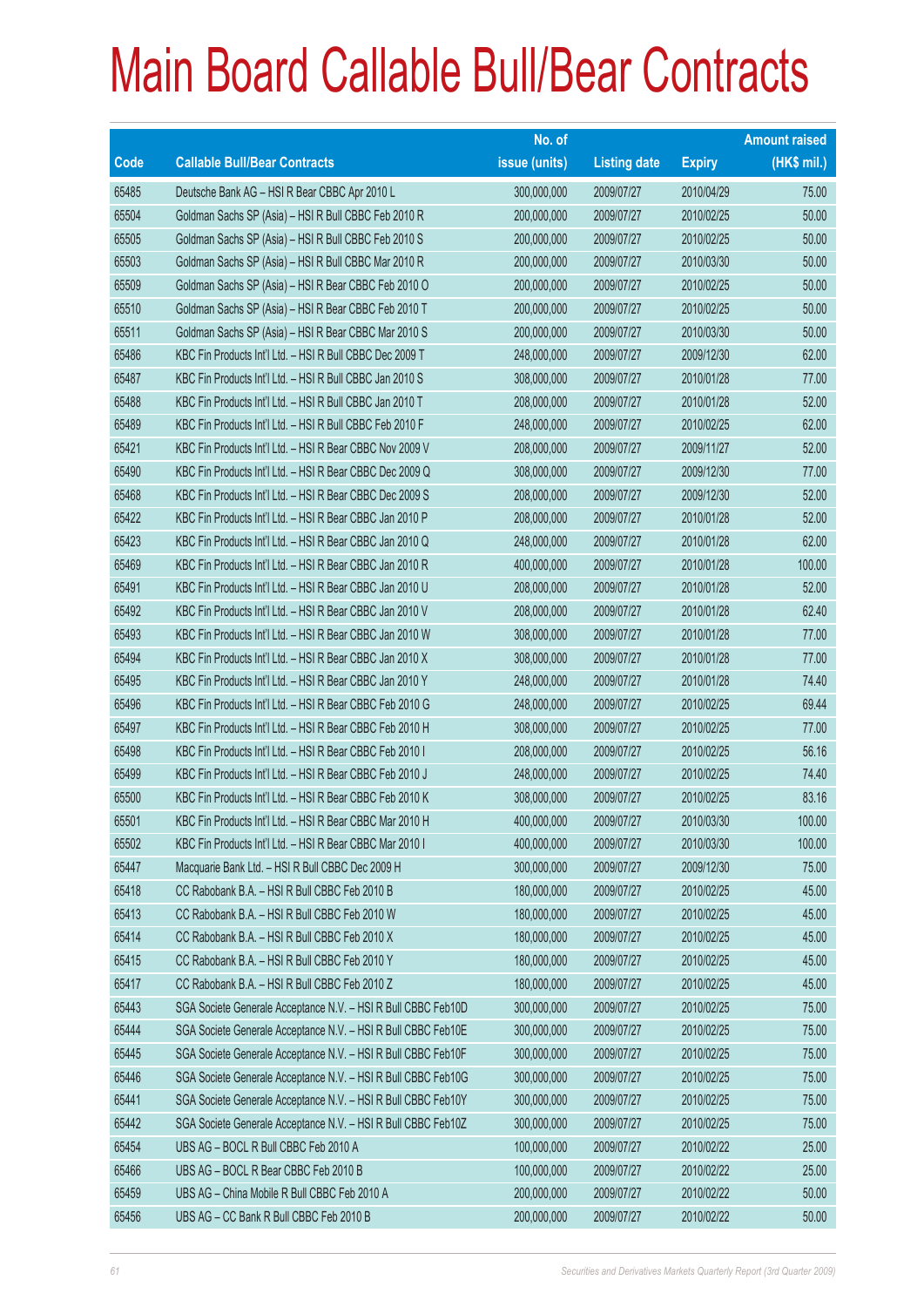|       |                                                       | No. of        |                     |               | <b>Amount raised</b> |
|-------|-------------------------------------------------------|---------------|---------------------|---------------|----------------------|
| Code  | <b>Callable Bull/Bear Contracts</b>                   | issue (units) | <b>Listing date</b> | <b>Expiry</b> | (HK\$ mil.)          |
| 65455 | UBS AG - Cheung Kong R Bull CBBC Feb 2010 G           | 100,000,000   | 2009/07/27          | 2010/02/22    | 25.00                |
| 65457 | UBS AG - China Life R Bull CBBC Feb 2010 A            | 200,000,000   | 2009/07/27          | 2010/02/22    | 50.00                |
| 65458 | UBS AG - CM Bank R Bull CBBC Feb 2010 B               | 100,000,000   | 2009/07/27          | 2010/02/22    | 36.50                |
| 65460 | UBS AG - CNOOC R Bull CBBC Feb 2010 C                 | 100,000,000   | 2009/07/27          | 2010/02/22    | 25.00                |
| 65467 | UBS AG - A50 China R Bull CBBC Feb 2010 A             | 200,000,000   | 2009/07/27          | 2010/02/22    | 50.00                |
| 65461 | UBS AG - HKEx R Bull CBBC Feb 2010 B                  | 200,000,000   | 2009/07/27          | 2010/02/22    | 50.00                |
| 65462 | UBS AG - HSBC R Bull CBBC Feb 2010 C                  | 200,000,000   | 2009/07/27          | 2010/02/22    | 50.00                |
| 65470 | UBS AG - HSCEI R Bull CBBC Feb 2010 E                 | 100,000,000   | 2009/07/27          | 2010/02/25    | 25.00                |
| 65476 | UBS AG - HSCEI R Bear CBBC Feb 2010 F                 | 100,000,000   | 2009/07/27          | 2010/02/25    | 31.00                |
| 65424 | UBS AG - HSI R Bull CBBC Oct 2009 P                   | 300,000,000   | 2009/07/27          | 2009/10/29    | 75.00                |
| 65471 | UBS AG - HSI R Bull CBBC Jan 2010 I                   | 300,000,000   | 2009/07/27          | 2010/01/28    | 75.00                |
| 65425 | UBS AG - HSI R Bull CBBC Feb 2010 D                   | 300,000,000   | 2009/07/27          | 2010/02/25    | 75.00                |
| 65473 | UBS AG - HSI R Bull CBBC Feb 2010 M                   | 300,000,000   | 2009/07/27          | 2010/02/25    | 75.00                |
| 65472 | UBS AG - HSI R Bull CBBC Feb 2010 P                   | 300,000,000   | 2009/07/27          | 2010/02/25    | 75.00                |
| 65426 | UBS AG - HSI R Bull CBBC Mar 2010 A                   | 300,000,000   | 2009/07/27          | 2010/03/30    | 75.00                |
| 65474 | UBS AG - HSI R Bull CBBC Apr 2010 P                   | 300,000,000   | 2009/07/27          | 2010/04/29    | 75.00                |
| 65427 | UBS AG - HSI R Bull CBBC May 2010 A                   | 400,000,000   | 2009/07/27          | 2010/05/28    | 100.00               |
| 65428 | UBS AG - HSI R Bull CBBC May 2010 B                   | 400,000,000   | 2009/07/27          | 2010/05/28    | 100.00               |
| 65475 | UBS AG - HSI R Bull CBBC May 2010 E                   | 400,000,000   | 2009/07/27          | 2010/05/28    | 100.00               |
| 65429 | UBS AG - HSI R Bear CBBC Oct 2009 W                   | 300,000,000   | 2009/07/27          | 2009/10/29    | 75.00                |
| 65430 | UBS AG - HSI R Bear CBBC Dec 2009 O                   | 300,000,000   | 2009/07/27          | 2009/12/30    | 75.00                |
| 65431 | UBS AG - HSI R Bear CBBC Jan 2010 W                   | 300,000,000   | 2009/07/27          | 2010/01/28    | 75.00                |
| 65435 | UBS AG - HSI R Bear CBBC Feb 2010 A                   | 300,000,000   | 2009/07/27          | 2010/02/25    | 75.00                |
| 65436 | UBS AG - HSI R Bear CBBC Feb 2010 E                   | 300,000,000   | 2009/07/27          | 2010/02/25    | 75.00                |
| 65453 | UBS AG - HSI R Bear CBBC Feb 2010 O                   | 300,000,000   | 2009/07/27          | 2010/02/25    | 75.00                |
| 65432 | UBS AG - HSI R Bear CBBC Feb 2010 X                   | 300,000,000   | 2009/07/27          | 2010/02/25    | 75.00                |
| 65433 | UBS AG - HSI R Bear CBBC Feb 2010 Y                   | 300,000,000   | 2009/07/27          | 2010/02/25    | 75.00                |
| 65434 | UBS AG - HSI R Bear CBBC Feb 2010 Z                   | 300,000,000   | 2009/07/27          | 2010/02/25    | 75.00                |
| 65437 | UBS AG - HSI R Bear CBBC Mar 2010 M                   | 300,000,000   | 2009/07/27          | 2010/03/30    | 93.00                |
| 65438 | UBS AG - HSI R Bear CBBC Mar 2010 N                   | 300,000,000   | 2009/07/27          | 2010/03/30    | 118.50               |
| 65439 | UBS AG - HSI R Bear CBBC May 2010 C                   | 400,000,000   | 2009/07/27          | 2010/05/28    | 100.00               |
| 65440 | UBS AG - HSI R Bear CBBC May 2010 D                   | 400,000,000   | 2009/07/27          | 2010/05/28    | 100.00               |
| 65463 | UBS AG - Petrochina R Bull CBBC Feb 2010 A            | 100,000,000   | 2009/07/27          | 2010/02/22    | 25.00                |
| 65464 | UBS AG - Ping An R Bull CBBC Feb 2010 A               | 200,000,000   | 2009/07/27          | 2010/02/22    | 50.00                |
| 65465 | UBS AG - SHK Ppt R Bull CBBC Feb 2010 G               | 100,000,000   | 2009/07/27          | 2010/02/22    | 25.00                |
| 65513 | ABN AMRO Bank N.V. - A50 China R Bull CBBC Jan 2010 A | 80,000,000    | 2009/07/28          | 2010/01/18    | 20.24                |
| 65514 | ABN AMRO Bank N.V. - A50 China R Bull CBBC Jan 2010 B | 80,000,000    | 2009/07/28          | 2010/01/18    | 20.08                |
| 65518 | ABN AMRO Bank N.V. - A50 China R Bear CBBC Jan 2010 C | 80,000,000    | 2009/07/28          | 2010/01/18    | 20.08                |
| 65519 | ABN AMRO Bank N.V. - A50 China R Bear CBBC Jan 2010 D | 80,000,000    | 2009/07/28          | 2010/01/18    | 22.16                |
| 65515 | ABN AMRO Bank N.V. - HSI R Bear CBBC Dec 2009 K       | 250,000,000   | 2009/07/28          | 2009/12/30    | 63.25                |
| 65528 | Deutsche Bank AG - China Life R Bull CBBC Jan 2010 B  | 150,000,000   | 2009/07/28          | 2010/01/12    | 61.50                |
| 65529 | Deutsche Bank AG - China Life R Bear CBBC Dec 2009 I  | 150,000,000   | 2009/07/28          | 2009/12/21    | 51.00                |
| 65530 | Deutsche Bank AG - China Life R Bear CBBC Jan 2010 C  | 150,000,000   | 2009/07/28          | 2010/01/12    | 81.00                |
| 65531 | Deutsche Bank AG - China Life R Bear CBBC Jan 2010 D  | 150,000,000   | 2009/07/28          | 2010/01/12    | 111.00               |
| 65535 | Deutsche Bank AG - A50 China R Bull CBBC Jan 2010 E   | 150,000,000   | 2009/07/28          | 2010/01/12    | 39.00                |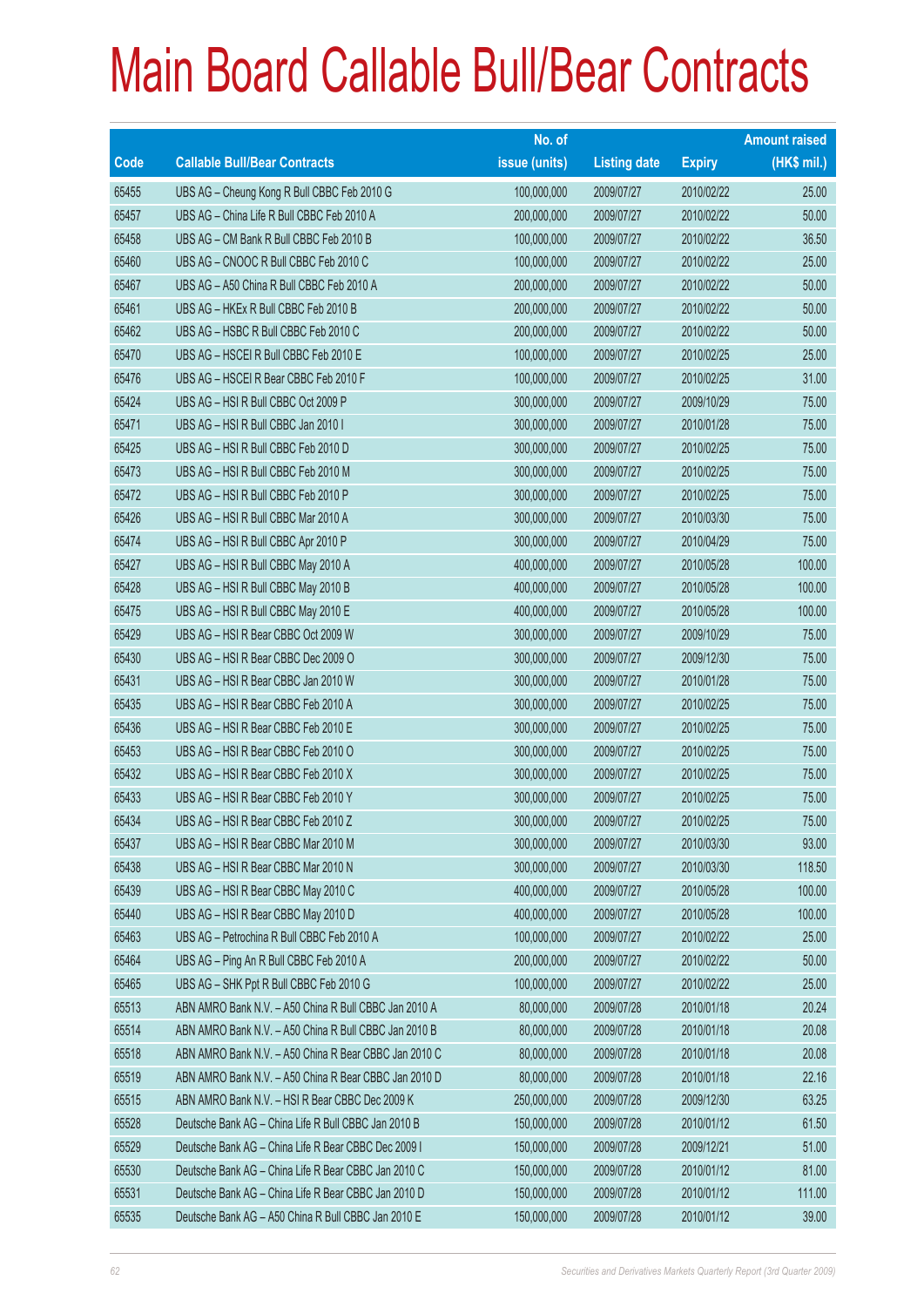|       |                                                             | No. of        |                     |               | <b>Amount raised</b> |
|-------|-------------------------------------------------------------|---------------|---------------------|---------------|----------------------|
| Code  | <b>Callable Bull/Bear Contracts</b>                         | issue (units) | <b>Listing date</b> | <b>Expiry</b> | $(HK$$ mil.)         |
| 65533 | Deutsche Bank AG - HKEx R Bull CBBC Jan 2010 A              | 150,000,000   | 2009/07/28          | 2010/01/12    | 37.50                |
| 65534 | Deutsche Bank AG - HSBC R Bull CBBC Jan 2010 C              | 150,000,000   | 2009/07/28          | 2010/01/12    | 39.00                |
| 65567 | Deutsche Bank AG - HSI R Bear CBBC Mar 2010 P               | 300,000,000   | 2009/07/28          | 2010/03/30    | 75.00                |
| 65532 | Deutsche Bank AG - HSI R Bear CBBC May 2010 A               | 300,000,000   | 2009/07/28          | 2010/05/28    | 99.00                |
| 65508 | HK Bank - HSI R Bull CBBC Feb 2010 A                        | 250,000,000   | 2009/07/28          | 2010/02/25    | 62.50                |
| 65512 | HK Bank - HSI R Bear CBBC Apr 2010 C                        | 380,000,000   | 2009/07/28          | 2010/04/29    | 95.00                |
| 65545 | KBC Fin Products Int'l Ltd. - A50 China R Bull CBBC Jan 10C | 188,000,000   | 2009/07/28          | 2010/01/15    | 47.00                |
| 65546 | KBC Fin Products Int'l Ltd. - A50 China R Bull CBBC Jan 10D | 188,000,000   | 2009/07/28          | 2010/01/04    | 47.00                |
| 65541 | KBC Fin Products Int'l Ltd. - HKEx R Bull CBBC Jan 10C      | 188,000,000   | 2009/07/28          | 2010/01/15    | 47.00                |
| 65542 | KBC Fin Products Int'l Ltd. - HSBC R Bull CBBC Jan 10C      | 148,000,000   | 2009/07/28          | 2010/01/08    | 37.00                |
| 65543 | KBC Fin Products Int'l Ltd. - HSBC R Bull CBBC Feb 10A      | 148,000,000   | 2009/07/28          | 2010/02/01    | 37.00                |
| 65536 | KBC Fin Products Int'l Ltd. - HSI R Bear CBBC Jan 10Z       | 208,000,000   | 2009/07/28          | 2010/01/28    | 85.28                |
| 65537 | KBC Fin Products Int'l Ltd. - HSI R Bear CBBC Feb 10L       | 208,000,000   | 2009/07/28          | 2010/02/25    | 72.80                |
| 65538 | KBC Fin Products Int'l Ltd. - HSI R Bear CBBC Feb 10M       | 248,000,000   | 2009/07/28          | 2010/02/25    | 79.36                |
| 65539 | KBC Fin Products Int'l Ltd. - HSI R Bear CBBC Mar 10J       | 308,000,000   | 2009/07/28          | 2010/03/30    | 86.24                |
| 65540 | KBC Fin Products Int'l Ltd. - HSI R Bear CBBC Mar 10K       | 400,000,000   | 2009/07/28          | 2010/03/30    | 100.00               |
| 65544 | KBC Fin Products Int'l Ltd. - SHK Ppt R Bull CBBC Feb 10B   | 188,000,000   | 2009/07/28          | 2010/02/01    | 52.64                |
| 65520 | CC Rabobank B.A. - HSI R Bear CBBC Feb 2010 A               | 180,000,000   | 2009/07/28          | 2010/02/25    | 45.00                |
| 65521 | CC Rabobank B.A. - HSI R Bear CBBC Feb 2010 F               | 180,000,000   | 2009/07/28          | 2010/02/25    | 45.00                |
| 65522 | CC Rabobank B.A. - HSI R Bear CBBC Feb 2010 G               | 180,000,000   | 2009/07/28          | 2010/02/25    | 45.00                |
| 65516 | CC Rabobank B.A. - HSI R Bear CBBC Mar 2010 S               | 180,000,000   | 2009/07/28          | 2010/03/30    | 45.00                |
| 65517 | CC Rabobank B.A. - HSI R Bear CBBC Mar 2010 T               | 180,000,000   | 2009/07/28          | 2010/03/30    | 45.00                |
| 65547 | UBS AG - CHALCO R Bull CBBC Mar 2010 A                      | 100,000,000   | 2009/07/28          | 2010/03/01    | 25.00                |
| 65559 | UBS AG - CHALCO R Bear CBBC Mar 2010 B                      | 100,000,000   | 2009/07/28          | 2010/03/01    | 25.00                |
| 65548 | UBS AG - BankComm R Bull CBBC Feb 2010 A                    | 100,000,000   | 2009/07/28          | 2010/02/22    | 25.00                |
| 65560 | UBS AG - BankComm R Bear CBBC Feb 2010 B                    | 100,000,000   | 2009/07/28          | 2010/02/22    | 25.00                |
| 65551 | UBS AG - China Tel R Bull CBBC Mar 2010 A                   | 100,000,000   | 2009/07/28          | 2010/03/01    | 25.00                |
| 65563 | UBS AG - China Tel R Bear CBBC Mar 2010 B                   | 100,000,000   | 2009/07/28          | 2010/03/01    | 25.00                |
| 65550 | UBS AG - CCHC R Bull CBBC Mar 2010 A                        | 100,000,000   | 2009/07/28          | 2010/03/01    | 25.00                |
| 65562 | UBS AG - CCHC R Bear CBBC Jan 2010 A                        | 100,000,000   | 2009/07/28          | 2010/01/11    | 36.50                |
| 65549 | UBS AG - China Coal R Bull CBBC Mar 2010 A                  | 100,000,000   | 2009/07/28          | 2010/03/01    | 25.00                |
| 65561 | UBS AG - China Coal R Bear CBBC Mar 2010 B                  | 100,000,000   | 2009/07/28          | 2010/03/01    | 25.00                |
| 65564 | UBS AG - HSBC R Bear CBBC Apr 2010 A                        | 100,000,000   | 2009/07/28          | 2010/04/12    | 29.00                |
| 65523 | UBS AG - HSI R Bull CBBC Oct 2009 H                         | 300,000,000   | 2009/07/28          | 2009/10/29    | 75.00                |
| 65524 | UBS AG - HSI R Bull CBBC Feb 2010 L                         | 300,000,000   | 2009/07/28          | 2010/02/25    | 75.00                |
| 65525 | UBS AG - HSI R Bull CBBC Feb 2010 Q                         | 300,000,000   | 2009/07/28          | 2010/02/25    | 75.00                |
| 65526 | UBS AG - HSI R Bull CBBC Mar 2010 P                         | 300,000,000   | 2009/07/28          | 2010/03/30    | 75.00                |
| 65527 | UBS AG - HSI R Bear CBBC Dec 2009 Q                         | 300,000,000   | 2009/07/28          | 2009/12/30    | 75.00                |
| 65555 | UBS AG - HSI R Bear CBBC Mar 2010 O                         | 300,000,000   | 2009/07/28          | 2010/03/30    | 75.00                |
| 65556 | UBS AG - HSI R Bear CBBC Mar 2010 Q                         | 300,000,000   | 2009/07/28          | 2010/03/30    | 82.50                |
| 65557 | UBS AG - HSI R Bear CBBC Apr 2010 Q                         | 300,000,000   | 2009/07/28          | 2010/04/29    | 75.00                |
| 65558 | UBS AG - HSI R Bear CBBC Apr 2010 R                         | 300,000,000   | 2009/07/28          | 2010/04/29    | 75.00                |
| 65552 | UBS AG - Jiangxi Copper R Bull CBBC Mar 2010 A              | 100,000,000   | 2009/07/28          | 2010/03/01    | 39.00                |
| 65565 | UBS AG - Jiangxi Copper R Bear CBBC Mar 2010 B              | 100,000,000   | 2009/07/28          | 2010/03/01    | 31.50                |
| 65553 | UBS AG - Ping An R Bull CBBC Feb 2010 B                     | 100,000,000   | 2009/07/28          | 2010/02/22    | 25.00                |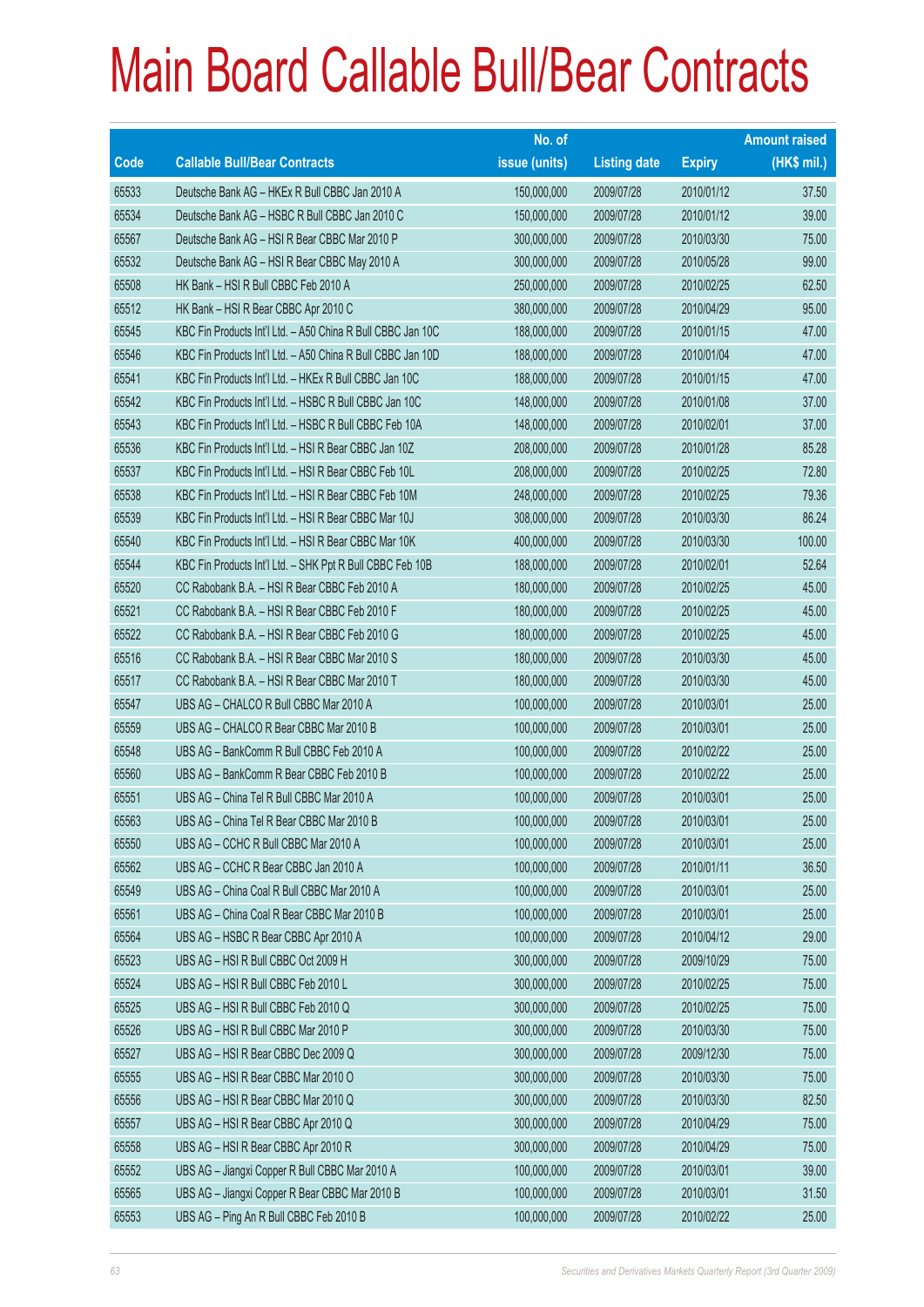|        |                                                                | No. of        |                     |               | <b>Amount raised</b> |
|--------|----------------------------------------------------------------|---------------|---------------------|---------------|----------------------|
| Code   | <b>Callable Bull/Bear Contracts</b>                            | issue (units) | <b>Listing date</b> | <b>Expiry</b> | $(HK$$ mil.)         |
| 65566  | UBS AG - Ping An R Bear CBBC Feb 2010 C                        | 100,000,000   | 2009/07/28          | 2010/02/22    | 25.00                |
| 65554  | UBS AG - SHK Ppt R Bull CBBC Feb 2010 H                        | 100,000,000   | 2009/07/28          | 2010/02/22    | 25.00                |
| 64519# | CC Rabobank B.A. - HSI R Bear CBBC Mar 2010 P                  | 200,000,000   | 2009/07/28          | 2010/03/30    | 26.00                |
| 65604  | ABN AMRO Bank N.V. - A50 China R Bear CBBC Jan 2010 E          | 80,000,000    | 2009/07/29          | 2010/01/18    | 20.00                |
| 65603  | ABN AMRO Bank N.V. - HSI R Bear CBBC Dec 2009 Q                | 250,000,000   | 2009/07/29          | 2009/12/30    | 62.50                |
| 65601  | BNP Paribas Arbit Issu B.V. - HSI R Bear CBBC Mar 2010 F       | 300,000,000   | 2009/07/29          | 2010/03/30    | 75.00                |
| 65597  | Deutsche Bank AG - HSI R Bull CBBC Jan 2010 K                  | 300,000,000   | 2009/07/29          | 2010/01/28    | 75.00                |
| 65614  | Deutsche Bank AG - HSI R Bear CBBC Feb 2010 C                  | 300,000,000   | 2009/07/29          | 2010/02/25    | 75.00                |
| 65613  | Deutsche Bank AG - HSI R Bear CBBC Feb 2010 Z                  | 300,000,000   | 2009/07/29          | 2010/02/25    | 78.00                |
| 65605  | Goldman Sachs SP (Asia) - HSI R Bear CBBC Mar 2010 T           | 200,000,000   | 2009/07/29          | 2010/03/30    | 50.00                |
| 65606  | KBC Fin Products Int'l Ltd. - China Life R Bull CBBC Jan 10A   | 168,000,000   | 2009/07/29          | 2010/01/28    | 145.15               |
| 65607  | KBC Fin Products Int'l Ltd. - China Life R Bull CBBC Jan 10B   | 168,000,000   | 2009/07/29          | 2010/01/11    | 100.80               |
| 65610  | KBC Fin Products Int'l Ltd. - Ch Life R Bear CBBC Dec 2009 C   | 168,000,000   | 2009/07/29          | 2009/12/15    | 100.80               |
| 65608  | KBC Fin Products Int'l Ltd. - CP&CC R Bull CBBC Feb 2010 A     | 308,000,000   | 2009/07/29          | 2010/02/10    | 77.00                |
| 65609  | KBC Fin Products Int'l Ltd. - CP&CC R Bull CBBC Apr 2010 A     | 208,000,000   | 2009/07/29          | 2010/04/15    | 52.00                |
| 65611  | KBC Fin Products Int'l Ltd. - CP&CC R Bear CBBC Jan 2010 A     | 208,000,000   | 2009/07/29          | 2010/01/20    | 62.40                |
| 65612  | KBC Fin Products Int'l Ltd. - CP&CC R Bear CBBC Feb 2010 B     | 208,000,000   | 2009/07/29          | 2010/02/17    | 81.12                |
| 65584  | Macquarie Bank Ltd. - HSI R Bull CBBC Dec 2009 I               | 300,000,000   | 2009/07/29          | 2009/12/30    | 75.00                |
| 65585  | Macquarie Bank Ltd. - HSI R Bear CBBC Jan 2010 A               | 300,000,000   | 2009/07/29          | 2010/01/28    | 75.30                |
| 65586  | Macquarie Bank Ltd. - HSI R Bear CBBC Jan 2010 B               | 300,000,000   | 2009/07/29          | 2010/01/28    | 75.00                |
| 65578  | SGA Societe Generale Acceptance N.V - CLife R Bull CBBC Jan10G | 100,000,000   | 2009/07/29          | 2010/01/20    | 60.00                |
| 65579  | SGA Societe Generale Acceptance N.V - CLife R Bear CBBC Jan10H | 100,000,000   | 2009/07/29          | 2010/01/20    | 40.00                |
| 65580  | SGA Societe Generale Acceptance N.V - CLife R Bear CBBC Jan101 | 100,000,000   | 2009/07/29          | 2010/01/20    | 50.00                |
| 65581  | SGA Societe Generale Acceptance N.V. - HKEx R Bull CBBC Jan10K | 150,000,000   | 2009/07/29          | 2010/01/13    | 37.50                |
| 65582  | SGA Societe Generale Acceptance N.V. - HKEx R Bear CBBC Jan10L | 150,000,000   | 2009/07/29          | 2010/01/13    | 51.00                |
| 65583  | SGA Societe Generale Acceptance N.V. - HSBC R Bull CBBC Jan10G | 300,000,000   | 2009/07/29          | 2010/01/20    | 75.00                |
| 65568  | SGA Societe Generale Acceptance NV - HSCEI R Bull CBBC Jan10A  | 200,000,000   | 2009/07/29          | 2010/01/28    | 50.00                |
| 65569  | SGA Societe Generale Acceptance NV - HSCEI R Bull CBBC Jan10B  | 200,000,000   | 2009/07/29          | 2010/01/28    | 50.00                |
| 65570  | SGA Societe Generale Acceptance NV - HSCEI R Bear CBBC Jan10C  | 200,000,000   | 2009/07/29          | 2010/01/28    | 56.00                |
| 65571  | SGA Societe Generale Acceptance N.V. - HSI R Bull CBBC Feb10H  | 300,000,000   | 2009/07/29          | 2010/02/25    | 75.00                |
| 65572  | SGA Societe Generale Acceptance N.V. - HSI R Bull CBBC Feb10I  | 300,000,000   | 2009/07/29          | 2010/02/25    | 75.00                |
| 65573  | SGA Societe Generale Acceptance N.V. - HSI R Bull CBBC Feb10J  | 300,000,000   | 2009/07/29          | 2010/02/25    | 75.00                |
| 65574  | SGA Societe Generale Acceptance N.V. - HSI R Bull CBBC Feb10K  | 300,000,000   | 2009/07/29          | 2010/02/25    | 75.00                |
| 65575  | SGA Societe Generale Acceptance N.V. - HSI R Bear CBBC Mar10A  | 300,000,000   | 2009/07/29          | 2010/03/30    | 93.00                |
| 65576  | SGA Societe Generale Acceptance N.V. - HSI R Bear CBBC Mar10B  | 300,000,000   | 2009/07/29          | 2010/03/30    | 75.00                |
| 65577  | SGA Societe Generale Acceptance N.V. - HSI R Bear CBBC Mar10C  | 300,000,000   | 2009/07/29          | 2010/03/30    | 84.00                |
| 65587  | UBS AG - Cheung Kong R Bull CBBC Feb 2010 H                    | 100,000,000   | 2009/07/29          | 2010/02/22    | 25.00                |
| 65588  | UBS AG - China Life R Bull CBBC Jan 2010 H                     | 200,000,000   | 2009/07/29          | 2010/01/25    | 51.00                |
| 65589  | UBS AG - China Life R Bull CBBC Jan 2010 I                     | 200,000,000   | 2009/07/29          | 2010/01/25    | 50.00                |
| 65592  | UBS AG - China Life R Bear CBBC Jan 2010 J                     | 200,000,000   | 2009/07/29          | 2010/01/25    | 150.00               |
| 65593  | UBS AG - China Life R Bear CBBC Jan 2010 K                     | 200,000,000   | 2009/07/29          | 2010/01/25    | 170.00               |
| 65590  | UBS AG - HKEx R Bull CBBC Jan 2010 J                           | 200,000,000   | 2009/07/29          | 2010/01/25    | 50.00                |
| 65594  | UBS AG - HKEx R Bear CBBC Jan 2010 K                           | 200,000,000   | 2009/07/29          | 2010/01/25    | 82.00                |
| 65595  | UBS AG - HKEx R Bear CBBC Jan 2010 L                           | 200,000,000   | 2009/07/29          | 2010/01/25    | 92.00                |
| 65598  | UBS AG - HSI R Bull CBBC Oct 2009 V                            | 300,000,000   | 2009/07/29          | 2009/10/29    | 75.00                |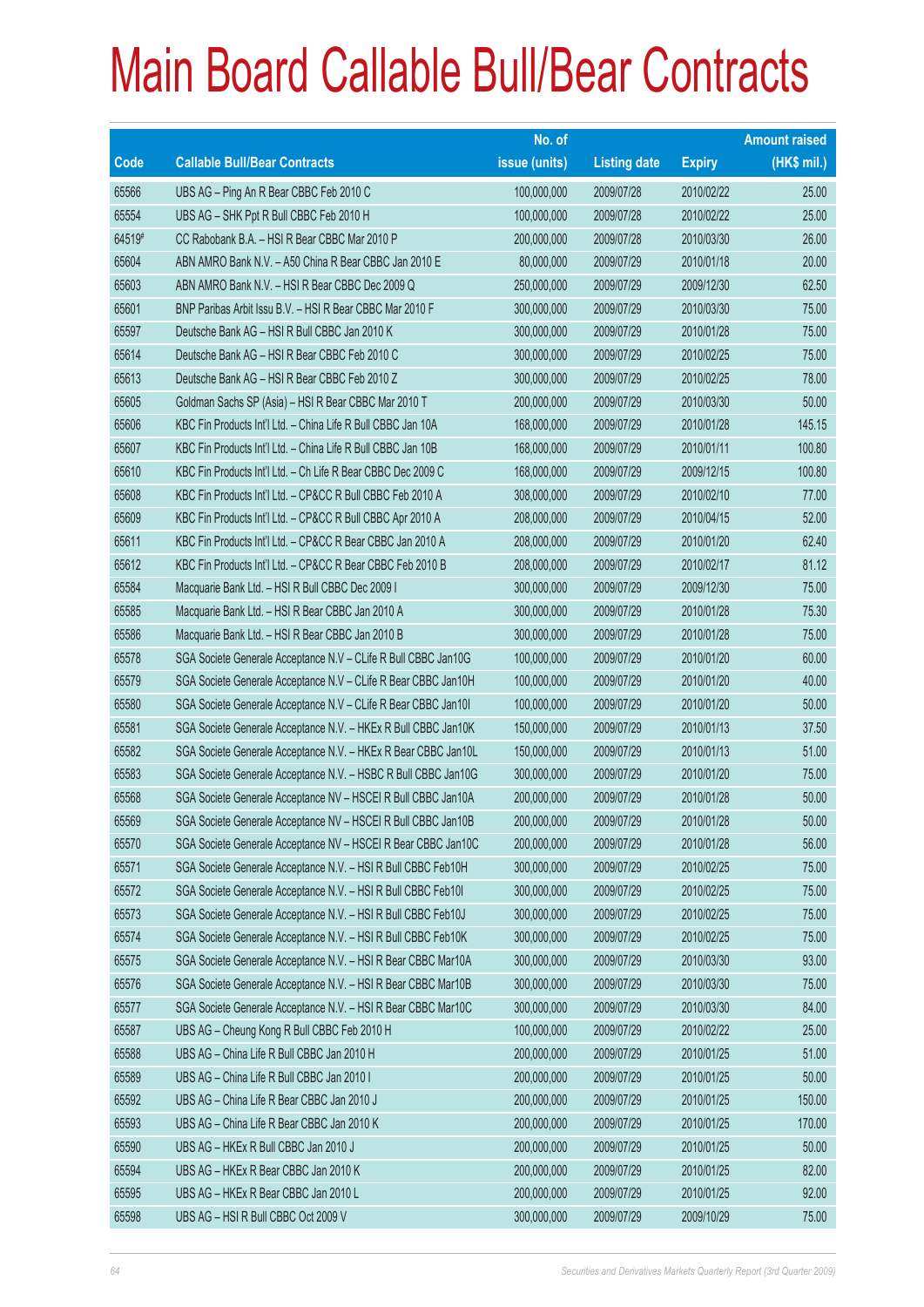|             |                                                              | No. of        |                     |               | <b>Amount raised</b> |
|-------------|--------------------------------------------------------------|---------------|---------------------|---------------|----------------------|
| <b>Code</b> | <b>Callable Bull/Bear Contracts</b>                          | issue (units) | <b>Listing date</b> | <b>Expiry</b> | $(HK$$ mil.)         |
| 65599       | UBS AG - HSI R Bull CBBC Jan 2010 Q                          | 300,000,000   | 2009/07/29          | 2010/01/28    | 75.00                |
| 65600       | UBS AG - HSI R Bull CBBC Feb 2010 F                          | 300,000,000   | 2009/07/29          | 2010/02/25    | 75.00                |
| 65602       | UBS AG - HSI R Bear CBBC Oct 2009 Y                          | 300,000,000   | 2009/07/29          | 2009/10/29    | 75.00                |
| 65596       | UBS AG - HSI R Bear CBBC Mar 2010 J                          | 300,000,000   | 2009/07/29          | 2010/03/30    | 75.00                |
| 65591       | UBS AG - Petrochina R Bull CBBC Feb 2010 B                   | 100,000,000   | 2009/07/29          | 2010/02/22    | 25.00                |
| 65663       | ABN AMRO Bank N.V. - Ch Life R Bull CBBC Jan 2010 A          | 80,000,000    | 2009/07/30          | 2010/01/18    | 49.28                |
| 65668       | ABN AMRO Bank N.V. - Ch Life R Bear CBBC Jan 2010 B          | 80,000,000    | 2009/07/30          | 2010/01/18    | 23.36                |
| 65669       | ABN AMRO Bank N.V. - Ch Life R Bear CBBC Jan 2010 C          | 80,000,000    | 2009/07/30          | 2010/01/18    | 39.44                |
| 65622       | ABN AMRO Bank N.V. - A50 China R Bull CBBC Jan 2010 F        | 80,000,000    | 2009/07/30          | 2010/01/18    | 20.00                |
| 65623       | ABN AMRO Bank N.V. - A50 China R Bull CBBC Jan 2010 G        | 80,000,000    | 2009/07/30          | 2010/01/18    | 20.00                |
| 65664       | ABN AMRO Bank N.V. - HSI R Bull CBBC Jan 2010 H              | 250,000,000   | 2009/07/30          | 2010/01/28    | 62.50                |
| 65665       | ABN AMRO Bank N.V. - HSI R Bull CBBC Jan 2010 I              | 250,000,000   | 2009/07/30          | 2010/01/28    | 62.50                |
| 65670       | ABN AMRO Bank N.V. - HSI R Bear CBBC Nov 2009 O              | 250,000,000   | 2009/07/30          | 2009/11/27    | 62.50                |
| 65617       | BOCI Asia Ltd. - HSI R Bull CBBC Nov 2009 A                  | 200,000,000   | 2009/07/30          | 2009/11/27    | 50.00                |
| 65618       | BOCI Asia Ltd. - HSI R Bull CBBC Nov 2009 B                  | 200,000,000   | 2009/07/30          | 2009/11/27    | 50.00                |
| 65619       | BOCI Asia Ltd. - HSI R Bear CBBC Nov 2009 C                  | 200,000,000   | 2009/07/30          | 2009/11/27    | 50.00                |
| 65653       | BNP Paribas Arbit Issu B.V. - HSI R Bull CBBC Mar 2010 G     | 300,000,000   | 2009/07/30          | 2010/03/30    | 75.00                |
| 65657       | BNP Paribas Arbit Issu B.V. - HSI R Bear CBBC Mar 2010 H     | 300,000,000   | 2009/07/30          | 2010/03/30    | 75.00                |
| 65658       | BNP Paribas Arbit Issu B.V. - HSI R Bear CBBC Mar 2010 I     | 300,000,000   | 2009/07/30          | 2010/03/30    | 75.00                |
| 65659       | BNP Paribas Arbit Issu B.V. - HSI R Bear CBBC Mar 2010 J     | 300,000,000   | 2009/07/30          | 2010/03/30    | 75.00                |
| 65654       | Deutsche Bank AG - China Life R Bear CBBC Jan 2010 E         | 150,000,000   | 2009/07/30          | 2010/01/12    | 135.00               |
| 65656       | Deutsche Bank AG - HKEx R Bull CBBC Jan 2010 B               | 150,000,000   | 2009/07/30          | 2010/01/12    | 37.50                |
| 65660       | Deutsche Bank AG - HKEx R Bear CBBC Jan 2010 C               | 150,000,000   | 2009/07/30          | 2010/01/12    | 90.00                |
| 65655       | Deutsche Bank AG - HSI R Bull CBBC Feb 2010 T                | 300,000,000   | 2009/07/30          | 2010/02/25    | 75.00                |
| 65661       | Goldman Sachs SP (Asia) - HSI R Bull CBBC Feb 2010 A         | 200,000,000   | 2009/07/30          | 2010/02/25    | 50.00                |
| 65662       | Goldman Sachs SP (Asia) - HSI R Bull CBBC Mar 2010 U         | 200,000,000   | 2009/07/30          | 2010/03/30    | 50.00                |
| 65666       | Goldman Sachs SP (Asia) - HSI R Bear CBBC Feb 2010 B         | 200,000,000   | 2009/07/30          | 2010/02/25    | 50.00                |
| 65667       | Goldman Sachs SP (Asia) - HSI R Bear CBBC Mar 2010 V         | 200,000,000   | 2009/07/30          | 2010/03/30    | 50.00                |
| 65644       | KBC Fin Products Int'l Ltd. - Ch Life R Bear CBBC Feb 2010 A | 148,000,000   | 2009/07/30          | 2010/02/22    | 82.88                |
| 65645       | KBC Fin Products Int'l Ltd. - Ch Life R Bear CBBC Mar 2010 A | 148,000,000   | 2009/07/30          | 2010/03/01    | 97.68                |
| 65646       | KBC Fin Products Int'l Ltd. - Ch Life R Bear CBBC Mar 2010 B | 148,000,000   | 2009/07/30          | 2010/03/15    | 119.88               |
| 65647       | KBC Fin Products Int'l Ltd. - HSI R Bull CBBC Jan 2010 G     | 318,000,000   | 2009/07/30          | 2010/01/28    | 98.58                |
| 65648       | KBC Fin Products Int'l Ltd. - HSI R Bull CBBC Feb 2010 O     | 328,000,000   | 2009/07/30          | 2010/02/25    | 82.00                |
| 65630       | KBC Fin Products Int'l Ltd. - HSI R Bear CBBC Jan 2010 A     | 268,000,000   | 2009/07/30          | 2010/01/28    | 67.54                |
| 65631       | KBC Fin Products Int'l Ltd. - HSI R Bear CBBC Feb 2010 N     | 218,000,000   | 2009/07/30          | 2010/02/25    | 71.94                |
| 65649       | KBC Fin Products Int'l Ltd. - SHK Ppt R Bull CBBC Feb 2010 C | 208,000,000   | 2009/07/30          | 2010/02/17    | 52.00                |
| 65615       | Merrill Lynch Int'l & Co. C.V. - HSI R Bull CBBC Feb 2010 B  | 300,000,000   | 2009/07/30          | 2010/02/25    | 75.00                |
| 65616       | Merrill Lynch Int'l & Co. C.V. - HSI R Bull CBBC Feb 2010 C  | 300,000,000   | 2009/07/30          | 2010/02/25    | 75.00                |
| 65620       | Merrill Lynch Int'l & Co. C.V. - HSI R Bear CBBC Feb 2010 D  | 300,000,000   | 2009/07/30          | 2010/02/25    | 75.00                |
| 65621       | Merrill Lynch Int'l & Co. C.V. - HSI R Bear CBBC Feb 2010 E  | 300,000,000   | 2009/07/30          | 2010/02/25    | 76.50                |
| 65634       | UBS AG - China Life R Bull CBBC Feb 2010 B                   | 200,000,000   | 2009/07/30          | 2010/02/08    | 50.00                |
| 65642       | UBS AG - China Life R Bear CBBC Feb 2010 C                   | 200,000,000   | 2009/07/30          | 2010/02/08    | 190.00               |
| 65626       | UBS AG - Sinopec Corp R Bull CBBC Feb 2010 A                 | 100,000,000   | 2009/07/30          | 2010/02/08    | 25.00                |
| 65650       | UBS AG - Sinopec Corp R Bear CBBC Feb 2010 B                 | 100,000,000   | 2009/07/30          | 2010/02/22    | 25.50                |
| 65651       | UBS AG - Sinopec Corp R Bear CBBC Feb 2010 C                 | 100,000,000   | 2009/07/30          | 2010/02/22    | 30.50                |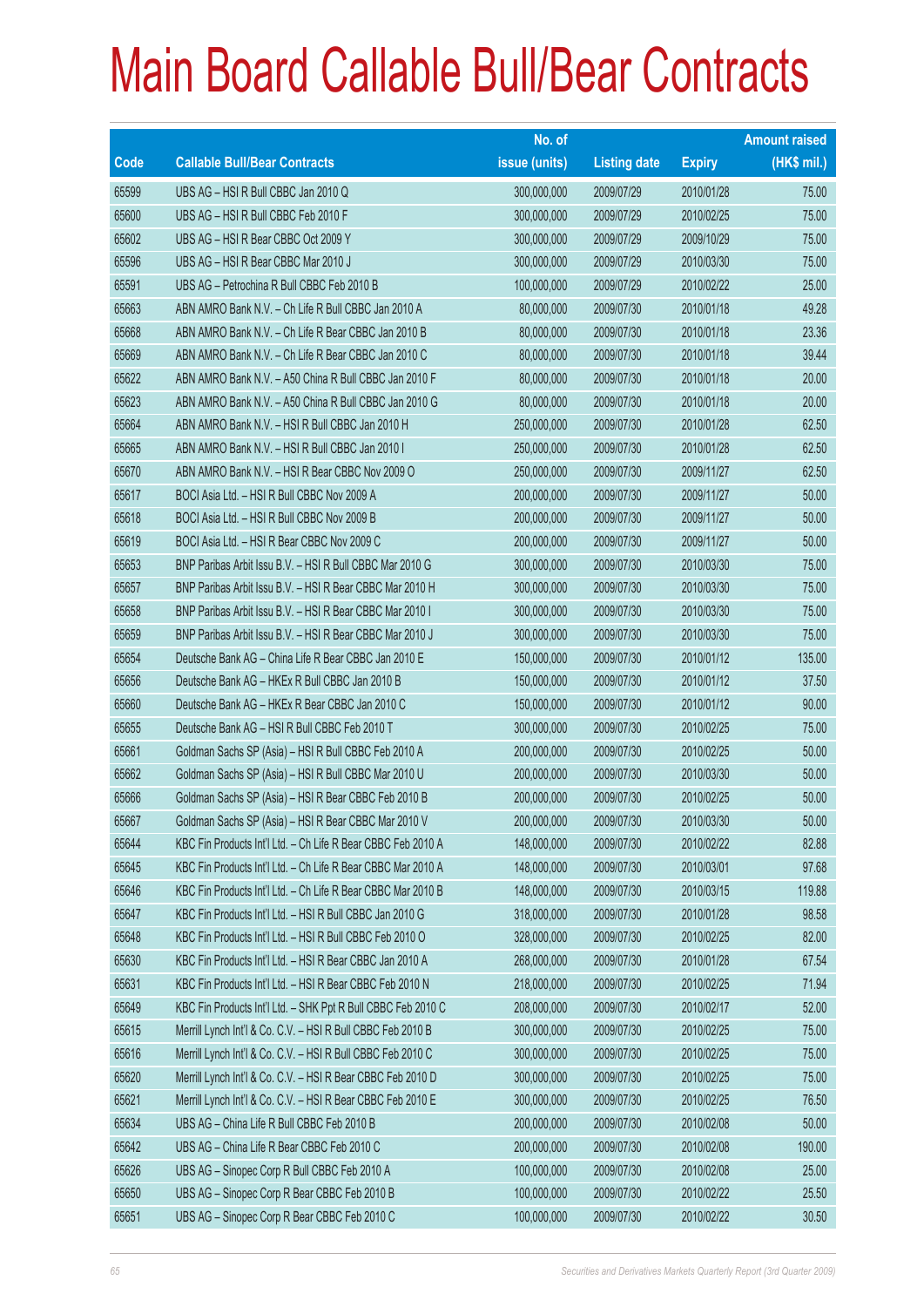|       |                                                                | No. of        |                     |               | <b>Amount raised</b> |
|-------|----------------------------------------------------------------|---------------|---------------------|---------------|----------------------|
| Code  | <b>Callable Bull/Bear Contracts</b>                            | issue (units) | <b>Listing date</b> | <b>Expiry</b> | $(HK$$ mil.)         |
| 65643 | UBS AG - A50 China R Bear CBBC Feb 2010 B                      | 200,000,000   | 2009/07/30          | 2010/02/22    | 90.00                |
| 65635 | UBS AG - HKEx R Bull CBBC Feb 2010 C                           | 200,000,000   | 2009/07/30          | 2010/02/08    | 50.00                |
| 65625 | UBS AG - HSCEI R Bull CBBC Feb 2010 G                          | 100,000,000   | 2009/07/30          | 2010/02/25    | 25.00                |
| 65629 | UBS AG - HSCEI R Bear CBBC Feb 2010 H                          | 100,000,000   | 2009/07/30          | 2010/02/25    | 36.00                |
| 65652 | UBS AG - HSI R Bull CBBC Dec 2009 L                            | 300,000,000   | 2009/07/30          | 2009/12/30    | 75.00                |
| 65632 | UBS AG - HSI R Bull CBBC Apr 2010 S                            | 300,000,000   | 2009/07/30          | 2010/04/29    | 75.00                |
| 65633 | UBS AG - HSI R Bull CBBC May 2010 F                            | 400,000,000   | 2009/07/30          | 2010/05/28    | 100.00               |
| 65624 | UBS AG - HSI R Bear CBBC Feb 2010 N                            | 300,000,000   | 2009/07/30          | 2010/02/25    | 75.00                |
| 65636 | UBS AG - HSI R Bear CBBC Feb 2010 R                            | 300,000,000   | 2009/07/30          | 2010/02/25    | 75.00                |
| 65627 | UBS AG - Hutchison R Bull CBBC Feb 2010 B                      | 100,000,000   | 2009/07/30          | 2010/02/22    | 25.00                |
| 65637 | UBS AG - Ping An R Bear CBBC Feb 2010 D                        | 100,000,000   | 2009/07/30          | 2010/02/22    | 30.00                |
| 65628 | UBS AG - SHK Ppt R Bull CBBC Feb 2010 I                        | 100,000,000   | 2009/07/30          | 2010/02/22    | 25.00                |
| 65638 | UBS AG - SHK Ppt R Bear CBBC Jan 2010 J                        | 100,000,000   | 2009/07/30          | 2010/01/25    | 25.00                |
| 65639 | UBS AG - SHK Ppt R Bear CBBC Feb 2010 J                        | 100,000,000   | 2009/07/30          | 2010/02/08    | 30.00                |
| 65640 | UBS AG - SHK Ppt R Bear CBBC Feb 2010 K                        | 100,000,000   | 2009/07/30          | 2010/02/22    | 35.00                |
| 65641 | UBS AG - SHK Ppt R Bear CBBC Feb 2010 L                        | 100,000,000   | 2009/07/30          | 2010/02/22    | 40.00                |
| 65675 | ABN AMRO Bank N.V. - DJIA R Bull CBBC Dec 2009 A               | 40,000,000    | 2009/07/31          | 2009/12/18    | 15.76                |
| 65676 | ABN AMRO Bank N.V. - DJIA R Bull CBBC Dec 2009 B               | 40,000,000    | 2009/07/31          | 2009/12/18    | 12.72                |
| 65680 | ABN AMRO Bank N.V. - DJIA R Bear CBBC Dec 2009 C               | 40,000,000    | 2009/07/31          | 2009/12/18    | 18.24                |
| 65681 | ABN AMRO Bank N.V. - DJIA R Bear CBBC Dec 2009 D               | 40,000,000    | 2009/07/31          | 2009/12/18    | 11.96                |
| 65712 | ABN AMRO Bank N.V. - HSI R Bull CBBC Jan 2010 J                | 250,000,000   | 2009/07/31          | 2010/01/28    | 62.50                |
| 65708 | BNP Paribas Arbit Issu B.V. - HSI R Bull CBBC Mar 2010 K       | 300,000,000   | 2009/07/31          | 2010/03/30    | 75.00                |
| 65709 | BNP Paribas Arbit Issu B.V. - HSI R Bear CBBC Feb 2010 X       | 300,000,000   | 2009/07/31          | 2010/02/25    | 75.00                |
| 65710 | BNP Paribas Arbit Issu B.V. - HSI R Bear CBBC Feb 2010 Y       | 300,000,000   | 2009/07/31          | 2010/02/25    | 75.00                |
| 65700 | Credit Suisse - HSI R Bull CBBC Dec 2010 A                     | 190,000,000   | 2009/07/31          | 2010/12/30    | 47.50                |
| 65701 | Credit Suisse - HSI R Bull CBBC Dec 2010 B                     | 190,000,000   | 2009/07/31          | 2010/12/30    | 47.50                |
| 65704 | Credit Suisse - HSI R Bear CBBC Dec 2010 C                     | 190,000,000   | 2009/07/31          | 2010/12/30    | 47.50                |
| 65705 | Credit Suisse - HSI R Bear CBBC Dec 2010 D                     | 190,000,000   | 2009/07/31          | 2010/12/30    | 47.50                |
| 65711 | Deutsche Bank AG - HSI R Bull CBBC Dec 2009 X                  | 300,000,000   | 2009/07/31          | 2009/12/30    | 75.00                |
| 65702 | Deutsche Bank AG - HSI R Bear CBBC Apr 2010 M                  | 300,000,000   | 2009/07/31          | 2010/04/29    | 156.00               |
| 65703 | Deutsche Bank AG - HSI R Bear CBBC Apr 2010 N                  | 300,000,000   | 2009/07/31          | 2010/04/29    | 75.00                |
| 65671 | HK Bank - HSI R Bull CBBC Mar 2010 D                           | 280,000,000   | 2009/07/31          | 2010/03/30    | 70.00                |
| 65672 | HK Bank - HSI R Bull CBBC Mar 2010 E                           | 280,000,000   | 2009/07/31          | 2010/03/30    | 70.00                |
| 65673 | HK Bank - HSI R Bear CBBC May 2010 A                           | 380,000,000   | 2009/07/31          | 2010/05/28    | 95.00                |
| 65674 | HK Bank - HSI R Bear CBBC May 2010 B                           | 380,000,000   | 2009/07/31          | 2010/05/28    | 95.00                |
| 65707 | KBC Fin Products Int'l Ltd. - HSI R Bull CBBC Dec 2009 V       | 268,000,000   | 2009/07/31          | 2009/12/30    | 67.80                |
| 65706 | KBC Fin Products Int'l Ltd. - HSI R Bear CBBC Jan 2010 B       | 248,000,000   | 2009/07/31          | 2010/01/28    | 66.96                |
| 65698 | Macquarie Bank Ltd. - HSI R Bull CBBC Jan 2010 C               | 300,000,000   | 2009/07/31          | 2010/01/28    | 75.00                |
| 65699 | Macquarie Bank Ltd. - HSI R Bear CBBC Nov 2009 O               | 300,000,000   | 2009/07/31          | 2009/11/27    | 75.00                |
| 65677 | SGA Societe Generale Acceptance N.V - CLife R Bull CBBC Jan10J | 100,000,000   | 2009/07/31          | 2010/01/20    | 64.00                |
| 65678 | SGA Societe Generale Acceptance N.V - CLife R Bull CBBC Jan10K | 100,000,000   | 2009/07/31          | 2010/01/20    | 54.00                |
| 65679 | SGA Societe Generale Acceptance N.V - CLife R Bear CBBC Jan10L | 100,000,000   | 2009/07/31          | 2010/01/20    | 48.00                |
| 65682 | SGA Societe Generale Acceptance N.V - CP&CC R Bull CBBC Jan10C | 200,000,000   | 2009/07/31          | 2010/01/20    | 50.00                |
| 65683 | SGA Societe Generale Acceptance N.V - CP&CC R Bear CBBC Jan10D | 200,000,000   | 2009/07/31          | 2010/01/20    | 50.00                |
| 65684 | SGA Societe Generale Acceptance N.V. - HKEx R Bull CBBC Jan10M | 150,000,000   | 2009/07/31          | 2010/01/13    | 37.50                |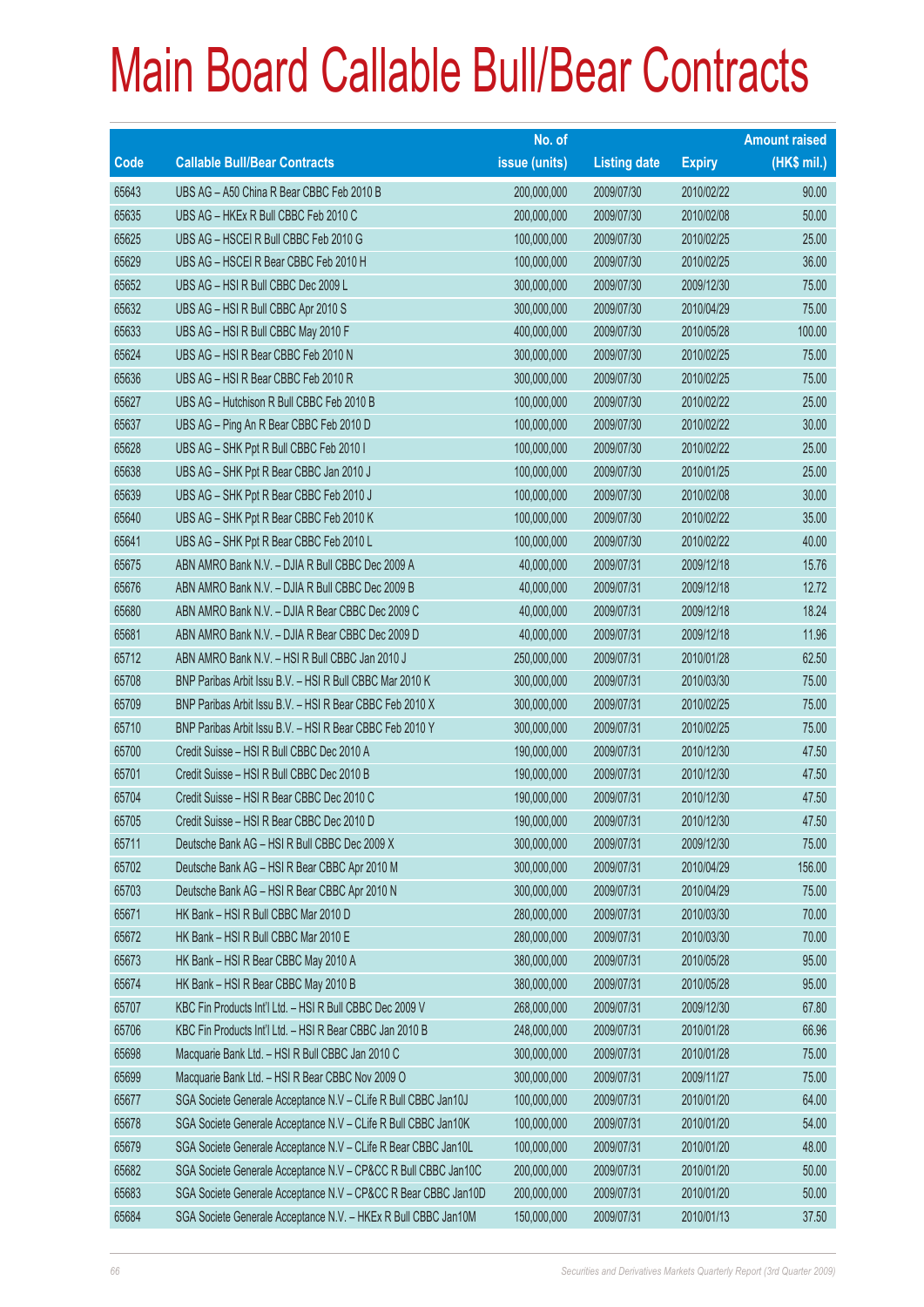|             |                                                                | No. of        |                     |               | <b>Amount raised</b> |
|-------------|----------------------------------------------------------------|---------------|---------------------|---------------|----------------------|
| <b>Code</b> | <b>Callable Bull/Bear Contracts</b>                            | issue (units) | <b>Listing date</b> | <b>Expiry</b> | $(HK$$ mil.)         |
| 65685       | SGA Societe Generale Acceptance N.V. - HKEx R Bull CBBC Jan10N | 150,000,000   | 2009/07/31          | 2010/01/13    | 37.50                |
| 65686       | SGA Societe Generale Acceptance N.V. - HKEx R Bear CBBC Jan100 | 150,000,000   | 2009/07/31          | 2010/01/13    | 48.00                |
| 65687       | SGA Societe Generale Acceptance N.V - SHK P R Bear CBBC Jan10C | 100,000,000   | 2009/07/31          | 2010/01/20    | 26.00                |
| 65690       | UBS AG - BOCL R Bull CBBC Feb 2010 C                           | 100,000,000   | 2009/07/31          | 2010/02/08    | 25.00                |
| 65713       | UBS AG - CM Bank R Bull CBBC Feb 2010 C                        | 100,000,000   | 2009/07/31          | 2010/02/22    | 29.50                |
| 65718       | UBS AG - CM Bank R Bear CBBC Feb 2010 D                        | 100,000,000   | 2009/07/31          | 2010/02/22    | 82.00                |
| 65689       | UBS AG - R&F R Bull CBBC Jan 2010 A                            | 100,000,000   | 2009/07/31          | 2010/01/18    | 37.00                |
| 65688       | UBS AG - R&F R Bull CBBC Jan 2010 B                            | 100,000,000   | 2009/07/31          | 2010/01/18    | 27.00                |
| 65693       | UBS AG - R&F R Bear CBBC Jan 2010 C                            | 100,000,000   | 2009/07/31          | 2010/01/18    | 28.50                |
| 65694       | UBS AG - R&F R Bear CBBC Jan 2010 D                            | 100,000,000   | 2009/07/31          | 2010/01/18    | 38.50                |
| 65715       | UBS AG - HKEx R Bull CBBC Feb 2010 D                           | 200,000,000   | 2009/07/31          | 2010/02/22    | 50.00                |
| 65716       | UBS AG - HSI R Bull CBBC Feb 2010 S                            | 300,000,000   | 2009/07/31          | 2010/02/25    | 75.00                |
| 65717       | UBS AG - HSI R Bull CBBC Mar 2010 Y                            | 300,000,000   | 2009/07/31          | 2010/03/30    | 75.00                |
| 65697       | UBS AG - HSI R Bear CBBC Jan 2010 Y                            | 300,000,000   | 2009/07/31          | 2010/01/28    | 75.00                |
| 65714       | UBS AG - Jiangxi Copper R Bull CBBC Feb 2010 C                 | 100,000,000   | 2009/07/31          | 2010/02/22    | 28.50                |
| 65719       | UBS AG - Jiangxi Copper R Bear CBBC Feb 2010 D                 | 100,000,000   | 2009/07/31          | 2010/02/22    | 42.00                |
| 65691       | UBS AG - Shimao R Bull CBBC Jan 2010 A                         | 100,000,000   | 2009/07/31          | 2010/01/18    | 33.50                |
| 65692       | UBS AG - Shimao R Bull CBBC Jan 2010 B                         | 100,000,000   | 2009/07/31          | 2010/01/18    | 25.00                |
| 65695       | UBS AG - Shimao R Bear CBBC Jan 2010 C                         | 100,000,000   | 2009/07/31          | 2010/01/18    | 32.00                |
| 65696       | UBS AG - Shimao R Bear CBBC Jan 2010 D                         | 100,000,000   | 2009/07/31          | 2010/01/18    | 42.00                |
| 65764       | ABN AMRO Bank N.V. - A50 China R Bull CBBC Jan 2010 H          | 80,000,000    | 2009/08/03          | 2010/01/18    | 20.00                |
| 65765       | ABN AMRO Bank N.V. - A50 China R Bull CBBC Jan 2010 I          | 80,000,000    | 2009/08/03          | 2010/01/18    | 20.00                |
| 65768       | ABN AMRO Bank N.V. - A50 China R Bull CBBC Jan 2010 J          | 80,000,000    | 2009/08/03          | 2010/01/18    | 20.08                |
| 65769       | ABN AMRO Bank N.V. - A50 China R Bull CBBC Jan 2010 K          | 80,000,000    | 2009/08/03          | 2010/01/18    | 20.08                |
| 65774       | ABN AMRO Bank N.V. - A50 China R Bear CBBC Jan 2010 L          | 80,000,000    | 2009/08/03          | 2010/01/18    | 20.16                |
| 65775       | ABN AMRO Bank N.V. - A50 China R Bear CBBC Jan 2010 M          | 80,000,000    | 2009/08/03          | 2010/01/18    | 20.96                |
| 65776       | ABN AMRO Bank N.V. - A50 China R Bear CBBC Jan 2010 N          | 80,000,000    | 2009/08/03          | 2010/01/18    | 24.00                |
| 65777       | ABN AMRO Bank N.V. - A50 China R Bear CBBC Jan 2010 O          | 80,000,000    | 2009/08/03          | 2010/01/18    | 32.08                |
| 65770       | ABN AMRO Bank N.V. - HSCEI R Bull CBBC Dec 2009 H              | 250,000,000   | 2009/08/03          | 2009/12/30    | 62.50                |
| 65771       | ABN AMRO Bank N.V. - HSCEI R Bull CBBC Dec 2009 I              | 250,000,000   | 2009/08/03          | 2009/12/30    | 62.50                |
| 65772       | ABN AMRO Bank N.V. - HSI R Bull CBBC Dec 2009 S                | 250,000,000   | 2009/08/03          | 2009/12/30    | 62.50                |
| 65773       | ABN AMRO Bank N.V. - HSI R Bull CBBC Dec 2009 Y                | 250,000,000   | 2009/08/03          | 2009/12/30    | 62.50                |
| 65778       | ABN AMRO Bank N.V. - HSI R Bear CBBC Dec 2009 A                | 250,000,000   | 2009/08/03          | 2009/12/30    | 62.50                |
| 65780       | ABN AMRO Bank N.V. - HSI R Bear CBBC Dec 2009 H                | 250,000,000   | 2009/08/03          | 2009/12/30    | 62.50                |
| 65779       | ABN AMRO Bank N.V. - HSI R Bear CBBC Dec 2009 O                | 250,000,000   | 2009/08/03          | 2009/12/30    | 62.50                |
| 65729       | BNP Paribas Arbit Issu B.V. - HSI R Bull CBBC Feb 2010 Z       | 300,000,000   | 2009/08/03          | 2010/02/25    | 75.00                |
| 65730       | BNP Paribas Arbit Issu B.V. - HSI R Bear CBBC Mar 2010 L       | 300,000,000   | 2009/08/03          | 2010/03/30    | 75.00                |
| 65731       | BNP Paribas Arbit Issu B.V. - HSI R Bear CBBC Mar 2010 M       | 300,000,000   | 2009/08/03          | 2010/03/30    | 75.00                |
| 65759       | Deutsche Bank AG - China Life R Bull CBBC Dec 2009 J           | 200,000,000   | 2009/08/03          | 2009/12/21    | 88.00                |
| 65760       | Deutsche Bank AG - China Life R Bull CBBC Dec 2009 K           | 200,000,000   | 2009/08/03          | 2009/12/21    | 50.00                |
| 65761       | Deutsche Bank AG - A50 China R Bull CBBC Jan 2010 F            | 200,000,000   | 2009/08/03          | 2010/01/19    | 52.00                |
| 65740       | Deutsche Bank AG - HSI R Bull CBBC Feb 2010 Y                  | 300,000,000   | 2009/08/03          | 2010/02/25    | 75.00                |
| 65744       | Deutsche Bank AG - HSI R Bear CBBC Mar 2010 Q                  | 300,000,000   | 2009/08/03          | 2010/03/30    | 81.00                |
| 65745       | Deutsche Bank AG - HSI R Bear CBBC Mar 2010 R                  | 300,000,000   | 2009/08/03          | 2010/03/30    | 78.00                |
| 65762       | Goldman Sachs SP (Asia) - HSI R Bull CBBC Feb 2010 X           | 200,000,000   | 2009/08/03          | 2010/02/25    | 50.00                |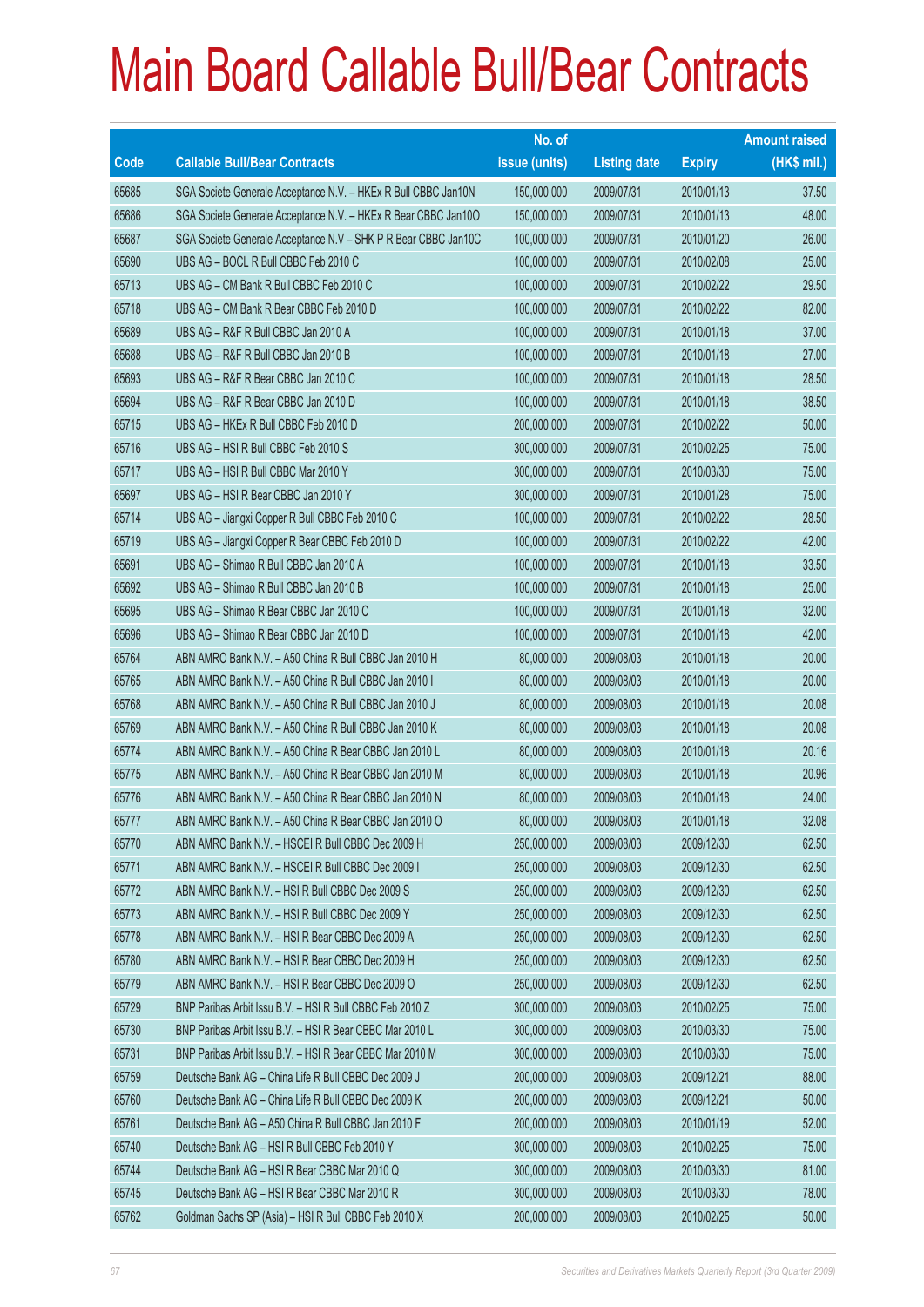|        |                                                                | No. of        |                     |               | <b>Amount raised</b> |
|--------|----------------------------------------------------------------|---------------|---------------------|---------------|----------------------|
| Code   | <b>Callable Bull/Bear Contracts</b>                            | issue (units) | <b>Listing date</b> | <b>Expiry</b> | (HK\$ mil.)          |
| 65763  | Goldman Sachs SP (Asia) - HSI R Bull CBBC Mar 2010 W           | 200,000,000   | 2009/08/03          | 2010/03/30    | 50.00                |
| 65766  | Goldman Sachs SP (Asia) - HSI R Bear CBBC Feb 2010 Y           | 200,000,000   | 2009/08/03          | 2010/02/25    | 50.00                |
| 65767  | Goldman Sachs SP (Asia) - HSI R Bear CBBC Mar 2010 X           | 200,000,000   | 2009/08/03          | 2010/03/30    | 50.00                |
| 65751  | KBC Fin Products Int'l Ltd. - HSI R Bull CBBC Dec 2009 X       | 268,000,000   | 2009/08/03          | 2009/12/30    | 67.00                |
| 65752  | KBC Fin Products Int'l Ltd. - HSI R Bull CBBC Jan 2010 C       | 248,000,000   | 2009/08/03          | 2010/01/28    | 86.80                |
| 65720  | SGA Societe Generale Acceptance N.V - BOCom R Bull CBBC Jan10F | 100,000,000   | 2009/08/03          | 2010/01/20    | 25.00                |
| 65721  | SGA Societe Generale Acceptance N.V - BOCom R Bear CBBC Jan10G | 100,000,000   | 2009/08/03          | 2010/01/20    | 25.00                |
| 65722  | SGA Societe Generale Acceptance N.V. - CCB R Bull CBBC Jan10F  | 200,000,000   | 2009/08/03          | 2010/01/20    | 50.00                |
| 65723  | SGA Societe Generale Acceptance N.V - CLife R Bull CBBC Jan10M | 100,000,000   | 2009/08/03          | 2010/01/20    | 45.00                |
| 65724  | SGA Societe Generale Acceptance N.V - CLife R Bear CBBC Jan10N | 100,000,000   | 2009/08/03          | 2010/01/20    | 56.00                |
| 65725  | SGA Societe Generale Acceptance N.V - CNOOC R Bull CBBC Jan10C | 200,000,000   | 2009/08/03          | 2010/01/13    | 50.00                |
| 65737  | SGA Societe Generale Acceptance N.V. - HSI R Bull CBBC Mar10D  | 300,000,000   | 2009/08/03          | 2010/03/30    | 75.00                |
| 65738  | SGA Societe Generale Acceptance N.V. - HSI R Bull CBBC Mar10E  | 300,000,000   | 2009/08/03          | 2010/03/30    | 75.00                |
| 65739  | SGA Societe Generale Acceptance N.V. - HSI R Bull CBBC Mar10F  | 300,000,000   | 2009/08/03          | 2010/03/30    | 75.00                |
| 65741  | SGA Societe Generale Acceptance N.V. - HSI R Bear CBBC Mar10G  | 300,000,000   | 2009/08/03          | 2010/03/30    | 79.50                |
| 65742  | SGA Societe Generale Acceptance N.V. - HSI R Bear CBBC Mar10H  | 300,000,000   | 2009/08/03          | 2010/03/30    | 75.00                |
| 65743  | SGA Societe Generale Acceptance N.V. - HSI R Bear CBBC Mar101  | 300,000,000   | 2009/08/03          | 2010/03/30    | 75.00                |
| 65726  | SGA Societe Generale Acceptance N.V - PetCh R Bull CBBC Jan10H | 150,000,000   | 2009/08/03          | 2010/01/13    | 37.50                |
| 65727  | SGA Societe Generale Acceptance NV - PingAn R Bull CBBC Jan10C | 200,000,000   | 2009/08/03          | 2010/01/20    | 50.00                |
| 65728  | SGA Societe Generale Acceptance NV - PingAn R Bear CBBC Jan10D | 200,000,000   | 2009/08/03          | 2010/01/20    | 50.00                |
| 65747  | UBS AG - CC Bank R Bull CBBC Feb 2010 C                        | 100,000,000   | 2009/08/03          | 2010/02/22    | 25.00                |
| 65753  | UBS AG - CCHC R Bull CBBC Mar 2010 B                           | 100,000,000   | 2009/08/03          | 2010/03/01    | 25.00                |
| 65749  | UBS AG - CNOOC R Bull CBBC Feb 2010 D                          | 100,000,000   | 2009/08/03          | 2010/02/22    | 25.00                |
| 65748  | UBS AG - Sinopec Corp R Bull CBBC Feb 2010 D                   | 100,000,000   | 2009/08/03          | 2010/02/08    | 25.00                |
| 65755  | UBS AG - A50 China R Bull CBBC Feb 2010 C                      | 200,000,000   | 2009/08/03          | 2010/02/22    | 50.00                |
| 65756  | UBS AG - A50 China R Bear CBBC Mar 2010 A                      | 200,000,000   | 2009/08/03          | 2010/03/01    | 82.00                |
| 65754  | UBS AG - HKEx R Bear CBBC Feb 2010 E                           | 200,000,000   | 2009/08/03          | 2010/02/22    | 75.00                |
| 65746  | UBS AG - HSI R Bull CBBC Dec 2009 T                            | 300,000,000   | 2009/08/03          | 2009/12/30    | 75.00                |
| 65757  | UBS AG - HSI R Bull CBBC Jan 2010 W                            | 300,000,000   | 2009/08/03          | 2010/01/28    | 75.00                |
| 65758  | UBS AG - HSI R Bull CBBC Feb 2010 T                            | 300,000,000   | 2009/08/03          | 2010/02/25    | 75.00                |
| 65732  | UBS AG - HSI R Bear CBBC Dec 2009 O                            | 400,000,000   | 2009/08/03          | 2009/12/30    | 100.00               |
| 65733  | UBS AG - HSI R Bear CBBC Feb 2010 H                            | 300,000,000   | 2009/08/03          | 2010/02/25    | 75.00                |
| 65734  | UBS AG - HSI R Bear CBBC Apr 2010 T                            | 300,000,000   | 2009/08/03          | 2010/04/29    | 75.00                |
| 65735  | UBS AG - HSI R Bear CBBC Apr 2010 U                            | 300,000,000   | 2009/08/03          | 2010/04/29    | 75.00                |
| 65736  | UBS AG - HSI R Bear CBBC May 2010 G                            | 300,000,000   | 2009/08/03          | 2010/05/28    | 75.00                |
| 65750  | UBS AG - Petrochina R Bull CBBC Feb 2010 C                     | 100,000,000   | 2009/08/03          | 2010/02/22    | 25.00                |
| 64651# | SGA Societe Generale Acceptance N.V. - CMob R Bull CBBC Jan10A | 100,000,000   | 2009/08/03          | 2010/01/13    | 17.40                |
| 65833  | ABN AMRO Bank N.V. - A50 China R Bull CBBC Jan 2010 P          | 80,000,000    | 2009/08/04          | 2010/01/18    | 20.00                |
| 65834  | ABN AMRO Bank N.V. - A50 China R Bull CBBC Jan 2010 Q          | 80,000,000    | 2009/08/04          | 2010/01/18    | 20.00                |
| 65837  | ABN AMRO Bank N.V. - A50 China R Bear CBBC Jan 2010 R          | 80,000,000    | 2009/08/04          | 2010/01/18    | 24.88                |
| 65838  | ABN AMRO Bank N.V. - A50 China R Bear CBBC Jan 2010 S          | 80,000,000    | 2009/08/04          | 2010/01/18    | 26.72                |
| 65835  | ABN AMRO Bank N.V. - HSCEI R Bull CBBC Dec 2009 J              | 100,000,000   | 2009/08/04          | 2009/12/30    | 25.00                |
| 65839  | ABN AMRO Bank N.V. - HSCEI R Bear CBBC Dec 2009 K              | 100,000,000   | 2009/08/04          | 2009/12/30    | 25.00                |
| 65836  | ABN AMRO Bank N.V. - HSI R Bull CBBC Dec 2009 R                | 250,000,000   | 2009/08/04          | 2009/12/30    | 62.50                |
| 65850  | BNP Paribas Arbit Issu B.V. - HSI R Bull CBBC Feb 2010 C       | 300,000,000   | 2009/08/04          | 2010/02/25    | 75.00                |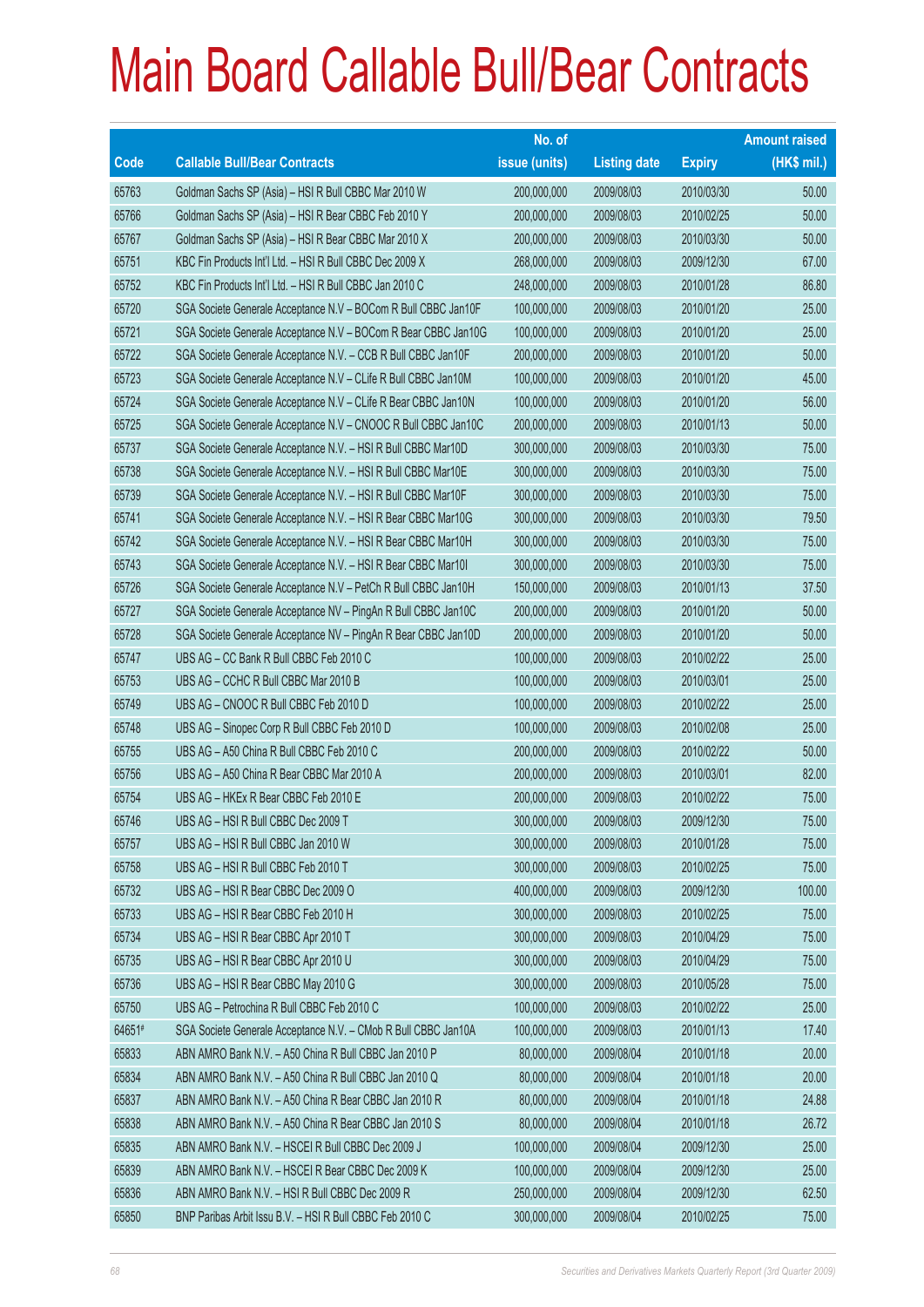|       |                                                              | No. of        |                     |               | <b>Amount raised</b> |
|-------|--------------------------------------------------------------|---------------|---------------------|---------------|----------------------|
| Code  | <b>Callable Bull/Bear Contracts</b>                          | issue (units) | <b>Listing date</b> | <b>Expiry</b> | $(HK$$ mil.)         |
| 65851 | BNP Paribas Arbit Issu B.V. - HSI R Bull CBBC Feb 2010 D     | 300,000,000   | 2009/08/04          | 2010/02/25    | 75.00                |
| 65852 | BNP Paribas Arbit Issu B.V. - HSI R Bear CBBC Mar 2010 N     | 300,000,000   | 2009/08/04          | 2010/03/30    | 75.00                |
| 65799 | Deutsche Bank AG - HSI R Bull CBBC Jan 2010 E                | 300,000,000   | 2009/08/04          | 2010/01/28    | 75.00                |
| 65840 | Deutsche Bank AG - HSI R Bull CBBC Jan 2010 I                | 300,000,000   | 2009/08/04          | 2010/01/28    | 75.00                |
| 65841 | Deutsche Bank AG - HSI R Bear CBBC Mar 2010 S                | 300,000,000   | 2009/08/04          | 2010/03/30    | 96.00                |
| 65842 | Deutsche Bank AG - HSI R Bear CBBC Mar 2010 T                | 300,000,000   | 2009/08/04          | 2010/03/30    | 120.00               |
| 65843 | Deutsche Bank AG - HSI R Bear CBBC Apr 2010 O                | 300,000,000   | 2009/08/04          | 2010/04/29    | 81.00                |
| 65816 | Goldman Sachs SP (Asia) - HSI R Bull CBBC Feb 2010 W         | 200,000,000   | 2009/08/04          | 2010/02/25    | 50.00                |
| 65817 | Goldman Sachs SP (Asia) - HSI R Bull CBBC Mar 2010 Z         | 200,000,000   | 2009/08/04          | 2010/03/30    | 50.00                |
| 65818 | Goldman Sachs SP (Asia) - HSI R Bull CBBC Apr 2010 C         | 200,000,000   | 2009/08/04          | 2010/04/29    | 50.00                |
| 65812 | Goldman Sachs SP (Asia) - HSI R Bear CBBC Feb 2010 P         | 200,000,000   | 2009/08/04          | 2010/02/25    | 50.00                |
| 65813 | Goldman Sachs SP (Asia) - HSI R Bear CBBC Mar 2010 Y         | 200,000,000   | 2009/08/04          | 2010/03/30    | 50.00                |
| 65814 | Goldman Sachs SP (Asia) - HSI R Bear CBBC Apr 2010 A         | 200,000,000   | 2009/08/04          | 2010/04/29    | 50.00                |
| 65815 | Goldman Sachs SP (Asia) - HSI R Bear CBBC Apr 2010 B         | 200,000,000   | 2009/08/04          | 2010/04/29    | 50.00                |
| 65795 | HK Bank - A50 R Bull CBBC Mar 2010 B                         | 120,000,000   | 2009/08/04          | 2010/03/18    | 34.80                |
| 65796 | HK Bank - A50 R Bull CBBC Mar 2010 C                         | 120,000,000   | 2009/08/04          | 2010/03/18    | 30.00                |
| 65791 | HK Bank - A50 R Bear CBBC Mar 2010 A                         | 80,000,000    | 2009/08/04          | 2010/03/18    | 25.60                |
| 65792 | HK Bank - HSI R Bull CBBC Jun 2010 A                         | 280,000,000   | 2009/08/04          | 2010/06/29    | 70.00                |
| 65793 | HK Bank - HSI R Bull CBBC Jun 2010 B                         | 280,000,000   | 2009/08/04          | 2010/06/29    | 70.00                |
| 65845 | KBC Fin Products Int'l Ltd. - HKEx R Bull CBBC Dec 2009 E    | 188,000,000   | 2009/08/04          | 2009/12/01    | 48.88                |
| 65846 | KBC Fin Products Int'l Ltd. - HKEx R Bear CBBC Feb 2010 A    | 188,000,000   | 2009/08/04          | 2010/02/01    | 60.16                |
| 65847 | KBC Fin Products Int'l Ltd. - HKEx R Bear CBBC Mar 2010 A    | 188,000,000   | 2009/08/04          | 2010/03/01    | 78.96                |
| 65848 | KBC Fin Products Int'l Ltd. - HSI R Bull CBBC Dec 2009 W     | 308,000,000   | 2009/08/04          | 2009/12/30    | 77.00                |
| 65849 | KBC Fin Products Int'l Ltd. - HSI R Bull CBBC Jan 2010 E     | 208,000,000   | 2009/08/04          | 2010/01/28    | 52.00                |
| 65794 | KBC Fin Products Int'l Ltd. - HSI R Bear CBBC Feb 2010 P     | 308,000,000   | 2009/08/04          | 2010/02/25    | 77.00                |
| 65798 | KBC Fin Products Int'l Ltd. - HSI R Bear CBBC Feb 2010 Q     | 208,000,000   | 2009/08/04          | 2010/02/25    | 52.00                |
| 65844 | KBC Fin Products Int'l Ltd. - SHK Ppt R Bear CBBC Feb 2010 D | 188,000,000   | 2009/08/04          | 2010/02/01    | 69.56                |
| 65781 | CC Rabobank B.A. - HSI R Bull CBBC Feb 2010 J                | 180,000,000   | 2009/08/04          | 2010/02/25    | 45.00                |
| 65782 | CC Rabobank B.A. - HSI R Bull CBBC Feb 2010 K                | 180,000,000   | 2009/08/04          | 2010/02/25    | 45.00                |
| 65783 | CC Rabobank B.A. - HSI R Bull CBBC Feb 2010 L                | 180,000,000   | 2009/08/04          | 2010/02/25    | 45.00                |
| 65785 | CC Rabobank B.A. - HSI R Bull CBBC Feb 2010 O                | 180,000,000   | 2009/08/04          | 2010/02/25    | 45.00                |
| 65784 | CC Rabobank B.A. - HSI R Bull CBBC Feb 2010 P                | 180,000,000   | 2009/08/04          | 2010/02/25    | 45.00                |
| 65788 | CC Rabobank B.A. - HSI R Bear CBBC Feb 2010 Q                | 180,000,000   | 2009/08/04          | 2010/02/25    | 45.00                |
| 65789 | CC Rabobank B.A. - HSI R Bear CBBC Feb 2010 R                | 180,000,000   | 2009/08/04          | 2010/02/25    | 45.00                |
| 65790 | CC Rabobank B.A. - HSI R Bear CBBC Feb 2010 S                | 180,000,000   | 2009/08/04          | 2010/02/25    | 45.00                |
| 65786 | CC Rabobank B.A. - HSI R Bear CBBC Mar 2010 U                | 180,000,000   | 2009/08/04          | 2010/03/30    | 45.00                |
| 65787 | CC Rabobank B.A. - HSI R Bear CBBC Mar 2010 V                | 180,000,000   | 2009/08/04          | 2010/03/30    | 45.00                |
| 65802 | UBS AG - CHALCO R Bull CBBC Feb 2010 C                       | 100,000,000   | 2009/08/04          | 2010/02/22    | 25.00                |
| 65806 | UBS AG - CHALCO R Bear CBBC Feb 2010 D                       | 100,000,000   | 2009/08/04          | 2010/02/22    | 25.00                |
| 65807 | UBS AG - CHALCO R Bear CBBC Feb 2010 E                       | 100,000,000   | 2009/08/04          | 2010/02/22    | 31.50                |
| 65821 | UBS AG - China Mobile R Bull CBBC Feb 2010 B                 | 200,000,000   | 2009/08/04          | 2010/02/22    | 50.00                |
| 65803 | UBS AG - CCHC R Bull CBBC Mar 2010 C                         | 100,000,000   | 2009/08/04          | 2010/03/01    | 25.00                |
| 65808 | UBS AG - CCHC R Bear CBBC Mar 2010 D                         | 100,000,000   | 2009/08/04          | 2010/03/01    | 32.00                |
| 65809 | UBS AG - CCHC R Bear CBBC Mar 2010 E                         | 100,000,000   | 2009/08/04          | 2010/03/01    | 42.00                |
| 65820 | UBS AG - China Life R Bull CBBC Feb 2010 D                   | 200,000,000   | 2009/08/04          | 2010/02/22    | 50.00                |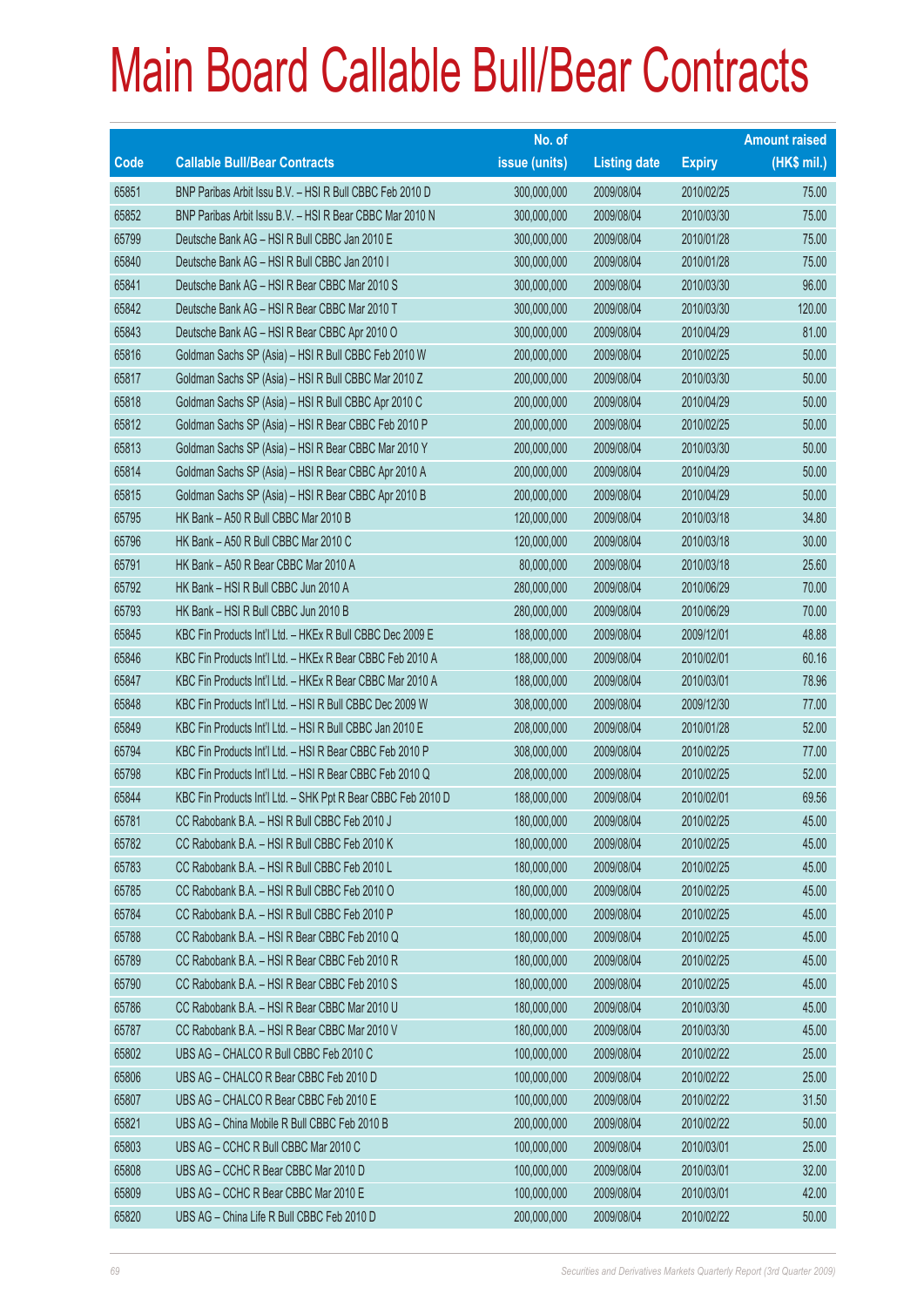|             |                                                                | No. of        |                     |               | <b>Amount raised</b> |
|-------------|----------------------------------------------------------------|---------------|---------------------|---------------|----------------------|
| <b>Code</b> | <b>Callable Bull/Bear Contracts</b>                            | issue (units) | <b>Listing date</b> | <b>Expiry</b> | $(HK$$ mil.)         |
| 65824       | UBS AG - China Life R Bear CBBC Mar 2010 A                     | 200,000,000   | 2009/08/04          | 2010/03/01    | 174.00               |
| 65819       | UBS AG - CNOOC R Bull CBBC Feb 2010 E                          | 100,000,000   | 2009/08/04          | 2010/02/22    | 25.00                |
| 65823       | UBS AG - A50 China R Bull CBBC Feb 2010 D                      | 200,000,000   | 2009/08/04          | 2010/02/22    | 50.00                |
| 65822       | UBS AG - HKEx R Bull CBBC Feb 2010 G                           | 200,000,000   | 2009/08/04          | 2010/02/22    | 50.00                |
| 65801       | UBS AG - HKEx R Bear CBBC Feb 2010 F                           | 200,000,000   | 2009/08/04          | 2010/02/22    | 85.00                |
| 65826       | UBS AG - HSI R Bull CBBC Feb 2010 G                            | 300,000,000   | 2009/08/04          | 2010/02/25    | 75.00                |
| 65828       | UBS AG - HSI R Bull CBBC Mar 2010 B                            | 300,000,000   | 2009/08/04          | 2010/03/30    | 75.00                |
| 65827       | UBS AG - HSI R Bull CBBC Mar 2010 K                            | 300,000,000   | 2009/08/04          | 2010/03/30    | 75.00                |
| 65829       | UBS AG - HSI R Bull CBBC Apr 2010 V                            | 300,000,000   | 2009/08/04          | 2010/04/29    | 75.00                |
| 65830       | UBS AG - HSI R Bull CBBC Apr 2010 W                            | 300,000,000   | 2009/08/04          | 2010/04/29    | 75.00                |
| 65831       | UBS AG - HSI R Bull CBBC May 2010 H                            | 400,000,000   | 2009/08/04          | 2010/05/28    | 100.00               |
| 65832       | UBS AG - HSI R Bull CBBC May 2010 I                            | 400,000,000   | 2009/08/04          | 2010/05/28    | 100.00               |
| 65797       | UBS AG - HSI R Bear CBBC Dec 2009 Q                            | 300,000,000   | 2009/08/04          | 2009/12/30    | 75.00                |
| 65800       | UBS AG - HSI R Bear CBBC Mar 2010 L                            | 300,000,000   | 2009/08/04          | 2010/03/30    | 75.00                |
| 65804       | UBS AG - Jiangxi Copper R Bull CBBC Mar 2010 C                 | 100,000,000   | 2009/08/04          | 2010/03/01    | 32.50                |
| 65805       | UBS AG - Jiangxi Copper R Bull CBBC Mar 2010 D                 | 100,000,000   | 2009/08/04          | 2010/03/01    | 25.00                |
| 65810       | UBS AG - Jiangxi Copper R Bear CBBC Mar 2010 E                 | 100,000,000   | 2009/08/04          | 2010/03/01    | 38.00                |
| 65811       | UBS AG - Jiangxi Copper R Bear CBBC Mar 2010 F                 | 100,000,000   | 2009/08/04          | 2010/03/01    | 48.00                |
| 65885       | ABN AMRO Bank N.V. - A50 China R Bear CBBC Jan 2010 T          | 80,000,000    | 2009/08/05          | 2010/01/18    | 20.00                |
| 65886       | ABN AMRO Bank N.V. - HSI R Bear CBBC Dec 2009 J                | 250,000,000   | 2009/08/05          | 2009/12/30    | 62.50                |
| 65891       | Deutsche Bank AG - A50 China R Bear CBBC Jan 2010 G            | 150,000,000   | 2009/08/05          | 2010/01/12    | 37.50                |
| 65876       | Deutsche Bank AG - HSI R Bear CBBC Feb 2010 G                  | 300,000,000   | 2009/08/05          | 2010/02/25    | 81.00                |
| 65877       | Deutsche Bank AG - HSI R Bear CBBC Feb 2010 L                  | 300,000,000   | 2009/08/05          | 2010/02/25    | 75.00                |
| 65887       | Deutsche Bank AG - HSI R Bear CBBC Feb 2010 Q                  | 300,000,000   | 2009/08/05          | 2010/02/25    | 75.00                |
| 65889       | Goldman Sachs SP (Asia) - HSI R Bear CBBC Mar 2010 A           | 200,000,000   | 2009/08/05          | 2010/03/30    | 50.00                |
| 65890       | Goldman Sachs SP (Asia) - HSI R Bear CBBC Mar 2010 B           | 200,000,000   | 2009/08/05          | 2010/03/30    | 50.00                |
| 65881       | KBC Fin Products Int'l Ltd. - Ch Life R Bear CBBC Dec 2009 D   | 168,000,000   | 2009/08/05          | 2009/12/10    | 57.12                |
| 65882       | KBC Fin Products Int'l Ltd. - HSI R Bear CBBC Jan 2010 J       | 248,000,000   | 2009/08/05          | 2010/01/28    | 62.00                |
| 65863       | Macquarie Bank Ltd. - HSI R Bull CBBC Jan 2010 D               | 300,000,000   | 2009/08/05          | 2010/01/28    | 75.00                |
| 65862       | Macquarie Bank Ltd. - HSI R Bear CBBC Dec 2009 J               | 300,000,000   | 2009/08/05          | 2009/12/30    | 75.30                |
| 65868       | SGA Societe Generale Acceptance N.V. - CMob R Bull CBBC Jan10F | 300,000,000   | 2009/08/05          | 2010/01/13    | 75.00                |
| 65866       | SGA Societe Generale Acceptance N.V. - CCHC R Bull CBBC Jan10F | 100,000,000   | 2009/08/05          | 2010/01/13    | 32.00                |
| 65867       | SGA Societe Generale Acceptance N.V. - CCHC R Bear CBBC Jan10G | 100,000,000   | 2009/08/05          | 2010/01/13    | 39.00                |
| 65864       | SGA Societe Generale Acceptance N.V - CCoal R Bull CBBC Jan10E | 100,000,000   | 2009/08/05          | 2010/01/13    | 33.00                |
| 65865       | SGA Societe Generale Acceptance N.V - CCoal R Bear CBBC Jan10F | 100,000,000   | 2009/08/05          | 2010/01/13    | 38.00                |
| 65869       | SGA Societe Generale Acceptance N.V. - A50 R Bull CBBC Jan10R  | 150,000,000   | 2009/08/05          | 2010/01/20    | 39.00                |
| 65870       | SGA Societe Generale Acceptance N.V. - A50 R Bull CBBC Jan10S  | 150,000,000   | 2009/08/05          | 2010/01/20    | 37.50                |
| 65871       | SGA Societe Generale Acceptance N.V. - A50 R Bear CBBC Jan10T  | 150,000,000   | 2009/08/05          | 2010/01/20    | 42.00                |
| 65853       | SGA Societe Generale Acceptance N.V. - HSI R Bull CBBC Mar10J  | 300,000,000   | 2009/08/05          | 2010/03/30    | 75.00                |
| 65854       | SGA Societe Generale Acceptance N.V. - HSI R Bull CBBC Mar10K  | 300,000,000   | 2009/08/05          | 2010/03/30    | 75.00                |
| 65855       | SGA Societe Generale Acceptance N.V. - HSI R Bull CBBC Mar10L  | 300,000,000   | 2009/08/05          | 2010/03/30    | 75.00                |
| 65856       | SGA Societe Generale Acceptance N.V. - HSI R Bull CBBC Mar10M  | 300,000,000   | 2009/08/05          | 2010/03/30    | 75.00                |
| 65857       | SGA Societe Generale Acceptance N.V. - HSI R Bull CBBC Mar10N  | 300,000,000   | 2009/08/05          | 2010/03/30    | 75.00                |
| 65858       | SGA Societe Generale Acceptance N.V. - HSI R Bull CBBC Mar100  | 300,000,000   | 2009/08/05          | 2010/03/30    | 75.00                |
| 65859       | SGA Societe Generale Acceptance N.V. - HSI R Bear CBBC Mar10P  | 300,000,000   | 2009/08/05          | 2010/03/30    | 79.50                |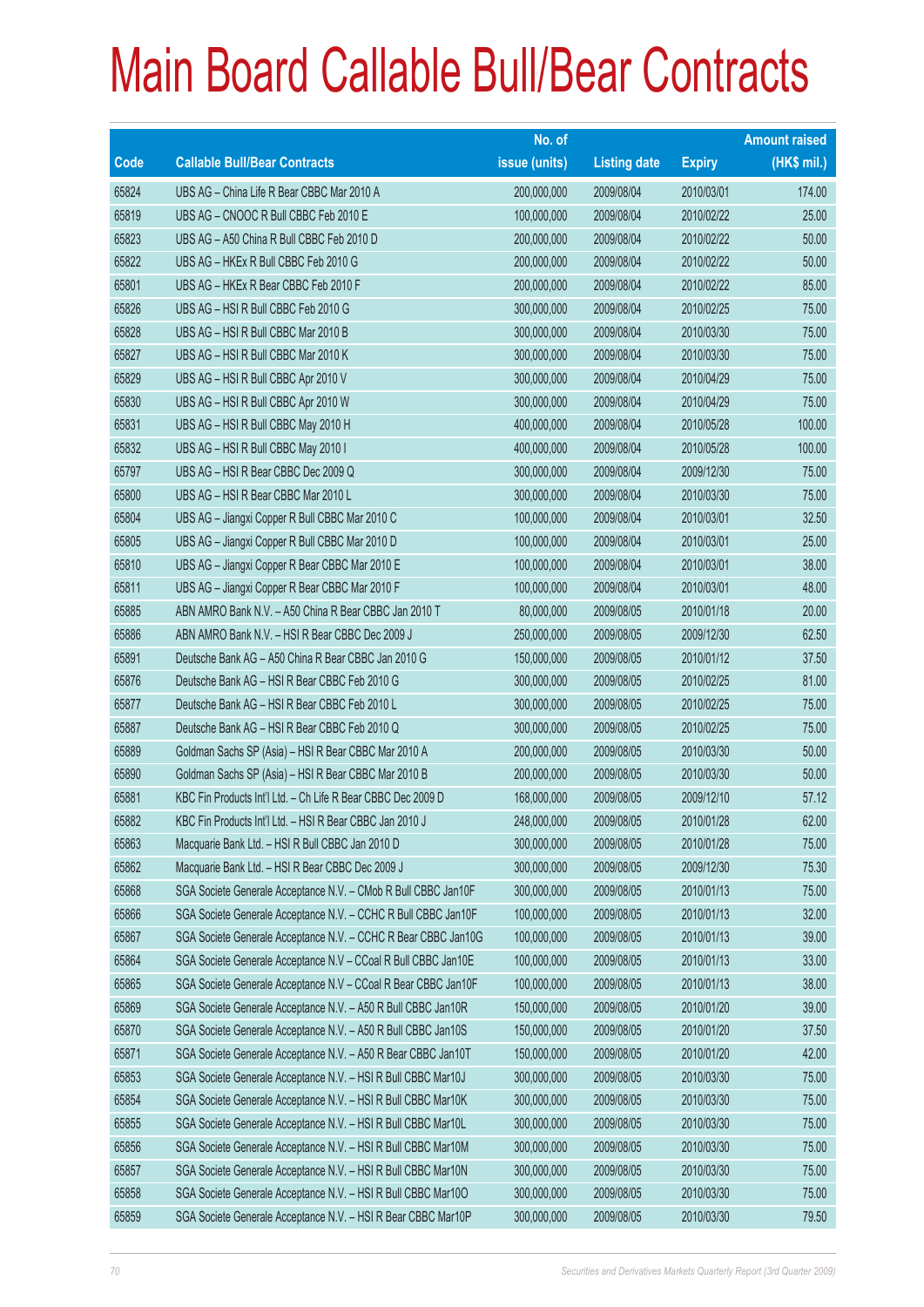|             |                                                                | No. of        |                     |               | <b>Amount raised</b> |
|-------------|----------------------------------------------------------------|---------------|---------------------|---------------|----------------------|
| <b>Code</b> | <b>Callable Bull/Bear Contracts</b>                            | issue (units) | <b>Listing date</b> | <b>Expiry</b> | $(HK$$ mil.)         |
| 65860       | SGA Societe Generale Acceptance N.V. - HSI R Bear CBBC Mar10Q  | 300,000,000   | 2009/08/05          | 2010/03/30    | 75.00                |
| 65861       | SGA Societe Generale Acceptance N.V. - HSI R Bear CBBC Mar10R  | 300,000,000   | 2009/08/05          | 2010/03/30    | 75.00                |
| 65878       | SGA Societe Generale Acceptance N.V. - HSI R Bear CBBC Mar10S  | 300,000,000   | 2009/08/05          | 2010/03/30    | 106.50               |
| 65879       | SGA Societe Generale Acceptance N.V. - HSI R Bear CBBC Mar10T  | 300,000,000   | 2009/08/05          | 2010/03/30    | 75.00                |
| 65880       | SGA Societe Generale Acceptance N.V. - HSI R Bear CBBC Mar10U  | 300,000,000   | 2009/08/05          | 2010/03/30    | 96.00                |
| 65872       | SGA Societe Generale Acceptance NV - JiangC R Bull CBBC Jan10C | 50,000,000    | 2009/08/05          | 2010/01/20    | 21.00                |
| 65873       | SGA Societe Generale Acceptance NV - JiangC R Bear CBBC Jan10D | 50,000,000    | 2009/08/05          | 2010/01/20    | 25.00                |
| 65874       | UBS AG - HSCEI R Bull CBBC Feb 2010 I                          | 100,000,000   | 2009/08/05          | 2010/02/25    | 25.00                |
| 65875       | UBS AG - HSI R Bull CBBC Feb 2010 O                            | 300,000,000   | 2009/08/05          | 2010/02/25    | 75.00                |
| 65883       | UBS AG - HSI R Bear CBBC Feb 2010 X                            | 300,000,000   | 2009/08/05          | 2010/02/25    | 75.00                |
| 65884       | UBS AG - HSI R Bear CBBC Mar 2010 R                            | 300,000,000   | 2009/08/05          | 2010/03/30    | 75.00                |
| 65888       | UBS AG - HSI R Bear CBBC May 2010 J                            | 400,000,000   | 2009/08/05          | 2010/05/28    | 100.00               |
| 65895       | Deutsche Bank AG - China Mobile R Bull CBBC Jan 2010 A         | 150,000,000   | 2009/08/06          | 2010/01/19    | 39.00                |
| 65899       | Deutsche Bank AG - China Mobile R Bear CBBC Jan 2010 B         | 150,000,000   | 2009/08/06          | 2010/01/19    | 48.00                |
| 65901       | Deutsche Bank AG - China Life R Bull CBBC Jan 2010 F           | 150,000,000   | 2009/08/06          | 2010/01/19    | 79.50                |
| 65896       | Deutsche Bank AG - HSI R Bull CBBC Apr 2010 P                  | 300,000,000   | 2009/08/06          | 2010/04/29    | 75.00                |
| 65897       | Deutsche Bank AG - HSI R Bear CBBC Jan 2010 O                  | 300,000,000   | 2009/08/06          | 2010/01/28    | 78.00                |
| 65898       | Deutsche Bank AG - HSI R Bear CBBC Jan 2010 Q                  | 300,000,000   | 2009/08/06          | 2010/01/28    | 87.00                |
| 65892       | Merrill Lynch Int'l & Co. C.V. - HSI R Bull CBBC Feb 2010 F    | 300,000,000   | 2009/08/06          | 2010/02/25    | 75.00                |
| 65893       | Merrill Lynch Int'l & Co. C.V. - HSI R Bull CBBC Feb 2010 G    | 300,000,000   | 2009/08/06          | 2010/02/25    | 75.00                |
| 65894       | Merrill Lynch Int'l & Co. C.V. - HSI R Bull CBBC Feb 2010 H    | 300,000,000   | 2009/08/06          | 2010/02/25    | 75.00                |
| 65900       | UBS AG - HSI R Bear CBBC Feb 2010 Y                            | 300,000,000   | 2009/08/06          | 2010/02/25    | 75.00                |
| 64130#      | SGA Societe Generale Acceptance N.V. - CMob R Bull CBBC Dec09D | 100,000,000   | 2009/08/06          | 2009/12/23    | 19.90                |
| 65952       | ABN AMRO Bank N.V. - HSI R Bull CBBC Jan 2010 K                | 250,000,000   | 2009/08/07          | 2010/01/28    | 62.50                |
| 65953       | ABN AMRO Bank N.V. - HSI R Bull CBBC Jan 2010 L                | 250,000,000   | 2009/08/07          | 2010/01/28    | 62.50                |
| 65957       | ABN AMRO Bank N.V. - HSI R Bear CBBC Jan 2010 M                | 250,000,000   | 2009/08/07          | 2010/01/28    | 62.50                |
| 65958       | ABN AMRO Bank N.V. - HSI R Bear CBBC Jan 2010 N                | 250,000,000   | 2009/08/07          | 2010/01/28    | 62.50                |
| 65922       | Credit Suisse - HSI R Bull CBBC Dec 2009 A                     | 200,000,000   | 2009/08/07          | 2009/12/30    | 100.00               |
| 65923       | Credit Suisse - HSI R Bull CBBC Dec 2009 B                     | 200,000,000   | 2009/08/07          | 2009/12/30    | 80.00                |
| 65924       | Credit Suisse - HSI R Bull CBBC Dec 2009 C                     | 200,000,000   | 2009/08/07          | 2009/12/30    | 70.00                |
| 65925       | Credit Suisse - HSI R Bull CBBC Dec 2009 D                     | 200,000,000   | 2009/08/07          | 2009/12/30    | 60.00                |
| 65926       | Credit Suisse - HSI R Bull CBBC Dec 2009 E                     | 200,000,000   | 2009/08/07          | 2009/12/30    | 50.00                |
| 65927       | Credit Suisse - HSI R Bull CBBC Dec 2009 F                     | 200,000,000   | 2009/08/07          | 2009/12/30    | 50.00                |
| 65928       | Credit Suisse - HSI R Bull CBBC Dec 2009 G                     | 200,000,000   | 2009/08/07          | 2009/12/30    | 50.00                |
| 65929       | Credit Suisse - HSI R Bull CBBC Dec 2009 H                     | 200,000,000   | 2009/08/07          | 2009/12/30    | 50.00                |
| 65930       | Credit Suisse - HSI R Bear CBBC Dec 2009 I                     | 200,000,000   | 2009/08/07          | 2009/12/30    | 50.00                |
| 65931       | Credit Suisse - HSI R Bear CBBC Dec 2009 J                     | 200,000,000   | 2009/08/07          | 2009/12/30    | 50.00                |
| 65932       | Credit Suisse - HSI R Bear CBBC Dec 2009 K                     | 200,000,000   | 2009/08/07          | 2009/12/30    | 50.00                |
| 65933       | Credit Suisse - HSI R Bear CBBC Dec 2009 L                     | 200,000,000   | 2009/08/07          | 2009/12/30    | 50.00                |
| 65934       | Credit Suisse - HSI R Bear CBBC Dec 2009 M                     | 200,000,000   | 2009/08/07          | 2009/12/30    | 50.00                |
| 65935       | Credit Suisse - HSI R Bear CBBC Dec 2009 N                     | 200,000,000   | 2009/08/07          | 2009/12/30    | 60.00                |
| 65936       | Credit Suisse - HSI R Bear CBBC Dec 2009 O                     | 200,000,000   | 2009/08/07          | 2009/12/30    | 70.00                |
| 65921       | Deutsche Bank AG - HKEx R Bear CBBC Jan 2010 D                 | 150,000,000   | 2009/08/07          | 2010/01/19    | 52.50                |
| 65920       | Deutsche Bank AG - HSI R Bull CBBC Feb 2010 W                  | 300,000,000   | 2009/08/07          | 2010/02/25    | 75.00                |
| 65951       | Deutsche Bank AG - HSI R Bear CBBC Dec 2009 Y                  | 300,000,000   | 2009/08/07          | 2009/12/30    | 75.00                |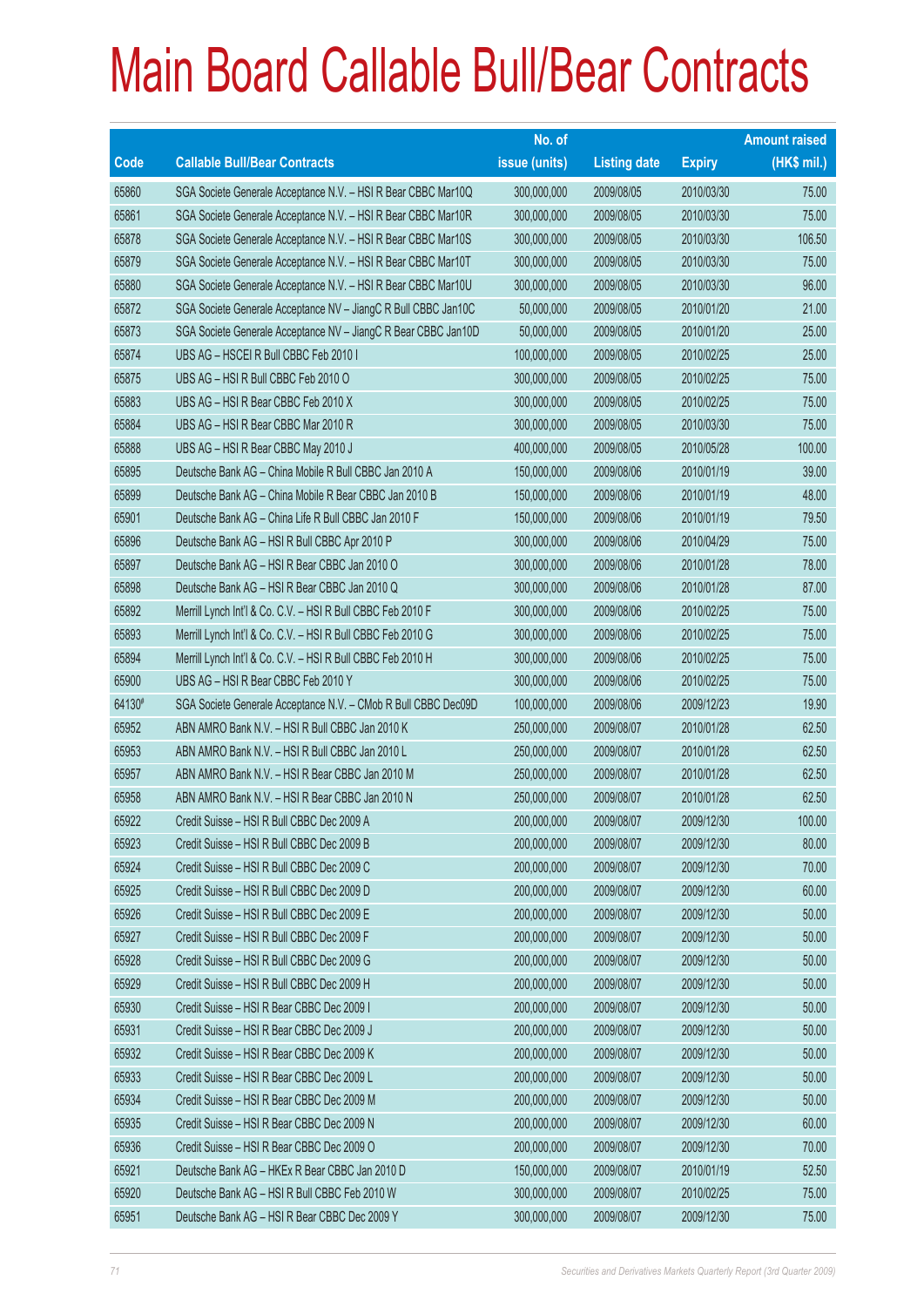|       |                                                                | No. of        |                     |               | <b>Amount raised</b> |
|-------|----------------------------------------------------------------|---------------|---------------------|---------------|----------------------|
| Code  | <b>Callable Bull/Bear Contracts</b>                            | issue (units) | <b>Listing date</b> | <b>Expiry</b> | $(HK$$ mil.)         |
| 65917 | KBC Fin Products Int'l Ltd. - HSI R Bear CBBC Mar 2010 L       | 248,000,000   | 2009/08/07          | 2010/03/30    | 62.00                |
| 65904 | SGA Societe Generale Acceptance N.V. - BOCL R Bull CBBC Jan10E | 200,000,000   | 2009/08/07          | 2010/01/20    | 50.00                |
| 65902 | SGA Societe Generale Acceptance N.V. - CMB R Bull CBBC Feb 10C | 100,000,000   | 2009/08/07          | 2010/02/10    | 38.00                |
| 65906 | SGA Societe Generale Acceptance N.V. - CMB R Bear CBBC Feb 10D | 100,000,000   | 2009/08/07          | 2010/02/10    | 56.00                |
| 65903 | SGA Societe Generale Acceptance N.V - CShen R Bull CBBC Jan10D | 50,000,000    | 2009/08/07          | 2010/01/20    | 42.50                |
| 65907 | SGA Societe Generale Acceptance N.V - CShen R Bear CBBC Jan10E | 50,000,000    | 2009/08/07          | 2010/01/20    | 53.00                |
| 65908 | SGA Societe Generale Acceptance N.V. - HSI R Bear CBBC Mar10V  | 300,000,000   | 2009/08/07          | 2010/03/30    | 75.00                |
| 65909 | SGA Societe Generale Acceptance N.V. - HSI R Bear CBBC Mar10W  | 300,000,000   | 2009/08/07          | 2010/03/30    | 75.00                |
| 65910 | SGA Societe Generale Acceptance N.V. - HSI R Bear CBBC Mar10X  | 300,000,000   | 2009/08/07          | 2010/03/30    | 75.00                |
| 65911 | SGA Societe Generale Acceptance N.V. - HSI R Bear CBBC Mar10Y  | 300,000,000   | 2009/08/07          | 2010/03/30    | 75.00                |
| 65912 | SGA Societe Generale Acceptance N.V. - HSI R Bear CBBC Mar10Z  | 300,000,000   | 2009/08/07          | 2010/03/30    | 120.00               |
| 65905 | SGA Societe Generale Acceptance N.V - SHK P R Bull CBBC Jan10D | 100,000,000   | 2009/08/07          | 2010/01/20    | 25.00                |
| 65938 | UBS AG - BankComm R Bull CBBC Jan 2010 B                       | 100,000,000   | 2009/08/07          | 2010/01/11    | 25.00                |
| 65944 | UBS AG - BankComm R Bear CBBC Jan 2010 C                       | 100,000,000   | 2009/08/07          | 2010/01/11    | 25.00                |
| 65940 | UBS AG - China Coal R Bull CBBC Jan 2010 A                     | 100,000,000   | 2009/08/07          | 2010/01/04    | 25.00                |
| 65946 | UBS AG - China Coal R Bear CBBC Jan 2010 B                     | 100,000,000   | 2009/08/07          | 2010/01/04    | 25.00                |
| 65947 | UBS AG - China Coal R Bear CBBC Jan 2010 C                     | 100,000,000   | 2009/08/07          | 2010/01/04    | 35.00                |
| 65939 | UBS AG - Cheung Kong R Bull CBBC Feb 2010 I                    | 100,000,000   | 2009/08/07          | 2010/02/22    | 25.00                |
| 65945 | UBS AG - Cheung Kong R Bear CBBC Feb 2010 J                    | 100,000,000   | 2009/08/07          | 2010/02/22    | 31.50                |
| 65949 | UBS AG - HKEx R Bear CBBC Feb 2010 H                           | 200,000,000   | 2009/08/07          | 2010/02/22    | 91.00                |
| 65941 | UBS AG - HSBC R Bull CBBC Apr 2010 B                           | 100,000,000   | 2009/08/07          | 2010/04/12    | 25.00                |
| 65948 | UBS AG - HSBC R Bear CBBC Apr 2010 C                           | 100,000,000   | 2009/08/07          | 2010/04/12    | 28.50                |
| 65913 | UBS AG - HSCEI R Bull CBBC Feb 2010 J                          | 100,000,000   | 2009/08/07          | 2010/02/25    | 25.00                |
| 65914 | UBS AG - HSCEI R Bull CBBC Feb 2010 K                          | 100,000,000   | 2009/08/07          | 2010/02/25    | 25.00                |
| 65918 | UBS AG - HSCEI R Bear CBBC Feb 2010 L                          | 100,000,000   | 2009/08/07          | 2010/02/25    | 25.00                |
| 65919 | UBS AG - HSCEI R Bear CBBC Feb 2010 M                          | 100,000,000   | 2009/08/07          | 2010/02/25    | 25.00                |
| 65937 | UBS AG - HSI R Bull CBBC Feb 2010 R                            | 300,000,000   | 2009/08/07          | 2010/02/25    | 75.00                |
| 65915 | UBS AG - HSI R Bear CBBC Jan 2010 Y                            | 300,000,000   | 2009/08/07          | 2010/01/28    | 75.00                |
| 65916 | UBS AG - HSI R Bear CBBC Feb 2010 N                            | 300,000,000   | 2009/08/07          | 2010/02/25    | 75.00                |
| 65943 | UBS AG - HSI R Bear CBBC Feb 2010 Z                            | 300,000,000   | 2009/08/07          | 2010/02/25    | 75.00                |
| 65942 | UBS AG - SHK Ppt R Bull CBBC Feb 2010 M                        | 100,000,000   | 2009/08/07          | 2010/02/22    | 25.00                |
| 65950 | UBS AG - SHK Ppt R Bear CBBC Feb 2010 N                        | 100,000,000   | 2009/08/07          | 2010/02/22    | 39.00                |
| 65978 | ABN AMRO Bank N.V. - A50 China R Bull CBBC Jan 2010 U          | 80,000,000    | 2009/08/10          | 2010/01/18    | 20.00                |
| 65979 | ABN AMRO Bank N.V. - HSI R Bull CBBC Jan 2010 Q                | 250,000,000   | 2009/08/10          | 2010/01/28    | 62.50                |
| 65980 | ABN AMRO Bank N.V. - HSI R Bear CBBC Jan 2010 O                | 250,000,000   | 2009/08/10          | 2010/01/28    | 62.50                |
| 65981 | ABN AMRO Bank N.V. - HSI R Bear CBBC Jan 2010 P                | 250,000,000   | 2009/08/10          | 2010/01/28    | 62.50                |
| 66020 | Credit Suisse – China Mobile R Bull CBBC Jan 2010 A            | 200,000,000   | 2009/08/10          | 2010/01/11    | 50.00                |
| 66021 | Credit Suisse - China Mobile R Bull CBBC Jan 2010 B            | 200,000,000   | 2009/08/10          | 2010/01/11    | 50.00                |
| 66022 | Credit Suisse - China Mobile R Bull CBBC Jan 2010 C            | 200,000,000   | 2009/08/10          | 2010/01/11    | 50.00                |
| 66023 | Credit Suisse - China Mobile R Bear CBBC Jan 2010 D            | 200,000,000   | 2009/08/10          | 2010/01/11    | 50.00                |
| 66024 | Credit Suisse - China Mobile R Bear CBBC Jan 2010 E            | 200,000,000   | 2009/08/10          | 2010/01/11    | 50.00                |
| 66025 | Credit Suisse - China Mobile R Bear CBBC Jan 2010 F            | 200,000,000   | 2009/08/10          | 2010/01/11    | 50.00                |
| 66014 | Credit Suisse - A50 China R Bull CBBC Jan 2010 A               | 200,000,000   | 2009/08/10          | 2010/01/11    | 50.00                |
| 66015 | Credit Suisse - A50 China R Bull CBBC Jan 2010 B               | 200,000,000   | 2009/08/10          | 2010/01/11    | 50.00                |
| 66016 | Credit Suisse - A50 China R Bull CBBC Jan 2010 C               | 200,000,000   | 2009/08/10          | 2010/01/11    | 50.00                |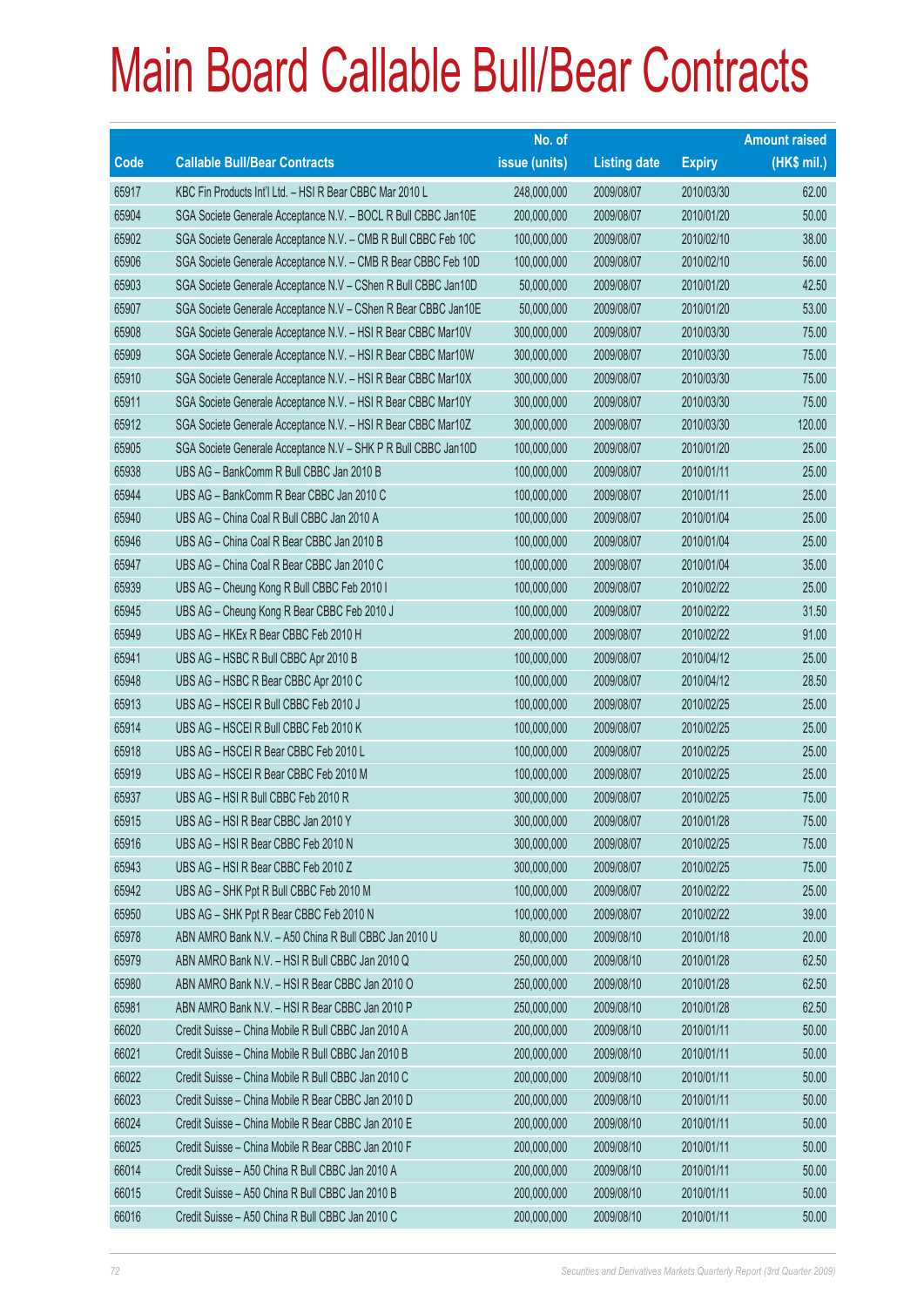|       |                                                                | No. of        |                     |               | <b>Amount raised</b> |
|-------|----------------------------------------------------------------|---------------|---------------------|---------------|----------------------|
| Code  | <b>Callable Bull/Bear Contracts</b>                            | issue (units) | <b>Listing date</b> | <b>Expiry</b> | (HK\$ mil.)          |
| 66017 | Credit Suisse - A50 China R Bear CBBC Jan 2010 D               | 200,000,000   | 2009/08/10          | 2010/01/11    | 50.00                |
| 66018 | Credit Suisse - A50 China R Bear CBBC Jan 2010 E               | 200,000,000   | 2009/08/10          | 2010/01/11    | 50.00                |
| 66019 | Credit Suisse - A50 China R Bear CBBC Jan 2010 F               | 200,000,000   | 2009/08/10          | 2010/01/11    | 50.00                |
| 66026 | Credit Suisse - HKEx R Bull CBBC Jan 2010 A                    | 200,000,000   | 2009/08/10          | 2010/01/11    | 50.00                |
| 66027 | Credit Suisse - HKEx R Bull CBBC Jan 2010 B                    | 200,000,000   | 2009/08/10          | 2010/01/11    | 50.00                |
| 66028 | Credit Suisse - HKEx R Bull CBBC Jan 2010 C                    | 200,000,000   | 2009/08/10          | 2010/01/11    | 50.00                |
| 66029 | Credit Suisse - HKEx R Bull CBBC Jan 2010 D                    | 200,000,000   | 2009/08/10          | 2010/01/11    | 50.00                |
| 66030 | Credit Suisse - HKEx R Bear CBBC Jan 2010 E                    | 200,000,000   | 2009/08/10          | 2010/01/11    | 50.00                |
| 66031 | Credit Suisse - HKEx R Bear CBBC Jan 2010 F                    | 200,000,000   | 2009/08/10          | 2010/01/11    | 50.00                |
| 66032 | Credit Suisse - HKEx R Bear CBBC Jan 2010 G                    | 200,000,000   | 2009/08/10          | 2010/01/11    | 50.00                |
| 66033 | Credit Suisse - HKEx R Bear CBBC Jan 2010 H                    | 200,000,000   | 2009/08/10          | 2010/01/11    | 50.00                |
| 66007 | Credit Suisse - HSBC R Bull CBBC Jan 2010 A                    | 200,000,000   | 2009/08/10          | 2010/01/11    | 50.00                |
| 66008 | Credit Suisse - HSBC R Bull CBBC Jan 2010 B                    | 200,000,000   | 2009/08/10          | 2010/01/11    | 50.00                |
| 66009 | Credit Suisse - HSBC R Bull CBBC Jan 2010 C                    | 200,000,000   | 2009/08/10          | 2010/01/11    | 50.00                |
| 66011 | Credit Suisse - HSBC R Bear CBBC Jan 2010 D                    | 200,000,000   | 2009/08/10          | 2010/01/11    | 50.00                |
| 66012 | Credit Suisse - HSBC R Bear CBBC Jan 2010 E                    | 200,000,000   | 2009/08/10          | 2010/01/11    | 50.00                |
| 66013 | Credit Suisse - HSBC R Bear CBBC Jan 2010 F                    | 200,000,000   | 2009/08/10          | 2010/01/11    | 50.00                |
| 65973 | Deutsche Bank AG - HSI R Bull CBBC Feb 2010 X                  | 300,000,000   | 2009/08/10          | 2010/02/25    | 75.00                |
| 65975 | Deutsche Bank AG - HSI R Bear CBBC Jan 2010 Y                  | 300,000,000   | 2009/08/10          | 2010/01/28    | 75.00                |
| 65976 | Deutsche Bank AG - HSI R Bear CBBC Mar 2010 U                  | 300,000,000   | 2009/08/10          | 2010/03/30    | 135.00               |
| 65977 | Deutsche Bank AG - HSI R Bear CBBC May 2010 B                  | 300,000,000   | 2009/08/10          | 2010/05/28    | 75.00                |
| 66006 | Goldman Sachs SP (Asia) - HSI R Bull CBBC Mar 2010 C           | 200,000,000   | 2009/08/10          | 2010/03/30    | 50.00                |
| 66010 | Goldman Sachs SP (Asia) - HSI R Bear CBBC Mar 2010 G           | 200,000,000   | 2009/08/10          | 2010/03/30    | 50.00                |
| 65983 | KBC Fin Products Int'l Ltd. - HSBC R Bear CBBC Feb 2010 B      | 188,000,000   | 2009/08/10          | 2010/02/12    | 47.00                |
| 65984 | KBC Fin Products Int'l Ltd. - HSBC R Bear CBBC Mar 2010 A      | 188,000,000   | 2009/08/10          | 2010/03/01    | 58.28                |
| 65982 | KBC Fin Products Int'l Ltd. - HSI R Bull CBBC Jan 2010 D       | 248,000,000   | 2009/08/10          | 2010/01/28    | 62.00                |
| 65974 | KBC Fin Products Int'l Ltd. - HSI R Bear CBBC Dec 2009 Z       | 308,000,000   | 2009/08/10          | 2009/12/30    | 77.00                |
| 65985 | KBC Fin Products Int'l Ltd. - SHK Ppt R Bear CBBC Jan 2010 B   | 188,000,000   | 2009/08/10          | 2010/01/15    | 47.00                |
| 65986 | KBC Fin Products Int'l Ltd. - SHK Ppt R Bear CBBC Feb 2010 E   | 188,000,000   | 2009/08/10          | 2010/02/08    | 92.12                |
| 65954 | SGA Societe Generale Acceptance NV - CHALCO R Bull CBBC Jan10E | 100,000,000   | 2009/08/10          | 2010/01/20    | 27.00                |
| 65955 | SGA Societe Generale Acceptance NV - CHALCO R Bear CBBC Jan10F | 100,000,000   | 2009/08/10          | 2010/01/20    | 30.00                |
| 65956 | SGA Societe Generale Acceptance N.V. - R&F R Bull CBBC Jan10E  | 50,000,000    | 2009/08/10          | 2010/01/20    | 21.00                |
| 65959 | SGA Societe Generale Acceptance N.V. - R&F R Bear CBBC Jan10F  | 50,000,000    | 2009/08/10          | 2010/01/20    | 25.00                |
| 65960 | SGA Societe Generale Acceptance N.V. - HKEx R Bull CBBC Jan10P | 150,000,000   | 2009/08/10          | 2010/01/13    | 37.50                |
| 65961 | SGA Societe Generale Acceptance N.V. - HKEx R Bear CBBCJan10Q  | 150,000,000   | 2009/08/10          | 2010/01/13    | 45.00                |
| 65962 | SGA Societe Generale Acceptance N.V. - HSBC R Bull CBBC Jan10H | 300,000,000   | 2009/08/10          | 2010/01/20    | 75.00                |
| 65963 | SGA Societe Generale Acceptance N.V. - HSBC R Bear CBBC Jan101 | 300,000,000   | 2009/08/10          | 2010/01/20    | 75.00                |
| 65967 | SGA Societe Generale Acceptance N.V. - HSI R Bear CBBC Apr10A  | 300,000,000   | 2009/08/10          | 2010/04/29    | 112.50               |
| 65968 | SGA Societe Generale Acceptance N.V. - HSI R Bear CBBC Apr10B  | 300,000,000   | 2009/08/10          | 2010/04/29    | 78.00                |
| 65969 | SGA Societe Generale Acceptance N.V. - HSI R Bear CBBC Apr10C  | 300,000,000   | 2009/08/10          | 2010/04/29    | 102.00               |
| 65970 | SGA Societe Generale Acceptance N.V. - HSI R Bear CBBC Apr10D  | 300,000,000   | 2009/08/10          | 2010/04/29    | 126.00               |
| 65971 | SGA Societe Generale Acceptance N.V. - HSI R Bear CBBC Apr10E  | 300,000,000   | 2009/08/10          | 2010/04/29    | 87.00                |
| 65972 | SGA Societe Generale Acceptance N.V. - HSI R Bear CBBC Apr10F  | 300,000,000   | 2009/08/10          | 2010/04/29    | 111.00               |
| 65964 | SGA Societe Generale Acceptance N.V. - ICBC R Bull CBBC Jan10E | 300,000,000   | 2009/08/10          | 2010/01/13    | 75.00                |
| 65965 | SGA Societe Generale Acceptance NV - Shimao R Bull CBBC Jan10E | 50,000,000    | 2009/08/10          | 2010/01/20    | 20.00                |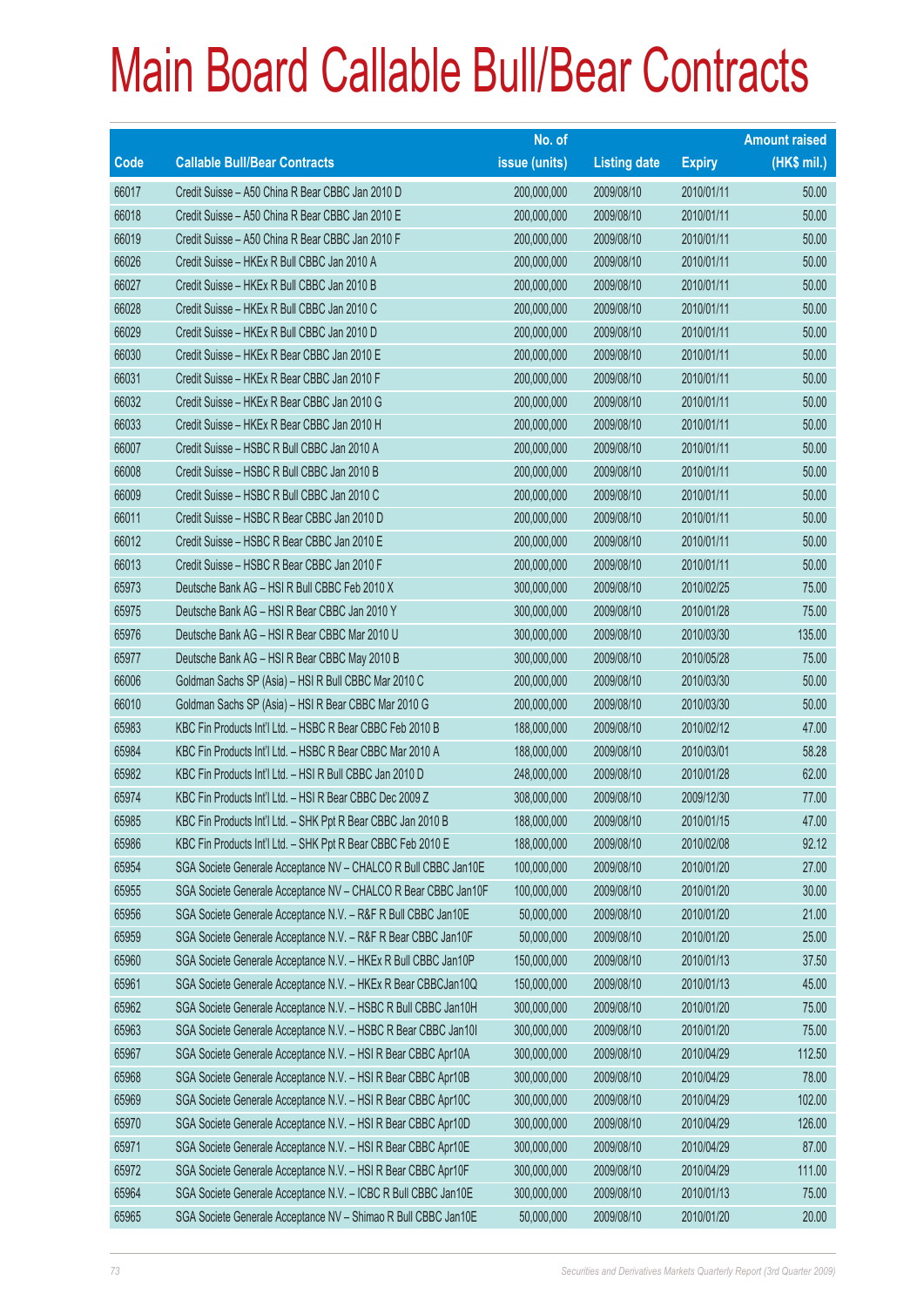|             |                                                                | No. of        |                     |               | <b>Amount raised</b> |
|-------------|----------------------------------------------------------------|---------------|---------------------|---------------|----------------------|
| <b>Code</b> | <b>Callable Bull/Bear Contracts</b>                            | issue (units) | <b>Listing date</b> | <b>Expiry</b> | $(HK$$ mil.)         |
| 65966       | SGA Societe Generale Acceptance NV - Shimao R Bear CBBC Jan10F | 50,000,000    | 2009/08/10          | 2010/01/20    | 22.00                |
| 66002       | UBS AG - China Life R Bull CBBC Feb 2010 E                     | 200,000,000   | 2009/08/10          | 2010/02/22    | 50.00                |
| 66003       | UBS AG - A50 China R Bear CBBC Mar 2010 B                      | 200,000,000   | 2009/08/10          | 2010/03/01    | 89.00                |
| 65987       | UBS AG - HSI R Bull CBBC Nov 2009 B                            | 400,000,000   | 2009/08/10          | 2009/11/27    | 100.00               |
| 65988       | UBS AG - HSI R Bull CBBC Nov 2009 C                            | 300,000,000   | 2009/08/10          | 2009/11/27    | 75.00                |
| 65989       | UBS AG - HSI R Bull CBBC Dec 2009 A                            | 300,000,000   | 2009/08/10          | 2009/12/30    | 75.00                |
| 65992       | UBS AG - HSI R Bear CBBC Nov 2009 E                            | 400,000,000   | 2009/08/10          | 2009/11/27    | 100.00               |
| 65993       | UBS AG - HSI R Bear CBBC Nov 2009 F                            | 300,000,000   | 2009/08/10          | 2009/11/27    | 75.00                |
| 65994       | UBS AG - HSI R Bear CBBC Nov 2009 G                            | 300,000,000   | 2009/08/10          | 2009/11/27    | 75.00                |
| 65995       | UBS AG - HSI R Bear CBBC Nov 2009 M                            | 300,000,000   | 2009/08/10          | 2009/11/27    | 75.00                |
| 65996       | UBS AG - HSI R Bear CBBC Nov 2009 N                            | 300,000,000   | 2009/08/10          | 2009/11/27    | 75.00                |
| 65997       | UBS AG - HSI R Bear CBBC Nov 2009 O                            | 300,000,000   | 2009/08/10          | 2009/11/27    | 75.00                |
| 65998       | UBS AG - HSI R Bear CBBC Nov 2009 Q                            | 300,000,000   | 2009/08/10          | 2009/11/27    | 75.00                |
| 65999       | UBS AG - HSI R Bear CBBC Nov 2009 R                            | 400,000,000   | 2009/08/10          | 2009/11/27    | 100.00               |
| 66000       | UBS AG - HSI R Bear CBBC Dec 2009 C                            | 300,000,000   | 2009/08/10          | 2009/12/30    | 90.00                |
| 65990       | UBS AG - HSI R Bear CBBC Feb 2010 A                            | 300,000,000   | 2009/08/10          | 2010/02/25    | 75.00                |
| 65991       | UBS AG - HSI R Bear CBBC Mar 2010 S                            | 300,000,000   | 2009/08/10          | 2010/03/30    | 75.00                |
| 66001       | UBS AG - Jiangxi Copper R Bull CBBC Mar 2010 G                 | 100,000,000   | 2009/08/10          | 2010/03/01    | 26.00                |
| 66004       | UBS AG - Jiangxi Copper R Bear CBBC Mar 2010 H                 | 100,000,000   | 2009/08/10          | 2010/03/01    | 44.50                |
| 66005       | UBS AG - Jiangxi Copper R Bear CBBC Mar 2010 I                 | 100,000,000   | 2009/08/10          | 2010/03/01    | 55.00                |
| 66077       | ABN AMRO Bank N.V. - HSBC R Bull CBBC Jan 2010 A               | 80,000,000    | 2009/08/11          | 2010/01/18    | 20.00                |
| 66081       | ABN AMRO Bank N.V. - HSBC R Bear CBBC Jan 2010 B               | 80,000,000    | 2009/08/11          | 2010/01/18    | 20.00                |
| 66078       | ABN AMRO Bank N.V. - HSI R Bull CBBC Jan 2010 R                | 250,000,000   | 2009/08/11          | 2010/01/28    | 62.50                |
| 66080       | ABN AMRO Bank N.V. - HSI R Bear CBBC Dec 2009 B                | 250,000,000   | 2009/08/11          | 2009/12/30    | 62.50                |
| 66079       | ABN AMRO Bank N.V. - HSI R Bear CBBC Dec 2009 P                | 250,000,000   | 2009/08/11          | 2009/12/30    | 62.50                |
| 66034       | BNP Paribas Arbit Issu B.V. - HSI R Bull CBBC Feb 2010 E       | 300,000,000   | 2009/08/11          | 2010/02/25    | 75.00                |
| 66035       | BNP Paribas Arbit Issu B.V. - HSI R Bear CBBC Mar 2010 O       | 300,000,000   | 2009/08/11          | 2010/03/30    | 75.00                |
| 66036       | BNP Paribas Arbit Issu B.V. - HSI R Bear CBBC Mar 2010 P       | 300,000,000   | 2009/08/11          | 2010/03/30    | 114.00               |
| 66056       | Credit Suisse - HSBC R Bull CBBC Jan 2010 G                    | 200,000,000   | 2009/08/11          | 2010/01/11    | 50.00                |
| 66053       | Credit Suisse - HSI R Bull CBBC Dec 2009 P                     | 200,000,000   | 2009/08/11          | 2009/12/30    | 50.00                |
| 66054       | Credit Suisse - HSI R Bull CBBC Dec 2009 Q                     | 200,000,000   | 2009/08/11          | 2009/12/30    | 50.00                |
| 66055       | Credit Suisse - HSI R Bull CBBC Dec 2009 R                     | 190,000,000   | 2009/08/11          | 2009/12/30    | 47.50                |
| 66057       | Credit Suisse - HSI R Bear CBBC Dec 2009 S                     | 200,000,000   | 2009/08/11          | 2009/12/30    | 76.00                |
| 66074       | Deutsche Bank AG - China Life R Bear CBBC Jan 2010 G           | 150,000,000   | 2009/08/11          | 2010/01/26    | 67.50                |
| 66075       | Deutsche Bank AG - HSBC R Bull CBBC Jan 2010 D                 | 150,000,000   | 2009/08/11          | 2010/01/26    | 37.50                |
| 66076       | Deutsche Bank AG - HSBC R Bear CBBC Jan 2010 E                 | 150,000,000   | 2009/08/11          | 2010/01/26    | 46.50                |
| 66058       | Deutsche Bank AG - HSI R Bear CBBC Feb 2010 M                  | 300,000,000   | 2009/08/11          | 2010/02/25    | 75.00                |
| 66059       | Deutsche Bank AG - HSI R Bear CBBC Feb 2010 R                  | 300,000,000   | 2009/08/11          | 2010/02/25    | 81.00                |
| 66043       | HK Bank - HSI R Bull CBBC Jun 2010 C                           | 220,000,000   | 2009/08/11          | 2010/06/29    | 55.00                |
| 66044       | HK Bank - HSI R Bull CBBC Jun 2010 D                           | 220,000,000   | 2009/08/11          | 2010/06/29    | 55.00                |
| 66037       | KBC Fin Products Int'l Ltd. - HSI R Bear CBBC Mar 2010 M       | 248,000,000   | 2009/08/11          | 2010/03/30    | 62.00                |
| 66042       | CC Rabobank B.A. - HSI R Bull CBBC Mar 2010 A                  | 180,000,000   | 2009/08/11          | 2010/03/30    | 45.00                |
| 66038       | CC Rabobank B.A. - HSI R Bull CBBC Mar 2010 W                  | 180,000,000   | 2009/08/11          | 2010/03/30    | 45.00                |
| 66039       | CC Rabobank B.A. - HSI R Bull CBBC Mar 2010 X                  | 180,000,000   | 2009/08/11          | 2010/03/30    | 45.00                |
| 66040       | CC Rabobank B.A. - HSI R Bull CBBC Mar 2010 Y                  | 180,000,000   | 2009/08/11          | 2010/03/30    | 45.00                |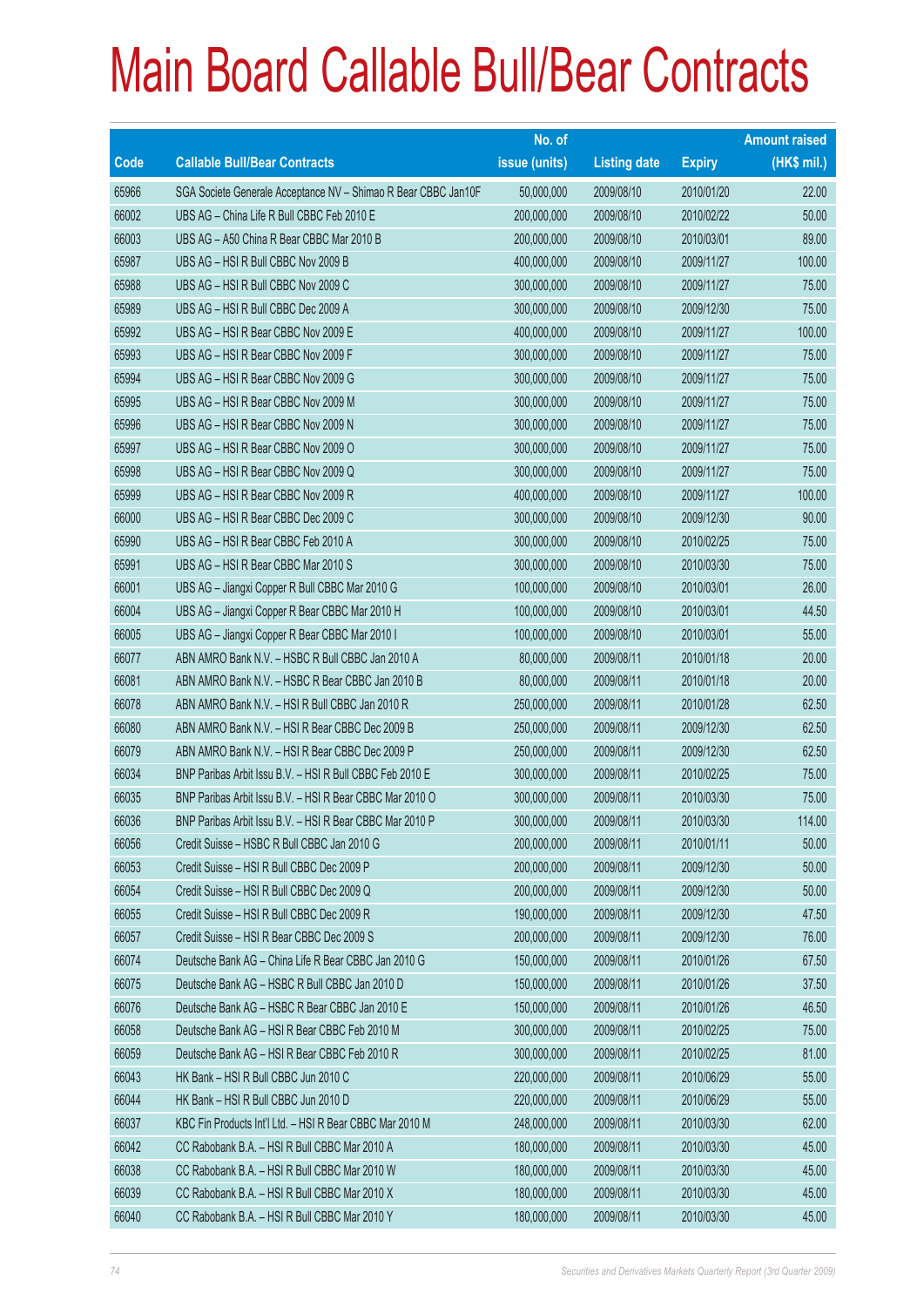|             |                                                                | No. of        |                     |               | <b>Amount raised</b> |
|-------------|----------------------------------------------------------------|---------------|---------------------|---------------|----------------------|
| <b>Code</b> | <b>Callable Bull/Bear Contracts</b>                            | issue (units) | <b>Listing date</b> | <b>Expiry</b> | (HK\$ mil.)          |
| 66041       | CC Rabobank B.A. - HSI R Bull CBBC Mar 2010 Z                  | 180,000,000   | 2009/08/11          | 2010/03/30    | 45.00                |
| 66047       | CC Rabobank B.A. - HSI R Bear CBBC Feb 2010 A                  | 180,000,000   | 2009/08/11          | 2010/02/25    | 45.00                |
| 66045       | CC Rabobank B.A. - HSI R Bear CBBC Feb 2010 T                  | 180,000,000   | 2009/08/11          | 2010/02/25    | 45.00                |
| 66046       | CC Rabobank B.A. - HSI R Bear CBBC Feb 2010 U                  | 180,000,000   | 2009/08/11          | 2010/02/25    | 45.00                |
| 66048       | CC Rabobank B.A. - HSI R Bear CBBC Mar 2010 B                  | 180,000,000   | 2009/08/11          | 2010/03/30    | 48.60                |
| 66049       | CC Rabobank B.A. - HSI R Bear CBBC Mar 2010 C                  | 180,000,000   | 2009/08/11          | 2010/03/30    | 54.00                |
| 66061       | UBS AG - CHALCO R Bull CBBC Feb 2010 F                         | 100,000,000   | 2009/08/11          | 2010/02/22    | 25.00                |
| 66066       | UBS AG - CHALCO R Bear CBBC Feb 2010 G                         | 100,000,000   | 2009/08/11          | 2010/02/22    | 35.00                |
| 66062       | UBS AG - China Shenhua R Bull CBBC Jan 2010 D                  | 100,000,000   | 2009/08/11          | 2010/01/18    | 61.00                |
| 66067       | UBS AG - China Shenhua R Bear CBBC Jan 2010 E                  | 100,000,000   | 2009/08/11          | 2010/01/18    | 85.00                |
| 66052       | UBS AG - A50 China R Bull CBBC Jan 2010 L                      | 200,000,000   | 2009/08/11          | 2010/01/04    | 50.00                |
| 66051       | UBS AG - HKEx R Bull CBBC Jan 2010 M                           | 200,000,000   | 2009/08/11          | 2010/01/04    | 50.00                |
| 66063       | UBS AG - HS Bank R Bull CBBC Feb 2010 B                        | 100,000,000   | 2009/08/11          | 2010/02/22    | 27.50                |
| 66068       | UBS AG - HS Bank R Bear CBBC Feb 2010 C                        | 100,000,000   | 2009/08/11          | 2010/02/22    | 25.00                |
| 66064       | UBS AG - HSBC R Bull CBBC Feb 2010 D                           | 100,000,000   | 2009/08/11          | 2010/02/22    | 25.00                |
| 66050       | UBS AG - HSBC R Bear CBBC Jan 2010 E                           | 100,000,000   | 2009/08/11          | 2010/01/04    | 25.00                |
| 66069       | UBS AG - HSBC R Bear CBBC Feb 2010 E                           | 100,000,000   | 2009/08/11          | 2010/02/22    | 26.50                |
| 66070       | UBS AG - HSCEI R Bear CBBC Feb 2010 N                          | 100,000,000   | 2009/08/11          | 2010/02/25    | 25.00                |
| 66060       | UBS AG - HSI R Bull CBBC Nov 2009 S                            | 300,000,000   | 2009/08/11          | 2009/11/27    | 75.00                |
| 66071       | UBS AG - HSI R Bear CBBC Nov 2009 T                            | 300,000,000   | 2009/08/11          | 2009/11/27    | 75.00                |
| 66072       | UBS AG - HSI R Bear CBBC Nov 2009 W                            | 300,000,000   | 2009/08/11          | 2009/11/27    | 75.00                |
| 66073       | UBS AG - HSI R Bear CBBC Feb 2010 H                            | 300,000,000   | 2009/08/11          | 2010/02/25    | 79.50                |
| 66065       | UBS AG - Hutchison R Bear CBBC Feb 2010 C                      | 100,000,000   | 2009/08/11          | 2010/02/22    | 25.00                |
| 65551#      | UBS AG - China Tel R Bull CBBC Mar 2010 A                      | 200,000,000   | 2009/08/11          | 2010/03/01    | 23.40                |
| 66115       | ABN AMRO Bank N.V. - HSI R Bear CBBC Dec 2009 Z                | 250,000,000   | 2009/08/12          | 2009/12/30    | 62.50                |
| 66116       | Deutsche Bank AG - HSI R Bear CBBC Jan 2010 X                  | 300,000,000   | 2009/08/12          | 2010/01/28    | 75.00                |
| 66117       | Deutsche Bank AG - HSI R Bear CBBC Feb 2010 N                  | 300,000,000   | 2009/08/12          | 2010/02/25    | 81.00                |
| 66118       | Goldman Sachs SP (Asia) - HSI R Bear CBBC Apr 2010 D           | 200,000,000   | 2009/08/12          | 2010/04/29    | 50.00                |
| 66119       | Goldman Sachs SP (Asia) - HSI R Bear CBBC Apr 2010 E           | 200,000,000   | 2009/08/12          | 2010/04/29    | 50.00                |
| 66104       | KBC Fin Products Int'l Ltd. - HSI R Bull CBBC Jan 2010 L       | 308,000,000   | 2009/08/12          | 2010/01/28    | 77.00                |
| 66108       | KBC Fin Products Int'l Ltd. - HSI R Bear CBBC Jan 2010 O       | 248,000,000   | 2009/08/12          | 2010/01/28    | 62.00                |
| 66082       | SGA Societe Generale Acceptance NV - CHALCO R Bull CBBC Jan10G | 100,000,000   | 2009/08/12          | 2010/01/20    | 28.00                |
| 66083       | SGA Societe Generale Acceptance NV - CHALCO R Bear CBBC Jan10H | 100,000,000   | 2009/08/12          | 2010/01/20    | 31.00                |
| 66086       | SGA Societe Generale Acceptance N.V. - CTel R Bull CBBC Jan10C | 150,000,000   | 2009/08/12          | 2010/01/20    | 37.50                |
| 66084       | SGA Societe Generale Acceptance N.V - CLife R Bull CBBC Jan10O | 100,000,000   | 2009/08/12          | 2010/01/20    | 32.00                |
| 66085       | SGA Societe Generale Acceptance N.V - CLife R Bear CBBC Jan10P | 100,000,000   | 2009/08/12          | 2010/01/20    | 72.00                |
| 66090       | SGA Societe Generale Acceptance N.V. - A50 R Bear CBBC Jan10U  | 150,000,000   | 2009/08/12          | 2010/01/20    | 54.00                |
| 66087       | SGA Societe Generale Acceptance N.V - HS Bk R Bull CBBC Feb10B | 100,000,000   | 2009/08/12          | 2010/02/10    | 34.00                |
| 66088       | SGA Societe Generale Acceptance N.V. - HSBC R Bull CBBC Jan10J | 300,000,000   | 2009/08/12          | 2010/01/20    | 75.00                |
| 66089       | SGA Societe Generale Acceptance N.V. - HSBC R Bear CBBC Jan10K | 300,000,000   | 2009/08/12          | 2010/01/20    | 75.00                |
| 66107       | UBS AG - China Mobile R Bear CBBC Feb 2010 C                   | 200,000,000   | 2009/08/12          | 2010/02/22    | 50.00                |
| 66105       | UBS AG - Cheung Kong R Bear CBBC Feb 2010 K                    | 100,000,000   | 2009/08/12          | 2010/02/22    | 25.00                |
| 66106       | UBS AG - China Life R Bear CBBC Feb 2010 F                     | 200,000,000   | 2009/08/12          | 2010/02/22    | 50.00                |
| 66096       | UBS AG - China Shenhua R Bear CBBC Jan 2010 F                  | 100,000,000   | 2009/08/12          | 2010/01/18    | 25.00                |
| 66111       | UBS AG - A50 China R Bear CBBC Mar 2010 C                      | 200,000,000   | 2009/08/12          | 2010/03/01    | 50.00                |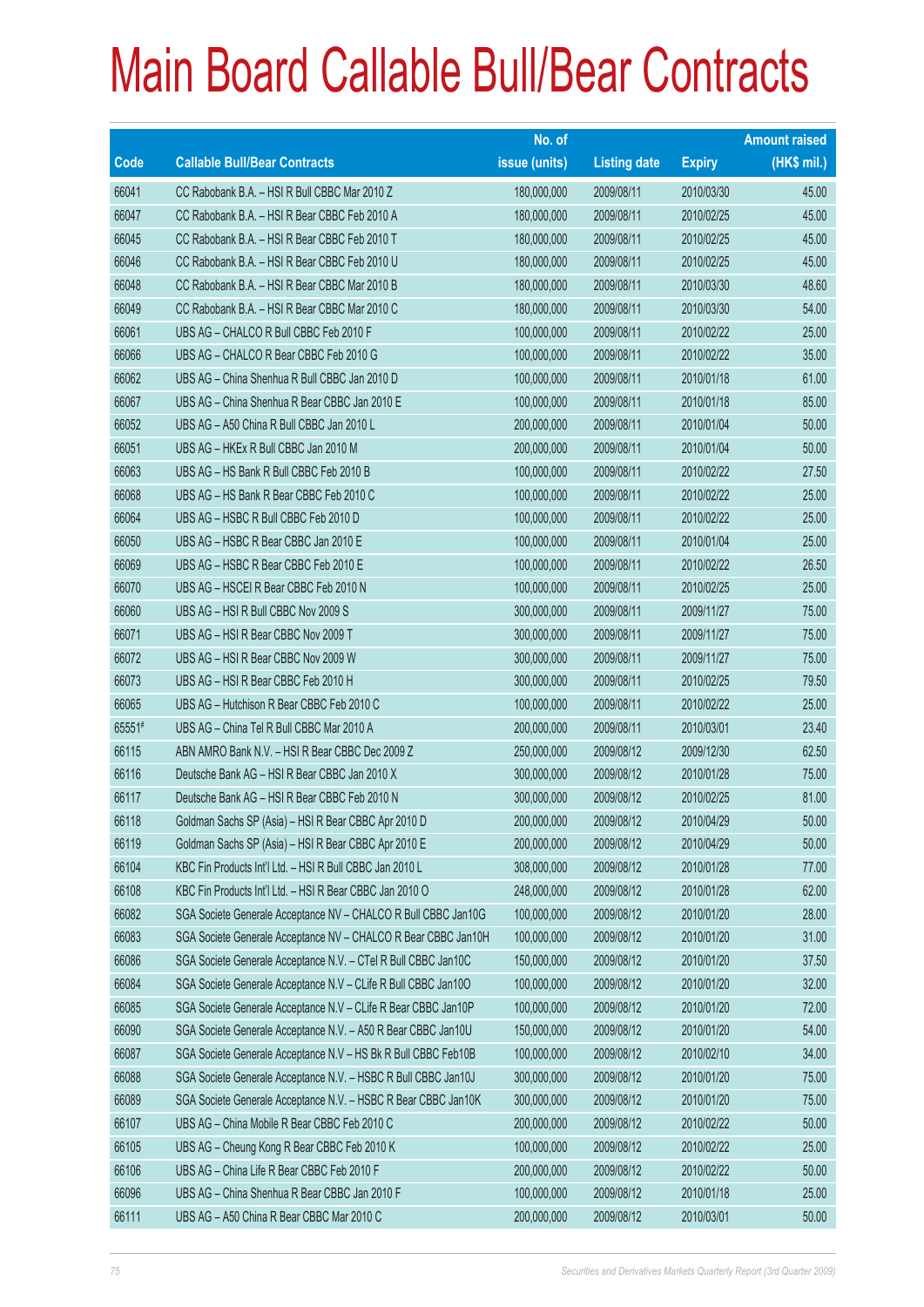|       |                                                          | No. of        |                     |               | <b>Amount raised</b> |
|-------|----------------------------------------------------------|---------------|---------------------|---------------|----------------------|
| Code  | <b>Callable Bull/Bear Contracts</b>                      | issue (units) | <b>Listing date</b> | <b>Expiry</b> | $(HK$$ mil.)         |
| 66097 | UBS AG - HSBC R Bull CBBC Feb 2010 F                     | 100,000,000   | 2009/08/12          | 2010/02/22    | 25.00                |
| 66100 | UBS AG - HSI R Bull CBBC Nov 2009 Y                      | 300,000,000   | 2009/08/12          | 2009/11/27    | 75.00                |
| 66101 | UBS AG - HSI R Bull CBBC Dec 2009 E                      | 300,000,000   | 2009/08/12          | 2009/12/30    | 75.00                |
| 66099 | UBS AG - HSI R Bull CBBC Apr 2010 D                      | 300,000,000   | 2009/08/12          | 2010/04/29    | 75.00                |
| 66098 | UBS AG - HSI R Bull CBBC Apr 2010 E                      | 300,000,000   | 2009/08/12          | 2010/04/29    | 75.00                |
| 66112 | UBS AG - HSI R Bull CBBC Apr 2010 G                      | 300,000,000   | 2009/08/12          | 2010/04/29    | 75.00                |
| 66113 | UBS AG - HSI R Bull CBBC Apr 2010 I                      | 300,000,000   | 2009/08/12          | 2010/04/29    | 75.00                |
| 66091 | UBS AG - HSI R Bear CBBC Nov 2009 X                      | 300,000,000   | 2009/08/12          | 2009/11/27    | 75.00                |
| 66114 | UBS AG - HSI R Bear CBBC Dec 2009 I                      | 300,000,000   | 2009/08/12          | 2009/12/30    | 75.00                |
| 66092 | UBS AG - HSI R Bear CBBC Feb 2010 E                      | 400,000,000   | 2009/08/12          | 2010/02/25    | 100.00               |
| 66093 | UBS AG - HSI R Bear CBBC Apr 2010 A                      | 300,000,000   | 2009/08/12          | 2010/04/29    | 75.00                |
| 66094 | UBS AG - HSI R Bear CBBC Apr 2010 X                      | 300,000,000   | 2009/08/12          | 2010/04/29    | 75.00                |
| 66095 | UBS AG - HSI R Bear CBBC Apr 2010 Y                      | 300,000,000   | 2009/08/12          | 2010/04/29    | 75.00                |
| 66103 | UBS AG - HSI R Bear CBBC Apr 2010 F                      | 300,000,000   | 2009/08/12          | 2010/04/29    | 75.00                |
| 66109 | UBS AG - Ping An R Bear CBBC Feb 2010 E                  | 100,000,000   | 2009/08/12          | 2010/02/22    | 25.00                |
| 66110 | UBS AG - SHK Ppt R Bear CBBC Feb 2010 O                  | 100,000,000   | 2009/08/12          | 2010/02/22    | 25.00                |
| 66136 | ABN AMRO Bank N.V. - China Tel R Bull CBBC Mar 2010 A    | 80,000,000    | 2009/08/13          | 2010/03/08    | 20.00                |
| 66141 | ABN AMRO Bank N.V. - China Tel R Bear CBBC Mar 2010 B    | 80,000,000    | 2009/08/13          | 2010/03/08    | 20.08                |
| 66135 | ABN AMRO Bank N.V. - CCHC R Bull CBBC Jan 2010 A         | 80,000,000    | 2009/08/13          | 2010/01/11    | 20.08                |
| 66140 | ABN AMRO Bank N.V. - CCHC R Bear CBBC Jan 2010 B         | 80,000,000    | 2009/08/13          | 2010/01/11    | 21.28                |
| 66137 | ABN AMRO Bank N.V. - HKEx R Bull CBBC Jan 2010 A         | 80,000,000    | 2009/08/13          | 2010/01/11    | 22.24                |
| 66138 | ABN AMRO Bank N.V. - HKEx R Bull CBBC Jan 2010 B         | 80,000,000    | 2009/08/13          | 2010/01/11    | 20.08                |
| 66142 | ABN AMRO Bank N.V. - HKEx R Bear CBBC Jan 2010 C         | 80,000,000    | 2009/08/13          | 2010/01/11    | 20.08                |
| 66139 | ABN AMRO Bank N.V. - HSI R Bull CBBC Jan 2010 S          | 250,000,000   | 2009/08/13          | 2010/01/28    | 62.75                |
| 66144 | BNP Paribas Arbit Issu B.V. - HSI R Bull CBBC Feb 2010 F | 300,000,000   | 2009/08/13          | 2010/02/25    | 75.00                |
| 66145 | BNP Paribas Arbit Issu B.V. - HSI R Bull CBBC Feb 2010 H | 300,000,000   | 2009/08/13          | 2010/02/25    | 75.00                |
| 66125 | Deutsche Bank AG - HSI R Bull CBBC Mar 2010 V            | 300,000,000   | 2009/08/13          | 2010/03/30    | 75.00                |
| 66126 | Deutsche Bank AG - HSI R Bull CBBC Apr 2010 Q            | 300,000,000   | 2009/08/13          | 2010/04/29    | 75.00                |
| 66143 | Goldman Sachs SP (Asia) - HSI R Bull CBBC Apr 2010 F     | 200,000,000   | 2009/08/13          | 2010/04/29    | 50.00                |
| 66124 | KBC Fin Products Int'l Ltd. - HSI R Bull CBBC Jan 2010 P | 208,000,000   | 2009/08/13          | 2010/01/28    | 52.00                |
| 66120 | UBS AG - China Mobile R Bull CBBC Jan 2010 F             | 200,000,000   | 2009/08/13          | 2010/01/11    | 50.00                |
| 66127 | UBS AG - China Mobile R Bull CBBC Jan 2010 G             | 200,000,000   | 2009/08/13          | 2010/01/11    | 50.00                |
| 66131 | UBS AG - China Mobile R Bear CBBC Jan 2010 H             | 200,000,000   | 2009/08/13          | 2010/01/11    | 52.00                |
| 66128 | UBS AG - China Tel R Bull CBBC Jan 2010 A                | 100,000,000   | 2009/08/13          | 2010/01/18    | 25.00                |
| 66132 | UBS AG - China Tel R Bear CBBC Jan 2010 B                | 100,000,000   | 2009/08/13          | 2010/01/18    | 25.00                |
| 66121 | UBS AG - A50 China R Bull CBBC Jan 2010 M                | 200,000,000   | 2009/08/13          | 2010/01/11    | 50.00                |
| 66129 | UBS AG - HSBC R Bull CBBC Feb 2010 G                     | 100,000,000   | 2009/08/13          | 2010/02/22    | 25.00                |
| 66133 | UBS AG - HSCEI R Bear CBBC Feb 2010 O                    | 100,000,000   | 2009/08/13          | 2010/02/25    | 25.00                |
| 66130 | UBS AG - HSI R Bull CBBC Dec 2009 J                      | 400,000,000   | 2009/08/13          | 2009/12/30    | 100.00               |
| 66122 | UBS AG - HSI R Bear CBBC Nov 2009 Z                      | 300,000,000   | 2009/08/13          | 2009/11/27    | 75.00                |
| 66134 | UBS AG - HSI R Bear CBBC Dec 2009 O                      | 300,000,000   | 2009/08/13          | 2009/12/30    | 75.00                |
| 66123 | UBS AG - HSI R Bear CBBC Apr 2010 Z                      | 300,000,000   | 2009/08/13          | 2010/04/29    | 75.00                |
| 66204 | ABN AMRO Bank N.V. - A50 China R Bear CBBC Jan 2010 V    | 80,000,000    | 2009/08/14          | 2010/01/18    | 20.00                |
| 66205 | ABN AMRO Bank N.V. - A50 China R Bear CBBC Jan 2010 W    | 80,000,000    | 2009/08/14          | 2010/01/18    | 20.00                |
| 66203 | ABN AMRO Bank N.V. - HSCEI R Bull CBBC Dec 2009 L        | 100,000,000   | 2009/08/14          | 2009/12/30    | 25.00                |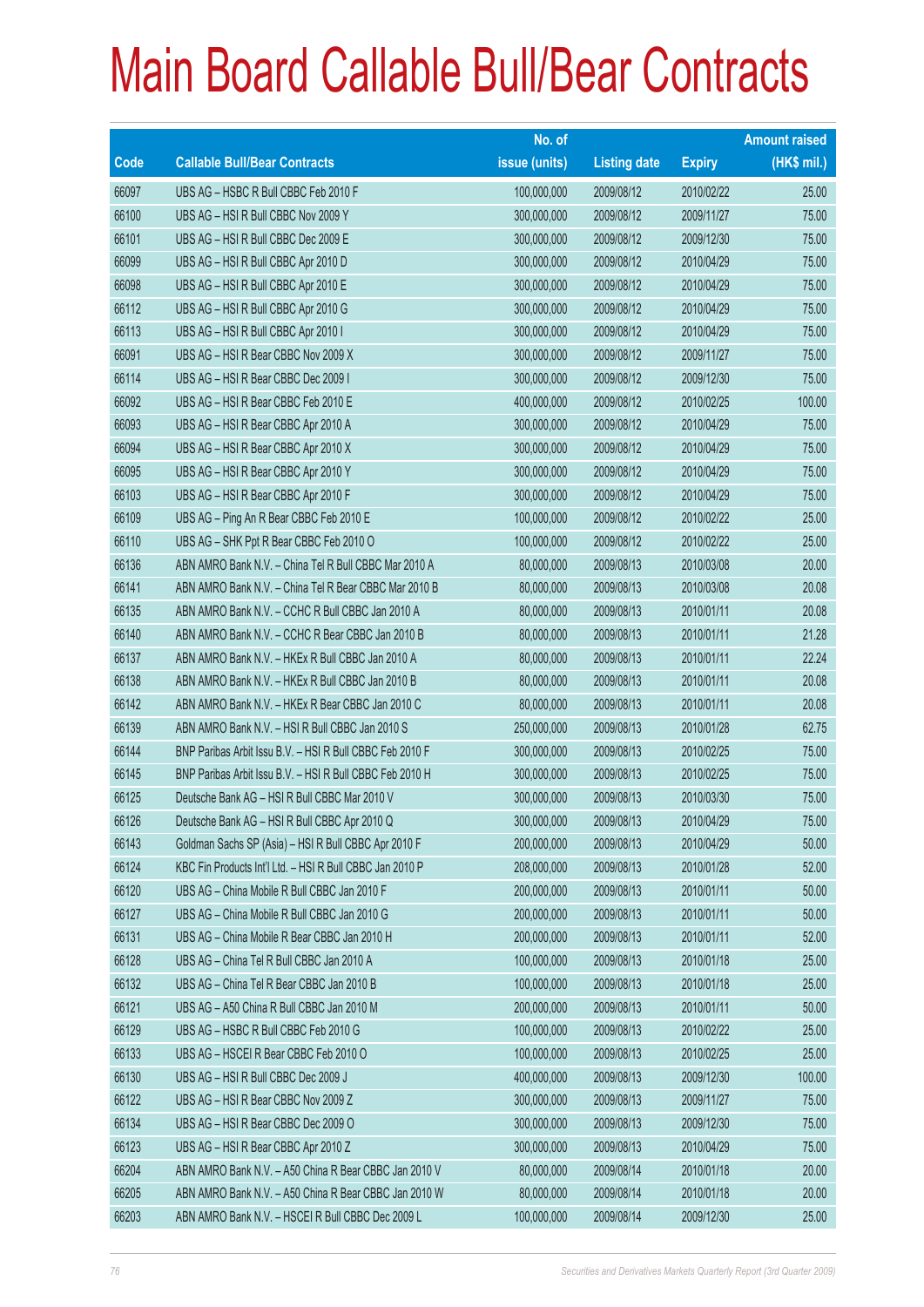|       |                                                                | No. of        |                     |               | <b>Amount raised</b> |
|-------|----------------------------------------------------------------|---------------|---------------------|---------------|----------------------|
| Code  | <b>Callable Bull/Bear Contracts</b>                            | issue (units) | <b>Listing date</b> | <b>Expiry</b> | (HK\$ mil.)          |
| 66207 | ABN AMRO Bank N.V. - HSCEI R Bear CBBC Dec 2009 M              | 100,000,000   | 2009/08/14          | 2009/12/30    | 25.00                |
| 66208 | ABN AMRO Bank N.V. - HSCEI R Bear CBBC Dec 2009 N              | 100,000,000   | 2009/08/14          | 2009/12/30    | 25.00                |
| 66201 | ABN AMRO Bank N.V. - HSI R Bull CBBC Jan 2010 T                | 250,000,000   | 2009/08/14          | 2010/01/28    | 67.25                |
| 66202 | ABN AMRO Bank N.V. - HSI R Bull CBBC Jan 2010 U                | 250,000,000   | 2009/08/14          | 2010/01/28    | 62.50                |
| 66206 | ABN AMRO Bank N.V. - HSI R Bear CBBC Jan 2010 V                | 250,000,000   | 2009/08/14          | 2010/01/28    | 62.50                |
| 66183 | Deutsche Bank AG - HSI R Bear CBBC Dec 2009 F                  | 300,000,000   | 2009/08/14          | 2009/12/30    | 75.00                |
| 66199 | Deutsche Bank AG - HSI R Bear CBBC Jan 2010 I                  | 300,000,000   | 2009/08/14          | 2010/01/28    | 75.00                |
| 66200 | Deutsche Bank AG - HSI R Bear CBBC Jan 2010 O                  | 300,000,000   | 2009/08/14          | 2010/01/28    | 78.00                |
| 66194 | Goldman Sachs SP (Asia) - HSI R Bear CBBC Apr 2010 G           | 200,000,000   | 2009/08/14          | 2010/04/29    | 50.00                |
| 66184 | KBC Fin Products Int'l Ltd. - CCHC R Bull CBBC Jan 2010 A      | 98,000,000    | 2009/08/14          | 2010/01/08    | 31.36                |
| 66185 | KBC Fin Products Int'l Ltd. - CCHC R Bull CBBC Feb 2010 A      | 98,000,000    | 2009/08/14          | 2010/02/01    | 24.50                |
| 66186 | KBC Fin Products Int'l Ltd. - CCHC R Bull CBBC Mar 2010 A      | 98,000,000    | 2009/08/14          | 2010/03/01    | 44.10                |
| 66187 | KBC Fin Products Int'l Ltd. - HSI R Bear CBBC Dec 2009 F       | 208,000,000   | 2009/08/14          | 2009/12/30    | 52.00                |
| 66174 | Macquarie Bank Ltd. - HSI R Bull CBBC Dec 2009 K               | 300,000,000   | 2009/08/14          | 2009/12/30    | 75.00                |
| 66146 | Merrill Lynch Int'l & Co. C.V. - HSI R Bull CBBC Feb 2010 I    | 200,000,000   | 2009/08/14          | 2010/02/25    | 90.00                |
| 66147 | Merrill Lynch Int'l & Co. C.V. - HSI R Bull CBBC Feb 2010 J    | 200,000,000   | 2009/08/14          | 2010/02/25    | 60.00                |
| 66148 | Merrill Lynch Int'l & Co. C.V. - HSI R Bull CBBC Feb 2010 K    | 200,000,000   | 2009/08/14          | 2010/02/25    | 51.00                |
| 66149 | Merrill Lynch Int'l & Co. C.V. - HSI R Bull CBBC Feb 2010 L    | 200,000,000   | 2009/08/14          | 2010/02/25    | 50.00                |
| 66150 | Merrill Lynch Int'l & Co. C.V. - HSI R Bull CBBC Feb 2010 M    | 200,000,000   | 2009/08/14          | 2010/02/25    | 50.00                |
| 66151 | Merrill Lynch Int'l & Co. C.V. - HSI R Bull CBBC Feb 2010 N    | 200,000,000   | 2009/08/14          | 2010/02/25    | 50.00                |
| 66155 | Merrill Lynch Int'l & Co. C.V. - HSI R Bear CBBC Feb 2010 O    | 200,000,000   | 2009/08/14          | 2010/02/25    | 50.00                |
| 66156 | Merrill Lynch Int'l & Co. C.V. - HSI R Bear CBBC Feb 2010 P    | 200,000,000   | 2009/08/14          | 2010/02/25    | 50.00                |
| 66157 | Merrill Lynch Int'l & Co. C.V. - HSI R Bear CBBC Feb 2010 Q    | 200,000,000   | 2009/08/14          | 2010/02/25    | 50.00                |
| 66158 | Merrill Lynch Int'l & Co. C.V. - HSI R Bear CBBC Feb 2010 R    | 200,000,000   | 2009/08/14          | 2010/02/25    | 50.00                |
| 66159 | Merrill Lynch Int'l & Co. C.V. - HSI R Bear CBBC Feb 2010 S    | 200,000,000   | 2009/08/14          | 2010/02/25    | 50.00                |
| 66160 | Merrill Lynch Int'l & Co. C.V. - HSI R Bear CBBC Feb 2010 T    | 200,000,000   | 2009/08/14          | 2010/02/25    | 50.00                |
| 66161 | Merrill Lynch Int'l & Co. C.V. - HSI R Bear CBBC Feb 2010 U    | 200,000,000   | 2009/08/14          | 2010/02/25    | 50.00                |
| 66152 | SGA Societe Generale Acceptance N.V. - CMob R Bull CBBC Jan10G | 300,000,000   | 2009/08/14          | 2010/01/13    | 75.00                |
| 66153 | SGA Societe Generale Acceptance N.V. - CMob R Bear CBBC Jan10H | 300,000,000   | 2009/08/14          | 2010/01/13    | 75.00                |
| 66154 | SGA Societe Generale Acceptance N.V. - CTel R Bull CBBC Jan10D | 150,000,000   | 2009/08/14          | 2010/01/20    | 37.50                |
| 66162 | SGA Societe Generale Acceptance N.V. - CUni R Bull CBBC Jan10E | 50,000,000    | 2009/08/14          | 2010/01/20    | 12.50                |
| 66163 | SGA Societe Generale Acceptance N.V - CNOOC R Bull CBBC Jan10D | 200,000,000   | 2009/08/14          | 2010/01/13    | 50.00                |
| 66164 | SGA Societe Generale Acceptance N.V - CNOOC R Bear CBBC Jan10E | 200,000,000   | 2009/08/14          | 2010/01/13    | 52.00                |
| 66165 | SGA Societe Generale Acceptance N.V. - HSBC R Bull CBBC Jan10L | 300,000,000   | 2009/08/14          | 2010/01/20    | 75.00                |
| 66170 | SGA Societe Generale Acceptance N.V. - HSI R Bull CBBC Apr10G  | 300,000,000   | 2009/08/14          | 2010/04/29    | 75.00                |
| 66171 | SGA Societe Generale Acceptance N.V. - HSI R Bull CBBC Apr10H  | 300,000,000   | 2009/08/14          | 2010/04/29    | 75.00                |
| 66172 | SGA Societe Generale Acceptance N.V. - HSI R Bull CBBC Apr101  | 300,000,000   | 2009/08/14          | 2010/04/29    | 75.00                |
| 66173 | SGA Societe Generale Acceptance N.V. - HSI R Bull CBBC Apr10J  | 300,000,000   | 2009/08/14          | 2010/04/29    | 75.00                |
| 66166 | SGA Societe Generale Acceptance N.V. - ICBC R Bear CBBC Jan10F | 300,000,000   | 2009/08/14          | 2010/01/13    | 75.00                |
| 66167 | SGA Societe Generale Acceptance NV - JiangC R Bull CBBC Jan10E | 50,000,000    | 2009/08/14          | 2010/01/20    | 17.00                |
| 66168 | SGA Societe Generale Acceptance NV - JiangC R Bear CBBC Jan10F | 50,000,000    | 2009/08/14          | 2010/01/20    | 19.00                |
| 66169 | SGA Societe Generale Acceptance N.V - PetCh R Bull CBBC Jan10I | 150,000,000   | 2009/08/14          | 2010/01/13    | 37.50                |
| 66188 | UBS AG - China Mobile R Bull CBBC Jan 2010 I                   | 200,000,000   | 2009/08/14          | 2010/01/18    | 50.00                |
| 66192 | UBS AG - China Mobile R Bear CBBC Jan 2010 J                   | 200,000,000   | 2009/08/14          | 2010/01/18    | 57.00                |
| 66189 | UBS AG - CCHC R Bear CBBC Mar 2010 F                           | 100,000,000   | 2009/08/14          | 2010/03/01    | 25.00                |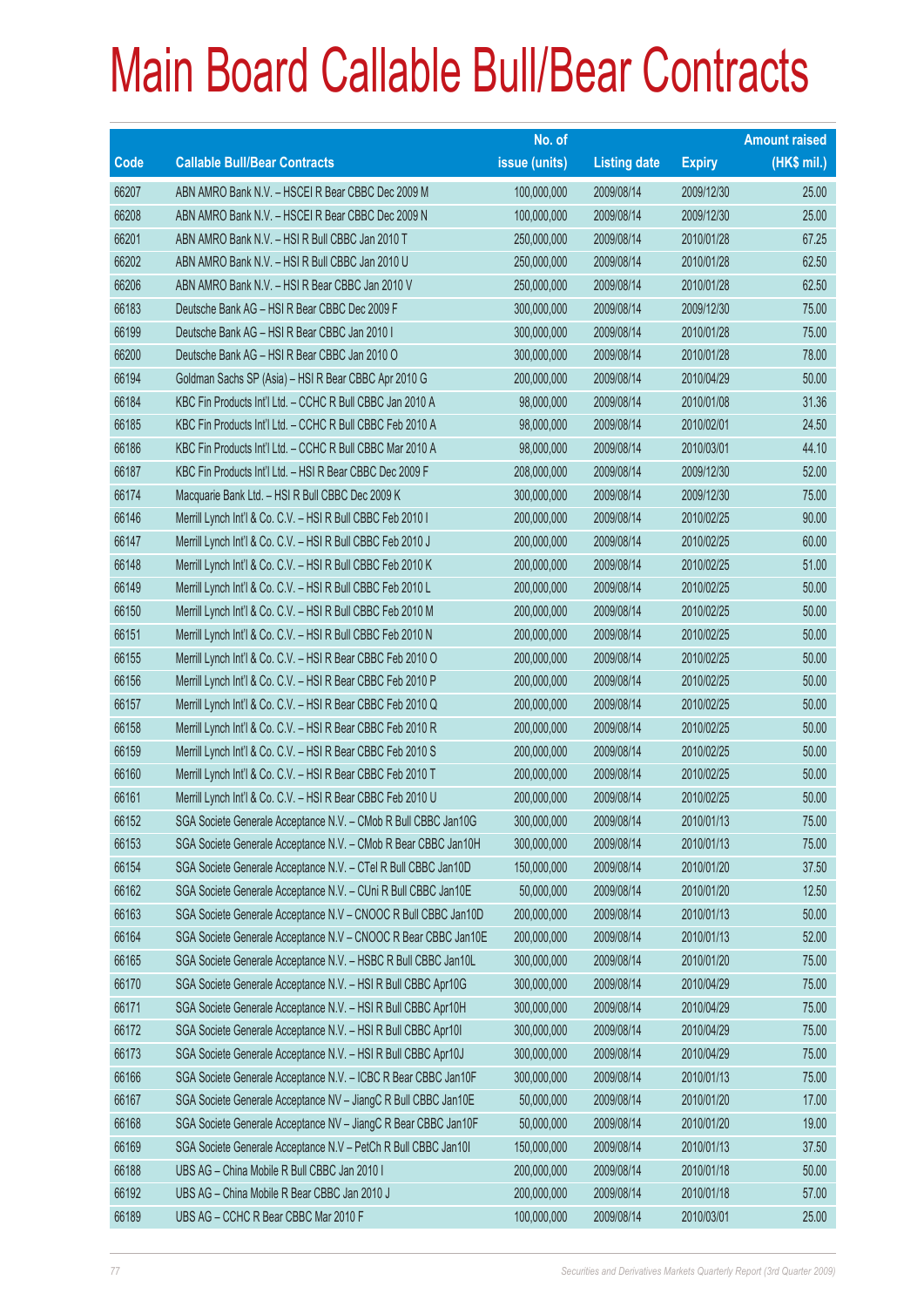|       |                                                                | No. of        |                     |               | <b>Amount raised</b> |
|-------|----------------------------------------------------------------|---------------|---------------------|---------------|----------------------|
| Code  | <b>Callable Bull/Bear Contracts</b>                            | issue (units) | <b>Listing date</b> | <b>Expiry</b> | $(HK$$ mil.)         |
| 66191 | UBS AG - A50 China R Bear CBBC Jan 2010 N                      | 200,000,000   | 2009/08/14          | 2010/01/11    | 50.00                |
| 66198 | UBS AG - HKEx R Bear CBBC Jan 2010 N                           | 200,000,000   | 2009/08/14          | 2010/01/04    | 50.00                |
| 66193 | UBS AG - HSI R Bull CBBC Dec 2009 X                            | 300,000,000   | 2009/08/14          | 2009/12/30    | 75.00                |
| 66195 | UBS AG - HSI R Bear CBBC Jan 2010 X                            | 300,000,000   | 2009/08/14          | 2010/01/28    | 75.00                |
| 66196 | UBS AG - HSI R Bear CBBC Feb 2010 G                            | 300,000,000   | 2009/08/14          | 2010/02/25    | 75.00                |
| 66175 | UBS AG - HSI R Bear CBBC Mar 2010 C                            | 300,000,000   | 2009/08/14          | 2010/03/30    | 100.50               |
| 66197 | UBS AG - HSI R Bear CBBC Mar 2010 D                            | 300,000,000   | 2009/08/14          | 2010/03/30    | 75.00                |
| 66176 | UBS AG - HSI R Bear CBBC Mar 2010 T                            | 300,000,000   | 2009/08/14          | 2010/03/30    | 106.50               |
| 66177 | UBS AG - HSI R Bear CBBC May 2010 K                            | 300,000,000   | 2009/08/14          | 2010/05/28    | 75.00                |
| 66178 | UBS AG - HSI R Bear CBBC May 2010 L                            | 300,000,000   | 2009/08/14          | 2010/05/28    | 76.50                |
| 66179 | UBS AG - HSI R Bear CBBC May 2010 M                            | 300,000,000   | 2009/08/14          | 2010/05/28    | 75.00                |
| 66180 | UBS AG - HSI R Bear CBBC May 2010 N                            | 300,000,000   | 2009/08/14          | 2010/05/28    | 75.00                |
| 66181 | UBS AG - HSI R Bear CBBC Jun 2010 A                            | 300,000,000   | 2009/08/14          | 2010/06/29    | 75.00                |
| 66182 | UBS AG - HSI R Bear CBBC Jun 2010 B                            | 300,000,000   | 2009/08/14          | 2010/06/29    | 75.00                |
| 66190 | UBS AG - Jiangxi Copper R Bear CBBC Mar 2010 J                 | 100,000,000   | 2009/08/14          | 2010/03/01    | 32.50                |
| 66248 | ABN AMRO Bank N.V. - HSI R Bull CBBC Jan 2010 W                | 250,000,000   | 2009/08/17          | 2010/01/28    | 62.50                |
| 66249 | ABN AMRO Bank N.V. - HSI R Bull CBBC Jan 2010 X                | 250,000,000   | 2009/08/17          | 2010/01/28    | 62.50                |
| 66253 | ABN AMRO Bank N.V. - HSI R Bear CBBC Jan 2010 Y                | 250,000,000   | 2009/08/17          | 2010/01/28    | 62.50                |
| 66223 | Credit Suisse - China Mobile R Bull CBBC Jan 2010 G            | 200,000,000   | 2009/08/17          | 2010/01/11    | 50.00                |
| 66228 | Credit Suisse - China Mobile R Bear CBBC Jan 2010 H            | 200,000,000   | 2009/08/17          | 2010/01/11    | 50.00                |
| 66221 | Credit Suisse - A50 China R Bull CBBC Jan 2010 G               | 200,000,000   | 2009/08/17          | 2010/01/11    | 50.00                |
| 66222 | Credit Suisse - A50 China R Bull CBBC Jan 2010 H               | 200,000,000   | 2009/08/17          | 2010/01/11    | 50.00                |
| 66226 | Credit Suisse - A50 China R Bear CBBC Jan 2010 I               | 200,000,000   | 2009/08/17          | 2010/01/11    | 50.00                |
| 66227 | Credit Suisse - A50 China R Bear CBBC Jan 2010 J               | 200,000,000   | 2009/08/17          | 2010/01/11    | 50.00                |
| 66224 | Credit Suisse - HSBC R Bull CBBC Jan 2010 H                    | 200,000,000   | 2009/08/17          | 2010/01/11    | 50.00                |
| 66229 | Credit Suisse - HSBC R Bear CBBC Jan 2010 I                    | 200,000,000   | 2009/08/17          | 2010/01/11    | 50.00                |
| 66230 | Credit Suisse - HSI R Bear CBBC Dec 2009 T                     | 200,000,000   | 2009/08/17          | 2009/12/30    | 50.00                |
| 66242 | Deutsche Bank AG - Sinopec Corp R Bull CBBC Mar 2010 A         | 150,000,000   | 2009/08/17          | 2010/03/08    | 48.00                |
| 66243 | Deutsche Bank AG - HSI R Bull CBBC Mar 2010 W                  | 300,000,000   | 2009/08/17          | 2010/03/30    | 87.00                |
| 66244 | Deutsche Bank AG - HSI R Bull CBBC Mar 2010 X                  | 300,000,000   | 2009/08/17          | 2010/03/30    | 75.00                |
| 66245 | Deutsche Bank AG - HSI R Bull CBBC Apr 2010 R                  | 300,000,000   | 2009/08/17          | 2010/04/29    | 75.00                |
| 66246 | Deutsche Bank AG - HSI R Bear CBBC Mar 2010 Y                  | 300,000,000   | 2009/08/17          | 2010/03/30    | 102.00               |
| 66247 | Deutsche Bank AG - HSI R Bear CBBC Mar 2010 Z                  | 300,000,000   | 2009/08/17          | 2010/03/30    | 129.00               |
| 66231 | Goldman Sachs SP (Asia) - HSI R Bear CBBC Apr 2010 H           | 200,000,000   | 2009/08/17          | 2010/04/29    | 50.00                |
| 66209 | KBC Fin Products Int'l Ltd. - CHALCO R Bull CBBC Mar 2010 A    | 100,000,000   | 2009/08/17          | 2010/03/01    | 36.00                |
| 66210 | KBC Fin Products Int'l Ltd. - CHALCO R Bull CBBC Apr 2010 A    | 100,000,000   | 2009/08/17          | 2010/04/01    | 48.00                |
| 66211 | KBC Fin Products Int'l Ltd. - China Shenhua R Bull CBBC Feb10A | 48,000,000    | 2009/08/17          | 2010/02/01    | 56.16                |
| 66212 | KBC Fin Products Int'l Ltd. - China Shenhua R Bull CBBC Jul10A | 400,000,000   | 2009/08/17          | 2010/07/20    | 100.00               |
| 66240 | KBC Fin Products Int'l Ltd. - HKEx R Bull CBBC Jan 2010 D      | 188,000,000   | 2009/08/17          | 2010/01/08    | 47.00                |
| 66241 | KBC Fin Products Int'l Ltd. - HSBC R Bull CBBC Jan 2010 D      | 188,000,000   | 2009/08/17          | 2010/01/05    | 47.00                |
| 66238 | KBC Fin Products Int'l Ltd. - HSI R Bull CBBC Dec 2009 I       | 208,000,000   | 2009/08/17          | 2009/12/30    | 52.00                |
| 66239 | KBC Fin Products Int'l Ltd. - HSI R Bull CBBC Jan 2010 Q       | 248,000,000   | 2009/08/17          | 2010/01/28    | 62.00                |
| 66232 | UBS AG - BOC HK R Bull CBBC Jan 2010 A                         | 100,000,000   | 2009/08/17          | 2010/01/18    | 25.00                |
| 66236 | UBS AG - BOC HK R Bear CBBC Jan 2010 B                         | 100,000,000   | 2009/08/17          | 2010/01/18    | 31.00                |
| 66217 | UBS AG - BOCL R Bear CBBC Feb 2010 D                           | 100,000,000   | 2009/08/17          | 2010/02/08    | 25.00                |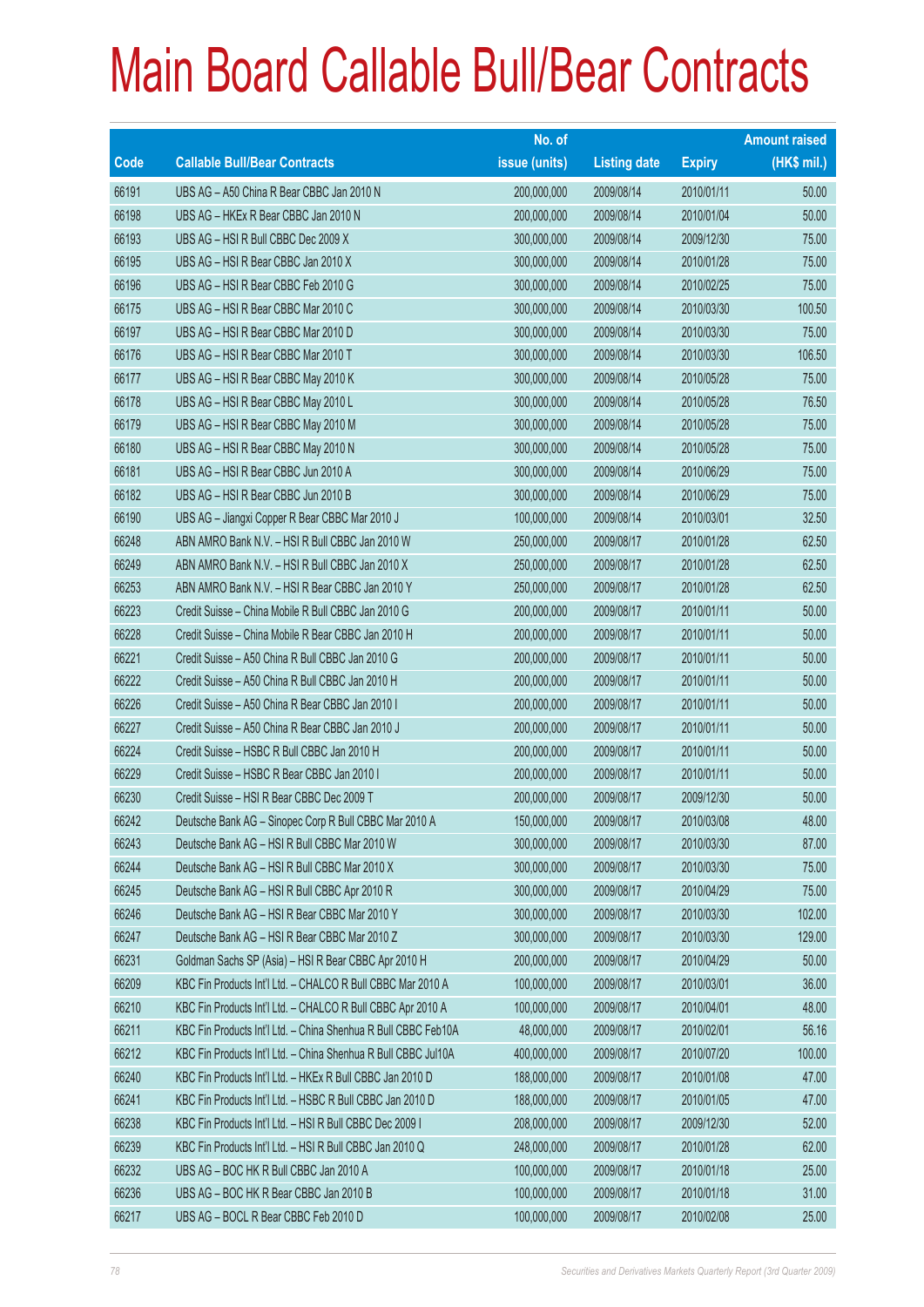|        |                                                           | No. of        |                     |               | <b>Amount raised</b> |
|--------|-----------------------------------------------------------|---------------|---------------------|---------------|----------------------|
| Code   | <b>Callable Bull/Bear Contracts</b>                       | issue (units) | <b>Listing date</b> | <b>Expiry</b> | $(HK$$ mil.)         |
| 66214  | UBS AG - CUni R Bull CBBC Feb 2010 C                      | 100,000,000   | 2009/08/17          | 2010/02/22    | 25.00                |
| 66218  | UBS AG - CUni R Bear CBBC Feb 2010 D                      | 100,000,000   | 2009/08/17          | 2010/02/08    | 25.50                |
| 66213  | UBS AG - CC Bank R Bull CBBC Feb 2010 D                   | 100,000,000   | 2009/08/17          | 2010/02/22    | 25.00                |
| 66219  | UBS AG - A50 China R Bear CBBC Jan 2010 O                 | 200,000,000   | 2009/08/17          | 2010/01/11    | 50.00                |
| 66233  | UBS AG - R&F R Bull CBBC Jan 2010 E                       | 100,000,000   | 2009/08/17          | 2010/01/18    | 39.00                |
| 66234  | UBS AG - R&F R Bull CBBC Jan 2010 F                       | 100,000,000   | 2009/08/17          | 2010/01/18    | 29.00                |
| 66215  | UBS AG - HSBC R Bear CBBC Feb 2010 H                      | 100,000,000   | 2009/08/17          | 2010/02/22    | 28.50                |
| 66225  | UBS AG - HSI R Bull CBBC Feb 2010 O                       | 300,000,000   | 2009/08/17          | 2010/02/25    | 75.00                |
| 66220  | UBS AG - HSI R Bear CBBC Dec 2009 Q                       | 300,000,000   | 2009/08/17          | 2009/12/30    | 75.00                |
| 66216  | UBS AG - ICBC R Bear CBBC Feb 2010 B                      | 100,000,000   | 2009/08/17          | 2010/02/22    | 25.00                |
| 66235  | UBS AG - Shimao R Bull CBBC Jan 2010 E                    | 100,000,000   | 2009/08/17          | 2010/01/18    | 35.50                |
| 66237  | UBS AG - Shimao R Bear CBBC Jan 2010 F                    | 100,000,000   | 2009/08/17          | 2010/01/18    | 40.00                |
| 65150# | ABN AMRO Bank N.V. - A50 China R Bull CBBC Dec 2009 L     | 80,000,000    | 2009/08/17          | 2009/12/21    | 12.16                |
| 66293  | BNP Paribas Arbit Issu B.V. - HSI R Bear CBBC Mar 2010 Q  | 300,000,000   | 2009/08/18          | 2010/03/30    | 75.00                |
| 66298  | Credit Suisse - China Life R Bull CBBC Jan 2010 A         | 100,000,000   | 2009/08/18          | 2010/01/11    | 65.00                |
| 66299  | Credit Suisse - China Life R Bull CBBC Jan 2010 B         | 100,000,000   | 2009/08/18          | 2010/01/11    | 50.00                |
| 66300  | Credit Suisse - China Life R Bull CBBC Jan 2010 C         | 100,000,000   | 2009/08/18          | 2010/01/11    | 25.00                |
| 66304  | Credit Suisse - China Life R Bear CBBC Jan 2010 D         | 100,000,000   | 2009/08/18          | 2010/01/11    | 25.00                |
| 66305  | Credit Suisse - China Life R Bear CBBC Jan 2010 E         | 100,000,000   | 2009/08/18          | 2010/01/11    | 40.00                |
| 66306  | Credit Suisse - China Life R Bear CBBC Jan 2010 F         | 100,000,000   | 2009/08/18          | 2010/01/11    | 60.00                |
| 66277  | Credit Suisse - HKEx R Bull CBBC Jan 2010 K               | 200,000,000   | 2009/08/18          | 2010/01/11    | 50.00                |
| 66273  | Credit Suisse - HKEx R Bear CBBC Jan 2010 I               | 200,000,000   | 2009/08/18          | 2010/01/11    | 50.00                |
| 66274  | Credit Suisse - HKEx R Bear CBBC Jan 2010 J               | 200,000,000   | 2009/08/18          | 2010/01/11    | 50.00                |
| 66294  | Deutsche Bank AG - China Mobile R Bear CBBC Jan 2010 C    | 150,000,000   | 2009/08/18          | 2010/01/26    | 37.50                |
| 66295  | Deutsche Bank AG - HKEx R Bull CBBC Mar 2010 A            | 150,000,000   | 2009/08/18          | 2010/03/29    | 37.50                |
| 66296  | Deutsche Bank AG - HKEx R Bear CBBC Mar 2010 B            | 150,000,000   | 2009/08/18          | 2010/03/29    | 105.00               |
| 66292  | Goldman Sachs SP (Asia) - HSI R Bull CBBC Apr 2010 I      | 200,000,000   | 2009/08/18          | 2010/04/29    | 50.00                |
| 66254  | HK Bank - CHALCO R Bull CBBC Mar 2010 A                   | 88,000,000    | 2009/08/18          | 2010/03/18    | 23.76                |
| 66266  | HK Bank - CHALCO R Bear CBBC Mar 2010 B                   | 88,000,000    | 2009/08/18          | 2010/03/18    | 26.40                |
| 66255  | HK Bank - CCHC R Bull CBBC Mar 2010 A                     | 88,000,000    | 2009/08/18          | 2010/03/18    | 27.28                |
| 66267  | HK Bank - CCHC R Bear CBBC Mar 2010 B                     | 88,000,000    | 2009/08/18          | 2010/03/18    | 33.44                |
| 66263  | HK Bank - China Shenhua R Bull CBBC Mar 2010 A            | 88,000,000    | 2009/08/18          | 2010/03/18    | 58.08                |
| 66268  | HK Bank – China Shenhua R Bear CBBC Mar 2010 B            | 88,000,000    | 2009/08/18          | 2010/03/18    | 65.12                |
| 66264  | HK Bank - JiangC R Bull CBBC Mar 2010 A                   | 88,000,000    | 2009/08/18          | 2010/03/18    | 38.72                |
| 66269  | HK Bank - JiangC R Bear CBBC Mar 2010 B                   | 88,000,000    | 2009/08/18          | 2010/03/18    | 52.80                |
| 66265  | HK Bank - Shimao R Bull CBBC Mar 2010 A                   | 88,000,000    | 2009/08/18          | 2010/03/18    | 27.28                |
| 66270  | HK Bank - Shimao R Bear CBBC Mar 2010 B                   | 88,000,000    | 2009/08/18          | 2010/03/18    | 36.96                |
| 66275  | KBC Fin Products Int'l Ltd. - HKEx R Bear CBBC Jan 2010 E | 188,000,000   | 2009/08/18          | 2010/01/11    | 56.40                |
| 66276  | KBC Fin Products Int'l Ltd. - HKEx R Bear CBBC Feb 2010 B | 188,000,000   | 2009/08/18          | 2010/02/10    | 77.08                |
| 66278  | KBC Fin Products Int'l Ltd. - HKEx R Bear CBBC Mar 2010 B | 188,000,000   | 2009/08/18          | 2010/03/01    | 88.36                |
| 66279  | KBC Fin Products Int'l Ltd. - HSI R Bull CBBC Jan 2010 R  | 208,000,000   | 2009/08/18          | 2010/01/28    | 52.00                |
| 66272  | KBC Fin Products Int'l Ltd. - HSI R Bear CBBC Dec 2009 K  | 208,000,000   | 2009/08/18          | 2009/12/30    | 52.00                |
| 66280  | KBC Fin Products Int'l Ltd. - HSI R Bear CBBC Feb 2010 R  | 248,000,000   | 2009/08/18          | 2010/02/25    | 71.92                |
| 66281  | KBC Fin Products Int'l Ltd. - HSI R Bear CBBC Mar 2010 N  | 400,000,000   | 2009/08/18          | 2010/03/30    | 100.00               |
| 66250  | CC Rabobank B.A. - HSI R Bull CBBC Mar 2010 G             | 180,000,000   | 2009/08/18          | 2010/03/30    | 45.00                |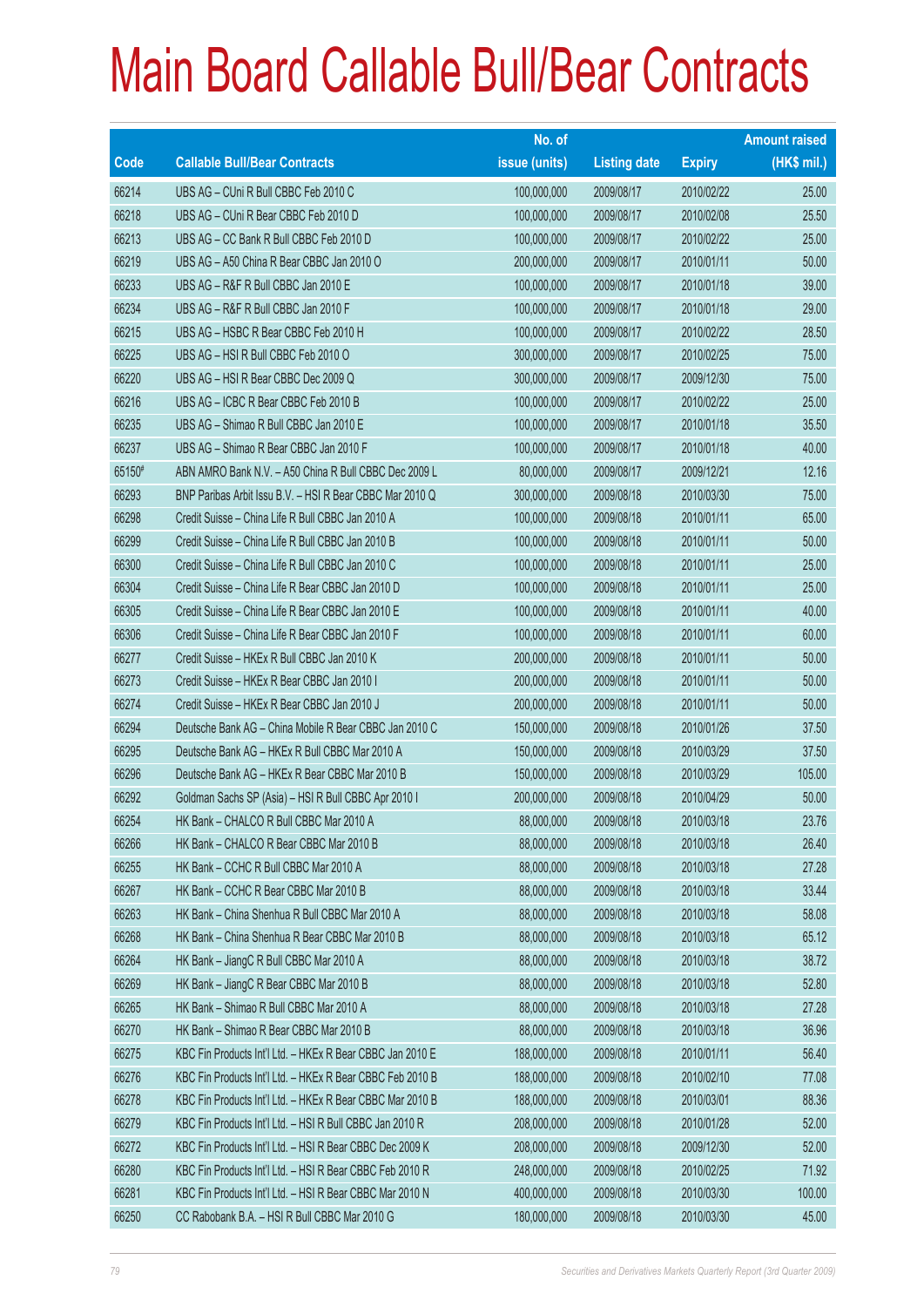|       |                                                               | No. of        |                     |               | <b>Amount raised</b> |
|-------|---------------------------------------------------------------|---------------|---------------------|---------------|----------------------|
| Code  | <b>Callable Bull/Bear Contracts</b>                           | issue (units) | <b>Listing date</b> | <b>Expiry</b> | $(HK$$ mil.)         |
| 66251 | CC Rabobank B.A. - HSI R Bull CBBC Mar 2010 H                 | 180,000,000   | 2009/08/18          | 2010/03/30    | 45.00                |
| 66252 | CC Rabobank B.A. - HSI R Bull CBBC Mar 2010 K                 | 180,000,000   | 2009/08/18          | 2010/03/30    | 45.00                |
| 66256 | CC Rabobank B.A. - HSI R Bear CBBC Mar 2010 J                 | 180,000,000   | 2009/08/18          | 2010/03/30    | 45.00                |
| 66257 | CC Rabobank B.A. - HSI R Bear CBBC Mar 2010 L                 | 180,000,000   | 2009/08/18          | 2010/03/30    | 45.00                |
| 66258 | CC Rabobank B.A. - HSI R Bear CBBC Mar 2010 M                 | 180,000,000   | 2009/08/18          | 2010/03/30    | 45.00                |
| 66259 | CC Rabobank B.A. - HSI R Bear CBBC Mar 2010 N                 | 180,000,000   | 2009/08/18          | 2010/03/30    | 45.00                |
| 66260 | CC Rabobank B.A. - HSI R Bear CBBC Mar 2010 O                 | 180,000,000   | 2009/08/18          | 2010/03/30    | 45.00                |
| 66261 | CC Rabobank B.A. - HSI R Bear CBBC Mar 2010 P                 | 180,000,000   | 2009/08/18          | 2010/03/30    | 45.00                |
| 66262 | CC Rabobank B.A. - HSI R Bear CBBC Mar 2010 Q                 | 180,000,000   | 2009/08/18          | 2010/03/30    | 45.00                |
| 66285 | UBS AG - CHALCO R Bull CBBC Feb 2010 H                        | 100,000,000   | 2009/08/18          | 2010/02/22    | 25.00                |
| 66297 | UBS AG - China Mobile R Bull CBBC Jan 2010 K                  | 200,000,000   | 2009/08/18          | 2010/01/18    | 50.00                |
| 66290 | UBS AG - A50 China R Bull CBBC Jan 2010 P                     | 200,000,000   | 2009/08/18          | 2010/01/11    | 50.00                |
| 66286 | UBS AG - HKEx R Bull CBBC Jan 2010 P                          | 200,000,000   | 2009/08/18          | 2010/01/04    | 50.00                |
| 66287 | UBS AG - HKEx R Bull CBBC Jan 2010 Q                          | 200,000,000   | 2009/08/18          | 2010/01/04    | 50.00                |
| 66271 | UBS AG - HKEx R Bear CBBC Jan 2010 O                          | 200,000,000   | 2009/08/18          | 2010/01/04    | 50.00                |
| 66291 | UBS AG - HKEx R Bear CBBC Jan 2010 R                          | 200,000,000   | 2009/08/18          | 2010/01/04    | 86.00                |
| 66282 | UBS AG - HSI R Bull CBBC Nov 2009 S                           | 300,000,000   | 2009/08/18          | 2009/11/27    | 75.00                |
| 66283 | UBS AG - HSI R Bull CBBC Jan 2010 Y                           | 300,000,000   | 2009/08/18          | 2010/01/28    | 75.00                |
| 66284 | UBS AG - HSI R Bull CBBC Feb 2010 X                           | 400,000,000   | 2009/08/18          | 2010/02/25    | 100.00               |
| 66288 | UBS AG - HSI R Bear CBBC May 2010 O                           | 300,000,000   | 2009/08/18          | 2010/05/28    | 75.00                |
| 66289 | UBS AG - HSI R Bear CBBC May 2010 P                           | 300,000,000   | 2009/08/18          | 2010/05/28    | 88.50                |
| 66336 | ABN AMRO Bank N.V. - A50 China R Bear CBBC Jan 2010 X         | 80,000,000    | 2009/08/19          | 2010/01/18    | 20.00                |
| 66337 | ABN AMRO Bank N.V. - A50 China R Bear CBBC Jan 2010 Y         | 80,000,000    | 2009/08/19          | 2010/01/18    | 20.00                |
| 66338 | ABN AMRO Bank N.V. - HSI R Bull CBBC Feb 2010 A               | 250,000,000   | 2009/08/19          | 2010/02/25    | 62.50                |
| 66334 | ABN AMRO Bank N.V. - HSI R Bear CBBC Jan 2010 Q               | 250,000,000   | 2009/08/19          | 2010/01/28    | 62.50                |
| 66335 | ABN AMRO Bank N.V. - HSI R Bear CBBC Jan 2010 Z               | 250,000,000   | 2009/08/19          | 2010/01/28    | 62.50                |
| 66342 | ABN AMRO Bank N.V. - HSI R Bear CBBC Feb 2010 B               | 250,000,000   | 2009/08/19          | 2010/02/25    | 62.50                |
| 66315 | Credit Suisse - A50 China R Bull CBBC Jan 2010 K              | 200,000,000   | 2009/08/19          | 2010/01/11    | 50.00                |
| 66319 | Credit Suisse - A50 China R Bear CBBC Jan 2010 L              | 200,000,000   | 2009/08/19          | 2010/01/11    | 50.00                |
| 66316 | Credit Suisse - HSI R Bull CBBC Dec 2009 U                    | 200,000,000   | 2009/08/19          | 2009/12/30    | 50.00                |
| 66314 | Deutsche Bank AG - HSI R Bear CBBC Feb 2010 B                 | 300,000,000   | 2009/08/19          | 2010/02/25    | 75.00                |
| 66321 | KBC Fin Products Int'l Ltd. - HKEx R Bear CBBC Jan 2010 F     | 188,000,000   | 2009/08/19          | 2010/01/04    | 47.00                |
| 66322 | KBC Fin Products Int'l Ltd. - HSBC R Bear CBBC Jan 2010 E     | 188,000,000   | 2009/08/19          | 2010/01/08    | 47.00                |
| 66323 | KBC Fin Products Int'l Ltd. - HSI R Bear CBBC Dec 2009 Y      | 208,000,000   | 2009/08/19          | 2009/12/30    | 52.00                |
| 66324 | KBC Fin Products Int'l Ltd. - HSI R Bear CBBC Jan 2010 U      | 248,000,000   | 2009/08/19          | 2010/01/28    | 62.00                |
| 66307 | SGA Societe Generale Acceptance N.V. - HSI R Bear CBBC Apr10K | 300,000,000   | 2009/08/19          | 2010/04/29    | 93.00                |
| 66308 | SGA Societe Generale Acceptance N.V. - HSI R Bear CBBC Apr10L | 300,000,000   | 2009/08/19          | 2010/04/29    | 147.00               |
| 66309 | SGA Societe Generale Acceptance N.V. - HSI R Bear CBBC Apr10M | 300,000,000   | 2009/08/19          | 2010/04/29    | 100.50               |
| 66310 | SGA Societe Generale Acceptance N.V. - HSI R Bear CBBC Apr10N | 300,000,000   | 2009/08/19          | 2010/04/29    | 129.00               |
| 66311 | SGA Societe Generale Acceptance N.V. - HSI R Bear CBBC Apr100 | 300,000,000   | 2009/08/19          | 2010/04/29    | 159.00               |
| 66312 | SGA Societe Generale Acceptance N.V. - HSI R Bear CBBC Apr10P | 300,000,000   | 2009/08/19          | 2010/04/29    | 108.00               |
| 66313 | SGA Societe Generale Acceptance N.V. - HSI R Bear CBBC Apr10Q | 300,000,000   | 2009/08/19          | 2010/04/29    | 138.00               |
| 66317 | UBS AG - China Mobile R Bear CBBC Jan 2010 L                  | 200,000,000   | 2009/08/19          | 2010/01/18    | 50.00                |
| 66303 | UBS AG - China Life R Bull CBBC Jan 2010 L                    | 200,000,000   | 2009/08/19          | 2010/01/11    | 50.00                |
| 66325 | UBS AG - China Life R Bear CBBC Jan 2010 M                    | 200,000,000   | 2009/08/19          | 2010/01/11    | 50.00                |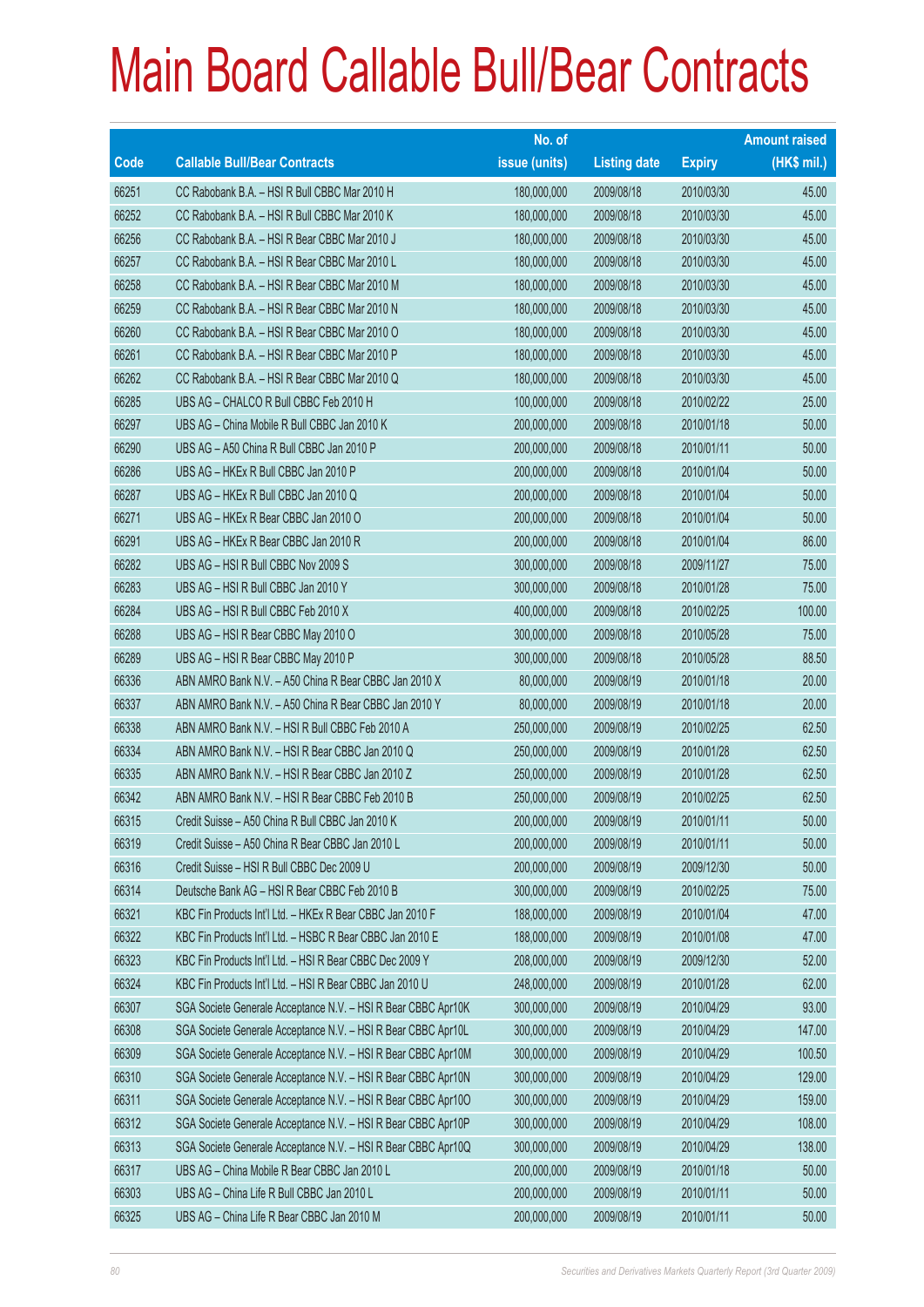|       |                                                              | No. of        |                     |               | <b>Amount raised</b> |
|-------|--------------------------------------------------------------|---------------|---------------------|---------------|----------------------|
| Code  | <b>Callable Bull/Bear Contracts</b>                          | issue (units) | <b>Listing date</b> | <b>Expiry</b> | $(HK$$ mil.)         |
| 66326 | UBS AG - Sinopec Corp R Bear CBBC Feb 2010 E                 | 100,000,000   | 2009/08/19          | 2010/02/22    | 25.00                |
| 66327 | UBS AG - China Shenhua R Bear CBBC Jan 2010 G                | 100,000,000   | 2009/08/19          | 2010/01/18    | 46.00                |
| 66330 | UBS AG - A50 China R Bear CBBC Jan 2010 Q                    | 200,000,000   | 2009/08/19          | 2010/01/11    | 50.00                |
| 66329 | UBS AG - HSBC R Bear CBBC Feb 2010 I                         | 100,000,000   | 2009/08/19          | 2010/02/22    | 25.00                |
| 66320 | UBS AG - HSI R Bull CBBC Nov 2009 C                          | 300,000,000   | 2009/08/19          | 2009/11/27    | 75.00                |
| 66301 | UBS AG - HSI R Bull CBBC Nov 2009 T                          | 300,000,000   | 2009/08/19          | 2009/11/27    | 75.00                |
| 66302 | UBS AG - HSI R Bull CBBC May 2010 Q                          | 300,000,000   | 2009/08/19          | 2010/05/28    | 75.00                |
| 66331 | UBS AG - HSI R Bear CBBC Dec 2009 E                          | 300,000,000   | 2009/08/19          | 2009/12/30    | 75.00                |
| 66332 | UBS AG - HSI R Bear CBBC Dec 2009 I                          | 300,000,000   | 2009/08/19          | 2009/12/30    | 75.00                |
| 66328 | UBS AG - Jiangxi Copper R Bull CBBC Mar 2010 K               | 100,000,000   | 2009/08/19          | 2010/03/01    | 48.00                |
| 66333 | UBS AG - Jiangxi Copper R Bear CBBC Mar 2010 L               | 100,000,000   | 2009/08/19          | 2010/03/01    | 25.00                |
| 66318 | UBS AG - Petrochina R Bear CBBC Feb 2010 D                   | 100,000,000   | 2009/08/19          | 2010/02/22    | 25.00                |
| 66349 | ABN AMRO Bank N.V. - A50 China R Bull CBBC Jan 2010 Z        | 80,000,000    | 2009/08/20          | 2010/01/18    | 20.00                |
| 66343 | Credit Suisse - HKEx R Bear CBBC Jan 2010 L                  | 200,000,000   | 2009/08/20          | 2010/01/11    | 60.00                |
| 66345 | Deutsche Bank AG - HSI R Bull CBBC Feb 2010 O                | 300,000,000   | 2009/08/20          | 2010/02/25    | 75.00                |
| 66347 | Goldman Sachs SP (Asia) - HSI R Bull CBBC Apr 2010 J         | 200,000,000   | 2009/08/20          | 2010/04/29    | 50.00                |
| 66348 | KBC Fin Products Int'l Ltd. - HSI R Bull CBBC Feb 2010 S     | 248,000,000   | 2009/08/20          | 2010/02/25    | 62.00                |
| 66344 | KBC Fin Products Int'l Ltd. - SHK Ppt R Bull CBBC Jan 2010 C | 188,000,000   | 2009/08/20          | 2010/01/11    | 47.00                |
| 66346 | UBS AG - HSI R Bear CBBC Nov 2009 X                          | 300,000,000   | 2009/08/20          | 2009/11/27    | 75.00                |
| 66339 | UBS AG - HSI R Bear CBBC Nov 2009 Y                          | 300,000,000   | 2009/08/20          | 2009/11/27    | 75.00                |
| 66340 | UBS AG - HSI R Bear CBBC Feb 2010 Y                          | 400,000,000   | 2009/08/20          | 2010/02/25    | 100.00               |
| 66341 | UBS AG - HSI R Bear CBBC Apr 2010 H                          | 300,000,000   | 2009/08/20          | 2010/04/29    | 75.00                |
| 66351 | UBS AG - China Mobile R Bear CBBC Jan 2010 M                 | 200,000,000   | 2009/08/21          | 2010/01/18    | 50.00                |
| 66352 | UBS AG - A50 China R Bull CBBC Jan 2010 R                    | 200,000,000   | 2009/08/21          | 2010/01/11    | 50.00                |
| 66350 | UBS AG - HSI R Bull CBBC Nov 2009 Z                          | 300,000,000   | 2009/08/21          | 2009/11/27    | 75.00                |
| 66354 | UBS AG - HSI R Bear CBBC Nov 2009 D                          | 300,000,000   | 2009/08/21          | 2009/11/27    | 82.50                |
| 66355 | UBS AG - HSI R Bear CBBC Nov 2009 I                          | 300,000,000   | 2009/08/21          | 2009/11/27    | 87.00                |
| 66356 | UBS AG - HSI R Bear CBBC Nov 2009 L                          | 300,000,000   | 2009/08/21          | 2009/11/27    | 112.50               |
| 66357 | UBS AG - HSI R Bear CBBC Nov 2009 P                          | 300,000,000   | 2009/08/21          | 2009/11/27    | 75.00                |
| 66358 | UBS AG - HSI R Bear CBBC Nov 2009 U                          | 300,000,000   | 2009/08/21          | 2009/11/27    | 75.00                |
| 66407 | ABN AMRO Bank N.V. - CCHC R Bull CBBC Jan 2010 C             | 80,000,000    | 2009/08/24          | 2010/01/11    | 20.00                |
| 66353 | ABN AMRO Bank N.V. - DJIA R Bull CBBC Dec 2009 E             | 40,000,000    | 2009/08/24          | 2009/12/18    | 14.96                |
| 66413 | ABN AMRO Bank N.V. - A50 China R Bear CBBC Jan 2010 E        | 80,000,000    | 2009/08/24          | 2010/01/18    | 20.00                |
| 66412 | ABN AMRO Bank N.V. - A50 China R Bear CBBC Jan 2010 P        | 80,000,000    | 2009/08/24          | 2010/01/18    | 20.00                |
| 66411 | ABN AMRO Bank N.V. - A50 China R Bear CBBC Jan 2010 Q        | 80,000,000    | 2009/08/24          | 2010/01/18    | 20.00                |
| 66408 | ABN AMRO Bank N.V. - HSI R Bull CBBC Feb 2010 C              | 250,000,000   | 2009/08/24          | 2010/02/25    | 64.75                |
| 66409 | ABN AMRO Bank N.V. - HSI R Bull CBBC Feb 2010 D              | 250,000,000   | 2009/08/24          | 2010/02/25    | 62.50                |
| 66410 | ABN AMRO Bank N.V. - HSI R Bull CBBC Feb 2010 E              | 250,000,000   | 2009/08/24          | 2010/02/25    | 62.50                |
| 66414 | ABN AMRO Bank N.V. - HSI R Bear CBBC Feb 2010 F              | 250,000,000   | 2009/08/24          | 2010/02/25    | 62.50                |
| 66415 | ABN AMRO Bank N.V. - HSI R Bear CBBC Feb 2010 G              | 250,000,000   | 2009/08/24          | 2010/02/25    | 62.50                |
| 66364 | Credit Suisse - A50 China R Bull CBBC Jan 2010 M             | 200,000,000   | 2009/08/24          | 2010/01/11    | 50.00                |
| 66365 | Credit Suisse - A50 China R Bull CBBC Jan 2010 N             | 200,000,000   | 2009/08/24          | 2010/01/11    | 50.00                |
| 66369 | Credit Suisse - A50 China R Bear CBBC Jan 2010 O             | 200,000,000   | 2009/08/24          | 2010/01/11    | 50.00                |
| 66366 | Credit Suisse - HSI R Bull CBBC Jan 2010 A                   | 190,000,000   | 2009/08/24          | 2010/01/28    | 47.50                |
| 66370 | Credit Suisse - HSI R Bear CBBC Jan 2010 B                   | 200,000,000   | 2009/08/24          | 2010/01/28    | 50.00                |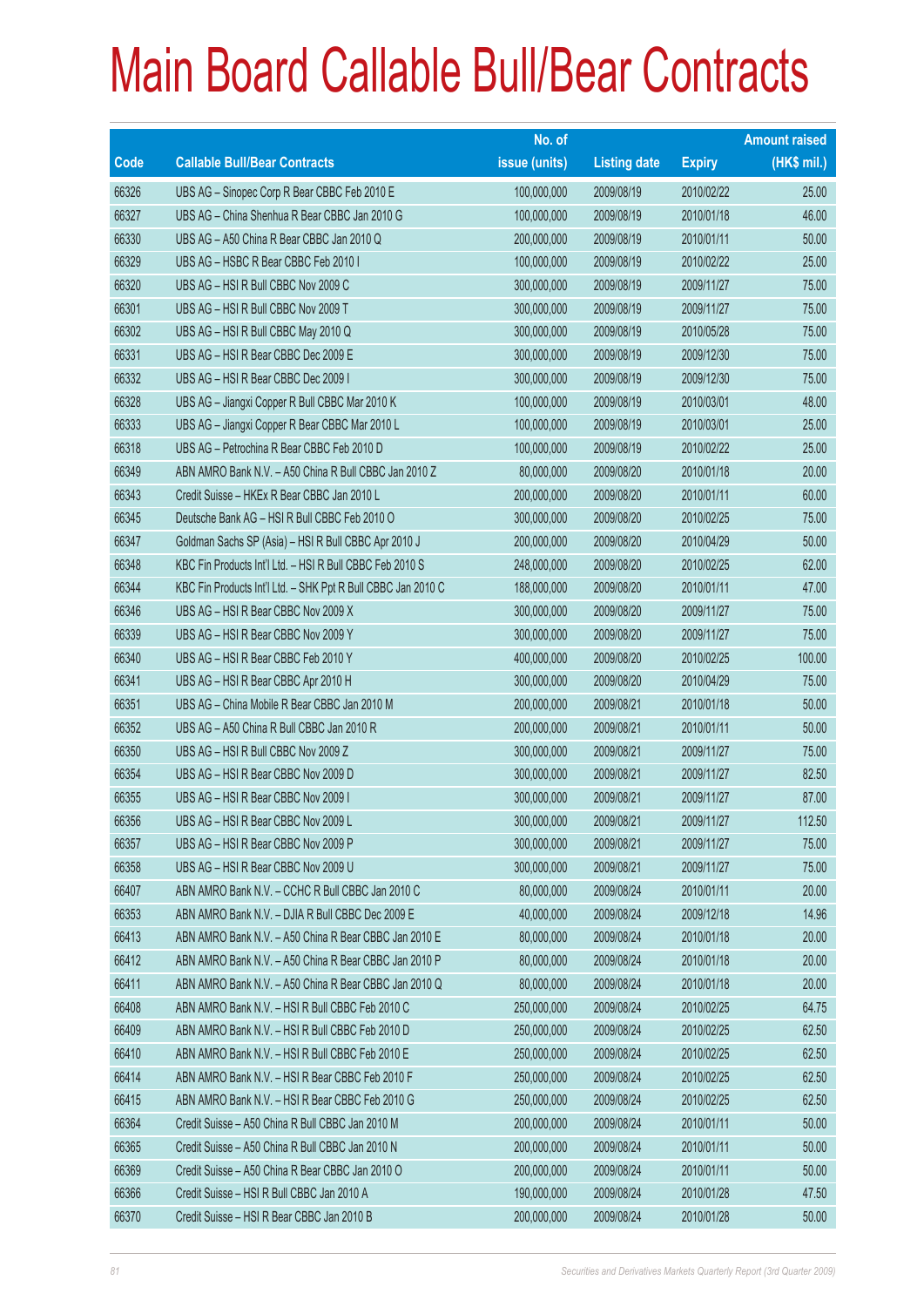|       |                                                             | No. of        |                     |               | <b>Amount raised</b> |
|-------|-------------------------------------------------------------|---------------|---------------------|---------------|----------------------|
| Code  | <b>Callable Bull/Bear Contracts</b>                         | issue (units) | <b>Listing date</b> | <b>Expiry</b> | $(HK$$ mil.)         |
| 66399 | Deutsche Bank AG - China Life R Bear CBBC Feb 2010 A        | 150,000,000   | 2009/08/24          | 2010/02/08    | 52.50                |
| 66400 | Deutsche Bank AG - China Life R Bear CBBC Feb 2010 B        | 150,000,000   | 2009/08/24          | 2010/02/08    | 67.50                |
| 66376 | Deutsche Bank AG - A50 China R Bear CBBC Feb 2010 A         | 150,000,000   | 2009/08/24          | 2010/02/08    | 37.50                |
| 66401 | Deutsche Bank AG - HKEx R Bear CBBC Feb 2010 A              | 150,000,000   | 2009/08/24          | 2010/02/08    | 37.50                |
| 66402 | Deutsche Bank AG - HSI R Bull CBBC May 2010 C               | 300,000,000   | 2009/08/24          | 2010/05/28    | 75.00                |
| 66403 | Deutsche Bank AG - HSI R Bear CBBC Jan 2010 Q               | 300,000,000   | 2009/08/24          | 2010/01/28    | 75.00                |
| 66405 | Deutsche Bank AG - HSI R Bear CBBC Feb 2010 C               | 300,000,000   | 2009/08/24          | 2010/02/25    | 81.00                |
| 66404 | Deutsche Bank AG - HSI R Bear CBBC Feb 2010 H               | 300,000,000   | 2009/08/24          | 2010/02/25    | 84.00                |
| 66406 | Deutsche Bank AG - HSI R Bear CBBC Feb 2010 Z               | 300,000,000   | 2009/08/24          | 2010/02/25    | 90.00                |
| 66416 | Goldman Sachs SP (Asia) - HSI R Bear CBBC Apr 2010 K        | 200,000,000   | 2009/08/24          | 2010/04/29    | 50.00                |
| 66417 | Goldman Sachs SP (Asia) - HSI R Bear CBBC Apr 2010 L        | 200,000,000   | 2009/08/24          | 2010/04/29    | 50.00                |
| 66418 | Goldman Sachs SP (Asia) - HSI R Bear CBBC Apr 2010 M        | 200,000,000   | 2009/08/24          | 2010/04/29    | 50.00                |
| 66419 | Goldman Sachs SP (Asia) - HSI R Bear CBBC Apr 2010 N        | 200,000,000   | 2009/08/24          | 2010/04/29    | 50.00                |
| 66367 | KBC Fin Products Int'l Ltd. - A50 China R Bull CBBC Jan 10E | 188,000,000   | 2009/08/24          | 2010/01/08    | 47.00                |
| 66368 | KBC Fin Products Int'l Ltd. - HSI R Bull CBBC Dec 2009 U    | 248,000,000   | 2009/08/24          | 2009/12/30    | 62.00                |
| 66359 | KBC Fin Products Int'l Ltd. - HSI R Bull CBBC Jan 2010 A    | 208,000,000   | 2009/08/24          | 2010/01/28    | 52.00                |
| 66377 | KBC Fin Products Int'l Ltd. - HSI R Bear CBBC Dec 2009 L    | 208,000,000   | 2009/08/24          | 2009/12/30    | 52.00                |
| 66378 | KBC Fin Products Int'l Ltd. - HSI R Bear CBBC Dec 2009 N    | 308,000,000   | 2009/08/24          | 2009/12/30    | 77.00                |
| 66379 | KBC Fin Products Int'l Ltd. - HSI R Bear CBBC Jan 2010 B    | 248,000,000   | 2009/08/24          | 2010/01/28    | 62.00                |
| 66371 | CC Rabobank B.A. - HSI R Bull CBBC Apr 2010 A               | 180,000,000   | 2009/08/24          | 2010/04/29    | 45.00                |
| 66372 | CC Rabobank B.A. - HSI R Bull CBBC Apr 2010 B               | 180,000,000   | 2009/08/24          | 2010/04/29    | 45.00                |
| 66374 | CC Rabobank B.A. - HSI R Bear CBBC Mar 2010 A               | 180,000,000   | 2009/08/24          | 2010/03/30    | 45.00                |
| 66373 | CC Rabobank B.A. - HSI R Bear CBBC Mar 2010 R               | 180,000,000   | 2009/08/24          | 2010/03/30    | 45.00                |
| 66375 | CC Rabobank B.A. - HSI R Bear CBBC Mar 2010 Z               | 180,000,000   | 2009/08/24          | 2010/03/30    | 45.00                |
| 66384 | UBS AG - CHALCO R Bear CBBC Feb 2010 I                      | 100,000,000   | 2009/08/24          | 2010/02/22    | 25.00                |
| 66360 | UBS AG - China Mobile R Bull CBBC Jan 2010 N                | 200,000,000   | 2009/08/24          | 2010/01/18    | 50.00                |
| 66395 | UBS AG - China Mobile R Bear CBBC Jan 2010 O                | 200,000,000   | 2009/08/24          | 2010/01/18    | 50.00                |
| 66382 | UBS AG - China Tel R Bull CBBC Feb 2010 C                   | 100,000,000   | 2009/08/24          | 2010/02/22    | 25.00                |
| 66386 | UBS AG – China Tel R Bear CBBC Jan 2010 C                   | 100,000,000   | 2009/08/24          | 2010/01/18    | 25.00                |
| 66383 | UBS AG - CUni R Bull CBBC Feb 2010 E                        | 100,000,000   | 2009/08/24          | 2010/02/22    | 31.50                |
| 66381 | UBS AG - CCHC R Bull CBBC Mar 2010 G                        | 100,000,000   | 2009/08/24          | 2010/03/01    | 25.00                |
| 66385 | UBS AG - CCHC R Bear CBBC Mar 2010 H                        | 100,000,000   | 2009/08/24          | 2010/03/01    | 25.00                |
| 66396 | UBS AG - China Life R Bear CBBC Jan 2010 N                  | 200,000,000   | 2009/08/24          | 2010/01/11    | 50.00                |
| 66387 | UBS AG - CNOOC R Bear CBBC Feb 2010 F                       | 100,000,000   | 2009/08/24          | 2010/02/22    | 25.00                |
| 66361 | UBS AG - A50 China R Bull CBBC Jan 2010 S                   | 200,000,000   | 2009/08/24          | 2010/01/11    | 50.00                |
| 66397 | UBS AG - A50 China R Bear CBBC Jan 2010 T                   | 200,000,000   | 2009/08/24          | 2010/01/11    | 50.00                |
| 66398 | UBS AG - A50 China R Bear CBBC Jan 2010 U                   | 200,000,000   | 2009/08/24          | 2010/01/11    | 50.00                |
| 66388 | UBS AG - HKEx R Bull CBBC Jan 2010 S                        | 200,000,000   | 2009/08/24          | 2010/01/04    | 50.00                |
| 66392 | UBS AG - HKEx R Bear CBBC Jan 2010 T                        | 200,000,000   | 2009/08/24          | 2010/01/04    | 50.00                |
| 66393 | UBS AG - HSCEI R Bull CBBC Feb 2010 P                       | 100,000,000   | 2009/08/24          | 2010/02/25    | 25.00                |
| 66394 | UBS AG - HSCEI R Bull CBBC Feb 2010 R                       | 100,000,000   | 2009/08/24          | 2010/02/25    | 25.00                |
| 66389 | UBS AG - HSCEI R Bear CBBC Feb 2010 Q                       | 100,000,000   | 2009/08/24          | 2010/02/25    | 25.00                |
| 66380 | UBS AG - HSI R Bull CBBC Nov 2009 B                         | 300,000,000   | 2009/08/24          | 2009/11/27    | 75.00                |
| 66362 | UBS AG - HSI R Bull CBBC Nov 2009 V                         | 300,000,000   | 2009/08/24          | 2009/11/27    | 75.00                |
| 66363 | UBS AG - HSI R Bull CBBC Dec 2009 G                         | 400,000,000   | 2009/08/24          | 2009/12/30    | 100.00               |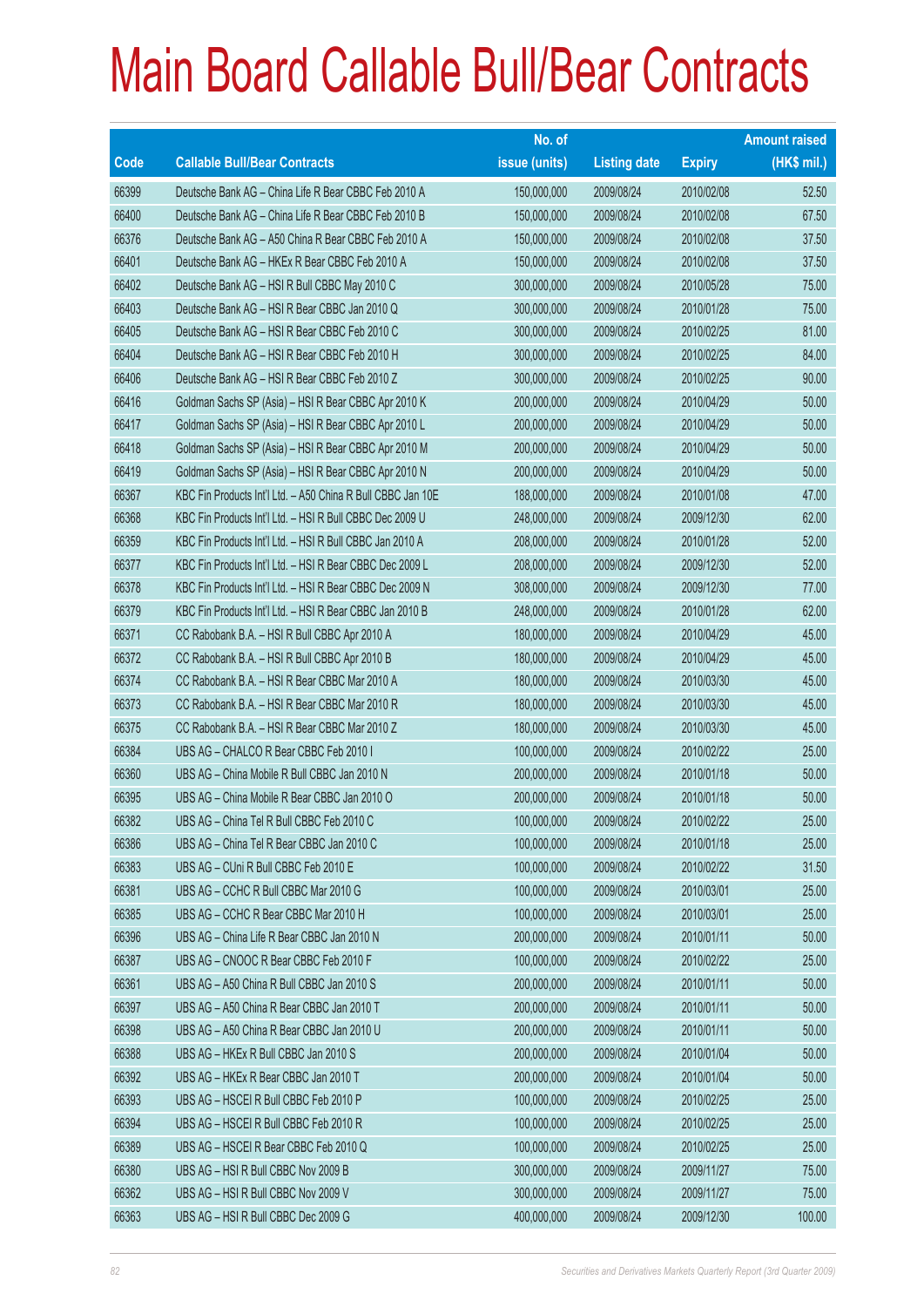|       |                                                          | No. of        |                     |               | <b>Amount raised</b> |
|-------|----------------------------------------------------------|---------------|---------------------|---------------|----------------------|
| Code  | <b>Callable Bull/Bear Contracts</b>                      | issue (units) | <b>Listing date</b> | <b>Expiry</b> | (HK\$ mil.)          |
| 66391 | UBS AG - HSI R Bear CBBC Dec 2009 B                      | 400,000,000   | 2009/08/24          | 2009/12/30    | 100.00               |
| 66390 | UBS AG - HSI R Bear CBBC Dec 2009 J                      | 300,000,000   | 2009/08/24          | 2009/12/30    | 75.00                |
| 66431 | BNP Paribas Arbit Issu B.V. - HSI R Bear CBBC Mar 2010 R | 300,000,000   | 2009/08/25          | 2010/03/30    | 75.00                |
| 66432 | BNP Paribas Arbit Issu B.V. - HSI R Bear CBBC Mar 2010 S | 300,000,000   | 2009/08/25          | 2010/03/30    | 75.00                |
| 66433 | BNP Paribas Arbit Issu B.V. - HSI R Bear CBBC Mar 2010 T | 300,000,000   | 2009/08/25          | 2010/03/30    | 75.00                |
| 66442 | Credit Suisse - China Life R Bull CBBC Jan 2010 G        | 200,000,000   | 2009/08/25          | 2010/01/25    | 99.00                |
| 66420 | Credit Suisse - HKEx R Bull CBBC Jan 2010 M              | 200,000,000   | 2009/08/25          | 2010/01/11    | 52.00                |
| 66424 | Credit Suisse - HKEx R Bear CBBC Jan 2010 N              | 200,000,000   | 2009/08/25          | 2010/01/11    | 50.00                |
| 66425 | Credit Suisse - HKEx R Bear CBBC Jan 2010 O              | 200,000,000   | 2009/08/25          | 2010/01/11    | 50.00                |
| 66443 | Credit Suisse - HSI R Bull CBBC Jan 2010 C               | 200,000,000   | 2009/08/25          | 2010/01/28    | 50.00                |
| 66446 | Deutsche Bank AG - HSI R Bull CBBC Feb 2010 J            | 300,000,000   | 2009/08/25          | 2010/02/25    | 84.00                |
| 66447 | Deutsche Bank AG - HSI R Bull CBBC Feb 2010 P            | 300,000,000   | 2009/08/25          | 2010/02/25    | 78.00                |
| 66448 | Deutsche Bank AG - HSI R Bear CBBC Dec 2009 Z            | 300,000,000   | 2009/08/25          | 2009/12/30    | 75.00                |
| 66449 | Deutsche Bank AG - HSI R Bear CBBC Jan 2010 X            | 300,000,000   | 2009/08/25          | 2010/01/28    | 84.00                |
| 66421 | HK Bank - HSI R Bear CBBC Jun 2010 E                     | 220,000,000   | 2009/08/25          | 2010/06/29    | 55.00                |
| 66422 | KBC Fin Products Int'l Ltd. - HSI R Bull CBBC Jan 2010 F | 208,000,000   | 2009/08/25          | 2010/01/28    | 52.00                |
| 66434 | KBC Fin Products Int'l Ltd. - HSI R Bear CBBC Jan 2010 V | 248,000,000   | 2009/08/25          | 2010/01/28    | 62.00                |
| 66435 | KBC Fin Products Int'l Ltd. - HSI R Bear CBBC Mar 2010 O | 400,000,000   | 2009/08/25          | 2010/03/30    | 100.00               |
| 66437 | UBS AG - China Mobile R Bear CBBC Jan 2010 P             | 200,000,000   | 2009/08/25          | 2010/01/18    | 50.00                |
| 66436 | UBS AG - China Life R Bear CBBC Jan 2010 O               | 200,000,000   | 2009/08/25          | 2010/01/11    | 50.00                |
| 66444 | UBS AG - A50 China R Bull CBBC Jan 2010 V                | 200,000,000   | 2009/08/25          | 2010/01/11    | 50.00                |
| 66423 | UBS AG - HSI R Bull CBBC Dec 2009 F                      | 300,000,000   | 2009/08/25          | 2009/12/30    | 75.00                |
| 66445 | UBS AG - HSI R Bull CBBC Dec 2009 S                      | 300,000,000   | 2009/08/25          | 2009/12/30    | 75.00                |
| 66426 | UBS AG - HSI R Bull CBBC Jan 2010 A                      | 300,000,000   | 2009/08/25          | 2010/01/28    | 75.00                |
| 66427 | UBS AG - HSI R Bull CBBC Feb 2010 R                      | 300,000,000   | 2009/08/25          | 2010/02/25    | 87.00                |
| 66428 | UBS AG - HSI R Bull CBBC Feb 2010 Z                      | 300,000,000   | 2009/08/25          | 2010/02/25    | 75.00                |
| 66429 | UBS AG - HSI R Bull CBBC Apr 2010 J                      | 300,000,000   | 2009/08/25          | 2010/04/29    | 75.00                |
| 66430 | UBS AG - HSI R Bull CBBC May 2010 R                      | 300,000,000   | 2009/08/25          | 2010/05/28    | 75.00                |
| 66439 | UBS AG - HSI R Bear CBBC Nov 2009 S                      | 300,000,000   | 2009/08/25          | 2009/11/27    | 75.00                |
| 66440 | UBS AG - HSI R Bear CBBC Dec 2009 O                      | 300,000,000   | 2009/08/25          | 2009/12/30    | 75.00                |
| 66441 | UBS AG - HSI R Bear CBBC Jan 2010 C                      | 300,000,000   | 2009/08/25          | 2010/01/28    | 75.00                |
| 66438 | UBS AG - Petrochina R Bear CBBC Feb 2010 E               | 100,000,000   | 2009/08/25          | 2010/02/22    | 25.00                |
| 66499 | ABN AMRO Bank N.V. - China Mobile R Bull CBBC Jan 2010 A | 80,000,000    | 2009/08/26          | 2010/01/11    | 20.00                |
| 66500 | ABN AMRO Bank N.V. - China Mobile R Bull CBBC Jan 2010 B | 80,000,000    | 2009/08/26          | 2010/01/11    | 20.00                |
| 66504 | ABN AMRO Bank N.V. - China Mobile R Bear CBBC Jan 2010 C | 80,000,000    | 2009/08/26          | 2010/01/11    | 20.00                |
| 66503 | ABN AMRO Bank N.V. - CC Bank R Bear CBBC Jan 2010 A      | 80,000,000    | 2009/08/26          | 2010/01/18    | 20.00                |
| 66497 | ABN AMRO Bank N.V. - A50 China R Bull CBBC Jan 2010 J    | 80,000,000    | 2009/08/26          | 2010/01/18    | 22.64                |
| 66498 | ABN AMRO Bank N.V. - A50 China R Bull CBBC Jan 2010 K    | 80,000,000    | 2009/08/26          | 2010/01/18    | 20.00                |
| 66502 | ABN AMRO Bank N.V. - A50 China R Bear CBBC Jan 2010 I    | 80,000,000    | 2009/08/26          | 2010/01/18    | 20.00                |
| 66501 | ABN AMRO Bank N.V. - HKEx R Bear CBBC Jan 2010 D         | 80,000,000    | 2009/08/26          | 2010/01/18    | 20.00                |
| 66505 | ABN AMRO Bank N.V. - HSI R Bear CBBC Feb 2010 H          | 250,000,000   | 2009/08/26          | 2010/02/25    | 62.50                |
| 66507 | Credit Suisse - China Mobile R Bear CBBC Jan 2010 I      | 200,000,000   | 2009/08/26          | 2010/01/25    | 50.00                |
| 66465 | Credit Suisse - China Life R Bull CBBC Jan 2010 H        | 100,000,000   | 2009/08/26          | 2010/01/25    | 66.00                |
| 66467 | Credit Suisse - A50 China R Bull CBBC Jan 2010 P         | 200,000,000   | 2009/08/26          | 2010/01/25    | 65.00                |
| 66468 | Credit Suisse - A50 China R Bull CBBC Jan 2010 Q         | 200,000,000   | 2009/08/26          | 2010/01/25    | 55.00                |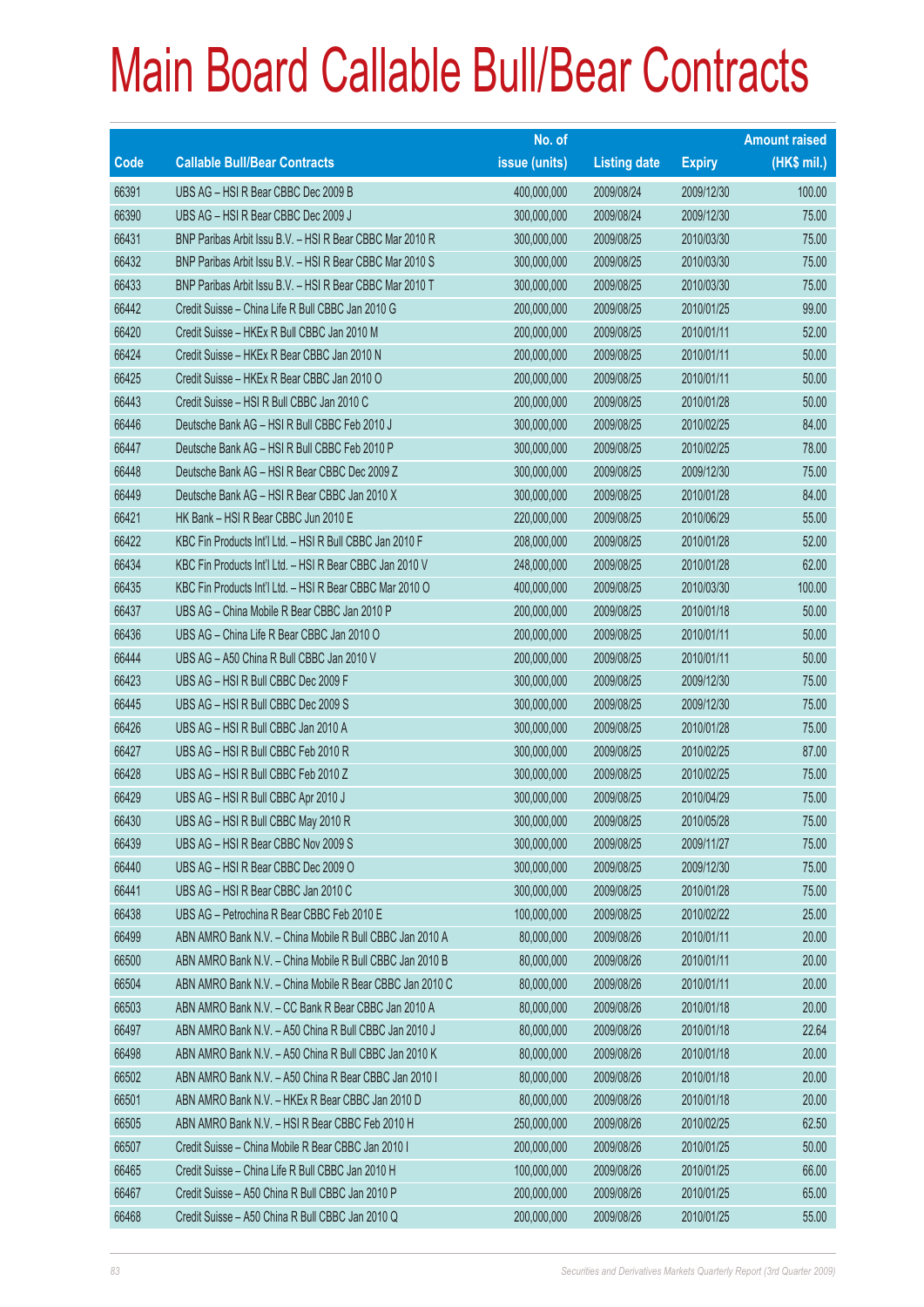|       |                                                                | No. of        |                     |               | <b>Amount raised</b> |
|-------|----------------------------------------------------------------|---------------|---------------------|---------------|----------------------|
| Code  | <b>Callable Bull/Bear Contracts</b>                            | issue (units) | <b>Listing date</b> | <b>Expiry</b> | $(HK$$ mil.)         |
| 66508 | Credit Suisse - A50 China R Bear CBBC Jan 2010 R               | 200,000,000   | 2009/08/26          | 2010/01/25    | 50.00                |
| 66466 | Credit Suisse - HKEx R Bull CBBC Jan 2010 P                    | 200,000,000   | 2009/08/26          | 2010/01/25    | 64.00                |
| 66469 | Credit Suisse - HSI R Bull CBBC Jan 2010 D                     | 200,000,000   | 2009/08/26          | 2010/01/28    | 88.00                |
| 66506 | Credit Suisse - HSI R Bull CBBC Jan 2010 E                     | 200,000,000   | 2009/08/26          | 2010/01/28    | 90.00                |
| 66510 | Credit Suisse - HSI R Bear CBBC Jan 2010 F                     | 200,000,000   | 2009/08/26          | 2010/01/28    | 50.00                |
| 66495 | Deutsche Bank AG - HSI R Bear CBBC Jan 2010 I                  | 300,000,000   | 2009/08/26          | 2010/01/28    | 75.00                |
| 66496 | Deutsche Bank AG - HSI R Bear CBBC Jan 2010 O                  | 300,000,000   | 2009/08/26          | 2010/01/28    | 81.00                |
| 66480 | KBC Fin Products Int'l Ltd. - A50 China R Bull CBBC Dec 09 C   | 188,000,000   | 2009/08/26          | 2009/12/04    | 47.00                |
| 66486 | KBC Fin Products Int'l Ltd. - A50 China R Bear CBBC Dec 09 D   | 188,000,000   | 2009/08/26          | 2009/12/15    | 47.00                |
| 66470 | KBC Fin Products Int'l Ltd. - A50 China R Bear CBBC Jan 10 F   | 188,000,000   | 2009/08/26          | 2010/01/08    | 47.00                |
| 66471 | KBC Fin Products Int'l Ltd. - A50 China R Bear CBBC Jan 10 G   | 188,000,000   | 2009/08/26          | 2010/01/04    | 47.00                |
| 66472 | KBC Fin Products Int'l Ltd. - A50 China R Bear CBBC Jan 10 H   | 188,000,000   | 2009/08/26          | 2010/01/15    | 47.00                |
| 66473 | KBC Fin Products Int'l Ltd. - HSI R Bull CBBC Mar 2010 P       | 400,000,000   | 2009/08/26          | 2010/03/30    | 100.00               |
| 66481 | KBC Fin Products Int'l Ltd. - HSI R Bear CBBC Feb 2010 T       | 308,000,000   | 2009/08/26          | 2010/02/25    | 77.00                |
| 66478 | CC Rabobank B.A. - A50 China R Bull CBBC Mar 2010 A            | 100,000,000   | 2009/08/26          | 2010/03/30    | 28.00                |
| 66479 | CC Rabobank B.A. - A50 China R Bull CBBC Mar 2010 B            | 100,000,000   | 2009/08/26          | 2010/03/30    | 25.00                |
| 66483 | CC Rabobank B.A. - A50 China R Bear CBBC Mar 2010 C            | 100,000,000   | 2009/08/26          | 2010/03/30    | 25.00                |
| 66484 | CC Rabobank B.A. - A50 China R Bear CBBC Mar 2010 D            | 100,000,000   | 2009/08/26          | 2010/03/30    | 25.00                |
| 66485 | CC Rabobank B.A. - A50 China R Bear CBBC Mar 2010 E            | 100,000,000   | 2009/08/26          | 2010/03/30    | 26.00                |
| 66451 | SGA Societe Generale Acceptance N.V. - CMob R Bear CBBC Jan101 | 300,000,000   | 2009/08/26          | 2010/01/13    | 75.00                |
| 66450 | SGA Societe Generale Acceptance N.V - CCoal R Bear CBBC Jan10G | 100,000,000   | 2009/08/26          | 2010/01/13    | 34.00                |
| 66453 | SGA Societe Generale Acceptance N.V. - A50 R Bear CBBC Jan10V  | 150,000,000   | 2009/08/26          | 2010/01/20    | 37.50                |
| 66454 | SGA Societe Generale Acceptance N.V. - A50 R Bear CBBC Jan10W  | 150,000,000   | 2009/08/26          | 2010/01/20    | 37.50                |
| 66455 | SGA Societe Generale Acceptance N.V. - A50 R Bear CBBC Jan10X  | 150,000,000   | 2009/08/26          | 2010/01/20    | 37.50                |
| 66456 | SGA Societe Generale Acceptance N.V. - A50 R Bear CBBC Jan10Y  | 150,000,000   | 2009/08/26          | 2010/01/20    | 45.00                |
| 66452 | SGA Societe Generale Acceptance N.V. - HKEx R Bear CBBC Jan10R | 150,000,000   | 2009/08/26          | 2010/01/13    | 37.50                |
| 66460 | SGA Societe Generale Acceptance N.V. - HSI R Bear CBBC Apr10R  | 300,000,000   | 2009/08/26          | 2010/04/29    | 75.00                |
| 66461 | SGA Societe Generale Acceptance N.V. - HSI R Bear CBBC Apr10S  | 300,000,000   | 2009/08/26          | 2010/04/29    | 75.00                |
| 66462 | SGA Societe Generale Acceptance N.V. - HSI R Bear CBBC Apr10T  | 300,000,000   | 2009/08/26          | 2010/04/29    | 75.00                |
| 66463 | SGA Societe Generale Acceptance N.V. - HSI R Bear CBBC Apr10U  | 300,000,000   | 2009/08/26          | 2010/04/29    | 75.00                |
| 66464 | SGA Societe Generale Acceptance N.V. - HSI R Bear CBBC Apr10V  | 300,000,000   | 2009/08/26          | 2010/04/29    | 75.00                |
| 66457 | SGA Societe Generale Acceptance NV - JiangC R Bull CBBC Jan10G | 50,000,000    | 2009/08/26          | 2010/01/20    | 20.00                |
| 66458 | SGA Societe Generale Acceptance NV - JiangC R Bear CBBC Jan10H | 50,000,000    | 2009/08/26          | 2010/01/20    | 20.00                |
| 66459 | SGA Societe Generale Acceptance NV - PingAn R Bear CBBC Jan10E | 200,000,000   | 2009/08/26          | 2010/01/20    | 50.00                |
| 66482 | UBS AG - CHALCO R Bull CBBC Feb 2010 J                         | 100,000,000   | 2009/08/26          | 2010/02/22    | 25.00                |
| 66489 | UBS AG - CHALCO R Bear CBBC Feb 2010 K                         | 100,000,000   | 2009/08/26          | 2010/02/22    | 25.00                |
| 66487 | UBS AG - China Mobile R Bull CBBC Jan 2010 Q                   | 200,000,000   | 2009/08/26          | 2010/01/18    | 50.00                |
| 66474 | UBS AG - China Life R Bull CBBC Jan 2010 P                     | 200,000,000   | 2009/08/26          | 2010/01/11    | 50.00                |
| 66475 | UBS AG - A50 China R Bull CBBC Jan 2010 W                      | 200,000,000   | 2009/08/26          | 2010/01/11    | 50.00                |
| 66492 | UBS AG - HSI R Bull CBBC Dec 2009 V                            | 300,000,000   | 2009/08/26          | 2009/12/30    | 75.00                |
| 66476 | UBS AG - HSI R Bull CBBC Jan 2010 K                            | 300,000,000   | 2009/08/26          | 2010/01/28    | 75.00                |
| 66477 | UBS AG - HSI R Bull CBBC Feb 2010 E                            | 300,000,000   | 2009/08/26          | 2010/02/25    | 75.00                |
| 66493 | UBS AG - HSI R Bear CBBC Nov 2009 C                            | 300,000,000   | 2009/08/26          | 2009/11/27    | 75.00                |
| 66494 | UBS AG - HSI R Bear CBBC Nov 2009 T                            | 300,000,000   | 2009/08/26          | 2009/11/27    | 75.00                |
| 66488 | UBS AG - Jiangxi Copper R Bull CBBC Mar 2010 M                 | 100,000,000   | 2009/08/26          | 2010/03/01    | 57.00                |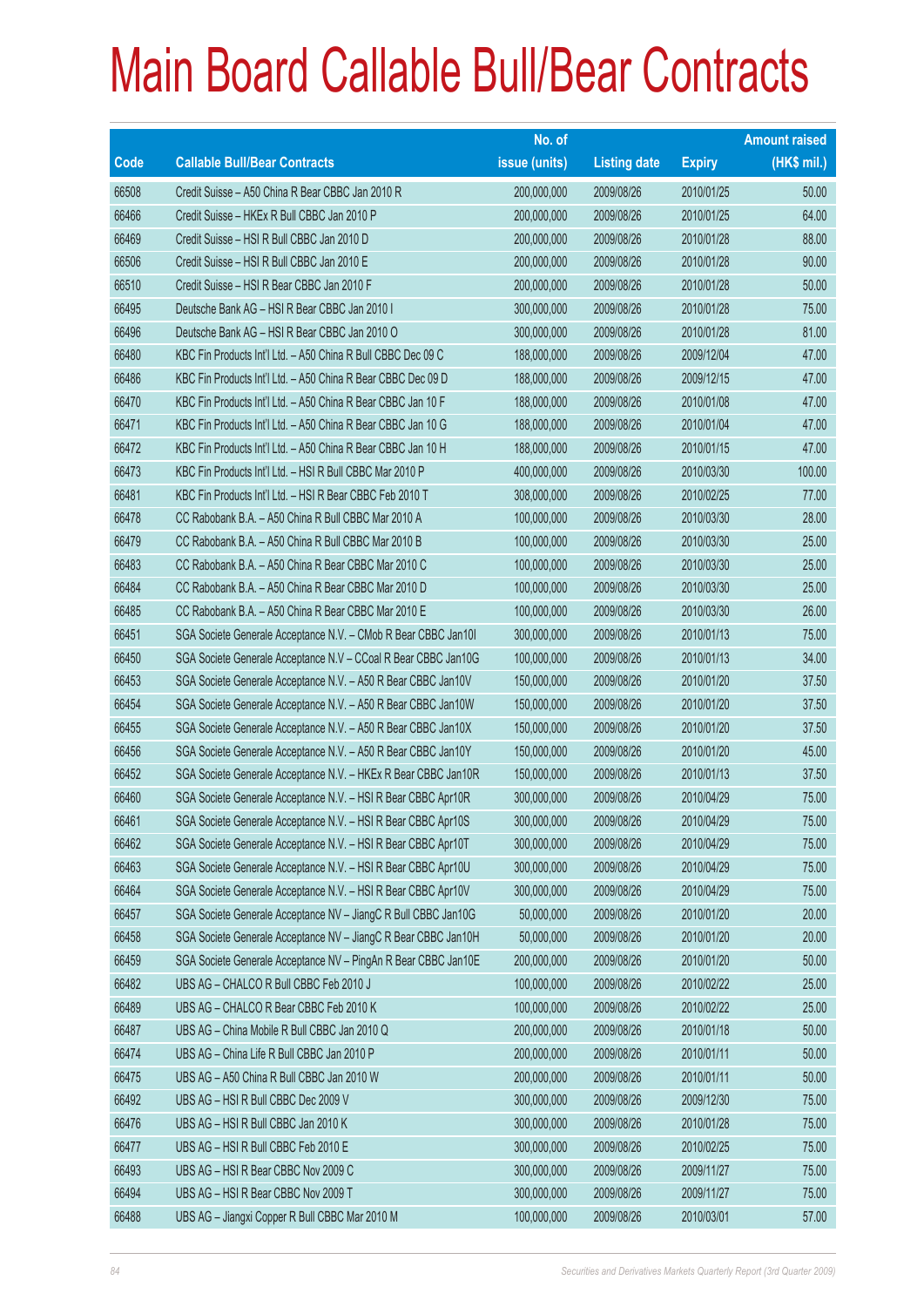|        |                                                                | No. of        |                     |               | <b>Amount raised</b> |
|--------|----------------------------------------------------------------|---------------|---------------------|---------------|----------------------|
| Code   | <b>Callable Bull/Bear Contracts</b>                            | issue (units) | <b>Listing date</b> | <b>Expiry</b> | $(HK$$ mil.)         |
| 66491  | UBS AG - Jiangxi Copper R Bear CBBC Mar 2010 N                 | 100,000,000   | 2009/08/26          | 2010/03/01    | 25.00                |
| 66490  | UBS AG - SHK Ppt R Bear CBBC Feb 2010 P                        | 100,000,000   | 2009/08/26          | 2010/02/22    | 25.00                |
| 65555* | UBS AG - HSI R Bear CBBC Mar 2010 O                            | 300,000,000   | 2009/08/26          | 2010/03/30    | 53.10                |
| 66517  | Deutsche Bank AG - HSI R Bull CBBC Feb 2010 I                  | 300,000,000   | 2009/08/27          | 2010/02/25    | 75.00                |
| 66520  | Deutsche Bank AG - HSI R Bear CBBC Jan 2010 E                  | 300,000,000   | 2009/08/27          | 2010/01/28    | 78.00                |
| 66509  | Merrill Lynch Int'l & Co. C.V. - HSI R Bear CBBC Feb 2010 V    | 200,000,000   | 2009/08/27          | 2010/02/25    | 50.00                |
| 66511  | Merrill Lynch Int'l & Co. C.V. - HSI R Bear CBBC Feb 2010 W    | 200,000,000   | 2009/08/27          | 2010/02/25    | 50.00                |
| 66512  | Merrill Lynch Int'l & Co. C.V. - HSI R Bear CBBC Feb 2010 X    | 200,000,000   | 2009/08/27          | 2010/02/25    | 50.00                |
| 66513  | UBS AG - China Life R Bull CBBC Feb 2010 G                     | 200,000,000   | 2009/08/27          | 2010/02/22    | 50.00                |
| 66514  | UBS AG - China Life R Bull CBBC Feb 2010 H                     | 200,000,000   | 2009/08/27          | 2010/02/08    | 50.00                |
| 66518  | UBS AG - China Life R Bear CBBC Feb 2010 I                     | 200,000,000   | 2009/08/27          | 2010/02/08    | 50.00                |
| 66519  | UBS AG - China Life R Bear CBBC Feb 2010 J                     | 200,000,000   | 2009/08/27          | 2010/02/22    | 50.00                |
| 66515  | UBS AG - HSCEI R Bear CBBC Feb 2010 S                          | 100,000,000   | 2009/08/27          | 2010/02/25    | 25.00                |
| 66516  | UBS AG - HSI R Bear CBBC Feb 2010 G                            | 300,000,000   | 2009/08/27          | 2010/02/25    | 75.00                |
| 66521  | SGA Societe Generale Acceptance NV - CHALCO R Bear CBBC Jan101 | 100,000,000   | 2009/08/28          | 2010/01/20    | 25.00                |
| 66522  | SGA Societe Generale Acceptance N.V. - CCHC R Bull CBBC Jan10H | 100,000,000   | 2009/08/28          | 2010/01/13    | 27.00                |
| 66526  | SGA Societe Generale Acceptance N.V. - CCHC R Bear CBBC Jan10I | 100,000,000   | 2009/08/28          | 2010/01/13    | 30.00                |
| 66523  | SGA Societe Generale Acceptance N.V - CShen R Bear CBBC Jan10F | 50,000,000    | 2009/08/28          | 2010/01/20    | 36.00                |
| 66524  | SGA Societe Generale Acceptance N.V. - R&F R Bear CBBC Jan10G  | 50,000,000    | 2009/08/28          | 2010/01/20    | 24.00                |
| 66527  | SGA Societe Generale Acceptance N.V. - HSI R Bull CBBC Apr10W  | 300,000,000   | 2009/08/28          | 2010/04/29    | 75.00                |
| 66528  | SGA Societe Generale Acceptance N.V. - HSI R Bull CBBC Apr10X  | 300,000,000   | 2009/08/28          | 2010/04/29    | 75.00                |
| 66531  | SGA Societe Generale Acceptance N.V. - HSI R Bear CBBC Apr10Y  | 300,000,000   | 2009/08/28          | 2010/04/29    | 75.00                |
| 66532  | SGA Societe Generale Acceptance N.V. - HSI R Bear CBBC Apr10Z  | 300,000,000   | 2009/08/28          | 2010/04/29    | 75.00                |
| 66525  | SGA Societe Generale Acceptance NV - Shimao R Bear CBBC Jan10G | 50,000,000    | 2009/08/28          | 2010/01/20    | 20.00                |
| 66530  | UBS AG - CHALCO R Bull CBBC Feb 2010 L                         | 100,000,000   | 2009/08/28          | 2010/02/22    | 25.00                |
| 66533  | UBS AG - China Mobile R Bear CBBC Jan 2010 R                   | 200,000,000   | 2009/08/28          | 2010/01/18    | 50.00                |
| 66535  | UBS AG - HSI R Bull CBBC Nov 2009 Z                            | 300,000,000   | 2009/08/28          | 2009/11/27    | 75.00                |
| 66529  | UBS AG - Shimao R Bull CBBC Jan 2010 G                         | 100,000,000   | 2009/08/28          | 2010/01/18    | 35.00                |
| 66534  | UBS AG - Shimao R Bear CBBC Jan 2010 H                         | 100,000,000   | 2009/08/28          | 2010/01/18    | 34.50                |
| 66551  | ABN AMRO Bank N.V. - China Tel R Bull CBBC Feb 2010 A          | 80,000,000    | 2009/08/31          | 2010/02/18    | 20.00                |
| 66552  | ABN AMRO Bank N.V. - China Tel R Bull CBBC Feb 2010 B          | 80,000,000    | 2009/08/31          | 2010/02/18    | 20.00                |
| 66550  | ABN AMRO Bank N.V. - HSI R Bull CBBC Feb 2010 I                | 250,000,000   | 2009/08/31          | 2010/02/25    | 62.50                |
| 66554  | ABN AMRO Bank N.V. - HSI R Bear CBBC Feb 2010 J                | 250,000,000   | 2009/08/31          | 2010/02/25    | 62.50                |
| 66541  | BNP Paribas Arbit Issu B.V. - HSI R Bull CBBC Mar 2010 U       | 300,000,000   | 2009/08/31          | 2010/03/30    | 75.00                |
| 66542  | BNP Paribas Arbit Issu B.V. - HSI R Bull CBBC Mar 2010 V       | 300,000,000   | 2009/08/31          | 2010/03/30    | 75.00                |
| 66540  | Credit Suisse - HSI R Bull CBBC Jan 2010 G                     | 200,000,000   | 2009/08/31          | 2010/01/28    | 50.00                |
| 66544  | Credit Suisse - HSI R Bear CBBC Jan 2010 H                     | 190,000,000   | 2009/08/31          | 2010/01/28    | 47.50                |
| 66548  | Deutsche Bank AG - HSI R Bull CBBC Jan 2010 Q                  | 300,000,000   | 2009/08/31          | 2010/01/28    | 75.00                |
| 66549  | Deutsche Bank AG - HSI R Bull CBBC Mar 2010 J                  | 300,000,000   | 2009/08/31          | 2010/03/30    | 90.00                |
| 66547  | KBC Fin Products Int'l Ltd. - HSI R Bull CBBC Feb 2010 U       | 248,000,000   | 2009/08/31          | 2010/02/25    | 62.00                |
| 66538  | KBC Fin Products Int'l Ltd. - HSI R Bear CBBC Dec 2009 P       | 248,000,000   | 2009/08/31          | 2009/12/30    | 62.00                |
| 66539  | KBC Fin Products Int'l Ltd. - HSI R Bear CBBC Dec 2009 S       | 208,000,000   | 2009/08/31          | 2009/12/30    | 52.00                |
| 66543  | UBS AG - China Mobile R Bear CBBC Feb 2010 D                   | 200,000,000   | 2009/08/31          | 2010/02/08    | 50.00                |
| 66545  | UBS AG - HSCEI R Bull CBBC Jan 2010 A                          | 100,000,000   | 2009/08/31          | 2010/01/28    | 25.00                |
| 66546  | UBS AG - HSI R Bull CBBC Dec 2009 X                            | 300,000,000   | 2009/08/31          | 2009/12/30    | 75.00                |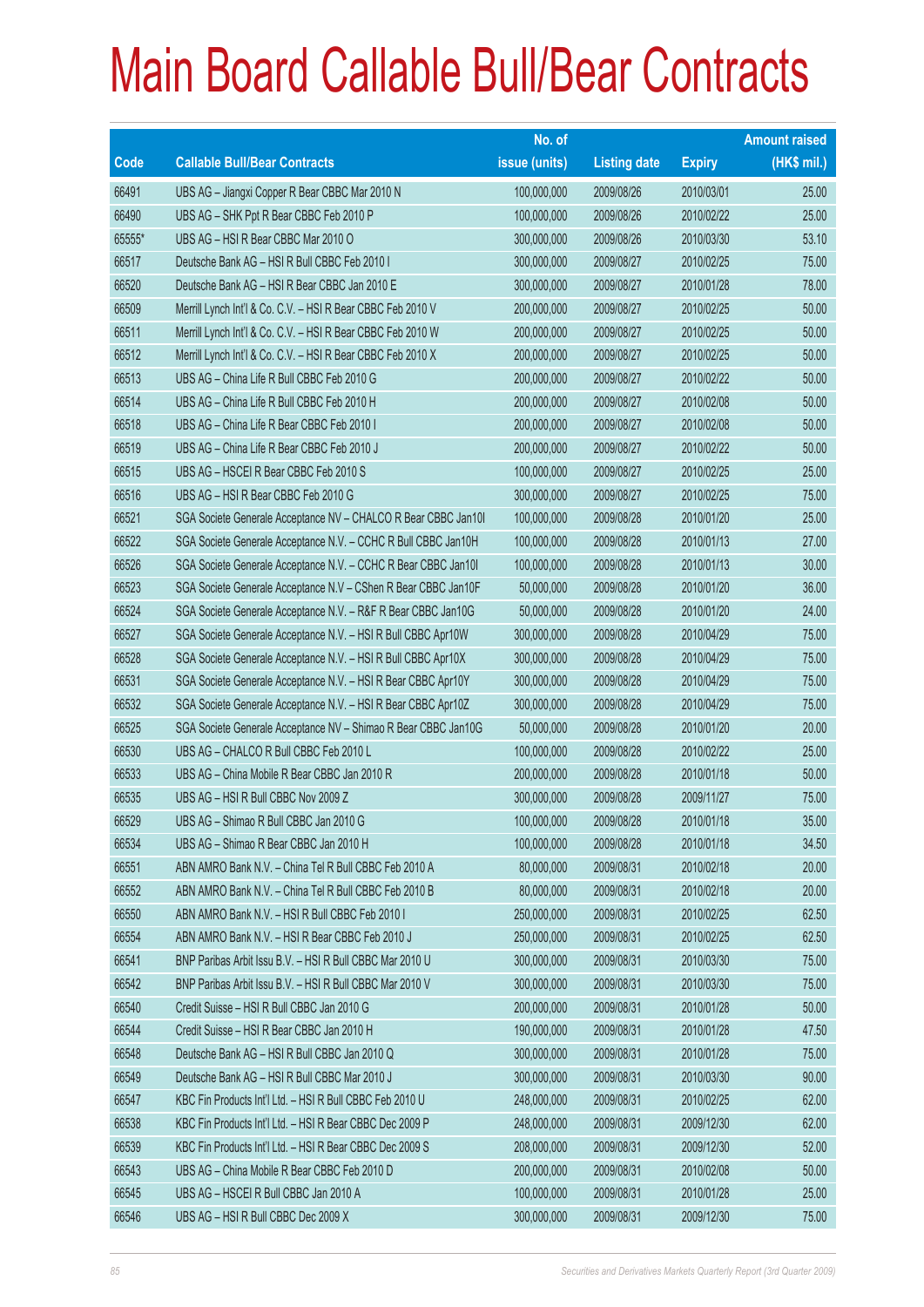|        |                                                                | No. of        |                     |               | <b>Amount raised</b> |
|--------|----------------------------------------------------------------|---------------|---------------------|---------------|----------------------|
| Code   | <b>Callable Bull/Bear Contracts</b>                            | issue (units) | <b>Listing date</b> | <b>Expiry</b> | (HK\$ mil.)          |
| 66536  | UBS AG - HSI R Bear CBBC Dec 2009 A                            | 300,000,000   | 2009/08/31          | 2009/12/30    | 75.00                |
| 66537  | UBS AG - HSI R Bear CBBC Dec 2009 T                            | 300,000,000   | 2009/08/31          | 2009/12/30    | 75.00                |
| 66559  | Credit Suisse - China Mobile R Bull CBBC Jan 2010 J            | 100,000,000   | 2009/09/01          | 2010/01/25    | 25.00                |
| 66563  | Credit Suisse – China Mobile R Bear CBBC Jan 2010 K            | 100,000,000   | 2009/09/01          | 2010/01/25    | 25.00                |
| 66560  | Credit Suisse - HSI R Bear CBBC Jan 2010                       | 200,000,000   | 2009/09/01          | 2010/01/28    | 50.00                |
| 66558  | Deutsche Bank AG - HSI R Bear CBBC Dec 2009 F                  | 300,000,000   | 2009/09/01          | 2009/12/30    | 75.00                |
| 66557  | Deutsche Bank AG - HSI R Bear CBBC Dec 2009 Y                  | 300,000,000   | 2009/09/01          | 2009/12/30    | 78.00                |
| 66556  | HK Bank - HSI R Bear CBBC Jun 2010 F                           | 180,000,000   | 2009/09/01          | 2010/06/29    | 45.00                |
| 66553  | KBC Fin Products Int'l Ltd. - HSI R Bull CBBC Dec 2009 Q       | 248,000,000   | 2009/09/01          | 2009/12/30    | 62.00                |
| 66561  | UBS AG - China Mobile R Bear CBBC Jan 2010 S                   | 200,000,000   | 2009/09/01          | 2010/01/18    | 50.00                |
| 66562  | UBS AG - A50 China R Bear CBBC Jan 2010 X                      | 200,000,000   | 2009/09/01          | 2010/01/25    | 50.00                |
| 66555  | UBS AG - HSI R Bull CBBC Dec 2009 B                            | 300,000,000   | 2009/09/01          | 2009/12/30    | 75.00                |
| 66564  | UBS AG - HSI R Bear CBBC Jan 2010 L                            | 300,000,000   | 2009/09/01          | 2010/01/28    | 75.00                |
| 65479# | Deutsche Bank AG - HSI R Bull CBBC Feb 2010 V                  | 300,000,000   | 2009/09/01          | 2010/02/25    | 40.50                |
| 66589  | Deutsche Bank AG - China Life R Bull CBBC Feb 2010 C           | 150,000,000   | 2009/09/02          | 2010/02/08    | 61.50                |
| 66590  | Goldman Sachs SP (Asia) - HSI R Bull CBBC Apr 2010 O           | 200,000,000   | 2009/09/02          | 2010/04/29    | 50.00                |
| 66591  | Goldman Sachs SP (Asia) - HSI R Bull CBBC Apr 2010 P           | 200,000,000   | 2009/09/02          | 2010/04/29    | 50.00                |
| 66595  | Goldman Sachs SP (Asia) - HSI R Bear CBBC Apr 2010 Q           | 200,000,000   | 2009/09/02          | 2010/04/29    | 50.00                |
| 66587  | KBC Fin Products Int'l Ltd. - HSCEI R Bull CBBC Jan 2010 A     | 188,000,000   | 2009/09/02          | 2010/01/28    | 47.00                |
| 66588  | KBC Fin Products Int'l Ltd. - HSCEI R Bull CBBC Feb 2010 A     | 188,000,000   | 2009/09/02          | 2010/02/25    | 47.00                |
| 66571  | SGA Societe Generale Acceptance NV - BOC HK R Bull CBBC Jan10C | 50,000,000    | 2009/09/02          | 2010/01/20    | 19.00                |
| 66572  | SGA Societe Generale Acceptance NV - BOC HK R Bear CBBC Jan10D | 50,000,000    | 2009/09/02          | 2010/01/20    | 22.00                |
| 66575  | SGA Societe Generale Acceptance N.V. - CMob R Bear CBBC Jan10J | 300,000,000   | 2009/09/02          | 2010/01/13    | 75.00                |
| 66576  | SGA Societe Generale Acceptance N.V. - CMob R Bear CBBC Jan10K | 300,000,000   | 2009/09/02          | 2010/01/13    | 75.00                |
| 66573  | SGA Societe Generale Acceptance N.V - CLife R Bear CBBC Jan10Q | 100,000,000   | 2009/09/02          | 2010/01/20    | 32.00                |
| 66574  | SGA Societe Generale Acceptance N.V - CLife R Bear CBBC Jan10R | 100,000,000   | 2009/09/02          | 2010/01/20    | 42.00                |
| 66578  | SGA Societe Generale Acceptance N.V. - A50 R Bull CBBC Jan10Z  | 150,000,000   | 2009/09/02          | 2010/01/20    | 37.50                |
| 66579  | SGA Societe Generale Acceptance N.V. - A50 R Bear CBBC Jan10C  | 150,000,000   | 2009/09/02          | 2010/01/20    | 37.50                |
| 66577  | SGA Societe Generale Acceptance N.V. - R&F R Bear CBBC Jan10H  | 50,000,000    | 2009/09/02          | 2010/01/20    | 22.00                |
| 66565  | SGA Societe Generale Acceptance NV - HSCEI R Bear CBBC Jan10D  | 200,000,000   | 2009/09/02          | 2010/01/28    | 50.00                |
| 66566  | SGA Societe Generale Acceptance N.V. - HSI R Bull CBBC Jan10G  | 500,000,000   | 2009/09/02          | 2010/01/28    | 125.00               |
| 66567  | SGA Societe Generale Acceptance N.V. - HSI R Bull CBBC Jan10M  | 500,000,000   | 2009/09/02          | 2010/01/28    | 125.00               |
| 66569  | SGA Societe Generale Acceptance N.V. - HSI R Bull CBBC Apr10G  | 300,000,000   | 2009/09/02          | 2010/04/29    | 75.00                |
| 66570  | SGA Societe Generale Acceptance N.V. - HSI R Bull CBBC Apr10H  | 300,000,000   | 2009/09/02          | 2010/04/29    | 75.00                |
| 66568  | SGA Societe Generale Acceptance N.V. - HSI R Bull CBBC Apr10J  | 300,000,000   | 2009/09/02          | 2010/04/29    | 75.00                |
| 66580  | SGA Societe Generale Acceptance NV - JiangC R Bull CBBC Jan101 | 50,000,000    | 2009/09/02          | 2010/01/20    | 15.00                |
| 66581  | SGA Societe Generale Acceptance NV - Shimao R Bear CBBC Jan10H | 50,000,000    | 2009/09/02          | 2010/01/20    | 17.00                |
| 66582  | UBS AG - China Life R Bull CBBC Feb 2010 K                     | 200,000,000   | 2009/09/02          | 2010/02/08    | 50.00                |
| 66586  | UBS AG - HSI R Bull CBBC Dec 2009 J                            | 300,000,000   | 2009/09/02          | 2009/12/30    | 75.00                |
| 66584  | UBS AG - Jiangxi Copper R Bull CBBC Feb 2010 E                 | 100,000,000   | 2009/09/02          | 2010/02/22    | 29.50                |
| 66585  | UBS AG - Petrochina R Bull CBBC Feb 2010 F                     | 100,000,000   | 2009/09/02          | 2010/02/22    | 25.00                |
| 65652# | UBS AG - HSI R Bull CBBC Dec 2009 L                            | 300,000,000   | 2009/09/02          | 2009/12/30    | 18.90                |
| 65832# | UBS AG - HSI R Bull CBBC May 2010 I                            | 600,000,000   | 2009/09/02          | 2010/05/28    | 12.00                |
| 66603  | ABN AMRO Bank N.V. - A50 China R Bear CBBC Jan 2010 H          | 80,000,000    | 2009/09/03          | 2010/01/18    | 20.00                |
| 66602  | ABN AMRO Bank N.V. - HSI R Bull CBBC Feb 2010 K                | 250,000,000   | 2009/09/03          | 2010/02/25    | 62.50                |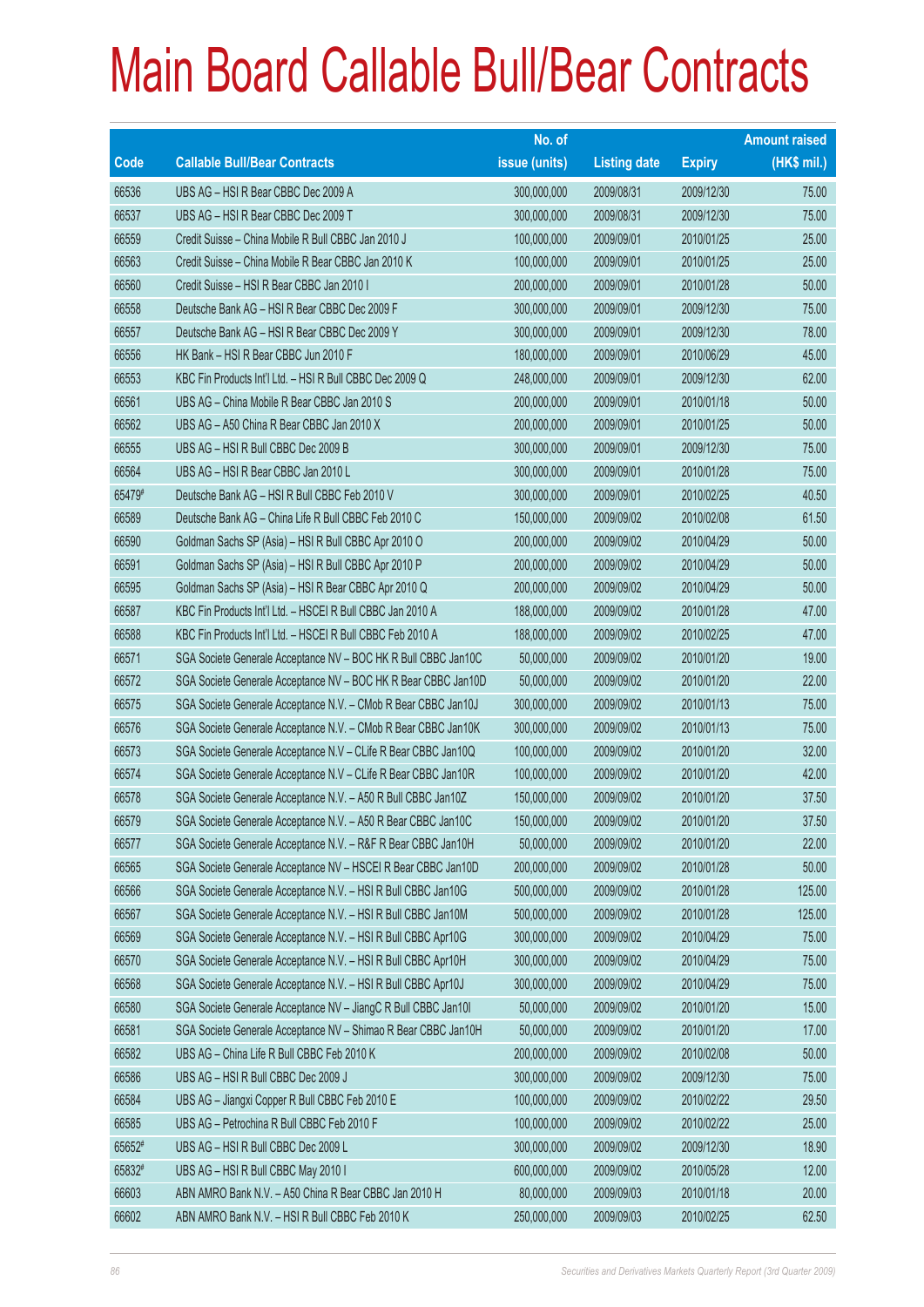|        |                                                               | No. of        |                     |               | <b>Amount raised</b> |
|--------|---------------------------------------------------------------|---------------|---------------------|---------------|----------------------|
| Code   | <b>Callable Bull/Bear Contracts</b>                           | issue (units) | <b>Listing date</b> | <b>Expiry</b> | $(HK$$ mil.)         |
| 66606  | ABN AMRO Bank N.V. - HSI R Bear CBBC Feb 2010 L               | 250,000,000   | 2009/09/03          | 2010/02/25    | 62.50                |
| 66601  | Deutsche Bank AG - HSI R Bear CBBC Feb 2010 G                 | 300,000,000   | 2009/09/03          | 2010/02/25    | 75.00                |
| 66593  | KBC Fin Products Int'l Ltd. - HSI R Bear CBBC Dec 2009 W      | 208,000,000   | 2009/09/03          | 2009/12/30    | 52.00                |
| 66599  | UBS AG - China Mobile R Bear CBBC Feb 2010 E                  | 200,000,000   | 2009/09/03          | 2010/02/22    | 50.00                |
| 66600  | UBS AG - CCHC R Bear CBBC Feb 2010 E                          | 100,000,000   | 2009/09/03          | 2010/02/22    | 25.00                |
| 66598  | UBS AG - HKEx R Bear CBBC Feb 2010 I                          | 200,000,000   | 2009/09/03          | 2010/02/08    | 50.00                |
| 66592  | UBS AG - HSI R Bull CBBC Jan 2010 U                           | 300,000,000   | 2009/09/03          | 2010/01/28    | 75.00                |
| 66594  | UBS AG - HSI R Bear CBBC Dec 2009 G                           | 300,000,000   | 2009/09/03          | 2009/12/30    | 75.00                |
| 66597  | UBS AG - HSI R Bear CBBC Jan 2010 W                           | 300,000,000   | 2009/09/03          | 2010/01/28    | 75.00                |
| 66596  | UBS AG - HSI R Bear CBBC Jan 2010 X                           | 300,000,000   | 2009/09/03          | 2010/01/28    | 75.00                |
| 64802# | SGA Societe Generale Acceptance N.V. - A50 R Bull CBBC Jan10G | 100,000,000   | 2009/09/03          | 2010/01/20    | 21.30                |
| 66627  | ABN AMRO Bank N.V. - COVS R Bull CBBC Mar 2010 A              | 80,000,000    | 2009/09/04          | 2010/03/16    | 25.28                |
| 66632  | ABN AMRO Bank N.V. - COVS R Bear CBBC Mar 2010 B              | 80,000,000    | 2009/09/04          | 2010/03/16    | 25.36                |
| 66628  | ABN AMRO Bank N.V. - China Tel R Bull CBBC Feb 2010 C         | 80,000,000    | 2009/09/04          | 2010/02/18    | 20.00                |
| 66629  | ABN AMRO Bank N.V. - CNOOC R Bull CBBC Mar 2010 A             | 80,000,000    | 2009/09/04          | 2010/03/16    | 21.52                |
| 66633  | ABN AMRO Bank N.V. - CNOOC R Bear CBBC Mar 2010 B             | 80,000,000    | 2009/09/04          | 2010/03/16    | 20.96                |
| 66622  | ABN AMRO Bank N.V. - A50 China R Bear CBBC Jan 2010 G         | 80,000,000    | 2009/09/04          | 2010/01/18    | 20.00                |
| 66623  | ABN AMRO Bank N.V. - A50 China R Bear CBBC Jan 2010 U         | 80,000,000    | 2009/09/04          | 2010/01/18    | 20.00                |
| 66634  | ABN AMRO Bank N.V. - HKEx R Bear CBBC Jan 2010 E              | 80,000,000    | 2009/09/04          | 2010/01/18    | 20.00                |
| 66624  | ABN AMRO Bank N.V. - HSI R Bear CBBC Feb 2010 M               | 250,000,000   | 2009/09/04          | 2010/02/25    | 62.50                |
| 66625  | ABN AMRO Bank N.V. - HSI R Bear CBBC Feb 2010 N               | 250,000,000   | 2009/09/04          | 2010/02/25    | 62.50                |
| 66626  | ABN AMRO Bank N.V. - HSI R Bear CBBC Feb 2010 O               | 250,000,000   | 2009/09/04          | 2010/02/25    | 62.50                |
| 66630  | ABN AMRO Bank N.V. - PetCh R Bull CBBC Mar 2010 A             | 80,000,000    | 2009/09/04          | 2010/03/16    | 20.00                |
| 66635  | ABN AMRO Bank N.V. - PetCh R Bear CBBC Mar 2010 B             | 80,000,000    | 2009/09/04          | 2010/03/16    | 20.00                |
| 66631  | ABN AMRO Bank N.V. - Shimao R Bull CBBC Mar 2010 A            | 80,000,000    | 2009/09/04          | 2010/03/16    | 27.36                |
| 66636  | ABN AMRO Bank N.V. - Shimao R Bear CBBC Mar 2010 B            | 80,000,000    | 2009/09/04          | 2010/03/16    | 27.36                |
| 66621  | Deutsche Bank AG - A50 China R Bear CBBC Feb 2010 B           | 150,000,000   | 2009/09/04          | 2010/02/08    | 39.00                |
| 66619  | Deutsche Bank AG - HSI R Bear CBBC Jan 2010 I                 | 300,000,000   | 2009/09/04          | 2010/01/28    | 75.00                |
| 66620  | Deutsche Bank AG - HSI R Bear CBBC Jan 2010 O                 | 300,000,000   | 2009/09/04          | 2010/01/28    | 75.00                |
| 66617  | Goldman Sachs SP (Asia) - HSI R Bear CBBC Apr 2010 R          | 200,000,000   | 2009/09/04          | 2010/04/29    | 50.00                |
| 66618  | Goldman Sachs SP (Asia) - HSI R Bear CBBC Apr 2010 S          | 200,000,000   | 2009/09/04          | 2010/04/29    | 50.00                |
| 66616  | KBC Fin Products Int'l Ltd. - HSI R Bear CBBC Dec 2009 Z      | 308,000,000   | 2009/09/04          | 2009/12/30    | 77.00                |
| 66615  | KBC Fin Products Int'l Ltd. - HSI R Bear CBBC Jan 2010 J      | 248,000,000   | 2009/09/04          | 2010/01/28    | 62.00                |
| 66604  | SGA Societe Generale Acceptance N.V. - HSI R Bear CBBC Apr101 | 300,000,000   | 2009/09/04          | 2010/04/29    | 75.00                |
| 66614  | UBS AG - China Mobile R Bull CBBC Feb 2010 F                  | 200,000,000   | 2009/09/04          | 2010/02/22    | 50.00                |
| 66605  | UBS AG - A50 China R Bull CBBC Jan 2010 Y                     | 200,000,000   | 2009/09/04          | 2010/01/11    | 50.00                |
| 66611  | UBS AG - A50 China R Bull CBBC Jan 2010 Z                     | 200,000,000   | 2009/09/04          | 2010/01/25    | 50.00                |
| 66608  | UBS AG - R&F R Bull CBBC Jan 2010 G                           | 100,000,000   | 2009/09/04          | 2010/01/18    | 30.50                |
| 66612  | UBS AG - R&F R Bear CBBC Jan 2010 H                           | 100,000,000   | 2009/09/04          | 2010/01/18    | 35.50                |
| 66607  | UBS AG - HSI R Bull CBBC Jan 2010 Y                           | 300,000,000   | 2009/09/04          | 2010/01/28    | 75.00                |
| 66610  | UBS AG - HSI R Bear CBBC Mar 2010 U                           | 300,000,000   | 2009/09/04          | 2010/03/30    | 75.00                |
| 66609  | UBS AG - Shimao R Bull CBBC Jan 2010 I                        | 100,000,000   | 2009/09/04          | 2010/01/18    | 32.00                |
| 66613  | UBS AG - Shimao R Bear CBBC Jan 2010 J                        | 100,000,000   | 2009/09/04          | 2010/01/18    | 32.50                |
| 66703  | ABN AMRO Bank N.V. - A50 China R Bull CBBC Jan 2010 F         | 80,000,000    | 2009/09/07          | 2010/01/18    | 20.08                |
| 66707  | ABN AMRO Bank N.V. - A50 China R Bear CBBC Jan 2010 A         | 80,000,000    | 2009/09/07          | 2010/01/18    | 20.00                |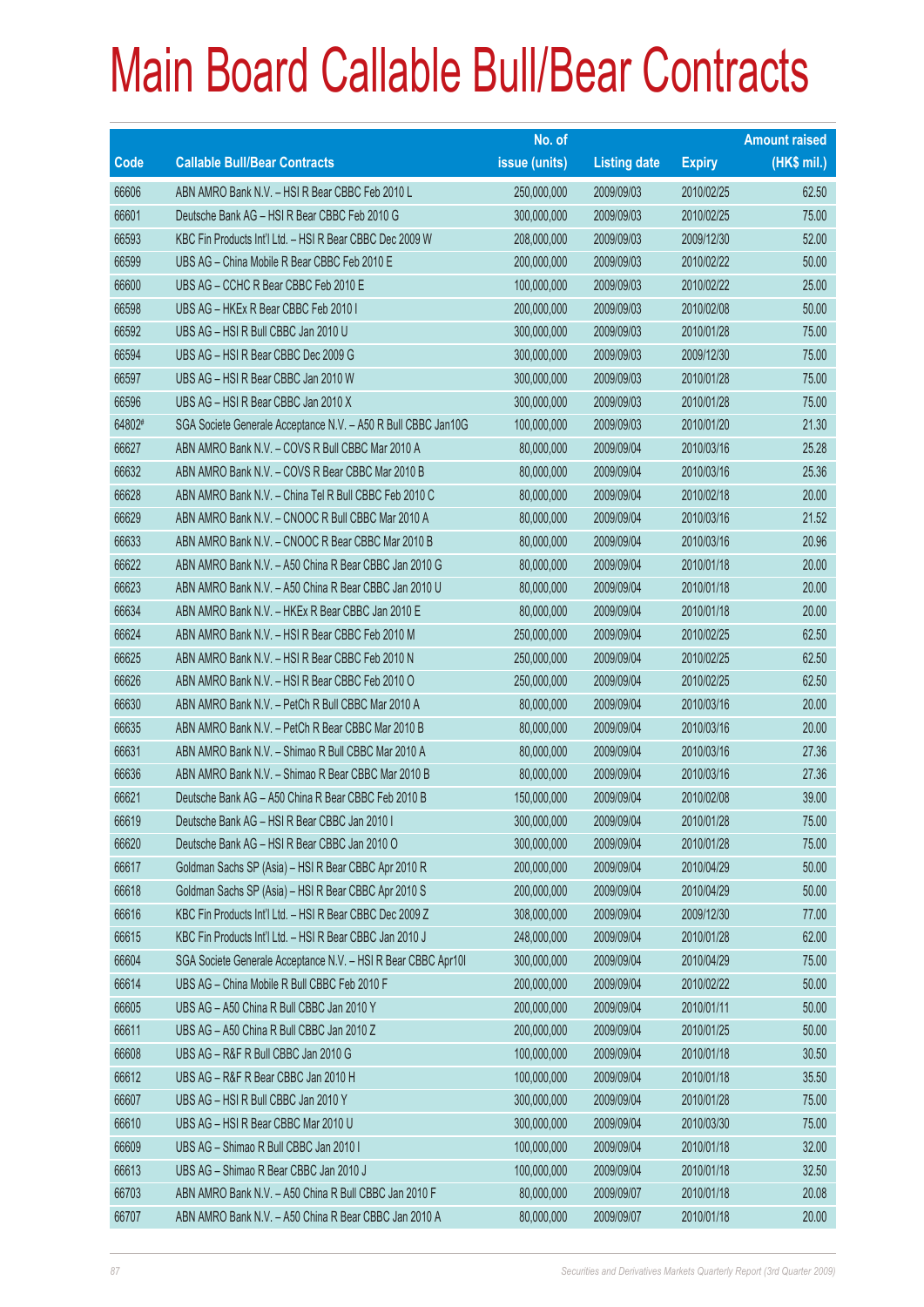|       |                                                             | No. of        |                     |               | <b>Amount raised</b> |
|-------|-------------------------------------------------------------|---------------|---------------------|---------------|----------------------|
| Code  | <b>Callable Bull/Bear Contracts</b>                         | issue (units) | <b>Listing date</b> | <b>Expiry</b> | $(HK$$ mil.)         |
| 66708 | ABN AMRO Bank N.V. - A50 China R Bear CBBC Jan 2010 B       | 80,000,000    | 2009/09/07          | 2010/01/18    | 20.08                |
| 66709 | ABN AMRO Bank N.V. - HKEx R Bull CBBC Jan 2010 F            | 80,000,000    | 2009/09/07          | 2010/01/18    | 20.00                |
| 66704 | ABN AMRO Bank N.V. - HSI R Bull CBBC Feb 2010 P             | 250,000,000   | 2009/09/07          | 2010/02/25    | 62.75                |
| 66705 | ABN AMRO Bank N.V. - HSI R Bull CBBC Feb 2010 Q             | 250,000,000   | 2009/09/07          | 2010/02/25    | 62.75                |
| 66706 | ABN AMRO Bank N.V. - HSI R Bull CBBC Feb 2010 R             | 250,000,000   | 2009/09/07          | 2010/02/25    | 62.50                |
| 66710 | ABN AMRO Bank N.V. - HSI R Bear CBBC Feb 2010 S             | 250,000,000   | 2009/09/07          | 2010/02/25    | 62.50                |
| 66711 | ABN AMRO Bank N.V. - HSI R Bear CBBC Feb 2010 T             | 250,000,000   | 2009/09/07          | 2010/02/25    | 62.75                |
| 66645 | BNP Paribas Arbit Issu B.V. - HSI R Bear CBBC Mar 2010 W    | 300,000,000   | 2009/09/07          | 2010/03/30    | 75.00                |
| 66646 | BNP Paribas Arbit Issu B.V. - HSI R Bear CBBC Mar 2010 X    | 300,000,000   | 2009/09/07          | 2010/03/30    | 75.00                |
| 66691 | BNP Paribas Arbit Issu B.V. - HSI R Bear CBBC Mar 2010 Y    | 300,000,000   | 2009/09/07          | 2010/03/30    | 75.00                |
| 66672 | Credit Suisse - China Mobile R Bull CBBC Jan 2010 L         | 100,000,000   | 2009/09/07          | 2010/01/25    | 25.00                |
| 66671 | Credit Suisse - A50 China R Bull CBBC Jan 2010 S            | 100,000,000   | 2009/09/07          | 2010/01/25    | 25.00                |
| 66676 | Credit Suisse - A50 China R Bear CBBC Jan 2010 T            | 100,000,000   | 2009/09/07          | 2010/01/25    | 25.00                |
| 66670 | Credit Suisse - HKEx R Bull CBBC Jan 2010 Q                 | 100,000,000   | 2009/09/07          | 2010/01/25    | 29.50                |
| 66675 | Credit Suisse - HKEx R Bear CBBC Jan 2010 R                 | 100,000,000   | 2009/09/07          | 2010/01/25    | 25.00                |
| 66696 | Credit Suisse - HSI R Bull CBBC Jan 2010 L                  | 200,000,000   | 2009/09/07          | 2010/01/28    | 50.00                |
| 66697 | Credit Suisse - HSI R Bull CBBC Jan 2010 M                  | 200,000,000   | 2009/09/07          | 2010/01/28    | 50.00                |
| 66673 | Credit Suisse - HSI R Bear CBBC Jan 2010 J                  | 200,000,000   | 2009/09/07          | 2010/01/28    | 50.00                |
| 66674 | Credit Suisse - HSI R Bear CBBC Jan 2010 K                  | 190,000,000   | 2009/09/07          | 2010/01/28    | 47.50                |
| 66701 | Credit Suisse - HSI R Bear CBBC Jan 2010 N                  | 200,000,000   | 2009/09/07          | 2010/01/28    | 50.00                |
| 66702 | Credit Suisse - HSI R Bear CBBC Jan 2010 O                  | 200,000,000   | 2009/09/07          | 2010/01/28    | 50.00                |
| 66698 | Deutsche Bank AG - HSI R Bear CBBC Dec 2009 X               | 300,000,000   | 2009/09/07          | 2009/12/30    | 75.00                |
| 66699 | Deutsche Bank AG - HSI R Bear CBBC Jan 2010 Q               | 300,000,000   | 2009/09/07          | 2010/01/28    | 81.00                |
| 66700 | Deutsche Bank AG - HSI R Bear CBBC May 2010 D               | 300,000,000   | 2009/09/07          | 2010/05/28    | 75.00                |
| 66644 | HK Bank - HSI R Bear CBBC Jun 2010 G                        | 180,000,000   | 2009/09/07          | 2010/06/29    | 45.00                |
| 66653 | HK Bank - HSI R Bear CBBC Jun 2010 H                        | 180,000,000   | 2009/09/07          | 2010/06/29    | 45.00                |
| 66686 | KBC Fin Products Int'l Ltd. - CHALCO R Bull CBBC Dec 2009 A | 100,000,000   | 2009/09/07          | 2009/12/18    | 25.00                |
| 66687 | KBC Fin Products Int'l Ltd. - CCHC R Bull CBBC Jan 2010 B   | 98,000,000    | 2009/09/07          | 2010/01/08    | 24.50                |
| 66694 | KBC Fin Products Int'l Ltd. - CP&CC R Bear CBBC Feb 2010 C  | 208,000,000   | 2009/09/07          | 2010/02/01    | 52.00                |
| 66689 | KBC Fin Products Int'l Ltd. - A50 China R Bear CBBC Dec 09E | 188,000,000   | 2009/09/07          | 2009/12/15    | 47.00                |
| 66688 | KBC Fin Products Int'l Ltd. - HKEx R Bear CBBC Jan 2010 G   | 188,000,000   | 2009/09/07          | 2010/01/08    | 47.00                |
| 66652 | KBC Fin Products Int'l Ltd. - HSI R Bull CBBC Jan 2010 D    | 208,000,000   | 2009/09/07          | 2010/01/28    | 52.00                |
| 66651 | KBC Fin Products Int'l Ltd. - HSI R Bull CBBC Jan 2010 E    | 208,000,000   | 2009/09/07          | 2010/01/28    | 52.00                |
| 66690 | KBC Fin Products Int'l Ltd. - HSI R Bull CBBC Feb 2010 V    | 308,000,000   | 2009/09/07          | 2010/02/25    | 77.00                |
| 66693 | KBC Fin Products Int'l Ltd. - HSI R Bear CBBC Dec 2009 F    | 208,000,000   | 2009/09/07          | 2009/12/30    | 52.00                |
| 66692 | KBC Fin Products Int'l Ltd. - HSI R Bear CBBC Jan 2010 L    | 248,000,000   | 2009/09/07          | 2010/01/28    | 62.00                |
| 66660 | Macquarie Bank Ltd. - HSI R Bear CBBC Dec 2009 L            | 300,000,000   | 2009/09/07          | 2009/12/30    | 75.00                |
| 66677 | CC Rabobank B.A. - HSI R Bull CBBC Mar 2010 K               | 180,000,000   | 2009/09/07          | 2010/03/30    | 45.00                |
| 66678 | CC Rabobank B.A. - HSI R Bull CBBC Mar 2010 Y               | 180,000,000   | 2009/09/07          | 2010/03/30    | 45.00                |
| 66679 | CC Rabobank B.A. - HSI R Bear CBBC Mar 2010 R               | 180,000,000   | 2009/09/07          | 2010/03/30    | 45.00                |
| 66680 | CC Rabobank B.A. - HSI R Bear CBBC Mar 2010 Z               | 180,000,000   | 2009/09/07          | 2010/03/30    | 45.00                |
| 66681 | CC Rabobank B.A. - HSI R Bear CBBC Apr 2010 C               | 180,000,000   | 2009/09/07          | 2010/04/29    | 45.00                |
| 66682 | CC Rabobank B.A. - HSI R Bear CBBC Apr 2010 D               | 180,000,000   | 2009/09/07          | 2010/04/29    | 45.00                |
| 66683 | CC Rabobank B.A. - HSI R Bear CBBC Apr 2010 E               | 180,000,000   | 2009/09/07          | 2010/04/29    | 45.00                |
| 66684 | CC Rabobank B.A. - HSI R Bear CBBC Apr 2010 F               | 180,000,000   | 2009/09/07          | 2010/04/29    | 45.00                |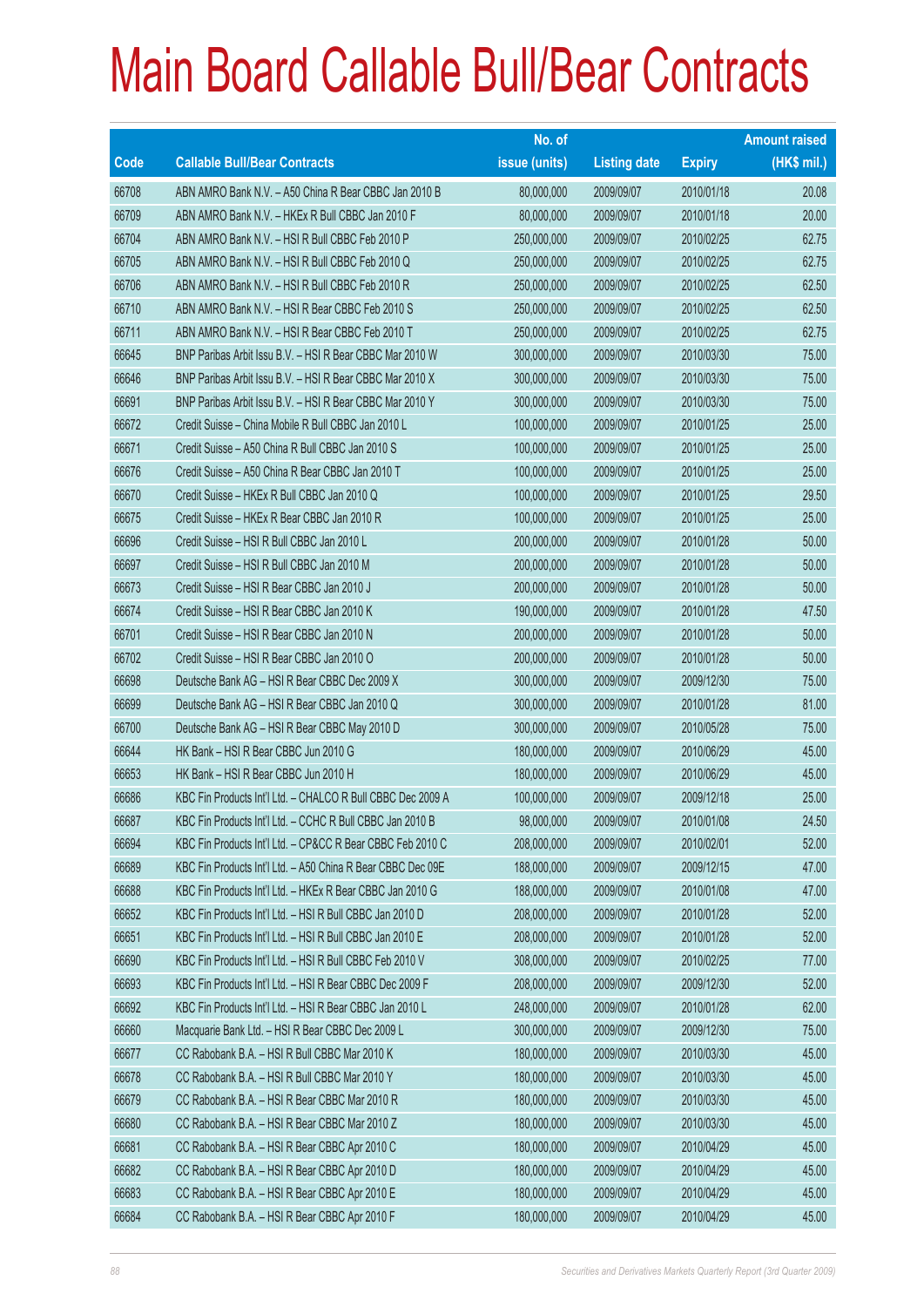|       |                                                                | No. of        |                     |               | <b>Amount raised</b> |
|-------|----------------------------------------------------------------|---------------|---------------------|---------------|----------------------|
| Code  | <b>Callable Bull/Bear Contracts</b>                            | issue (units) | <b>Listing date</b> | <b>Expiry</b> | (HK\$ mil.)          |
| 66685 | CC Rabobank B.A. - HSI R Bear CBBC Apr 2010 G                  | 180,000,000   | 2009/09/07          | 2010/04/29    | 45.00                |
| 66637 | SGA Societe Generale Acceptance N.V. - R&F R Bull CBBC Jan101  | 50,000,000    | 2009/09/07          | 2010/01/20    | 17.00                |
| 66638 | SGA Societe Generale Acceptance N.V. - R&F R Bull CBBC Jan10J  | 50,000,000    | 2009/09/07          | 2010/01/20    | 12.50                |
| 66641 | SGA Societe Generale Acceptance N.V. - R&F R Bear CBBC Jan10K  | 50,000,000    | 2009/09/07          | 2010/01/20    | 19.00                |
| 66642 | SGA Societe Generale Acceptance N.V. - R&F R Bear CBBC Jan10L  | 50,000,000    | 2009/09/07          | 2010/01/20    | 25.00                |
| 66639 | SGA Societe Generale Acceptance N.V. - HSI R Bear CBBC Mar10A  | 300,000,000   | 2009/09/07          | 2010/03/30    | 75.00                |
| 66640 | SGA Societe Generale Acceptance N.V. - HSI R Bear CBBC Mar10V  | 300,000,000   | 2009/09/07          | 2010/03/30    | 75.00                |
| 66643 | SGA Societe Generale Acceptance NV - Shimao R Bull CBBC Jan10I | 50,000,000    | 2009/09/07          | 2010/01/20    | 15.00                |
| 66647 | SGA Societe Generale Acceptance NV - Shimao R Bear CBBC Jan10J | 50,000,000    | 2009/09/07          | 2010/01/20    | 18.00                |
| 66662 | UBS AG - CHALCO R Bear CBBC Feb 2010 M                         | 100,000,000   | 2009/09/07          | 2010/02/22    | 25.00                |
| 66661 | UBS AG - CCHC R Bull CBBC Feb 2010 F                           | 100,000,000   | 2009/09/07          | 2010/02/22    | 35.50                |
| 66665 | UBS AG - CCHC R Bear CBBC Feb 2010 G                           | 100,000,000   | 2009/09/07          | 2010/02/22    | 25.00                |
| 66654 | UBS AG - China Life R Bear CBBC Feb 2010 L                     | 200,000,000   | 2009/09/07          | 2010/02/08    | 50.00                |
| 66663 | UBS AG - Sinopec Corp R Bear CBBC Feb 2010 F                   | 100,000,000   | 2009/09/07          | 2010/02/22    | 25.00                |
| 66657 | UBS AG - A50 China R Bear CBBC Jan 2010 B                      | 200,000,000   | 2009/09/07          | 2010/01/25    | 50.00                |
| 66658 | UBS AG - A50 China R Bear CBBC Feb 2010 E                      | 200,000,000   | 2009/09/07          | 2010/02/08    | 50.00                |
| 66656 | UBS AG - HKEx R Bear CBBC Feb 2010 J                           | 200,000,000   | 2009/09/07          | 2010/02/08    | 50.00                |
| 66664 | UBS AG - HSBC R Bear CBBC Feb 2010 J                           | 100,000,000   | 2009/09/07          | 2010/02/22    | 25.00                |
| 66655 | UBS AG - HSCEI R Bull CBBC Feb 2010 T                          | 100,000,000   | 2009/09/07          | 2010/02/25    | 25.00                |
| 66659 | UBS AG - HSCEI R Bear CBBC Feb 2010 U                          | 100,000,000   | 2009/09/07          | 2010/02/25    | 25.00                |
| 66648 | UBS AG - HSI R Bull CBBC Dec 2009 S                            | 300,000,000   | 2009/09/07          | 2009/12/30    | 75.00                |
| 66649 | UBS AG - HSI R Bull CBBC Feb 2010 O                            | 300,000,000   | 2009/09/07          | 2010/02/25    | 75.00                |
| 66650 | UBS AG - HSI R Bull CBBC Mar 2010 E                            | 400,000,000   | 2009/09/07          | 2010/03/30    | 100.00               |
| 66666 | UBS AG - HSI R Bull CBBC May 2010 S                            | 400,000,000   | 2009/09/07          | 2010/05/28    | 100.00               |
| 66667 | UBS AG - HSI R Bull CBBC May 2010 T                            | 400,000,000   | 2009/09/07          | 2010/05/28    | 100.00               |
| 66668 | UBS AG - HSI R Bear CBBC Dec 2009 O                            | 300,000,000   | 2009/09/07          | 2009/12/30    | 75.00                |
| 66695 | UBS AG - HSI R Bear CBBC Feb 2010 X                            | 300,000,000   | 2009/09/07          | 2010/02/25    | 75.00                |
| 66669 | UBS AG - HSI R Bear CBBC May 2010 U                            | 400,000,000   | 2009/09/07          | 2010/05/28    | 100.00               |
| 66713 | ABN AMRO Bank N.V. - A50 China R Bull CBBC Jan 2010 P          | 80,000,000    | 2009/09/08          | 2010/01/25    | 25.04                |
| 66714 | ABN AMRO Bank N.V. - A50 China R Bull CBBC Jan 2010 Q          | 80,000,000    | 2009/09/08          | 2010/01/25    | 22.24                |
| 66712 | ABN AMRO Bank N.V. - A50 China R Bull CBBC Jan 2010 Z          | 80,000,000    | 2009/09/08          | 2010/01/25    | 28.80                |
| 66717 | Credit Suisse - HSI R Bull CBBC Jan 2010 P                     | 200,000,000   | 2009/09/08          | 2010/01/28    | 50.00                |
| 66718 | Credit Suisse - HSI R Bull CBBC Jan 2010 Q                     | 200,000,000   | 2009/09/08          | 2010/01/28    | 50.00                |
| 66727 | Credit Suisse - HSI R Bull CBBC Jan 2010 T                     | 200,000,000   | 2009/09/08          | 2010/01/28    | 50.00                |
| 66722 | Credit Suisse - HSI R Bear CBBC Jan 2010 R                     | 200,000,000   | 2009/09/08          | 2010/01/28    | 50.00                |
| 66723 | Credit Suisse - HSI R Bear CBBC Jan 2010 S                     | 200,000,000   | 2009/09/08          | 2010/01/28    | 54.00                |
| 66720 | Deutsche Bank AG - China Mobile R Bear CBBC Mar 2010 A         | 150,000,000   | 2009/09/08          | 2010/03/15    | 37.50                |
| 66719 | Deutsche Bank AG - CC Bank R Bear CBBC Mar 2010 A              | 150,000,000   | 2009/09/08          | 2010/03/15    | 46.50                |
| 66721 | Deutsche Bank AG - HSI R Bear CBBC Feb 2010 L                  | 300,000,000   | 2009/09/08          | 2010/02/25    | 75.00                |
| 66731 | Goldman Sachs SP (Asia) - HSI R Bull CBBC Apr 2010 T           | 200,000,000   | 2009/09/08          | 2010/04/29    | 50.00                |
| 66724 | KBC Fin Products Int'l Ltd. - A50 China R Bull CBBC Dec 09 F   | 188,000,000   | 2009/09/08          | 2009/12/18    | 47.00                |
| 66726 | UBS AG - CC Bank R Bear CBBC Feb 2010 E                        | 100,000,000   | 2009/09/08          | 2010/02/08    | 25.00                |
| 66728 | UBS AG - Cheung Kong R Bear CBBC Feb 2010 L                    | 100,000,000   | 2009/09/08          | 2010/02/08    | 25.00                |
| 66725 | UBS AG - HSI R Bull CBBC Feb 2010 G                            | 300,000,000   | 2009/09/08          | 2010/02/25    | 75.00                |
| 66715 | UBS AG - HSI R Bear CBBC Dec 2009 F                            | 300,000,000   | 2009/09/08          | 2009/12/30    | 75.00                |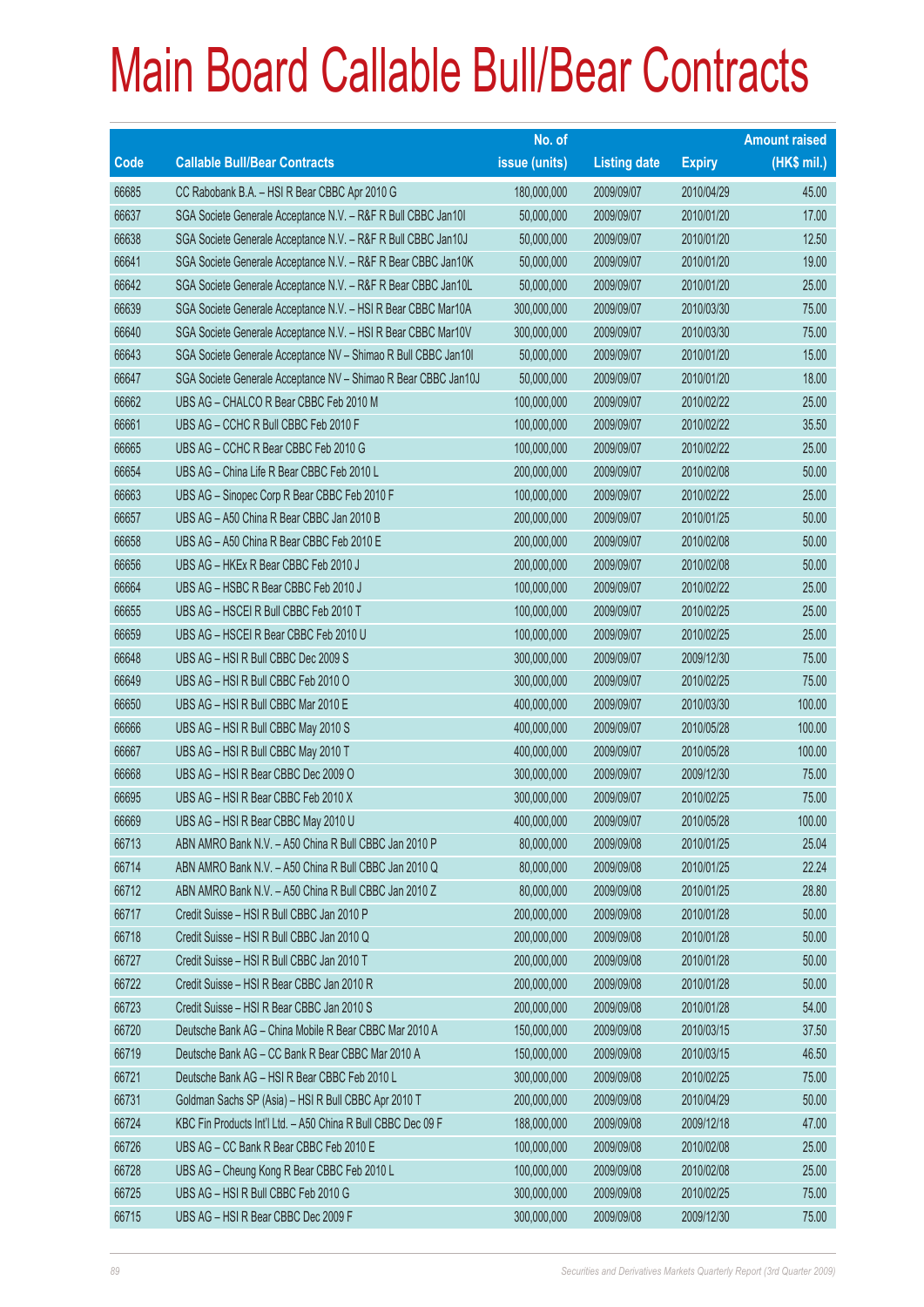|       |                                                                | No. of        |                     |               | <b>Amount raised</b> |
|-------|----------------------------------------------------------------|---------------|---------------------|---------------|----------------------|
| Code  | <b>Callable Bull/Bear Contracts</b>                            | issue (units) | <b>Listing date</b> | <b>Expiry</b> | $(HK$$ mil.)         |
| 66716 | UBS AG - HSI R Bear CBBC Feb 2010 S                            | 300,000,000   | 2009/09/08          | 2010/02/25    | 75.00                |
| 66729 | UBS AG - Ping An R Bear CBBC Feb 2010 F                        | 100,000,000   | 2009/09/08          | 2010/02/22    | 25.00                |
| 66730 | UBS AG - SHK Ppt R Bear CBBC Jan 2010 K                        | 100,000,000   | 2009/09/08          | 2010/01/25    | 25.00                |
| 66765 | ABN AMRO Bank N.V. - R&F R Bull CBBC Jan 2010 A                | 80,000,000    | 2009/09/09          | 2010/01/25    | 22.40                |
| 66769 | ABN AMRO Bank N.V. - R&F R Bear CBBC Jan 2010 B                | 80,000,000    | 2009/09/09          | 2010/01/25    | 22.40                |
| 66766 | ABN AMRO Bank N.V. - HSI R Bear CBBC Feb 2010 U                | 250,000,000   | 2009/09/09          | 2010/02/25    | 62.50                |
| 66753 | Credit Suisse - China Tel R Bull CBBC Feb 2010 A               | 100,000,000   | 2009/09/09          | 2010/02/22    | 25.00                |
| 66764 | Credit Suisse - A50 China R Bull CBBC Jan 2010 V               | 100,000,000   | 2009/09/09          | 2010/01/25    | 31.50                |
| 66755 | Credit Suisse - A50 China R Bear CBBC Jan 2010 U               | 100,000,000   | 2009/09/09          | 2010/01/25    | 25.00                |
| 66763 | Credit Suisse - HKEx R Bull CBBC Jan 2010 T                    | 100,000,000   | 2009/09/09          | 2010/01/25    | 33.50                |
| 66754 | Credit Suisse - HKEx R Bear CBBC Jan 2010 S                    | 100,000,000   | 2009/09/09          | 2010/01/25    | 25.00                |
| 66762 | Credit Suisse - HSI R Bear CBBC Jan 2010 U                     | 200,000,000   | 2009/09/09          | 2010/01/28    | 50.00                |
| 66770 | Deutsche Bank AG - China Life R Bear CBBC Mar 2010 A           | 150,000,000   | 2009/09/09          | 2010/03/01    | 48.00                |
| 66771 | Deutsche Bank AG - HKEx R Bear CBBC Mar 2010 C                 | 150,000,000   | 2009/09/09          | 2010/03/01    | 42.00                |
| 66772 | Deutsche Bank AG - HSI R Bear CBBC Jan 2010 K                  | 300,000,000   | 2009/09/09          | 2010/01/28    | 75.00                |
| 66773 | Deutsche Bank AG - HSI R Bear CBBC Feb 2010 Q                  | 300,000,000   | 2009/09/09          | 2010/02/25    | 75.00                |
| 66767 | Goldman Sachs SP (Asia) - HSI R Bear CBBC Apr 2010 U           | 200,000,000   | 2009/09/09          | 2010/04/29    | 50.00                |
| 66768 | Goldman Sachs SP (Asia) - HSI R Bear CBBC Apr 2010 V           | 200,000,000   | 2009/09/09          | 2010/04/29    | 50.00                |
| 66757 | HK Bank - HSI R Bear CBBC Jun 2010 I                           | 180,000,000   | 2009/09/09          | 2010/06/29    | 45.00                |
| 66756 | KBC Fin Products Int'l Ltd. - HSI R Bull CBBC Jan 2010 O       | 248,000,000   | 2009/09/09          | 2010/01/28    | 62.00                |
| 66761 | KBC Fin Products Int'l Ltd. - HSI R Bear CBBC Feb 2010 W       | 308,000,000   | 2009/09/09          | 2010/02/25    | 77.00                |
| 66742 | SGA Societe Generale Acceptance NV - CHALCO R Bear CBBC Jan10J | 100,000,000   | 2009/09/09          | 2010/01/20    | 25.00                |
| 66744 | SGA Societe Generale Acceptance N.V. - CMob R Bull CBBC Jan10L | 300,000,000   | 2009/09/09          | 2010/01/13    | 75.00                |
| 66745 | SGA Societe Generale Acceptance N.V. - CMob R Bull CBBC Jan10M | 300,000,000   | 2009/09/09          | 2010/01/13    | 75.00                |
| 66746 | SGA Societe Generale Acceptance N.V. - CMob R Bear CBBC Jan10N | 300,000,000   | 2009/09/09          | 2010/01/13    | 75.00                |
| 66747 | SGA Societe Generale Acceptance N.V. - COVS R Bear CBBC Jan10B | 50,000,000    | 2009/09/09          | 2010/01/13    | 25.50                |
| 66743 | SGA Societe Generale Acceptance N.V. - CCHC R Bear CBBC Jan10J | 100,000,000   | 2009/09/09          | 2010/01/13    | 28.00                |
| 66748 | SGA Societe Generale Acceptance N.V - CP&CC R Bear CBBC Jan10E | 200,000,000   | 2009/09/09          | 2010/01/20    | 50.00                |
| 66750 | SGA Societe Generale Acceptance N.V. - A50 R Bear CBBC Jan10D  | 150,000,000   | 2009/09/09          | 2010/01/20    | 37.50                |
| 66749 | SGA Societe Generale Acceptance N.V. - HKEx R Bear CBBC Jan10S | 150,000,000   | 2009/09/09          | 2010/01/13    | 37.50                |
| 66733 | SGA Societe Generale Acceptance N.V. - HSI R Bull CBBC Mar10W  | 300,000,000   | 2009/09/09          | 2010/03/30    | 75.00                |
| 66734 | SGA Societe Generale Acceptance N.V. - HSI R Bull CBBC Mar10X  | 300,000,000   | 2009/09/09          | 2010/03/30    | 75.00                |
| 66735 | SGA Societe Generale Acceptance N.V. - HSI R Bull CBBC Mar10Y  | 300,000,000   | 2009/09/09          | 2010/03/30    | 75.00                |
| 66738 | SGA Societe Generale Acceptance N.V. - HSI R Bull CBBC May10A  | 500,000,000   | 2009/09/09          | 2010/05/28    | 125.00               |
| 66739 | SGA Societe Generale Acceptance N.V. - HSI R Bull CBBC May10B  | 500,000,000   | 2009/09/09          | 2010/05/28    | 125.00               |
| 66732 | SGA Societe Generale Acceptance N.V. - HSI R Bear CBBC Jan10N  | 500,000,000   | 2009/09/09          | 2010/01/28    | 125.00               |
| 66736 | SGA Societe Generale Acceptance N.V. - HSI R Bear CBBC Mar10M  | 300,000,000   | 2009/09/09          | 2010/03/30    | 75.00                |
| 66737 | SGA Societe Generale Acceptance N.V. - HSI R Bear CBBC Mar10N  | 300,000,000   | 2009/09/09          | 2010/03/30    | 75.00                |
| 66740 | SGA Societe Generale Acceptance N.V. - HSI R Bear CBBC May10C  | 500,000,000   | 2009/09/09          | 2010/05/28    | 125.00               |
| 66741 | SGA Societe Generale Acceptance N.V. - HSI R Bear CBBC May10D  | 500,000,000   | 2009/09/09          | 2010/05/28    | 125.00               |
| 66751 | SGA Societe Generale Acceptance NV - JiangC R Bear CBBC Jan10J | 50,000,000    | 2009/09/09          | 2010/01/20    | 16.00                |
| 66758 | UBS AG - China Life R Bull CBBC Jan 2010 Q                     | 200,000,000   | 2009/09/09          | 2010/01/11    | 50.00                |
| 66752 | UBS AG - HSI R Bull CBBC Dec 2009 L                            | 300,000,000   | 2009/09/09          | 2009/12/30    | 75.00                |
| 66759 | UBS AG - HSI R Bear CBBC Dec 2009 V                            | 300,000,000   | 2009/09/09          | 2009/12/30    | 75.00                |
| 66760 | UBS AG - HSI R Bear CBBC Dec 2009 X                            | 300,000,000   | 2009/09/09          | 2009/12/30    | 75.00                |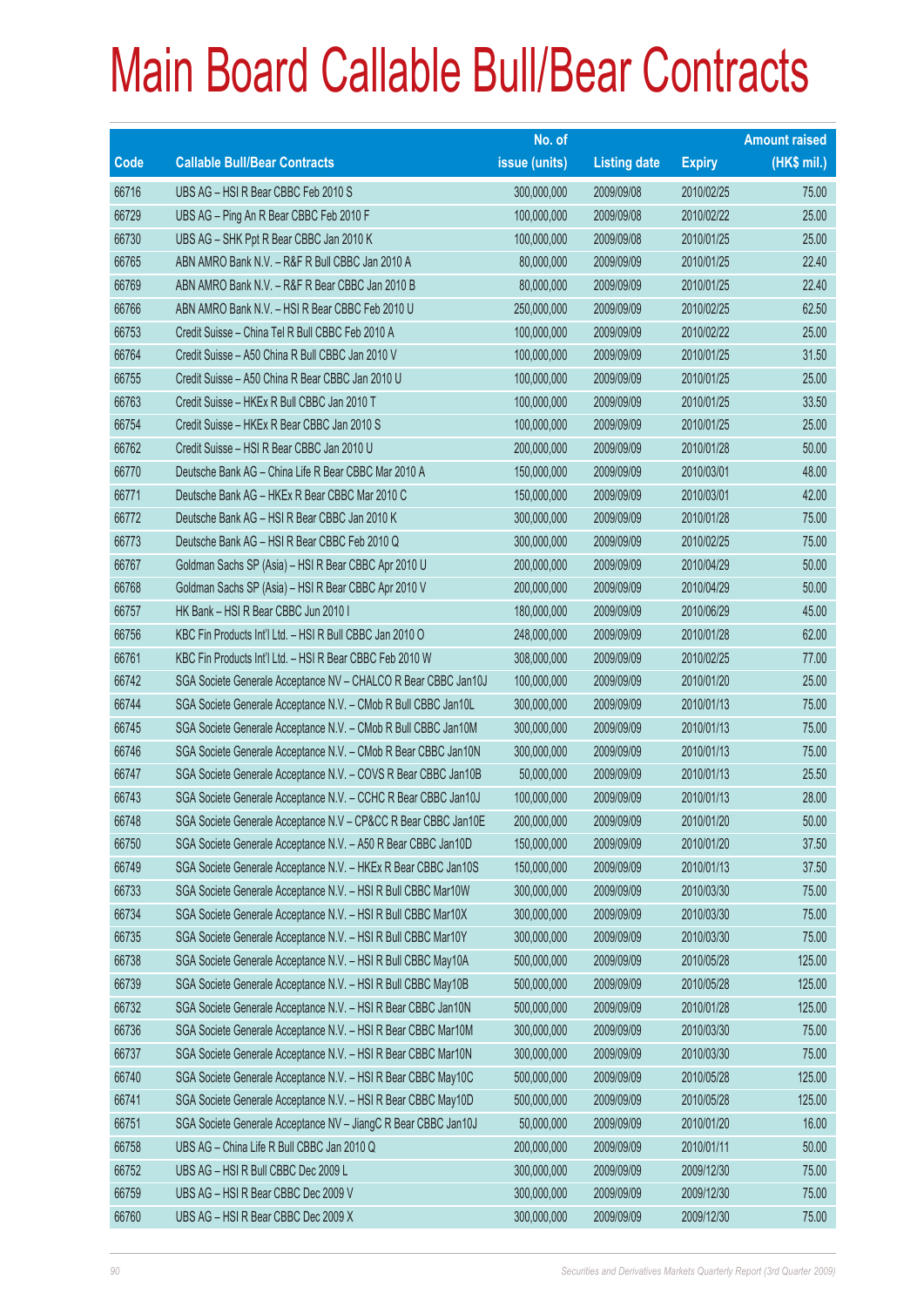|       |                                                             | No. of        |                     |               | <b>Amount raised</b> |
|-------|-------------------------------------------------------------|---------------|---------------------|---------------|----------------------|
| Code  | <b>Callable Bull/Bear Contracts</b>                         | issue (units) | <b>Listing date</b> | <b>Expiry</b> | $(HK$$ mil.)         |
| 66783 | Credit Suisse - China Tel R Bull CBBC Feb 2010 B            | 100,000,000   | 2009/09/10          | 2010/02/22    | 25.00                |
| 66778 | Credit Suisse - China Life R Bull CBBC Jan 2010 I           | 100,000,000   | 2009/09/10          | 2010/01/25    | 88.00                |
| 66782 | Credit Suisse - China Life R Bear CBBC Jan 2010 J           | 100,000,000   | 2009/09/10          | 2010/01/25    | 95.00                |
| 66784 | Credit Suisse - A50 China R Bull CBBC Jan 2010 W            | 100,000,000   | 2009/09/10          | 2010/01/25    | 36.50                |
| 66786 | Credit Suisse - A50 China R Bull CBBC Jan 2010 X            | 100,000,000   | 2009/09/10          | 2010/01/25    | 25.00                |
| 66785 | Credit Suisse - HSI R Bull CBBC Jan 2010 V                  | 200,000,000   | 2009/09/10          | 2010/01/28    | 50.00                |
| 66789 | Deutsche Bank AG - HSI R Bull CBBC Mar 2010 K               | 300,000,000   | 2009/09/10          | 2010/03/30    | 75.00                |
| 66788 | Deutsche Bank AG - HSI R Bull CBBC Mar 2010 L               | 300,000,000   | 2009/09/10          | 2010/03/30    | 75.00                |
| 66790 | KBC Fin Products Int'l Ltd. - HSCEI R Bull CBBC Feb 2010 B  | 188,000,000   | 2009/09/10          | 2010/02/25    | 47.00                |
| 66791 | KBC Fin Products Int'l Ltd. - HSCEI R Bear CBBC Jan 2010 B  | 188,000,000   | 2009/09/10          | 2010/01/28    | 47.00                |
| 66794 | KBC Fin Products Int'l Ltd. - HSCEI R Bear CBBC Feb 2010 C  | 188,000,000   | 2009/09/10          | 2010/02/25    | 47.00                |
| 66795 | KBC Fin Products Int'l Ltd. - HSCEI R Bear CBBC Feb 2010 D  | 188,000,000   | 2009/09/10          | 2010/02/25    | 47.00                |
| 66792 | KBC Fin Products Int'l Ltd. - HSCEI R Bear CBBC Mar 2010 A  | 188,000,000   | 2009/09/10          | 2010/03/30    | 47.00                |
| 66774 | CC Rabobank B.A. - HSI R Bull CBBC Apr 2010 H               | 180,000,000   | 2009/09/10          | 2010/04/29    | 45.00                |
| 66775 | CC Rabobank B.A. - HSI R Bull CBBC Apr 2010 I               | 180,000,000   | 2009/09/10          | 2010/04/29    | 45.00                |
| 66779 | CC Rabobank B.A. - HSI R Bear CBBC Apr 2010 J               | 180,000,000   | 2009/09/10          | 2010/04/29    | 45.00                |
| 66780 | CC Rabobank B.A. - HSI R Bear CBBC Apr 2010 K               | 180,000,000   | 2009/09/10          | 2010/04/29    | 45.00                |
| 66781 | CC Rabobank B.A. - HSI R Bear CBBC Apr 2010 L               | 180,000,000   | 2009/09/10          | 2010/04/29    | 45.00                |
| 66787 | UBS AG - HSI R Bull CBBC Mar 2010 L                         | 300,000,000   | 2009/09/10          | 2010/03/30    | 75.00                |
| 66776 | UBS AG - HSI R Bear CBBC Jan 2010 C                         | 300,000,000   | 2009/09/10          | 2010/01/28    | 75.00                |
| 66777 | UBS AG - HSI R Bear CBBC Feb 2010 E                         | 400,000,000   | 2009/09/10          | 2010/02/25    | 100.00               |
| 66832 | ABN AMRO Bank N.V. - CC Bank R Bull CBBC Mar 2010 A         | 80,000,000    | 2009/09/11          | 2010/03/16    | 20.00                |
| 66830 | ABN AMRO Bank N.V. - A50 China R Bull CBBC Jan 2010 G       | 80,000,000    | 2009/09/11          | 2010/01/18    | 20.00                |
| 66829 | ABN AMRO Bank N.V. - A50 China R Bull CBBC Jan 2010 I       | 80,000,000    | 2009/09/11          | 2010/01/18    | 20.00                |
| 66831 | ABN AMRO Bank N.V. - A50 China R Bull CBBC Jan 2010 U       | 80,000,000    | 2009/09/11          | 2010/01/18    | 20.00                |
| 66833 | ABN AMRO Bank N.V. - HKEx R Bear CBBC Jan 2010 G            | 80,000,000    | 2009/09/11          | 2010/01/18    | 26.56                |
| 66827 | ABN AMRO Bank N.V. - HSI R Bull CBBC Feb 2010 V             | 250,000,000   | 2009/09/11          | 2010/02/25    | 62.50                |
| 66828 | ABN AMRO Bank N.V. - HSI R Bull CBBC Feb 2010 W             | 250,000,000   | 2009/09/11          | 2010/02/25    | 62.50                |
| 66834 | ABN AMRO Bank N.V. - Shimao R Bear CBBC Mar 2010 C          | 80,000,000    | 2009/09/11          | 2010/03/16    | 28.88                |
| 66821 | BNP Paribas Arbit Issu B.V. - HSI R Bull CBBC Mar 2010 B    | 300,000,000   | 2009/09/11          | 2010/03/30    | 75.00                |
| 66822 | BNP Paribas Arbit Issu B.V. - HSI R Bull CBBC Mar 2010 F    | 300,000,000   | 2009/09/11          | 2010/03/30    | 75.00                |
| 66820 | BNP Paribas Arbit Issu B.V. - HSI R Bull CBBC Mar 2010 Z    | 300,000,000   | 2009/09/11          | 2010/03/30    | 75.00                |
| 66837 | Credit Suisse - A50 China R Bull CBBC Jan 2010 Y            | 100,000,000   | 2009/09/11          | 2010/01/25    | 25.00                |
| 66838 | Credit Suisse - HKEx R Bull CBBC Jan 2010 U                 | 100,000,000   | 2009/09/11          | 2010/01/25    | 25.00                |
| 66835 | Credit Suisse - HSI R Bull CBBC Jan 2010 W                  | 200,000,000   | 2009/09/11          | 2010/01/28    | 50.00                |
| 66836 | Credit Suisse - HSI R Bull CBBC Jan 2010 X                  | 200,000,000   | 2009/09/11          | 2010/01/28    | 50.00                |
| 66823 | Deutsche Bank AG - China Life R Bull CBBC Mar 2010 B        | 150,000,000   | 2009/09/11          | 2010/03/01    | 60.00                |
| 66826 | Deutsche Bank AG - A50 China R Bull CBBC Mar 2010 A         | 150,000,000   | 2009/09/11          | 2010/03/01    | 42.00                |
| 66825 | Deutsche Bank AG - HSI R Bull CBBC Feb 2010 M               | 300,000,000   | 2009/09/11          | 2010/02/25    | 75.00                |
| 66824 | Deutsche Bank AG - HSI R Bull CBBC Feb 2010 W               | 300,000,000   | 2009/09/11          | 2010/02/25    | 81.00                |
| 66800 | Deutsche Bank AG - HSI R Bull CBBC Mar 2010 M               | 300,000,000   | 2009/09/11          | 2010/03/30    | 75.00                |
| 66806 | KBC Fin Products Int'l Ltd. - A50 China R Bull CBBC Dec 09G | 188,000,000   | 2009/09/11          | 2009/12/15    | 47.00                |
| 66805 | KBC Fin Products Int'l Ltd. - A50 China R Bull CBBC Jan 101 | 188,000,000   | 2009/09/11          | 2010/01/11    | 47.00                |
| 66809 | KBC Fin Products Int'l Ltd. - A50 China R Bear CBBC Jan 10J | 188,000,000   | 2009/09/11          | 2010/01/06    | 50.76                |
| 66807 | KBC Fin Products Int'l Ltd. - HSI R Bull CBBC Dec 2009 V    | 248,000,000   | 2009/09/11          | 2009/12/30    | 62.00                |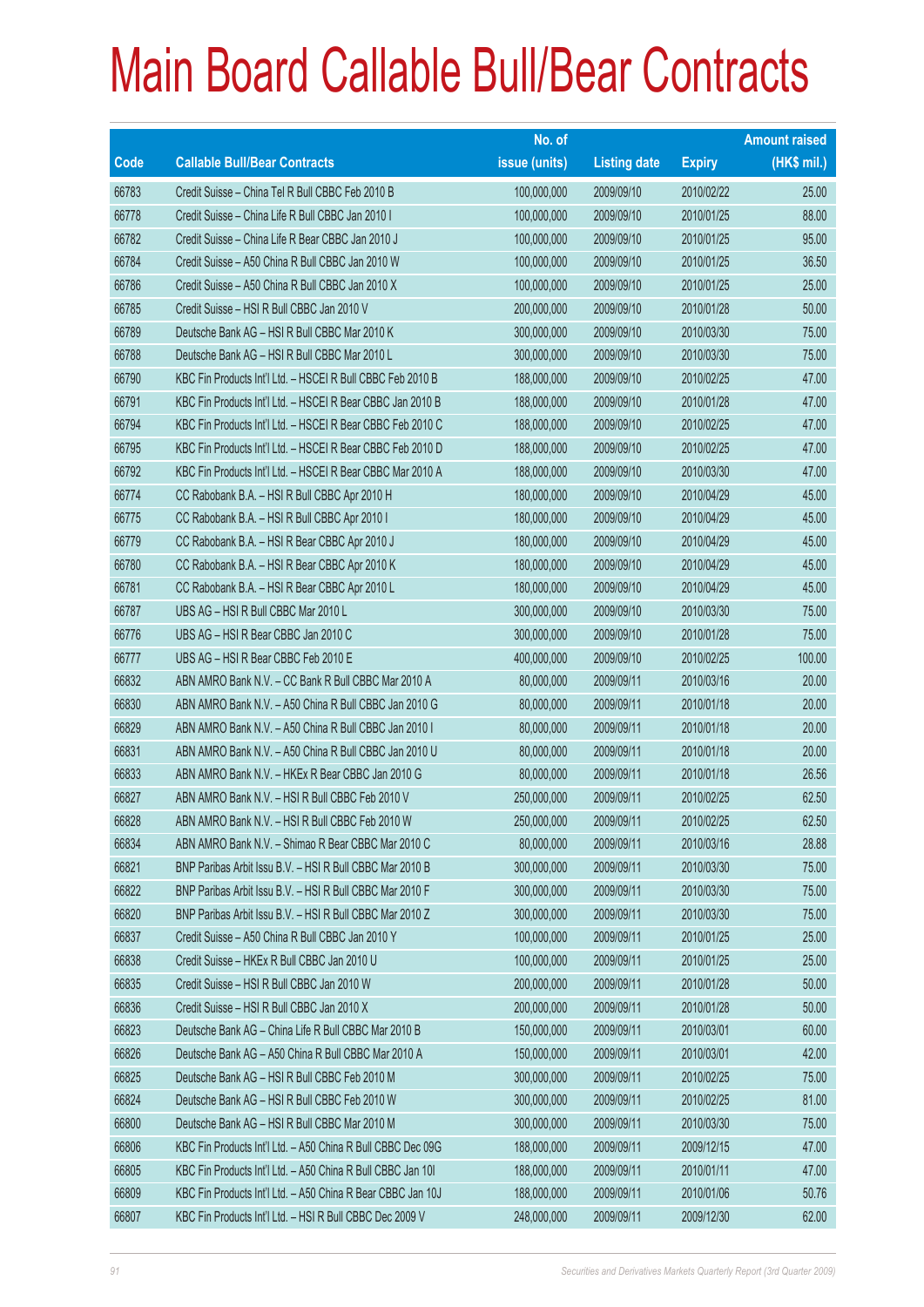|             |                                                                | No. of        |                     |               | <b>Amount raised</b> |
|-------------|----------------------------------------------------------------|---------------|---------------------|---------------|----------------------|
| <b>Code</b> | <b>Callable Bull/Bear Contracts</b>                            | issue (units) | <b>Listing date</b> | <b>Expiry</b> | (HK\$ mil.)          |
| 66808       | KBC Fin Products Int'l Ltd. - HSI R Bull CBBC Feb 2010 Y       | 308,000,000   | 2009/09/11          | 2010/02/25    | 77.00                |
| 66802       | KBC Fin Products Int'l Ltd. - HSI R Bear CBBC Dec 2009 I       | 208,000,000   | 2009/09/11          | 2009/12/30    | 52.00                |
| 66803       | KBC Fin Products Int'l Ltd. - HSI R Bear CBBC Dec 2009 X       | 248,000,000   | 2009/09/11          | 2009/12/30    | 62.00                |
| 66804       | KBC Fin Products Int'l Ltd. - HSI R Bear CBBC Feb 2010 X       | 248,000,000   | 2009/09/11          | 2010/02/25    | 62.00                |
| 66793       | SGA Societe Generale Acceptance N.V - CLife R Bull CBBC Jan10S | 100,000,000   | 2009/09/11          | 2010/01/20    | 30.00                |
| 66798       | SGA Societe Generale Acceptance N.V. - A50 R Bull CBBC Jan10E  | 150,000,000   | 2009/09/11          | 2010/01/20    | 37.50                |
| 66797       | SGA Societe Generale Acceptance N.V. - HSI R Bear CBBC Mar10L  | 300,000,000   | 2009/09/11          | 2010/03/30    | 75.00                |
| 66796       | SGA Societe Generale Acceptance N.V. - HSI R Bear CBBC Mar100  | 300,000,000   | 2009/09/11          | 2010/03/30    | 75.00                |
| 66799       | UBS AG - China Mobile R Bull CBBC Feb 2010 G                   | 200,000,000   | 2009/09/11          | 2010/02/22    | 50.00                |
| 66814       | UBS AG - China Life R Bull CBBC Feb 2010 M                     | 200,000,000   | 2009/09/11          | 2010/02/22    | 50.00                |
| 66818       | UBS AG - A50 China R Bull CBBC Feb 2010 F                      | 200,000,000   | 2009/09/11          | 2010/02/22    | 50.00                |
| 66819       | UBS AG - A50 China R Bull CBBC Feb 2010 G                      | 200,000,000   | 2009/09/11          | 2010/02/22    | 50.00                |
| 66815       | UBS AG - HKEx R Bull CBBC Feb 2010 K                           | 200,000,000   | 2009/09/11          | 2010/02/22    | 50.00                |
| 66816       | UBS AG - HKEx R Bull CBBC Feb 2010 L                           | 200,000,000   | 2009/09/11          | 2010/02/22    | 50.00                |
| 66813       | UBS AG - HSCEI R Bull CBBC Jan 2010 B                          | 100,000,000   | 2009/09/11          | 2010/01/28    | 25.00                |
| 66811       | UBS AG - HSI R Bull CBBC Jan 2010 I                            | 300,000,000   | 2009/09/11          | 2010/01/28    | 75.00                |
| 66810       | UBS AG - HSI R Bull CBBC Jan 2010 K                            | 300,000,000   | 2009/09/11          | 2010/01/28    | 75.00                |
| 66812       | UBS AG - HSI R Bull CBBC Jan 2010 U                            | 300,000,000   | 2009/09/11          | 2010/01/28    | 75.00                |
| 66801       | UBS AG - HSI R Bear CBBC Dec 2009 B                            | 300,000,000   | 2009/09/11          | 2009/12/30    | 75.00                |
| 66817       | UBS AG - Shimao R Bull CBBC Feb 2010 A                         | 100,000,000   | 2009/09/11          | 2010/02/22    | 28.50                |
| 66871       | ABN AMRO Bank N.V. - HSI R Bull CBBC Feb 2010 B                | 250,000,000   | 2009/09/14          | 2010/02/25    | 62.50                |
| 66868       | ABN AMRO Bank N.V. - HSI R Bull CBBC Feb 2010 X                | 250,000,000   | 2009/09/14          | 2010/02/25    | 62.50                |
| 66869       | ABN AMRO Bank N.V. - HSI R Bull CBBC Feb 2010 Y                | 250,000,000   | 2009/09/14          | 2010/02/25    | 62.50                |
| 66870       | ABN AMRO Bank N.V. - HSI R Bull CBBC Feb 2010 Z                | 250,000,000   | 2009/09/14          | 2010/02/25    | 62.75                |
| 66881       | Barclays Bank plc - HSI Bull CBBC Mar 2010 A                   | 300,000,000   | 2009/09/14          | 2010/03/30    | 78.00                |
| 66882       | Barclays Bank plc - HSI Bull CBBC Mar 2010 B                   | 300,000,000   | 2009/09/14          | 2010/03/30    | 78.00                |
| 66886       | Barclays Bank plc - HSI R Bear CBBC Mar 2010 C                 | 300,000,000   | 2009/09/14          | 2010/03/30    | 78.00                |
| 66887       | Barclays Bank plc - HSI R Bear CBBC Mar 2010 D                 | 300,000,000   | 2009/09/14          | 2010/03/30    | 78.00                |
| 66883       | BNP Paribas Arbit Issu B.V. - HSI R Bull CBBC Mar 2010 R       | 300,000,000   | 2009/09/14          | 2010/03/30    | 75.00                |
| 66853       | Credit Suisse - A50 China R Bull CBBC Jan 2010 Z               | 100,000,000   | 2009/09/14          | 2010/01/25    | 25.00                |
| 66852       | Credit Suisse - HSI R Bull CBBC Jan 2010 Z                     | 200,000,000   | 2009/09/14          | 2010/01/28    | 50.00                |
| 66845       | Credit Suisse - HSI R Bear CBBC Jan 2010 Y                     | 200,000,000   | 2009/09/14          | 2010/01/28    | 50.00                |
| 66854       | Credit Suisse - HSI R Bear CBBC Feb 2010 A                     | 200,000,000   | 2009/09/14          | 2010/02/25    | 50.00                |
| 66872       | Goldman Sachs SP (Asia) - HSI R Bull CBBC Apr 2010 W           | 200,000,000   | 2009/09/14          | 2010/04/29    | 50.00                |
| 66873       | Goldman Sachs SP (Asia) - HSI R Bull CBBC Apr 2010 X           | 200,000,000   | 2009/09/14          | 2010/04/29    | 50.00                |
| 66874       | Goldman Sachs SP (Asia) - HSI R Bull CBBC May 2010 A           | 200,000,000   | 2009/09/14          | 2010/05/28    | 50.00                |
| 66875       | Goldman Sachs SP (Asia) - HSI R Bull CBBC May 2010 B           | 200,000,000   | 2009/09/14          | 2010/05/28    | 50.00                |
| 66866       | KBC Fin Products Int'l Ltd. - HSI R Bull CBBC Jan 2010 C       | 208,000,000   | 2009/09/14          | 2010/01/28    | 52.00                |
| 66867       | KBC Fin Products Int'l Ltd. - HSI R Bull CBBC Feb 2010 Z       | 248,000,000   | 2009/09/14          | 2010/02/25    | 62.00                |
| 66843       | KBC Fin Products Int'l Ltd. - HSI R Bear CBBC Jan 2010 P       | 308,000,000   | 2009/09/14          | 2010/01/28    | 77.00                |
| 66844       | KBC Fin Products Int'l Ltd. - HSI R Bear CBBC Jan 2010 Q       | 208,000,000   | 2009/09/14          | 2010/01/28    | 52.00                |
| 66851       | SGA Societe Generale Acceptance N.V. - HSI R Bull CBBC Mar10A  | 300,000,000   | 2009/09/14          | 2010/03/30    | 75.00                |
| 66850       | SGA Societe Generale Acceptance N.V. - HSI R Bull CBBC Mar10D  | 300,000,000   | 2009/09/14          | 2010/03/30    | 75.00                |
| 66840       | SGA Societe Generale Acceptance N.V. - HSI R Bull CBBC Mar10E  | 300,000,000   | 2009/09/14          | 2010/03/30    | 75.00                |
| 66841       | SGA Societe Generale Acceptance N.V. - HSI R Bull CBBC Mar10F  | 300,000,000   | 2009/09/14          | 2010/03/30    | 75.00                |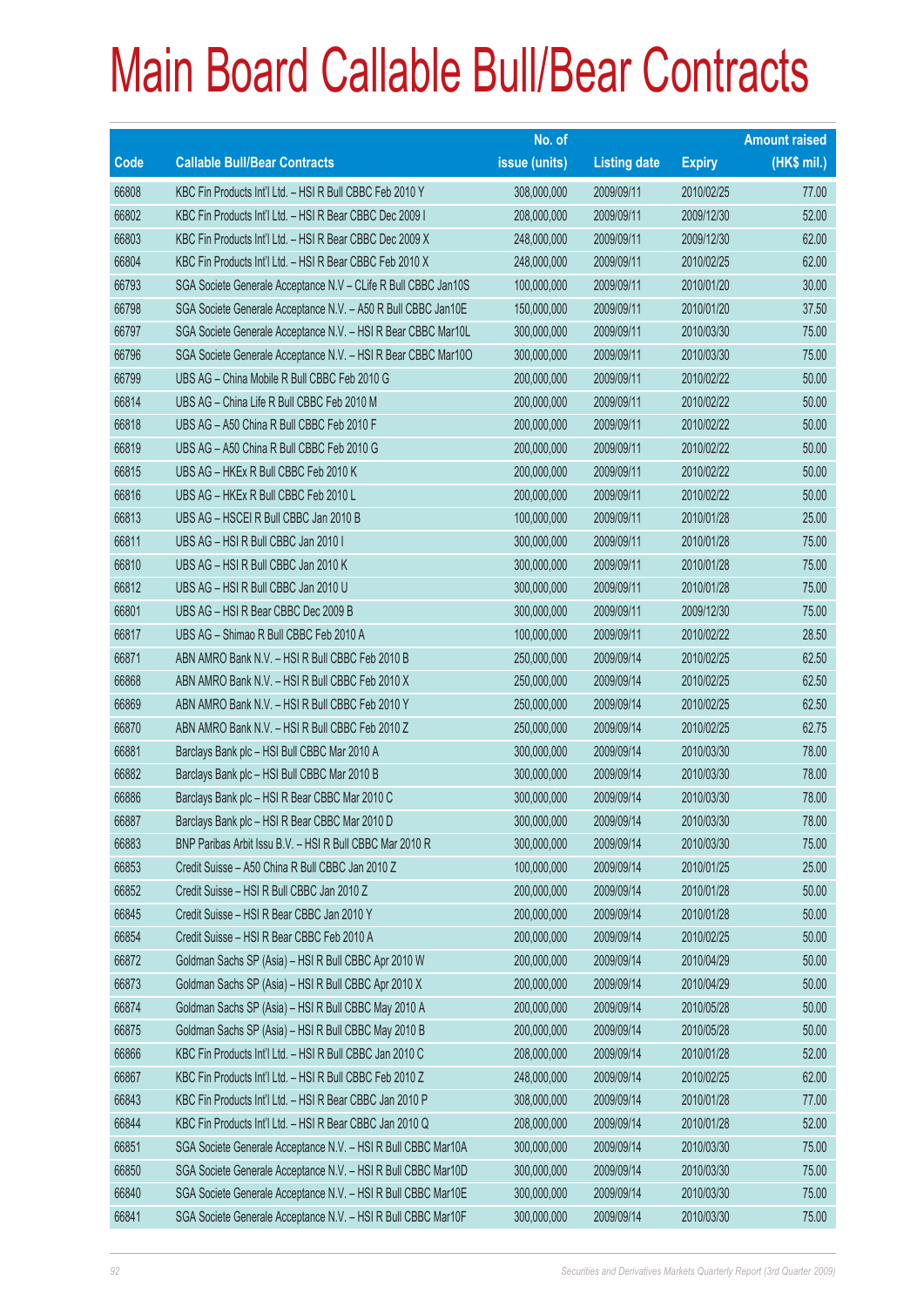|        |                                                               | No. of        |                     |               | <b>Amount raised</b> |
|--------|---------------------------------------------------------------|---------------|---------------------|---------------|----------------------|
| Code   | <b>Callable Bull/Bear Contracts</b>                           | issue (units) | <b>Listing date</b> | <b>Expiry</b> | (HK\$ mil.)          |
| 66842  | SGA Societe Generale Acceptance N.V. - HSI R Bull CBBC Mar10J | 300,000,000   | 2009/09/14          | 2010/03/30    | 75.00                |
| 66839  | SGA Societe Generale Acceptance N.V. - HSI R Bull CBBC Mar10K | 300,000,000   | 2009/09/14          | 2010/03/30    | 75.00                |
| 66855  | UBS AG - CHALCO R Bull CBBC Feb 2010 N                        | 100,000,000   | 2009/09/14          | 2010/02/22    | 25.00                |
| 66856  | UBS AG - BOCL R Bull CBBC Feb 2010 E                          | 200,000,000   | 2009/09/14          | 2010/02/22    | 50.00                |
| 66857  | UBS AG - CC Bank R Bull CBBC Feb 2010 F                       | 100,000,000   | 2009/09/14          | 2010/02/08    | 25.00                |
| 66858  | UBS AG - CCHC R Bull CBBC Jan 2010 B                          | 100,000,000   | 2009/09/14          | 2010/01/11    | 25.00                |
| 66859  | UBS AG - CCHC R Bull CBBC Jan 2010 C                          | 100,000,000   | 2009/09/14          | 2010/01/11    | 25.00                |
| 66860  | UBS AG - China Life R Bull CBBC Feb 2010 N                    | 200,000,000   | 2009/09/14          | 2010/02/22    | 50.00                |
| 66847  | UBS AG - A50 China R Bear CBBC Jan 2010 C                     | 200,000,000   | 2009/09/14          | 2010/01/25    | 50.00                |
| 66861  | UBS AG - R&F R Bull CBBC Jan 2010 I                           | 100,000,000   | 2009/09/14          | 2010/01/18    | 41.00                |
| 66862  | UBS AG - R&F R Bull CBBC Jan 2010 J                           | 100,000,000   | 2009/09/14          | 2010/01/18    | 31.00                |
| 66863  | UBS AG - R&F R Bull CBBC Jan 2010 K                           | 100,000,000   | 2009/09/14          | 2010/01/18    | 25.00                |
| 66846  | UBS AG - HKEx R Bear CBBC Feb 2010 M                          | 200,000,000   | 2009/09/14          | 2010/02/08    | 50.00                |
| 66876  | UBS AG - HSI R Bull CBBC Dec 2009 A                           | 300,000,000   | 2009/09/14          | 2009/12/30    | 75.00                |
| 66877  | UBS AG - HSI R Bull CBBC Dec 2009 G                           | 300,000,000   | 2009/09/14          | 2009/12/30    | 75.00                |
| 66878  | UBS AG - HSI R Bull CBBC Jan 2010 L                           | 300,000,000   | 2009/09/14          | 2010/01/28    | 75.00                |
| 66879  | UBS AG - HSI R Bull CBBC Feb 2010 T                           | 300,000,000   | 2009/09/14          | 2010/02/25    | 75.00                |
| 66880  | UBS AG - HSI R Bull CBBC May 2010 V                           | 400,000,000   | 2009/09/14          | 2010/05/28    | 100.00               |
| 66848  | UBS AG - HSI R Bear CBBC Dec 2009 E                           | 300,000,000   | 2009/09/14          | 2009/12/30    | 75.00                |
| 66849  | UBS AG - HSI R Bear CBBC Dec 2009 J                           | 300,000,000   | 2009/09/14          | 2009/12/30    | 75.00                |
| 66864  | UBS AG - Jiangxi Copper R Bull CBBC Feb 2010 F                | 100,000,000   | 2009/09/14          | 2010/02/22    | 25.00                |
| 66865  | UBS AG - Shimao R Bull CBBC Feb 2010 B                        | 100,000,000   | 2009/09/14          | 2010/02/22    | 25.00                |
| 66648# | UBS AG - HSI R Bull CBBC Dec 2009 S                           | 300,000,000   | 2009/09/14          | 2009/12/30    | 44.10                |
| 66913  | ABN AMRO Bank N.V. - A50 China R Bull CBBC Jan 2010 A         | 80,000,000    | 2009/09/15          | 2010/01/18    | 20.08                |
| 66914  | ABN AMRO Bank N.V. - HSI R Bull CBBC Feb 2010 F               | 250,000,000   | 2009/09/15          | 2010/02/25    | 62.75                |
| 66915  | ABN AMRO Bank N.V. - HSI R Bull CBBC Feb 2010 G               | 250,000,000   | 2009/09/15          | 2010/02/25    | 62.75                |
| 66916  | ABN AMRO Bank N.V. - HSI R Bear CBBC Feb 2010 H               | 250,000,000   | 2009/09/15          | 2010/02/25    | 62.50                |
| 66917  | ABN AMRO Bank N.V. - HSI R Bear CBBC Feb 2010 I               | 250,000,000   | 2009/09/15          | 2010/02/25    | 62.50                |
| 66894  | BNP Paribas Arbit Issu B.V. - HSI R Bull CBBC Feb 2010 I      | 300,000,000   | 2009/09/15          | 2010/02/25    | 75.00                |
| 66912  | BNP Paribas Arbit Issu B.V. - HSI R Bull CBBC Feb 2010 K      | 300,000,000   | 2009/09/15          | 2010/02/25    | 75.00                |
| 66895  | Credit Suisse - China Life R Bull CBBC Jan 2010 K             | 100,000,000   | 2009/09/15          | 2010/01/25    | 26.50                |
| 66899  | Credit Suisse - China Life R Bear CBBC Feb 2010 A             | 100,000,000   | 2009/09/15          | 2010/02/22    | 95.00                |
| 66896  | Credit Suisse - HKEx R Bear CBBC Feb 2010 A                   | 100,000,000   | 2009/09/15          | 2010/02/22    | 40.00                |
| 66897  | Credit Suisse - HSBC R Bear CBBC Feb 2010 A                   | 100,000,000   | 2009/09/15          | 2010/02/22    | 25.00                |
| 66908  | Credit Suisse - HSI R Bull CBBC Jan 2010 F                    | 200,000,000   | 2009/09/15          | 2010/01/28    | 50.00                |
| 66898  | Credit Suisse - HSI R Bull CBBC Feb 2010 B                    | 190,000,000   | 2009/09/15          | 2010/02/25    | 47.50                |
| 66892  | Credit Suisse - HSI R Bear CBBC Jan 2010 B                    | 200,000,000   | 2009/09/15          | 2010/01/28    | 50.00                |
| 66909  | Credit Suisse - HSI R Bear CBBC Feb 2010 C                    | 200,000,000   | 2009/09/15          | 2010/02/25    | 81.00                |
| 66921  | Deutsche Bank AG - HSI R Bull CBBC Feb 2010 X                 | 300,000,000   | 2009/09/15          | 2010/02/25    | 75.00                |
| 66893  | Deutsche Bank AG - HSI R Bull CBBC Mar 2010 A                 | 300,000,000   | 2009/09/15          | 2010/03/30    | 75.00                |
| 66890  | Deutsche Bank AG - HSI R Bull CBBC Mar 2010 N                 | 300,000,000   | 2009/09/15          | 2010/03/30    | 75.00                |
| 66922  | Deutsche Bank AG - HSI R Bear CBBC Jan 2010 I                 | 300,000,000   | 2009/09/15          | 2010/01/28    | 90.00                |
| 66918  | Goldman Sachs SP (Asia) - HSI R Bull CBBC May 2010 C          | 200,000,000   | 2009/09/15          | 2010/05/28    | 50.00                |
| 66919  | Goldman Sachs SP (Asia) - HSI R Bull CBBC May 2010 D          | 200,000,000   | 2009/09/15          | 2010/05/28    | 50.00                |
| 66920  | Goldman Sachs SP (Asia) - HSI R Bull CBBC May 2010 E          | 200,000,000   | 2009/09/15          | 2010/05/28    | 50.00                |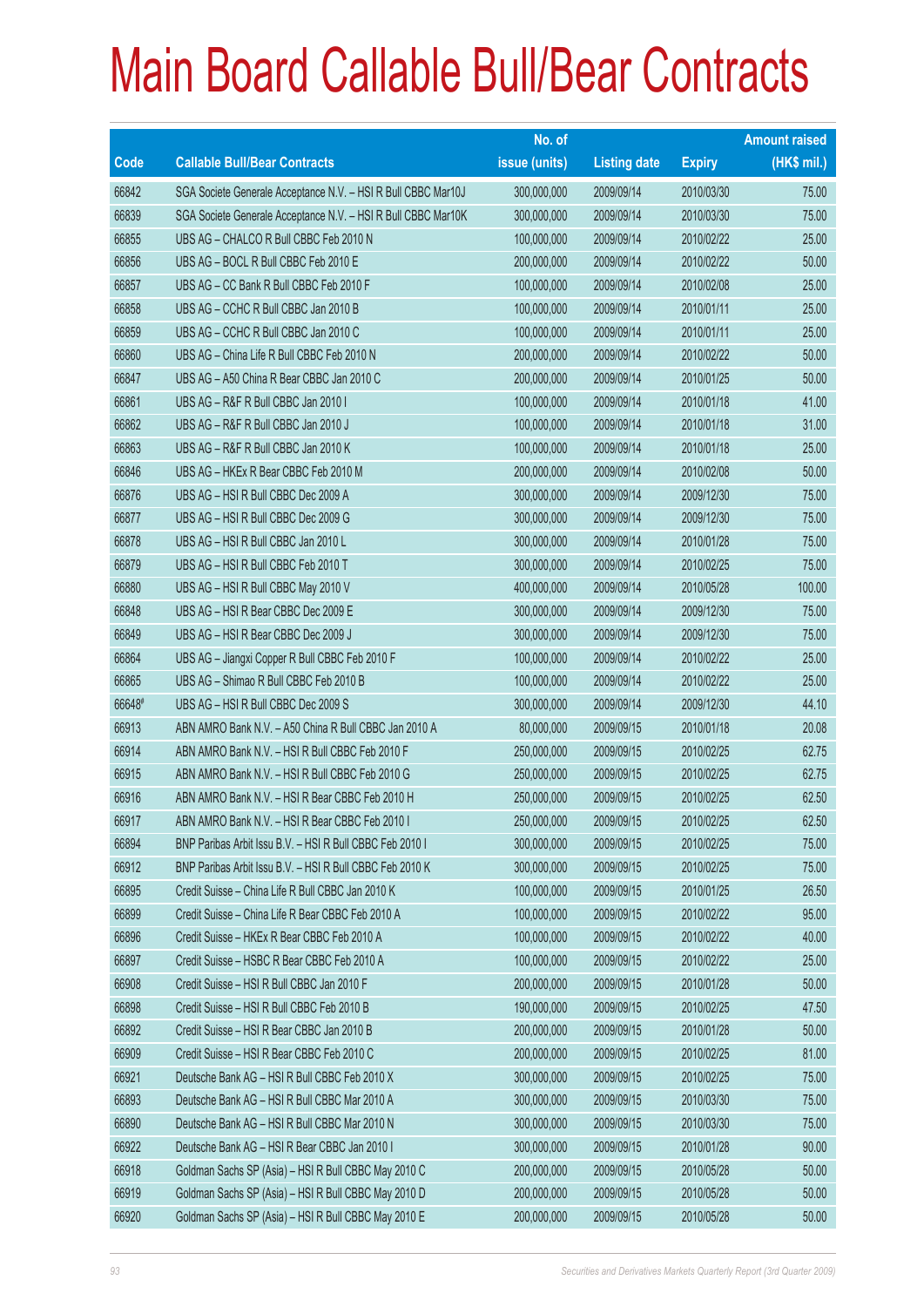|       |                                                          | No. of        |                     |               | <b>Amount raised</b> |
|-------|----------------------------------------------------------|---------------|---------------------|---------------|----------------------|
| Code  | <b>Callable Bull/Bear Contracts</b>                      | issue (units) | <b>Listing date</b> | <b>Expiry</b> | (HK\$ mil.)          |
| 66889 | HK Bank - HSI R Bull CBBC May 2010 C                     | 120,000,000   | 2009/09/15          | 2010/05/28    | 30.00                |
| 66910 | KBC Fin Products Int'l Ltd. - HSI R Bull CBBC Jan 2010 A | 268,000,000   | 2009/09/15          | 2010/01/28    | 67.00                |
| 66911 | KBC Fin Products Int'l Ltd. - HSI R Bull CBBC Jan 2010 V | 288,000,000   | 2009/09/15          | 2010/01/28    | 72.00                |
| 66901 | KBC Fin Products Int'l Ltd. - HSI R Bear CBBC Jan 2010 B | 268,000,000   | 2009/09/15          | 2010/01/28    | 67.00                |
| 66900 | KBC Fin Products Int'l Ltd. - HSI R Bear CBBC Jan 2010 R | 288,000,000   | 2009/09/15          | 2010/01/28    | 72.00                |
| 66926 | UBS AG - BOCL R Bear CBBC Feb 2010 F                     | 200,000,000   | 2009/09/15          | 2010/02/22    | 50.00                |
| 66930 | UBS AG - China Mobile R Bull CBBC Feb 2010 H             | 200,000,000   | 2009/09/15          | 2010/02/22    | 50.00                |
| 66929 | UBS AG - China Life R Bull CBBC Feb 2010 O               | 200,000,000   | 2009/09/15          | 2010/02/22    | 50.00                |
| 66932 | UBS AG - CNOOC R Bull CBBC Feb 2010 G                    | 100,000,000   | 2009/09/15          | 2010/02/22    | 25.00                |
| 66931 | UBS AG - Sinopec Corp R Bull CBBC Feb 2010 G             | 100,000,000   | 2009/09/15          | 2010/02/22    | 25.00                |
| 66903 | UBS AG - China Shenhua R Bull CBBC Feb 2010 C            | 100,000,000   | 2009/09/15          | 2010/02/22    | 38.00                |
| 66905 | UBS AG - HKEx R Bull CBBC Feb 2010 N                     | 200,000,000   | 2009/09/15          | 2010/02/22    | 50.00                |
| 66933 | UBS AG - HSBC R Bull CBBC Feb 2010 K                     | 100,000,000   | 2009/09/15          | 2010/02/22    | 25.00                |
| 66923 | UBS AG - HSCEI R Bull CBBC Feb 2010 V                    | 100,000,000   | 2009/09/15          | 2010/02/25    | 25.00                |
| 66927 | UBS AG - HSCEI R Bear CBBC Feb 2010 W                    | 100,000,000   | 2009/09/15          | 2010/02/25    | 25.00                |
| 66928 | UBS AG - HSCEI R Bear CBBC Feb 2010 X                    | 100,000,000   | 2009/09/15          | 2010/02/25    | 25.00                |
| 66924 | UBS AG - HSI R Bull CBBC Jan 2010 W                      | 300,000,000   | 2009/09/15          | 2010/01/28    | 75.00                |
| 66888 | UBS AG - HSI R Bull CBBC Jan 2010 Y                      | 300,000,000   | 2009/09/15          | 2010/01/28    | 75.00                |
| 66925 | UBS AG - HSI R Bull CBBC Mar 2010 B                      | 300,000,000   | 2009/09/15          | 2010/03/30    | 75.00                |
| 66885 | UBS AG - HSI R Bull CBBC Mar 2010 R                      | 300,000,000   | 2009/09/15          | 2010/03/30    | 75.00                |
| 66884 | UBS AG - HSI R Bull CBBC Apr 2010 D                      | 300,000,000   | 2009/09/15          | 2010/04/29    | 75.00                |
| 66891 | UBS AG - HSI R Bear CBBC Dec 2009 O                      | 300,000,000   | 2009/09/15          | 2009/12/30    | 75.00                |
| 66907 | UBS AG - HSI R Bear CBBC Dec 2009 T                      | 300,000,000   | 2009/09/15          | 2009/12/30    | 75.00                |
| 66934 | UBS AG - Hutchison R Bull CBBC Feb 2010 D                | 100,000,000   | 2009/09/15          | 2010/02/22    | 25.00                |
| 66902 | UBS AG - ICBC R Bull CBBC Feb 2010 C                     | 100,000,000   | 2009/09/15          | 2010/02/22    | 25.00                |
| 66906 | UBS AG - ICBC R Bear CBBC Feb 2010 D                     | 100,000,000   | 2009/09/15          | 2010/02/22    | 25.00                |
| 66935 | UBS AG - Jiangxi Copper R Bull CBBC Feb 2010 G           | 100,000,000   | 2009/09/15          | 2010/02/22    | 25.00                |
| 66904 | UBS AG - Petrochina R Bull CBBC Feb 2010 G               | 100,000,000   | 2009/09/15          | 2010/02/22    | 25.00                |
| 66936 | UBS AG - Ping An R Bull CBBC Feb 2010 G                  | 100,000,000   | 2009/09/15          | 2010/02/22    | 25.00                |
| 66937 | UBS AG - SHK Ppt R Bull CBBC Feb 2010 Q                  | 100,000,000   | 2009/09/15          | 2010/02/22    | 25.00                |
| 66985 | ABN AMRO Bank N.V. - COVS R Bear CBBC Mar 2010 C         | 80,000,000    | 2009/09/16          | 2010/03/16    | 30.56                |
| 66986 | ABN AMRO Bank N.V. - R&F R Bear CBBC Jan 2010 C          | 80,000,000    | 2009/09/16          | 2010/01/25    | 43.04                |
| 66991 | ABN AMRO Bank N.V. - HSCEI R Bull CBBC Feb 2010 A        | 250,000,000   | 2009/09/16          | 2010/02/25    | 62.50                |
| 66992 | ABN AMRO Bank N.V. - HSCEI R Bull CBBC Feb 2010 B        | 250,000,000   | 2009/09/16          | 2010/02/25    | 62.75                |
| 66996 | ABN AMRO Bank N.V. - HSCEI R Bear CBBC Feb 2010 C        | 250,000,000   | 2009/09/16          | 2010/02/25    | 63.75                |
| 66997 | ABN AMRO Bank N.V. - HSCEI R Bear CBBC Feb 2010 D        | 250,000,000   | 2009/09/16          | 2010/02/25    | 62.75                |
| 66983 | BNP Paribas Arbit Issu B.V. - HSI R Bear CBBC Mar 2010 K | 300,000,000   | 2009/09/16          | 2010/03/30    | 75.00                |
| 66969 | Credit Suisse - HKEx R Bear CBBC Feb 2010 B              | 100,000,000   | 2009/09/16          | 2010/02/22    | 38.50                |
| 66967 | Credit Suisse - HSI R Bull CBBC Jan 2010 C               | 200,000,000   | 2009/09/16          | 2010/01/28    | 50.00                |
| 66982 | Credit Suisse - HSI R Bear CBBC Jan 2010 G               | 200,000,000   | 2009/09/16          | 2010/01/28    | 50.00                |
| 66968 | Credit Suisse - HSI R Bear CBBC Feb 2010 D               | 200,000,000   | 2009/09/16          | 2010/02/25    | 77.00                |
| 66959 | Deutsche Bank AG - HSI R Bull CBBC Feb 2010 N            | 300,000,000   | 2009/09/16          | 2010/02/25    | 78.00                |
| 66970 | Deutsche Bank AG - HSI R Bear CBBC Jan 2010 O            | 300,000,000   | 2009/09/16          | 2010/01/28    | 81.00                |
| 66971 | Deutsche Bank AG - HSI R Bear CBBC Jan 2010 Q            | 300,000,000   | 2009/09/16          | 2010/01/28    | 75.00                |
| 66972 | Deutsche Bank AG - HSI R Bear CBBC Feb 2010 Y            | 300,000,000   | 2009/09/16          | 2010/02/25    | 75.00                |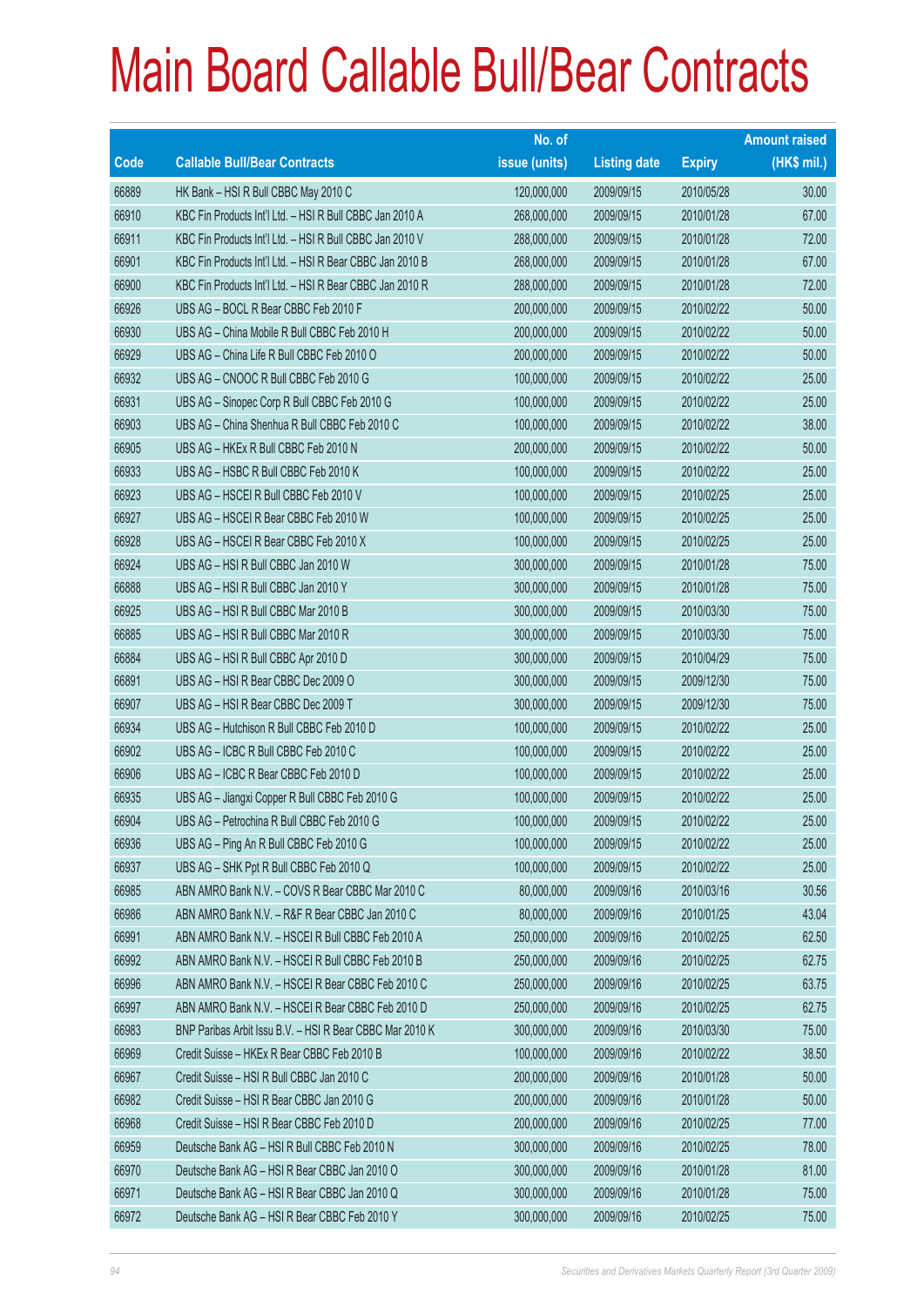|       |                                                                | No. of        |                     |               | <b>Amount raised</b> |
|-------|----------------------------------------------------------------|---------------|---------------------|---------------|----------------------|
| Code  | <b>Callable Bull/Bear Contracts</b>                            | issue (units) | <b>Listing date</b> | <b>Expiry</b> | $(HK$$ mil.)         |
| 66981 | Goldman Sachs SP (Asia) - HSI R Bear CBBC Apr 2010 Y           | 200,000,000   | 2009/09/16          | 2010/04/29    | 50.00                |
| 66973 | KBC Fin Products Int'l Ltd. - CCHC R Bull CBBC Jan 2010 C      | 98,000,000    | 2009/09/16          | 2010/01/11    | 24.50                |
| 66974 | KBC Fin Products Int'l Ltd. - A50 China R Bear CBBC Dec 09H    | 188,000,000   | 2009/09/16          | 2009/12/16    | 54.52                |
| 66975 | KBC Fin Products Int'l Ltd. - A50 China R Bear CBBC Feb 10A    | 188,000,000   | 2009/09/16          | 2010/02/01    | 63.92                |
| 66987 | KBC Fin Products Int'l Ltd. - HKEx R Bull CBBC Jan 10H         | 188,000,000   | 2009/09/16          | 2010/01/05    | 47.00                |
| 66988 | KBC Fin Products Int'l Ltd. - JiangC R Bull CBBC Jan 10A       | 100,000,000   | 2009/09/16          | 2010/01/18    | 59.00                |
| 66989 | KBC Fin Products Int'l Ltd. - JiangC R Bull CBBC Jan 10B       | 100,000,000   | 2009/09/16          | 2010/01/08    | 34.00                |
| 66990 | KBC Fin Products Int'l Ltd. - JiangC R Bull CBBC Feb 10A       | 100,000,000   | 2009/09/16          | 2010/02/01    | 45.00                |
| 66962 | CC Rabobank B.A. - HSI R Bull CBBC Apr 2010 M                  | 180,000,000   | 2009/09/16          | 2010/04/29    | 45.00                |
| 66963 | CC Rabobank B.A. - HSI R Bull CBBC Apr 2010 N                  | 180,000,000   | 2009/09/16          | 2010/04/29    | 45.00                |
| 66964 | CC Rabobank B.A. - HSI R Bull CBBC Apr 2010 O                  | 180,000,000   | 2009/09/16          | 2010/04/29    | 45.00                |
| 66965 | CC Rabobank B.A. - HSI R Bull CBBC Apr 2010 P                  | 180,000,000   | 2009/09/16          | 2010/04/29    | 45.00                |
| 66966 | CC Rabobank B.A. - HSI R Bull CBBC Apr 2010 Q                  | 180,000,000   | 2009/09/16          | 2010/04/29    | 45.00                |
| 66941 | SGA Societe Generale Acceptance N.V. - CMob R Bull CBBC Jan100 | 300,000,000   | 2009/09/16          | 2010/01/13    | 75.00                |
| 66938 | SGA Societe Generale Acceptance N.V. - CCHC R Bull CBBC Jan10K | 100,000,000   | 2009/09/16          | 2010/01/13    | 25.00                |
| 66939 | SGA Societe Generale Acceptance N.V - CLife R Bull CBBC Jan10T | 100,000,000   | 2009/09/16          | 2010/01/20    | 38.00                |
| 66940 | SGA Societe Generale Acceptance N.V - CLife R Bull CBBC Jan10U | 100,000,000   | 2009/09/16          | 2010/01/20    | 28.00                |
| 66946 | SGA Societe Generale Acceptance N.V. - A50 R Bull CBBC Jan10F  | 150,000,000   | 2009/09/16          | 2010/01/20    | 37.50                |
| 66947 | SGA Societe Generale Acceptance N.V. - A50 R Bull CBBC Jan10I  | 150,000,000   | 2009/09/16          | 2010/01/20    | 37.50                |
| 66948 | SGA Societe Generale Acceptance N.V. - A50 R Bull CBBC Jan10J  | 150,000,000   | 2009/09/16          | 2010/01/20    | 37.50                |
| 66942 | SGA Societe Generale Acceptance N.V. - R&F R Bull CBBC Jan10M  | 50,000,000    | 2009/09/16          | 2010/01/20    | 19.00                |
| 66943 | SGA Societe Generale Acceptance N.V. - HKEx R Bull CBBC Jan10T | 150,000,000   | 2009/09/16          | 2010/01/13    | 37.50                |
| 66944 | SGA Societe Generale Acceptance N.V. - HSBC R Bull CBBC Jan10M | 300,000,000   | 2009/09/16          | 2010/01/20    | 75.00                |
| 66950 | SGA Societe Generale Acceptance NV - HSCEI R Bull CBBC Jan10E  | 200,000,000   | 2009/09/16          | 2010/01/28    | 50.00                |
| 66951 | SGA Societe Generale Acceptance N.V. - HSI R Bull CBBC Jan100  | 500,000,000   | 2009/09/16          | 2010/01/28    | 125.00               |
| 66954 | SGA Societe Generale Acceptance N.V. - HSI R Bull CBBC Apr10G  | 300,000,000   | 2009/09/16          | 2010/04/29    | 75.00                |
| 66955 | SGA Societe Generale Acceptance N.V. - HSI R Bull CBBC Apr10H  | 300,000,000   | 2009/09/16          | 2010/04/29    | 75.00                |
| 66957 | SGA Societe Generale Acceptance N.V. - HSI R Bull CBBC Apr101  | 300,000,000   | 2009/09/16          | 2010/04/29    | 75.00                |
| 66956 | SGA Societe Generale Acceptance N.V. - HSI R Bull CBBC Apr10J  | 300,000,000   | 2009/09/16          | 2010/04/29    | 75.00                |
| 66952 | SGA Societe Generale Acceptance N.V. - HSI R Bull CBBC Apr10W  | 300,000,000   | 2009/09/16          | 2010/04/29    | 75.00                |
| 66953 | SGA Societe Generale Acceptance N.V. - HSI R Bull CBBC Apr10X  | 300,000,000   | 2009/09/16          | 2010/04/29    | 75.00                |
| 66958 | SGA Societe Generale Acceptance N.V. - HSI R Bull CBBC May10E  | 500,000,000   | 2009/09/16          | 2010/05/28    | 125.00               |
| 66945 | SGA Societe Generale Acceptance N.V. - ICBC R Bull CBBC Jan10G | 300,000,000   | 2009/09/16          | 2010/01/13    | 75.00                |
| 66949 | SGA Societe Generale Acceptance NV - Shimao R Bull CBBC Jan10K | 50,000,000    | 2009/09/16          | 2010/01/20    | 16.50                |
| 66979 | UBS AG - China Mobile R Bull CBBC Feb 2010 I                   | 200,000,000   | 2009/09/16          | 2010/02/22    | 50.00                |
| 66980 | UBS AG - COVS R Bull CBBC Feb 2010 C                           | 100,000,000   | 2009/09/16          | 2010/02/22    | 31.00                |
| 66984 | UBS AG - COVS R Bear CBBC Feb 2010 D                           | 100,000,000   | 2009/09/16          | 2010/02/22    | 49.50                |
| 66960 | UBS AG - HSI R Bull CBBC Dec 2009 F                            | 300,000,000   | 2009/09/16          | 2009/12/30    | 75.00                |
| 66961 | UBS AG - HSI R Bull CBBC Feb 2010 X                            | 300,000,000   | 2009/09/16          | 2010/02/25    | 75.00                |
| 66976 | UBS AG - HSI R Bear CBBC Dec 2009 I                            | 300,000,000   | 2009/09/16          | 2009/12/30    | 75.00                |
| 66977 | UBS AG - HSI R Bear CBBC Feb 2010 S                            | 300,000,000   | 2009/09/16          | 2010/02/25    | 75.00                |
| 66978 | UBS AG - HSI R Bear CBBC Mar 2010 K                            | 400,000,000   | 2009/09/16          | 2010/03/30    | 100.00               |
| 67025 | ABN AMRO Bank N.V. - A50 China R Bear CBBC Jan 2010 B          | 80,000,000    | 2009/09/17          | 2010/01/18    | 20.00                |
| 67024 | ABN AMRO Bank N.V. - HSI R Bull CBBC Feb 2010 M                | 250,000,000   | 2009/09/17          | 2010/02/25    | 62.50                |
| 67028 | ABN AMRO Bank N.V. - HSI R Bear CBBC Feb 2010 N                | 250,000,000   | 2009/09/17          | 2010/02/25    | 62.50                |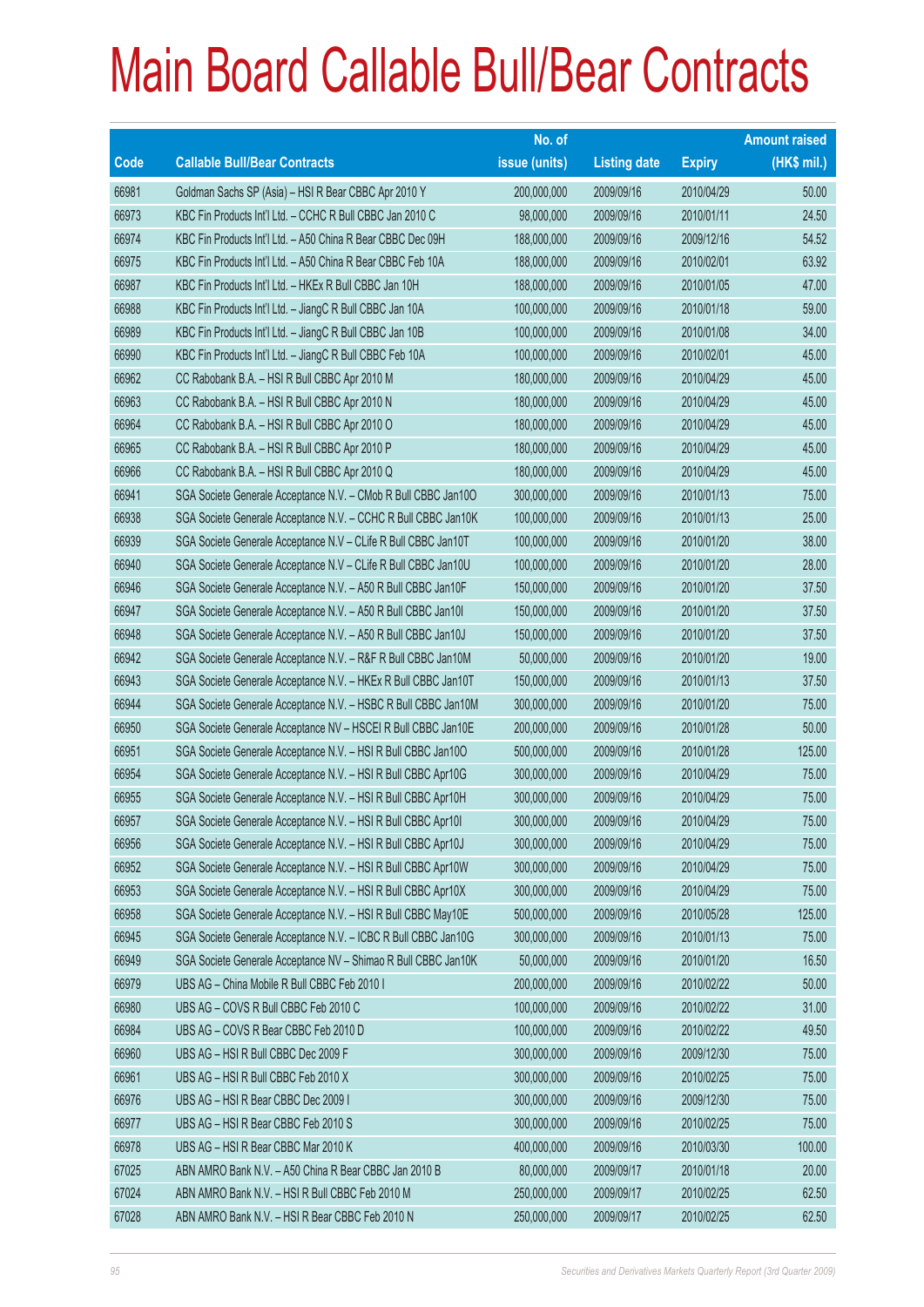|             |                                                               | No. of        |                     |               | <b>Amount raised</b> |
|-------------|---------------------------------------------------------------|---------------|---------------------|---------------|----------------------|
| <b>Code</b> | <b>Callable Bull/Bear Contracts</b>                           | issue (units) | <b>Listing date</b> | <b>Expiry</b> | $(HK$$ mil.)         |
| 67013       | BNP Paribas Arbit Issu B.V. - HSI R Bull CBBC Feb 2010 G      | 300,000,000   | 2009/09/17          | 2010/02/25    | 75.00                |
| 67014       | BNP Paribas Arbit Issu B.V. - HSI R Bull CBBC Feb 2010 J      | 300,000,000   | 2009/09/17          | 2010/02/25    | 75.00                |
| 67016       | BNP Paribas Arbit Issu B.V. - HSI R Bear CBBC Mar 2010 U      | 300,000,000   | 2009/09/17          | 2010/03/30    | 75.00                |
| 67017       | BNP Paribas Arbit Issu B.V. - HSI R Bear CBBC Mar 2010 V      | 300,000,000   | 2009/09/17          | 2010/03/30    | 75.00                |
| 67012       | Credit Suisse - HKEx R Bull CBBC Feb 2010 D                   | 100,000,000   | 2009/09/17          | 2010/02/22    | 25.00                |
| 67008       | Credit Suisse - HKEx R Bear CBBC Feb 2010 C                   | 100,000,000   | 2009/09/17          | 2010/02/22    | 43.00                |
| 67009       | Credit Suisse - HSI R Bear CBBC Feb 2010 E                    | 200,000,000   | 2009/09/17          | 2010/02/25    | 50.00                |
| 67007       | Deutsche Bank AG - HSI R Bull CBBC Feb 2010 O                 | 300,000,000   | 2009/09/17          | 2010/02/25    | 75.00                |
| 67026       | Deutsche Bank AG - HSI R Bear CBBC Feb 2010 C                 | 300,000,000   | 2009/09/17          | 2010/02/25    | 75.00                |
| 67023       | Goldman Sachs SP (Asia) - HSI R Bear CBBC Apr 2010 Z          | 200,000,000   | 2009/09/17          | 2010/04/29    | 50.00                |
| 67011       | KBC Fin Products Int'l Ltd. - HSI R Bull CBBC Feb 2010 A      | 248,000,000   | 2009/09/17          | 2010/02/25    | 62.00                |
| 67015       | KBC Fin Products Int'l Ltd. - HSI R Bear CBBC Feb 2010 B      | 308,000,000   | 2009/09/17          | 2010/02/25    | 77.00                |
| 67006       | KBC Fin Products Int'l Ltd. - HSI R Bear CBBC Feb 2010 C      | 248,000,000   | 2009/09/17          | 2010/02/25    | 62.00                |
| 66993       | Macquarie Bank Ltd. - HSI R Bull CBBC Jan 2010 E              | 300,000,000   | 2009/09/17          | 2010/01/28    | 75.30                |
| 67001       | CC Rabobank B.A. - HSI R Bull CBBC Mar 2010 H                 | 180,000,000   | 2009/09/17          | 2010/03/30    | 45.00                |
| 67005       | CC Rabobank B.A. - HSI R Bull CBBC Mar 2010 R                 | 180,000,000   | 2009/09/17          | 2010/03/30    | 45.00                |
| 67002       | CC Rabobank B.A. - HSI R Bull CBBC Mar 2010 W                 | 180,000,000   | 2009/09/17          | 2010/03/30    | 45.00                |
| 67003       | CC Rabobank B.A. - HSI R Bull CBBC Mar 2010 X                 | 180,000,000   | 2009/09/17          | 2010/03/30    | 45.00                |
| 67004       | CC Rabobank B.A. - HSI R Bull CBBC Mar 2010 Z                 | 180,000,000   | 2009/09/17          | 2010/03/30    | 45.00                |
| 67022       | UBS AG - China Mobile R Bear CBBC Feb 2010 J                  | 200,000,000   | 2009/09/17          | 2010/02/22    | 50.00                |
| 66994       | UBS AG - China Life R Bull CBBC Feb 2010 P                    | 200,000,000   | 2009/09/17          | 2010/02/22    | 50.00                |
| 66995       | UBS AG - China Shenhua R Bear CBBC Feb 2010 D                 | 100,000,000   | 2009/09/17          | 2010/02/22    | 25.00                |
| 66998       | UBS AG - A50 China R Bull CBBC Feb 2010 H                     | 200,000,000   | 2009/09/17          | 2010/02/22    | 50.00                |
| 67021       | UBS AG - HSCEI R Bear CBBC Feb 2010 Y                         | 100,000,000   | 2009/09/17          | 2010/02/25    | 25.00                |
| 67010       | UBS AG - HSI R Bull CBBC Dec 2009 V                           | 300,000,000   | 2009/09/17          | 2009/12/30    | 75.00                |
| 66999       | UBS AG - HSI R Bull CBBC May 2010 W                           | 400,000,000   | 2009/09/17          | 2010/05/28    | 100.00               |
| 67000       | UBS AG - HSI R Bear CBBC Dec 2009 Q                           | 300,000,000   | 2009/09/17          | 2009/12/30    | 75.00                |
| 67018       | UBS AG - HSI R Bear CBBC Dec 2009 X                           | 300,000,000   | 2009/09/17          | 2009/12/30    | 75.00                |
| 67019       | UBS AG - HSI R Bear CBBC Jun 2010 C                           | 400,000,000   | 2009/09/17          | 2010/06/29    | 100.00               |
| 67020       | UBS AG - HSI R Bear CBBC Jun 2010 D                           | 400,000,000   | 2009/09/17          | 2010/06/29    | 100.00               |
| 66021#      | Credit Suisse - China Mobile R Bull CBBC Jan 2010 B           | 200,000,000   | 2009/09/17          | 2010/01/11    | 20.00                |
| 67035       | Credit Suisse - HSI R Bear CBBC Jan 2010 I                    | 200,000,000   | 2009/09/18          | 2010/01/28    | 50.00                |
| 67033       | Deutsche Bank AG - HSI R Bear CBBC Feb 2010 H                 | 300,000,000   | 2009/09/18          | 2010/02/25    | 75.00                |
| 67049       | Goldman Sachs SP (Asia) - HSI R Bear CBBC May 2010 F          | 200,000,000   | 2009/09/18          | 2010/05/28    | 50.00                |
| 67057       | KBC Fin Products Int'l Ltd. - A50 China R Bull CBBC Jan2010K  | 188,000,000   | 2009/09/18          | 2010/01/05    | 47.00                |
| 67052       | KBC Fin Products Int'l Ltd. - HSBC R Bull CBBC Feb 2010 C     | 188,000,000   | 2009/09/18          | 2010/02/01    | 47.00                |
| 67050       | KBC Fin Products Int'l Ltd. - HSCEI R Bull CBBC Jan 2010 C    | 188,000,000   | 2009/09/18          | 2010/01/28    | 47.00                |
| 67051       | KBC Fin Products Int'l Ltd. - HSCEI R Bull CBBC Jan 2010 D    | 188,000,000   | 2009/09/18          | 2010/01/28    | 47.00                |
| 67055       | KBC Fin Products Int'l Ltd. - HSCEI R Bear CBBC Jan 2010 E    | 188,000,000   | 2009/09/18          | 2010/01/28    | 47.00                |
| 67056       | KBC Fin Products Int'l Ltd. - HSCEI R Bear CBBC Feb 2010 E    | 188,000,000   | 2009/09/18          | 2010/02/25    | 47.00                |
| 67053       | KBC Fin Products Int'l Ltd. - Jiangxi C R Bull CBBC Feb10B    | 100,000,000   | 2009/09/18          | 2010/02/01    | 25.00                |
| 67054       | KBC Fin Products Int'l Ltd. - SHK Ppt R Bull CBBC Mar 2010 A  | 188,000,000   | 2009/09/18          | 2010/03/01    | 47.00                |
| 67031       | SGA Societe Generale Acceptance N.V. - HSI R Bear CBBC Mar10B | 300,000,000   | 2009/09/18          | 2010/03/30    | 75.00                |
| 67029       | SGA Societe Generale Acceptance N.V. - HSI R Bear CBBC Mar10M | 300,000,000   | 2009/09/18          | 2010/03/30    | 75.00                |
| 67030       | SGA Societe Generale Acceptance N.V. - HSI R Bear CBBC Mar10N | 300,000,000   | 2009/09/18          | 2010/03/30    | 75.00                |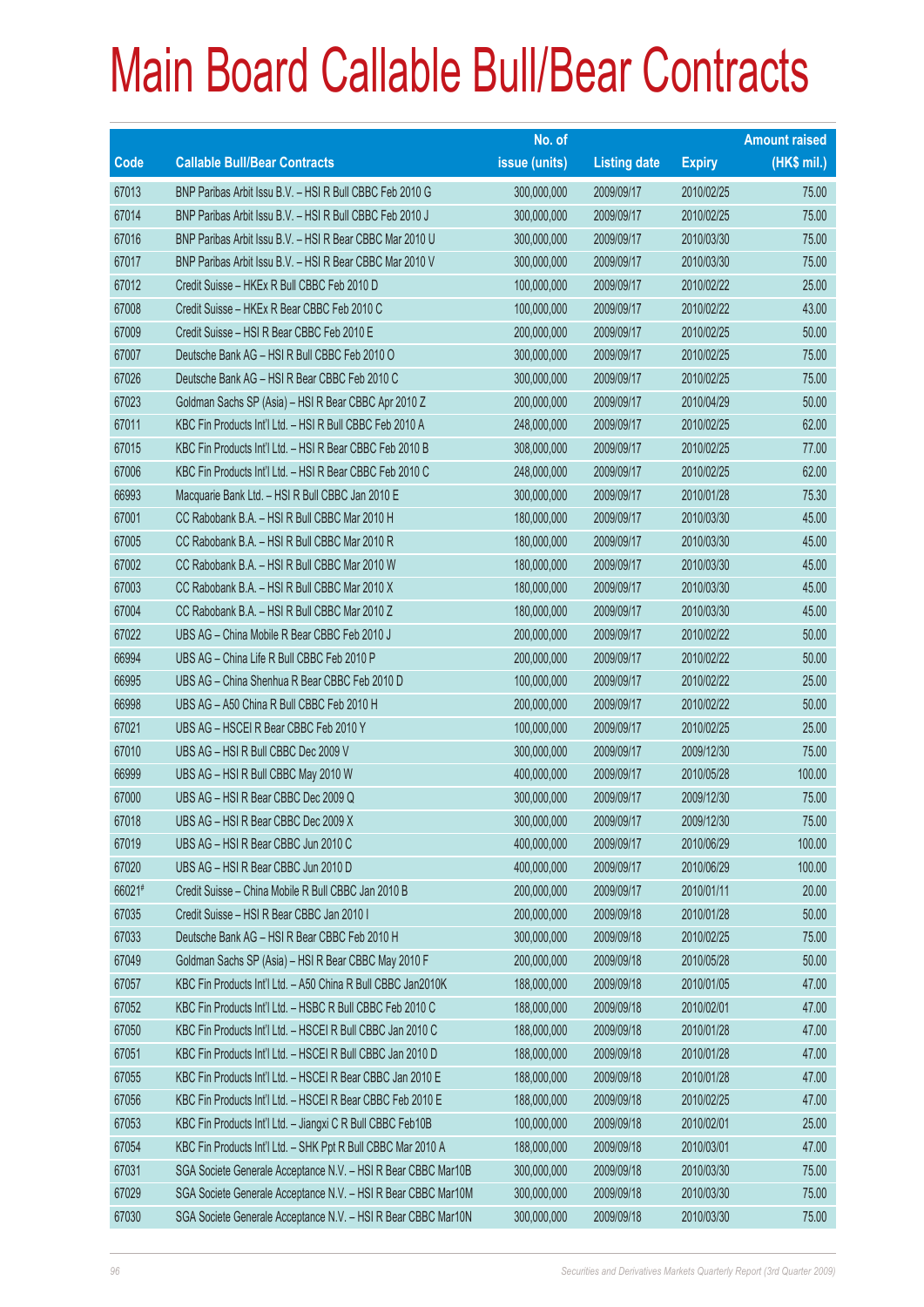|       |                                                                | No. of        |                     |               | <b>Amount raised</b> |
|-------|----------------------------------------------------------------|---------------|---------------------|---------------|----------------------|
| Code  | <b>Callable Bull/Bear Contracts</b>                            | issue (units) | <b>Listing date</b> | <b>Expiry</b> | (HK\$ mil.)          |
| 67027 | SGA Societe Generale Acceptance N.V. - HSI R Bear CBBC Mar10V  | 300,000,000   | 2009/09/18          | 2010/03/30    | 75.00                |
| 67037 | UBS AG - BOC HK R Bull CBBC Feb 2010 A                         | 100,000,000   | 2009/09/18          | 2010/02/22    | 31.00                |
| 67036 | UBS AG - BankComm R Bull CBBC Feb 2010 C                       | 100,000,000   | 2009/09/18          | 2010/02/22    | 25.00                |
| 67042 | UBS AG - BankComm R Bear CBBC Feb 2010 D                       | 100,000,000   | 2009/09/18          | 2010/02/22    | 31.50                |
| 67040 | UBS AG - COVS R Bull CBBC Feb 2010 E                           | 100,000,000   | 2009/09/18          | 2010/02/22    | 25.00                |
| 67039 | UBS AG - China Coal R Bull CBBC Feb 2010 C                     | 100,000,000   | 2009/09/18          | 2010/02/22    | 25.00                |
| 67038 | UBS AG - Cheung Kong R Bull CBBC Feb 2010 M                    | 100,000,000   | 2009/09/18          | 2010/02/08    | 25.00                |
| 67046 | UBS AG - A50 China R Bull CBBC Feb 2010 I                      | 200,000,000   | 2009/09/18          | 2010/02/22    | 50.00                |
| 67043 | UBS AG - R&F R Bear CBBC Jan 2010 L                            | 100,000,000   | 2009/09/18          | 2010/01/18    | 31.50                |
| 67044 | UBS AG - R&F R Bear CBBC Jan 2010 M                            | 100,000,000   | 2009/09/18          | 2010/01/18    | 41.50                |
| 67047 | UBS AG - HSI R Bull CBBC Jan 2010 X                            | 300,000,000   | 2009/09/18          | 2010/01/28    | 75.00                |
| 67048 | UBS AG - HSI R Bull CBBC Mar 2010 U                            | 300,000,000   | 2009/09/18          | 2010/03/30    | 75.00                |
| 67032 | UBS AG - HSI R Bear CBBC Mar 2010 Y                            | 300,000,000   | 2009/09/18          | 2010/03/30    | 75.00                |
| 67034 | UBS AG - HSI R Bear CBBC Jun 2010 E                            | 400,000,000   | 2009/09/18          | 2010/06/29    | 100.00               |
| 67041 | UBS AG - Shimao R Bull CBBC Feb 2010 C                         | 100,000,000   | 2009/09/18          | 2010/02/22    | 25.00                |
| 67045 | UBS AG - Shimao R Bear CBBC Feb 2010 D                         | 100,000,000   | 2009/09/18          | 2010/02/22    | 48.50                |
| 67069 | Credit Suisse - China Mobile R Bull CBBC Jan 2010 M            | 100,000,000   | 2009/09/21          | 2010/01/25    | 25.00                |
| 67070 | Credit Suisse - China Mobile R Bull CBBC Feb 2010 A            | 100,000,000   | 2009/09/21          | 2010/02/08    | 25.00                |
| 67074 | Credit Suisse - China Mobile R Bear CBBC Jan 2010 N            | 100,000,000   | 2009/09/21          | 2010/01/25    | 25.00                |
| 67075 | Credit Suisse - China Mobile R Bear CBBC Feb 2010 B            | 100,000,000   | 2009/09/21          | 2010/02/08    | 25.00                |
| 67066 | Credit Suisse - HKEx R Bear CBBC Jan 2010 V                    | 100,000,000   | 2009/09/21          | 2010/01/25    | 25.00                |
| 67063 | CC Rabobank B.A. - A50 China R Bull CBBC Mar 2010 F            | 100,000,000   | 2009/09/21          | 2010/03/30    | 35.00                |
| 67064 | CC Rabobank B.A. - A50 China R Bull CBBC Mar 2010 G            | 100,000,000   | 2009/09/21          | 2010/03/30    | 28.00                |
| 67065 | CC Rabobank B.A. - A50 China R Bull CBBC Mar 2010 H            | 100,000,000   | 2009/09/21          | 2010/03/30    | 25.00                |
| 67058 | SGA Societe Generale Acceptance N.V. - COVS R Bull CBBC Jan10C | 50,000,000    | 2009/09/21          | 2010/01/13    | 22.00                |
| 67059 | SGA Societe Generale Acceptance N.V. - HSI R Bull CBBC Jan10B  | 500,000,000   | 2009/09/21          | 2010/01/28    | 125.00               |
| 67060 | SGA Societe Generale Acceptance N.V. - HSI R Bull CBBC Apr10Y  | 300,000,000   | 2009/09/21          | 2010/04/29    | 75.00                |
| 67061 | SGA Societe Generale Acceptance NV - JiangC R Bull CBBC Jan10K | 50,000,000    | 2009/09/21          | 2010/01/20    | 15.00                |
| 67062 | SGA Societe Generale Acceptance NV - Shimao R Bull CBBC Jan10L | 50,000,000    | 2009/09/21          | 2010/01/20    | 17.00                |
| 67067 | UBS AG - China Life R Bear CBBC Feb 2010 Q                     | 200,000,000   | 2009/09/21          | 2010/02/22    | 50.00                |
| 67068 | UBS AG - HKEx R Bear CBBC Feb 2010 O                           | 200,000,000   | 2009/09/21          | 2010/02/22    | 50.00                |
| 67081 | BNP Paribas Arbit Issu B.V. - HSI R Bear CBBC Jan 2010 B       | 300,000,000   | 2009/09/22          | 2010/01/28    | 75.00                |
| 67082 | BNP Paribas Arbit Issu B.V. - HSI R Bear CBBC Feb 2010 M       | 300,000,000   | 2009/09/22          | 2010/02/25    | 75.00                |
| 67083 | BNP Paribas Arbit Issu B.V. - HSI R Bear CBBC Mar 2010 Y       | 300,000,000   | 2009/09/22          | 2010/03/30    | 75.00                |
| 67071 | KBC Fin Products Int'l Ltd. - HSI R Bear CBBC Jan 2010 G       | 208,000,000   | 2009/09/22          | 2010/01/28    | 52.00                |
| 67073 | UBS AG - BOC HK R Bear CBBC Feb 2010 B                         | 100,000,000   | 2009/09/22          | 2010/02/22    | 28.50                |
| 67076 | UBS AG - China Mobile R Bull CBBC Jan 2010 T                   | 200,000,000   | 2009/09/22          | 2010/01/25    | 50.00                |
| 67080 | UBS AG - China Mobile R Bear CBBC Jan 2010 U                   | 200,000,000   | 2009/09/22          | 2010/01/25    | 50.00                |
| 67077 | UBS AG - COVS R Bear CBBC Feb 2010 F                           | 100,000,000   | 2009/09/22          | 2010/02/22    | 33.50                |
| 67078 | UBS AG - China Shenhua R Bear CBBC Feb 2010 E                  | 100,000,000   | 2009/09/22          | 2010/02/22    | 25.00                |
| 67079 | UBS AG - HS Bank R Bear CBBC Feb 2010 D                        | 100,000,000   | 2009/09/22          | 2010/02/22    | 25.00                |
| 67072 | UBS AG - HSI R Bear CBBC Dec 2009 B                            | 300,000,000   | 2009/09/22          | 2009/12/30    | 75.00                |
| 67125 | ABN AMRO Bank N.V. - HSI R Bear CBBC Feb 2010 O                | 250,000,000   | 2009/09/23          | 2010/02/25    | 74.25                |
| 67124 | ABN AMRO Bank N.V. - HSI R Bear CBBC Feb 2010 S                | 250,000,000   | 2009/09/23          | 2010/02/25    | 64.75                |
| 67123 | ABN AMRO Bank N.V. - HSI R Bear CBBC Feb 2010 T                | 250,000,000   | 2009/09/23          | 2010/02/25    | 62.50                |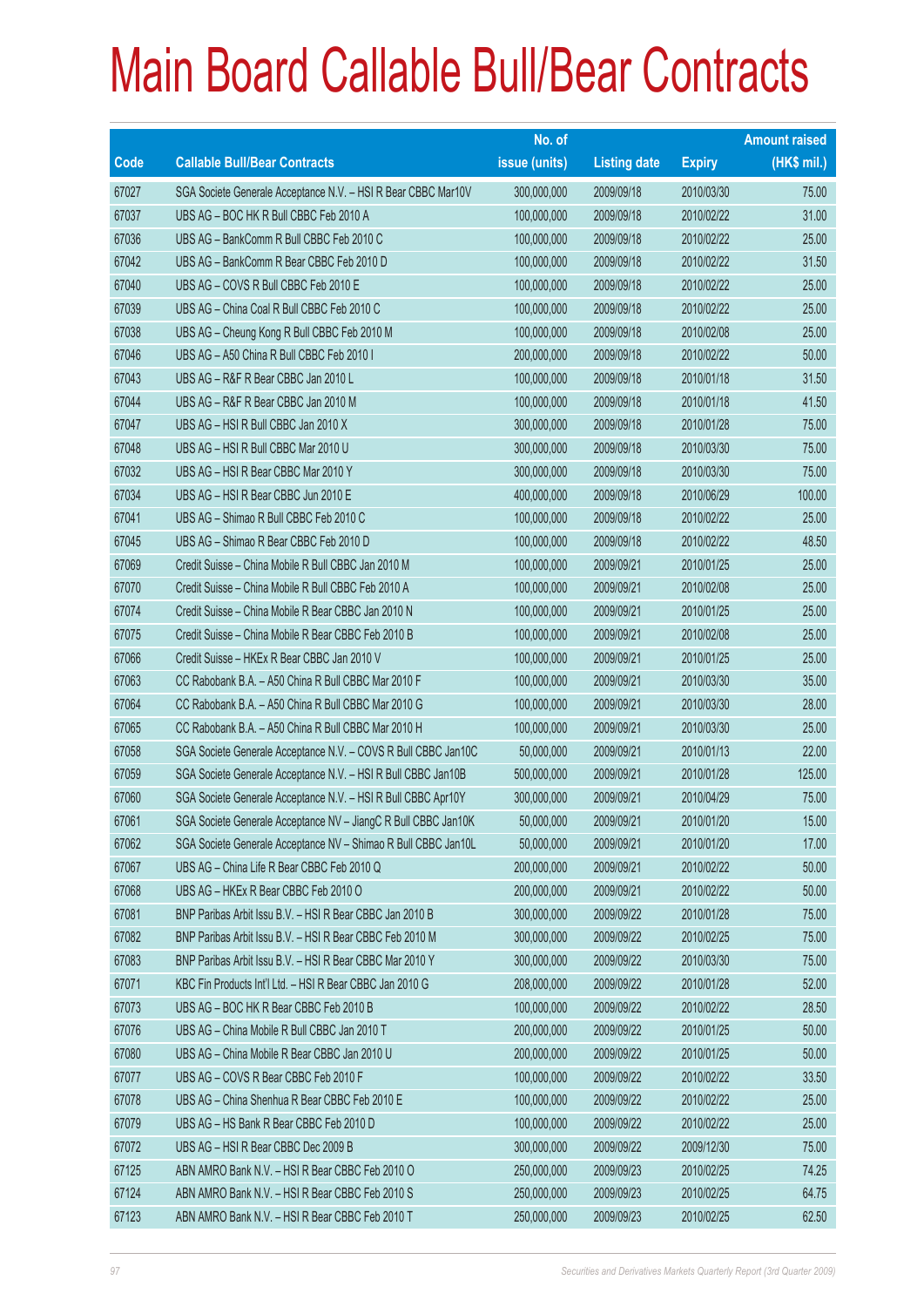|             |                                                                | No. of        |                     |               | <b>Amount raised</b> |
|-------------|----------------------------------------------------------------|---------------|---------------------|---------------|----------------------|
| <b>Code</b> | <b>Callable Bull/Bear Contracts</b>                            | issue (units) | <b>Listing date</b> | <b>Expiry</b> | $(HK$$ mil.)         |
| 67136       | BNP Paribas Arbit Issu B.V. - HSI R Bull CBBC Mar 2010 X       | 300,000,000   | 2009/09/23          | 2010/03/30    | 75.00                |
| 67112       | BNP Paribas Arbit Issu B.V. - HSI R Bear CBBC Feb 2010 L       | 300,000,000   | 2009/09/23          | 2010/02/25    | 75.00                |
| 67117       | Credit Suisse - HSBC R Bear CBBC Feb 2010 B                    | 100,000,000   | 2009/09/23          | 2010/02/22    | 26.50                |
| 67115       | Credit Suisse - HSI R Bull CBBC Jan 2010 J                     | 200,000,000   | 2009/09/23          | 2010/01/28    | 50.00                |
| 67111       | Credit Suisse - HSI R Bear CBBC Jan 2010 N                     | 200,000,000   | 2009/09/23          | 2010/01/28    | 50.00                |
| 67116       | Credit Suisse - HSI R Bear CBBC Feb 2010 F                     | 200,000,000   | 2009/09/23          | 2010/02/25    | 84.00                |
| 67118       | Deutsche Bank AG - China Life R Bull CBBC Mar 2010 C           | 150,000,000   | 2009/09/23          | 2010/03/01    | 54.00                |
| 67119       | Deutsche Bank AG - CNOOC R Bull CBBC Mar 2010 A                | 150,000,000   | 2009/09/23          | 2010/03/01    | 43.50                |
| 67120       | Deutsche Bank AG - HSI R Bull CBBC Mar 2010 D                  | 300,000,000   | 2009/09/23          | 2010/03/30    | 75.00                |
| 67109       | Deutsche Bank AG - HSI R Bull CBBC Mar 2010 O                  | 300,000,000   | 2009/09/23          | 2010/03/30    | 75.00                |
| 67104       | Deutsche Bank AG - HSI R Bear CBBC Jan 2010 X                  | 300,000,000   | 2009/09/23          | 2010/01/28    | 75.00                |
| 67105       | Deutsche Bank AG - HSI R Bear CBBC Feb 2010 P                  | 300,000,000   | 2009/09/23          | 2010/02/25    | 75.00                |
| 67121       | Goldman Sachs SP (Asia) - HSI R Bull CBBC Apr 2010 D           | 200,000,000   | 2009/09/23          | 2010/04/29    | 50.00                |
| 67122       | Goldman Sachs SP (Asia) - HSI R Bull CBBC Apr 2010 G           | 200,000,000   | 2009/09/23          | 2010/04/29    | 50.00                |
| 67127       | Goldman Sachs SP (Asia) - HSI R Bull CBBC May 2010 G           | 200,000,000   | 2009/09/23          | 2010/05/28    | 50.00                |
| 67126       | Goldman Sachs SP (Asia) - HSI R Bear CBBC Apr 2010 E           | 200,000,000   | 2009/09/23          | 2010/04/29    | 50.00                |
| 67084       | HK Bank - HSI R Bull CBBC May 2010 D                           | 120,000,000   | 2009/09/23          | 2010/05/28    | 30.00                |
| 67085       | HK Bank - HSI R Bull CBBC May 2010 E                           | 120,000,000   | 2009/09/23          | 2010/05/28    | 30.00                |
| 67093       | KBC Fin Products Int'l Ltd. - Ch Mobile R Bull CBBC Jan 10A    | 208,000,000   | 2009/09/23          | 2010/01/11    | 52.00                |
| 67094       | KBC Fin Products Int'l Ltd. - Ch Mobile R Bull CBBC Jan 10B    | 208,000,000   | 2009/09/23          | 2010/01/05    | 52.00                |
| 67100       | KBC Fin Products Int'l Ltd. - Ch Mobile R Bear CBBC Dec 09A    | 208,000,000   | 2009/09/23          | 2009/12/23    | 52.00                |
| 67098       | KBC Fin Products Int'l Ltd. - Ch Mobile R Bear CBBC Jan 10C    | 208,000,000   | 2009/09/23          | 2010/01/05    | 52.00                |
| 67099       | KBC Fin Products Int'l Ltd. - Ch Mobile R Bear CBBC Jan 10D    | 208,000,000   | 2009/09/23          | 2010/01/11    | 52.00                |
| 67101       | KBC Fin Products Int'l Ltd. - Ch Mobile R Bear CBBC Feb 10A    | 208,000,000   | 2009/09/23          | 2010/02/01    | 52.00                |
| 67095       | KBC Fin Products Int'l Ltd. - China Life R Bull CBBC Dec 09E   | 168,000,000   | 2009/09/23          | 2009/12/23    | 57.12                |
| 67096       | KBC Fin Products Int'l Ltd. - China Life R Bull CBBC Jan 10C   | 168,000,000   | 2009/09/23          | 2010/01/15    | 43.68                |
| 67097       | KBC Fin Products Int'l Ltd. - China Shenhua R Bull CBBC Jan10A | 48,000,000    | 2009/09/23          | 2010/01/18    | 24.00                |
| 67128       | KBC Fin Products Int'l Ltd. - HSI R Bull CBBC Dec 2009 Y       | 208,000,000   | 2009/09/23          | 2009/12/30    | 52.00                |
| 67129       | KBC Fin Products Int'l Ltd. - HSI R Bull CBBC Jan 2010 J       | 248,000,000   | 2009/09/23          | 2010/01/28    | 62.00                |
| 67113       | KBC Fin Products Int'l Ltd. - HSI R Bear CBBC Jan 2010 F       | 248,000,000   | 2009/09/23          | 2010/01/28    | 62.00                |
| 67132       | KBC Fin Products Int'l Ltd. - HSI R Bear CBBC Feb 2010 D       | 308,000,000   | 2009/09/23          | 2010/02/25    | 86.24                |
| 67131       | KBC Fin Products Int'l Ltd. - HSI R Bear CBBC Feb 2010 E       | 308,000,000   | 2009/09/23          | 2010/02/25    | 77.00                |
| 67130       | KBC Fin Products Int'l Ltd. - HSI R Bear CBBC Feb 2010 I       | 248,000,000   | 2009/09/23          | 2010/02/25    | 62.00                |
| 67133       | KBC Fin Products Int'l Ltd. - HSI R Bear CBBC Mar 2010 Q       | 208,000,000   | 2009/09/23          | 2010/03/30    | 60.32                |
| 67134       | KBC Fin Products Int'l Ltd. - HSI R Bear CBBC Mar 2010 R       | 248,000,000   | 2009/09/23          | 2010/03/30    | 71.92                |
| 67135       | KBC Fin Products Int'l Ltd. - HSI R Bear CBBC Mar 2010 S       | 248,000,000   | 2009/09/23          | 2010/03/30    | 86.80                |
| 67106       | CC Rabobank B.A. - HSI R Bull CBBC Apr 2010 R                  | 180,000,000   | 2009/09/23          | 2010/04/29    | 45.00                |
| 67107       | CC Rabobank B.A. - HSI R Bull CBBC Apr 2010 S                  | 180,000,000   | 2009/09/23          | 2010/04/29    | 45.00                |
| 67108       | CC Rabobank B.A. - HSI R Bull CBBC Apr 2010 T                  | 180,000,000   | 2009/09/23          | 2010/04/29    | 45.00                |
| 67088       | SGA Societe Generale Acceptance NV - BOC HK R Bull CBBC Jan10E | 50,000,000    | 2009/09/23          | 2010/01/20    | 19.00                |
| 67086       | SGA Societe Generale Acceptance N.V. - BOCL R Bull CBBC Jan10F | 200,000,000   | 2009/09/23          | 2010/01/20    | 50.00                |
| 67087       | SGA Societe Generale Acceptance N.V. - BOCL R Bear CBBC Jan10G | 200,000,000   | 2009/09/23          | 2010/01/20    | 50.00                |
| 67110       | SGA Societe Generale Acceptance N.V. - CMob R Bull CBBC Jan10Q | 300,000,000   | 2009/09/23          | 2010/01/13    | 75.00                |
| 67090       | SGA Societe Generale Acceptance N.V. - CMob R Bear CBBC Jan10P | 300,000,000   | 2009/09/23          | 2010/01/13    | 75.00                |
| 67092       | SGA Societe Generale Acceptance N.V. - CUni R Bull CBBC Jan10F | 50,000,000    | 2009/09/23          | 2010/01/20    | 12.50                |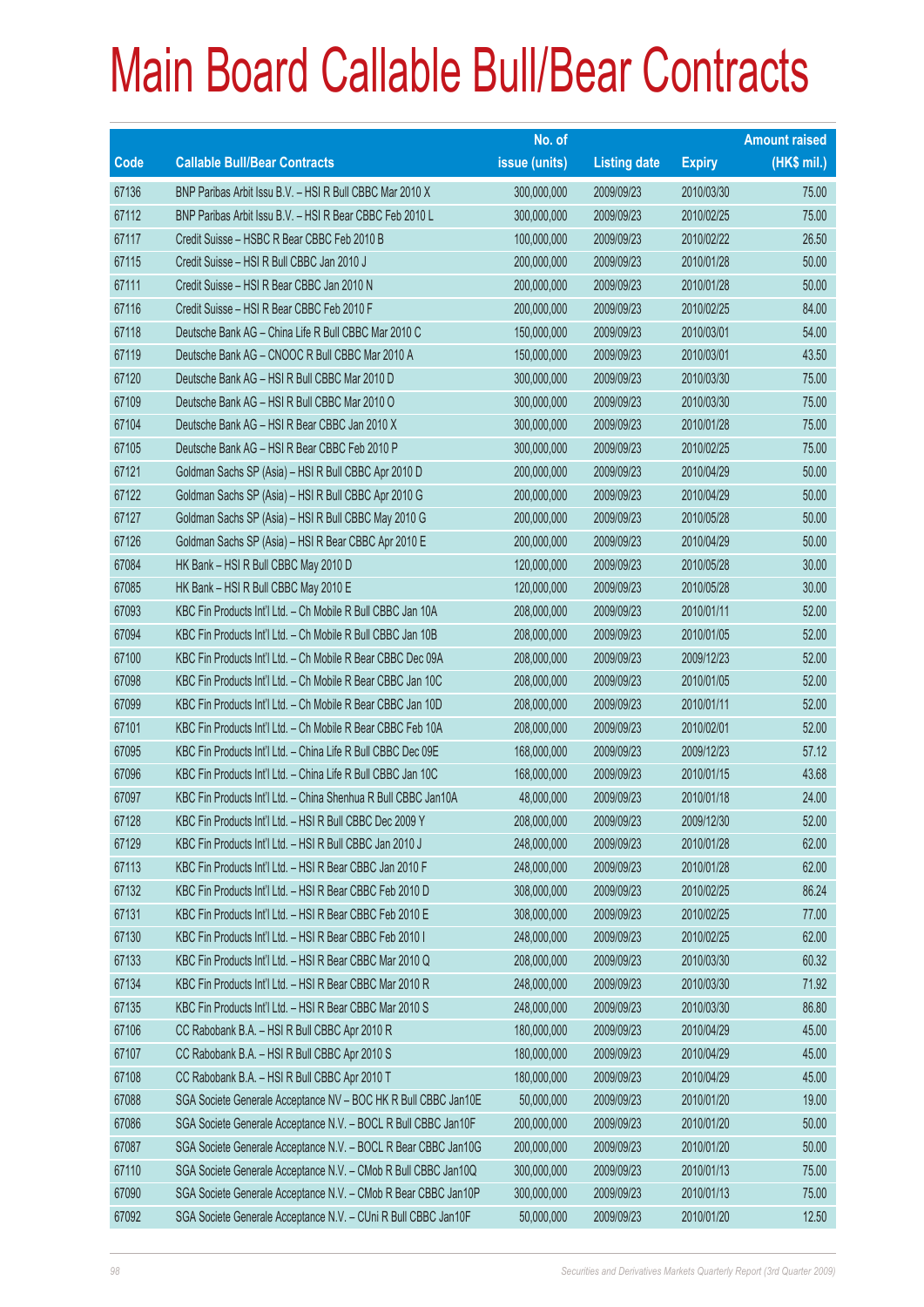|       |                                                                | No. of        |                     |               | <b>Amount raised</b> |
|-------|----------------------------------------------------------------|---------------|---------------------|---------------|----------------------|
| Code  | <b>Callable Bull/Bear Contracts</b>                            | issue (units) | <b>Listing date</b> | <b>Expiry</b> | $(HK$$ mil.)         |
| 67089 | SGA Societe Generale Acceptance N.V - CLife R Bear CBBC Jan10V | 100,000,000   | 2009/09/23          | 2010/01/20    | 32.00                |
| 67091 | SGA Societe Generale Acceptance N.V - CShen R Bull CBBC Jan10G | 50,000,000    | 2009/09/23          | 2010/01/20    | 31.50                |
| 67140 | UBS AG - BOC HK R Bull CBBC Feb 2010 C                         | 100,000,000   | 2009/09/23          | 2010/02/22    | 27.00                |
| 67150 | UBS AG - BOC HK R Bear CBBC Feb 2010 D                         | 100,000,000   | 2009/09/23          | 2010/02/22    | 38.50                |
| 67139 | UBS AG - BOCL R Bull CBBC Feb 2010 G                           | 200,000,000   | 2009/09/23          | 2010/02/22    | 50.00                |
| 67143 | UBS AG - China Mobile R Bull CBBC Feb 2010 K                   | 200,000,000   | 2009/09/23          | 2010/02/22    | 50.00                |
| 67145 | UBS AG - CUni R Bull CBBC Feb 2010 F                           | 100,000,000   | 2009/09/23          | 2010/02/22    | 25.00                |
| 67151 | UBS AG - CUni R Bear CBBC Feb 2010 G                           | 100,000,000   | 2009/09/23          | 2010/02/22    | 38.00                |
| 67141 | UBS AG - CC Bank R Bull CBBC Feb 2010 G                        | 100,000,000   | 2009/09/23          | 2010/02/22    | 25.00                |
| 67142 | UBS AG - China Life R Bull CBBC Feb 2010 R                     | 200,000,000   | 2009/09/23          | 2010/02/22    | 50.00                |
| 67144 | UBS AG - China Shenhua R Bull CBBC Feb 2010 F                  | 100,000,000   | 2009/09/23          | 2010/02/22    | 34.50                |
| 67147 | UBS AG - HKEx R Bull CBBC Feb 2010 P                           | 200,000,000   | 2009/09/23          | 2010/02/22    | 50.00                |
| 67137 | UBS AG - HSI R Bull CBBC Dec 2009 E                            | 300,000,000   | 2009/09/23          | 2009/12/30    | 75.00                |
| 67138 | UBS AG - HSI R Bull CBBC Dec 2009 T                            | 300,000,000   | 2009/09/23          | 2009/12/30    | 75.00                |
| 67102 | UBS AG - HSI R Bear CBBC Dec 2009 J                            | 300,000,000   | 2009/09/23          | 2009/12/30    | 75.00                |
| 67149 | UBS AG - HSI R Bear CBBC Dec 2009 O                            | 300,000,000   | 2009/09/23          | 2009/12/30    | 75.00                |
| 67103 | UBS AG - HSI R Bear CBBC Feb 2010 Y                            | 300,000,000   | 2009/09/23          | 2010/02/25    | 75.00                |
| 67114 | UBS AG - HSI R Bear CBBC Mar 2010 O                            | 300,000,000   | 2009/09/23          | 2010/03/30    | 75.00                |
| 67146 | UBS AG - ICBC R Bull CBBC Feb 2010 E                           | 100,000,000   | 2009/09/23          | 2010/02/22    | 25.00                |
| 67148 | UBS AG - SHK Ppt R Bull CBBC Feb 2010 R                        | 100,000,000   | 2009/09/23          | 2010/02/22    | 25.00                |
| 67215 | ABN AMRO Bank N.V. - HSI R Bull CBBC Feb 2010 H                | 250,000,000   | 2009/09/24          | 2010/02/25    | 62.50                |
| 67213 | ABN AMRO Bank N.V. - HSI R Bull CBBC Feb 2010 J                | 250,000,000   | 2009/09/24          | 2010/02/25    | 62.50                |
| 67212 | ABN AMRO Bank N.V. - HSI R Bull CBBC Feb 2010 L                | 250,000,000   | 2009/09/24          | 2010/02/25    | 62.50                |
| 67214 | ABN AMRO Bank N.V. - HSI R Bull CBBC Feb 2010 U                | 250,000,000   | 2009/09/24          | 2010/02/25    | 62.50                |
| 67220 | ABN AMRO Bank N.V. - HSI R Bear CBBC Jan 2010 Q                | 250,000,000   | 2009/09/24          | 2010/01/28    | 62.50                |
| 67217 | ABN AMRO Bank N.V. - HSI R Bear CBBC Jan 2010 S                | 250,000,000   | 2009/09/24          | 2010/01/28    | 62.50                |
| 67216 | ABN AMRO Bank N.V. - HSI R Bear CBBC Jan 2010 V                | 250,000,000   | 2009/09/24          | 2010/01/28    | 62.50                |
| 67219 | ABN AMRO Bank N.V. - HSI R Bear CBBC Jan 2010 W                | 250,000,000   | 2009/09/24          | 2010/01/28    | 71.75                |
| 67218 | ABN AMRO Bank N.V. - HSI R Bear CBBC Jan 2010 X                | 250,000,000   | 2009/09/24          | 2010/01/28    | 62.50                |
| 67226 | BNP Paribas Arbit Issu B.V. - HSI R Bull CBBC Feb 2010 N       | 300,000,000   | 2009/09/24          | 2010/02/25    | 75.00                |
| 67157 | BNP Paribas Arbit Issu B.V. - HSI R Bull CBBC Apr 2010 A       | 300,000,000   | 2009/09/24          | 2010/04/29    | 75.00                |
| 67159 | BNP Paribas Arbit Issu B.V. - HSI R Bear CBBC Feb 2010 O       | 300,000,000   | 2009/09/24          | 2010/02/25    | 75.00                |
| 67158 | BNP Paribas Arbit Issu B.V. - HSI R Bear CBBC Feb 2010 P       | 300,000,000   | 2009/09/24          | 2010/02/25    | 75.00                |
| 67160 | BNP Paribas Arbit Issu B.V. - HSI R Bear CBBC Mar 2010 W       | 300,000,000   | 2009/09/24          | 2010/03/30    | 84.00                |
| 67161 | BNP Paribas Arbit Issu B.V. - HSI R Bear CBBC Apr 2010 B       | 300,000,000   | 2009/09/24          | 2010/04/29    | 90.00                |
| 67176 | Credit Suisse - China Life R Bull CBBC Feb 2010 B              | 100,000,000   | 2009/09/24          | 2010/02/22    | 25.00                |
| 67177 | Credit Suisse - China Life R Bear CBBC Mar 2010 A              | 100,000,000   | 2009/09/24          | 2010/03/29    | 100.00               |
| 67178 | Credit Suisse - HSBC R Bull CBBC Feb 2010 C                    | 100,000,000   | 2009/09/24          | 2010/02/22    | 25.00                |
| 67179 | Credit Suisse - HSBC R Bear CBBC Mar 2010 A                    | 100,000,000   | 2009/09/24          | 2010/03/29    | 28.00                |
| 67172 | Credit Suisse - HSI R Bull CBBC Jan 2010 K                     | 200,000,000   | 2009/09/24          | 2010/01/28    | 50.00                |
| 67173 | Credit Suisse - HSI R Bull CBBC Jan 2010 U                     | 200,000,000   | 2009/09/24          | 2010/01/28    | 50.00                |
| 67162 | Credit Suisse - HSI R Bear CBBC Jan 2010 O                     | 200,000,000   | 2009/09/24          | 2010/01/28    | 50.00                |
| 67174 | Credit Suisse - HSI R Bear CBBC Feb 2010 G                     | 190,000,000   | 2009/09/24          | 2010/02/25    | 47.50                |
| 67175 | Credit Suisse - HSI R Bear CBBC Feb 2010 H                     | 200,000,000   | 2009/09/24          | 2010/02/25    | 87.00                |
| 67167 | Deutsche Bank AG - HSI R Bull CBBC Feb 2010 T                  | 300,000,000   | 2009/09/24          | 2010/02/25    | 75.00                |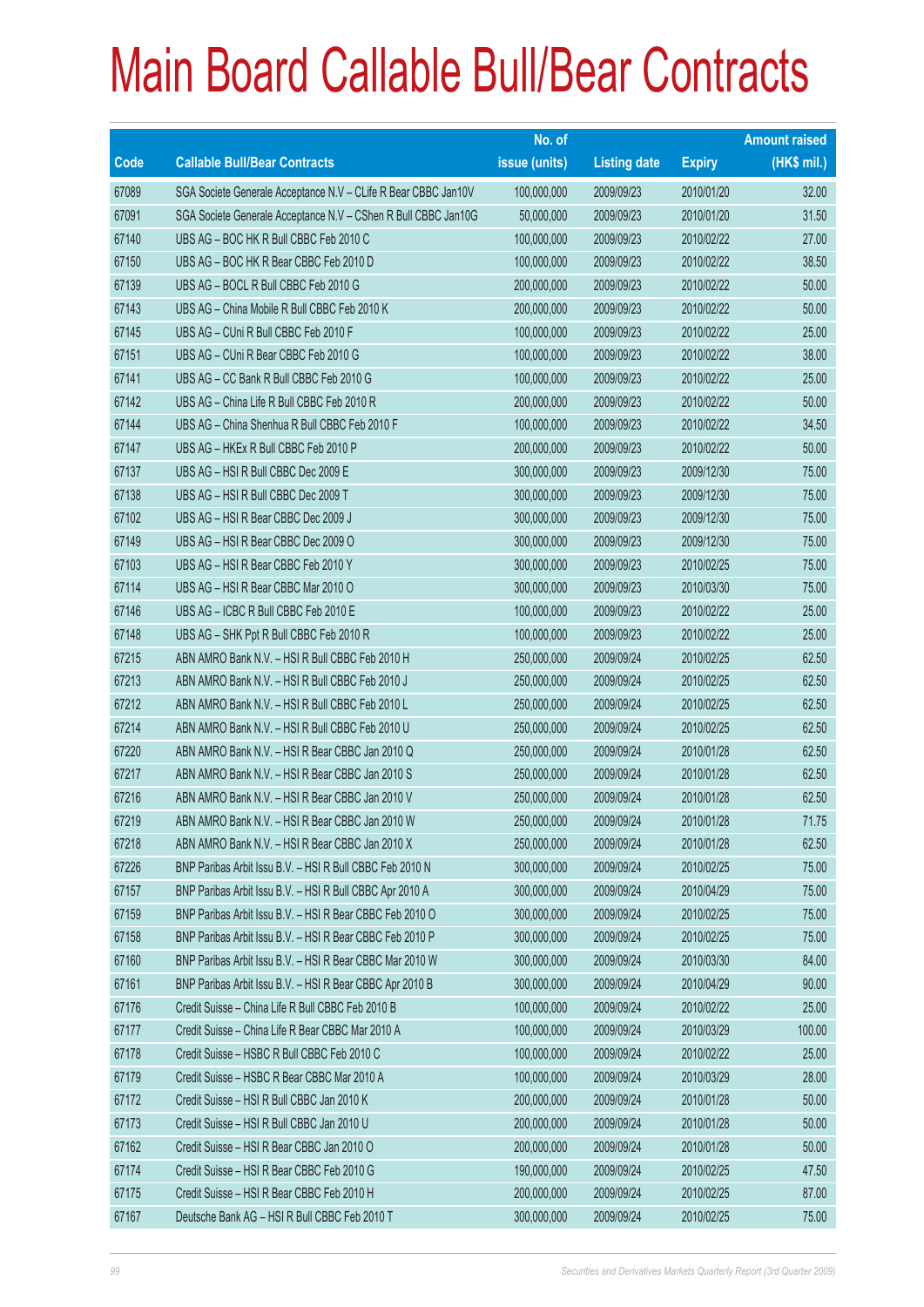|       |                                                          | No. of        |                     |               | <b>Amount raised</b> |
|-------|----------------------------------------------------------|---------------|---------------------|---------------|----------------------|
| Code  | <b>Callable Bull/Bear Contracts</b>                      | issue (units) | <b>Listing date</b> | <b>Expiry</b> | $(HK$$ mil.)         |
| 67171 | Deutsche Bank AG - HSI R Bear CBBC Feb 2010 J            | 300,000,000   | 2009/09/24          | 2010/02/25    | 75.00                |
| 67184 | Deutsche Bank AG - HSI R Bear CBBC Mar 2010 B            | 300,000,000   | 2009/09/24          | 2010/03/30    | 75.00                |
| 67185 | Deutsche Bank AG - HSI R Bear CBBC Mar 2010 E            | 300,000,000   | 2009/09/24          | 2010/03/30    | 78.00                |
| 67186 | Deutsche Bank AG - HSI R Bear CBBC Apr 2010 S            | 300,000,000   | 2009/09/24          | 2010/04/29    | 99.00                |
| 67222 | Goldman Sachs SP (Asia) - HSI R Bull CBBC May 2010 H     | 200,000,000   | 2009/09/24          | 2010/05/28    | 50.00                |
| 67223 | Goldman Sachs SP (Asia) - HSI R Bear CBBC Mar 2010 I     | 200,000,000   | 2009/09/24          | 2010/03/30    | 50.00                |
| 67224 | Goldman Sachs SP (Asia) - HSI R Bear CBBC Apr 2010 F     | 200,000,000   | 2009/09/24          | 2010/04/29    | 50.00                |
| 67225 | Goldman Sachs SP (Asia) - HSI R Bear CBBC May 2010 I     | 200,000,000   | 2009/09/24          | 2010/05/28    | 50.00                |
| 67152 | HK Bank - HSI R Bear CBBC May 2010 F                     | 160,000,000   | 2009/09/24          | 2010/05/28    | 40.00                |
| 67153 | HK Bank - HSI R Bear CBBC May 2010 G                     | 160,000,000   | 2009/09/24          | 2010/05/28    | 40.00                |
| 67154 | HK Bank - HSI R Bear CBBC May 2010 H                     | 160,000,000   | 2009/09/24          | 2010/05/28    | 40.00                |
| 67155 | HK Bank - HSI R Bear CBBC Jun 2010 J                     | 160,000,000   | 2009/09/24          | 2010/06/29    | 40.00                |
| 67156 | HK Bank - HSI R Bear CBBC Jun 2010 K                     | 160,000,000   | 2009/09/24          | 2010/06/29    | 40.00                |
| 67180 | KBC Fin Products Int'l Ltd. - HSI R Bull CBBC Jan 2010 L | 248,000,000   | 2009/09/24          | 2010/01/28    | 62.00                |
| 67163 | KBC Fin Products Int'l Ltd. - HSI R Bear CBBC Feb 2010 N | 248,000,000   | 2009/09/24          | 2010/02/25    | 62.00                |
| 67181 | KBC Fin Products Int'l Ltd. - HSI R Bear CBBC Mar 2010 T | 248,000,000   | 2009/09/24          | 2010/03/30    | 81.84                |
| 67182 | KBC Fin Products Int'l Ltd. - HSI R Bear CBBC Mar 2010 U | 208,000,000   | 2009/09/24          | 2010/03/30    | 97.76                |
| 67183 | KBC Fin Products Int'l Ltd. - HSI R Bear CBBC Apr 2010 B | 308,000,000   | 2009/09/24          | 2010/04/29    | 98.56                |
| 67204 | UBS AG - CHALCO R Bull CBBC Feb 2010 O                   | 100,000,000   | 2009/09/24          | 2010/02/22    | 25.00                |
| 67203 | UBS AG - China Life R Bull CBBC Feb 2010 T               | 200,000,000   | 2009/09/24          | 2010/02/22    | 50.00                |
| 67169 | UBS AG - China Life R Bear CBBC Feb 2010 S               | 200,000,000   | 2009/09/24          | 2010/02/22    | 50.00                |
| 67208 | UBS AG - China Life R Bear CBBC Feb 2010 U               | 200,000,000   | 2009/09/24          | 2010/02/22    | 176.00               |
| 67211 | UBS AG - A50 China R Bull CBBC Feb 2010 K                | 200,000,000   | 2009/09/24          | 2010/02/22    | 50.00                |
| 67170 | UBS AG - A50 China R Bear CBBC Feb 2010 J                | 200,000,000   | 2009/09/24          | 2010/02/22    | 50.00                |
| 67207 | UBS AG - HKEx R Bull CBBC Feb 2010 R                     | 200,000,000   | 2009/09/24          | 2010/02/22    | 50.00                |
| 67168 | UBS AG - HKEx R Bear CBBC Feb 2010 Q                     | 200,000,000   | 2009/09/24          | 2010/02/22    | 50.00                |
| 67205 | UBS AG - HSBC R Bull CBBC Feb 2010 N                     | 100,000,000   | 2009/09/24          | 2010/02/22    | 25.00                |
| 67164 | UBS AG - HSBC R Bear CBBC Feb 2010 L                     | 100,000,000   | 2009/09/24          | 2010/02/22    | 25.00                |
| 67209 | UBS AG - HSBC R Bear CBBC Feb 2010 M                     | 100,000,000   | 2009/09/24          | 2010/02/22    | 28.00                |
| 67187 | UBS AG - HSCEI R Bull CBBC Feb 2010 Z                    | 100,000,000   | 2009/09/24          | 2010/02/25    | 25.00                |
| 67192 | UBS AG - HSCEI R Bear CBBC Feb 2010 B                    | 100,000,000   | 2009/09/24          | 2010/02/25    | 25.00                |
| 67188 | UBS AG - HSI R Bull CBBC Dec 2009 Q                      | 300,000,000   | 2009/09/24          | 2009/12/30    | 75.00                |
| 67189 | UBS AG - HSI R Bull CBBC Jan 2010 W                      | 300,000,000   | 2009/09/24          | 2010/01/28    | 75.00                |
| 67191 | UBS AG - HSI R Bull CBBC Apr 2010 A                      | 400,000,000   | 2009/09/24          | 2010/04/29    | 100.00               |
| 67190 | UBS AG - HSI R Bull CBBC Apr 2010 Z                      | 300,000,000   | 2009/09/24          | 2010/04/29    | 75.00                |
| 67165 | UBS AG - HSI R Bear CBBC Dec 2009 I                      | 300,000,000   | 2009/09/24          | 2009/12/30    | 75.00                |
| 67166 | UBS AG - HSI R Bear CBBC Dec 2009 X                      | 300,000,000   | 2009/09/24          | 2009/12/30    | 75.00                |
| 67193 | UBS AG - HSI R Bear CBBC Jan 2010 C                      | 300,000,000   | 2009/09/24          | 2010/01/28    | 75.00                |
| 67194 | UBS AG - HSI R Bear CBBC Feb 2010 E                      | 300,000,000   | 2009/09/24          | 2010/02/25    | 82.50                |
| 67198 | UBS AG - HSI R Bear CBBC Mar 2010 D                      | 300,000,000   | 2009/09/24          | 2010/03/30    | 112.50               |
| 67197 | UBS AG - HSI R Bear CBBC Mar 2010 F                      | 300,000,000   | 2009/09/24          | 2010/03/30    | 84.00                |
| 67196 | UBS AG - HSI R Bear CBBC Mar 2010 G                      | 300,000,000   | 2009/09/24          | 2010/03/30    | 97.50                |
| 67195 | UBS AG - HSI R Bear CBBC Mar 2010 J                      | 300,000,000   | 2009/09/24          | 2010/03/30    | 75.00                |
| 67199 | UBS AG - HSI R Bear CBBC Apr 2010 E                      | 300,000,000   | 2009/09/24          | 2010/04/29    | 99.00                |
| 67200 | UBS AG - HSI R Bear CBBC Apr 2010 H                      | 300,000,000   | 2009/09/24          | 2010/04/29    | 109.50               |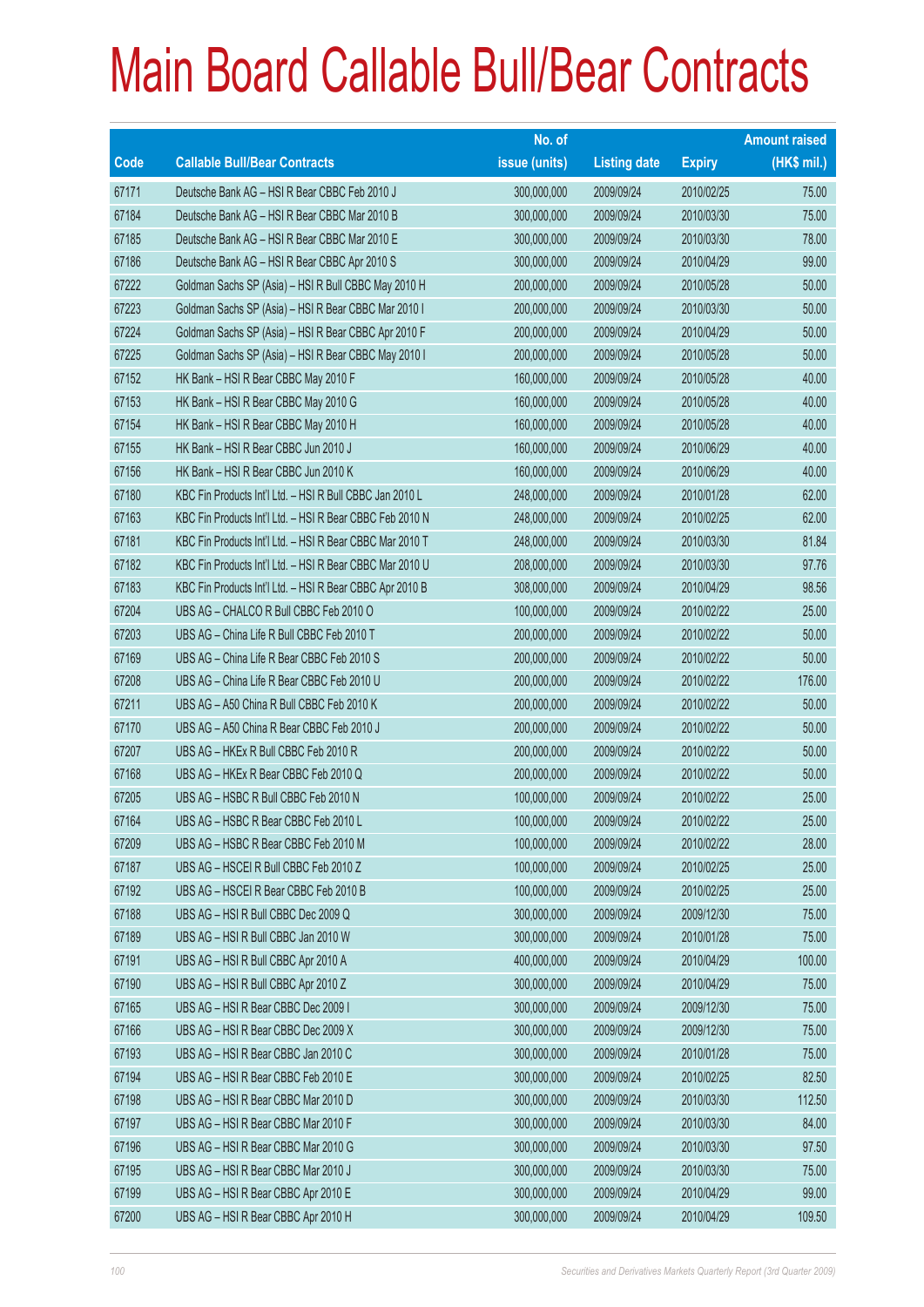|             |                                                                | No. of        |                     |               | <b>Amount raised</b> |
|-------------|----------------------------------------------------------------|---------------|---------------------|---------------|----------------------|
| <b>Code</b> | <b>Callable Bull/Bear Contracts</b>                            | issue (units) | <b>Listing date</b> | <b>Expiry</b> | $(HK$$ mil.)         |
| 67201       | UBS AG - HSI R Bear CBBC May 2010 X                            | 300,000,000   | 2009/09/24          | 2010/05/28    | 75.00                |
| 67202       | UBS AG - HSI R Bear CBBC Jun 2010 F                            | 400,000,000   | 2009/09/24          | 2010/06/29    | 100.00               |
| 67210       | UBS AG - Jiangxi Copper R Bear CBBC Feb 2010 H                 | 100,000,000   | 2009/09/24          | 2010/02/22    | 63.00                |
| 67206       | UBS AG - SHK Ppt R Bull CBBC Feb 2010 S                        | 100,000,000   | 2009/09/24          | 2010/02/22    | 25.00                |
| 65408#      | UBS AG - China Mobile R Bull CBBC Jan 2010 E                   | 200,000,000   | 2009/09/24          | 2010/01/18    | 26.40                |
| 66799#      | UBS AG - China Mobile R Bull CBBC Feb 2010 G                   | 200,000,000   | 2009/09/24          | 2010/02/22    | 16.40                |
| 66605#      | UBS AG - A50 China R Bull CBBC Jan 2010 Y                      | 200,000,000   | 2009/09/24          | 2010/01/11    | 26.00                |
| 67242       | Credit Suisse - A50 China R Bull CBBC Jan 2010 C               | 100,000,000   | 2009/09/25          | 2010/01/25    | 25.00                |
| 67243       | Credit Suisse - HSI R Bull CBBC Feb 2010 K                     | 190,000,000   | 2009/09/25          | 2010/02/25    | 47.50                |
| 67241       | Credit Suisse - HSI R Bear CBBC Jan 2010 R                     | 200,000,000   | 2009/09/25          | 2010/01/28    | 50.00                |
| 67239       | Credit Suisse - HSI R Bear CBBC Feb 2010 I                     | 200,000,000   | 2009/09/25          | 2010/02/25    | 50.00                |
| 67240       | Credit Suisse - HSI R Bear CBBC Feb 2010 J                     | 200,000,000   | 2009/09/25          | 2010/02/25    | 53.00                |
| 67254       | Deutsche Bank AG - HSBC R Bear CBBC Mar 2010 A                 | 150,000,000   | 2009/09/25          | 2010/03/01    | 43.50                |
| 67253       | Deutsche Bank AG - HSI R Bull CBBC Feb 2010 I                  | 300,000,000   | 2009/09/25          | 2010/02/25    | 75.00                |
| 67257       | Deutsche Bank AG - HSI R Bear CBBC Feb 2010 G                  | 300,000,000   | 2009/09/25          | 2010/02/25    | 75.00                |
| 67255       | Deutsche Bank AG - Petrochina R Bear CBBC Mar 2010 A           | 150,000,000   | 2009/09/25          | 2010/03/01    | 39.00                |
| 67221       | Macquarie Bank Ltd. - HSI R Bull CBBC Jan 2010 F               | 300,000,000   | 2009/09/25          | 2010/01/28    | 75.00                |
| 67230       | SGA Societe Generale Acceptance N.V. - CMob R Bull CBBC Jan10R | 300,000,000   | 2009/09/25          | 2010/01/13    | 75.00                |
| 67231       | SGA Societe Generale Acceptance N.V. - CMob R Bull CBBC Jan10S | 300,000,000   | 2009/09/25          | 2010/01/13    | 75.00                |
| 67227       | SGA Societe Generale Acceptance N.V - CLife R Bull CBBC Jan10W | 100,000,000   | 2009/09/25          | 2010/01/20    | 30.00                |
| 67228       | SGA Societe Generale Acceptance N.V - CLife R Bull CBBC Jan10X | 100,000,000   | 2009/09/25          | 2010/01/20    | 25.00                |
| 67229       | SGA Societe Generale Acceptance N.V - CLife R Bear CBBC Jan10Y | 100,000,000   | 2009/09/25          | 2010/01/20    | 25.00                |
| 67232       | SGA Societe Generale Acceptance N.V - CP&CC R Bull CBBC Jan10F | 200,000,000   | 2009/09/25          | 2010/01/20    | 50.00                |
| 67234       | SGA Societe Generale Acceptance N.V. - A50 R Bull CBBC Jan10S  | 150,000,000   | 2009/09/25          | 2010/01/20    | 37.50                |
| 67233       | SGA Societe Generale Acceptance N.V. - HKEx R Bull CBBC Jan10U | 150,000,000   | 2009/09/25          | 2010/01/13    | 37.50                |
| 67235       | SGA Societe Generale Acceptance N.V. - HSI R Bull CBBC Mar10C  | 300,000,000   | 2009/09/25          | 2010/03/30    | 75.00                |
| 67237       | SGA Societe Generale Acceptance N.V. - HSI R Bull CBBC Mar10L  | 300,000,000   | 2009/09/25          | 2010/03/30    | 75.00                |
| 67236       | SGA Societe Generale Acceptance N.V. - HSI R Bull CBBC Mar100  | 300,000,000   | 2009/09/25          | 2010/03/30    | 75.00                |
| 67238       | SGA Societe Generale Acceptance N.V. - HSI R Bull CBBC Mar10P  | 300,000,000   | 2009/09/25          | 2010/03/30    | 75.00                |
| 67249       | SGA Societe Generale Acceptance N.V. - HSI R Bear CBBC Apr10U  | 300,000,000   | 2009/09/25          | 2010/04/29    | 75.00                |
| 67245       | SGA Societe Generale Acceptance N.V. - HSI R Bear CBBC Apr10V  | 300,000,000   | 2009/09/25          | 2010/04/29    | 75.00                |
| 67244       | SGA Societe Generale Acceptance N.V. - HSI R Bear CBBC Apr10Z  | 300,000,000   | 2009/09/25          | 2010/04/29    | 75.00                |
| 67248       | UBS AG - A50 China R Bull CBBC Feb 2010 L                      | 200,000,000   | 2009/09/25          | 2010/02/22    | 50.00                |
| 67250       | UBS AG - HSCEI R Bear CBBC Feb 2010 I                          | 200,000,000   | 2009/09/25          | 2010/02/25    | 50.00                |
| 67246       | UBS AG - HSI R Bull CBBC Feb 2010 X                            | 300,000,000   | 2009/09/25          | 2010/02/25    | 75.00                |
| 67247       | UBS AG - HSI R Bull CBBC Mar 2010 V                            | 300,000,000   | 2009/09/25          | 2010/03/30    | 75.00                |
| 67252       | UBS AG - HSI R Bear CBBC Mar 2010 X                            | 300,000,000   | 2009/09/25          | 2010/03/30    | 75.00                |
| 67251       | UBS AG - HSI R Bear CBBC Apr 2010 W                            | 400,000,000   | 2009/09/25          | 2010/04/29    | 100.00               |
| 67265       | ABN AMRO Bank N.V. - DJIA R Bull CBBC Mar 2010 A               | 40,000,000    | 2009/09/28          | 2010/03/19    | 17.64                |
| 67266       | ABN AMRO Bank N.V. - DJIA R Bull CBBC Mar 2010 B               | 40,000,000    | 2009/09/28          | 2010/03/19    | 13.04                |
| 67270       | ABN AMRO Bank N.V. - DJIA R Bear CBBC Mar 2010 C               | 40,000,000    | 2009/09/28          | 2010/03/19    | 10.04                |
| 67271       | ABN AMRO Bank N.V. - DJIA R Bear CBBC Mar 2010 D               | 40,000,000    | 2009/09/28          | 2010/03/19    | 17.84                |
| 67290       | ABN AMRO Bank N.V. - A50 China R Bear CBBC Jan 2010 H          | 80,000,000    | 2009/09/28          | 2010/01/18    | 20.00                |
| 67276       | Credit Suisse - HSI R Bear CBBC Feb 2010 L                     | 200,000,000   | 2009/09/28          | 2010/02/25    | 76.00                |
| 67277       | Deutsche Bank AG - China Life R Bull CBBC Mar 2010 D           | 150,000,000   | 2009/09/28          | 2010/03/22    | 58.50                |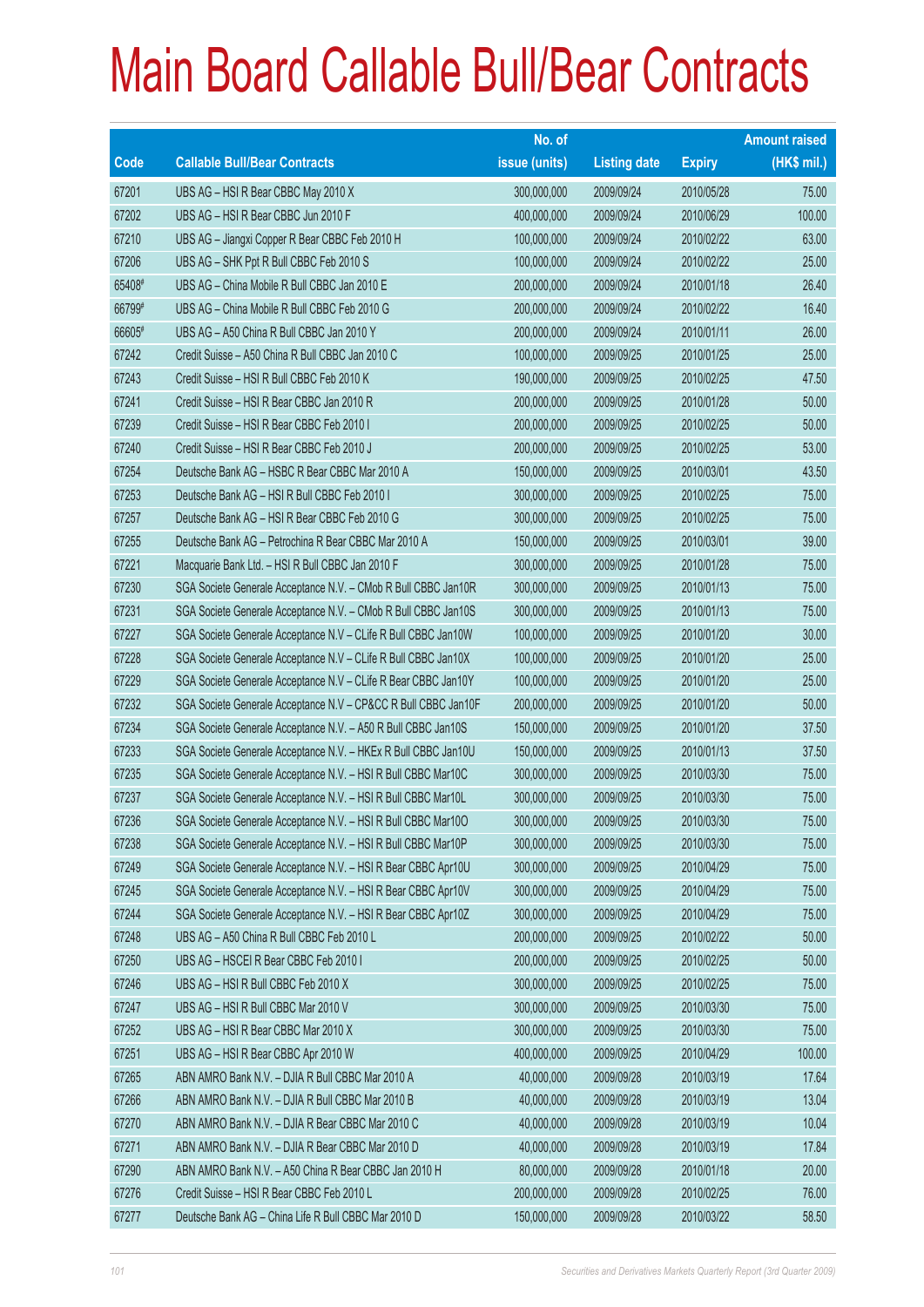|             |                                                                | No. of        |                     |               | <b>Amount raised</b> |
|-------------|----------------------------------------------------------------|---------------|---------------------|---------------|----------------------|
| <b>Code</b> | <b>Callable Bull/Bear Contracts</b>                            | issue (units) | <b>Listing date</b> | <b>Expiry</b> | $(HK$$ mil.)         |
| 67278       | Deutsche Bank AG - Sinopec Corp R Bull CBBC Mar 2010 B         | 150,000,000   | 2009/09/28          | 2010/03/22    | 39.00                |
| 67282       | Deutsche Bank AG - Sinopec Corp R Bear CBBC Mar 2010 C         | 150,000,000   | 2009/09/28          | 2010/03/22    | 46.50                |
| 67293       | Deutsche Bank AG - A50 China R Bull CBBC Mar 2010 B            | 150,000,000   | 2009/09/28          | 2010/03/01    | 37.50                |
| 67279       | Deutsche Bank AG - HSBC R Bull CBBC Mar 2010 B                 | 150,000,000   | 2009/09/28          | 2010/03/01    | 37.50                |
| 67291       | Deutsche Bank AG - HSI R Bear CBBC Feb 2010 Z                  | 300,000,000   | 2009/09/28          | 2010/02/25    | 75.00                |
| 67292       | Deutsche Bank AG - ICBC R Bull CBBC Mar 2010 A                 | 150,000,000   | 2009/09/28          | 2010/03/22    | 37.50                |
| 67294       | Goldman Sachs SP (Asia) - HSI R Bear CBBC Mar 2010 H           | 200,000,000   | 2009/09/28          | 2010/03/30    | 50.00                |
| 67267       | CC Rabobank B.A. - HSI R Bull CBBC Apr 2010 U                  | 180,000,000   | 2009/09/28          | 2010/04/29    | 45.00                |
| 67268       | CC Rabobank B.A. - HSI R Bull CBBC Apr 2010 V                  | 180,000,000   | 2009/09/28          | 2010/04/29    | 45.00                |
| 67269       | CC Rabobank B.A. - HSI R Bull CBBC Apr 2010 W                  | 180,000,000   | 2009/09/28          | 2010/04/29    | 45.00                |
| 67275       | CC Rabobank B.A. - HSI R Bear CBBC Apr 2010 D                  | 180,000,000   | 2009/09/28          | 2010/04/29    | 45.00                |
| 67272       | CC Rabobank B.A. - HSI R Bear CBBC Apr 2010 X                  | 180,000,000   | 2009/09/28          | 2010/04/29    | 45.00                |
| 67273       | CC Rabobank B.A. - HSI R Bear CBBC Apr 2010 Y                  | 180,000,000   | 2009/09/28          | 2010/04/29    | 45.00                |
| 67274       | CC Rabobank B.A. - HSI R Bear CBBC Apr 2010 Z                  | 180,000,000   | 2009/09/28          | 2010/04/29    | 45.00                |
| 67256       | SGA Societe Generale Acceptance NV - BOC HK R Bear CBBC Dec09E | 50,000,000    | 2009/09/28          | 2009/12/30    | 19.00                |
| 67258       | SGA Societe Generale Acceptance N.V - CK(H) R Bull CBBC Jan10D | 100,000,000   | 2009/09/28          | 2010/01/13    | 25.00                |
| 67259       | SGA Societe Generale Acceptance N.V. - HSBC R Bull CBBC Jan10N | 300,000,000   | 2009/09/28          | 2010/01/20    | 75.00                |
| 67263       | SGA Societe Generale Acceptance N.V. - HSBC R Bear CBBC Jan100 | 300,000,000   | 2009/09/28          | 2010/01/20    | 75.00                |
| 67260       | SGA Societe Generale Acceptance N.V. - ICBC R Bear CBBC Jan10H | 300,000,000   | 2009/09/28          | 2010/01/13    | 75.00                |
| 67261       | SGA Societe Generale Acceptance N.V - PetCh R Bull CBBC Jan10J | 200,000,000   | 2009/09/28          | 2010/01/13    | 50.00                |
| 67262       | SGA Societe Generale Acceptance NV - PingAn R Bull CBBC Jan10F | 200,000,000   | 2009/09/28          | 2010/01/20    | 50.00                |
| 67264       | SGA Societe Generale Acceptance N.V - SHK P R Bull CBBC Jan10E | 100,000,000   | 2009/09/28          | 2010/01/20    | 25.00                |
| 67280       | UBS AG - BOCL R Bear CBBC Feb 2010 H                           | 200,000,000   | 2009/09/28          | 2010/02/22    | 50.00                |
| 67281       | UBS AG - CC Bank R Bear CBBC Feb 2010 H                        | 200,000,000   | 2009/09/28          | 2010/02/22    | 50.00                |
| 67286       | UBS AG - A50 China R Bear CBBC Feb 2010 M                      | 200,000,000   | 2009/09/28          | 2010/02/22    | 50.00                |
| 67283       | UBS AG - HSI R Bull CBBC Apr 2010 I                            | 300,000,000   | 2009/09/28          | 2010/04/29    | 75.00                |
| 67287       | UBS AG - HSI R Bear CBBC Mar 2010 Q                            | 300,000,000   | 2009/09/28          | 2010/03/30    | 75.00                |
| 67284       | UBS AG - HSI R Bear CBBC Mar 2010 W                            | 300,000,000   | 2009/09/28          | 2010/03/30    | 75.00                |
| 67288       | UBS AG - HSI R Bear CBBC Apr 2010 B                            | 300,000,000   | 2009/09/28          | 2010/04/29    | 75.00                |
| 67285       | UBS AG - ICBC R Bear CBBC Feb 2010 F                           | 200,000,000   | 2009/09/28          | 2010/02/22    | 50.00                |
| 67289       | UBS AG - SHK Ppt R Bear CBBC Feb 2010 T                        | 100,000,000   | 2009/09/28          | 2010/02/22    | 25.00                |
| 67296       | Credit Suisse - China Mobile R Bull CBBC Jan 2010 O            | 100,000,000   | 2009/09/29          | 2010/01/25    | 25.00                |
| 67297       | Credit Suisse - A50 China R Bear CBBC Jan 2010 B               | 100,000,000   | 2009/09/29          | 2010/01/25    | 25.00                |
| 67301       | Deutsche Bank AG - HSI R Bear CBBC Jan 2010 E                  | 300,000,000   | 2009/09/29          | 2010/01/28    | 75.00                |
| 67302       | Deutsche Bank AG - HSI R Bear CBBC Jan 2010 K                  | 300,000,000   | 2009/09/29          | 2010/01/28    | 75.00                |
| 67295       | Deutsche Bank AG - HSI R Bear CBBC Feb 2010 R                  | 300,000,000   | 2009/09/29          | 2010/02/25    | 75.00                |
| 67300       | UBS AG - China Mobile R Bull CBBC Feb 2010 L                   | 200,000,000   | 2009/09/29          | 2010/02/22    | 50.00                |
| 67298       | UBS AG - CCHC R Bear CBBC Feb 2010 H                           | 100,000,000   | 2009/09/29          | 2010/02/22    | 25.00                |
| 67299       | UBS AG - China Life R Bear CBBC Feb 2010 V                     | 200,000,000   | 2009/09/29          | 2010/02/22    | 202.00               |
| 67322       | ABN AMRO Bank N.V. - A50 China R Bull CBBC Jan 2010 A          | 80,000,000    | 2009/09/30          | 2010/01/18    | 20.00                |
| 67326       | ABN AMRO Bank N.V. - A50 China R Bear CBBC Jan 2010 B          | 80,000,000    | 2009/09/30          | 2010/01/18    | 20.00                |
| 67306       | Credit Suisse - China Mobile R Bull CBBC Feb 2010 C            | 100,000,000   | 2009/09/30          | 2010/02/22    | 25.00                |
| 67310       | Credit Suisse - China Mobile R Bear CBBC Feb 2010 D            | 100,000,000   | 2009/09/30          | 2010/02/22    | 25.00                |
| 67303       | Deutsche Bank AG - HSI R Bull CBBC Mar 2010 F                  | 300,000,000   | 2009/09/30          | 2010/03/30    | 75.00                |
| 67304       | Deutsche Bank AG - HSI R Bull CBBC May 2010 E                  | 300,000,000   | 2009/09/30          | 2010/05/28    | 75.00                |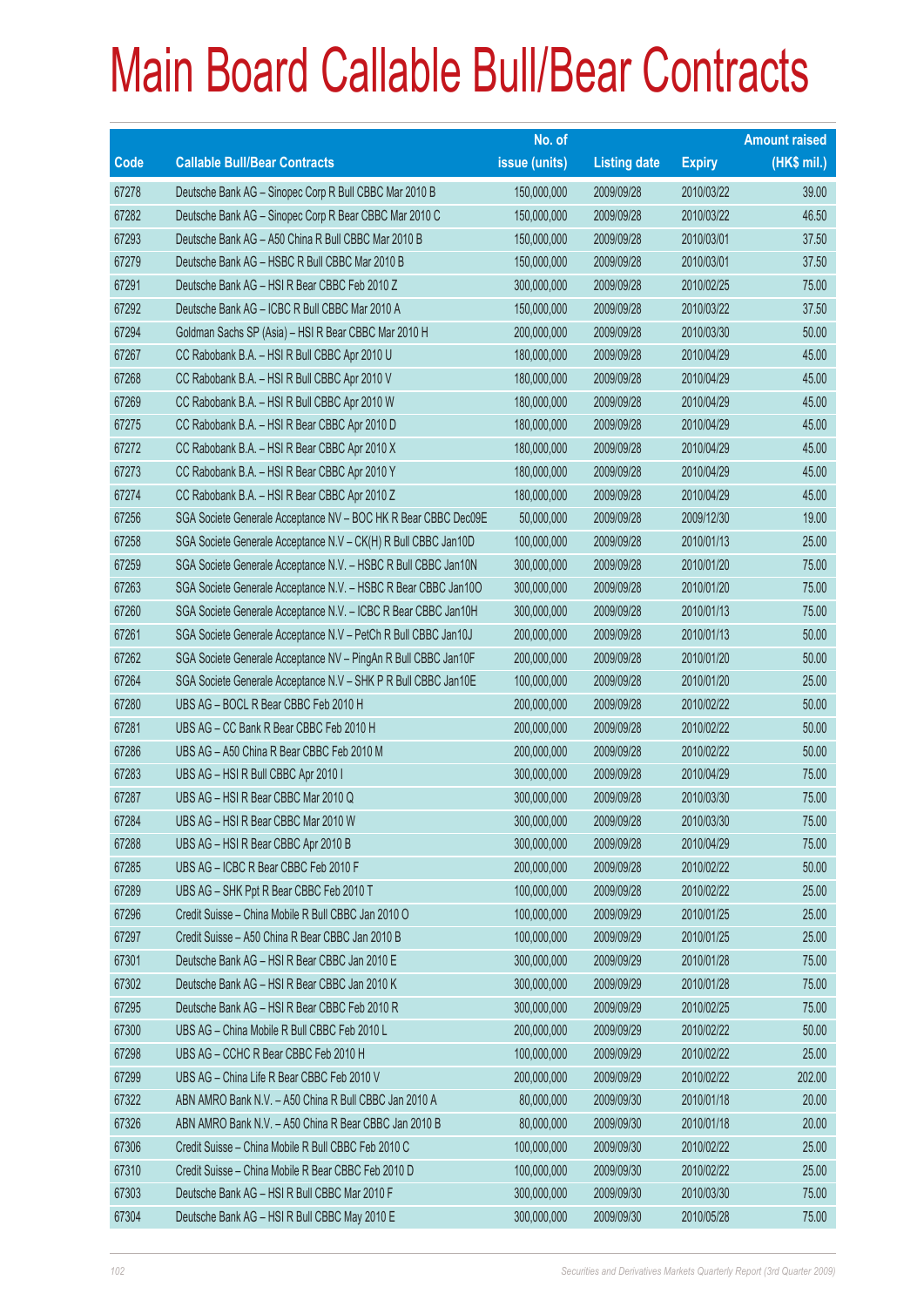|             |                                                             | No. of        |                     |               | <b>Amount raised</b> |
|-------------|-------------------------------------------------------------|---------------|---------------------|---------------|----------------------|
| <b>Code</b> | <b>Callable Bull/Bear Contracts</b>                         | issue (units) | <b>Listing date</b> | <b>Expiry</b> | $(HK$$ mil.)         |
| 67307       | Deutsche Bank AG - HSI R Bear CBBC Mar 2010 V               | 300,000,000   | 2009/09/30          | 2010/03/30    | 75.00                |
| 67308       | Deutsche Bank AG - HSI R Bear CBBC Mar 2010 X               | 300,000,000   | 2009/09/30          | 2010/03/30    | 87.00                |
| 67305       | KBC Fin Products Int'l Ltd. - A50 China R Bull CBBC Jan 10L | 188,000,000   | 2009/09/30          | 2010/01/04    | 47.00                |
| 67309       | KBC Fin Products Int'l Ltd. - HSI R Bear CBBC Apr 2010 C    | 308,000,000   | 2009/09/30          | 2010/04/29    | 83.16                |
| 67311       | KBC Fin Products Int'l Ltd. - HSI R Bear CBBC May 2010 A    | 248,000,000   | 2009/09/30          | 2010/05/28    | 79.36                |
| 67312       | KBC Fin Products Int'l Ltd. - HSI R Bear CBBC Jun 2010 A    | 248,000,000   | 2009/09/30          | 2010/06/29    | 86.80                |
| 67313       | KBC Fin Products Int'l Ltd. - HSI R Bear CBBC Aug 2010 A    | 308,000,000   | 2009/09/30          | 2010/08/30    | 92.40                |
| 67314       | KBC Fin Products Int'l Ltd. - HSI R Bear CBBC Sep 2010 A    | 400,000,000   | 2009/09/30          | 2010/09/29    | 100.00               |
| 67315       | KBC Fin Products Int'l Ltd. - HSI R Bear CBBC Oct 2010 A    | 308,000,000   | 2009/09/30          | 2010/10/28    | 98.56                |
| 67316       | KBC Fin Products Int'l Ltd. - HSI R Bear CBBC Oct 2010 B    | 400,000,000   | 2009/09/30          | 2010/10/28    | 100.00               |
| 67317       | KBC Fin Products Int'l Ltd. - HSI R Bear CBBC Oct 2010 C    | 368,000,000   | 2009/09/30          | 2010/10/28    | 106.72               |
| 67318       | KBC Fin Products Int'l Ltd. - HSI R Bear CBBC Nov 2010 A    | 308,000,000   | 2009/09/30          | 2010/11/29    | 113.96               |
| 67319       | KBC Fin Products Int'l Ltd. - HSI R Bear CBBC Dec 2010 A    | 400,000,000   | 2009/09/30          | 2010/12/30    | 112.00               |
| 67321       | UBS AG - China Mobile R Bull CBBC Feb 2010 M                | 200,000,000   | 2009/09/30          | 2010/02/22    | 50.00                |
| 67320       | UBS AG - HSI R Bull CBBC Dec 2009 J                         | 300,000,000   | 2009/09/30          | 2009/12/30    | 75.00                |
| Total       |                                                             |               |                     |               | 133,733.23           |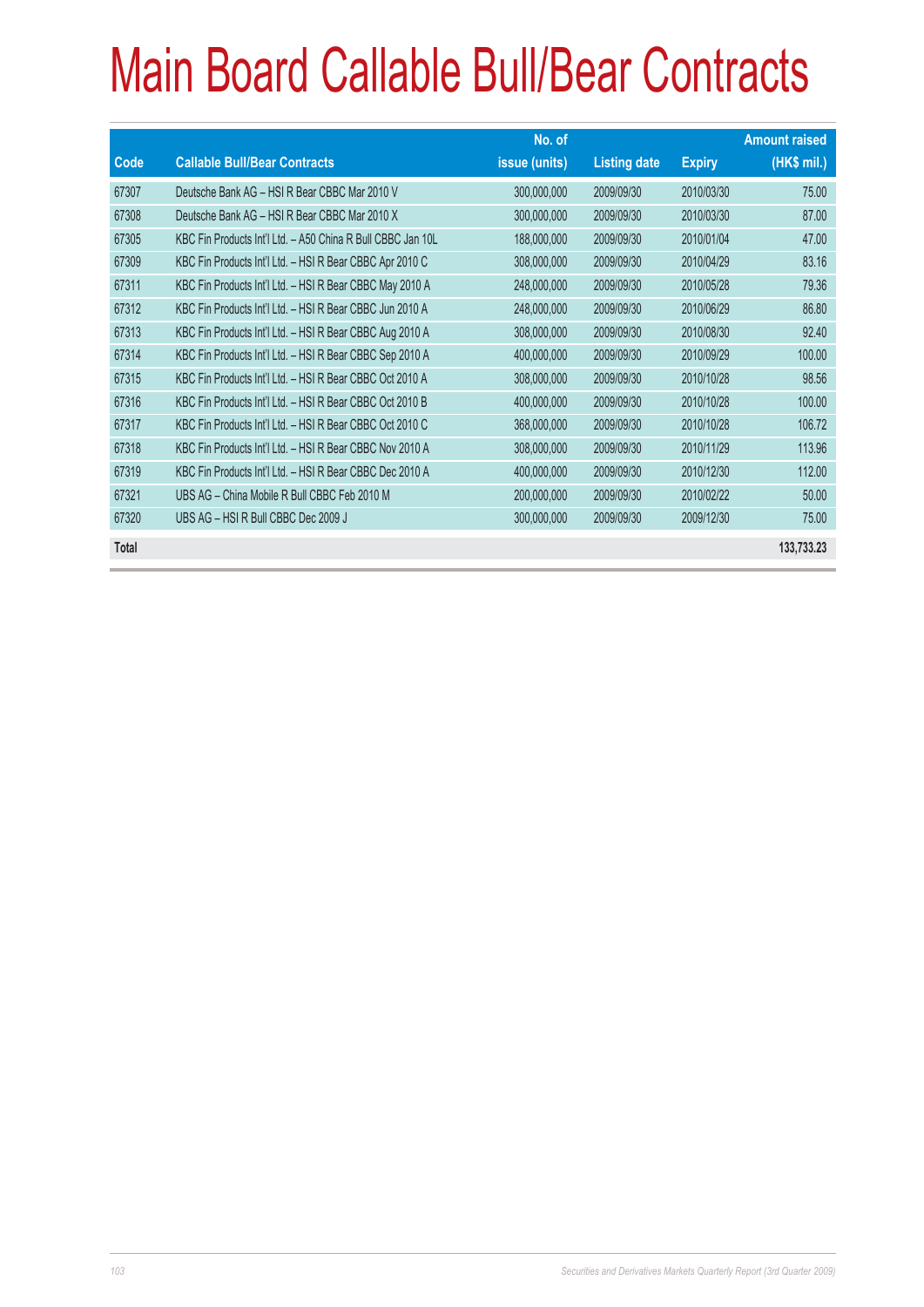# ELI/Trading Only Stocks Trading Statistics

#### **Equity Linked Instrument Trading Statistics**

|      |    | No. of issues | Turnover value (HK\$ mil.) |
|------|----|---------------|----------------------------|
| 2008 | Q3 |               |                            |
|      | Q4 |               |                            |
| 2009 | Q1 | -             |                            |
|      | Q2 | -             |                            |
|      | Q3 | -             |                            |

#### **NASDAQ Stocks**

|      |                | No. of issues | Turnover value (HK\$ mil.) |
|------|----------------|---------------|----------------------------|
| 2008 | Q3             |               | 0.38                       |
|      | Q4             |               | 0.17                       |
| 2009 | Q1             |               | 0.42                       |
|      | Q <sub>2</sub> |               | 0.45                       |
|      | Q3             |               | 0.90                       |

#### **iShares**

|      |    | No. of issues | Turnover value (HK\$ mil.) |
|------|----|---------------|----------------------------|
| 2008 | Q3 |               | 0.00                       |
|      | Q4 |               | 0.00                       |
| 2009 | Q1 |               | 0.00                       |
|      | Q2 |               | 0.00                       |
|      | Q3 |               | 0.00                       |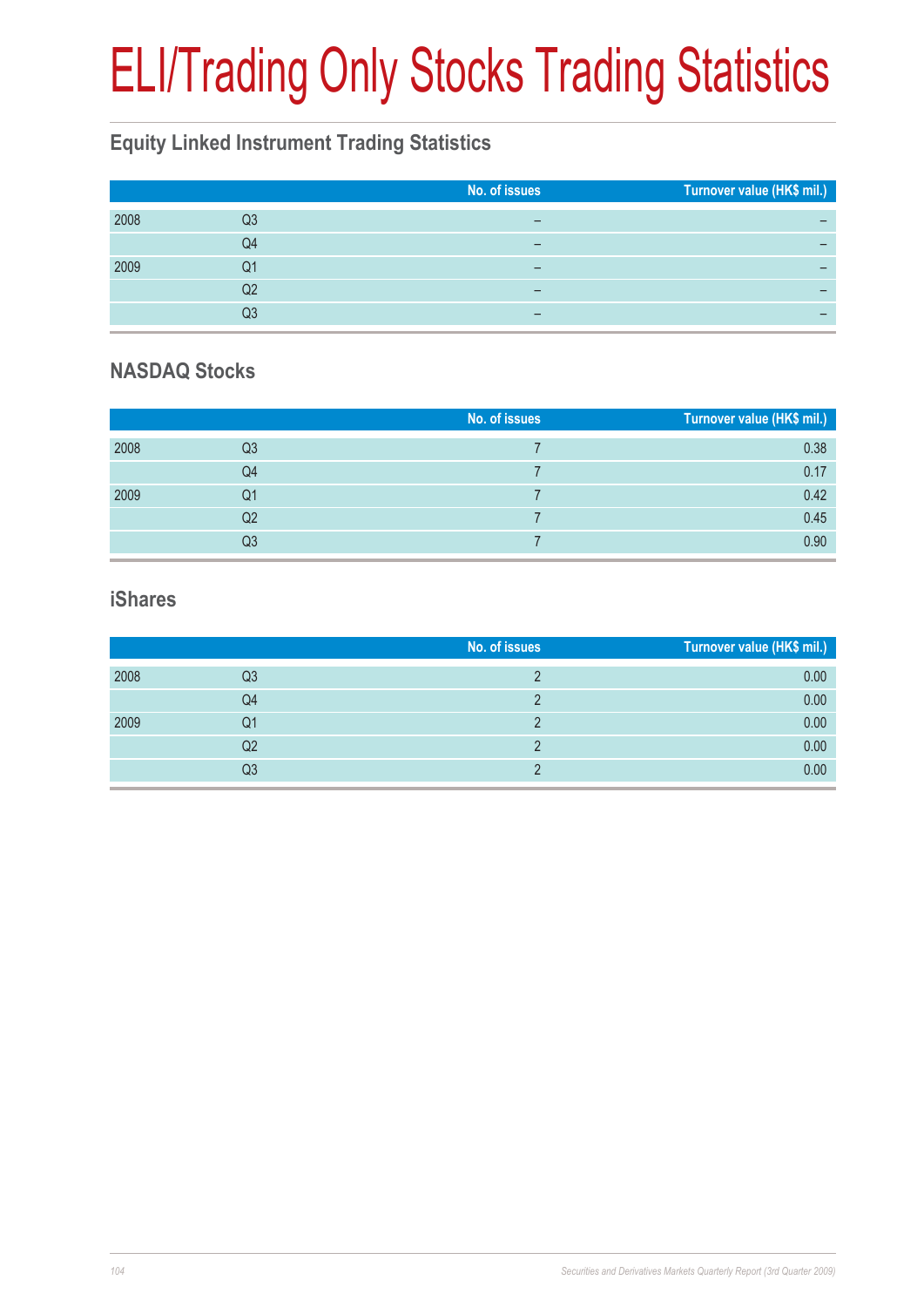## **GEM Equities**

#### **Equity Turnover – GEM**

|      |    | Share (Mil. shs) | Value (HK\$ mil.) | No. of deals |
|------|----|------------------|-------------------|--------------|
| 2008 | Q3 | 27,661.67        | 9,188.57          | 240,766      |
|      | Q4 | 19.999.04        | 4,070.24          | 147,424      |
| 2009 | Q1 | 23.051.11        | 4,192.12          | 153,505      |
|      | Q2 | 116.455.92       | 19,561.73         | 605,615      |
|      | Q3 | 84,235.17        | 26,394.60         | 677,639      |

#### **Equity Trading Statistics – GEM**

|      |                | No. of<br>trading days | <b>Average daily turnover</b><br>(HK\$ mil.) | <b>Average value</b><br>per deal |
|------|----------------|------------------------|----------------------------------------------|----------------------------------|
| 2008 | Q3             | 62                     | 148.20                                       | 38,164                           |
|      | Q4             | 62                     | 65.65                                        | 27,609                           |
| 2009 | Q <sub>1</sub> | 60                     | 69.87                                        | 27,309                           |
|      | Q <sub>2</sub> | 61                     | 320.68                                       | 32,301                           |
|      | Q3             | 65                     | 406.07                                       | 38,951                           |

#### **20 Most Advanced GEM Stocks**

for 3rd quarter 2009

|       |                        | <b>Closing price</b> |                         |        |
|-------|------------------------|----------------------|-------------------------|--------|
| Code  | <b>Stock</b>           | End of Sep 2009      | End of Jun 2009         | $%$ up |
| 08079 | <b>B.A.L. HOLD</b>     | 0.940                | 0.205                   | 358.54 |
| 08025 | <b>ACR HOLDINGS</b>    | 0.700                | 0.167                   | 319.16 |
| 08081 | <b>COMPUTECH</b>       | 1.880                | 0.490                   | 283.67 |
| 08163 | <b>CCT RESOURCES</b>   | 0.340                | 0.156                   | 117.95 |
| 08156 | <b>CHINA VANGUARD</b>  | 0.570                | 0.305                   | 86.89  |
| 08189 | <b>TEDA BIOMEDICAL</b> | 0.460                | 0.250                   | 84.00  |
| 08136 | RICHFIELD GROUP        | 0.365                | 0.203                   | 79.80  |
| 08035 | <b>BINHAI INV</b>      | 0.530                | 0.305                   | 73.77  |
| 08206 | <b>CHINA CYBERPORT</b> | 1.120                | 0.680                   | 64.71  |
| 08048 | <b>EXCEL TECH</b>      | 0.103                | 0.063                   | 63.49  |
| 08256 | <b>NETEL</b>           | 0.224                | 0.140<br>$\overline{A}$ | 60.00  |
| 08116 | <b>GLOBAL RES DEV</b>  | 0.315                | 0.200                   | 57.50  |
| 08292 | <b>HC INTL</b>         | 0.630                | 0.400                   | 57.50  |
| 08192 | <b>UURG CORP</b>       | 0.172                | 0.112                   | 53.57  |
| 08102 | <b>SHANGHAI FUDAN</b>  | 0.870                | 0.580                   | 50.00  |
| 08221 | <b>LEE'S PHARM</b>     | 0.900                | 0.600                   | 50.00  |
| 08176 | <b>BLU SPA</b>         | 0.710                | 0.475                   | 49.47  |
| 08157 | <b>CAPINFO</b>         | 0.335                | 0.230                   | 45.65  |
| 08033 | <b>VODATEL NETWORK</b> | 0.197                | 0.137                   | 43.80  |
| 08175 | <b>CHI DIGITAL LIC</b> | 0.130                | 0.091                   | 42.86  |
|       |                        |                      |                         |        |

A Adjusted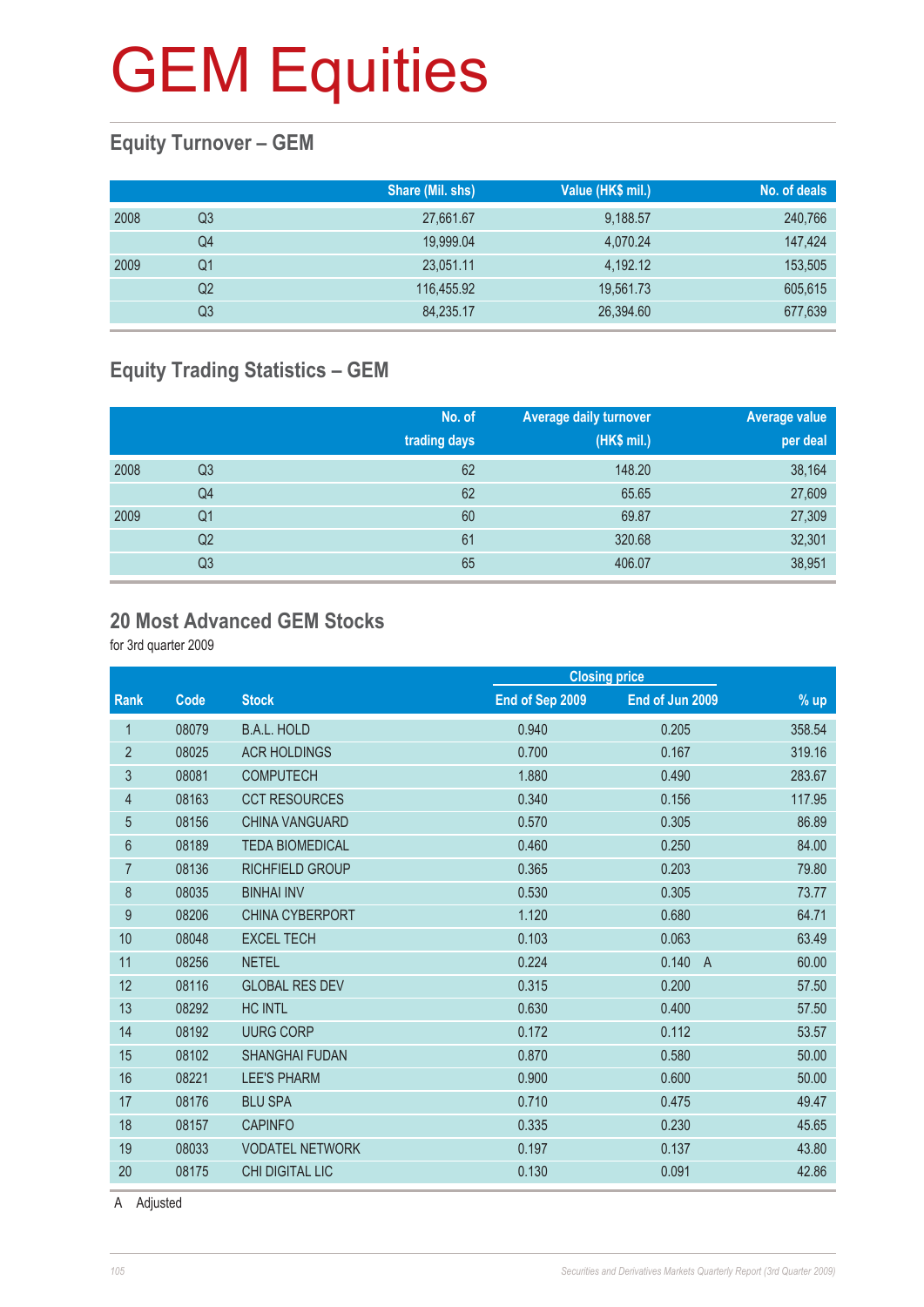## **GEM Equities**

#### **20 Most Declined GEM Stocks**

for 3rd quarter 2009

|                |       |                        |                 | <b>Closing price</b>    |          |
|----------------|-------|------------------------|-----------------|-------------------------|----------|
| Rank           | Code  | <b>Stock</b>           | End of Sep 2009 | End of June 2009        | % down   |
| 1              | 08150 | <b>SEAMLESS GREEN</b>  | 0.080           | 0.640                   | $-87.50$ |
| $\overline{2}$ | 08155 | <b>SOUTHCHINA LAND</b> | 0.162           | 0.620                   | $-73.87$ |
| 3              | 08055 | <b>CHI E-LEARNING</b>  | 0.070           | 0.232                   | $-69.83$ |
| $\overline{4}$ | 08239 | <b>MING KEI ENERGY</b> | 0.065           | 0.190                   | $-65.79$ |
| $\overline{5}$ | 08117 | <b>CHINA P RES</b>     | 0.213           | 0.430<br>$\overline{A}$ | $-50.47$ |
| $6\phantom{a}$ | 08123 | <b>FIRST CHINA FIN</b> | 0.224           | 0.385                   | $-41.82$ |
| $\overline{7}$ | 08041 | CH POST E-COMM         | 0.244           | 0.400                   | $-39.00$ |
| $\bf 8$        | 08100 | <b>M DREAM INWORLD</b> | 0.108           | 0.176<br>$\overline{A}$ | $-38.64$ |
| 9              | 08071 | <b>CHINA METAL RES</b> | 0.142           | 0.226                   | $-37.17$ |
| 10             | 08250 | <b>CORE HEALTHCARE</b> | 0.164           | 0.260<br>$\overline{A}$ | $-36.92$ |
| 11             | 08103 | <b>TAI SHING</b>       | 0.295           | 0.440                   | $-32.95$ |
| 12             | 08340 | <b>VINCO FINANCIAL</b> | 0.150           | 0.220                   | $-31.82$ |
| 13             | 08266 | M TEL                  | 0.111           | 0.160                   | $-30.63$ |
| 14             | 08021 | <b>WLS HOLDINGS</b>    | 0.165           | 0.237                   | $-30.38$ |
| 15             | 08233 | <b>CIG PORTS</b>       | 0.146           | 0.209<br>$\overline{A}$ | $-30.14$ |
| 16             | 08167 | <b>BIG MEDIA</b>       | 0.098           | 0.140                   | $-30.00$ |
| 17             | 08165 | <b>JIAN EPAYMENT</b>   | 0.168           | 0.240                   | $-30.00$ |
| 18             | 08270 | <b>CHINA LEASON</b>    | 0.345           | 0.480<br>$\overline{A}$ | $-28.13$ |
| 19             | 08053 | CH ELEC POWER          | 0.220           | 0.305                   | $-27.87$ |
| 20             | 08051 | <b>TELEEYE HOLDING</b> | 0.182           | 0.245                   | $-25.71$ |

A Adjusted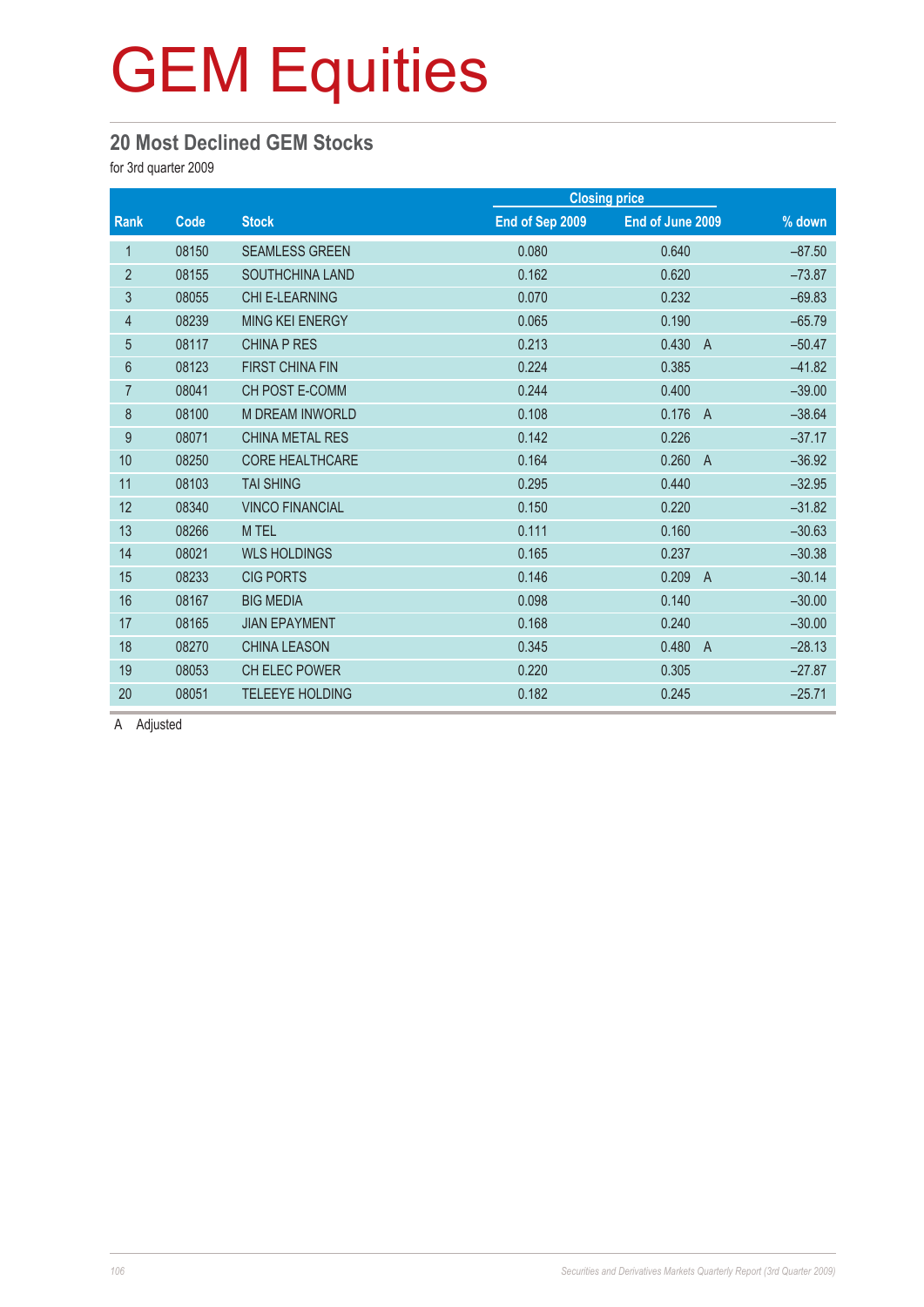## **GEM Equities**

#### **20 Most Active GEM Stocks by Value**

for 3rd quarter 2009

| Rank             | Code  | <b>Stock</b>           | Turnover (HK\$ mil.) | % of total |
|------------------|-------|------------------------|----------------------|------------|
| $\mathbf{1}$     | 08296 | SINO-LIFE GROUP        | 4,527.04             | 17.15      |
| $\overline{2}$   | 08116 | <b>GLOBAL RES DEV</b>  | 2,664.69             | 10.10      |
| $\mathfrak{S}$   | 08035 | <b>BINHAI INV</b>      | 2,176.16             | 8.24       |
| $\overline{4}$   | 08199 | <b>WEIGAO GROUP</b>    | 1,632.47             | 6.18       |
| $\overline{5}$   | 08277 | <b>WUMART</b>          | 1,414.43             | 5.36       |
| 6                | 08136 | <b>RICHFIELD GROUP</b> | 1,261.79             | 4.78       |
| $\overline{7}$   | 08182 | <b>ENVIRO ENERGY</b>   | 907.98               | 3.44       |
| 8                | 08046 | <b>HENG XIN CHINA</b>  | 882.76               | 3.34       |
| $\boldsymbol{9}$ | 08203 | <b>KAISUN ENERGY</b>   | 693.96               | 2.63       |
| 10               | 08250 | <b>CORE HEALTHCARE</b> | 594.07               | 2.25       |
| 11               | 08071 | CHINA METAL RES        | 480.44               | 1.82       |
| 12               | 08079 | <b>B.A.L. HOLD</b>     | 468.35               | 1.77       |
| 13               | 08041 | CH POST E-COMM         | 419.46               | 1.59       |
| 14               | 08299 | <b>GRAND T G GOLD</b>  | 402.28               | 1.52       |
| 15               | 08306 | <b>CH NONFERROUS</b>   | 384.99               | 1.46       |
| 16               | 08156 | <b>CHINA VANGUARD</b>  | 359.35               | 1.36       |
| 17               | 08285 | <b>EVOC</b>            | 349.30               | 1.32       |
| 18               | 08173 | <b>INTELLI-MEDIA</b>   | 310.10               | 1.17       |
| 19               | 08239 | <b>MING KEI ENERGY</b> | 301.44               | 1.14       |
| 20               | 08272 | <b>BYFORD INT'L</b>    | 279.19               | 1.06       |
| <b>Total</b>     |       |                        | 20,510.25            | 77.71      |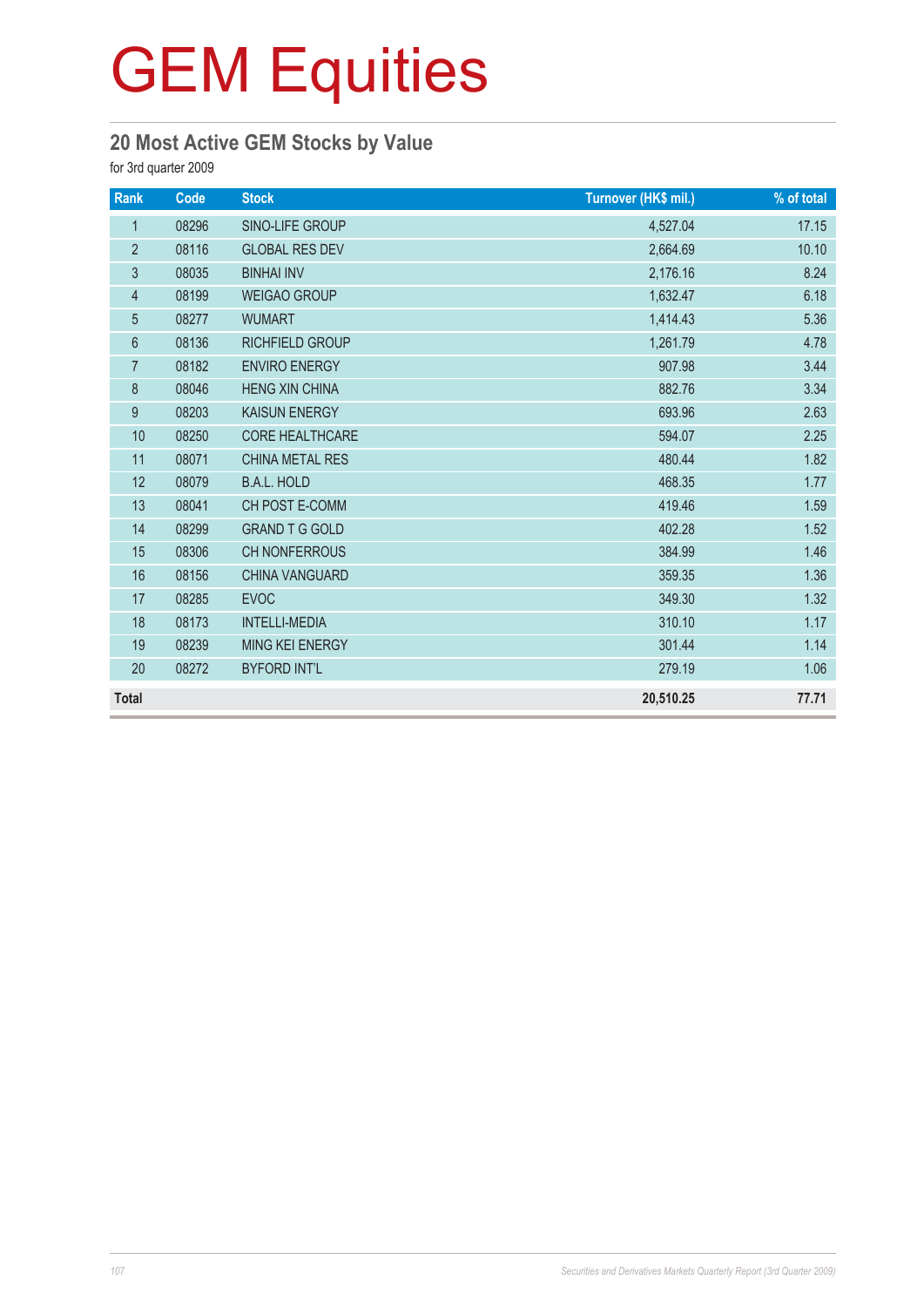## **20 Most Active GEM Stock by Shares**

for 3rd quarter 2009

| Rank           | Code  | <b>Stock</b>           | <b>Turnover (Mil. shs)</b> | % of total |
|----------------|-------|------------------------|----------------------------|------------|
| $\mathbf{1}$   | 08250 | <b>CORE HEALTHCARE</b> | 19,779.85                  | 23.48      |
| $\overline{2}$ | 08116 | <b>GLOBAL RES DEV</b>  | 7,793.51                   | 9.25       |
| 3              | 08035 | <b>BINHAI INV</b>      | 4,264.11                   | 5.06       |
| $\overline{4}$ | 08117 | <b>CHINA P RES</b>     | 3,472.30                   | 4.12       |
| 5              | 08239 | MING KEI ENERGY        | 2,909.94                   | 3.45       |
| 6              | 08136 | <b>RICHFIELD GROUP</b> | 2,837.38                   | 3.37       |
| $\overline{7}$ | 08173 | <b>INTELLI-MEDIA</b>   | 2,726.52                   | 3.24       |
| 8              | 08299 | <b>GRAND T G GOLD</b>  | 2,686.18                   | 3.19       |
| 9              | 08071 | <b>CHINA METAL RES</b> | 2,297.62                   | 2.73       |
| 10             | 08296 | SINO-LIFE GROUP        | 2,143.88                   | 2.55       |
| 11             | 08200 | <b>SAU SAN TONG</b>    | 2,115.19                   | 2.51       |
| 12             | 08017 | <b>LONG SUCCESS</b>    | 2,049.52                   | 2.43       |
| 13             | 08220 | <b>EMCOM INT'L</b>     | 1,997.04                   | 2.37       |
| 14             | 08128 | C G SOURCE ENGY        | 1,752.41                   | 2.08       |
| 15             | 08129 | CH BIO CASSAVA         | 1,506.53                   | 1.79       |
| 16             | 08202 | INNO-TECH HOLD         | 1,456.33                   | 1.73       |
| 17             | 08046 | <b>HENG XIN CHINA</b>  | 1,271.72                   | 1.51       |
| 18             | 08150 | <b>SEAMLESS GREEN</b>  | 1,152.21                   | 1.37       |
| 19             | 08167 | <b>BIG MEDIA</b>       | 1,116.63                   | 1.33       |
| 20             | 08041 | CH POST E-COMM         | 1,081.30                   | 1.28       |
| <b>Total</b>   |       |                        | 66,410.17                  | 78.84      |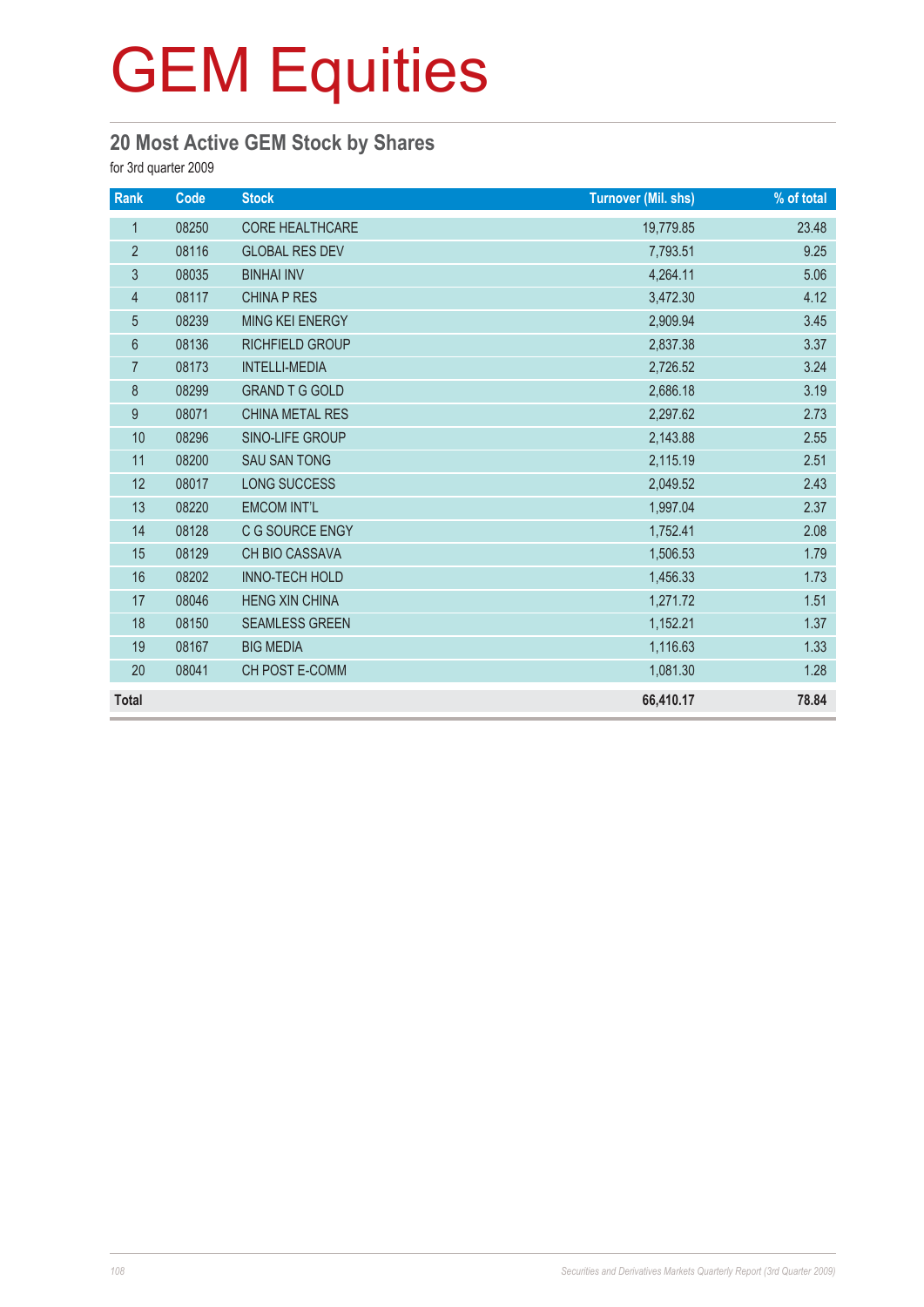#### **Market Capitalisation of Listed Companies for GEM**

as at the quarter end

|      |    | HK\$ mil. |
|------|----|-----------|
| 2008 | Q3 | 67,153.80 |
|      | Q4 | 45,164.18 |
| 2009 | Q1 | 46,972.81 |
|      | Q2 | 73,004.28 |
|      | Q3 | 86,891.48 |

#### **Market Capitalisation by Hang Seng Industry Classification System\* – GEM** Quarter-end figures



Hang Seng Industry Classification System (HSICS) is provided by Hang Seng Indexes Company Limited.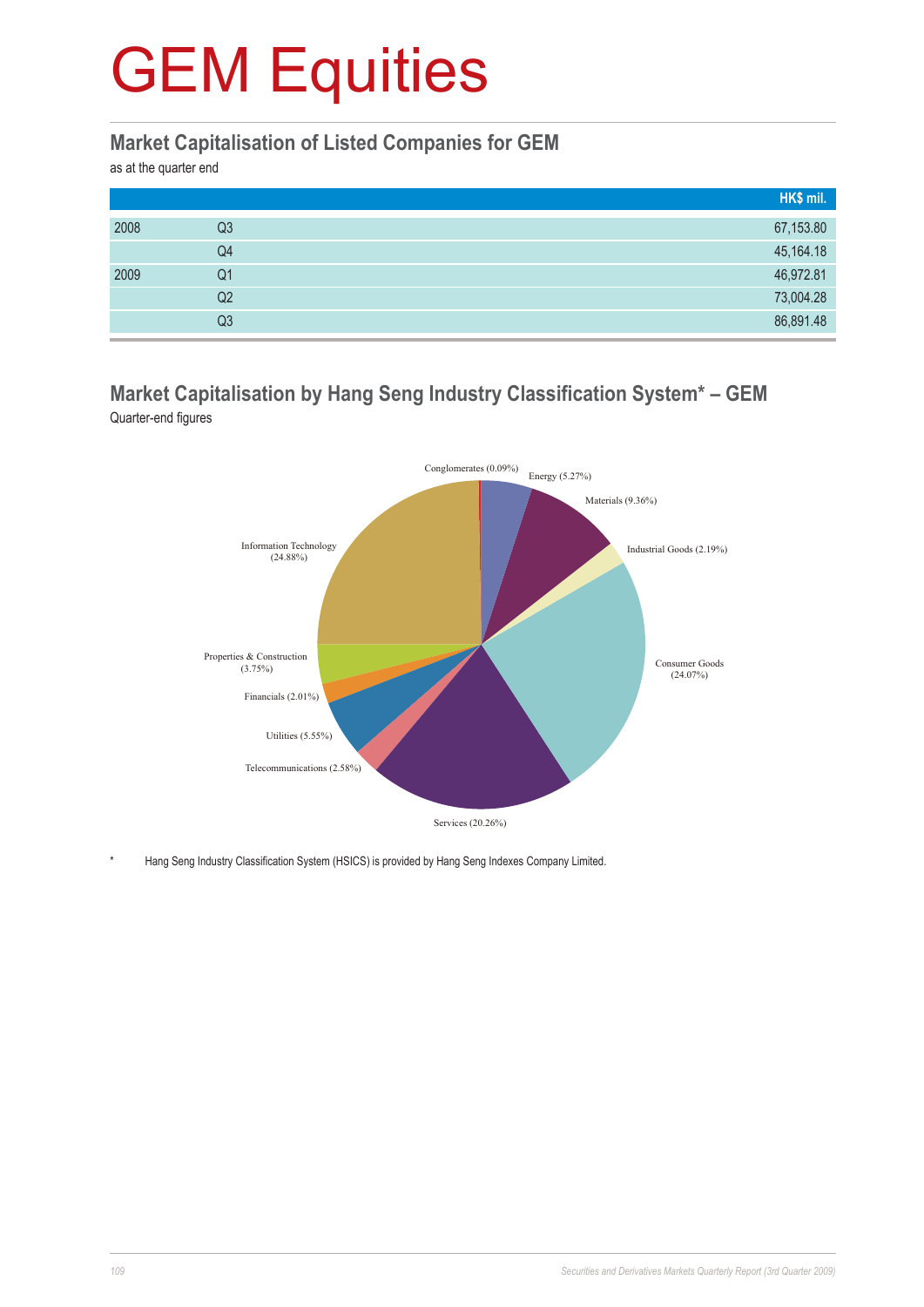#### **50 Leading Companies by Market Capitalisation – GEM**

as at the 3rd quarter end 2009

|                     | <b>Market capitalisation</b> |                                                                     |                  |                   |
|---------------------|------------------------------|---------------------------------------------------------------------|------------------|-------------------|
| Rank                |                              | <b>Company</b>                                                      | (HK\$ mil.)      | % of market total |
| 1                   | 08199                        | Shandong Weigao Group Medical Polymer Co. Ltd. - H Shares           | 10,959.90        | 12.61             |
| $\overline{2}$      | 08277                        | Wumart Stores, Inc. - H Shares                                      | 5,845.79         | 6.73              |
| 3                   | 08137                        | Honbridge Holdings Ltd.                                             | 3,858.90         | 4.44              |
| $\overline{4}$      | 08035                        | Binhai Investment Co. Ltd.                                          | 3,176.19         | 3.66              |
| 5                   | 08161                        | China LotSynergy Holdings Ltd.                                      | 2,294.67         | 2.64              |
| $6\phantom{1}6$     | 08116                        | Global Resources Development (Holding) Ltd.                         | 2,143.31         | 2.47              |
| $\overline{7}$      | 08203                        | Kaisun Energy Group Ltd.                                            | 1,846.01         | 2.12              |
| 8                   | 08156                        | China Vanguard Group Ltd.                                           | 1,830.78         | 2.11              |
| 9                   | 08008                        | Sunevision Holdings Ltd.                                            | 1,828.34         | 2.10              |
| 10                  | 08155                        | South China Land Ltd.                                               | 1,810.38         | 2.08              |
| 11                  | 08182                        | Enviro Energy International Holdings Ltd.                           | 1,707.00         | 1.96              |
| 12                  | 08118                        | <b>International Entertainment Corporation</b>                      | 1,591.86         | 1.83              |
| 13                  | 08272                        | Byford International Ltd.                                           | 1,513.26         | 1.74              |
| 14                  | 08163                        | CCT Resources Holdings Ltd.                                         | 1,503.87         | 1.73              |
| 15                  | 08052                        | Convenience Retail Asia Ltd.                                        | 1,481.73         | 1.71              |
| 16                  | 08279                        | AGTech Holdings Ltd.                                                | 1,378.81         | 1.59              |
| 17                  | 08167                        | Big Media Group Ltd.                                                | 1,260.59         | 1.45              |
| 18                  | 08296                        | Sino-Life Group Ltd.                                                | 1,158.00         | 1.33              |
| 19                  | 08136                        | Richfield Group Holdings Ltd.                                       | 1,068.90         | 1.23              |
| 20                  | 08070                        | Zhongyu Gas Holdings Ltd.                                           | 1,044.60         | 1.20              |
| 21                  | 08069                        | Tong Ren Tang Technologies Co. Ltd. - H Shares                      | 1,014.66         | 1.17              |
| 22                  | 08046                        | Heng Xin China Holdings Ltd.                                        | 994.23           | 1.14              |
| 23                  | 08192                        | <b>UURG Corporation Ltd.</b>                                        | 957.70           | 1.10              |
| 24                  | 08206                        | China Cyber Port (International) Co. Ltd.                           | 898.56           | 1.03              |
| 25                  | 08306                        | China Nonferrous Metals Co. Ltd.                                    | 892.70           | 1.03              |
| 26                  | 08066                        | Cardlink Technology Group Ltd.                                      | 821.69           | 0.95              |
| 27                  | 08005                        | Yuxing InfoTech Holdings Ltd.                                       | 773.89           | 0.89              |
| 28                  | 08129                        | China Bio Cassava Holdings Ltd.                                     | 697.28           | 0.80              |
| 29                  | 08025                        | Asian Capital Resources (Holdings) Ltd.                             | 674.39           | 0.78              |
| 30                  | 08153                        | China Chief Cable TV Group Ltd.                                     | 666.11           | 0.77              |
| 31<br>32            | 08029<br>08123               | Sun International Group Ltd.<br>First China Financial Holdings Ltd. | 665.69<br>661.72 | 0.77<br>0.76      |
| 33                  | 08178                        | China Information Technology Development Ltd.                       | 655.99           | 0.75              |
| 34                  | 08058                        | Shandong Luoxin Pharmacy Stock Co. Ltd. - H Shares                  | 625.33           | 0.72              |
| 35                  | 08158                        | China Bio-Med Regeneration Technology Ltd.                          | 620.22           | 0.71              |
| 36                  | 08290                        | Tianjin Tianlian Public Utilities Co., Ltd. - H Shares              | 600.07           | 0.69              |
| 37                  | 08259                        | Yantai North Andre Juice Co. Ltd. - H Shares                        | 580.86           | 0.67              |
| 38                  | 08285                        | EVOC Intelligent Technology Co. Ltd. - H Shares                     | 545.78           | 0.63              |
| 39                  | 08009                        | iMerchants Ltd.                                                     | 526.62           | 0.61              |
| 40                  | 08128                        | China Ground Source Energy Ltd.                                     | 506.48           | 0.58              |
| 41                  | 08287                        | Nanjing Sample Technology Co. Ltd. - H Shares                       | 504.90           | 0.58              |
| 42                  | 08071                        | China Metal Resources Holdings Ltd.                                 | 497.91           | 0.57              |
| 43                  | 08032                        | Coolpoint Energy Ltd.                                               | 495.40           | 0.57              |
| 44                  | 08089                        | China Railway Logistics Ltd.                                        | 484.88           | 0.56              |
| 45                  | 08173                        | Intelli-Media Group (Holdings) Ltd.                                 | 478.54           | 0.55              |
| 46                  | 08212                        | Aptus Holdings Ltd.                                                 | 476.41           | 0.55              |
| 47                  | 08262                        | A - S China Plumbing Products Ltd.                                  | 468.21           | 0.54              |
| 48                  | 08079                        | B.A.L. Holdings Ltd.                                                | 445.64           | 0.51              |
| 49                  | 08270                        | China Leason Investment Group Co. Ltd.                              | 427.00           | 0.49              |
| 50                  | 08041                        | China Post E-Commerce (Holdings) Ltd.                               | 419.94           | 0.48              |
| <b>Total</b>        |                              |                                                                     | 68,381.71        | 78.70             |
| <b>Market Total</b> |                              |                                                                     | 86,891.48        | 100.00            |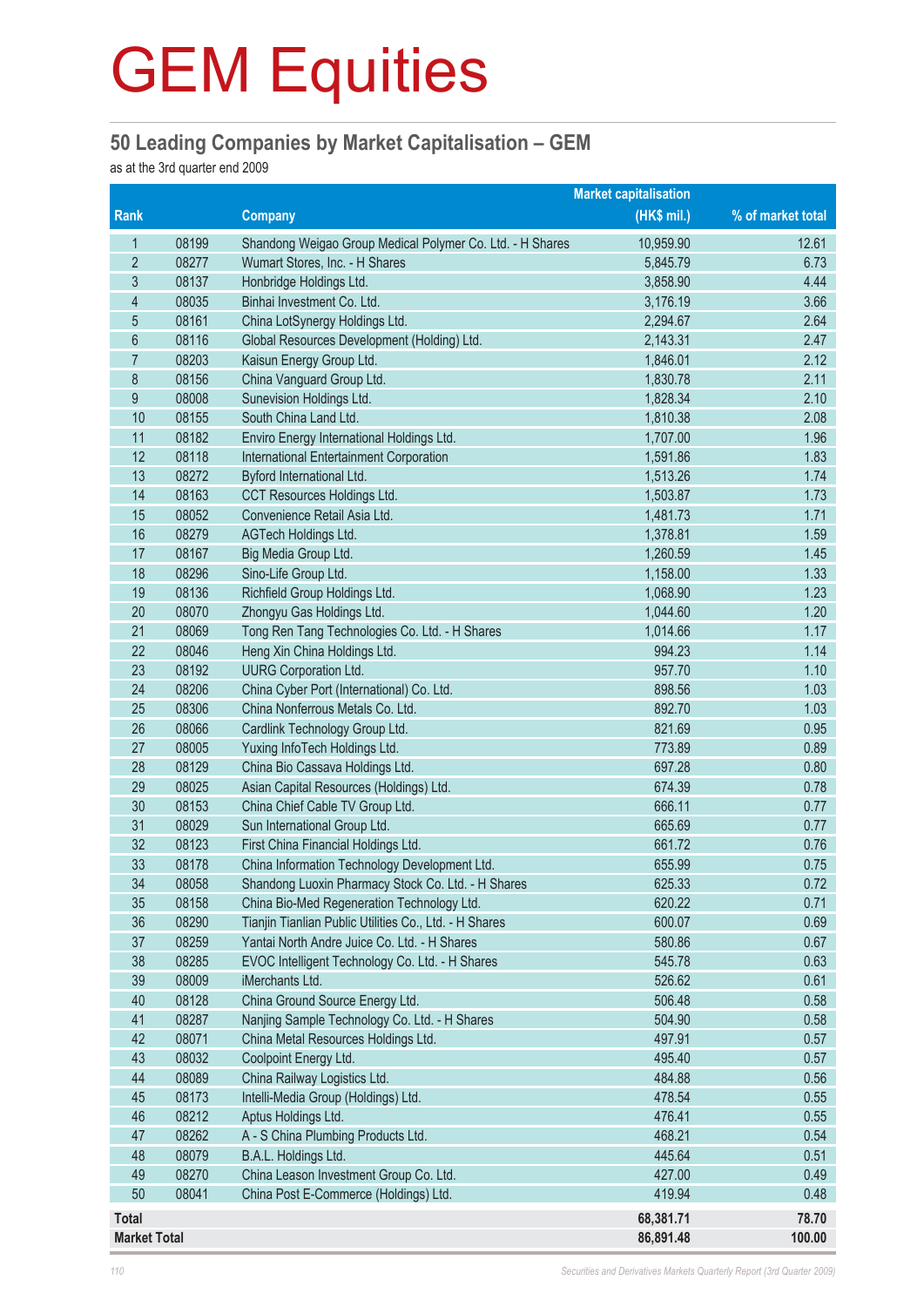#### **New Listing Statistics – equities for GEM**

|      |    | No. of newly listed companies | Funds raised (HK\$ mil.) |
|------|----|-------------------------------|--------------------------|
| 2008 | Q3 | -                             |                          |
|      | Q4 | -                             |                          |
| 2009 | Q1 |                               |                          |
|      | Q2 |                               |                          |
|      | Q3 |                               | 158.70                   |

#### **Newly Listed Companies for GEM**

for 3rd quarter 2009

| Code  | Company name                      |            | Listing date No. of issued shares | Funds raised (HK\$ mil.) |
|-------|-----------------------------------|------------|-----------------------------------|--------------------------|
| 08325 | Oriental City Group Holdings Ltd. | 2009/08/28 | 600,000,000                       | 34.50                    |
| 08296 | Sino-Life Group Ltd.              | 2009/09/09 | 622,500,000                       | 124.20                   |
| Total |                                   |            |                                   | 158.70                   |

#### **Withdrawal of listed Companies – GEM**

for 3rd quarter 2009

| <b>Code</b> | <b>Company name</b> | <b>Last trading date</b> | Delisted date |
|-------------|---------------------|--------------------------|---------------|
| <b>NIL</b>  |                     |                          |               |

## **Company Name Changes for GEM**

for 3rd quarter 2009

| Code  | Old name                                | New name                              | <b>Effective date</b> | <b>Adoption date</b> |
|-------|-----------------------------------------|---------------------------------------|-----------------------|----------------------|
| 08041 | Intcera High Tech Group Ltd.            | China Post E-Commerce (Holdings) Ltd. | 2009/04/29            | 2009/07/13           |
| 08043 | Era Information & Entertainment Ltd.    | ERA Holdings Global Ltd.              | 2009/05/12            | 2009/07/17           |
| 08150 | Fast Systems Technology (Holdings) Ltd. | Seamless Green China (Holdings) Ltd.  | 2009/06/18            | 2009/07/27           |
| 08022 | Argos Enterprise (Holdings) Ltd.        | TLT Lottotainment Group Ltd.          | 2009/07/23            | 2009/07/30           |
| 08032 | GreaterChina Technology Group Ltd.      | Coolpoint Energy Ltd.                 | 2009/08/13            | 2009/09/10           |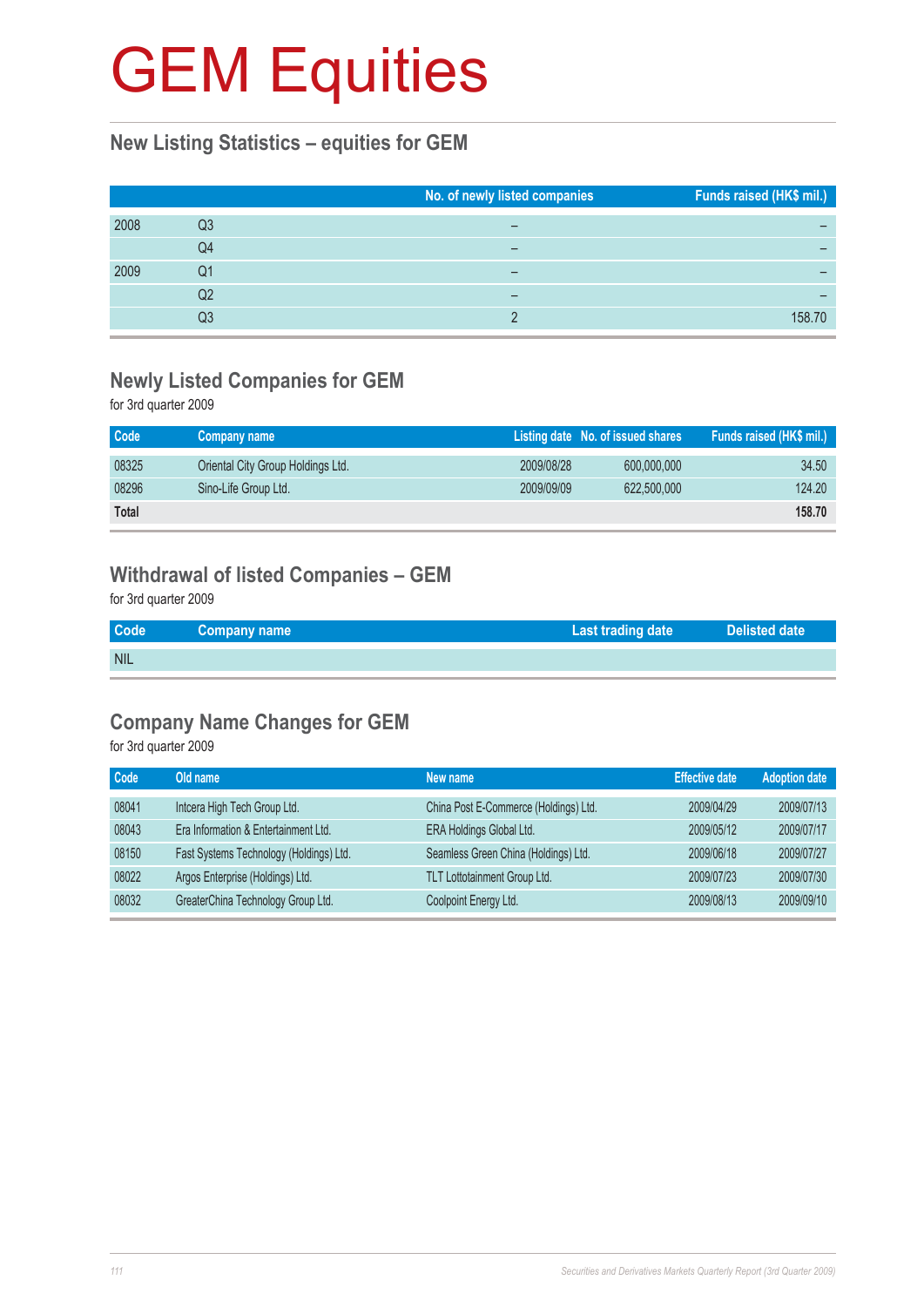#### **Bonus Issues / Bonus Warrants for GEM**

for 3rd quarter 2009

| <b>Code</b> | Company               | <b>Particulars</b> |            |
|-------------|-----------------------|--------------------|------------|
| 08233       | CIG Yangtze Ports PLC | 1 for 1 rts sh     | 2009/07/09 |

### **Share Split / Consolidation for GEM**

for 3rd quarter 2009

| <b>Code</b> | Company                                    | <b>Particulars</b>      | <b>Effective date</b> |
|-------------|--------------------------------------------|-------------------------|-----------------------|
| 08256       | Netel Technology (Holdings) Ltd.           | Consolidation 2 into 1  | 2009/07/06            |
| 08250       | Core Healthcare Investment Holdings Ltd.   | Consolidation 10 into 1 | 2009/08/06            |
| 08220       | Emcom International Ltd.                   | Consolidation 2 into 1  | 2009/08/06            |
| 08017       | Long Success International (Holdings) Ltd. | Consolidation 4 into 1  | 2009/08/12            |
| 08306       | China Nonferrous Metals Co. Ltd.           | Split 1 into 5          | 2009/08/20            |
| 08117       | China Primary Resources Holdings Ltd.      | Consolidation 10 into 1 | 2009/08/21            |

## **Rights Issues & Open Offers for GEM**

for 3rd quarter 2009

| <b>Month</b> | Code  | Company                                | <b>Ratio</b>                      | Funds raised (HK\$ mil.) |
|--------------|-------|----------------------------------------|-----------------------------------|--------------------------|
| Jul          | 08100 | M Dream Inworld Ltd.                   | Open offer 1 for 3 @\$0.045       | 12.30                    |
|              |       |                                        |                                   |                          |
|              | 08317 | Finet Group Ltd.                       | Open offer 1 for 2 @\$0.05        | 14.98                    |
|              |       |                                        | with bonus 3 wts for 10 offer shs |                          |
|              |       |                                        |                                   |                          |
|              | 08117 | China Primary Resources Holdings Ltd.  | Rts 1 for 2 @\$0.02               | 81.97                    |
|              |       |                                        |                                   |                          |
|              | 08228 | Vertex Group Ltd.                      | Open offer 1 for 2 @\$0.09        | 32.00                    |
|              |       |                                        |                                   |                          |
|              | 08233 | CIG Yangtze Ports PLC                  | Rts 2 for 3 @\$0.10               | 33.43                    |
|              |       |                                        | with bonus 1 for 1 rts sh         |                          |
|              |       |                                        |                                   |                          |
| Sep          | 08270 | China Leason Investment Group Co. Ltd. | Open offer 3 for 7 @\$0.20        | 74.26                    |
|              |       |                                        |                                   |                          |
|              | 08200 | Sau San Tong Holdings Ltd.             | Open offer 5 for 1 @\$0.01        | 47.99                    |
| Total        |       |                                        |                                   | 296.93                   |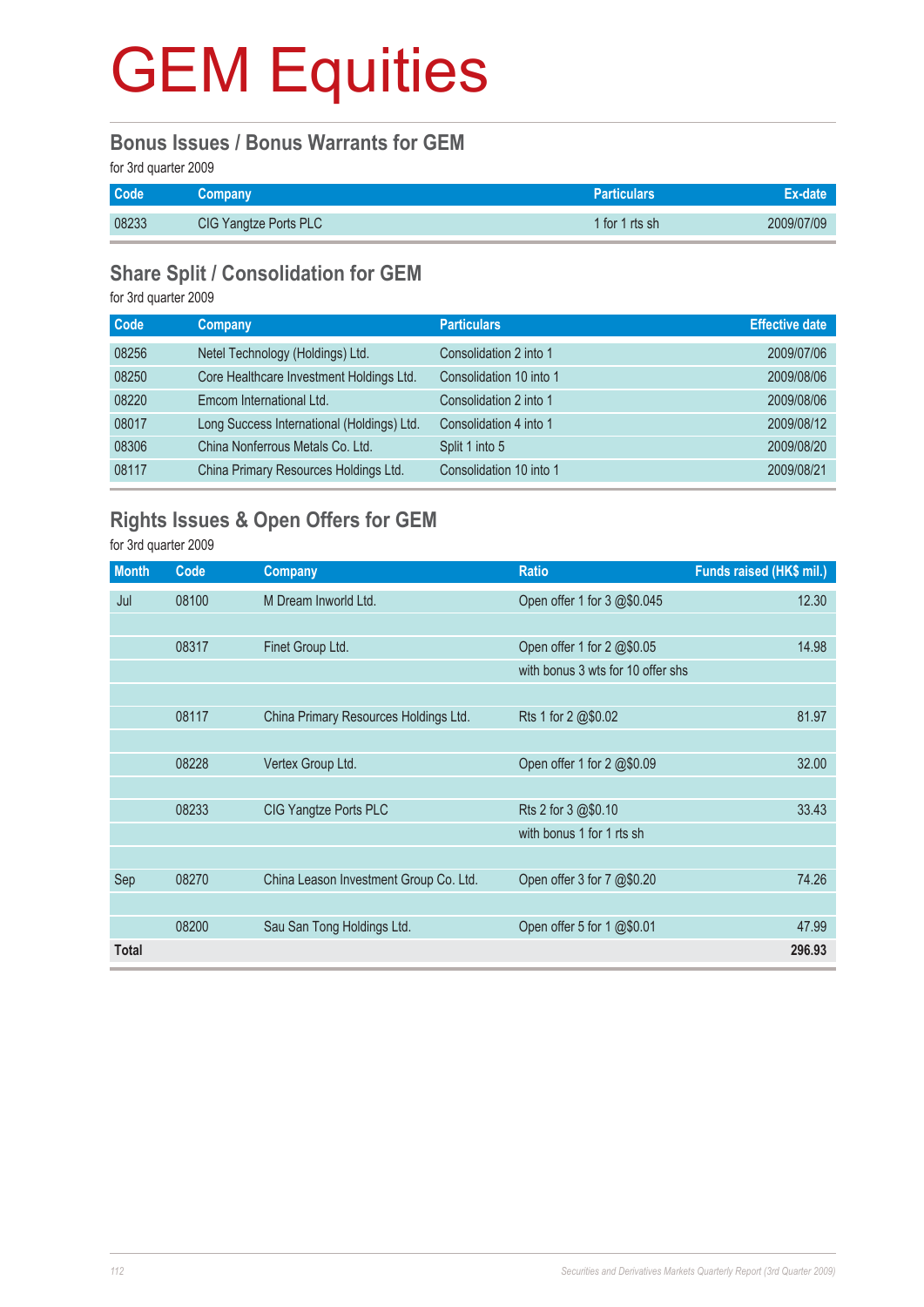### **Placing\***

|              |             |                       | No. of      |                      |                     |
|--------------|-------------|-----------------------|-------------|----------------------|---------------------|
|              |             |                       | new shares  | <b>Placing price</b> | <b>Funds raised</b> |
| <b>Month</b> | <b>Code</b> | <b>Company</b>        | placed      | (HK\$)               | (HK\$ mil.)         |
| 2009         |             |                       |             |                      |                     |
| Jun **       | 08272       | <b>BYFORD INT'L</b>   | 400,000,000 | 0.200                | 80.00               |
| Jul          | 08079       | <b>B.A.L. HOLD</b>    | 100,000,000 | 0.100                | 10.00               |
|              | 08053       | CH ELEC POWER         | 30,670,000  | 0.253                | 7.76                |
|              | 08032       | <b>COOLPOINT</b>      | 300,000,000 | 0.150                | 45.00               |
|              | 08256       | <b>NETEL</b>          | 71,430,000  | 0.112                | 8.00                |
|              | 08111       | <b>SOLUTECK</b>       | 90,630,000  | 0.430                | 38.97               |
|              | 08119       | THIZ TECHNOLOGY       | 260,000,000 | 0.100                | 26.00               |
|              | 08021       | <b>WLS HOLDINGS</b>   | 40,000,000  | 0.201                | 8.04                |
| Aug          | 08066       | <b>CARDLINK TECH</b>  | 18,000,000  | 1.250                | 22.50               |
|              | 08041       | CH POST E-COMM        | 106,000,000 | 0.380                | 40.28               |
|              | 08055       | CHI E-LEARNING        | 280,000,000 | 0.180                | 50.40               |
|              | 08003       | <b>GREAT WORLD</b>    | 80,000,000  | 0.265                | 21.20               |
|              | 08203       | <b>KAISUN ENERGY</b>  | 240,000,000 | 0.700                | 168.00              |
|              | 08221       | <b>LEE'S PHARM</b>    | 30,273,437  | 0.640                | 19.37               |
|              | 08017       | <b>LONG SUCCESS</b>   | 65,000,000  | 0.160                | 10.40               |
|              | 08256       | <b>NETEL</b>          | 50,000,000  | 0.110                | 5.50                |
|              | 08287       | <b>SAMPLE TECH</b>    | 30,600,000  | 4.000                | 122.40              |
| Sep          | 08079       | <b>B.A.L. HOLD</b>    | 300,000,000 | 0.100                | 30.00               |
|              | 08066       | <b>CARDLINK TECH</b>  | 12,000,000  | 1.250                | 15.00               |
|              | 08153       | <b>CCCTV GROUP</b>    | 16,000,000  | 0.250                | 4.00                |
|              | 08306       | CH NONFERROUS         | 117,307,500 | 0.260                | 30.50               |
|              | 08046       | <b>HENG XIN CHINA</b> | 100,000,000 | 0.700                | 70.00               |
|              | 08256       | <b>NETEL</b>          | 20,000,000  | 0.120                | 2.40                |
| <b>Total</b> |             |                       |             |                      | 835.73              |

Due to the reporting time-lag, placing figures for the quarter are provisional.

\*\* Supplementary information update for previous quarters.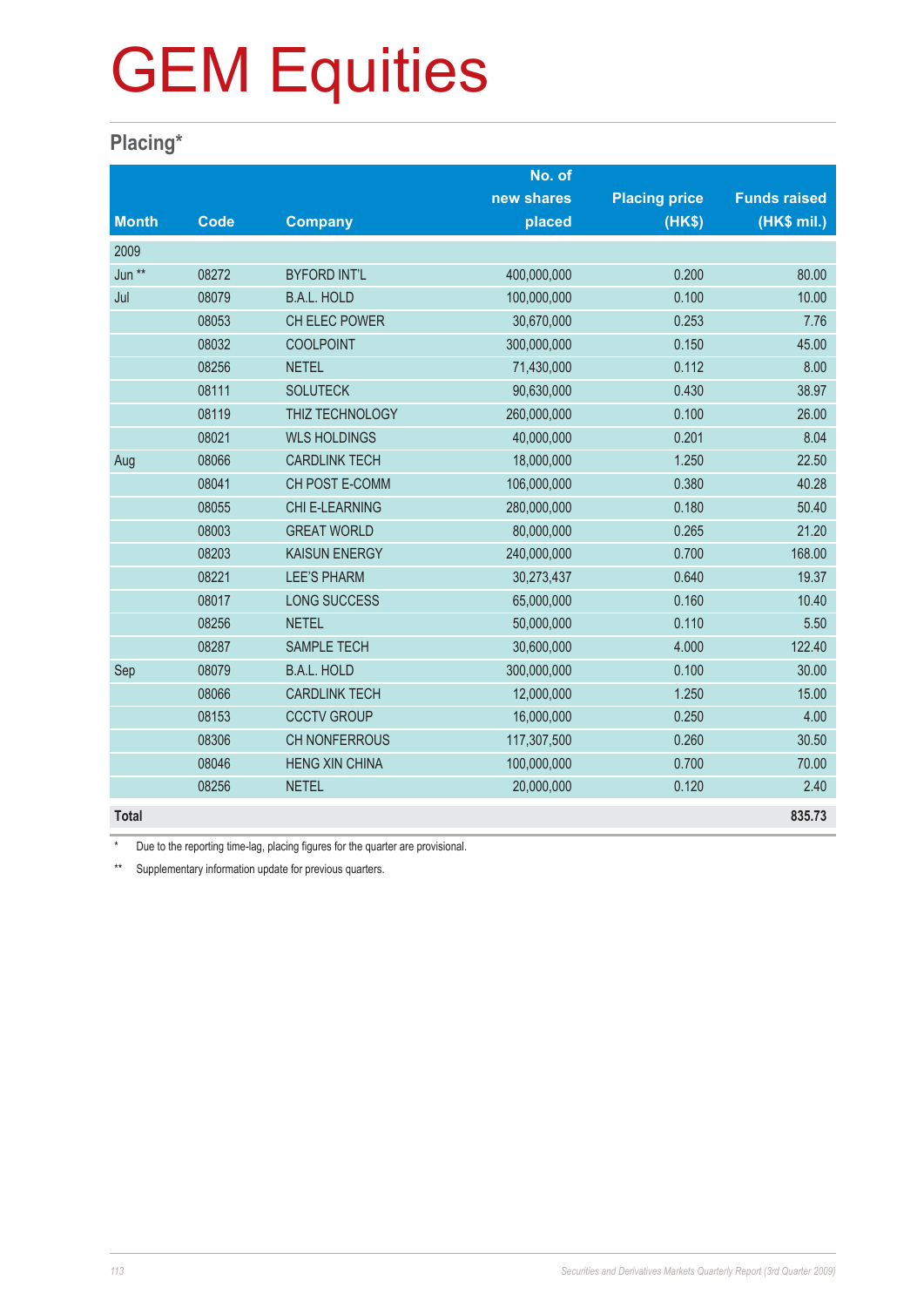## GEM Warrants

#### **Warrant Trading and Market Value Statistics - GEM**

|      |    | <b>Number</b> | Turnover value (HK\$ mil.) | Market value (HK\$ mil.) |
|------|----|---------------|----------------------------|--------------------------|
| 2008 | Q3 |               | 0.22                       | 71.81                    |
|      | Q4 |               | 0.06                       | 10.34                    |
| 2009 | Q1 |               | 0.26                       | 1.49                     |
|      | Q2 |               | $\overline{\phantom{0}}$   | 1.94                     |
|      | Q3 |               | 0.04                       | 5.97                     |

## **Newly Listed Equity GEM Warrants**

for 3rd quarter 2009

| <b>Initial issued</b>                                                              | <b>Amount raised</b> |
|------------------------------------------------------------------------------------|----------------------|
| <b>Code</b><br><b>Listing date Expiry</b><br>amount (HK)<br><b>Equity warrants</b> | (HK\$ mil.)          |
| Nil                                                                                |                      |
| <b>Total</b>                                                                       |                      |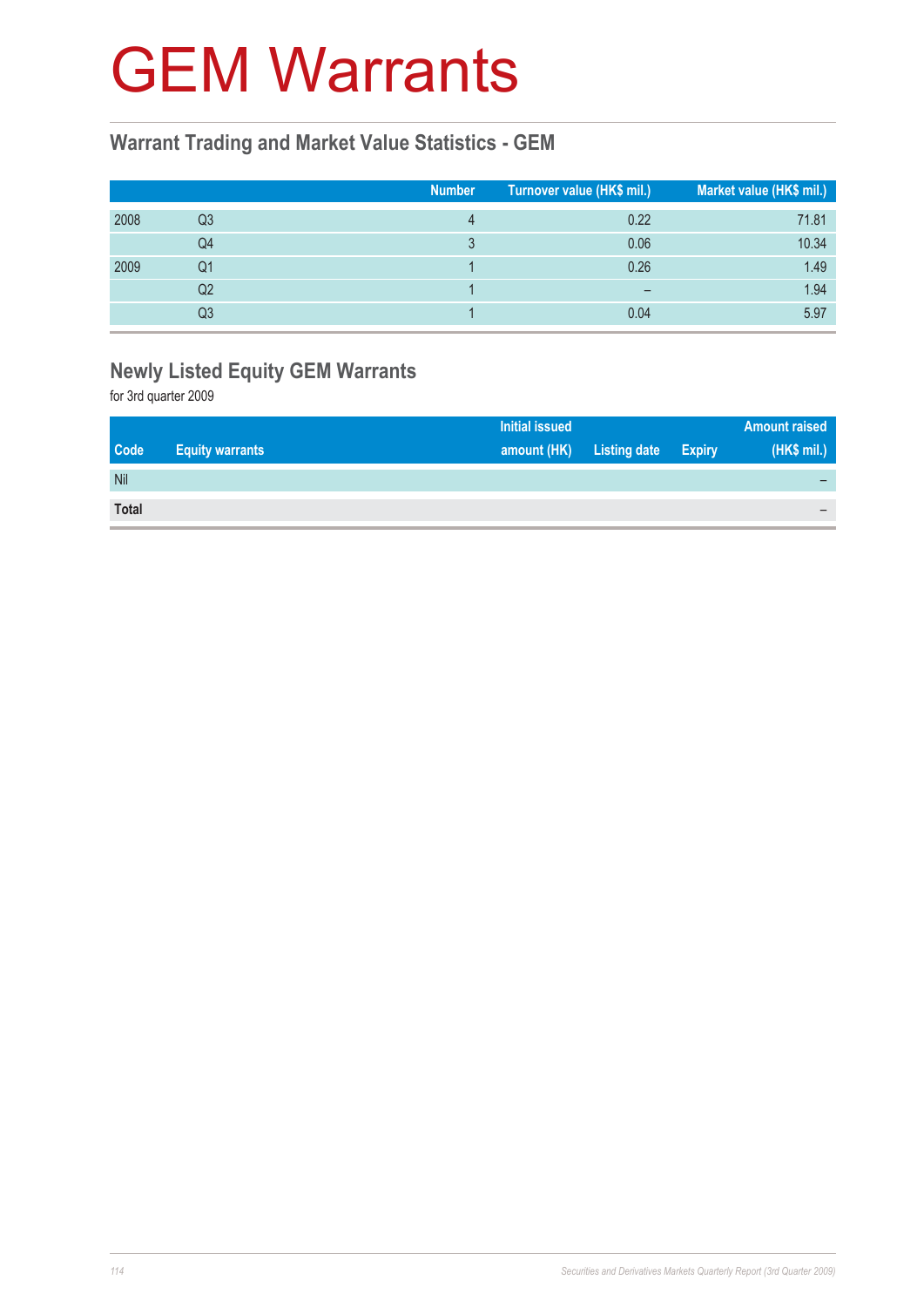# Stock Market Indices

#### **Hang Seng Index**



### **S&P/HKEx LargeCap Index**



#### **S&P/HKEx GEM Index**

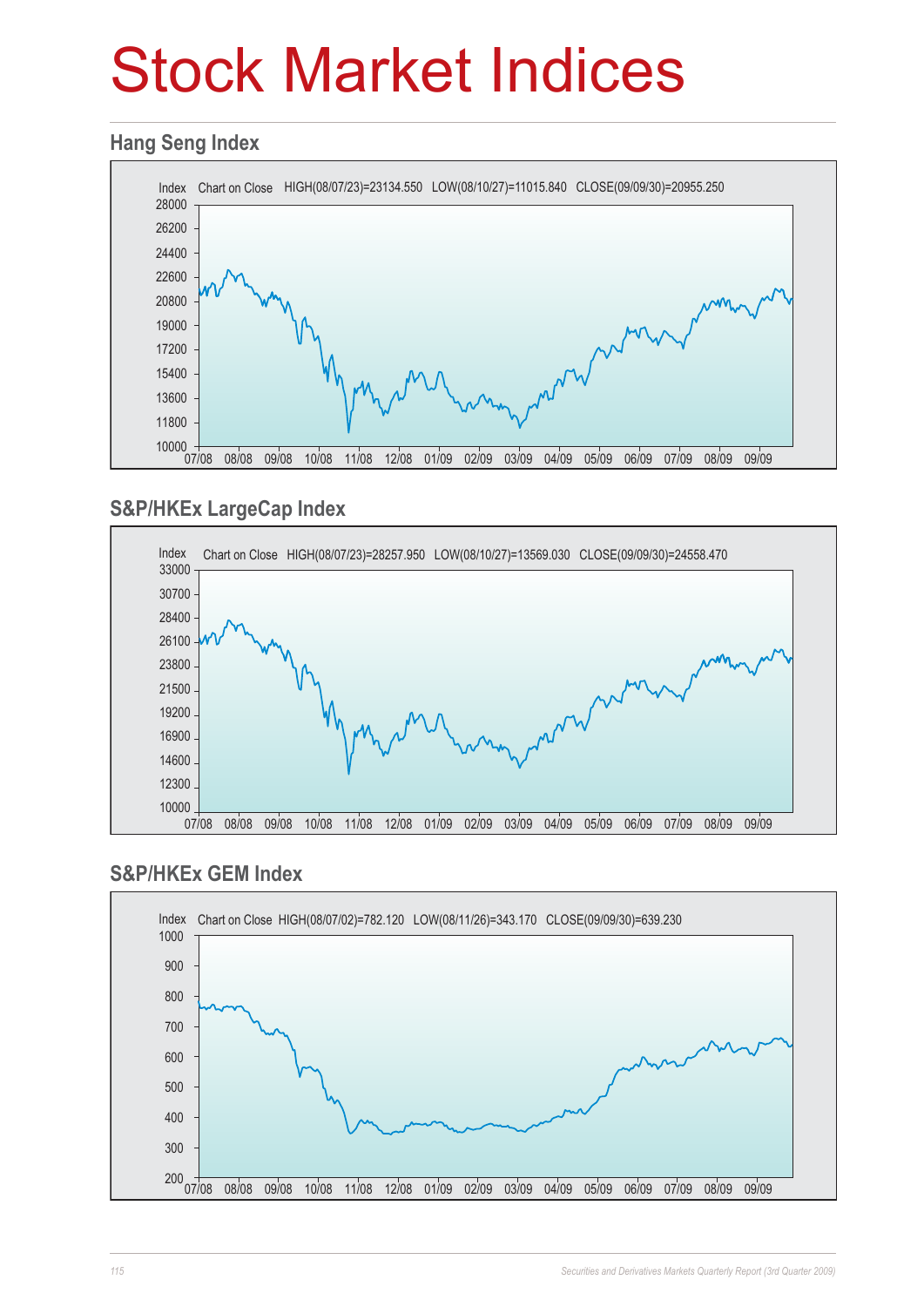# Stock Market Indices

### **Hong Kong Stock Market Indices**

|                                               | End of Sep 2009 | End of Jun 2009 |                    |
|-----------------------------------------------|-----------------|-----------------|--------------------|
| <b>Index</b>                                  | <b>Close</b>    | <b>Close</b>    | Change %           |
| S&P/HKEx LargeCap Index                       | 24558.47        | 21686.87        | $+ 13.24\%$        |
|                                               |                 |                 |                    |
| S&P/HKEx GEM Index                            | 639.23          | 575.20          | 11.13%<br>$^+$     |
|                                               |                 |                 |                    |
| <b>HANG SENG INDEX</b>                        | 20955.25        | 18378.73        | 14.02%<br>$^{+}$   |
| <b>SECTORIAL INDICES</b>                      |                 |                 |                    |
| Finance                                       | 32733.89        | 27768.46        | 17.88%<br>$^{+}$   |
| <b>Utilities</b>                              | 38432.88        | 36186.12        | 6.21%<br>$+$       |
| Properties                                    | 27140.17        | 24565.01        | 10.48%<br>$+$      |
| Commerce & Industry                           | 10858.90        | 9790.97         | + 10.91%           |
|                                               |                 |                 |                    |
| HANG SENG COMPOSITE INDEX                     | 2873.03         | 2591.05         | 10.88%<br>$^{+}$   |
| HANG SENG CHINA-AFFILIATED CORPORATIONS INDEX | 3893.75         | 3820.14         | 1.93%<br>$+$       |
| <b>HANG SENG CHINA ENTERPRISES INDEX</b>      | 11858.15        | 10962.61        | 8.17%<br>$\ddot{}$ |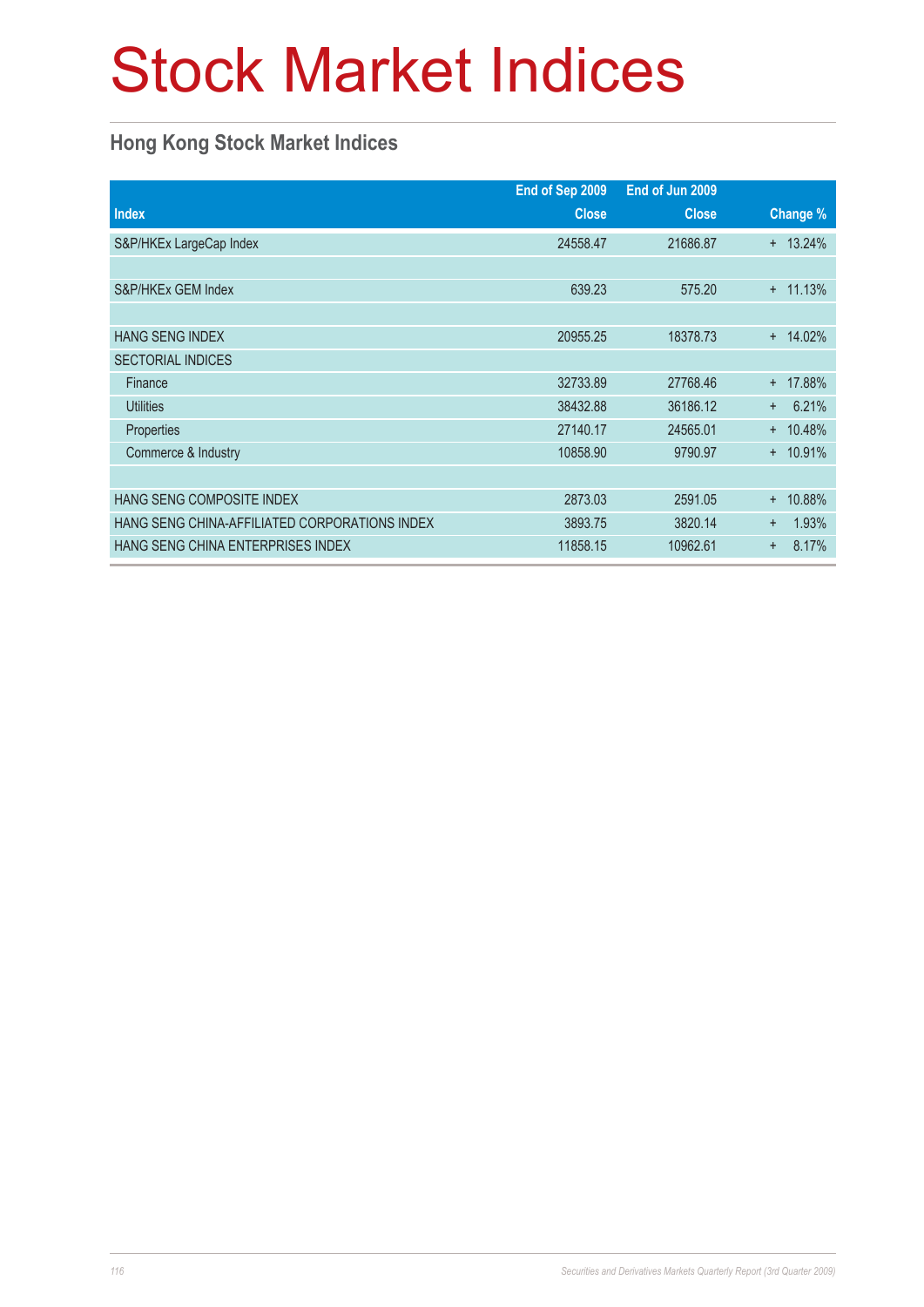# Stock Market Indices

### **WORLD INDICES**

|                                 | End of Sep 2009 | End of Jun 2009 |                                   |
|---------------------------------|-----------------|-----------------|-----------------------------------|
| <b>Index</b>                    | <b>Close</b>    | <b>Close</b>    | Change %                          |
| <b>HONG KONG</b>                |                 |                 |                                   |
| S&P/HKEx LargeCap Index         | 24558.47        | 21686.87        | $+ 13.24%$                        |
| Hang Seng Index                 | 20955.25        | 18378.73        | $+ 14.02%$                        |
| <b>AUSTRALIA</b>                |                 |                 |                                   |
| All Ordinaries Index            | 4739.30         | 3947.80         | + 20.05%                          |
| <b>JAKARTA</b>                  |                 |                 |                                   |
| Composite Index                 | 2467.59         | 2026.78         | + 21.75%                          |
| <b>JAPAN</b>                    |                 |                 |                                   |
| Nikkei (225)                    | 10133.23        | 9958.44         | 1.76%<br>$\ddot{}$                |
| <b>KOREA</b>                    |                 |                 |                                   |
| Composite Index                 | 1673.14         | 1390.07         | + 20.36%                          |
| <b>KUALA LUMPUR</b>             |                 |                 |                                   |
| Composite Index                 | 1202.08         | 1075.24         | + 11.80%                          |
| <b>MANILA</b>                   |                 |                 |                                   |
| Composite Index                 | 2800.82         | 2437.99         | + 14.88%                          |
| <b>NEW ZEALAND</b>              |                 |                 |                                   |
| <b>NZSE (50)</b>                | 3161.06         | 2796.11         | + 13.05%                          |
| <b>SHANGHAI</b>                 |                 |                 |                                   |
| A Shares Index                  | 2916.73         | 3106.59         | 6.11%<br>$\overline{\phantom{a}}$ |
| <b>B</b> Shares Index           | 193.50          | 190.30          | 1.68%<br>$\ddot{}$                |
| <b>SHENZHEN</b>                 |                 |                 |                                   |
| A Shares Index                  | 996.26          | 1010.41         | 1.40%<br>$\overline{\phantom{a}}$ |
| <b>B</b> Shares Index           | 502.80          | 496.22          | 1.33%<br>$\ddot{}$                |
| <b>SINGAPORE</b>                |                 |                 |                                   |
| <b>FTSE Straits Times Index</b> | 2672.57         | 2333.14         | + 14.55%                          |
| <b>TAIWAN</b>                   |                 |                 |                                   |
| Taipei Weighted Stock Index     | 7509.17         | 6432.16         | + 16.74%                          |
| <b>THAILAND</b>                 |                 |                 |                                   |
| <b>SET Index</b>                | 717.07          | 597.48          | + 20.02%                          |
| <b>NEW YORK</b>                 |                 |                 |                                   |
| <b>DJIA</b>                     | 9712.28         | 8447.00         | + 14.98%                          |
| Nasdaq Composite Index          | 2122.42         | 1835.04         | + 15.66%                          |
| <b>TORONTO</b>                  |                 |                 |                                   |
| S&P/TSX Composite Index         | 11394.96        | 10374.91        | 9.83%<br>$+$                      |
| <b>GERMANY</b>                  |                 |                 |                                   |
| DAX Capital Value Index         | 3433.26         | 2909.05         | + 18.02%                          |
| <b>LONDON</b>                   |                 |                 |                                   |
| FTSE (100)                      | 5133.90         | 4249.20         | + 20.82%                          |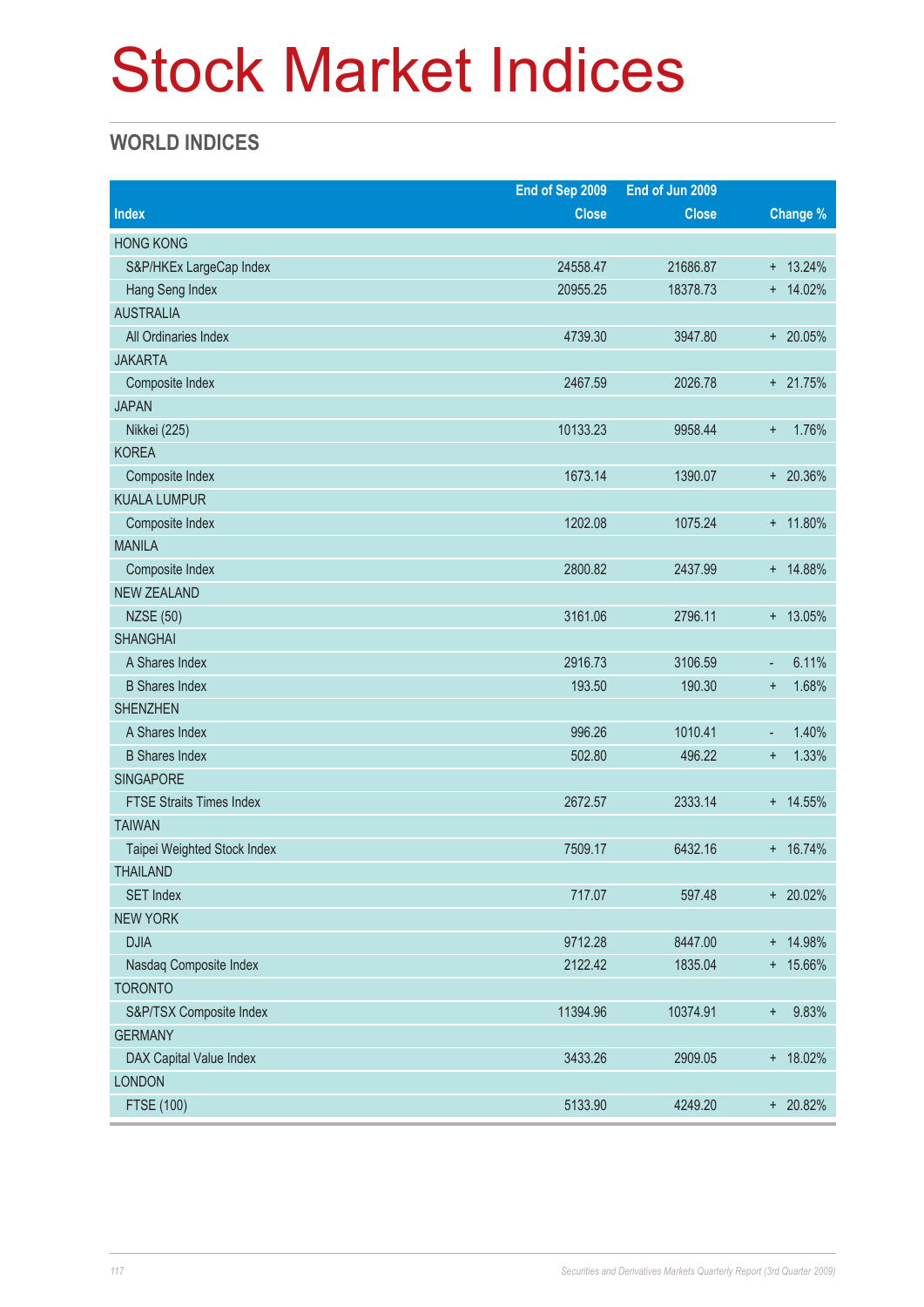#### **Contract Volume by Derivatives Products**

|                                                         |                  | <b>Contracts</b> |
|---------------------------------------------------------|------------------|------------------|
| <b>Derivatives product</b>                              | 3rd Quarter 2009 | 3rd Quarter 2008 |
| Hang Seng Index Futures                                 | 5,430,706        | 5,910,772        |
| Hang Seng Index Options                                 | 1,409,767        | 1,139,643        |
| Mini-Hang Seng Index Futures                            | 2,476,657        | 2,011,680        |
| Mini-Hang Seng Index Options                            | 69,660           | 53,928           |
| H-shares Index Futures                                  | 3,075,581        | 3,609,442        |
| H-shares Index Options                                  | 420,012          | 460,454          |
| Mini H-shares Index Futures <sup>1</sup>                | 237,666          | 85,320           |
| Hang Seng China H-Financials Index Futures <sup>2</sup> |                  |                  |
| FTSE/Xinhua China 25 Index Futures <sup>3</sup>         |                  |                  |
| FTSE/Xinhua China 25 Index Options 4                    |                  |                  |
| <b>Stock Futures</b>                                    | 77,610           | 79,655           |
| <b>Stock Options</b>                                    | 10,892,511       | 13,646,790       |
| <b>Three-month HIBOR Futures</b>                        | 292              | 4.804            |
| One-month HIBOR Futures                                 | 35               | 157              |
| Three-year Exchange Fund Note Futures                   |                  |                  |
| Gold Futures <sup>5</sup>                               | 1,124            |                  |
| <b>Total</b>                                            | 24,091,621       | 27,002,646       |

1 Trading in Mini H-shares Index Futures commenced on 31 March 2008.

 $\overline{2}$ Trading in Hang Seng China H-Financials Index Futures suspended with effect from 24 Dec 2008

3 Trading in FTSE/Xinhua China 25 Index Futures suspended with effect from 31 Dec 2008

4 Trading in FTSE/Xinhua China 25 Index Options suspended with effect from 24 Dec 2008

5 Trading in Gold Futures commenced on 20 October 2008.

## **Open Interest by Derivatives Products**

|                                                         |                  | <b>Contracts</b> |
|---------------------------------------------------------|------------------|------------------|
| <b>Derivatives product</b>                              | 3rd Quarter 2009 | 3rd Quarter 2008 |
| Hang Seng Index Futures                                 | 83,150           | 97,135           |
| Hang Seng Index Options                                 | 222,382          | 99,068           |
| Mini-Hang Seng Index Futures                            | 4,164            | 4,456            |
| Mini-Hang Seng Index Options                            | 2,789            | 1,819            |
| <b>H-shares Index Futures</b>                           | 80,516           | 87,386           |
| H-shares Index Options                                  | 190.047          | 73,311           |
| Mini H-shares Index Futures <sup>1</sup>                | 844              | 388              |
| Hang Seng China H-Financials Index Futures <sup>2</sup> |                  |                  |
| FTSE/Xinhua China 25 Index Futures 3                    |                  |                  |
| FTSE/Xinhua China 25 Index Options 4                    |                  |                  |
| <b>Stock Futures</b>                                    | 4,389            | 8,269            |
| <b>Stock Options</b>                                    | 3,663,846        | 4,675,934        |
| <b>Three-month HIBOR Futures</b>                        | 169              | 2,243            |
| One-month HIBOR Futures                                 | 20               | 58               |
| Three-year Exchange Fund Note Futures                   |                  |                  |
| Gold Futures <sup>5</sup>                               | 30               |                  |
| <b>Total</b>                                            | 4,252,346        | 5,050,067        |

1 Trading in Mini H-shares Index Futures commenced on 31 March 2008.

2 Trading in Hang Seng China H-Financials Index Futures suspended with effect from 24 Dec 2008

3 Trading in FTSE/Xinhua China 25 Index Futures suspended with effect from 31 Dec 2008

4 Trading in FTSE/Xinhua China 25 Index Options suspended with effect from 24 Dec 2008

5 Trading in Gold Futures commenced on 20 October 2008.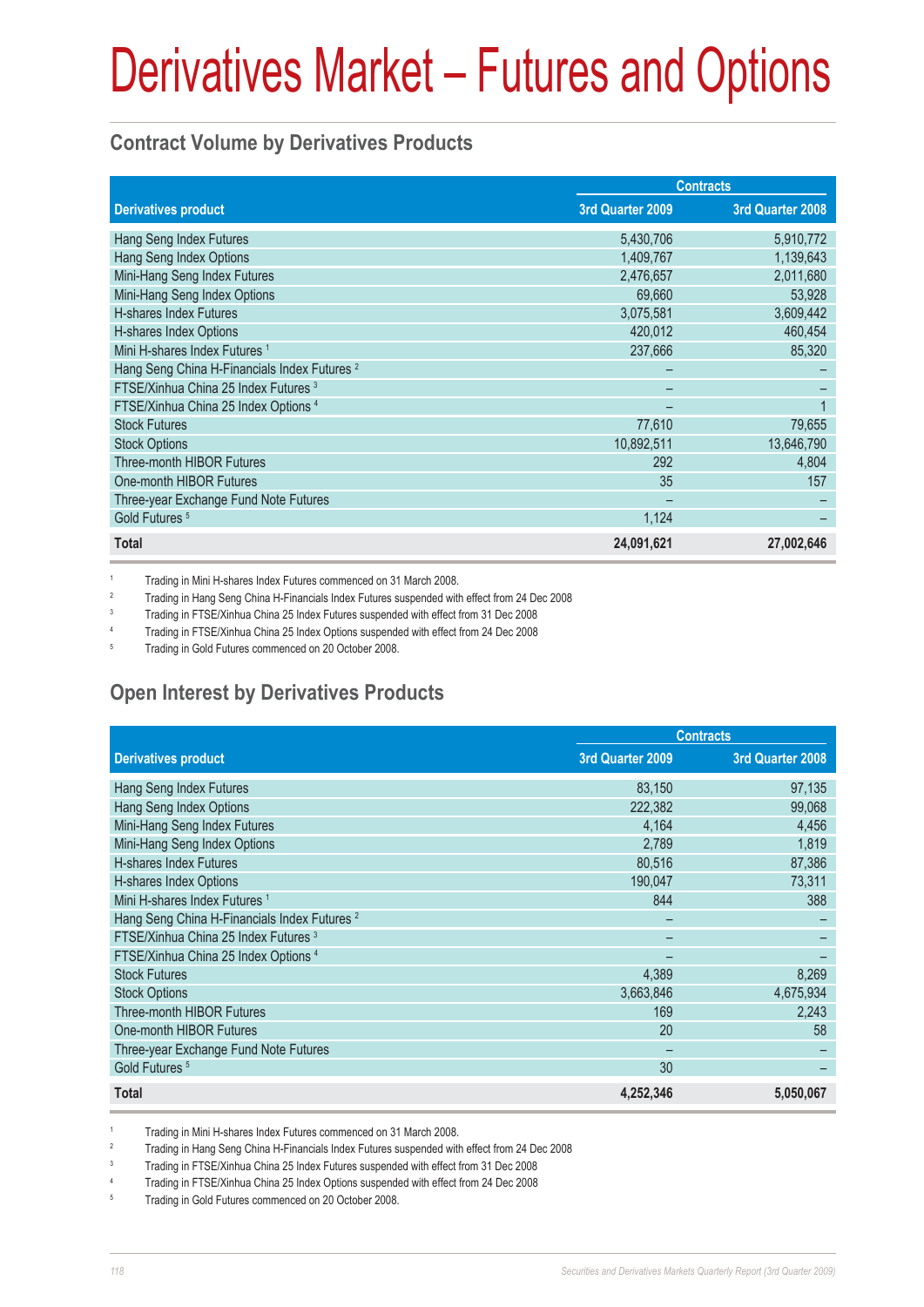#### **Hang Seng Index Futures - Contract Volume and Open Interest (contracts)**

|      |                | <b>Total</b><br>contract volume | <b>Quarter-end</b><br>open interest |
|------|----------------|---------------------------------|-------------------------------------|
| 2008 | Q <sub>3</sub> | 5,910,772                       | 97,135                              |
|      | Q4             | 5,710,013                       | 73,034                              |
| 2009 | Q <sub>1</sub> | 4,805,616                       | 80,785                              |
|      | Q <sub>2</sub> | 5,816,700                       | 79,772                              |
|      | Q3             | 5,430,706                       | 83,150                              |

#### **Mini Hang Seng Index Futures - Contract Volume and Open Interest (contracts)**

|      |                | <b>Total</b><br>contract volume | Quarter-end<br>open interest |
|------|----------------|---------------------------------|------------------------------|
| 2008 | Q <sub>3</sub> | 2,011,680                       | 4,456                        |
|      | Q4             | 2,406,984                       | 2,945                        |
| 2009 | Q <sub>1</sub> | 1,927,153                       | 4,303                        |
|      | Q <sub>2</sub> | 2,758,113                       | 5,914                        |
|      | Q <sub>3</sub> | 2,476,657                       | 4,164                        |

#### **Hang Seng Index Options - Contract Volume and Open Interest (contracts)**

|      |                | <b>Total</b>    | Quarter-end   |
|------|----------------|-----------------|---------------|
|      |                | contract volume | open interest |
| 2008 | Q <sub>3</sub> | 1,139,643       | 99,068        |
|      | Q4             | 944,013         | 75,829        |
| 2009 | Q <sub>1</sub> | 1,030,049       | 118,571       |
|      | Q2             | 1,309,363       | 182,288       |
|      | Q3             | 1,409,767       | 222,382       |

#### **H-Share Index Futures - Contract Volume and Open Interest (contracts)**

|      |                | <b>Total</b>    | <b>Quarter-end</b> |
|------|----------------|-----------------|--------------------|
|      |                | contract volume | open interest      |
| 2008 | Q3             | 3,609,442       | 87,386             |
|      | Q4             | 4,132,247       | 96,120             |
| 2009 | Q1             | 3,287,097       | 85,412             |
|      | Q2             | 3,376,088       | 71,607             |
|      | Q <sub>3</sub> | 3,075,581       | 80,516             |

#### **Stock Options Market Turnover and Open Interest (contracts)**

|      |    | <b>Total</b>        | <b>Total</b>    | Quarter-end   |
|------|----|---------------------|-----------------|---------------|
|      |    | Premium (HK\$ mil.) | contract volume | open interest |
| 2008 | Q3 | 26,991.11           | 13,646,790      | 4,675,934     |
|      | Q4 | 28,706.16           | 12,369,694      | 3,984,346     |
| 2009 | Q1 | 25,464.43           | 11,656,754      | 4,400,699     |
|      | Q2 | 20,116.61           | 13,279,436      | 3,847,782     |
|      | Q3 | 14,205.33           | 10,892,511      | 3,663,846     |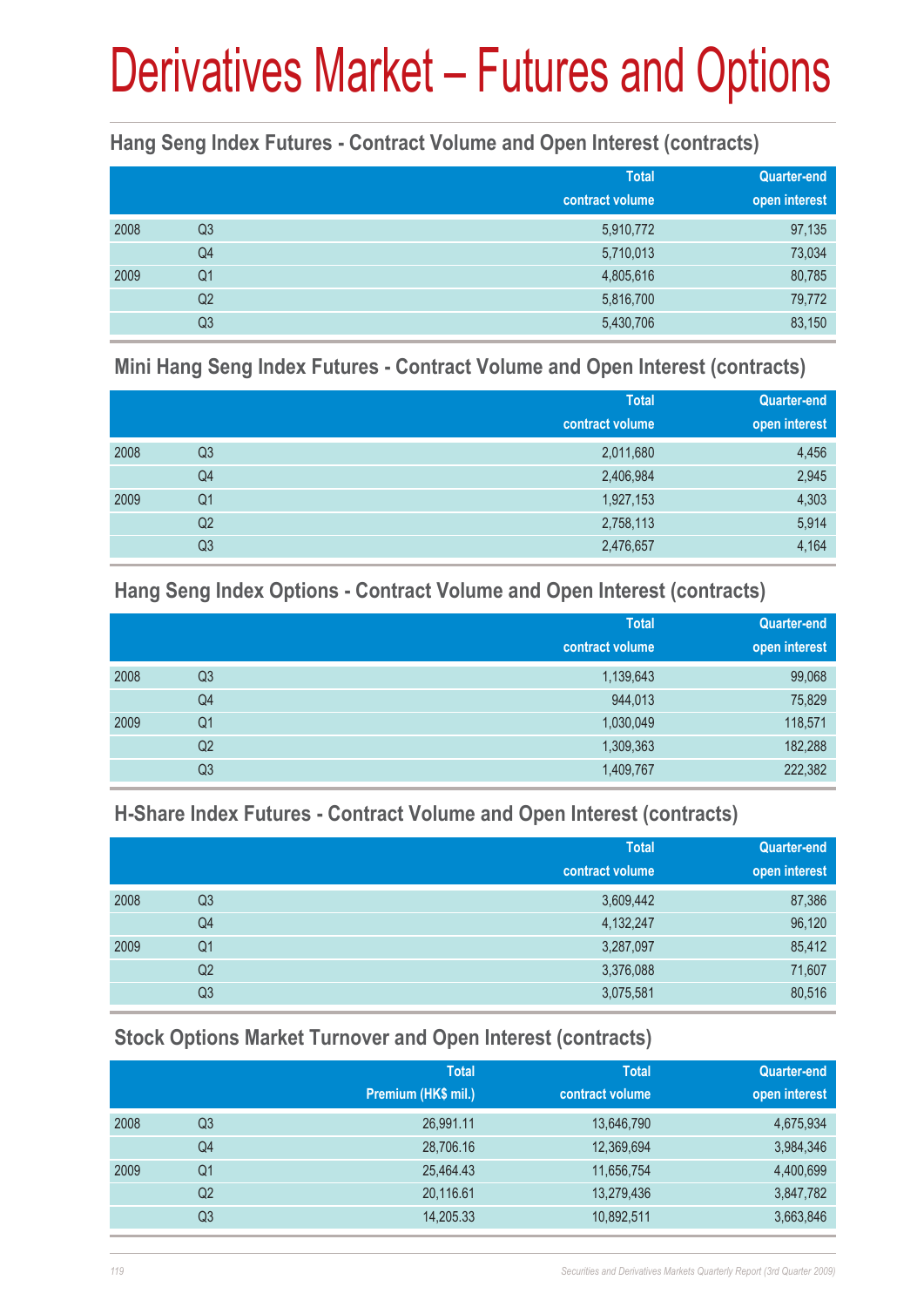#### **Stock Options Premium by Class**

for 3rd Quarter 2009

|                           |            | <b>Premium</b> |            |
|---------------------------|------------|----------------|------------|
| <b>Options class</b>      |            | $(HK$$ mil.)   | % of total |
| <b>CHALCO</b>             | <b>ALC</b> | 44.40          | 0.31%      |
| <b>BANK OF CHINA</b>      | <b>BCL</b> | 397.34         | 2.80%      |
| <b>BANKCOMM</b>           | <b>BCM</b> | 62.37          | 0.44%      |
| <b>BANK OF E ASIA</b>     | <b>BEA</b> | 14.06          | 0.10%      |
| <b>BOC HONG KONG</b>      | <b>BOC</b> | 96.97          | 0.68%      |
| <b>CCB</b>                | <b>CCB</b> | 793.51         | 5.59%      |
| <b>CHINA COMM CONS</b>    | CCC        | 60.22          | 0.42%      |
| <b>CHINA COAL</b>         | <b>CCE</b> | 7.89           | 0.06%      |
| <b>CHINA MOBILE</b>       | <b>CHT</b> | 1,568.00       | 11.04%     |
| <b>CHINA UNICOM</b>       | <b>CHU</b> | 50.76          | 0.36%      |
| <b>CITIC PACIFIC</b>      | <b>CIT</b> | 12.04          | 0.08%      |
| <b>CHEUNG KONG</b>        | <b>CKH</b> | 1,098.32       | 7.73%      |
| <b>CKI HOLDINGS</b>       | <b>CKI</b> | 2.93           | 0.02%      |
| <b>CHINA LIFE</b>         | <b>CLI</b> | 872.38         | 6.14%      |
| <b>CLP HOLDINGS</b>       | <b>CLP</b> | 31.84          | 0.22%      |
| <b>CM BANK</b>            | <b>CMB</b> | 119.08         | 0.84%      |
| <b>CNOOC</b>              | <b>CNC</b> | 528.96         | 3.72%      |
| <b>CHINA OVERSEAS</b>     | COL        | 44.99          | 0.32%      |
| <b>CATHAY PAC AIR</b>     | <b>CPA</b> | 3.21           | 0.02%      |
| SINOPEC CORP              | <b>CPC</b> | 787.57         | 5.54%      |
| CHINA RAIL CONS           | <b>CRC</b> | 9.96           | 0.07%      |
| <b>CHINA RAILWAY</b>      | <b>CRG</b> | 32.93          | 0.23%      |
| <b>CHINA SHENHUA</b>      | <b>CSE</b> | 140.13         | 0.99%      |
| <b>CITIC BANK</b>         | <b>CTB</b> | 12.30          | 0.09%      |
| <b>CHINA TELECOM</b>      | <b>CTC</b> | 97.86          | 0.69%      |
| <b>DENWAY MOTORS</b>      | <b>DWM</b> | 2.67           | 0.02%      |
| <b>ESPRIT HOLDINGS</b>    | <b>ESP</b> | 29.46          | 0.21%      |
|                           |            |                |            |
| <b>FIH</b>                | <b>FIH</b> | 4.21           | 0.03%      |
| <b>HK ELECTRIC</b>        | <b>HEH</b> | 13.52          | 0.10%      |
| <b>HKEX</b>               | <b>HEX</b> | 436.21         | 3.07%      |
| <b>HSBC HOLDINGS</b>      | <b>HKB</b> | 2,891.70       | 20.36%     |
| <b>HK &amp; CHINA GAS</b> | <b>HKG</b> | 19.09          | 0.13%      |
| <b>HENDERSON LAND</b>     | <b>HLD</b> | 26.82          | 0.19%      |
| <b>HUANENG POWER</b>      | <b>HNP</b> | 10.74          | 0.08%      |
| HANG SENG BANK            | <b>HSB</b> | 278.06         | 1.96%      |
| <b>HUTCHISON</b>          | <b>HWL</b> | 453.75         | 3.19%      |
| <b>ICBC</b>               | <b>ICB</b> | 673.02         | 4.74%      |
| JOHNSON ELECH             | <b>JSE</b> | 0.57           | 0.00%      |
| <b>JIANGXI COPPER</b>     | <b>JXC</b> | 91.84          | 0.65%      |
| LI & FUNG                 | <b>LIF</b> | 21.69          | 0.15%      |
| <b>MTR CORPORATION</b>    | <b>MTR</b> | 10.88          | 0.08%      |
| NEW WORLD DEV             | <b>NWD</b> | 19.86          | 0.14%      |
| <b>PING AN</b>            | PAI        | 348.63         | 2.45%      |
| <b>PETROCHINA</b>         | PEC        | 500.77         | 3.53%      |
| PICC P&C                  | <b>PIC</b> | 13.24          | 0.09%      |
| <b>SHK PPT</b>            | <b>SHK</b> | 1,293.90       | 9.11%      |
| <b>SWIRE PACIFIC A</b>    | <b>SWA</b> | 75.12          | 0.53%      |
| <b>TENCENT</b>            | <b>TCH</b> | 35.26          | 0.25%      |
| <b>TRACKER FUND</b>       | <b>TRF</b> | 13.08          | 0.09%      |
| <b>WHARF HOLDINGS</b>     | <b>WHL</b> | 21.90          | 0.15%      |
| <b>ZIJIN MINING</b>       | <b>ZJM</b> | 29.28          | 0.21%      |
| <b>Total</b>              |            | 14,205.33      | 100.00%    |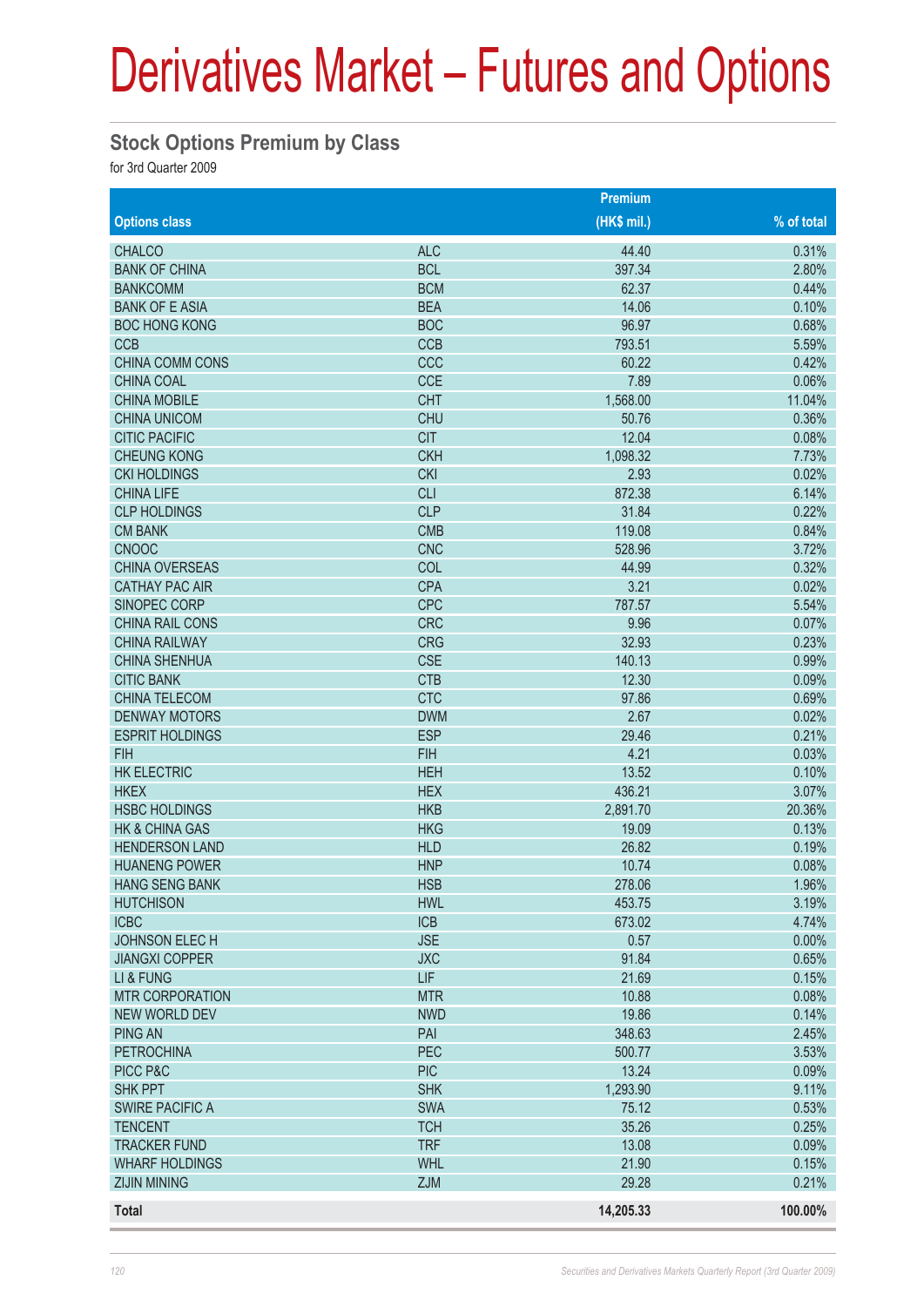#### **Stock Options Contract Volume by Class**

for 3rd Quarter 2009

|                           |            | <b>Contract</b> |            |
|---------------------------|------------|-----------------|------------|
| <b>Options class</b>      |            | volume          | % of total |
| <b>CHALCO</b>             | <b>ALC</b> | 33,046          | 0.30%      |
| <b>BANK OF CHINA</b>      | <b>BCL</b> | 1,018,820       | 9.35%      |
| <b>BANKCOMM</b>           | <b>BCM</b> | 139,443         | 1.28%      |
| <b>BANK OF E ASIA</b>     | <b>BEA</b> | 72,078          | 0.66%      |
| <b>BOC HONG KONG</b>      | <b>BOC</b> | 149,855         | 1.38%      |
| <b>CCB</b>                | <b>CCB</b> | 1,312,491       | 12.05%     |
| <b>CHINA COMM CONS</b>    | CCC        | 113,427         | 1.04%      |
| <b>CHINA COAL</b>         | <b>CCE</b> | 10,250          | 0.09%      |
| <b>CHINA MOBILE</b>       | <b>CHT</b> | 879,570         | 8.07%      |
| <b>CHINA UNICOM</b>       | <b>CHU</b> | 36,341          | 0.33%      |
| <b>CITIC PACIFIC</b>      | <b>CIT</b> | 9,537           | 0.09%      |
| <b>CHEUNG KONG</b>        | <b>CKH</b> | 168,567         | 1.55%      |
| <b>CKI HOLDINGS</b>       | <b>CKI</b> | 4,411           | 0.04%      |
| <b>CHINA LIFE</b>         | <b>CLI</b> | 610,830         | 5.61%      |
| <b>CLP HOLDINGS</b>       | <b>CLP</b> | 63,428          | 0.58%      |
| <b>CM BANK</b>            | <b>CMB</b> | 194,967         | 1.79%      |
| <b>CNOOC</b>              | <b>CNC</b> | 443,492         | 4.07%      |
| <b>CHINA OVERSEAS</b>     | COL        | 24,106          | 0.22%      |
| <b>CATHAY PAC AIR</b>     | <b>CPA</b> | 6,141           | 0.06%      |
| SINOPEC CORP              | <b>CPC</b> | 417,182         | 3.83%      |
| CHINA RAIL CONS           | <b>CRC</b> | 31,703          | 0.29%      |
| <b>CHINA RAILWAY</b>      | <b>CRG</b> | 53,249          | 0.49%      |
| <b>CHINA SHENHUA</b>      | <b>CSE</b> | 122,606         | 1.13%      |
| <b>CITIC BANK</b>         | <b>CTB</b> | 22,297          | 0.20%      |
| <b>CHINA TELECOM</b>      | <b>CTC</b> | 142,119         | 1.30%      |
| <b>DENWAY MOTORS</b>      | <b>DWM</b> | 4,168           | 0.04%      |
| <b>ESPRIT HOLDINGS</b>    | <b>ESP</b> | 101,607         | 0.93%      |
| <b>FIH</b>                | <b>FIH</b> | 11,117          | 0.10%      |
| <b>HK ELECTRIC</b>        | <b>HEH</b> | 35,774          | 0.33%      |
| <b>HKEX</b>               | <b>HEX</b> | 611,949         | 5.62%      |
| <b>HSBC HOLDINGS</b>      | <b>HKB</b> | 1,467,840       | 13.48%     |
| <b>HK &amp; CHINA GAS</b> | <b>HKG</b> | 20,364          | 0.19%      |
| <b>HENDERSON LAND</b>     | <b>HLD</b> | 10,684          | 0.10%      |
| <b>HUANENG POWER</b>      | <b>HNP</b> | 20,614          | 0.19%      |
| <b>HANG SENG BANK</b>     | <b>HSB</b> | 289,695         | 2.66%      |
| <b>HUTCHISON</b>          | <b>HWL</b> | 98,616          | 0.91%      |
| <b>ICBC</b>               | ICB        | 1,046,799       | 9.61%      |
| JOHNSON ELEC H            | <b>JSE</b> | 5,099           | 0.05%      |
| <b>JIANGXI COPPER</b>     | <b>JXC</b> | 68,700          | 0.63%      |
| LI & FUNG                 | <b>LIF</b> | 9,805           | 0.09%      |
| <b>MTR CORPORATION</b>    | <b>MTR</b> | 23,426          | 0.22%      |
| NEW WORLD DEV             | <b>NWD</b> | 17,932          | 0.16%      |
| <b>PING AN</b>            | PAI        | 203,625         | 1.87%      |
| <b>PETROCHINA</b>         | PEC        | 369,608         | 3.39%      |
| PICC P&C                  | <b>PIC</b> | 18,439          | 0.17%      |
| <b>SHK PPT</b>            | <b>SHK</b> | 194,032         | 1.78%      |
| <b>SWIRE PACIFIC A</b>    | <b>SWA</b> | 62,140          | 0.57%      |
| <b>TENCENT</b>            | <b>TCH</b> | 57,910          | 0.53%      |
| <b>TRACKER FUND</b>       | <b>TRF</b> | 25,811          | 0.24%      |
| <b>WHARF HOLDINGS</b>     | <b>WHL</b> | 12,852          | 0.12%      |
| <b>ZIJIN MINING</b>       | <b>ZJM</b> | 23,949          | 0.22%      |
| <b>Total</b>              |            | 10,892,511      | 100.00%    |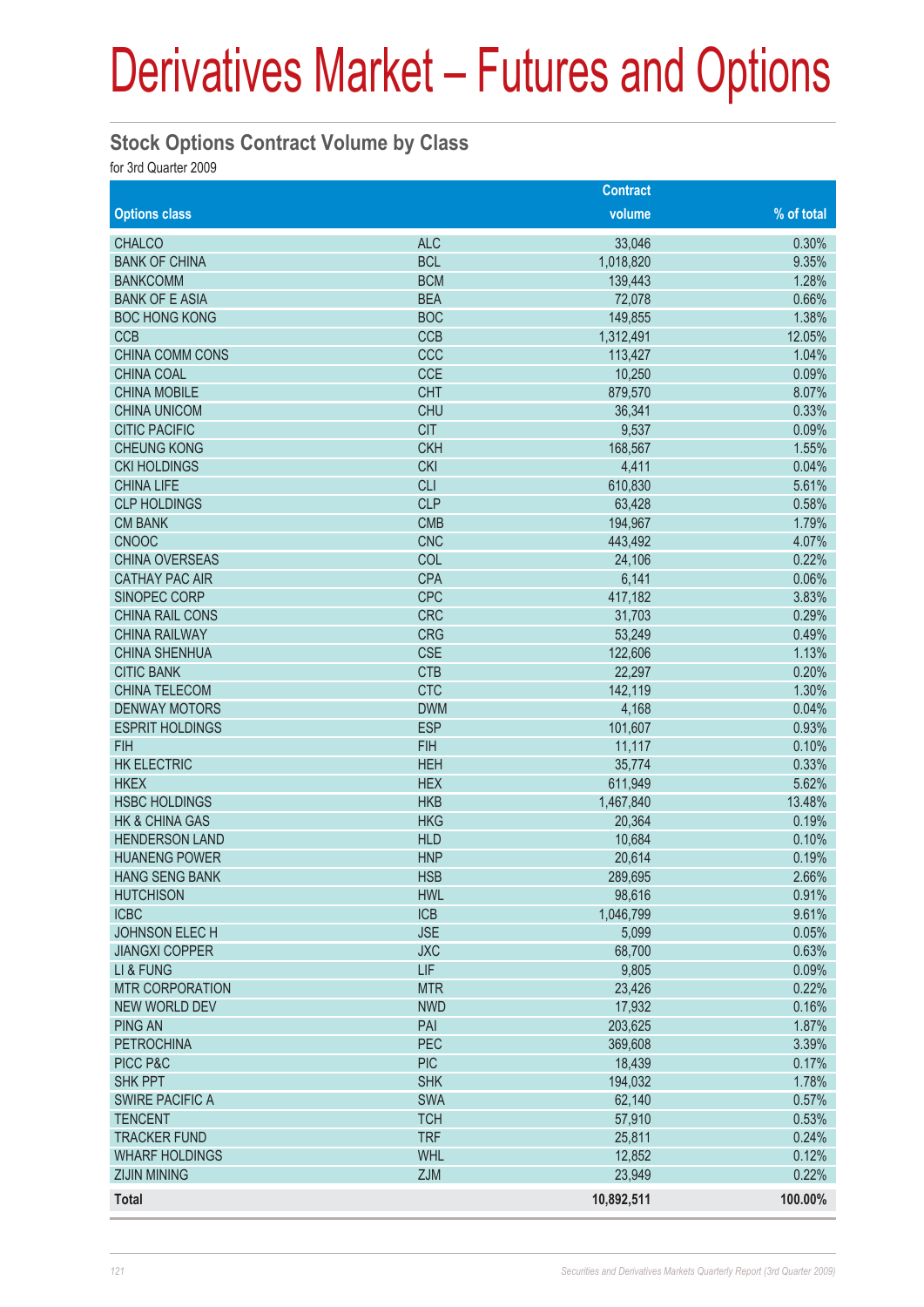#### **Average Daily Settlement Instructions (SIs) Settled in CCASS**

(both delivering and receiving SIs are counted)

|              |                |                      | Sis by shares | Sis by value |
|--------------|----------------|----------------------|---------------|--------------|
| Year / Month |                | <b>Number of SIs</b> | (bil. shs)    | (HK\$bil.)   |
| 2008         | Q <sub>3</sub> | 58,573               | 46.36         | 179.64       |
|              | Q4             | 62,582               | 41.46         | 146.59       |
| 2009         | Q <sub>1</sub> | 55,676               | 33.62         | 122.39       |
|              | Q <sub>2</sub> | 74,476               | 46.43         | 188.18       |
|              | Q <sub>3</sub> | 71,468               | 40.37         | 167.89       |

### **Average Daily Investor Settlement Instructions (ISIs) settled in CCASS**

(one sided ISIs are counted)

| Year / month |    | <b>Number of ISIs</b> | ISIs by shares (Mil shs) | ISIs by value (HK\$ mil.) |
|--------------|----|-----------------------|--------------------------|---------------------------|
| 2008         | Q3 | 477                   | 394.14                   | 231.78                    |
|              | Q4 | 669                   | 143.37                   | 206.22                    |
| 2009         | Q1 | 432                   | 68.40                    | 119.55                    |
|              | Q2 | 609                   | 125.20                   | 197.77                    |
|              | Q3 | 568                   | 132.46                   | 318.17                    |

#### **Securities under CCASS Custody**

(balances at quarter end)

|              |                |                         | % of issued       |                     | % of market       |
|--------------|----------------|-------------------------|-------------------|---------------------|-------------------|
|              |                |                         | shares of         |                     | capitalisation of |
|              |                | <b>Number of shares</b> | admitted          | <b>Market value</b> | admitted          |
| Year / Month |                | (bil. shs)              | <b>securities</b> | (HK\$ bil.)         | <b>securities</b> |
| 2008         | Q <sub>3</sub> | 3,722.74                | 74.53             | 5,905.59            | 44.18             |
|              | Q4             | 3,408.30                | 72.57             | 5,040.50            | 44.62             |
| 2009         | Q <sub>1</sub> | 3,255.40                | 70.99             | 5,026.74            | 46.29             |
|              | Q <sub>2</sub> | 3,215.42                | 71.72             | 7,306.94            | 48.24             |
|              | Q <sub>3</sub> | 3,282.06                | 71.26             | 8,194.14            | 47.96             |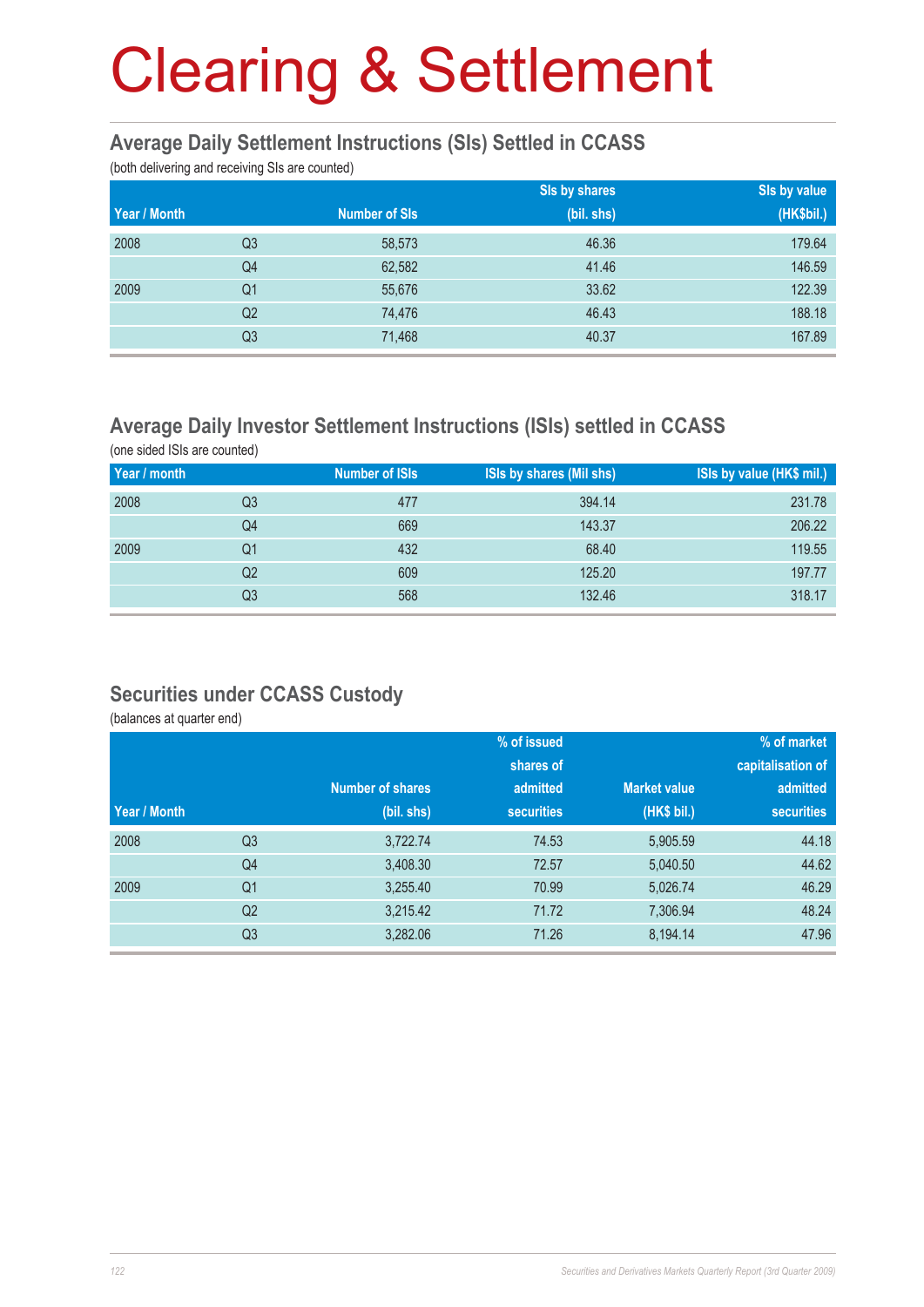#### **Average Daily Stock Exchange Trades Processed in CCASS**

(including CNS trades, isolated trades and cross trades)

| Year / Month |                | <b>No. of CCASS</b><br>trades | % of Exchange<br>trades | No. of shares<br>(Mil. shs) | % of market<br>turnover | Value of trades<br>(HK\$ mil.) | % of market<br>turnover |
|--------------|----------------|-------------------------------|-------------------------|-----------------------------|-------------------------|--------------------------------|-------------------------|
| 2008         | Q3             | 503.213                       | 100                     | 101.147.17                  | 100                     | 63.555.81                      | 100                     |
|              | Q <sub>4</sub> | 622,593                       | 100                     | 71.069.05                   | 100                     | 50,791.52                      | 100                     |
| 2009         | Q1             | 533.958                       | 100                     | 75.262.87                   | 100                     | 44.720.95                      | 100                     |
|              | Q <sub>2</sub> | 811.938                       | 100                     | 109.528.00                  | 100                     | 71.684.42                      | 100                     |
|              | Q3             | 749.546                       | 100                     | 104,773.19                  | 100                     | 66.746.40                      | 100                     |

## **Average Daily Netting Efficiency of CNS Trades**

(in stock positions and share quantity)

|              |                |                 | <b>Netting</b> | No. of shares due | <b>Netting</b> |
|--------------|----------------|-----------------|----------------|-------------------|----------------|
|              |                | No. of CNS      | efficiency     | for settlement    | efficiency     |
| Year / Month |                | stock positions | $(\%)$         | (Mil. shs)        | $(\%)$         |
| 2008         | Q <sub>3</sub> | 46,111          | 95.13          | 18,735.28         | 90.44          |
|              | Q4             | 47,076          | 95.96          | 18,463.43         | 86.35          |
| 2009         | Q1             | 46,433          | 95.46          | 17,715.25         | 87.98          |
|              | Q <sub>2</sub> | 67,305          | 95.68          | 29,281.89         | 86.43          |
|              | Q <sub>3</sub> | 65,718          | 95.42          | 25,921.00         | 87.47          |

### **Average Daily Settlement Efficiency of CNS Stock Positions**

|              |                | <b>Settlement efficiency (%)</b> |             |
|--------------|----------------|----------------------------------|-------------|
| Year / Month |                | S day                            | $S + 1$ day |
| 2008         | Q3             | 99.74                            | 99.98       |
|              | Q4             | 99.81                            | 99.99       |
| 2009         | Q <sub>1</sub> | 99.84                            | 99.99       |
|              | Q2             | 99.84                            | 99.99       |
|              | Q3             | 99.86                            | 99.99       |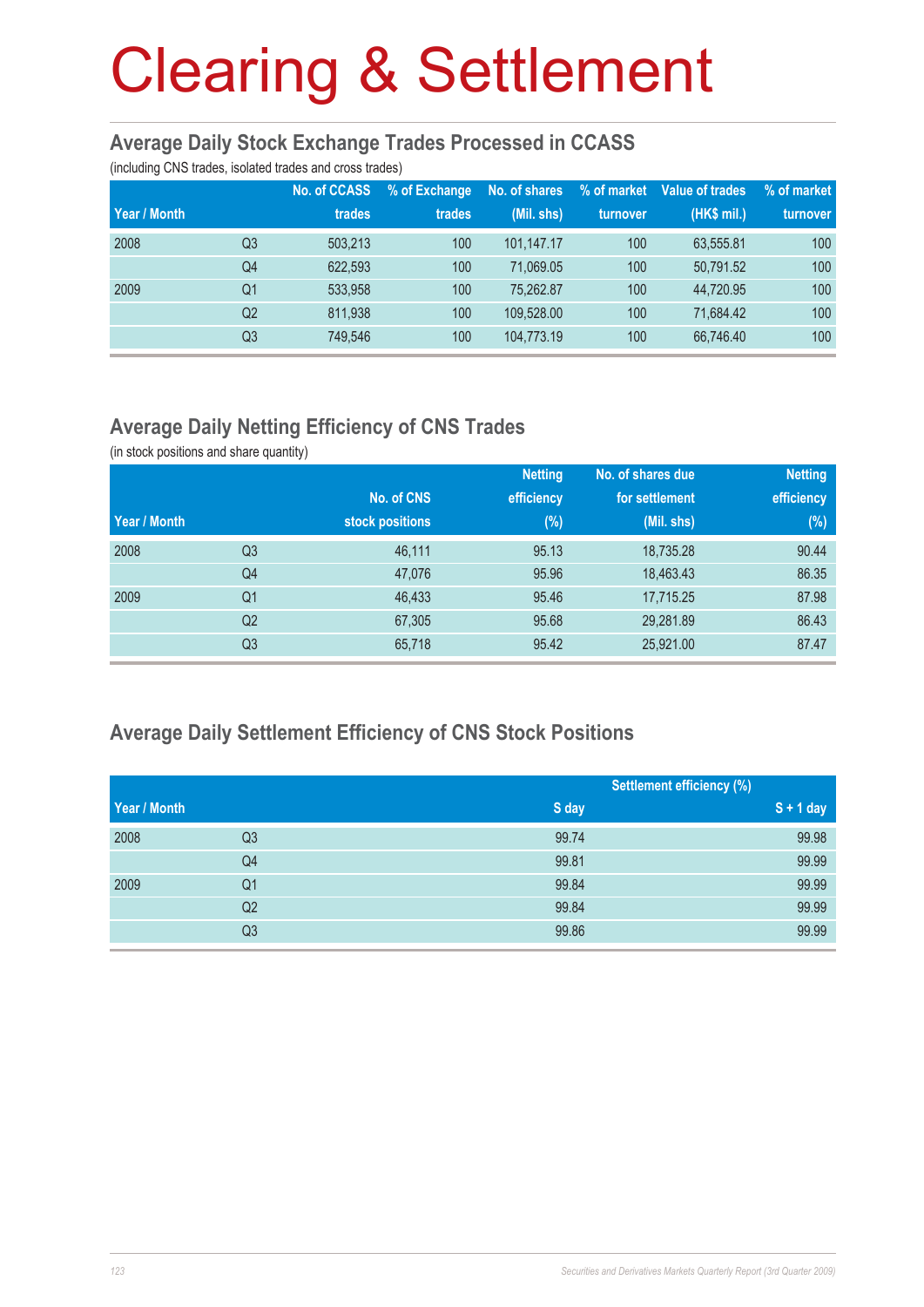### **Open Interest by Derivatives Products**

|                                                         |                  | <b>Contracts</b> |
|---------------------------------------------------------|------------------|------------------|
| <b>Derivatives product</b>                              | 3rd Quarter 2009 | 3rd Quarter 2008 |
| Hang Seng Index Futures                                 | 83,150           | 97,135           |
| Hang Seng Index Options                                 | 222,382          | 99,068           |
| Mini-Hang Seng Index Futures                            | 4,164            | 4,456            |
| Mini-Hang Seng Index Options                            | 2,789            | 1,819            |
| H-shares Index Futures                                  | 80,516           | 87,386           |
| H-shares Index Options                                  | 190,047          | 73,311           |
| Mini H-shares Index Futures <sup>1</sup>                | 844              | 388              |
| Hang Seng China H-Financials Index Futures <sup>2</sup> |                  |                  |
| FTSE/Xinhua China 25 Index Futures 3                    |                  |                  |
| FTSE/Xinhua China 25 Index Options 4                    |                  |                  |
| <b>Stock Futures</b>                                    | 4,389            | 8,269            |
| <b>Stock Options</b>                                    | 3,663,846        | 4,675,934        |
| Three-month HIBOR Futures                               | 169              | 2,243            |
| One-month HIBOR Futures                                 | 20               | 58               |
| Three-year Exchange Fund Note Futures                   |                  |                  |
| Gold Futures <sup>5</sup>                               | 30               |                  |
| <b>Total</b>                                            | 4,252,346        | 5,050,067        |

1 Trading in Mini H-shares Index Futures commenced on 31 Mar 2008

2 Trading in Hang Seng China H-Financials Index Futures suspended with effect from 24 Dec 2008

3 Trading in FTSE/Xinhua China 25 Index Futures suspended with effect from 31 Dec 2008

4 Trading in FTSE/Xinhua China 25 Index Options suspended with effect from 24 Dec 2008

5 Trading in Gold Futures commenced on 20 Oct 2008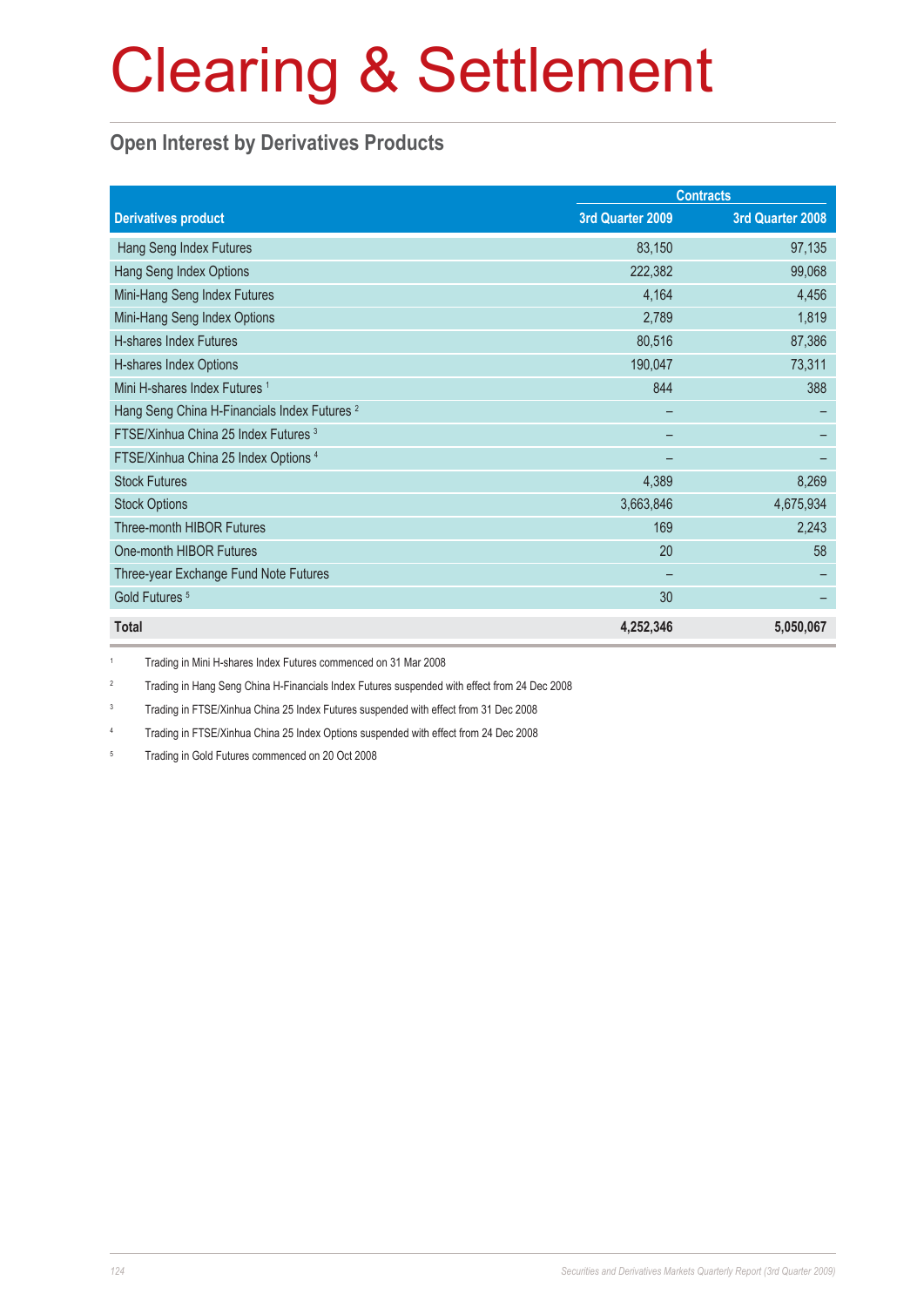#### **Stock Options Open Interest by Class**

as at the end of 3rd Quarter 2009

|                           |            | <b>Open interest</b> |            |
|---------------------------|------------|----------------------|------------|
| <b>Options class</b>      |            | (contracts)          | % of total |
| <b>CHALCO</b>             | <b>ALC</b> | 8,489                | 0.23       |
| <b>BANK OF CHINA</b>      | <b>BCL</b> | 451,742              | 12.33      |
| <b>BANKCOMM</b>           | <b>BCM</b> | 87,313               | 2.38       |
| <b>BANK OF E ASIA</b>     | <b>BEA</b> | 16,987               | 0.46       |
| <b>BOC HONG KONG</b>      | <b>BOC</b> | 51,007               | 1.39       |
| <b>CCB</b>                | <b>CCB</b> | 474,837              | 12.96      |
| CHINA COMM CONS           | CCC        | 66,953               | 1.83       |
| <b>CHINA COAL</b>         | <b>CCE</b> | 5,105                | 0.14       |
| <b>CHINA MOBILE</b>       | <b>CHT</b> | 226,854              | 6.19       |
| <b>CHINA UNICOM</b>       | <b>CHU</b> | 16,807               | 0.46       |
| <b>CITIC PACIFIC</b>      | <b>CIT</b> | 1,316                | 0.04       |
| <b>CHEUNG KONG</b>        | <b>CKH</b> | 42,906               | 1.17       |
| <b>CKI HOLDINGS</b>       | <b>CKI</b> | 953                  | 0.03       |
| <b>CHINA LIFE</b>         | <b>CLI</b> | 200,427              | 5.47       |
| <b>CLP HOLDINGS</b>       | <b>CLP</b> | 38,190               | 1.04       |
| <b>CM BANK</b>            | <b>CMB</b> | 78,435               | 2.14       |
| <b>CNOOC</b>              | <b>CNC</b> | 149,337              | 4.08       |
| <b>CHINA OVERSEAS</b>     | COL        | 5,357                | 0.15       |
| <b>CATHAY PAC AIR</b>     | <b>CPA</b> | 1,599                | 0.04       |
| SINOPEC CORP              | <b>CPC</b> | 170,666              | 4.66       |
| <b>CHINA RAIL CONS</b>    | <b>CRC</b> | 9,639                | 0.26       |
| <b>CHINA RAILWAY</b>      | <b>CRG</b> | 26,879               | 0.73       |
| <b>CHINA SHENHUA</b>      | <b>CSE</b> | 35,186               | 0.96       |
| <b>CITIC BANK</b>         | <b>CTB</b> | 18,478               | 0.50       |
| CHINA TELECOM             | <b>CTC</b> | 71,415               | 1.95       |
| <b>DENWAY MOTORS</b>      | <b>DWM</b> | 1,136                | 0.03       |
| <b>ESPRIT HOLDINGS</b>    | <b>ESP</b> | 26,740               | 0.73       |
| <b>FIH</b>                | <b>FIH</b> | 2,902                | 0.08       |
| <b>HK ELECTRIC</b>        | <b>HEH</b> | 9,093                | 0.25       |
| <b>HKEX</b>               | <b>HEX</b> | 125,614              | 3.43       |
| <b>HSBC HOLDINGS</b>      | <b>HKB</b> | 477,831              | 13.04      |
| <b>HK &amp; CHINA GAS</b> | <b>HKG</b> | 13,249               | 0.36       |
| <b>HENDERSON LAND</b>     | <b>HLD</b> | 4,504                | 0.12       |
| <b>HUANENG POWER</b>      | <b>HNP</b> | 7,499                | 0.20       |
| <b>HANG SENG BANK</b>     | <b>HSB</b> | 106,536              | 2.91       |
| <b>HUTCHISON</b>          | <b>HWL</b> | 38,252               | 1.04       |
| <b>ICBC</b>               | <b>ICB</b> | 276,271              | 7.54       |
| <b>JOHNSON ELECH</b>      | <b>JSE</b> | 1,020                | 0.03       |
| <b>JIANGXI COPPER</b>     | <b>JXC</b> | 16,305               | 0.45       |
| LI & FUNG                 | LIF        | 2,965                | 0.08       |
| <b>MTR CORPORATION</b>    | <b>MTR</b> | 7,453                | 0.20       |
| NEW WORLD DEV             | <b>NWD</b> | 6,746                | 0.18       |
| <b>PING AN</b>            | PAI        | 59,497               | 1.62       |
| <b>PETROCHINA</b>         | PEC        | 125,672              | 3.43       |
| PICC P&C                  | <b>PIC</b> | 6,010                | 0.16       |
| <b>SHK PPT</b>            | <b>SHK</b> | 50,719               | 1.38       |
| <b>SWIRE PACIFIC A</b>    | <b>SWA</b> | 6,322                | 0.17       |
| <b>TENCENT</b>            | <b>TCH</b> | 9,655                | 0.26       |
| <b>TRACKER FUND</b>       | <b>TRF</b> | 14,794               | 0.40       |
| <b>WHARF HOLDINGS</b>     | <b>WHL</b> | 3,542                | 0.10       |
| <b>ZIJIN MINING</b>       | <b>ZJM</b> | 6,642                | 0.18       |
| <b>Total</b>              |            | 3,663,846            | 100.00     |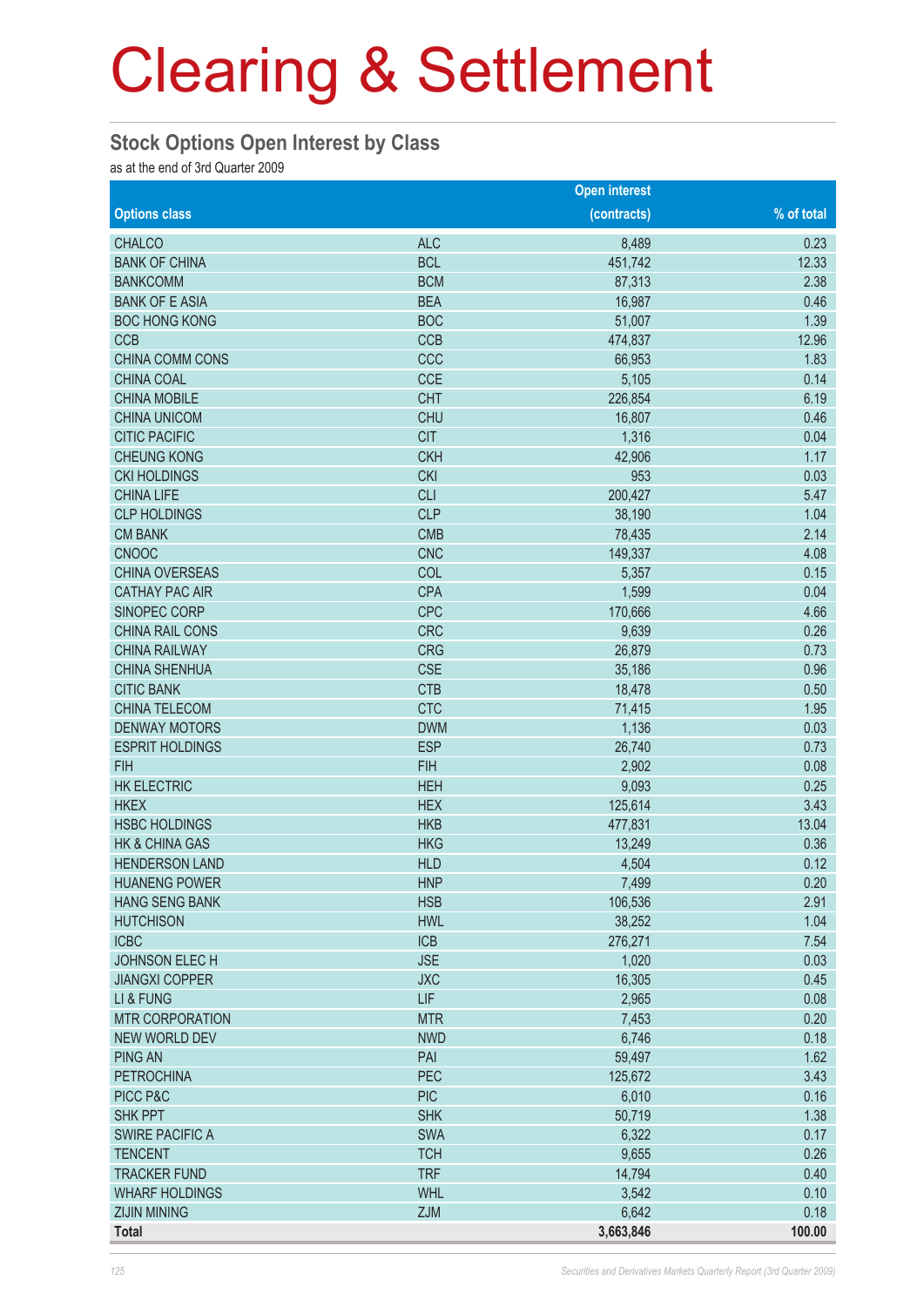# Exchange Participants Statistics

## **Stock Exchange**

|      |                | No. of Trading<br><b>Right Holders</b> | <b>Exchange</b><br><b>Participants-</b><br><b>Trading</b> | <b>Exchange</b><br><b>Participants -</b><br>Non-Trading | Non-Exchange<br><b>Participants</b> |
|------|----------------|----------------------------------------|-----------------------------------------------------------|---------------------------------------------------------|-------------------------------------|
| 2008 | Q <sub>3</sub> | 519 (927)                              | 447 (849)                                                 | 36(42)                                                  | 36(36)                              |
|      | Q4             | 522 (931)                              | 449 (854)                                                 | 38(42)                                                  | 35(35)                              |
| 2009 | Q <sub>1</sub> | 521 (929)                              | 452 (856)                                                 | 37(41)                                                  | 32(32)                              |
|      | Q2             | 526 (937)                              | 458 (864)                                                 | 36(41)                                                  | 32(32)                              |
|      | Q <sub>3</sub> | 528 (941)                              | 463 (871)                                                 | 34(39)                                                  | 31(31)                              |

( ) No. of trading rights

## **Futures Exchange**

|      |                | No. of Trading<br><b>Right Holders</b> | <b>Exchange</b><br><b>Participants-</b><br><b>Trading</b> | <b>Exchange</b><br>Participants-<br>Non-Trading | Non-Exchange<br><b>Participants</b> |
|------|----------------|----------------------------------------|-----------------------------------------------------------|-------------------------------------------------|-------------------------------------|
| 2008 | Q <sub>3</sub> | 200 (226)                              | 147 (171)                                                 | -                                               | 53(55)                              |
|      | Q4             | 200 (226)                              | 148 (172)                                                 | $\overline{\phantom{0}}$                        | 52(54)                              |
| 2009 | Q <sub>1</sub> | 204 (230)                              | 157 (181)                                                 | $\overline{\phantom{0}}$                        | 47 (49)                             |
|      | Q2             | 209 (235)                              | 162 (186)                                                 | -                                               | 47 (49)                             |
|      | Q3             | 210 (237)                              | 165 (190)                                                 |                                                 | 45 (47)                             |

Notes:

(1) The figures in blanket is the number of trading rights held.

(2) An Exchange Participant is a corporation who may trade on or through the Exchange and is licensed under the Securities and Futures Ordinance to carry on securities/ futures/options dealing activity.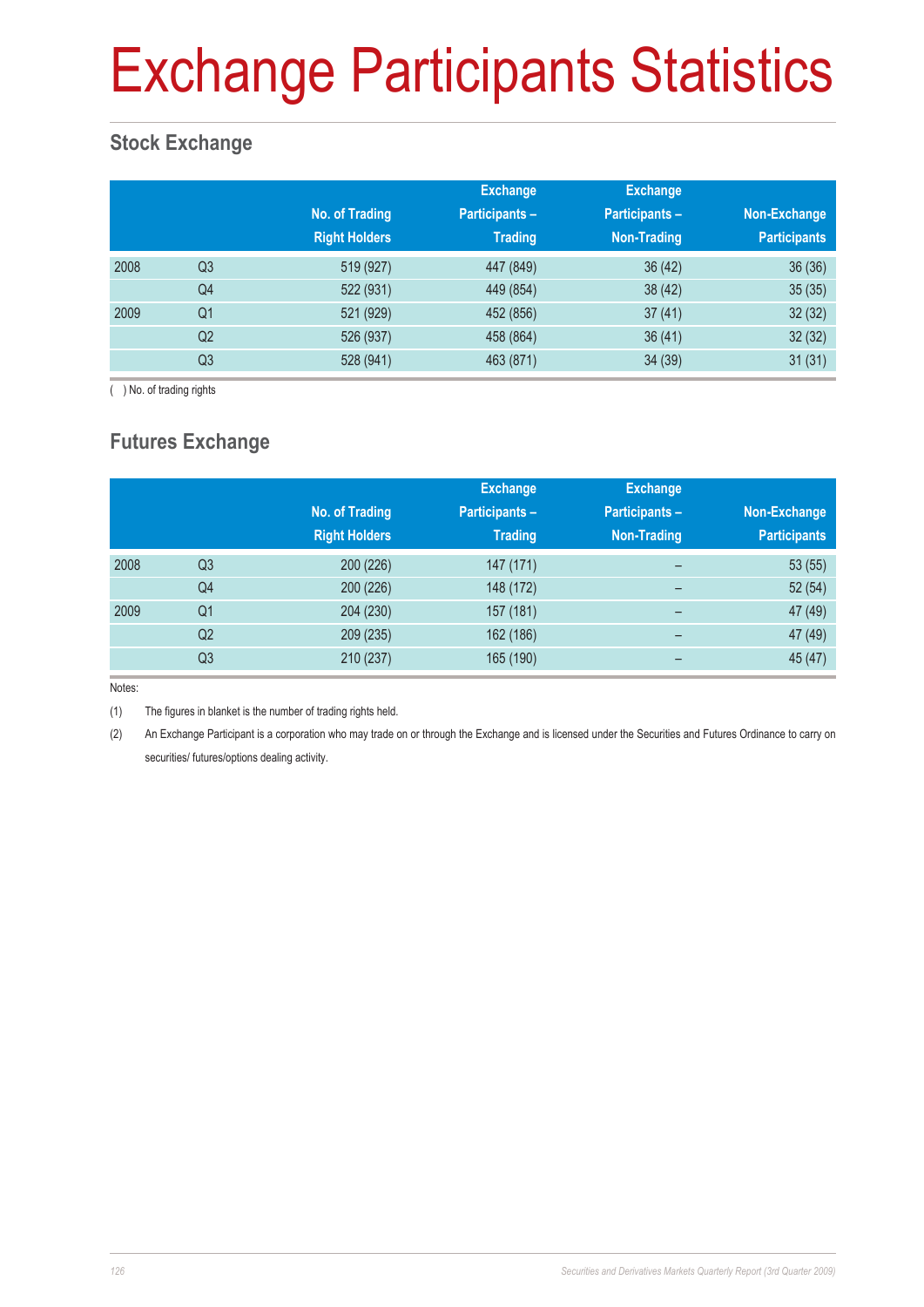# Clearing Participants Statistics

### **HKCC Participants**

| Year / month |    | <b>Clearing Participants</b> | <b>General Clearing</b><br><b>Participants</b> |
|--------------|----|------------------------------|------------------------------------------------|
| 2008         | Q3 | 134                          |                                                |
|              | Q4 | 133                          |                                                |
| 2009         | Q1 | 139                          | 8                                              |
|              | Q2 | 140                          | 9                                              |
|              | Q3 | 142                          | 9                                              |

### **SEOCH Participants**

|    |                                     | <b>General Clearing</b> |
|----|-------------------------------------|-------------------------|
|    | <b>Direct Clearing Participants</b> | <b>Participants</b>     |
| Q3 | 49                                  | 5                       |
| Q4 | 49                                  | 5                       |
| Q1 | 48                                  | 6                       |
| Q2 | 49                                  | 6                       |
| Q3 | 51                                  | 6                       |
|    |                                     |                         |

### **HKSCC Participants**

|              |                | <b>Direct Clearing</b> | <b>General Clearing</b> | Non-broker                   |
|--------------|----------------|------------------------|-------------------------|------------------------------|
| Year / month |                | <b>Participant</b>     | <b>Participant</b>      | <b>Participants (Note 1)</b> |
| 2008         | Q3             | 449                    | $\overline{4}$          | 43                           |
|              | Q4             | 452                    | 5                       | 41                           |
| 2009         | Q <sub>1</sub> | 454                    | 5                       | 42                           |
|              | Q2             | 450                    | 6                       | 40                           |
|              | Q3             | 453                    |                         | 41                           |

Note 1: Non-broker participants include Clearing Agency Participants, Custodian Participants and Stock Pledgee Participants.